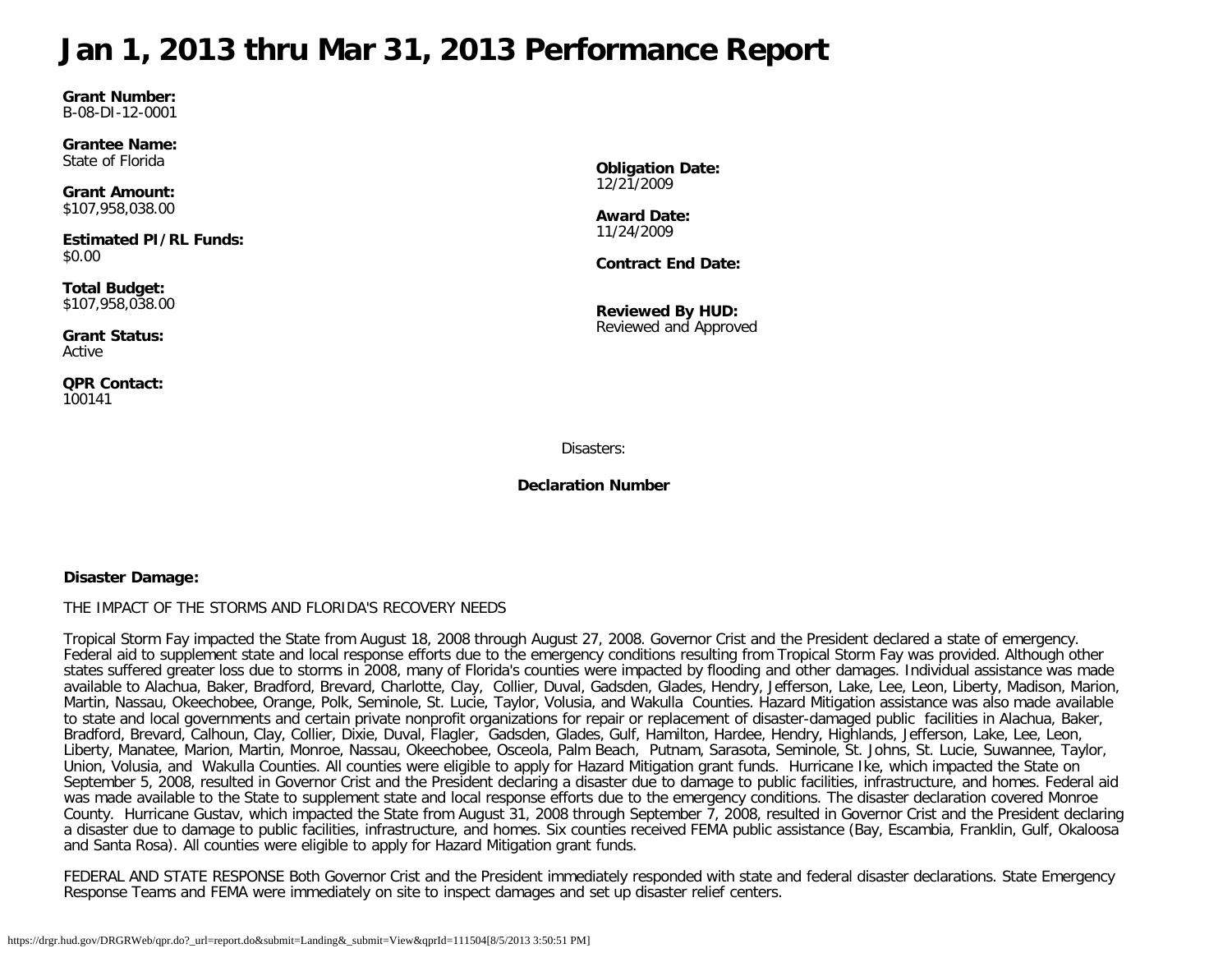FEDERAL DISASTER DECLARATIONS Declarations by number and date that applied to the storms are listed below: FEMA-3288-DR dated August 21, 2008 Tropical Storm Fay (August 18 - and continuing) FEMA-1785-DR dated August 24, 2008 Tropical Storm Fay (August 18 - September 12, 2008) FEMA-3293- DR dated September 7, 2008 Hurricane Ike (September 5, 2008 and continuing) FEMA-1806-DR dated October 27, 2008 Hurricane Gustav (August 31, - September 7, 2008)

#### **Recovery Needs:**

FUNDS Applications from eligible recipients, representing unmet needs in jurisdictions impacted by the 2008 storms, will be considered the State's overall plan for recovery. The State understands that local communities are in the best position to develop recovery plans for their jurisdiction and believes that it is in the best interest of communities for the State to allow subgrantees to undertake activities that will address their special needs as long as they are implemented within the parameters of this Action Plan and related rules and regulations. Communities will demonstrate due diligence in attempting to address affordable rental housing projects. Communities may make repairs and improvements that will mitigate future damage from similar disasters. How Funds Will Address Florida's Unmet Needs Federal requirements clearly state that the funds can be used only for disaster relief and long-term recovery, and mitigation in communities affected by the specified disasters. Funds will be directed to areas with the greatest need. Counties would apply for funding, unless the county designates a municipality that received the greatest damages. Award recipients cannot use this disaster assistance for a project or activity that was underway prior to the Presidential disaster declaration, with the specified time period in the appropriations act, unless the disaster directly impacted the project. Elements of activities that are reimbursable by FEMA or available through the Small Business Administration (SBA) cannot be undertaken with these funds. Damage assessment reports indicate that there is unmet need in three main areas: public assistance (infrastructure and public facilities), business (commercial revitalization), and housing. The allocation method is based on compilation of damage assessment data provided by FEMA and is designed to meet the unmet needs reflected by the damage assessment data. Damage assessment data relating to individual and public assistance was provided to the Department by the State's Division of Emergency Management. It should be noted that damage assessment is at the county level. Anticipated Accomplishments the State expects to make repairs and mitigation related improvements to housing and public facilities and if needed, for economic recovery activities, particularly restoration of commercial areas. The majority of the beneficiaries of the funds will be low- and moderate-income (LMI) residents. All housing activities must meet the LMI national objective under the State's plan. Applications for the funds will be required to specify proposed activities, proposed units of accomplishment, and beneficiaries in the 4 application. These anticipated accomplishments will be reported by the Department to HUD during the first quarter of reporting using the online Disaster Recovery Grant Reporting System (DRGR). Recognizing that many local governments in Florida are already administering large amounts of federal dollars, should a subgrantee not be able to expend all funds in a timely manner or not apply for their full allocation, the State will reallocate the funds to jurisdictions that have unmet need and can use the funds within the established timeframe. Deobligated funds may be used in the same manner. Activities This Action Plan outlines the State's framework for allocating funding. However, eligible sub24 CFR part 570 subparts I, apply to thes

#### **Recovery Needs:**

of these funds. The Department will limit new construction or new development to the expansion of facilities that serve the community or the replacement of storm-damaged housing that cannot be adequately brought up to safety and health standards (building codes). Funds will be used for repairs and long-term recovery. At least fifty percent (50%) of the funds must benefit low- and moderate- income persons. The LMI National Objective must be met for all housing activities. Infrastructure and public facility projects may include, but are not limited to, repairs and improvements to streets, water and sewer systems, and drainage facilities. Business assistance may include, but is not limited to, repairs and improvements to buildings in commercial or business areas and related activities. Housing activities may include rehabilitation and replacement of housing for low- and moderate-income persons where rehabilitation that will bring the unit up to local and state building code cannot be accomplished. Local governments may also buyout residential properties located in floodplains and relocate the occupants; moreover, all improvements on the acquired property must be demolished and the property converted to its natural state with deed restrictions that will prevent all future development except for minor structures that may be needed for parks and other public recreational areas. The purpose of the buyout must be to move a household out of a repeatedly flooded area and to convert the land to its natural state for perpetuity. The State shall use fourteen percent (14%) of its funds for affordable rental housing activities. These activities may include housing rehabilitation, replacement, temporary or permanent relocation, buyout of housing units in the floodplain, etc. Subgrantees are encouraged to work with Public Housing Authorities or other qualified nonprofits to accomplish this requirement. Should an applicant wish to pursue an activity that is not listed in the action plan or application, the local government must contact the Department for approval prior to undertaking such activity. Eligible activities must focus on housing assistance, public infrastructure destroyed or damaged, and assistance for commercial areas impacted by the storm. 5 Listed below are eligible activities that may be undertaken by subgrantees: ELIGIBLE ACTIVITIES Acquisition for rehabilitation Acquisition in 100 year flood plain, acquisition (in support of), acquisition of real property, land, building, easement or right-of-way Administration, Planning and Management Asbestos removal / lead based paint abatement Clearance and Demolition Code enforcement Demolition of vacant dilapidated housing units Demolition of vacant dilapidated structures (other than housing) Engineering Fire protection, fire hydrants, water facilities, lines, tank, treatment, well Fire station, equipment Flood and drainage, storm drains, unit residential Rehab, public/private owned commercial/industrial Rehab, single unit residential Rehabilitation of commercial buildings, facade, section 504 compliance, correction of code violation, building rehab by owner/tenant Relocation of commercial facility Relocation of utilities to underground Removal of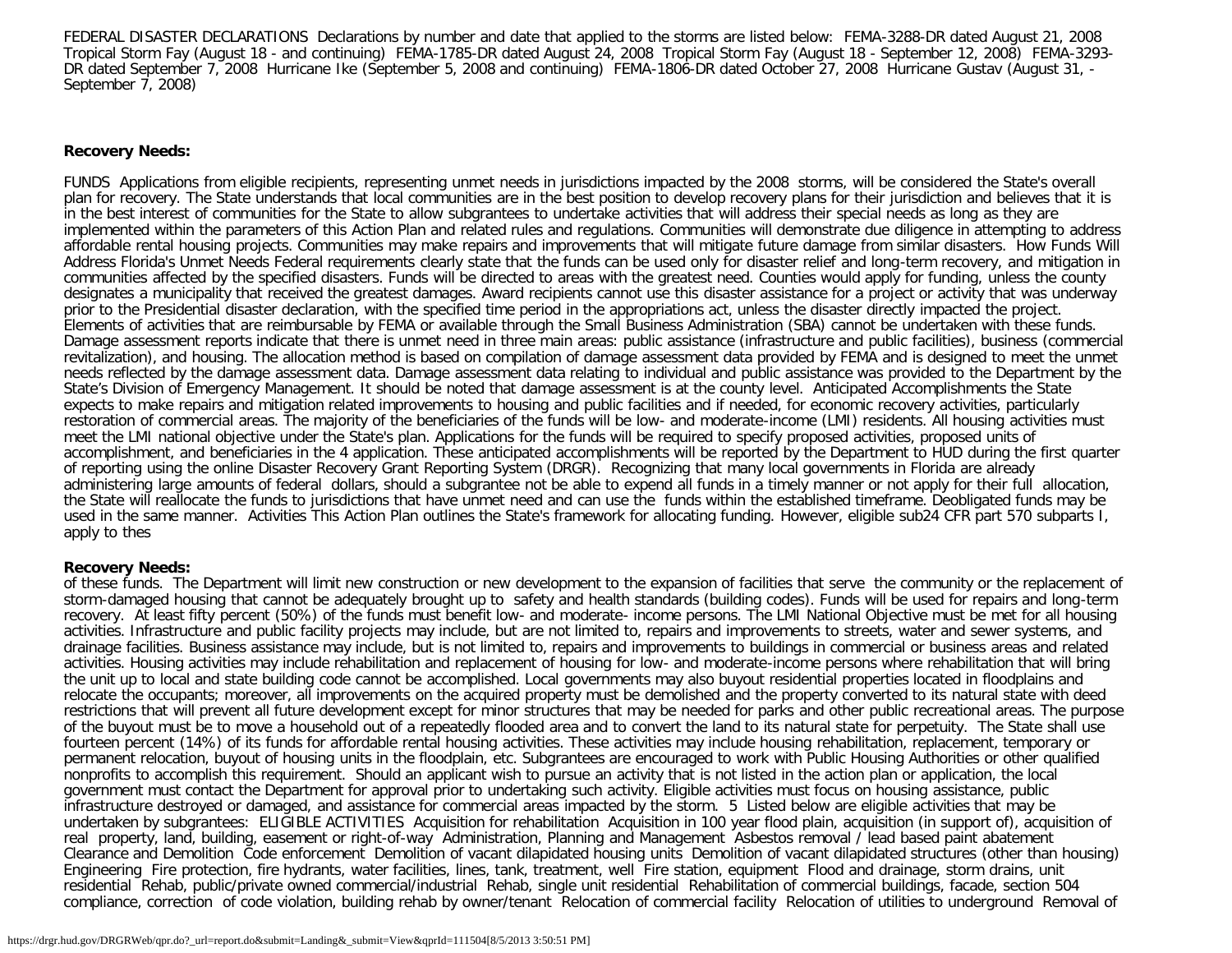#### **Recovery Needs:**

treatment plant, sewer lines & components, sewer line replacement, other sewer facilities force sewer main, gravity sewer main, treatment, pump/lift stations Sidewalks and pedestrian malls when related to Commercial improvements Solid waste disposal improvements Street improvements, resurfacing Tree planting Utility hookups Water and/or sewer hookups for housing units Water facilities, water & sewer improvements in general 6 Waivers The State will make use of waivers provided by HUD in the Federal Register notice as necessary for the successful implementation of the funded activities. Subgrantees should refer to the Federal Register notice for information on waivers. National Objective All activities must meet one of the three national objectives set out in the Housing and Community Development Act (address slum and blight, urgent need, primarily benefit LMI persons). Up to 50% (rather than the 30% allowed by regular program regulations) of the State's grant may fund activities under the "urgent need" or "prevention or elimination of slums and blight" national objectives. At least 50% (rather than the 70% required under regular program regulations) must be utilized to serve LMI beneficiaries. All housing activities must meet the LMI national objective. Citizen Participation and Public Comment State Efforts the State published a notice in the Florida Administrative Weekly (FAW) on September 2, 2009, announcing the availability of the funding, the development of a draft Action Plan, and the application cycle. The notice appeared in the FAW on September 11, 2009. The information was also emailed to all local governments and posted to the Department's website. Comments from the public on the Action Plan were accepted from September 11, 2009 until September 26, 2009. Appendix B is a summary of public comments received. The funding cycle will open on October 27, 2009, and close on December 15, 2009. (The Department anticipates that the Action Plan will be approved by HUD within approximately 15 days of submittal. However, should the Department become aware of any issue that could affect the application cycle, the closing date will be extended and notification will be provided to all local governments. Such notification will also be posted to the Department's website.) In addition, the municipality apply for and administer the funds if such municipality has the capacity, the greatest unmet need, and the majority of the funds will be expended within its jurisdiction. In all other cases, the county will be the applicant and will administer funding for projects located in affected municipalities as well as the unincorporated area. Applicants will not be required to conduct public hearings or meetings to receive comments from residents of the community. Applicants will be required to post a public notice in a newspaper of general circulation and to their website, that states the types of projects to be undertaken, the source and amount of funding available for the activities, a date by which public comments must be made, and who to contact for a copy of the proposed application (i.e., name or office and telephone number). This notice, which must provide for a 10-day comment period, must be published prior to the submission of the application. 7 The State, local governments and Federally Recognized Indianribe

#### **Recovery Needs:**

receiving awards must allow citizens access to grant information pursuant to Florida's Government in the Sunshine Law as well as federal requirements. Records should be made available for public inspection during normal business hours. In addition, if possible, information should be posted to websites. Upon request, information must be provided in a format accessible to persons with disabilities. Retention of records must meet existing public record requirements. Recovery Planning the State encourages its subgrantees to implement short- and long-term recovery planning and to make sound decisions that result in appropriate land-use, responsible flood plain management, and removal of regulatory barriers to reconstruction, and coordination with other state and federal programs and entities. Subgrantees should attempt to use these funds in a way that results in mitigating future disasters as well as providing for recovery. Quality Construction the State will encourage construction methods that emphasize high quality, durability, energy efficiency, sustainability, and mold resistant residential, commercial, and other buildings. The State requires that all housing units assisted with these disaster recovery funds be brought up to state and local building codes and Section 8 Housing Quality Standards. Where practicable, appropriate energy conservation improvements (i.e. energy efficient appliances, windows, doors, etc.) will be made. Efforts to mitigate flood risk through construction and elevation shouldbe undertaken. Special Needs Population the State encourages grant recipients to provide adequate,flood-resistant housing for all income groups within the disaster-affected areas.Subgrantees must describe in their application how they will attempt to address emergency shelter and transitional housing needs of homeless individuals and families (including subpopulations) to prevent low-income individuals and families with children especially those within 30% of mrdian) from becoming homeless, to help a homeless person make the tansition into permanent housng and independent living; the special needs of a perons who are not homeless identified in accordance with 24FR 91.315; An explanation of how a subgrantee will attempt to address the special needs population must incorporate its housing Assistance Plans. Reporting: The State will report on expenditures as well as accomplishments to HUD's onlne Disaster Recovery Grant Reporting (DRGR) system. Funds will be drawn for payments by the Department using this system. Each subgrantee must report on a quarterly basis (on a form provided by the Department) on the status of the activities undertaken. Quarterly status reports will be due to the Department within 15 calendar days following the end of the quarter. The State will then report to HUD using the online DRGR system. Certifications and Documentation The use of the disaster funding is contingent upon certain requirements, and both the State and local governments will be expected to certify that these requirements will be met or carried out. Applicable federal and state laws, rules and regulations are listed in the application form, and the chief elected official, or designee authorized by the local governing authority, of the local government applying for funds will be required to certify in writing that the grant will be carried out in accordance with the stated 8 requirement. The

#### **Recovery Needs:**

e requirements will also be a part of the Award Agreement between the Department and its subgrantees. In addition, local governments will be required to submit or maintain documentation that fully supports the application that is submitted to the Department. Requirements relating to documentation are set out in the application form. Failure to document that a project is needed as a result of the disaster(s) or to mitigate the effects of future disasters will result in an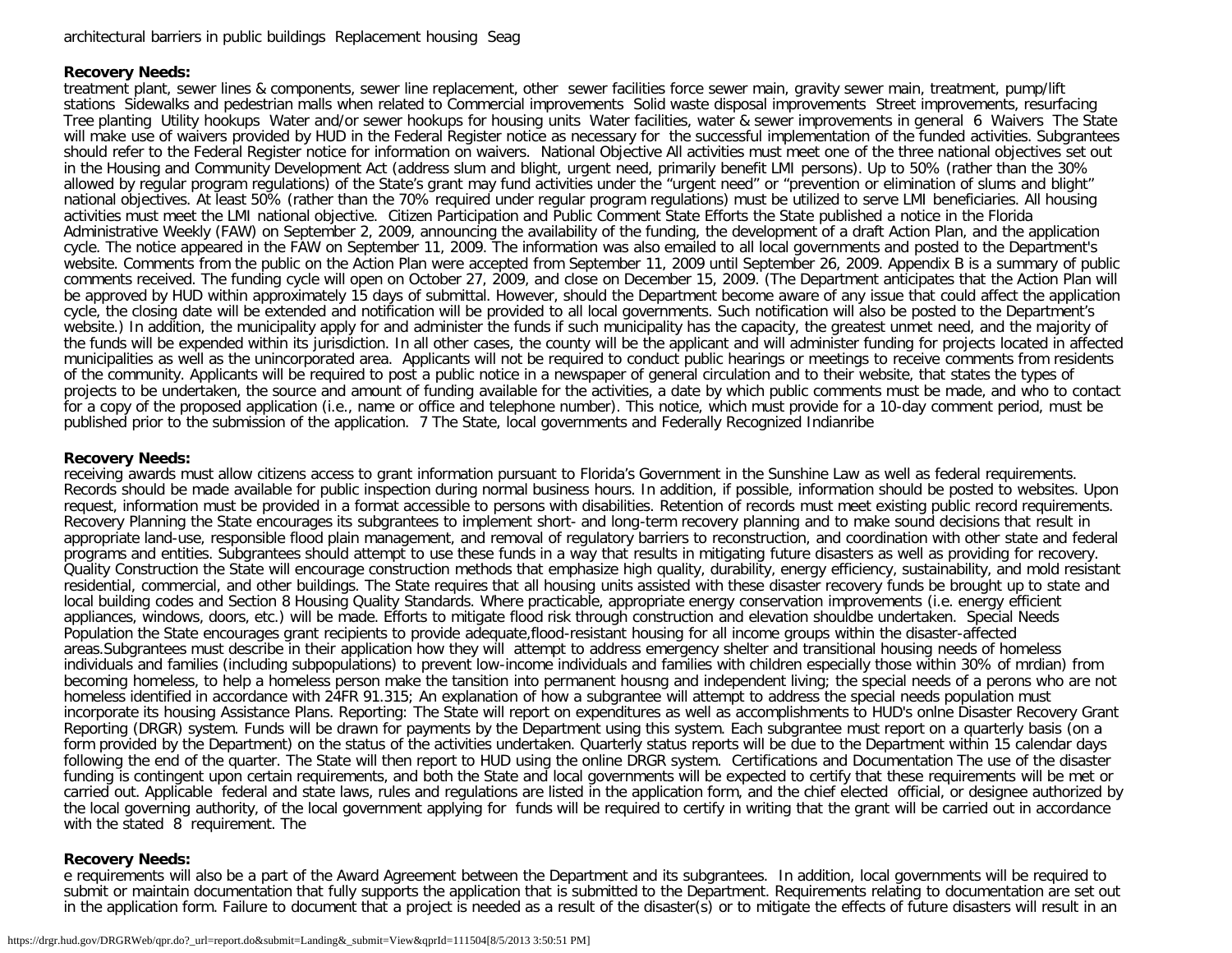application being declared ineligible.

DREF-

The State of Florida has identified 72 activities as DREF eligible. These activities represent \$67.4 million out of the State's \$81 million allocation. Twenty-two (22) local governments have expressed an unmet need to the Florida Department of Community Affairs' Disaster Recovery Program. Based on their estimates, Florida is requesting an additional allocation of \$123,325,370 in DREF Funds.

The State would like to participate in both the Buyout Program and the Individual Mitigation Measures Program.

BUYOUT PROGRAM-

Florida's Buyout Program consists of floodplain area buyouts under an optional relocation plan. This includes, but is not limited to, demolition, acquisition and relocation. Properties acquired will be restored to their natural state and thereafter maintained in a natural state in perpetuity. Properties will be used as parks, playgrounds or green space, so long as there are only minor improvements to the property. The State recommends that the primary funding group be comprised of Baker County, Bay County, Calhoun County, City of Jacksonville (Duval County), City of Kissimmee (Osceola County), City of Stuart (MartinCounty) and the City of Venice (Sarasota County). These seven (7) communities are requesting a combined total of \$24,578,200. The secondary recommended funding group is comprised of Franklin County, Leon County, Okeechobee County and Putnam County. These four (4)communities are requesting a combined total of \$7,485,000.

INDIVIDUAL MITIGATION MEASURES (IMM)-

Florida's Individual Mitigation Measures Program consists of the improvement of residential properties (no commercial or public improvements) to make them less prone to disaster damage. These activities include, elevation, sump pumps, drainage projects, use of building materials that are flood damage-resistant (i.e. adding waterproof veneer to exterior walls, raising electrical system components, anchoring fuel tanks, raising or flood-proofing HVAC equipment, installing sewer backflow valves, and protecting wells from contamination by flooding), and water and/or sewer hookups for housing units.

The Individual Mitigation Measures' (IMM) primary funding group is comprised of Alachua County, Bay County, Calhoun County, City of Jacksonville (Duval County), City of Kissimmee (Osceola County), City of Venice (Sarasota County), Clay County, Collier County, Escambia County, Glades County and Monroe County. These 11 communities are requesting a combined total of \$70,814,797. The secondary recommended funding group is comprised of the City of Fort Pierce (Indian River County), City of Newberry (Alachua County), Franklin County, Hendry County, Leon County, Okeechobee County, Putnam County, St. Johns County and

#### **Recovery Needs:**

the Town of Davie (Broward County). These nine (9) communities are requesting a combined total of \$20,447,373.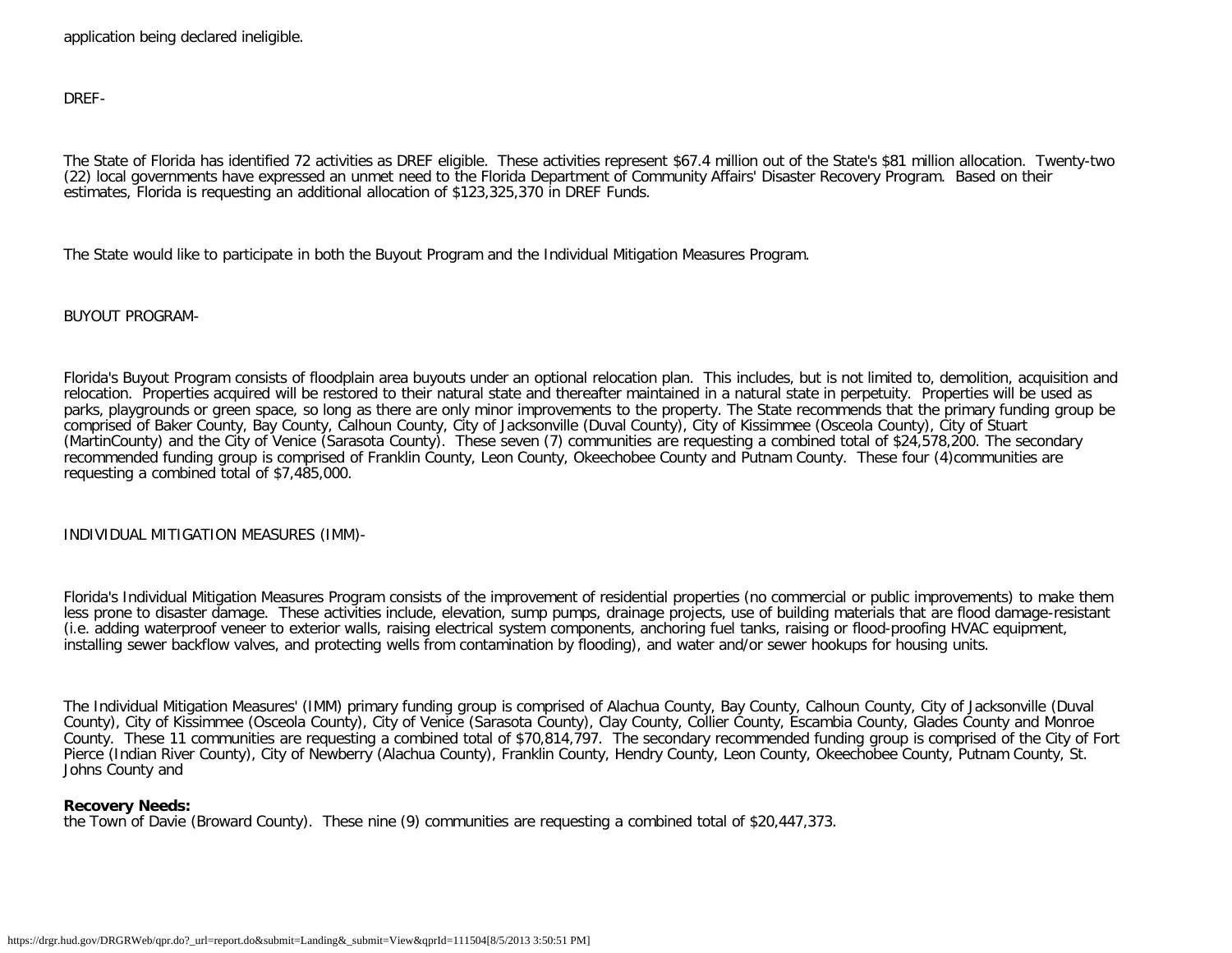| Overall                                                                                                               | <b>This Report Period</b>                    | <b>To Date</b>          |  |
|-----------------------------------------------------------------------------------------------------------------------|----------------------------------------------|-------------------------|--|
| <b>Total Projected Budget from All Sources</b>                                                                        | N/A                                          | 106,632,313.56          |  |
| <b>Total Budget</b>                                                                                                   | $-292,811.18$                                | 106,632,313.56          |  |
| <b>Total Obligated</b>                                                                                                | (\$292,811.67)                               | \$106,805,291.26        |  |
| <b>Total Funds Drawdown</b>                                                                                           | \$7,674,689.66                               | \$56,118,927.14         |  |
| Program Funds Drawdown                                                                                                | \$7,674,689.66                               | \$56,118,927.14         |  |
| Program Income Drawdown                                                                                               | \$0.00                                       | \$0.00                  |  |
| <b>Program Income Received</b>                                                                                        | \$0.00                                       | \$0.00                  |  |
| <b>Total Funds Expended</b>                                                                                           | \$9,387,111.26                               | \$57,630,502.15         |  |
| <b>Match Contributed</b>                                                                                              | \$0.00                                       | \$0.00                  |  |
|                                                                                                                       | Progress Toward Required Numeric Targets     |                         |  |
| Requirement                                                                                                           | Required                                     | <b>To Date</b>          |  |
| <b>Overall Benefit Percentage (Projected):</b>                                                                        |                                              | 83.83%                  |  |
| <b>Overall Benefit Percentage (Actual):</b><br><b>Minimum Non-Federal Match</b>                                       | $\mathbf 0$                                  | 82.79%<br>0             |  |
| <b>Limit on Public Services</b>                                                                                       | 16, 193, 705. 7                              | 0                       |  |
| Limit on Admin/Planning                                                                                               | 21,591,607.6                                 | 1,317,731.81            |  |
| <b>Limit on State Admin</b>                                                                                           | 5,397,901.9                                  | 1,317,731.81            |  |
|                                                                                                                       |                                              |                         |  |
|                                                                                                                       | Progress Toward Activity Type Targets        |                         |  |
| <b>Activity Type</b>                                                                                                  | <b>Target</b><br>12,091,300.256              | Actual<br>15,745,474.25 |  |
|                                                                                                                       | Progress Toward National Objective Targets   |                         |  |
| <b>National Objective</b>                                                                                             | <b>Target</b>                                | Actual                  |  |
| Low/Mod                                                                                                               | 53,979,019                                   | 85,709,307              |  |
| In response to HUD request for expenditure and performance projections, the Department reviewed all open              | <b>Overall Progress Narrative:</b>           |                         |  |
| activities and is providing HUD with quarterly projections. This information will be transmitted to HUD with a letter |                                              |                         |  |
| explaining the data and responding to prior monitoring comments. The Department also identified the activities with   |                                              |                         |  |
| the performance or expenditures so that staff can pay special attention to these projects as we move forward.         |                                              |                         |  |
| DEO has also made some management changes that should result in greater attention being paid to performance issues.   |                                              |                         |  |
| Project#, Project Title                                                                                               | Project Summary<br><b>This Report Period</b> | <b>To Date</b>          |  |

**101, Housing 267,793.03** 3,243,919.96 1,416,328.59

**Program Funds Drawdown Project Funds Budgeted Program Funds Drawdown**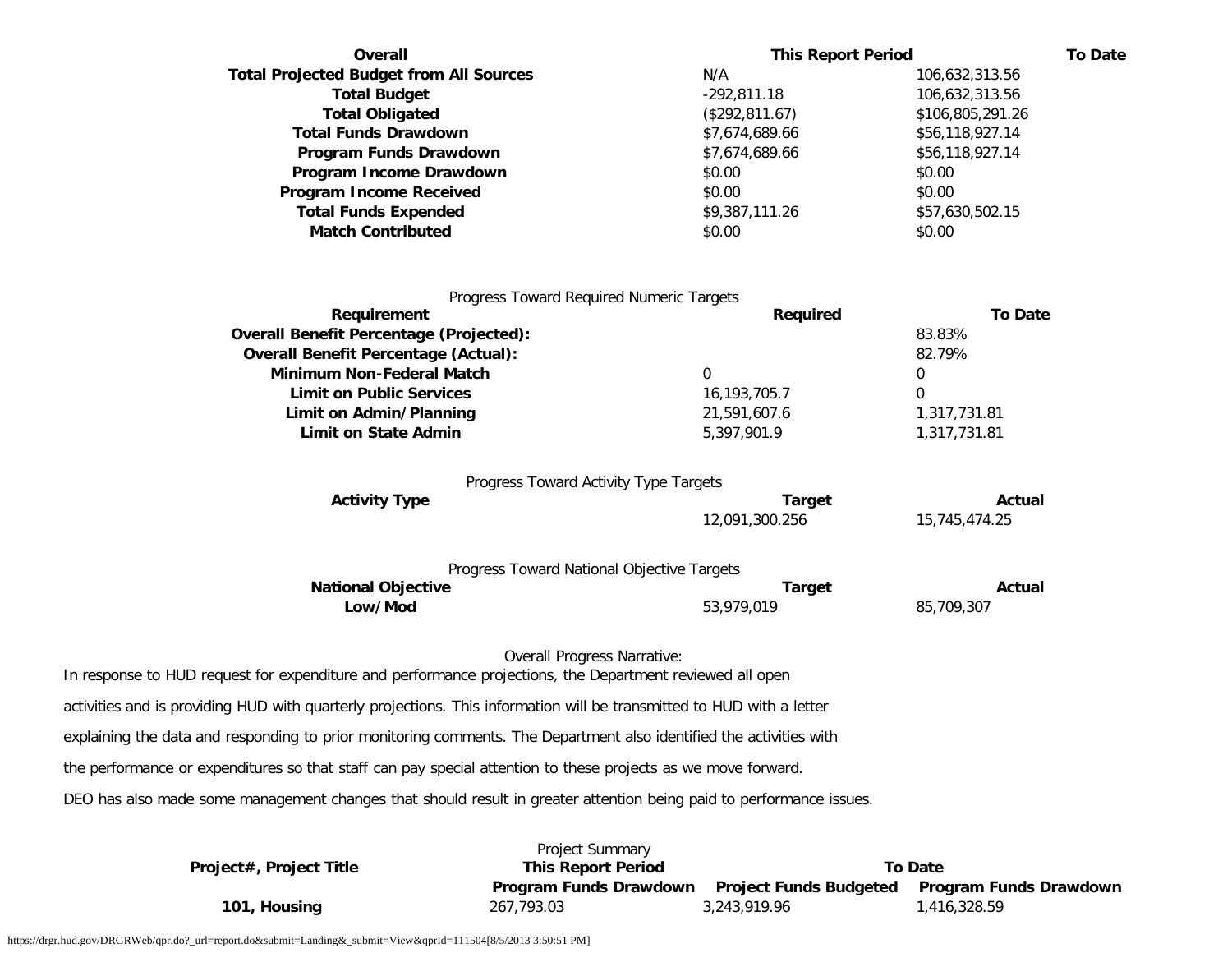| 102, Non-Housing                  | 5,781,908.27 | 83,483,197.11 | 44,423,093.76 |
|-----------------------------------|--------------|---------------|---------------|
| 103, Affordable Rental Housing    | 1,501,712.78 | 15,271,807.27 | 8,961,772.98  |
| DREF 21A, DREF Local Admin        |              | 566,585.38    | 9.773.6       |
| DREF State 21A, DREF State Admin  | 39,627.25    | 619,506.93    | 88.829.71     |
| DRI #1, State Administration/T&TA | 83,648.33    | 2.026.597     | 334,853.35    |
| Local Admin 21A, Local Admin      |              | 1,174,822.44  | 884,275.15    |

Project/Activity Index:

| Project # | <b>Project Title</b> | Grantee Activity #     | <b>Activity Title</b>  |  |
|-----------|----------------------|------------------------|------------------------|--|
| 101       | Housing              | Hardee Co 14A          | Hardee Co 14A          |  |
| 101       | Housing              | Monroe Co 14A          | Monroe Co 14A          |  |
| 101       | Housing              | Jefferson Co 14A       | Jefferson Co 14A       |  |
| 101       | Housing              | Seminole Co 14A        | Seminole Co 14A        |  |
| 101       | Housing              | Glades Co 08           | Glades Co 08           |  |
| 101       | Housing              | Glades Co 12           | Glades Co 12           |  |
| 101       | Housing              | Leon Co 14A            | Leon Co 14A            |  |
| 101       | Housing              | Glades Co DREF 12      | Glades Co DREF 12      |  |
| 101       | Housing              | Okeechobee Co DREF 14A | Okeechobee Co DREF 14A |  |
| 101       | Housing              | Monroe DREF 14A        | Monroe DREF 14A        |  |
| 101       | Housing              | Sarasota DREF 14A      | Sarasota DREF 14A      |  |
| 101       | Housing              | Santa Rosa DREF 14A    | Santa Rosa DREF 14A    |  |
| 101       | Housing              | Hardee Co DREF 14A     | Hardee Co DREF 14A     |  |
| 101       | Housing              | St Lucie Co DREF 14A   | St Lucie Co DREF 14A   |  |
| 101       | Housing              | Seminole Co 08         | Seminole Co 08         |  |
| 102       | Non-Housing          | Alachua CO 031         | Alachua CO 031         |  |
| 102       | Non-Housing          | <b>Baker Co 03K</b>    | <b>Baker Co 03K</b>    |  |
| 102       | Non-Housing          | Bay Co 03              | Bay Co 03              |  |
| 102       | Non-Housing          | <b>Brevard Co 031</b>  | <b>Brevard Co 031</b>  |  |
| 102       | Non-Housing          | Calhoun Co 03K         | Calhoun Co 03K         |  |
| 102       | Non-Housing          | Clay Co 03K            | Clay Co 03K            |  |
| 102       | Non-Housing          | Flagler Co 03K         | Flagler Co 03K         |  |
| 102       | Non-Housing          | Hardee Co 03J          | Hardee Co 03J          |  |
| 102       | Non-Housing          | Gadsden Co 031         | Gadsden Co 031         |  |
| 102       | Non-Housing          | Leon Co 031            | Leon Co 031            |  |
| 102       | Non-Housing          | Leon Co 01             | Leon Co 01             |  |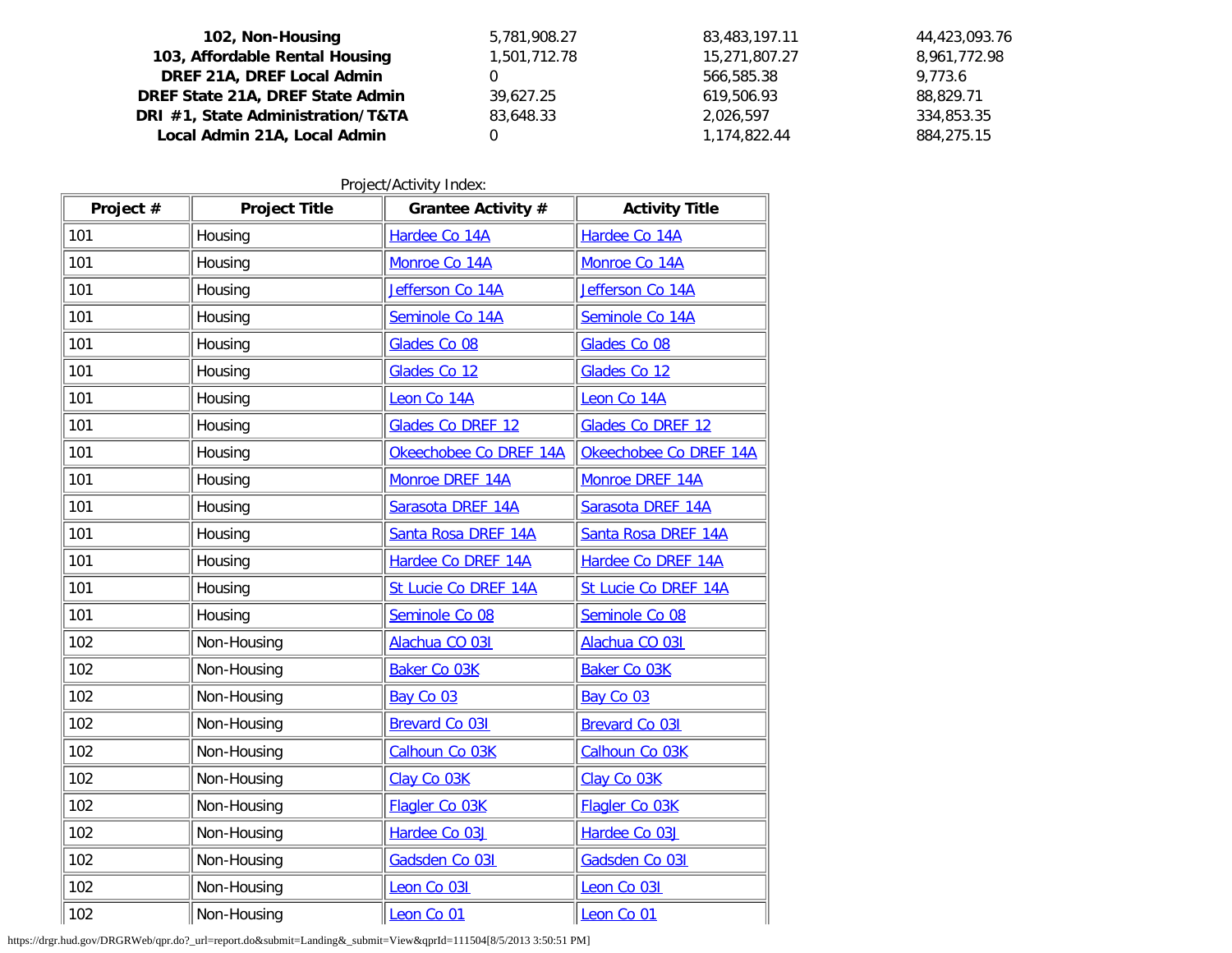| 102 | Non-Housing | Franklin Co 03K       | Franklin Co 03K       |
|-----|-------------|-----------------------|-----------------------|
| 102 | Non-Housing | St. Johns Co 03J      | St. Johns Co 03J      |
| 102 | Non-Housing | St. Johns Co 031      | St. Johns Co 031      |
| 102 | Non-Housing | Okaloosa Co 03J       | Okaloosa Co 03J       |
| 102 | Non-Housing | Kissimmee 031         | <b>Kissimmee 031</b>  |
| 102 | Non-Housing | Kissimmee 03L         | Kissimmee 03L         |
| 102 | Non-Housing | Kissimmee 03K         | Kissimmee 03K         |
| 102 | Non-Housing | Volusia Co 031        | Volusia Co 031        |
| 102 | Non-Housing | Palm Beach Co 03J     | Palm Beach Co 03J     |
| 102 | Non-Housing | Palm Beach Co 03      | Palm Beach Co 03      |
| 102 | Non-Housing | Palm Beach Co 031     | Palm Beach Co 031     |
| 102 | Non-Housing | Wakulla Co 031        | Wakulla Co 031        |
| 102 | Non-Housing | Nassau Co 03J         | Nassau Co 03J         |
| 102 | Non-Housing | Nassau Co 031         | Nassau Co 031         |
| 102 | Non-Housing | Sarasota Co 03J       | Sarasota Co 03J       |
| 102 | Non-Housing | Sarasota Co 031       | Sarasota Co 031       |
| 102 | Non-Housing | Monroe Co 03J         | Monroe Co 03J         |
| 102 | Non-Housing | <b>Brevard Co 03</b>  | <b>Brevard Co 03</b>  |
| 102 | Non-Housing | <b>Brevard Co 03L</b> | <b>Brevard Co 03L</b> |
| 102 | Non-Housing | <b>Brevard Co 01</b>  | <b>Brevard Co 01</b>  |
| 102 | Non-Housing | <b>Brevard Co 03K</b> | <b>Brevard Co 03K</b> |
| 102 | Non-Housing | Jacksonville 031      | Jacksonville 031      |
| 102 | Non-Housing | Jacksonville 03       | Jacksonville 03       |
| 102 | Non-Housing | Jacksonville 03E      | Jacksonville 03E      |
| 102 | Non-Housing | Seminole Co 031       | Seminole Co 031       |
| 102 | Non-Housing | Santa Rosa 03J        | Santa Rosa 03J        |
| 102 | Non-Housing | St. Lucie Co 031      | St. Lucie Co 031      |
| 102 | Non-Housing | Putnam Co 03J         | Putnam Co 03J         |
| 102 | Non-Housing | Putnam Co 031         | Putnam Co 031         |
| 102 | Non-Housing | Putnam Co 03E         | Putnam Co 03E         |
| 102 | Non-Housing | Okeechobee Co 031     | Okeechobee Co 031     |
| 102 | Non-Housing | Stuart 031            | Stuart 031            |
| 102 | Non-Housing | Escambia Co 03J       | Escambia Co 03J       |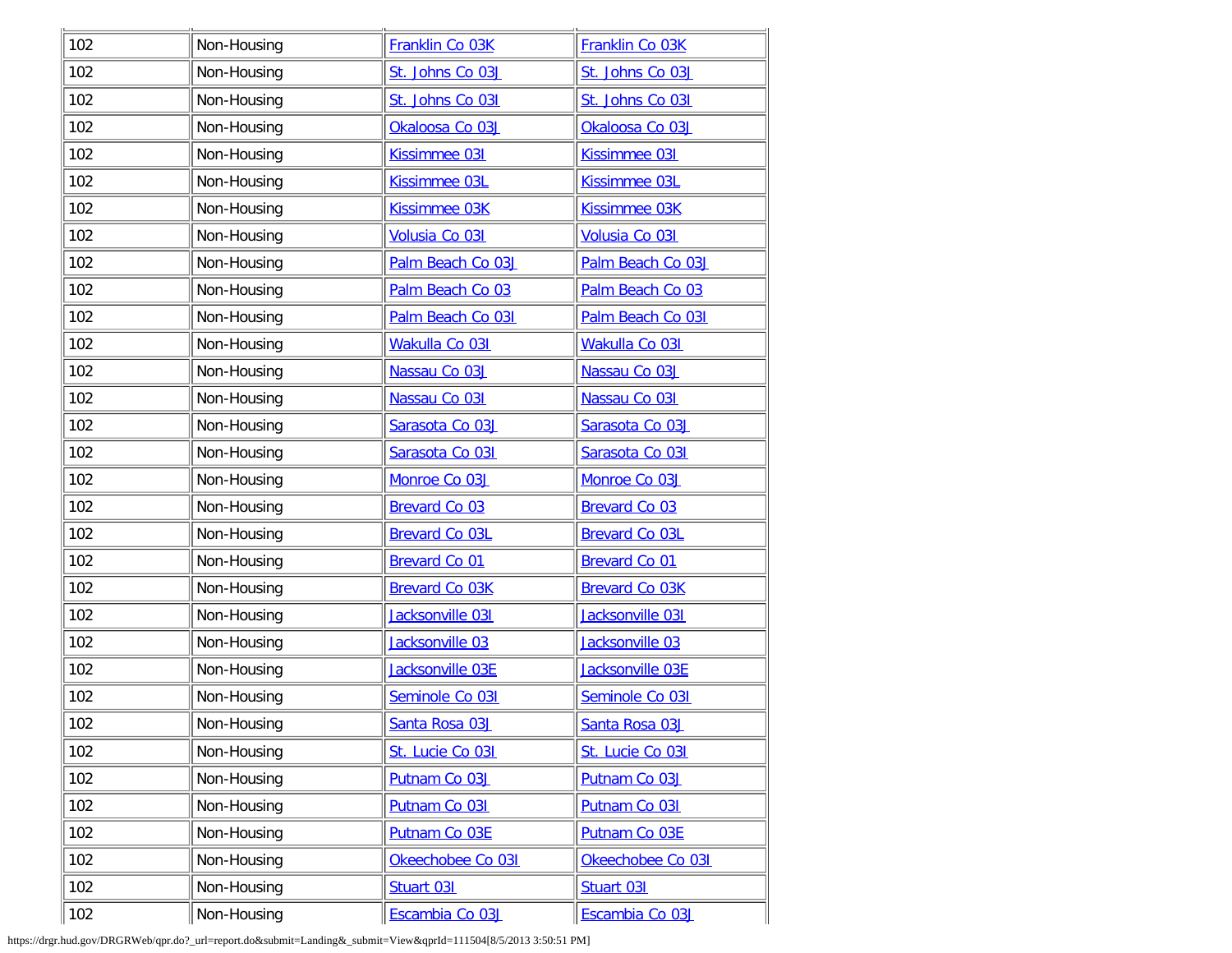| 102 | Non-Housing | Escambia Co 03          | Escambia Co 03          |  |  |
|-----|-------------|-------------------------|-------------------------|--|--|
| 102 | Non-Housing | Collier Co 031          | Collier Co 031          |  |  |
| 102 | Non-Housing | Collier Co 03           | Collier Co 03           |  |  |
| 102 | Non-Housing | Gulf Co 031             | Gulf Co 031             |  |  |
| 102 | Non-Housing | Gulf Co 03J             | Gulf Co 03J             |  |  |
| 102 | Non-Housing | <b>Highlands Co 03</b>  | <b>Highlands Co 03</b>  |  |  |
| 102 | Non-Housing | Lake Co 03              | Lake Co 03              |  |  |
| 102 | Non-Housing | Miami-Dade 031          | Miami-Dade 031          |  |  |
| 102 | Non-Housing | Santa Rosa 14A          | Santa Rosa 14A          |  |  |
| 102 | Non-Housing | Monroe Co 10            | Monroe Co 10            |  |  |
| 102 | Non-Housing | Bay Co DREF 03          | Bay Co DREF 03          |  |  |
| 102 | Non-Housing | Leon Co DREF 031        | Leon Co DREF 031        |  |  |
| 102 | Non-Housing | Leon Co DREF 01         | Leon Co DREF 01         |  |  |
| 102 | Non-Housing | Leon Co DREF 03K        | Leon Co DREF 03K        |  |  |
| 102 | Non-Housing | Leon Co DREF 03L        | Leon Co DREF 03L        |  |  |
| 102 | Non-Housing | Leon Co DREF 03J        | Leon Co DREF 03J        |  |  |
| 102 | Non-Housing | Volusia Co DREF 031     | Volusia Co DREF 031     |  |  |
| 102 | Non-Housing | Nassau Co DREF 03J      | Nassau Co DREF 03J      |  |  |
| 102 | Non-Housing | Nassau Co DREF 031      | Nassau Co DREF 031      |  |  |
| 102 | Non-Housing | <b>Gulf Co DREF 031</b> | <b>Gulf Co DREF 031</b> |  |  |
| 102 | Non-Housing | Franklin Co DREF 03K    | Franklin Co DREF 03K    |  |  |
| 102 | Non-Housing | Clay Co DREF 03K        | Clay Co DREF 03K        |  |  |
| 102 | Non-Housing | Staurt DREF 03J         | Staurt DREF 03J         |  |  |
| 102 | Non-Housing | Putnam Co DREF 03       | Putnam Co DREF 03       |  |  |
| 102 | Non-Housing | Flagler Co DREF 03K     | Flagler Co DREF 03K     |  |  |
| 102 | Non-Housing | Okaloosa Co DREF 03J    | Okaloosa Co DREF 03J    |  |  |
| 102 | Non-Housing | Escambia Co DREF 03J    | Escambia Co DREF 03J    |  |  |
| 102 | Non-Housing | Escambia Co DREF 03     | Escambia Co DREF 03     |  |  |
| 102 | Non-Housing | Lake Co DREF 03         | Lake Co DREF 03         |  |  |
| 102 | Non-Housing | Miami-Dade Co DREF 031  | Miami-Dade Co DREF 031  |  |  |
| 102 | Non-Housing | Gadsden Co DREF 03K     | Gadsden Co DREF 03K     |  |  |
| 102 | Non-Housing | Monroe DREF 01          | Monroe DREF 01          |  |  |
| 102 | Non-Housing | Monroe DREF 10          | Monroe DREF 10          |  |  |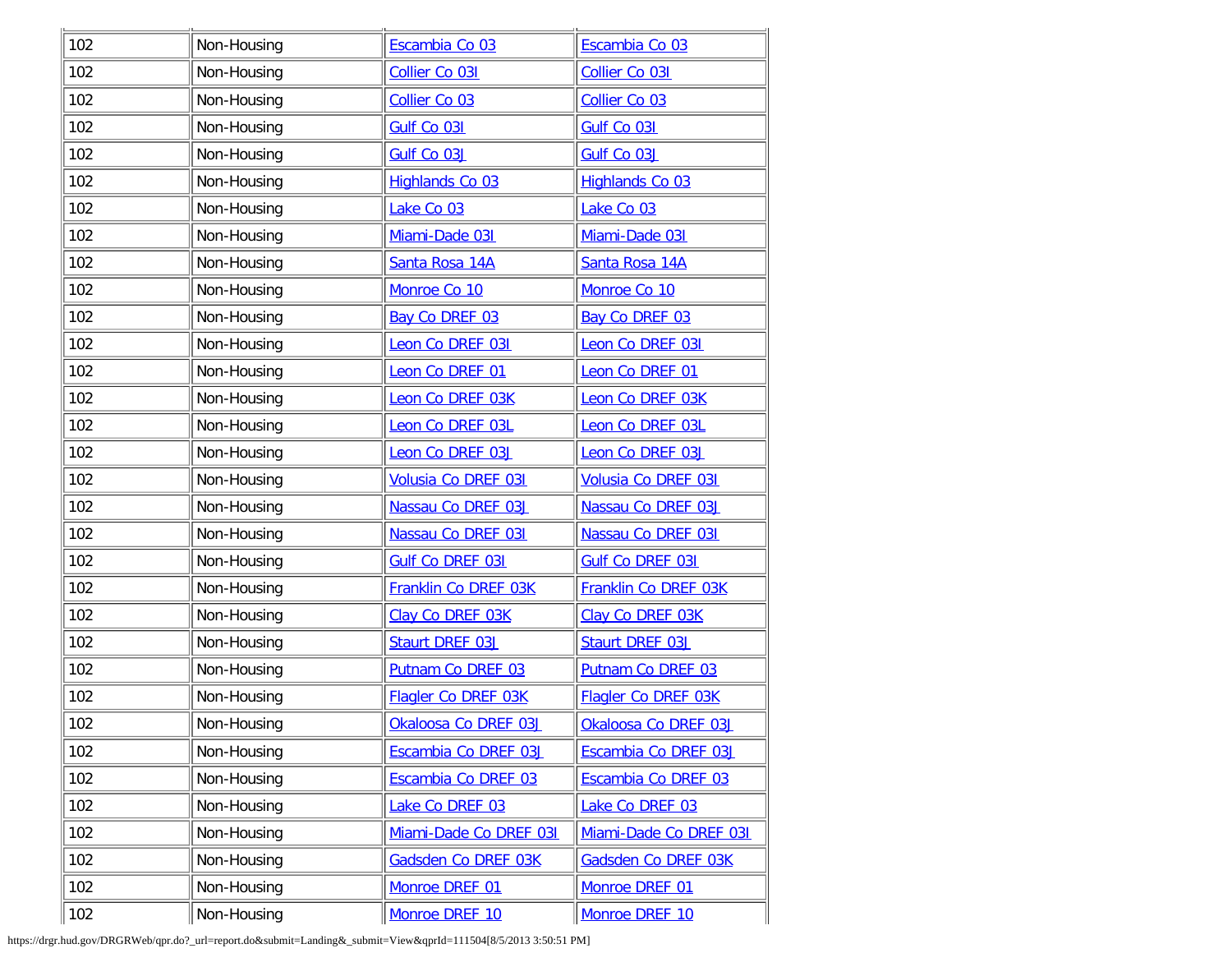| 102 | Non-Housing               | Collier DREF 031            | Collier DREF 031            |
|-----|---------------------------|-----------------------------|-----------------------------|
| 102 | Non-Housing               | <b>Brevard Co DREF 031</b>  | <b>Brevard Co DREF 031</b>  |
| 102 | Non-Housing               | Santa Rosa DREF 03J         | Santa Rosa DREF 03J         |
| 102 | Non-Housing               | Calhoun Co DREF 03K         | <b>Calhoun Co DREF 03K</b>  |
| 102 | Non-Housing               | St Johns Co DREF 031        | St Johns Co DREF 031        |
| 102 | Non-Housing               | <b>Highlands Co DREF 03</b> | <b>Highlands Co DREF 03</b> |
| 102 | Non-Housing               | Hardee Co DREF 03J          | Hardee Co DREF 03J          |
| 102 | Non-Housing               | Hardee Co DREF 03K          | Hardee Co DREF 03K          |
| 102 | Non-Housing               | St Lucie Co DREF 031        | St Lucie Co DREF 031        |
| 102 | Non-Housing               | St Lucie Co DREF 03F        | St Lucie Co DREF 03F        |
| 102 | Non-Housing               | St Lucie Co DREF 03         | St Lucie Co DREF 03         |
| 102 | Non-Housing               | Kissimmee DREF 03           | Kissimmee DREF 03           |
| 102 | Non-Housing               | Palm Beach Co DREF 03J      | Palm Beach Co DREF 03J      |
| 102 | Non-Housing               | Palm Beach Co DREF 03       | Palm Beach Co DREF 03       |
| 102 | Non-Housing               | St Johns Co DREF 03J        | St Johns Co DREF 03J        |
| 102 | Non-Housing               | Sarasota DREF 031           | Sarasota DREF 031           |
| 102 | Non-Housing               | Jacksonville DREF 031       | Jacksonville DREF 031       |
| 102 | Non-Housing               | Jacksonville DREF 03K       | Jacksonville DREF 03K       |
| 102 | Non-Housing               | Jacksonville DREF 03J       | Jacksonville DREF 03J       |
| 102 | Non-Housing               | Collier Co 03K              | Collier Co 03K              |
| 103 | Affordable Rental Housing | Alachua CO 14A              | Alachua CO 14A              |
| 103 | Affordable Rental Housing | Alachua Co 14B              | Alachua Co 14B              |
| 103 | Affordable Rental Housing | Bay Co 14B                  | Bay Co 14B                  |
| 103 | Affordable Rental Housing | <b>Brevard Co 14A/ARH</b>   | <b>Brevard Co 14A/ARH</b>   |
| 103 | Affordable Rental Housing | Leon Co 14B/ARH             | Leon Co 14B/ARH             |
| 103 | Affordable Rental Housing | Volusia Co 14B              | Volusia Co 14B              |
| 103 | Affordable Rental Housing | Palm Beach Co 14B/ARH       | Palm Beach Co 14B/ARH       |
| 103 | Affordable Rental Housing | Palm Beach Co 03K/ARH       | Palm Beach Co 03K/ARH       |
| 103 | Affordable Rental Housing | Wakulla Co 14A/ARH          | Wakulla Co 14A/ARH          |
| 103 | Affordable Rental Housing | Sarasota Co 14B/ARH         | Sarasota Co 14B/ARH         |
| 103 | Affordable Rental Housing | Monroe Co 14B/ARH           | Monroe Co 14B/ARH           |
| 103 | Affordable Rental Housing | <b>Brevard Co 14B/ARH</b>   | <b>Brevard Co 14B/ARH</b>   |
| 103 | Affordable Rental Housing | Glades Co 14B/ARH           | Glades Co 14B/ARH           |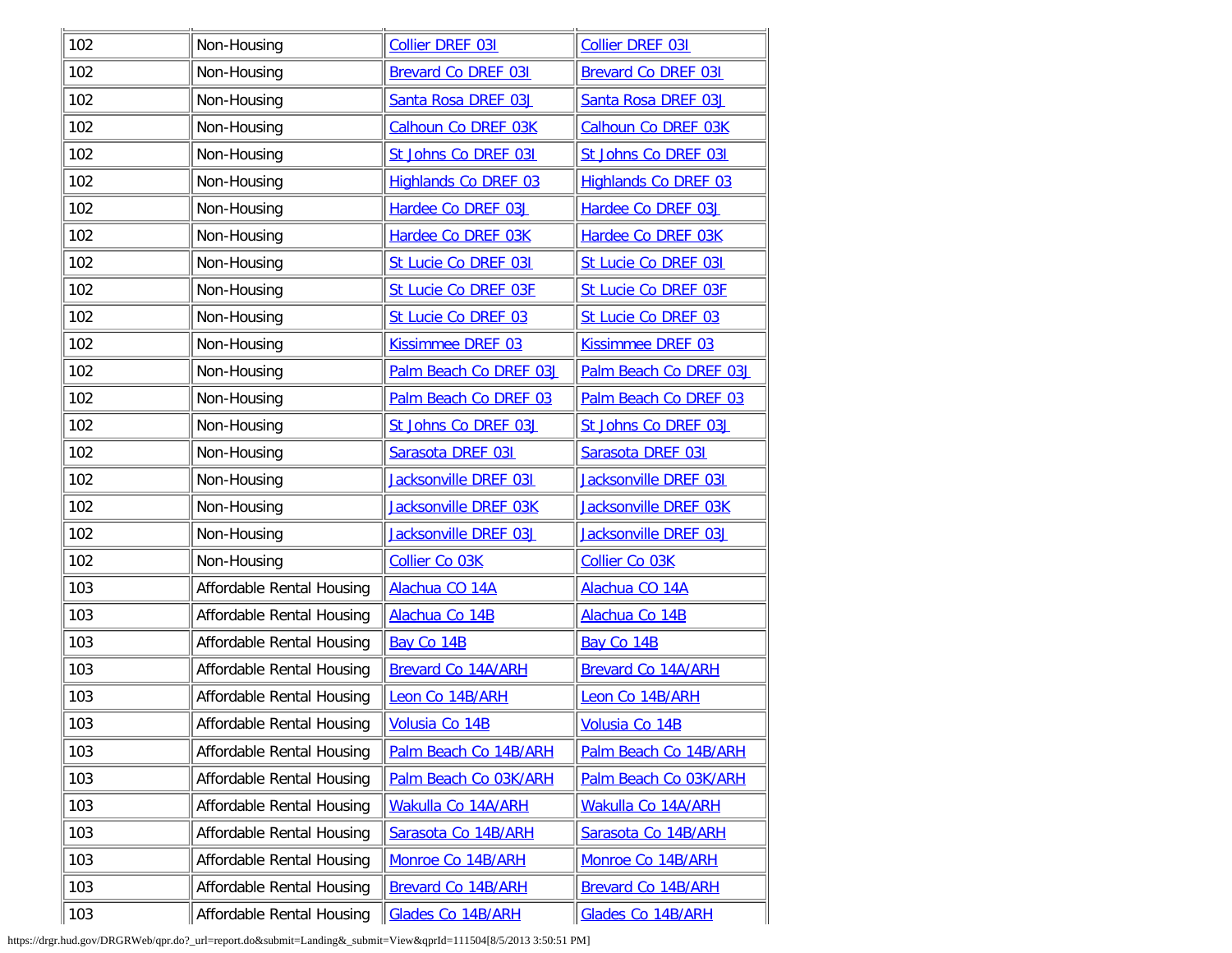| 103             | Affordable Rental Housing | Okeechobee Co 14A/ARH       | Okeechobee Co 14A/ARH       |
|-----------------|---------------------------|-----------------------------|-----------------------------|
| 103             | Affordable Rental Housing | St. Lucie Co 12/ARH         | St. Lucie Co 12/ARH         |
| 103             | Affordable Rental Housing | St. Lucie Co 14A/ARH        | St. Lucie Co 14A/ARH        |
| 103             | Affordable Rental Housing | St. Lucie Co 14B/ARH        | St. Lucie Co 14B/ARH        |
| 103             | Affordable Rental Housing | Escambia Co 14B             | Escambia Co 14B             |
| 103             | Affordable Rental Housing | <b>Collier Co 14B/ARH</b>   | <b>Collier Co 14B/ARH</b>   |
| 103             | Affordable Rental Housing | Gulf Co 14B/ARH             | Gulf Co 14B/ARH             |
| 103             | Affordable Rental Housing | <b>Hendry Co 14B/ARH</b>    | <b>Hendry Co 14B/ARH</b>    |
| 103             | Affordable Rental Housing | <b>Broward Co 14B/ARH</b>   | <b>Broward Co 14B/ARH</b>   |
| 103             | Affordable Rental Housing | <b>Broward Co 14A</b>       | <b>Broward Co 14A</b>       |
| 103             | Affordable Rental Housing | Jacksonville 14B/ARH        | Jacksonville 14B/ARH        |
| 103             | Affordable Rental Housing | St Lucie Co 08              | St Lucie Co 08              |
| 103             | Affordable Rental Housing | Monroe Co 01/ ARH           | Monroe Co 01/ ARH           |
| 103             | Affordable Rental Housing | <b>Bay Co DREF 14B</b>      | <b>Bay Co DREF 14B</b>      |
| 103             | Affordable Rental Housing | Leon Co DREF 04             | Leon Co DREF 04             |
| 103             | Affordable Rental Housing | <b>Glades Co DREF 14B</b>   | Glades Co DREF 14B          |
| 103             | Affordable Rental Housing | <b>Glades Co DREF 08</b>    | <b>Glades Co DREF 08</b>    |
| 103             | Affordable Rental Housing | Volusia Co DREF 14B         | Volusia Co DREF 14B         |
| 103             | Affordable Rental Housing | <b>Gulf Co DREF 14B</b>     | <b>Gulf Co DREF 14B</b>     |
| 103             | Affordable Rental Housing | Putnam Co DREF 04           | Putnam Co DREF 04           |
| 103             | Affordable Rental Housing | Okeechobee Co DREF 04       | Okeechobee Co DREF 04       |
| 103             | Affordable Rental Housing | Escambia Co DREF 14B        | Escambia Co DREF 14B        |
| 103             | Affordable Rental Housing | Monroe DREF 14B ARH         | Monroe DREF 14B ARH         |
| 103             | Affordable Rental Housing | <b>Collier DREF 14B ARH</b> | <b>Collier DREF 14B ARH</b> |
| 103             | Affordable Rental Housing | <b>Hendry Co DREF 14B</b>   | <b>Hendry Co DREF 14B</b>   |
| 103             | Affordable Rental Housing | Sarasota DREF 14B ARH       | Sarasota DREF 14B ARH       |
| 103             | Affordable Rental Housing | Jacksonville DREF 14B       | Jacksonville DREF 14B       |
| 103             | Affordable Rental Housing | St Lucie Co 08 DREF         | St Lucie Co 08 DREF         |
| DREF 21A        | <b>DREF Local Admin</b>   | <b>DREF Local 21A</b>       | <b>DREF Local Admin</b>     |
| DREF State 21A  | <b>DREF State Admin</b>   | <b>DREE</b>                 | <b>DREE</b>                 |
| DRI #1          | State Administration/T&TA | State Admin 21A             | State Admin 21A             |
| Local Admin 21A | Local Admin               | <b>Local Admin 21A</b>      | <b>Local Admin 21A</b>      |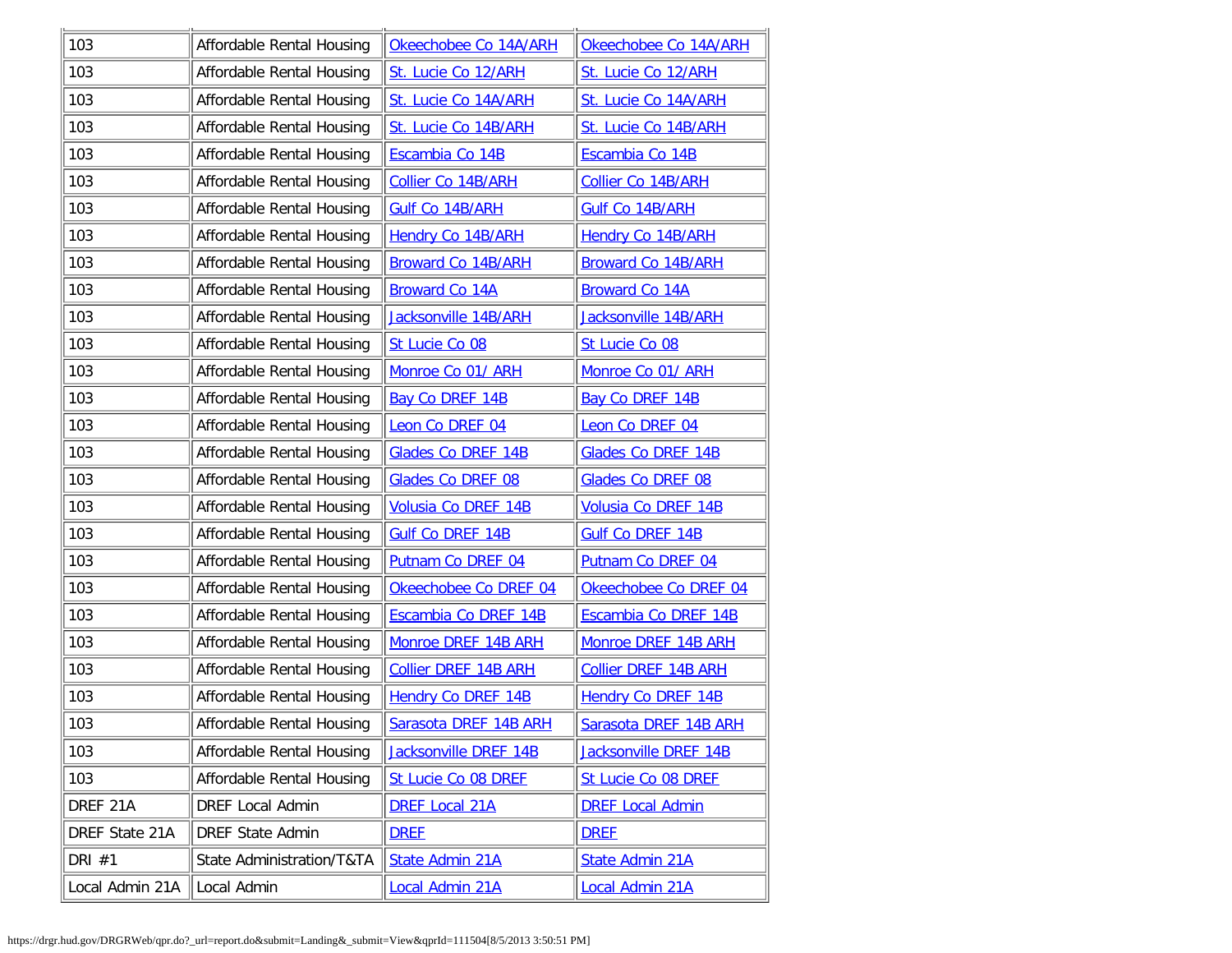### **Activities**

<span id="page-10-0"></span>**Grantee Activity Number:** Alachua CO 03I

**Activity Category:** Rehabilitation/reconstruction of a public improvement

**Project Number:** 102

**Projected Start Date:** 06/16/2010

**National Objective:** Low/Mod

**Responsible Organization:** Alachua County

**Benefit Type:** Area ( Survey ) **Activity Title:** Alachua CO 03I

**Activity Status:** Completed

**Project Title:** Non-Housing

**Projected End Date:** 09/14/2012

**Completed Activity Actual End Date:**

| Overall                                         | Jan 1 thru Mar 31, 2013 | <b>To Date</b> |
|-------------------------------------------------|-------------------------|----------------|
| <b>Total Projected Budget from All Sources:</b> | N/A                     | \$221,393.54   |
| <b>Total Budget:</b>                            | (\$24,722.21)           | \$221,393.54   |
| <b>Total Obligated:</b>                         | (\$24,722.21)           | \$221,393.54   |
| <b>Total Funds Drawdown</b>                     | \$0.00                  | \$221,393.54   |
| Program Funds Drawdown:                         | \$0.00                  | \$221,393.54   |
| Program Income Drawdown:                        | \$0.00                  | \$0.00         |
| Program Income Received:                        | \$0.00                  | \$0.00         |
| <b>Total Funds Expended:</b>                    | \$0.00                  | \$221,393.54   |
| Alachua County2                                 | \$0.00                  | \$221,393.54   |
| <b>Match Contributed:</b>                       | \$0.00                  | \$0.00         |

Accomplishments Performance Measures

**Activity funds eligible for DREF (Ike Only)** 0 243,926/243,926

**This Report Period Cumulative Actual Total / Expected Total Total**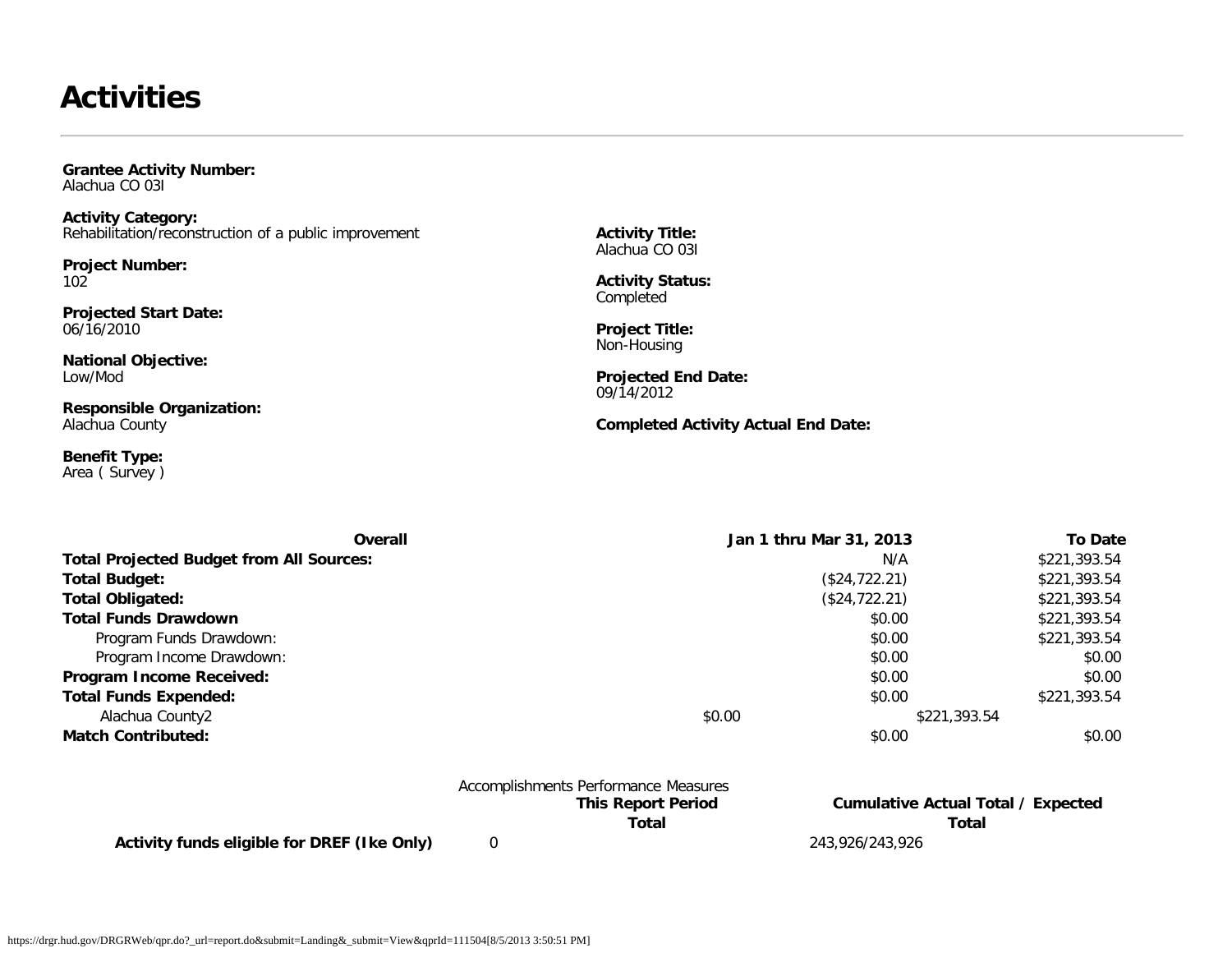#### Activity Description:

The residential area being addressed frequently floods due to inadequate storm drains. This project consists of upgrading current facilities or constructing new facilities to better handle storm water runoff.

THE BUDGET FOR THIS ACTIVITY COVERS SITE, ENGINEERING AND RETENTION POND.

DREF - Activities are 100% residential; this activity is eligible under DREF category C, Individual Mitigation Measures.

| Alachua County-City of Archer, City of Newberry                                               | Location Description:                   |              |                        |
|-----------------------------------------------------------------------------------------------|-----------------------------------------|--------------|------------------------|
| Archer (SA5)- This project is complete. Administrative Closeout May 2013, all funds expended. | <b>Activity Progress Narrative:</b>     |              |                        |
|                                                                                               | <b>Activity Location:</b>               |              |                        |
| <b>Address</b>                                                                                | City                                    | <b>State</b> | Zip<br>Status / Accept |
| No Activity Locations Found                                                                   |                                         |              |                        |
|                                                                                               | Other Funding Sources Budgeted - Detail |              |                        |
|                                                                                               |                                         | Amount       |                        |
| No Other Match Funding Sources Found                                                          |                                         |              |                        |
|                                                                                               | <b>Other Funding Sources</b>            |              | <b>Amount</b>          |
| No Other Funding Sources Found                                                                |                                         |              |                        |
|                                                                                               | <b>Activity Supporting Documents:</b>   |              |                        |
| <b>Activity Supporting Documents:</b>                                                         |                                         |              |                        |
| <b>Supporting Documents</b>                                                                   |                                         |              |                        |
| None                                                                                          |                                         |              |                        |

<span id="page-11-0"></span>**Grantee Activity Number:** Alachua CO 14A

**Activity Category:** Affordable Rental Housing **Activity Title:** Affordable Rental Housing

Alachua CO 14A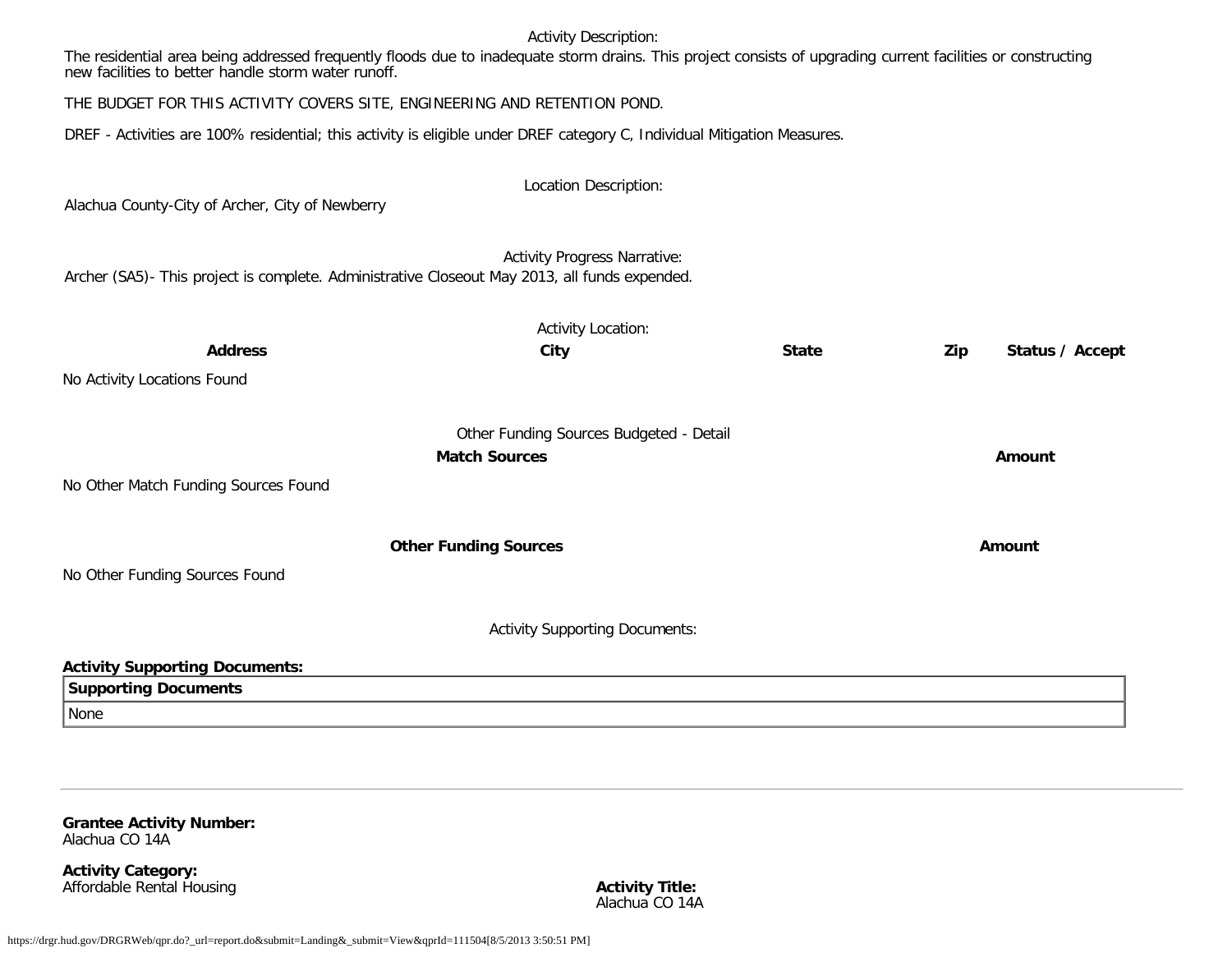**Project Number:** 103

**Projected Start Date:** 06/16/2010

**National Objective:** Low/Mod

**Responsible Organization:** Alachua County

**Benefit Type:** Direct ( HouseHold ) **Activity Status: Completed** 

**Project Title:** Affordable Rental Housing

**Projected End Date:** 09/14/2012

**Completed Activity Actual End Date:**

| Overall                                         |             |                                      | Jan 1 thru Mar 31, 2013 |       |                 |                                           | <b>To Date</b> |
|-------------------------------------------------|-------------|--------------------------------------|-------------------------|-------|-----------------|-------------------------------------------|----------------|
| <b>Total Projected Budget from All Sources:</b> |             |                                      |                         |       | N/A             |                                           | \$99,372.86    |
| <b>Total Budget:</b>                            |             |                                      |                         |       | (\$627.14)      |                                           | \$99,372.86    |
| <b>Total Obligated:</b>                         |             |                                      |                         |       | (\$627.14)      |                                           | \$99,372.86    |
| <b>Total Funds Drawdown</b>                     |             |                                      |                         |       | \$0.00          |                                           | \$99,372.86    |
| Program Funds Drawdown:                         |             |                                      |                         |       | \$0.00          |                                           | \$99,372.86    |
| Program Income Drawdown:                        |             |                                      |                         |       | \$0.00          |                                           | \$0.00         |
| Program Income Received:                        |             |                                      |                         |       | \$0.00          |                                           | \$0.00         |
| <b>Total Funds Expended:</b>                    |             |                                      |                         |       | \$0.00          |                                           | \$99,372.86    |
| Alachua County2                                 |             |                                      | \$0.00                  |       |                 | \$99,372.86                               |                |
| <b>Match Contributed:</b>                       |             |                                      |                         |       | \$0.00          |                                           | \$0.00         |
|                                                 |             | Accomplishments Performance Measures |                         |       |                 |                                           |                |
|                                                 |             | <b>This Report Period</b>            |                         |       |                 | <b>Cumulative Actual Total / Expected</b> |                |
|                                                 |             | <b>Total</b>                         |                         |       |                 | <b>Total</b>                              |                |
| # of Properties                                 | 0           |                                      |                         | 0/0   |                 |                                           |                |
| Activity funds eligible for DREF (Ike Only)     | $\mathbf 0$ |                                      |                         |       | 100,000/100,000 |                                           |                |
|                                                 |             | <b>This Report Period</b>            |                         |       |                 | <b>Cumulative Actual Total / Expected</b> |                |
|                                                 |             | <b>Total</b>                         |                         |       |                 | <b>Total</b>                              |                |
| # of Housing Units                              | 0           |                                      |                         | 12/14 |                 |                                           |                |
| # of Singlefamily Units                         | 0           |                                      |                         | 12/14 |                 |                                           |                |
|                                                 |             | Beneficiaries Performance Measures   |                         |       |                 |                                           |                |
|                                                 |             | <b>This Report Period</b>            |                         |       |                 | <b>Cumulative Actual Total / Expected</b> |                |
|                                                 |             | <b>Mod</b><br>Low                    | <b>Total</b>            | Low   | Mod             | <b>Total</b>                              | Low/Mod%       |
| # of Households                                 | 0           | 0                                    | $\mathbf 0$             | 12/14 | 0/0             | 12/14                                     | 100            |
| # Owner Households                              | $\mathbf 0$ | 0                                    | $\Omega$                | 2/0   | 0/0             | 2/0                                       | 100            |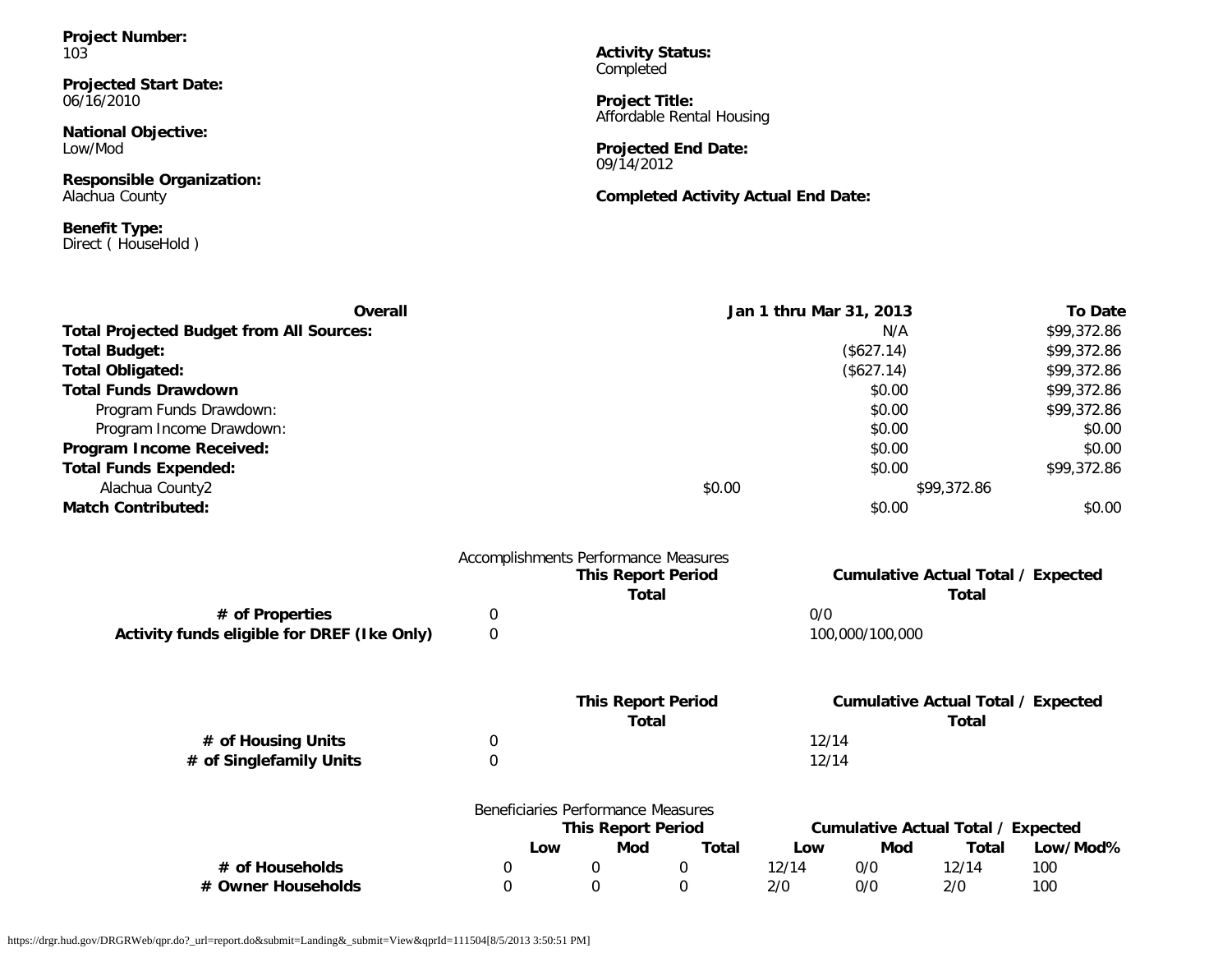Cumulative Race Total

|                                                 | <b>This Report Period</b> |       |  |        |  |                                            | <b>Cumulative Actual Total</b> |                                                                                                                                     |  |                         |  |  |
|-------------------------------------------------|---------------------------|-------|--|--------|--|--------------------------------------------|--------------------------------|-------------------------------------------------------------------------------------------------------------------------------------|--|-------------------------|--|--|
|                                                 |                           | Owner |  | Renter |  | <b>Total Households</b><br>Renter<br>Owner |                                |                                                                                                                                     |  | <b>Total Households</b> |  |  |
| <b>Direct</b><br><b>Benefit</b><br>(Households) |                           |       |  |        |  |                                            |                                | Total Hispanic/Latino Total Hispanic/Latino Total Hispanic/Latino Total Hispanic/Latino Total Hispanic/Latino Total Hispanic/Latino |  |                         |  |  |
| White                                           |                           |       |  |        |  |                                            |                                |                                                                                                                                     |  |                         |  |  |
| Unknown                                         |                           |       |  |        |  |                                            |                                |                                                                                                                                     |  |                         |  |  |

Activity Description:

Roof Replacement Program - Activities are being undertaken that will both repair and stregthen the units, so that there is less likelihood of future damages resulting from storms (i.e. storm shutters, strengthening of roof, window and door replacement with materials that hold up better during storms, etc.).

THIS IS NOT A MULTIFAMILY REHAB PROJECT; IT IS SINGLE FAMILY BUT CANNOT CHANGE 14B IN ACTION PLAN TO 14A SINCE FUNDS HAVE BEEN DRAWN. WILL NOT IMPACT FUNDING, ACCOMPLISHMENTS OR BENEFICIARIES.

DREF - Activities are 100% residential; this activity is eligible under DREF category C, Individual Mitigation Measures.

City of Gainesville

Activity Progress Narrative:

Location Description:

Project complete. Administrative Closeout May 2013, all funds expended.

|                                       | <b>Activity Location:</b>               |              |     |                 |
|---------------------------------------|-----------------------------------------|--------------|-----|-----------------|
| <b>Address</b>                        | City                                    | <b>State</b> | Zip | Status / Accept |
| No Activity Locations Found           |                                         |              |     |                 |
|                                       | Other Funding Sources Budgeted - Detail |              |     |                 |
|                                       | <b>Match Sources</b>                    |              |     | Amount          |
| No Other Match Funding Sources Found  |                                         |              |     |                 |
|                                       | <b>Other Funding Sources</b>            |              |     | Amount          |
| No Other Funding Sources Found        |                                         |              |     |                 |
|                                       | <b>Activity Supporting Documents:</b>   |              |     |                 |
| <b>Activity Supporting Documents:</b> |                                         |              |     |                 |
| <b>Supporting Documents</b>           |                                         |              |     |                 |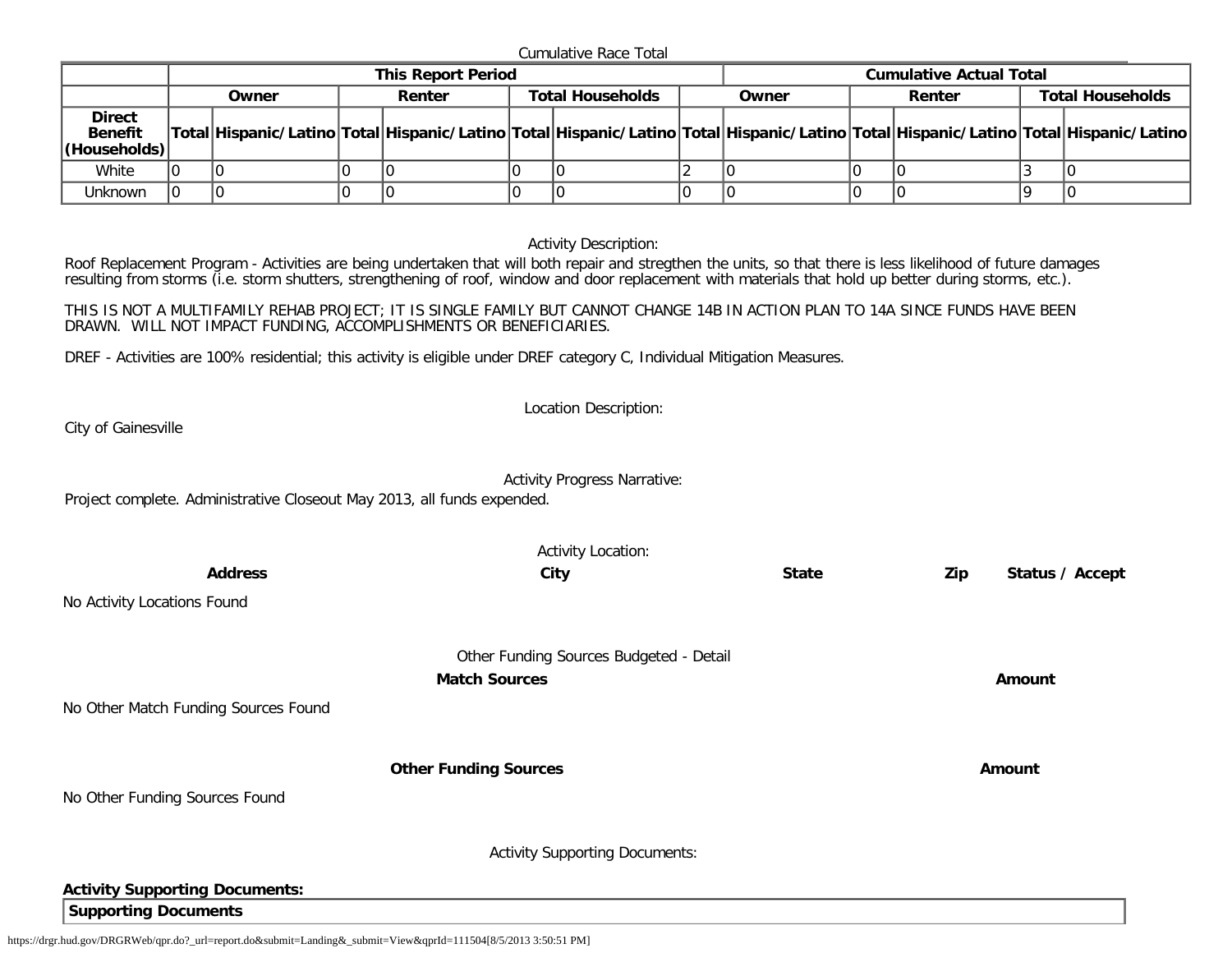<span id="page-14-0"></span>

| <b>Grantee Activity Number:</b> |  |
|---------------------------------|--|
| Alachua Co 14B                  |  |

**Activity Category:** Affordable Rental Housing

**Project Number:** 103

**Projected Start Date:** 06/16/2010

**National Objective:** Low/Mod

**Responsible Organization:** Alachua County

**Benefit Type:** Direct ( HouseHold ) **Activity Title:** Alachua Co 14B

**Activity Status:** Completed

**Project Title:** Affordable Rental Housing

**Projected End Date:** 09/14/2012

**Completed Activity Actual End Date:**

| Overall                                         | Jan 1 thru Mar 31, 2013 | <b>To Date</b> |
|-------------------------------------------------|-------------------------|----------------|
| <b>Total Projected Budget from All Sources:</b> | N/A                     | \$119,483.75   |
| <b>Total Budget:</b>                            | (\$516.25)              | \$119,483.75   |
| <b>Total Obligated:</b>                         | (\$516.25)              | \$119,483.75   |
| <b>Total Funds Drawdown</b>                     | \$0.00                  | \$119,483.75   |
| Program Funds Drawdown:                         | \$0.00                  | \$119,483.75   |
| Program Income Drawdown:                        | \$0.00                  | \$0.00         |
| Program Income Received:                        | \$0.00                  | \$0.00         |
| <b>Total Funds Expended:</b>                    | \$0.00                  | \$119,483.75   |
| Alachua County2                                 | \$0.00<br>\$119,483.75  |                |
| <b>Match Contributed:</b>                       | \$0.00                  | \$0.00         |

|                 | Accomplishments Performance Measures |     |                            |
|-----------------|--------------------------------------|-----|----------------------------|
|                 | <b>This Report Period</b>            |     | <b>Cumulative Actual T</b> |
|                 | Total                                |     | Total                      |
| # of Properties |                                      | 0/0 |                            |

# **Cumulative Actual Total / Expected**

**This Report Period Cumulative Actual Total / Expected Total Total**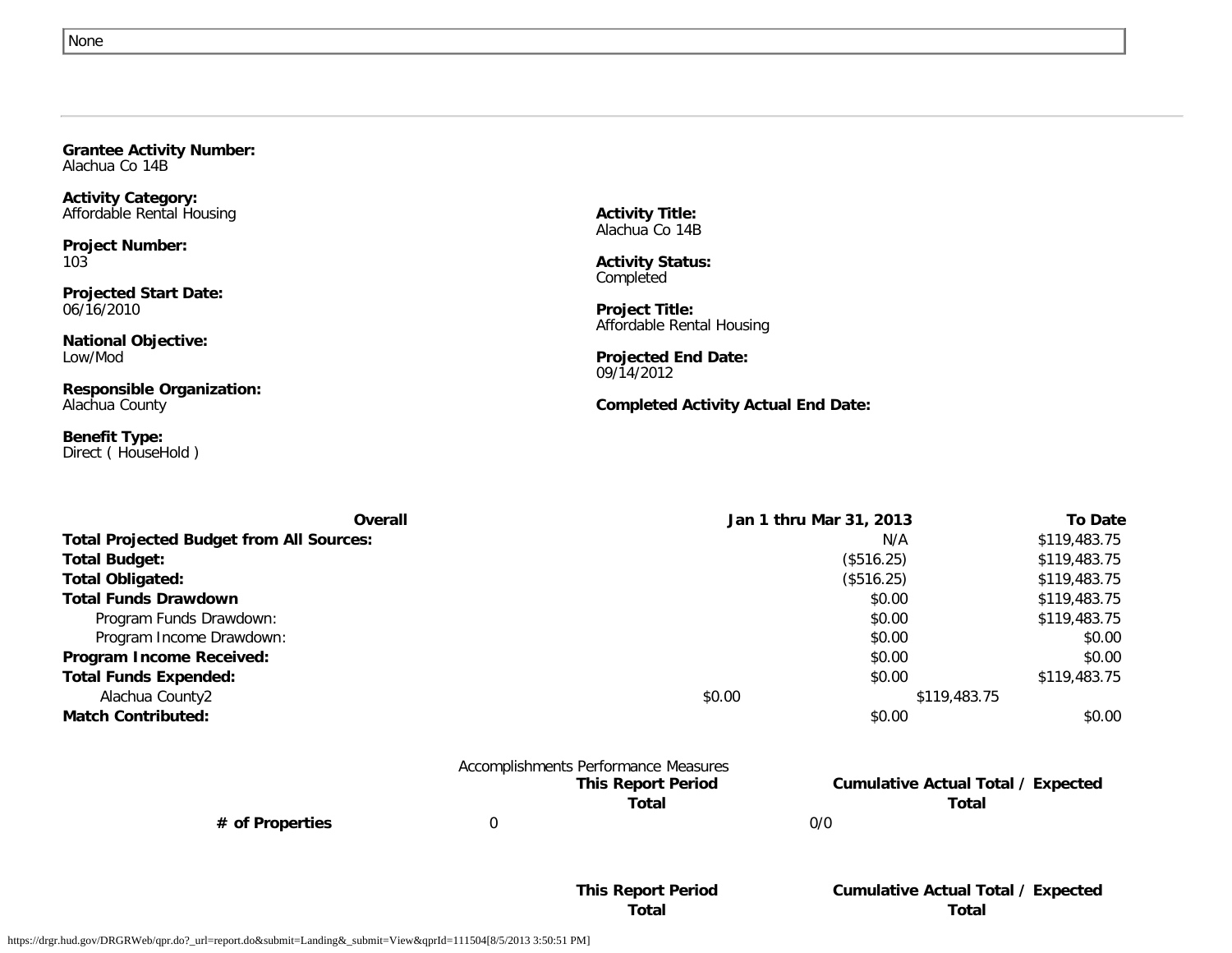| # of Housing Units     | 129/122 |
|------------------------|---------|
| # of Multifamily Units | 129/122 |

|                     | Beneficiaries Performance Measures |                           |       |         |     |                                    |          |
|---------------------|------------------------------------|---------------------------|-------|---------|-----|------------------------------------|----------|
|                     |                                    | <b>This Report Period</b> |       |         |     | Cumulative Actual Total / Expected |          |
|                     | Low                                | Mod                       | Total | Low     | Mod | Total                              | Low/Mod% |
| # of Households     |                                    |                           |       | 122/122 | 0/0 | 122/122                            | 100      |
| # Renter Households |                                    |                           |       | 122/122 | 0/0 | 122/122                            | 100      |

#### Cumulative Race Total

|                                                  | <b>This Report Period</b> |       |  |        |                         |  | <b>Cumulative Actual Total</b> |     |        |     |                                                                                                                                     |
|--------------------------------------------------|---------------------------|-------|--|--------|-------------------------|--|--------------------------------|-----|--------|-----|-------------------------------------------------------------------------------------------------------------------------------------|
|                                                  |                           | Owner |  | Renter | <b>Total Households</b> |  | Owner                          |     | Renter |     | <b>Total Households</b>                                                                                                             |
| <b>Direct</b><br><b>Benefit</b><br> (Households) |                           |       |  |        |                         |  |                                |     |        |     | Total Hispanic/Latino Total Hispanic/Latino Total Hispanic/Latino Total Hispanic/Latino Total Hispanic/Latino Total Hispanic/Latino |
| Unknown                                          |                           |       |  |        |                         |  |                                | 122 |        | 122 |                                                                                                                                     |

#### Activity Description:

The Alachua County Housing Program will repair homes owned and occupied by VLI and LMI households. All housing units will be brought up to local housing codes. Repairs or reconstruction of residental housing units that includes tankless water heaters.

The County is contributing \$546,736 in capital funds towards the project.

Location Description: Alachua County Housing Authority Activity Progress Narrative: All projects have been completed. Administrative closeout May 2013, all funds expended.

| <b>Address</b>                       | <b>Activity Location:</b><br>City                               | <b>State</b> | Zip | Status / Accept |
|--------------------------------------|-----------------------------------------------------------------|--------------|-----|-----------------|
| No Activity Locations Found          |                                                                 |              |     |                 |
|                                      | Other Funding Sources Budgeted - Detail<br><b>Match Sources</b> |              |     | Amount          |
| No Other Match Funding Sources Found |                                                                 |              |     |                 |
|                                      | <b>Other Funding Sources</b>                                    |              |     | Amount          |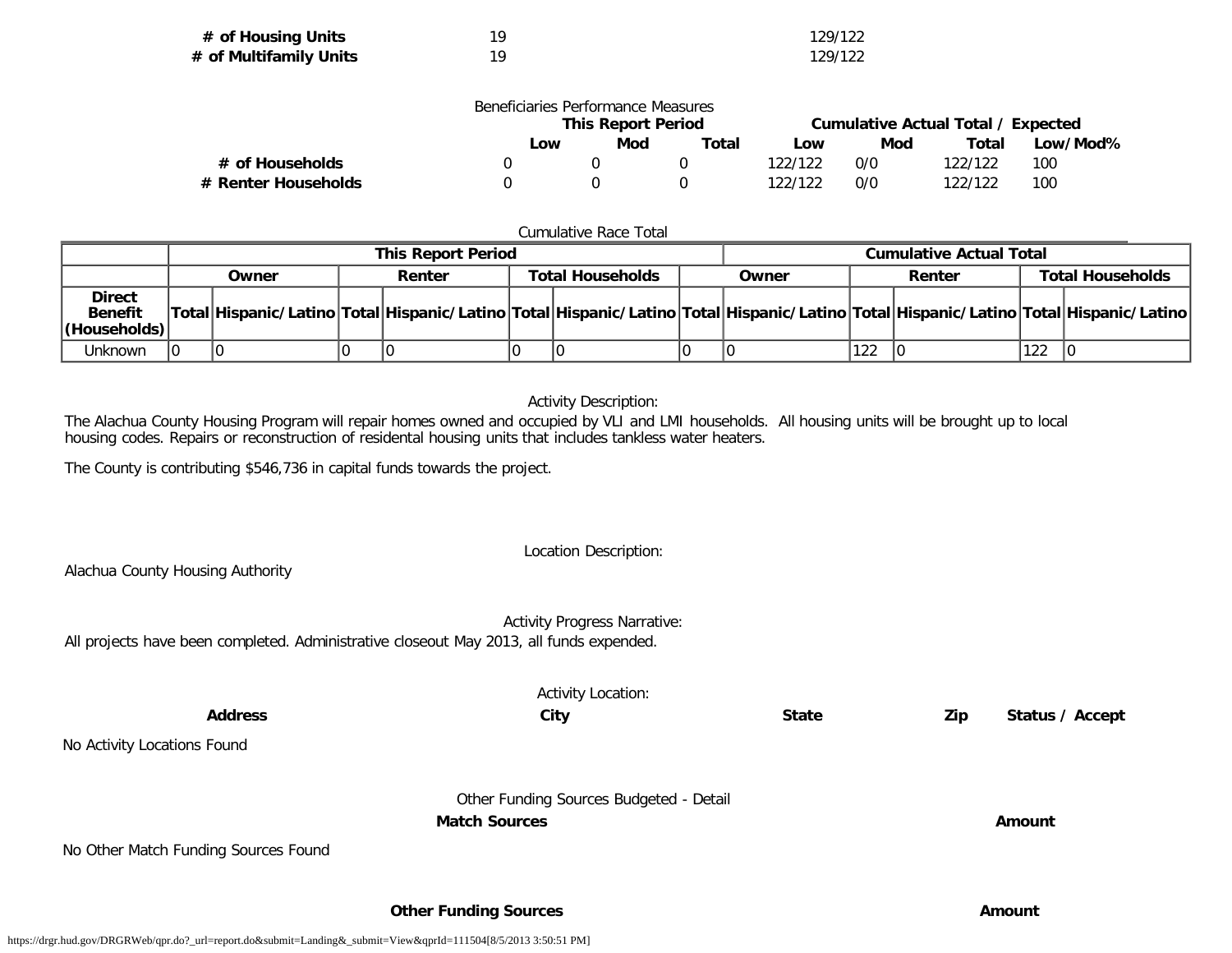#### Activity Supporting Documents:

#### **Activity Supporting Documents:**

#### **Supporting Documents**

None

<span id="page-16-0"></span>

| <b>Grantee Activity Number:</b><br>Bay Co 03                                                 |                                            |  |  |
|----------------------------------------------------------------------------------------------|--------------------------------------------|--|--|
| <b>Activity Category:</b><br>Construction of buildings for the general conduct of government | <b>Activity Title:</b><br>Bay Co 03        |  |  |
| <b>Project Number:</b><br>102                                                                | <b>Activity Status:</b><br>Under Way       |  |  |
| <b>Projected Start Date:</b><br>06/14/2010                                                   | <b>Project Title:</b><br>Non-Housing       |  |  |
| <b>National Objective:</b><br>Low/Mod                                                        | <b>Projected End Date:</b><br>06/13/2013   |  |  |
| <b>Responsible Organization:</b><br>Bay County                                               | <b>Completed Activity Actual End Date:</b> |  |  |
| <b>Benefit Type:</b><br>Area (Survey)                                                        |                                            |  |  |
| Overall                                                                                      | Jan 1 thru Mar 31,                         |  |  |
| <b>Total Projected Budget from All Sources:</b>                                              |                                            |  |  |
| <b>Total Budget:</b>                                                                         |                                            |  |  |
| <b>Total Obligated:</b>                                                                      |                                            |  |  |
| <b>Total Funds Drawdown</b>                                                                  | \$293,5                                    |  |  |

**Overall Jan 1 thru Mar 31, 2013 To Date Total Projected Budget from All Sources:** N/A \$947,217.00 **Total Budget:** \$0.00 \$947,217.00 **Total Obligated:** \$0.00 \$947,217.00 **Total Funds Drawdown** \$293,573.39 \$612,087.37 Program Funds Drawdown: \$612,087.37 \$612,087.37 Program Income Drawdown: \$0.00 \$0.00 \$0.00 \$0.00 \$0.00 \$0.00 \$0.00 \$0.00 \$0.00 \$1.00 \$1.00 \$1.00 \$1.00 \$1.00 \$1.00 \$1.00 \$1.00 \$1.00 \$1.00 \$1.00 \$1.00 \$1.00 \$1.00 \$1.00 \$1.00 \$1.00 \$1.00 \$1.00 \$1.00 \$1.00 \$1.00 \$1.00 \$1.00 **Program Income Received:**  $$0.00$  \$0.00  $$0.00$ **Total Funds Expended:**  $$612,087.37$ Bay County2 \$612,087.37 **Match Contributed:**  $$0.00$   $$0.00$ 

Accomplishments Performance Measures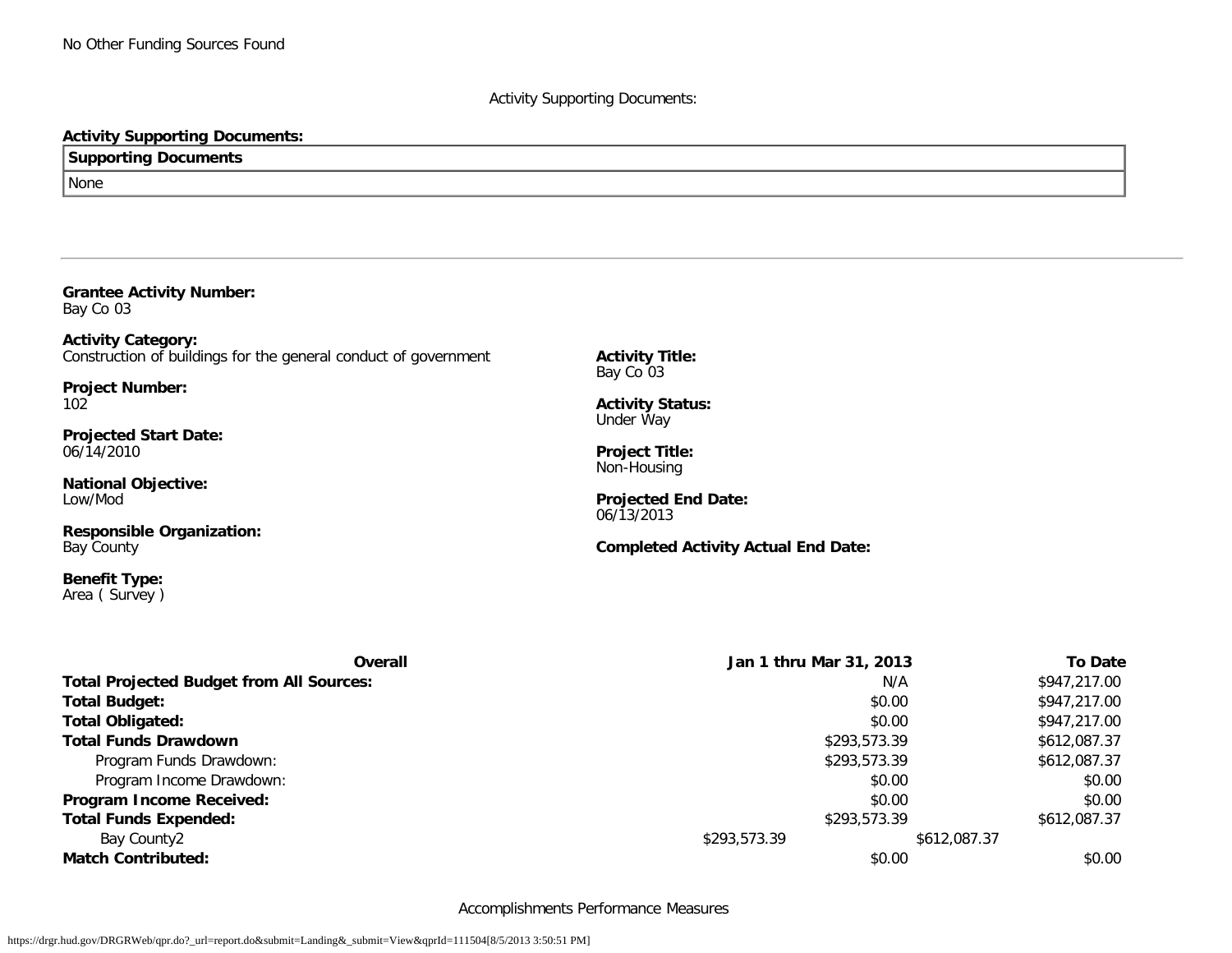# **This Report Period Cumulative Actual Total / Expected**

**Total Total**

**# of buildings (non-residential)** 0 0/2

Activity Description:

Construction of county emergency services storage facilities.

Bay County improvements are being made to a building that stores emergency operations equiptment and materials. This building frequently floods so it is being repaired from the 2008 flooding and strengthen or harden so that future damage doesn't occur.

Bay County

#### Activity Progress Narrative:

Location Description:

EOC Logistics Center proceeding on current schedule. Change Order being prepared to add facility enhancements to include a secure storage area. MOD #3 request will include line item adjustments to account for project issued change orders. Agricultural Extension Office DEO approval for plans and specifications from DEO in February. County advertised for bid. Set for April 3, 2013.

| <b>Address</b>                        | <b>Activity Location:</b><br>City       | <b>State</b> | Zip | Status / Accept |
|---------------------------------------|-----------------------------------------|--------------|-----|-----------------|
| No Activity Locations Found           |                                         |              |     |                 |
|                                       | Other Funding Sources Budgeted - Detail |              |     |                 |
|                                       | <b>Match Sources</b>                    |              |     | Amount          |
| No Other Match Funding Sources Found  |                                         |              |     |                 |
|                                       | <b>Other Funding Sources</b>            |              |     | Amount          |
| No Other Funding Sources Found        |                                         |              |     |                 |
|                                       | <b>Activity Supporting Documents:</b>   |              |     |                 |
| <b>Activity Supporting Documents:</b> |                                         |              |     |                 |
| <b>Supporting Documents</b>           |                                         |              |     |                 |
| None                                  |                                         |              |     |                 |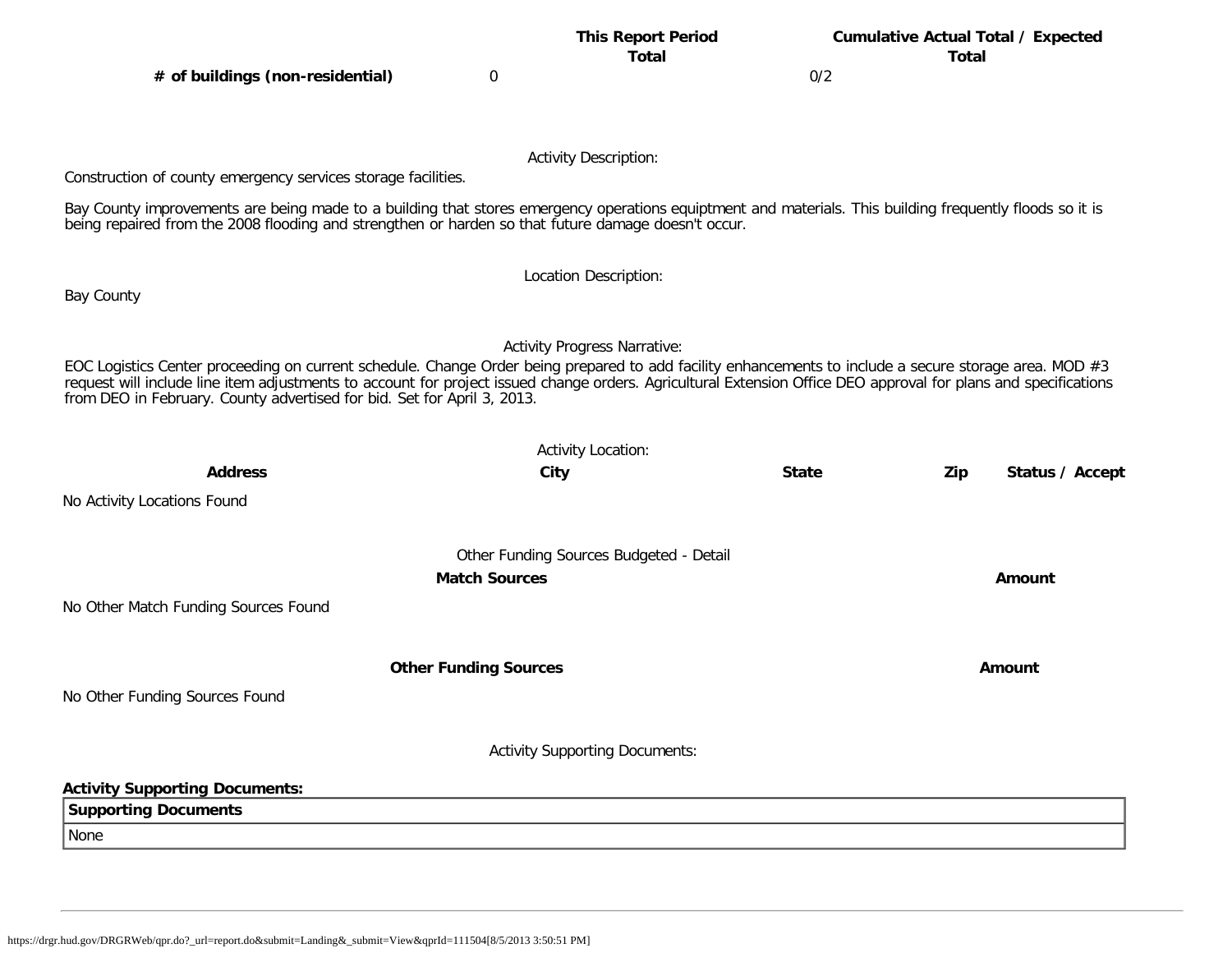<span id="page-18-0"></span>**Grantee Activity Number:** Brevard Co 01

**Activity Category:** Acquisition, construction,reconstruction of public facilities

**Project Number:** 102

**Projected Start Date:** 06/14/2010

**National Objective:** Low/Mod

**Responsible Organization:** Brevard County

**Benefit Type:** Area ( Survey ) **Activity Title:** Brevard Co 01

**Activity Status:** Under Way

**Project Title:** Non-Housing

**Projected End Date:** 09/14/2013

**Completed Activity Actual End Date:**

| Overall                                         | Jan 1 thru Mar 31, 2013              |                                           | <b>To Date</b> |
|-------------------------------------------------|--------------------------------------|-------------------------------------------|----------------|
| <b>Total Projected Budget from All Sources:</b> |                                      | N/A                                       | \$271,405.00   |
| <b>Total Budget:</b>                            |                                      | (\$88,595.00)                             | \$271,405.00   |
| <b>Total Obligated:</b>                         |                                      | (\$88,595.00)                             | \$271,405.00   |
| <b>Total Funds Drawdown</b>                     |                                      | \$0.00                                    | \$0.00         |
| Program Funds Drawdown:                         |                                      | \$0.00                                    | \$0.00         |
| Program Income Drawdown:                        |                                      | \$0.00                                    | \$0.00         |
| Program Income Received:                        |                                      | \$0.00                                    | \$0.00         |
| <b>Total Funds Expended:</b>                    |                                      | \$0.00                                    | \$0.00         |
| <b>Brevard County</b>                           | \$0.00                               | \$0.00                                    |                |
| <b>Match Contributed:</b>                       |                                      | \$0.00                                    | \$0.00         |
|                                                 | Accomplishments Performance Measures |                                           |                |
|                                                 | <b>This Report Period</b>            | <b>Cumulative Actual Total / Expected</b> |                |
|                                                 | Total                                | Total                                     |                |

**# of Properties** 0 0/3 **Activity funds eligible for DREF (Ike Only)** 0 0/360,000

Activity Description:

Shenandoah outfall drainage basin improvements - easement with acquisition - City of Melbourne. This activity is an enhancement to drainage improvements. Property will be acquired that will allow drainage facilities to be upgraded to more sufficiently handle stormwater runoff and flooding.

DREF - Activities are 100% residential; this activity is eligible under DREF category C, Individual Mitigation Measures.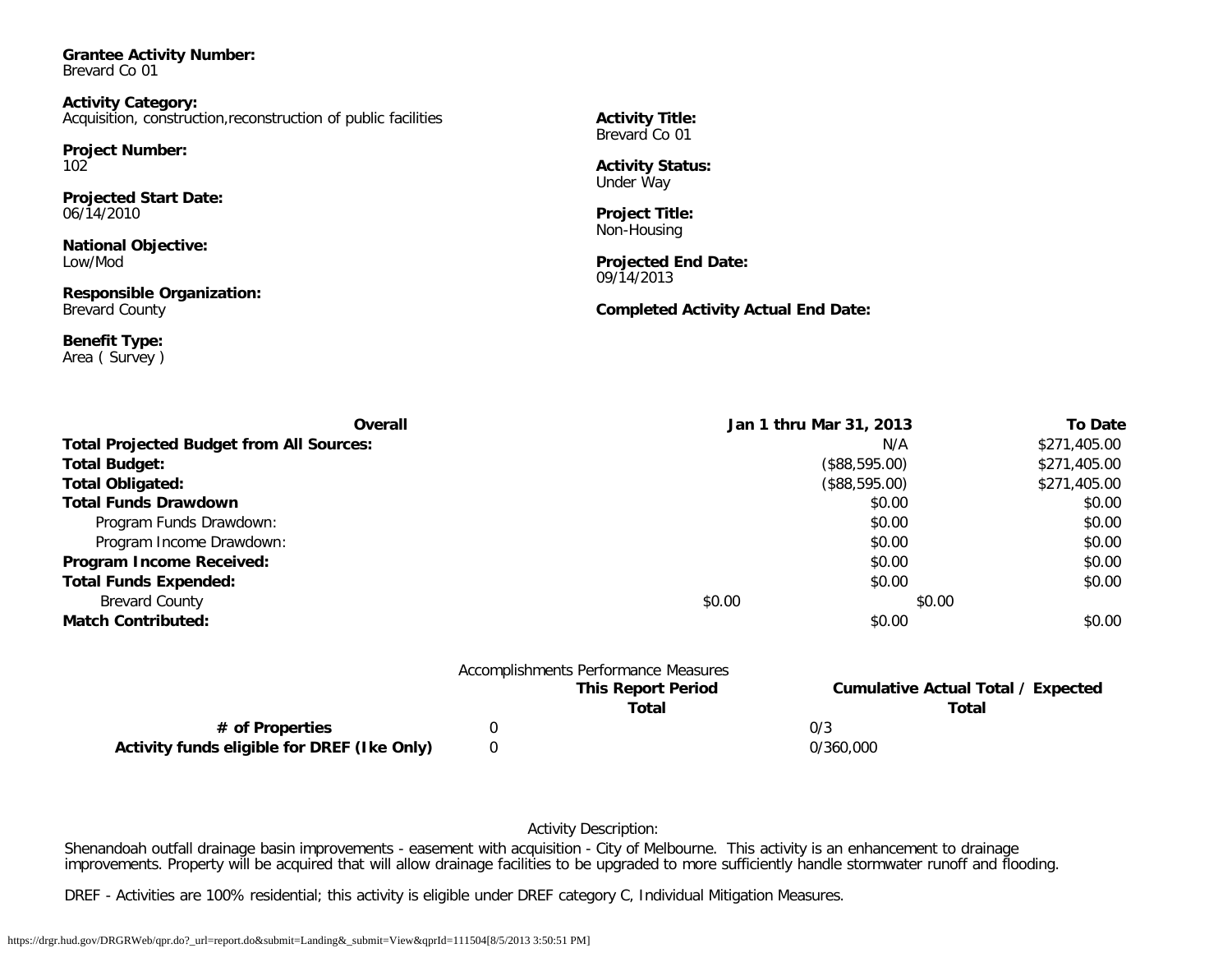| <b>Brevard County</b>                                                              | Location Description:                    |              |                        |
|------------------------------------------------------------------------------------|------------------------------------------|--------------|------------------------|
| There is nothing to report on this activity at this time.                          | <b>Activity Progress Narrative:</b>      |              |                        |
|                                                                                    |                                          |              |                        |
| <b>Address</b>                                                                     | <b>Activity Location:</b><br>City        | <b>State</b> | Status / Accept<br>Zip |
| No Activity Locations Found                                                        |                                          |              |                        |
|                                                                                    | Other Funding Sources Budgeted - Detail  |              |                        |
|                                                                                    | <b>Match Sources</b>                     |              | <b>Amount</b>          |
| No Other Match Funding Sources Found                                               |                                          |              |                        |
|                                                                                    |                                          |              |                        |
| <b>Other Funding Sources</b>                                                       | Amount                                   |              |                        |
| No Other Funding Sources Found                                                     |                                          |              |                        |
|                                                                                    | <b>Activity Supporting Documents:</b>    |              |                        |
| <b>Activity Supporting Documents:</b>                                              |                                          |              |                        |
| <b>Supporting Documents</b>                                                        |                                          |              |                        |
| None                                                                               |                                          |              |                        |
|                                                                                    |                                          |              |                        |
| <b>Grantee Activity Number:</b><br>Brevard Co 03                                   |                                          |              |                        |
| <b>Activity Category:</b><br>Rehabilitation/reconstruction of a public improvement | <b>Activity Title:</b>                   |              |                        |
| <b>Project Number:</b><br>102                                                      | Brevard Co 03<br><b>Activity Status:</b> |              |                        |

<span id="page-19-0"></span>**Projected Start Date:** 06/14/2010

**National Objective:** Low/Mod

**Activity Status:** Under Way

**Project Title:** Non-Housing

**Projected End Date:** 09/14/2013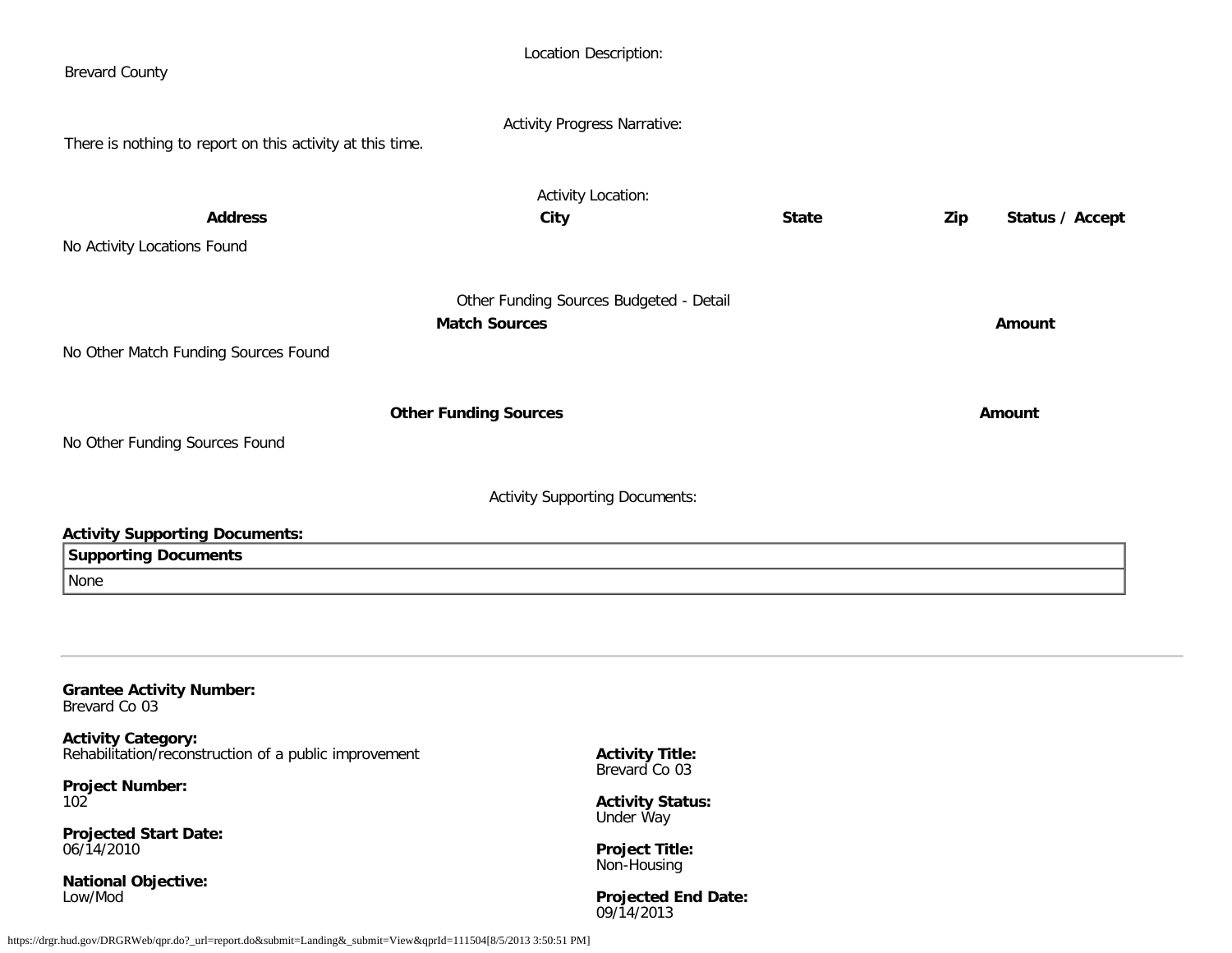#### **Benefit Type:** Area ( Survey )

| Overall                                         | Jan 1 thru Mar 31, 2013              |                | <b>To Date</b> |
|-------------------------------------------------|--------------------------------------|----------------|----------------|
| <b>Total Projected Budget from All Sources:</b> |                                      | N/A            | \$98,240.00    |
| <b>Total Budget:</b>                            |                                      | (\$179,590.00) | \$98,240.00    |
| <b>Total Obligated:</b>                         |                                      | (\$179,590.00) | \$98,240.00    |
| <b>Total Funds Drawdown</b>                     |                                      | \$0.00         | \$0.00         |
| Program Funds Drawdown:                         |                                      | \$0.00         | \$0.00         |
| Program Income Drawdown:                        |                                      | \$0.00         | \$0.00         |
| Program Income Received:                        |                                      | \$0.00         | \$0.00         |
| <b>Total Funds Expended:</b>                    |                                      | \$0.00         | \$0.00         |
| <b>Brevard County</b>                           | \$0.00                               | \$0.00         |                |
| <b>Match Contributed:</b>                       |                                      | \$0.00         | \$0.00         |
|                                                 |                                      |                |                |
|                                                 | Accomplishments Performance Measures |                |                |

|                                             | <b>This Report Period</b><br>Total | Cumulative Actual Total / Expected<br>Total |
|---------------------------------------------|------------------------------------|---------------------------------------------|
| # of Linear feet of Public Improvement      |                                    | 0/3                                         |
| Activity funds eligible for DREF (Ike Only) |                                    | 0/166.698                                   |

#### Activity Description:

Relocation of utilities from SR 520, a frequently flooded area, to Pluckerbaum Channel, an area that does not have a flooding problem. Lake Drive Channel improvements from Gray Rd. ditch to Cox Road; Lake Drive Channel improvements East of Range Road.

In Brevard County, utilities are being relocated from a frequently flooded area to an area that does not flood.

DREF - Activities are 60% residential/40% public; this activity is eligible under DREF category C, Individual Mitigation Measures.

Location Description:

Brevard County

This is a relocation of utilities activity.

Activity Progress Narrative:

**Address City State Zip Status / Accept**

Activity Location:

No Activity Locations Found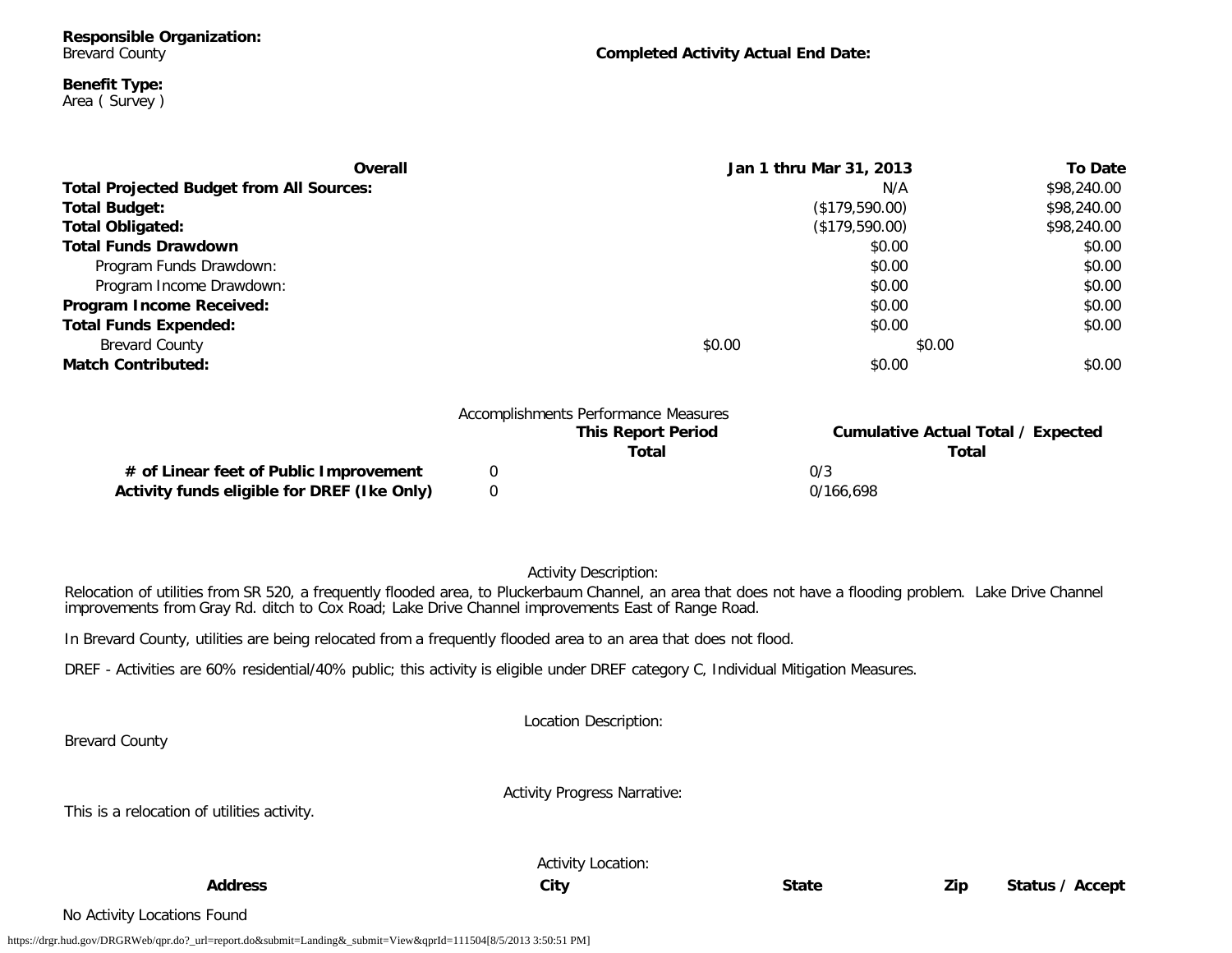Other Funding Sources Budgeted - Detail **Match Sources Amount** 

No Other Match Funding Sources Found

**Other Funding Sources Amount Amount Amount** 

No Other Funding Sources Found

Activity Supporting Documents:

#### **Activity Supporting Documents:**

| ' Sunnorting<br><b>Documents</b> <sup>.</sup><br>- |  |
|----------------------------------------------------|--|
| <i>None</i>                                        |  |

#### <span id="page-21-0"></span>**Grantee Activity Number:**

Brevard Co 03I

**Activity Category:** Construction/reconstruction of water/sewer lines or systems

**Project Number:** 102

**Projected Start Date:** 06/14/2010

**National Objective:** Low/Mod

**Responsible Organization:** Brevard County

**Benefit Type:** Area ( Survey ) **Activity Title:** Brevard Co 03I

**Activity Status:** Under Way

**Project Title:** Non-Housing

**Projected End Date:** 09/14/2013

**Completed Activity Actual End Date:**

| Overall                                         | Jan 1 thru Mar 31, 2013 | To Date        |
|-------------------------------------------------|-------------------------|----------------|
| <b>Total Projected Budget from All Sources:</b> | N/A                     | \$4.882.619.06 |
| <b>Total Budget:</b>                            | \$177,628.14            | \$4.882.619.06 |
| <b>Total Obligated:</b>                         | \$177,628.14            | \$4,657,822.14 |
| <b>Total Funds Drawdown</b>                     | \$817,507.00            | \$2,243,041.03 |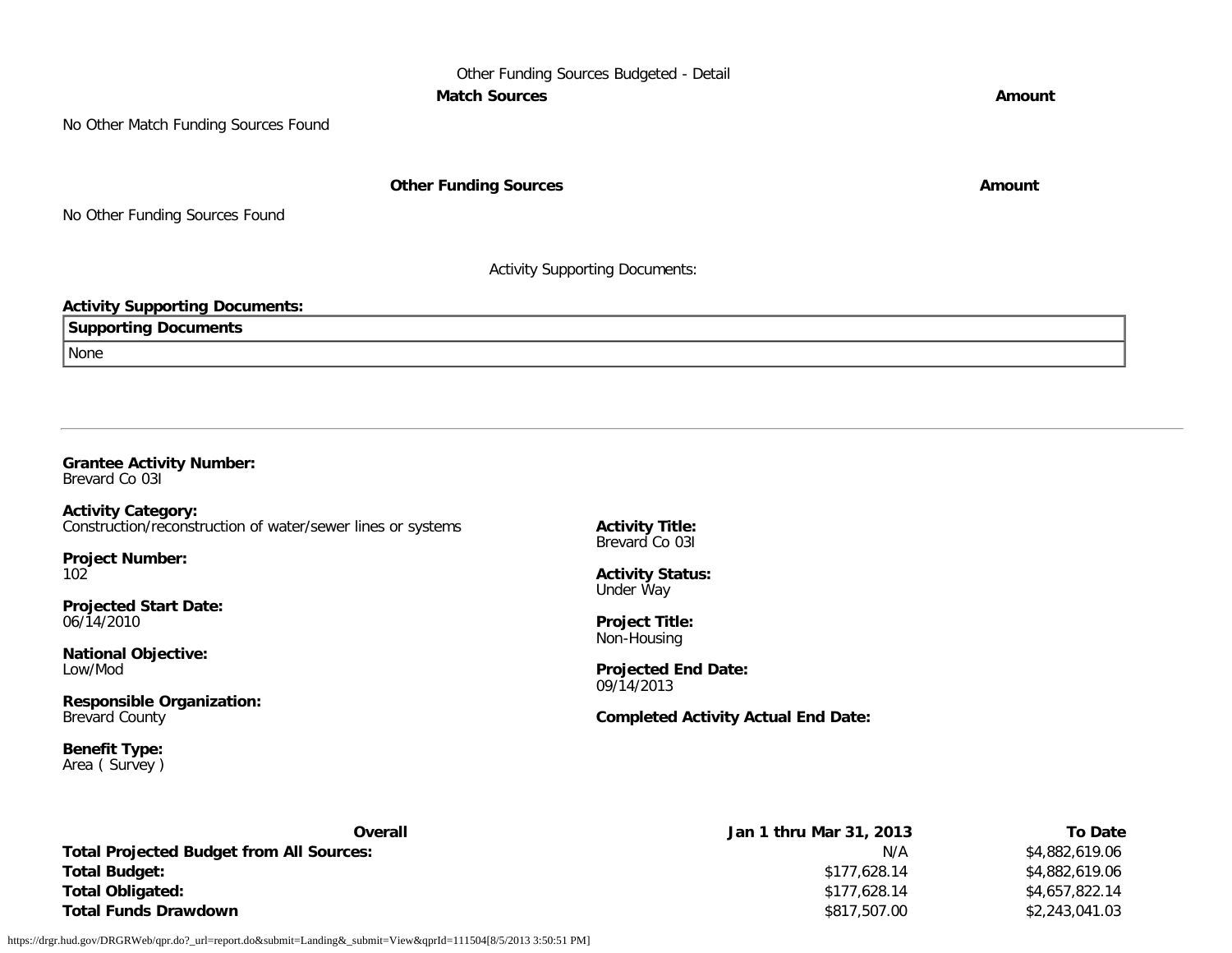| Program Funds Drawdown:                |   |                                      | \$817,507.00 | \$2,243,041.03                            |
|----------------------------------------|---|--------------------------------------|--------------|-------------------------------------------|
| Program Income Drawdown:               |   |                                      | \$0.00       | \$0.00                                    |
| Program Income Received:               |   |                                      | \$0.00       | \$0.00                                    |
| <b>Total Funds Expended:</b>           |   |                                      | \$817,507.00 | \$2,243,041.03                            |
| <b>Brevard County</b>                  |   | \$817,507.00                         |              | \$2,243,041.03                            |
| <b>Match Contributed:</b>              |   |                                      | \$0.00       | \$0.00                                    |
|                                        |   | Accomplishments Performance Measures |              |                                           |
|                                        |   | <b>This Report Period</b>            |              | <b>Cumulative Actual Total / Expected</b> |
|                                        |   | Total                                |              | Total                                     |
| # of Linear feet of Public Improvement | 0 |                                      | 0/16.325     |                                           |

Activity Description:

Drainage improvement projects: Unincorporated Brevard County; City of Cocoa; City of Melbourne

The residential area being addressed frequently floods due to inadequate storm drains. This project consists of upgrading current facilities or constructing new facilities to better handle storm water runoff.

**Activity funds eligible for DREF (Ike Only)** 0 3,136,135/3,136,135/3,136,135

THE BUDGET INCLUDES ENGINEERING AND CONSTRUCTION.

DREF - Activities are 70% residential/30% public; this activity is eligible under DREF category C, Individual Mitigation Measures.

Location Description:

Brevard County

#### Activity Progress Narrative:

Service Area 1 - Construction completed, contractor working on punch list items, comments sent to contractor regarding as-builts; Service Area 2 (Phase 1) - GEOweb grid 90% complete, ditch regrading from Wenner Road West to the Gas Station at Cox, have started constructing the berms in the ponds, all box culverts installed; Service Area 3 - Project completed - retainaged paid; Service Area 4 - Project completed - retainaged paid; Service Area 5 - working to resolve an elevation discrepancy at Structure S-9, elevation is slightly higher than the design specification, once resolved final inspection will occur; Service Area 6 - Project completed.

|                                      | <b>Activity Location:</b>               |              |                        |  |
|--------------------------------------|-----------------------------------------|--------------|------------------------|--|
| <b>Address</b>                       | City                                    | <b>State</b> | Zip<br>Status / Accept |  |
| No Activity Locations Found          |                                         |              |                        |  |
|                                      | Other Funding Sources Budgeted - Detail |              |                        |  |
|                                      | <b>Match Sources</b>                    |              | Amount                 |  |
| No Other Match Funding Sources Found |                                         |              |                        |  |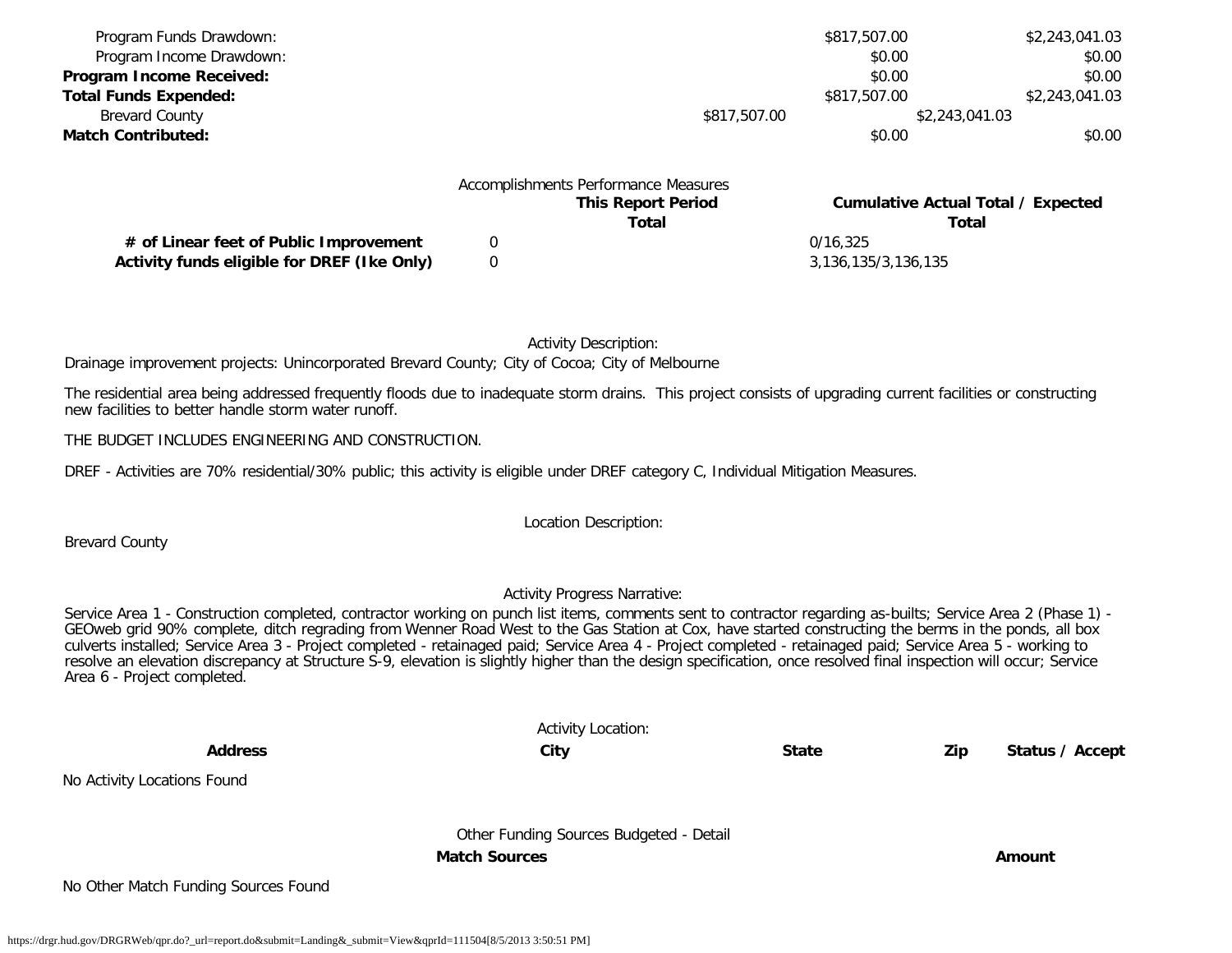No Other Funding Sources Found

Activity Supporting Documents:

#### **Activity Supporting Documents:**

**Supporting Documents**

<span id="page-23-0"></span>**Grantee Activity Number:**

None

| <b>Activity Title:</b>                                                                                                   |                                                                 |                                                                                                                            |  |  |
|--------------------------------------------------------------------------------------------------------------------------|-----------------------------------------------------------------|----------------------------------------------------------------------------------------------------------------------------|--|--|
| <b>Activity Status:</b><br>Under Way<br><b>Project Title:</b><br>Non-Housing<br><b>Projected End Date:</b><br>09/14/2013 |                                                                 |                                                                                                                            |  |  |
| \$0.00                                                                                                                   | N/A<br>\$0.00<br>\$0.00<br>\$0.00<br>\$0.00<br>\$0.00<br>\$0.00 | <b>To Date</b><br>\$200,297.48<br>\$200,297.48<br>\$200,297.48<br>\$0.00<br>\$0.00<br>\$0.00<br>\$0.00<br>\$0.00<br>\$0.00 |  |  |
|                                                                                                                          | Brevard Co 03K                                                  | <b>Completed Activity Actual End Date:</b><br>Jan 1 thru Mar 31, 2013<br>(\$44,702.52)<br>(\$44,702.52)<br>\$0.00          |  |  |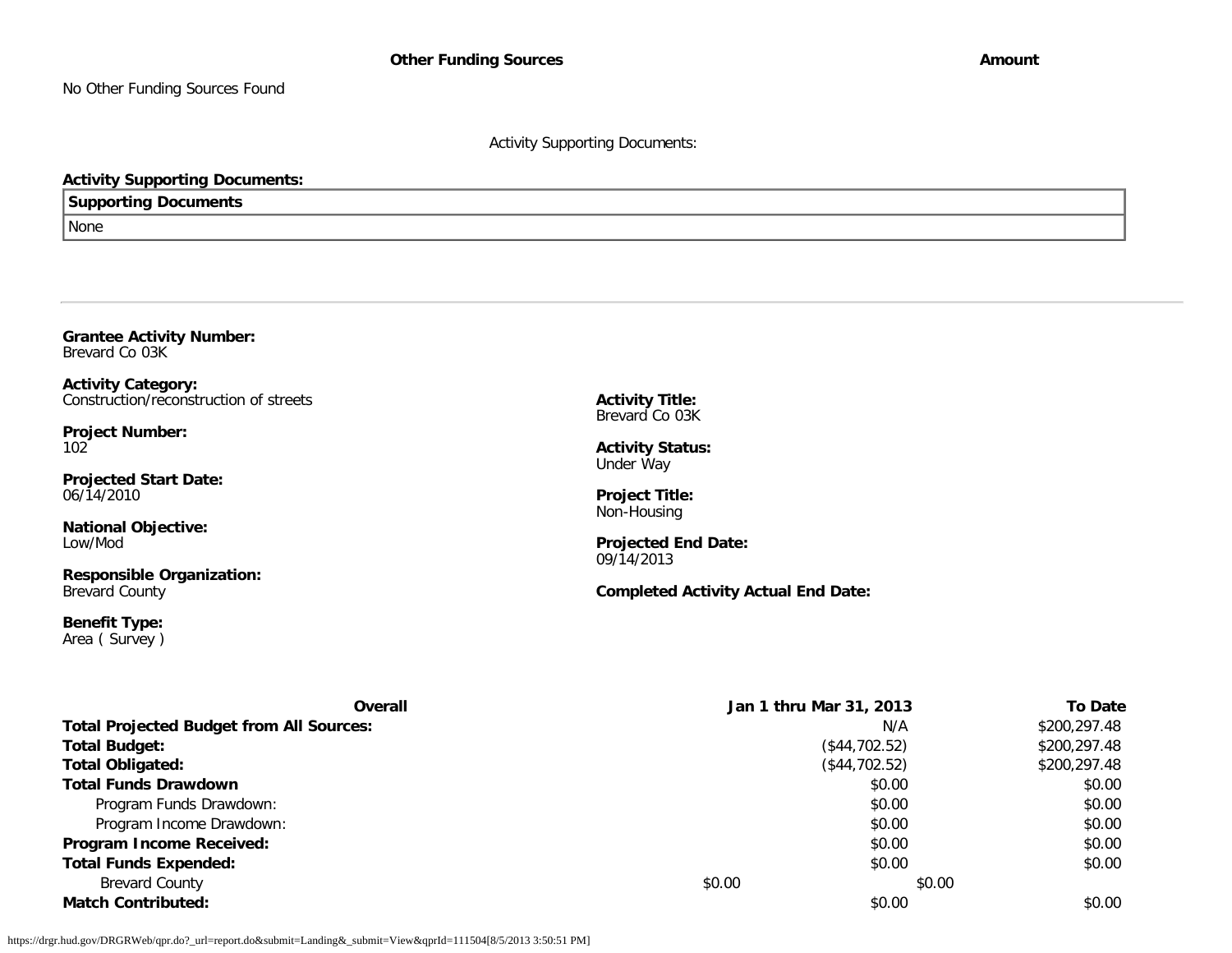# Accomplishments Performance Measures

**This Report Period Cumulative Actual Total / Expected Total Total**

**# of Linear feet of Public Improvement** 0 0/2,200 **Activity funds eligible for DREF (Ike Only)** 0 0/245,000

Activity Description:

Shenandoah Outfall Drainage Basin Improvements - City of Melbourne.

Street being addressed will be paved or resurfaced, and other improvements will be made to prevent serious flooding in the future. Improvements may consist of elevation of roadway surfaces, stormwater drains, curbs and cutters, manholes, etc. Without the improvements, the nearby residential area will continue to flood, limiting access and hindering evacuation.

DREF - Activities are 100% residential; this activity is eligible under DREF category C, Individual Mitigation Measures.

Brevard County

Activity Progress Narrative:

Location Description:

Grant manager has contacted local government for a status update.

|                                       | <b>Activity Location:</b>               |              |     |                 |
|---------------------------------------|-----------------------------------------|--------------|-----|-----------------|
| <b>Address</b>                        | City                                    | <b>State</b> | Zip | Status / Accept |
| No Activity Locations Found           |                                         |              |     |                 |
|                                       | Other Funding Sources Budgeted - Detail |              |     |                 |
|                                       | <b>Match Sources</b>                    |              |     | Amount          |
| No Other Match Funding Sources Found  |                                         |              |     |                 |
|                                       | <b>Other Funding Sources</b>            |              |     | <b>Amount</b>   |
| No Other Funding Sources Found        |                                         |              |     |                 |
|                                       | <b>Activity Supporting Documents:</b>   |              |     |                 |
| <b>Activity Supporting Documents:</b> |                                         |              |     |                 |
| <b>Supporting Documents</b>           |                                         |              |     |                 |
|                                       |                                         |              |     |                 |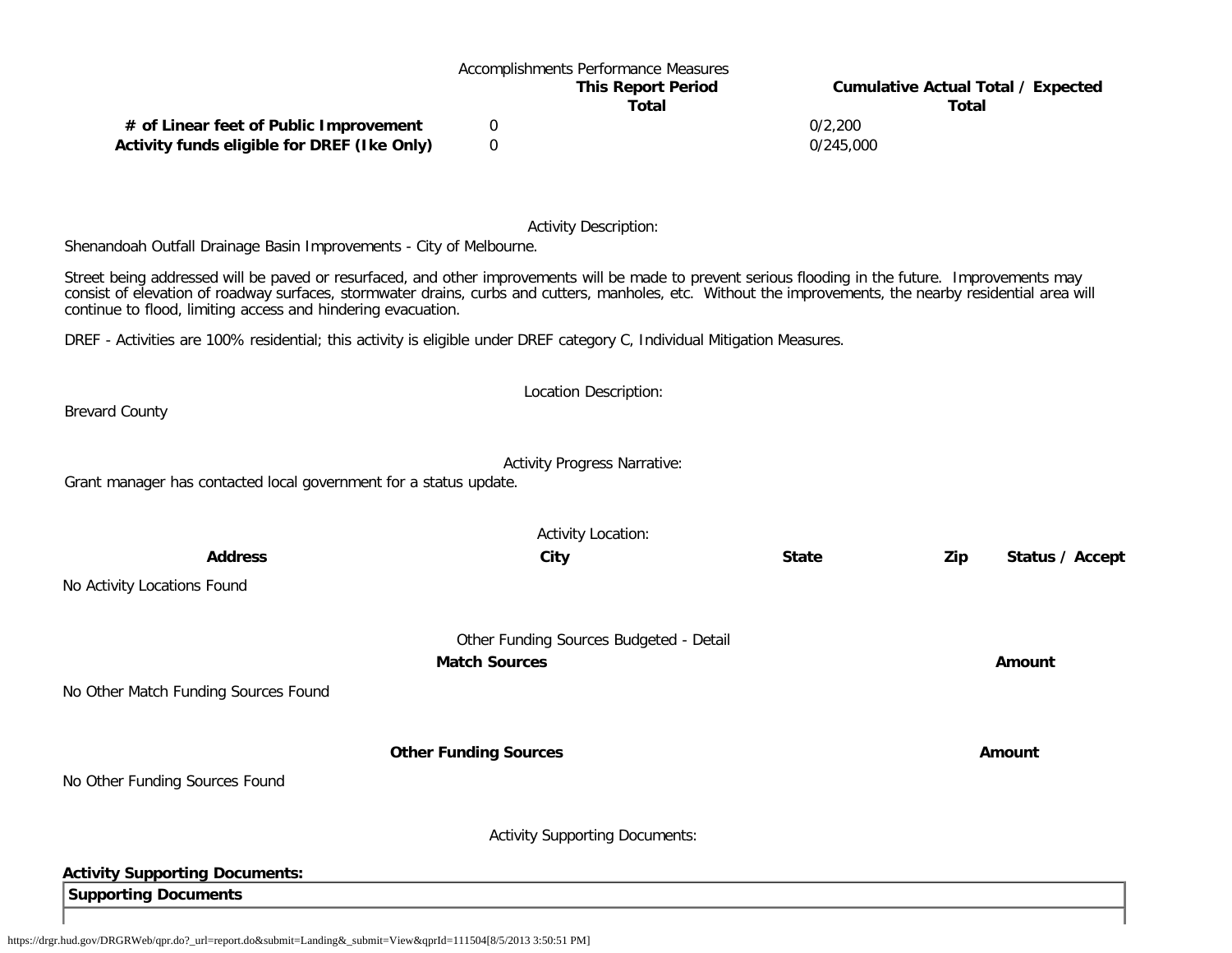#### <span id="page-25-0"></span>**Grantee Activity Number:**

Brevard Co 03L

**Activity Category:** Rehabilitation/reconstruction of a public improvement

**Project Number:** 102

**Projected Start Date:** 06/14/2010

**National Objective:** Low/Mod

**Responsible Organization:** Brevard County

**Benefit Type:** Area ( Survey ) **Activity Title:** Brevard Co 03L

**Activity Status:** Under Way

**Project Title:** Non-Housing

**Projected End Date:** 09/14/2013

**Completed Activity Actual End Date:**

| Overall                                         | Jan 1 thru Mar 31, 2013 | <b>To Date</b> |
|-------------------------------------------------|-------------------------|----------------|
| <b>Total Projected Budget from All Sources:</b> | N/A                     | \$13,825.46    |
| <b>Total Budget:</b>                            | (\$89,537.54)           | \$13,825.46    |
| <b>Total Obligated:</b>                         | (\$89,537.54)           | \$13,825.46    |
| <b>Total Funds Drawdown</b>                     | \$0.00                  | \$0.00         |
| Program Funds Drawdown:                         | \$0.00                  | \$0.00         |
| Program Income Drawdown:                        | \$0.00                  | \$0.00         |
| Program Income Received:                        | \$0.00                  | \$0.00         |
| <b>Total Funds Expended:</b>                    | \$0.00                  | \$0.00         |
| <b>Brevard County</b>                           | \$0.00                  | \$0.00         |
| <b>Match Contributed:</b>                       | \$0.00                  | \$0.00         |

|                                             | Accomplishments Performance Measures |                                    |
|---------------------------------------------|--------------------------------------|------------------------------------|
|                                             | <b>This Report Period</b>            | Cumulative Actual Total / Expected |
|                                             | Total                                | Total                              |
| # of Linear feet of Public Improvement      |                                      | 0/4.100                            |
| Activity funds eligible for DREF (Ike Only) |                                      | 0/103.363                          |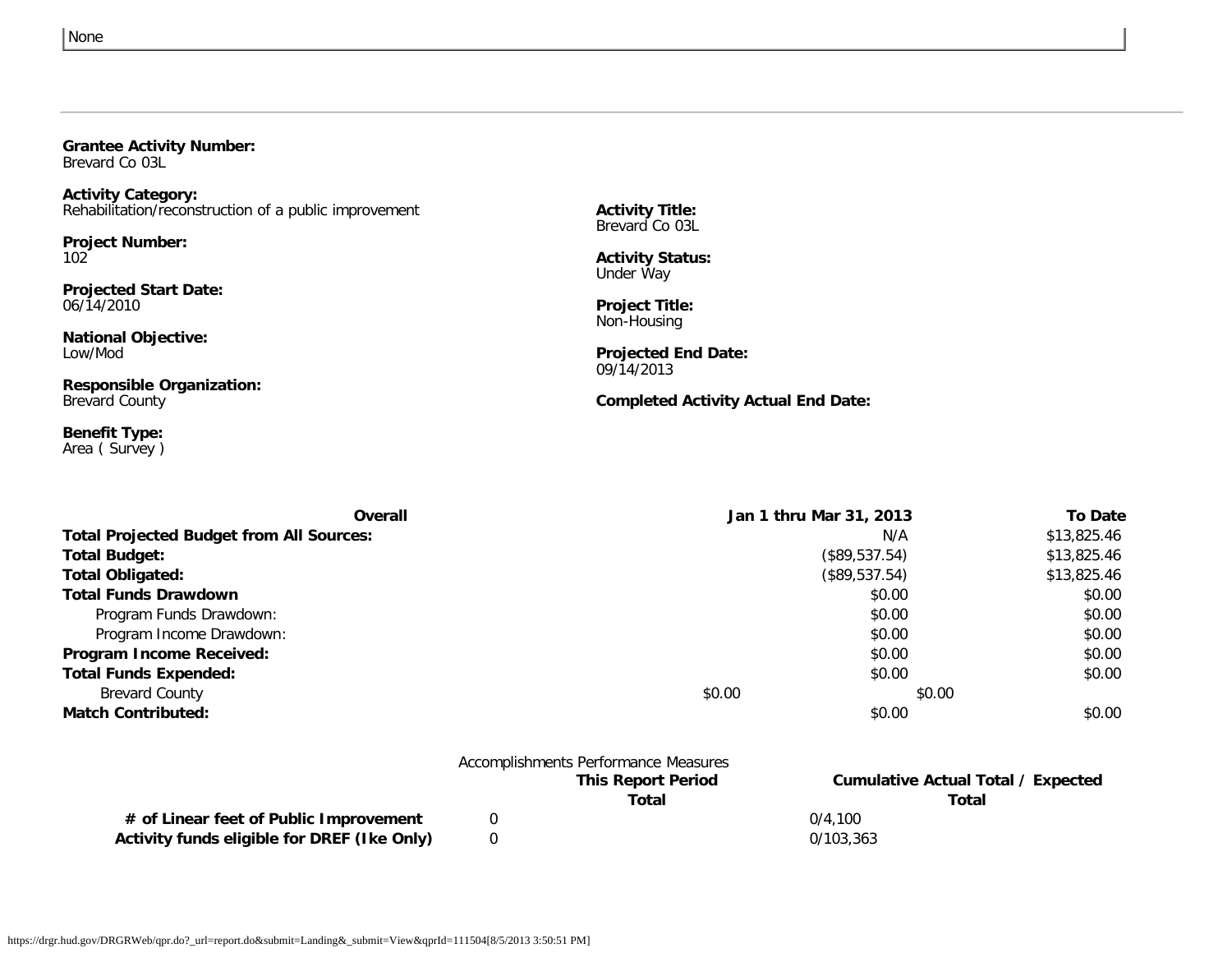#### Activity Description:

Installation of sidewalks in City of Melbourne in support of drainage projects addressed in 03I. Sidewalks will complete areas that are disturbed due to upgrading exisiting drainage facilities.

DREF - Activities are 100% residential; this activity is eligible under DREF category C, Individual Mitigation Measures.

Brevard County

#### Activity Progress Narrative:

The local government is not progressing as quickly as expected; however, DEO is working with the local staff to get the project moving.

Grant manager has contacted local government for status update.

|                                       | <b>Activity Location:</b>               |              |     |                 |
|---------------------------------------|-----------------------------------------|--------------|-----|-----------------|
| <b>Address</b>                        | City                                    | <b>State</b> | Zip | Status / Accept |
| No Activity Locations Found           |                                         |              |     |                 |
|                                       | Other Funding Sources Budgeted - Detail |              |     |                 |
|                                       | <b>Match Sources</b>                    |              |     | Amount          |
| No Other Match Funding Sources Found  |                                         |              |     |                 |
|                                       | <b>Other Funding Sources</b>            |              |     | Amount          |
| No Other Funding Sources Found        |                                         |              |     |                 |
|                                       | <b>Activity Supporting Documents:</b>   |              |     |                 |
| <b>Activity Supporting Documents:</b> |                                         |              |     |                 |
| <b>Supporting Documents</b>           |                                         |              |     |                 |
| None                                  |                                         |              |     |                 |

<span id="page-26-0"></span>**Grantee Activity Number:** Brevard Co 14A/ARH

**Activity Category: Affordable Rental Housing** 

**Activity Title:**<br>Brevard Co 14A/ARH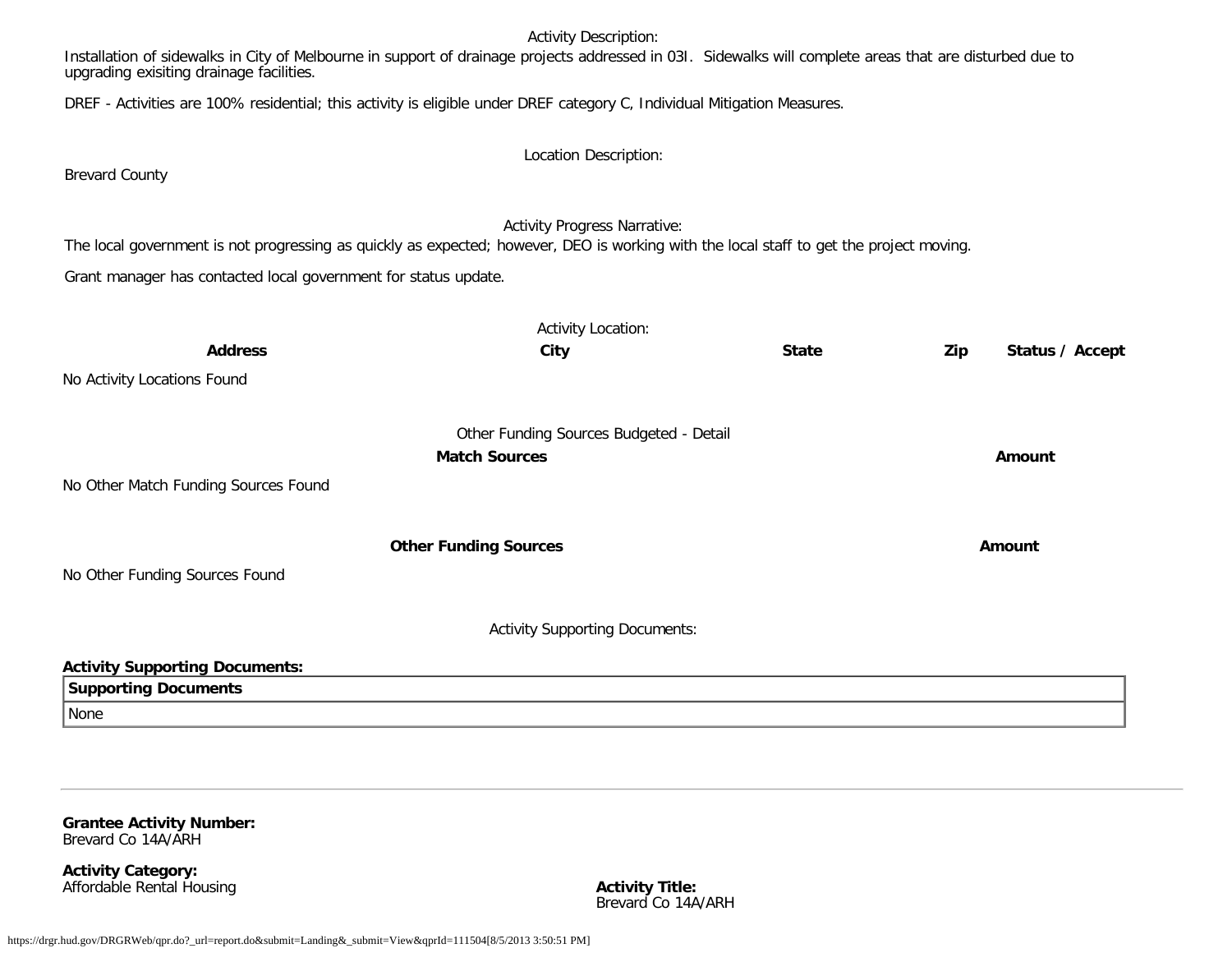**Project Number:** 103

**Projected Start Date:** 06/14/2010

**National Objective:** Low/Mod

**Responsible Organization:** Brevard County

**Benefit Type:** Direct ( HouseHold )

**Activity Status:** Completed

**Project Title:** Affordable Rental Housing

**Projected End Date:** 09/14/2013

**Completed Activity Actual End Date:**

| Overall                                         | Jan 1 thru Mar 31, 2013 |              | <b>To Date</b> |
|-------------------------------------------------|-------------------------|--------------|----------------|
| <b>Total Projected Budget from All Sources:</b> |                         | N/A          | \$354,966.00   |
| <b>Total Budget:</b>                            |                         | \$4,966.00   | \$354,966.00   |
| <b>Total Obligated:</b>                         |                         | \$4,966.00   | \$354,966.00   |
| <b>Total Funds Drawdown</b>                     |                         | \$34,704.54  | \$294,702.73   |
| Program Funds Drawdown:                         |                         | \$34,704.54  | \$294,702.73   |
| Program Income Drawdown:                        |                         | \$0.00       | \$0.00         |
| Program Income Received:                        |                         | \$0.00       | \$0.00         |
| <b>Total Funds Expended:</b>                    |                         | \$34,704.54  | \$294,702.73   |
| <b>Brevard County</b>                           | \$34,704.54             | \$294,702.73 |                |
| <b>Match Contributed:</b>                       |                         | \$0.00       | \$0.00         |

| Accomplishments Performance Measures        |  |                           |                 |                                    |  |  |
|---------------------------------------------|--|---------------------------|-----------------|------------------------------------|--|--|
|                                             |  | <b>This Report Period</b> |                 | Cumulative Actual Total / Expected |  |  |
|                                             |  | Total                     |                 | Total                              |  |  |
| Activity funds eligible for DREF (Ike Only) |  |                           | 262.500/262.500 |                                    |  |  |

Activity Description:

Rehabilitation and hardening of single family homes in Brevard County.

Repairs or reconstruction of residental housing units. Activities are being undertaken that will both repair and stregthen the units, so that there is less likelihood of future damages resulting from storms (i.e. storm shutters, strengthening of roof, window and door replacement with materials that hold up better during storms, etc.)

DREF -Activities are 75% residential/25% residential rehab not meeting DREF requirements. This activity is eligible under DREF category C, Individual Mitigation Measures.

Location Description:

Brevard County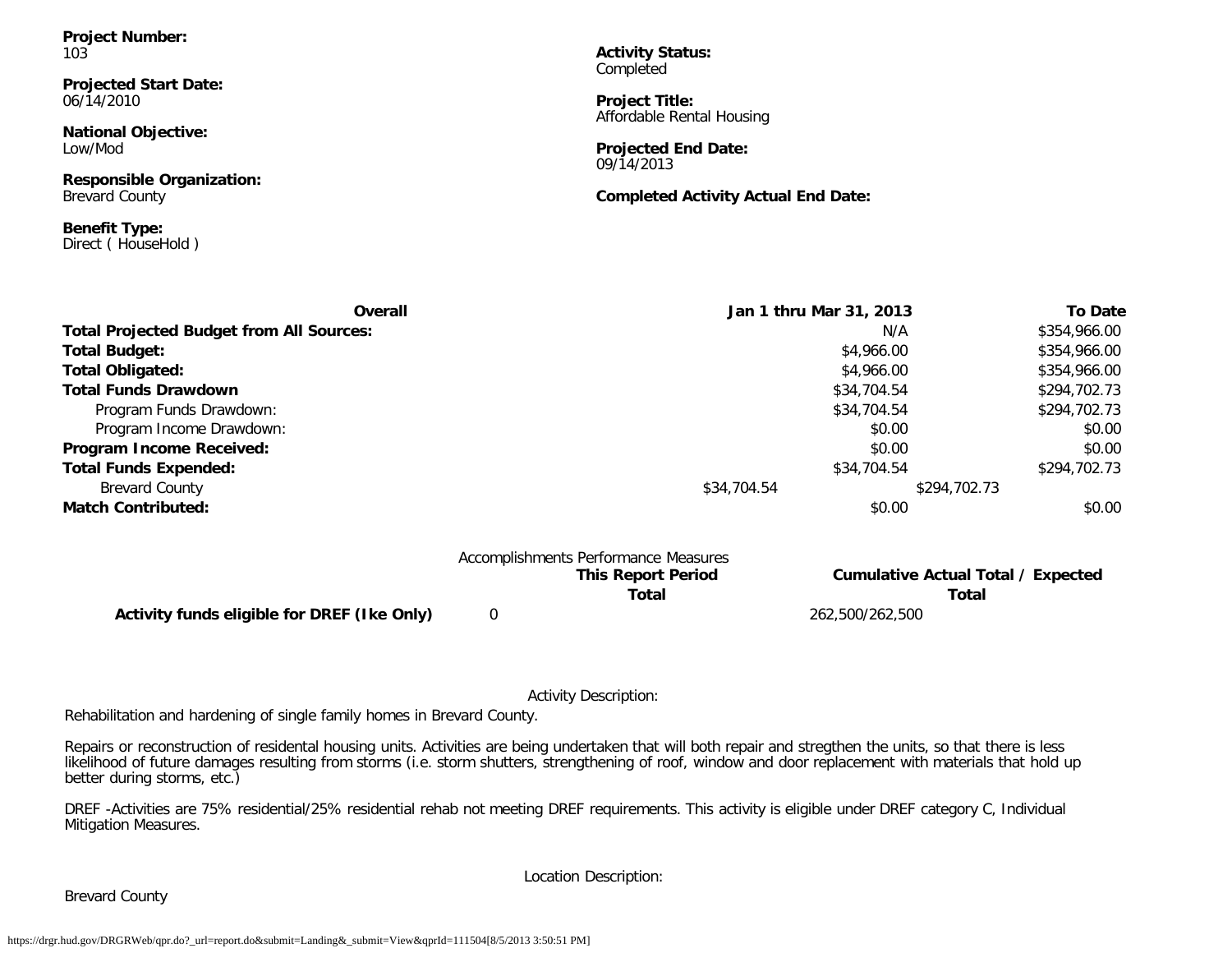Activity Progress Narrative:

#### Project completed.

"Activity has been completed and the Department is waiting for the local government to submit final accomplishments and beneficiaries. We expect to report that information in the next quarter."

| <b>Address</b>                                         | <b>Activity Location:</b><br>City                               | <b>State</b> | Zip | Status / Accept |
|--------------------------------------------------------|-----------------------------------------------------------------|--------------|-----|-----------------|
| No Activity Locations Found                            |                                                                 |              |     |                 |
| No Other Match Funding Sources Found                   | Other Funding Sources Budgeted - Detail<br><b>Match Sources</b> |              |     | <b>Amount</b>   |
|                                                        | <b>Other Funding Sources</b>                                    |              |     | Amount          |
| No Other Funding Sources Found                         |                                                                 |              |     |                 |
|                                                        | <b>Activity Supporting Documents:</b>                           |              |     |                 |
| <b>Activity Supporting Documents:</b>                  |                                                                 |              |     |                 |
| <b>Supporting Documents</b>                            |                                                                 |              |     |                 |
| None                                                   |                                                                 |              |     |                 |
|                                                        |                                                                 |              |     |                 |
| <b>Grantee Activity Number:</b><br>Brevard Co 14B/ARH  |                                                                 |              |     |                 |
| <b>Activity Category:</b><br>Affordable Rental Housing | <b>Activity Title:</b><br>Brevard Co 14B/ARH                    |              |     |                 |
| <b>Project Number:</b><br>103                          | <b>Activity Status:</b>                                         |              |     |                 |
| <b>Projected Start Date:</b>                           | Under Way                                                       |              |     |                 |

**Project Title:**

Affordable Rental Housing

<span id="page-28-0"></span>06/14/2010

**National Objective:** Low/Mod

#### **Responsible Organization:**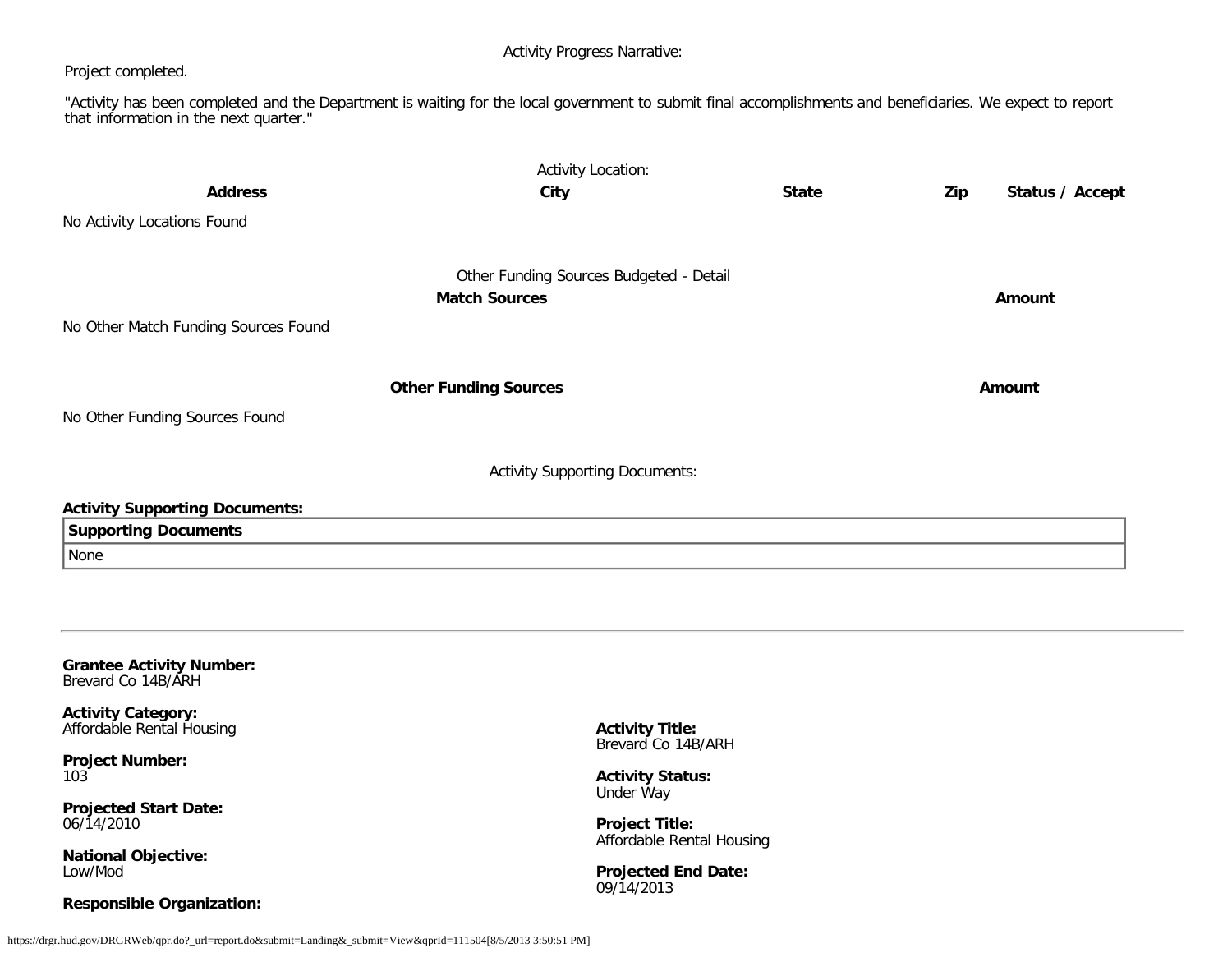Brevard County

#### **Benefit Type:** Direct ( HouseHold )

| <b>Overall</b>                                  |                           | Jan 1 thru Mar 31, 2013              |              |       |                                           | <b>To Date</b>                            |              |  |
|-------------------------------------------------|---------------------------|--------------------------------------|--------------|-------|-------------------------------------------|-------------------------------------------|--------------|--|
| <b>Total Projected Budget from All Sources:</b> | N/A                       |                                      |              |       | \$561,554.00                              |                                           |              |  |
| <b>Total Budget:</b>                            |                           |                                      |              |       | (\$4,966.00)                              |                                           | \$561,554.00 |  |
| <b>Total Obligated:</b>                         |                           | (\$4,966.00)                         |              |       |                                           | \$561,554.00                              |              |  |
| <b>Total Funds Drawdown</b>                     |                           |                                      |              |       | \$0.00                                    |                                           | \$276,965.85 |  |
| Program Funds Drawdown:                         |                           |                                      |              |       | \$0.00                                    |                                           | \$276,965.85 |  |
| Program Income Drawdown:                        |                           |                                      |              |       | \$0.00                                    |                                           | \$0.00       |  |
| Program Income Received:                        |                           |                                      |              |       | \$0.00                                    |                                           | \$0.00       |  |
| <b>Total Funds Expended:</b>                    |                           |                                      |              |       | \$200,840.30                              |                                           | \$276,965.85 |  |
| <b>Brevard County</b>                           |                           |                                      | \$200,840.30 |       |                                           | \$276,965.85                              |              |  |
| <b>Match Contributed:</b>                       |                           |                                      |              |       | \$0.00                                    |                                           | \$0.00       |  |
|                                                 |                           | Accomplishments Performance Measures |              |       |                                           |                                           |              |  |
|                                                 | <b>This Report Period</b> |                                      |              |       | <b>Cumulative Actual Total / Expected</b> |                                           |              |  |
|                                                 | <b>Total</b>              |                                      |              |       | <b>Total</b>                              |                                           |              |  |
| # of Properties                                 | $\boldsymbol{0}$          |                                      |              | 0/0   |                                           |                                           |              |  |
| Activity funds eligible for DREF (Ike Only)     | $\mathbf 0$               | 424,890/424,890                      |              |       |                                           |                                           |              |  |
|                                                 |                           |                                      |              |       |                                           |                                           |              |  |
|                                                 |                           | <b>This Report Period</b>            |              |       |                                           | <b>Cumulative Actual Total / Expected</b> |              |  |
|                                                 |                           | Total                                |              |       |                                           | <b>Total</b>                              |              |  |
| # of Housing Units                              | $\boldsymbol{0}$          |                                      |              | 0/254 |                                           |                                           |              |  |
|                                                 |                           | Beneficiaries Performance Measures   |              |       |                                           |                                           |              |  |
|                                                 |                           | <b>This Report Period</b>            |              |       |                                           | <b>Cumulative Actual Total / Expected</b> |              |  |
|                                                 | Low                       | <b>Mod</b>                           | <b>Total</b> | Low   | Mod                                       | <b>Total</b>                              | Low/Mod%     |  |
| # of Households                                 | 0                         | $\boldsymbol{0}$                     | $\mathbf 0$  | 0/52  | 0/202                                     | 0/254                                     | $\mathbf 0$  |  |
| # Renter Households                             | $\Omega$                  | 0                                    | $\Omega$     | 0/52  | 0/202                                     | 0/254                                     | $\mathbf 0$  |  |
|                                                 |                           |                                      |              |       |                                           |                                           |              |  |

Activity Description:

Affordable Rental Housing rehabilitation and hardening in Brevard County.

Repairs or reconstruction of residental housing units. Activities are being undertaken that will both repair and stregthen the units, so that there is less likelihood of future damages resulting from storms (i.e. storm shutters, strengthening of roof, window and door replacement with materials that hold up better during storms, etc.)

DREF -Activities are 75% residential/25% residential rehab not meeting DREF requirements. This activity is eligible under DREF category C, Individual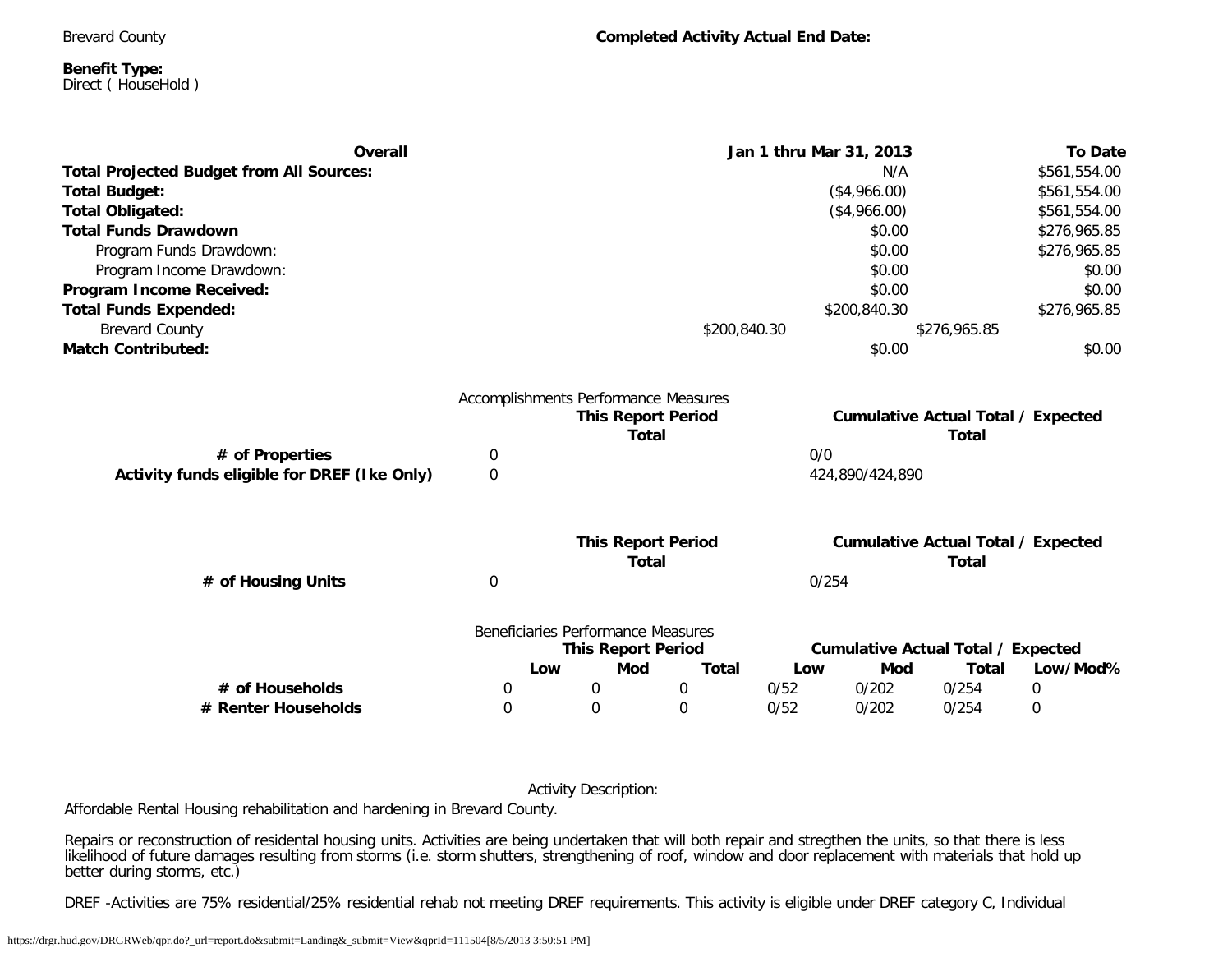<span id="page-30-0"></span>https://drgr.hud.gov/DRGRWeb/qpr.do?\_url=report.do&submit=Landing&\_submit=View&qprId=111504[8/5/2013 3:50:51 PM] **Grantee Activity Number:** Brevard Co DREF 03I **Activity Category:** Construction/reconstruction of water/sewer lines or systems **Project Number:** 102 **Projected Start Date: Activity Title:** Brevard Co DREF 03I **Activity Status:** Under Way

|                                                                                                                                                                                                      | <b>Activity Progress Narrative:</b>     |              |                        |
|------------------------------------------------------------------------------------------------------------------------------------------------------------------------------------------------------|-----------------------------------------|--------------|------------------------|
| Project completed.                                                                                                                                                                                   |                                         |              |                        |
| "Activity has been completed and the Department is waiting for the local government to submit final accomplishments and beneficiaries. We expect to report<br>that information in the next quarter." |                                         |              |                        |
|                                                                                                                                                                                                      | <b>Activity Location:</b>               |              |                        |
| <b>Address</b>                                                                                                                                                                                       | City                                    | <b>State</b> | Zip<br>Status / Accept |
| No Activity Locations Found                                                                                                                                                                          |                                         |              |                        |
|                                                                                                                                                                                                      | Other Funding Sources Budgeted - Detail |              |                        |
|                                                                                                                                                                                                      | <b>Match Sources</b>                    |              | Amount                 |
| No Other Match Funding Sources Found                                                                                                                                                                 |                                         |              |                        |
|                                                                                                                                                                                                      | <b>Other Funding Sources</b>            |              | Amount                 |
| No Other Funding Sources Found                                                                                                                                                                       |                                         |              |                        |
|                                                                                                                                                                                                      | <b>Activity Supporting Documents:</b>   |              |                        |
| <b>Activity Supporting Documents:</b>                                                                                                                                                                |                                         |              |                        |
| <b>Supporting Documents</b>                                                                                                                                                                          |                                         |              |                        |
| None                                                                                                                                                                                                 |                                         |              |                        |

Location Description:

Brevard County

Mitigation Measures.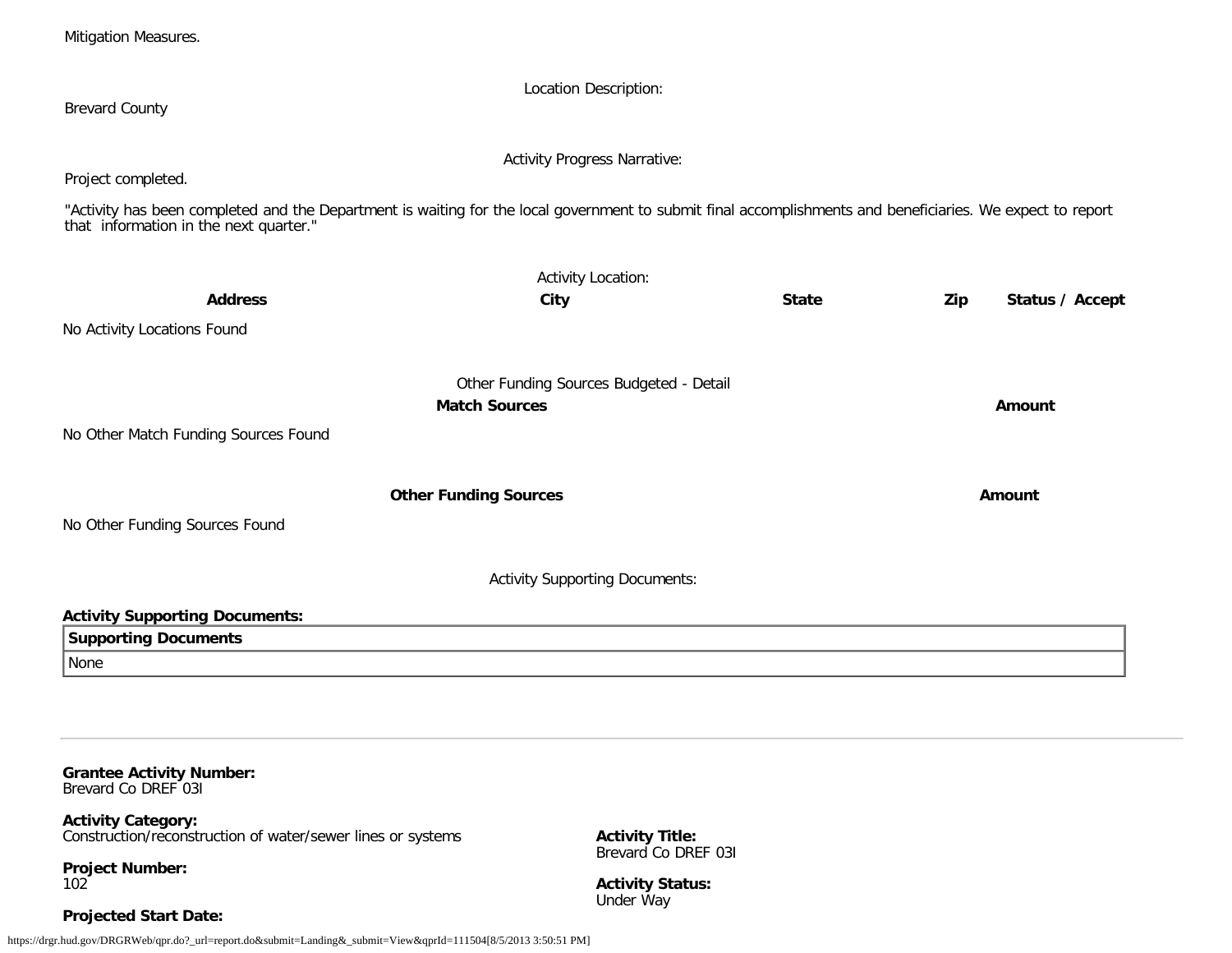#### 03/07/2012

**National Objective:** Low/Mod

**Responsible Organization:** Brevard County

**Benefit Type:** Area ( Survey ) **Project Title:** Non-Housing

#### **Projected End Date:** 03/06/2014

#### **Completed Activity Actual End Date:**

| <b>Overall</b>                                  |        | Jan 1 thru Mar 31, 2013 | <b>To Date</b> |
|-------------------------------------------------|--------|-------------------------|----------------|
| <b>Total Projected Budget from All Sources:</b> |        | N/A                     | \$2,146,396.48 |
| <b>Total Budget:</b>                            |        | \$0.00                  | \$2,146,396.48 |
| <b>Total Obligated:</b>                         |        | \$0.00                  | \$2,146,396.48 |
| <b>Total Funds Drawdown</b>                     |        | \$0.00                  | \$266,302.88   |
| Program Funds Drawdown:                         |        | \$0.00                  | \$266,302.88   |
| Program Income Drawdown:                        |        | \$0.00                  | \$0.00         |
| <b>Program Income Received:</b>                 |        | \$0.00                  | \$0.00         |
| <b>Total Funds Expended:</b>                    |        | \$0.00                  | \$266,302.88   |
| <b>Brevard County</b>                           | \$0.00 | \$266,302.88            |                |
| <b>Match Contributed:</b>                       |        | \$0.00                  | \$0.00         |

Activity Description:

Flood and Drainage ( size upgrade plus additional culvert), relocation of utilities and drainage easement.

BUDGET INCLUDES SITE, ENGINEERING AND CONSTRUCTION.

Brevard County

Location Description:

Activity Progress Narrative:

Service Area 1 - Construction completed, final inspection in April; Service Area 2 - Completed design; working on bid documents, submitted plans for ROW permitting review and approval - comments pending

Activity Location:

**Address City State Zip Status / Accept**

No Activity Locations Found

Other Funding Sources Budgeted - Detail

**Match Sources Amount**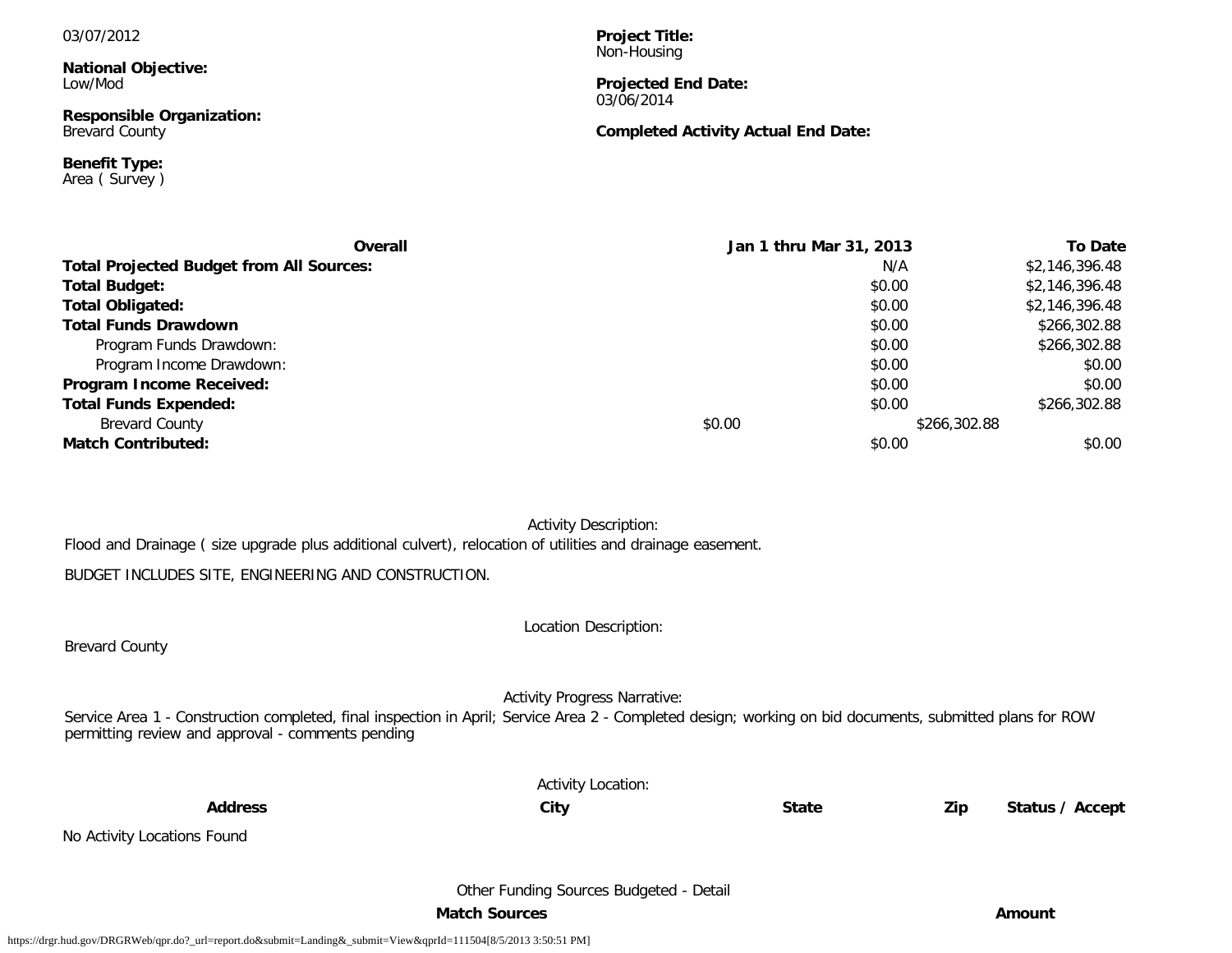No Other Match Funding Sources Found

**Other Funding Sources Amount** 

No Other Funding Sources Found

Activity Supporting Documents:

#### **Activity Supporting Documents:**

#### **Supporting Documents**

None

#### <span id="page-32-0"></span>**Grantee Activity Number:** Broward Co 14A

**Activity Category:** Affordable Rental Housing

**Project Number:** 103

**Projected Start Date:** 06/23/2010

**National Objective:** Low/Mod

**Responsible Organization:** Broward County

**Benefit Type:** Direct (HouseHold) **Activity Title:** Broward Co 14A

**Activity Status:** Under Way

**Project Title:** Affordable Rental Housing

**Projected End Date:** 01/31/2013

**Completed Activity Actual End Date:**

| <b>Overall</b>                                  | Jan 1 thru Mar 31, 2013 | To Date      |  |
|-------------------------------------------------|-------------------------|--------------|--|
| <b>Total Projected Budget from All Sources:</b> | N/A                     | \$120,866.40 |  |
| <b>Total Budget:</b>                            | \$0.00                  | \$120,866.40 |  |
| <b>Total Obligated:</b>                         | \$0.00                  | \$120,866.40 |  |
| <b>Total Funds Drawdown</b>                     | \$0.00                  | \$0.00       |  |
| Program Funds Drawdown:                         | \$0.00                  | \$0.00       |  |
| Program Income Drawdown:                        | \$0.00                  | \$0.00       |  |
| <b>Program Income Received:</b>                 | \$0.00                  | \$0.00       |  |
| <b>Total Funds Expended:</b>                    | \$0.00                  | \$0.00       |  |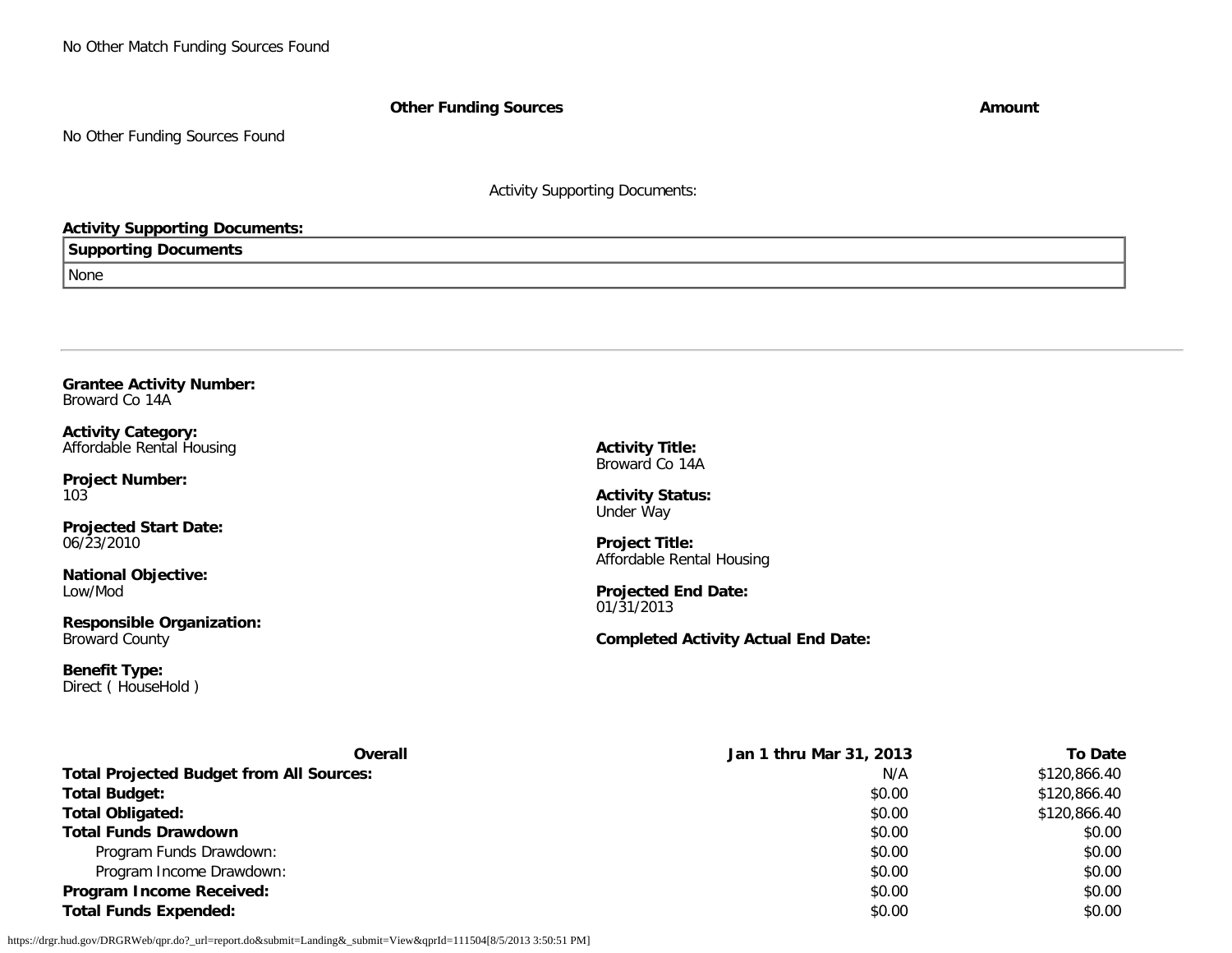|                                                                 |   |     | \$0.00   |                                                                                                                                  | \$0.00 |       | \$0.00                                                                                                                                                                    |
|-----------------------------------------------------------------|---|-----|----------|----------------------------------------------------------------------------------------------------------------------------------|--------|-------|---------------------------------------------------------------------------------------------------------------------------------------------------------------------------|
|                                                                 |   |     |          |                                                                                                                                  |        | Total |                                                                                                                                                                           |
| $\overline{0}$                                                  |   |     |          |                                                                                                                                  |        |       |                                                                                                                                                                           |
| $\mathbf 0$                                                     |   |     |          | 0/3                                                                                                                              |        | Total |                                                                                                                                                                           |
| Beneficiaries Performance Measures<br><b>This Report Period</b> |   |     |          | Low/Mod%                                                                                                                         |        |       |                                                                                                                                                                           |
| 0                                                               | 0 |     | $\Omega$ | 0/3                                                                                                                              | 0/0    | 0/3   | $\mathbf 0$                                                                                                                                                               |
|                                                                 |   |     |          |                                                                                                                                  |        |       |                                                                                                                                                                           |
|                                                                 |   | Low | Mod      | Accomplishments Performance Measures<br><b>This Report Period</b><br>Total<br><b>This Report Period</b><br>Total<br><b>Total</b> | Low    | Mod   | \$0.00<br><b>Cumulative Actual Total / Expected</b><br>640,866/640,866<br><b>Cumulative Actual Total / Expected</b><br><b>Cumulative Actual Total / Expected</b><br>Total |

Activity Description:

Countywide single family home hardening and mitigation.

Repairs or reconstruction of residental housing units. Activities are being undertaken that will both repair and stregthen the units, so that there is less likelihood of future damages resulting from storms (i.e. storm shutters, strengthening of roof, window and door replacement with materials that hold up better during storms, etc.).

DREF -Activities are 100% residential; this activity is eligible under DREF category C, Individual Mitigation Measures.

9/5/12- Due to a modification on the housing units for accomplishments and beneficiaries have been changed to from 13 to 3.

Location Description: Broward County Activity Progress Narrative: Grant at standstill. Extend grant to 1/31/14. Activity Location: **Address City State Zip Status / Accept**

No Activity Locations Found

Other Funding Sources Budgeted - Detail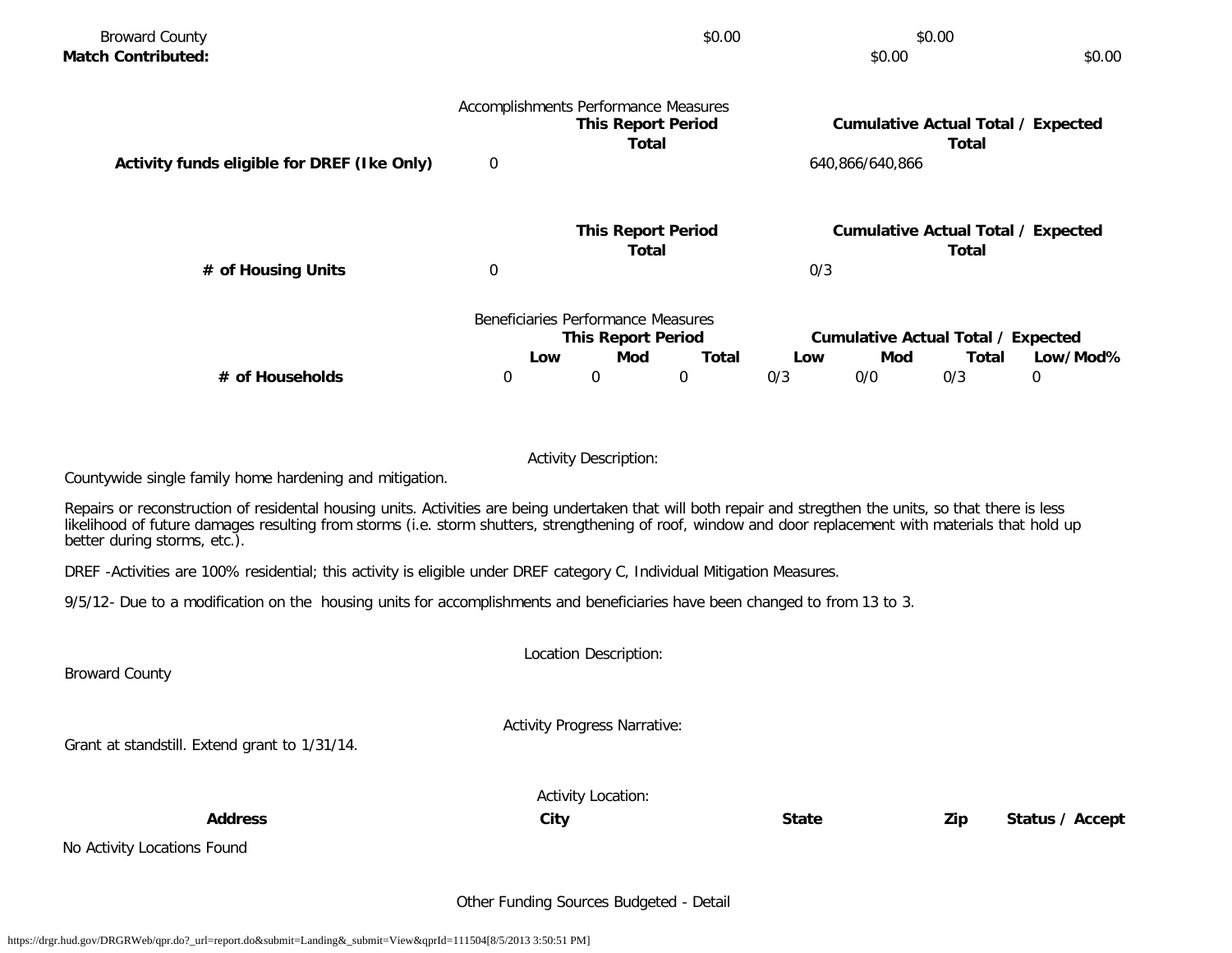**Other Funding Sources Amount Amount Amount** 

No Other Funding Sources Found

Activity Supporting Documents:

#### **Activity Supporting Documents:**

**Supporting Documents**

None

<span id="page-34-0"></span>**Grantee Activity Number:** Broward Co 14B/ARH

**Activity Category:** Affordable Rental Housing

**Project Number:** 103

**Projected Start Date:** 06/23/2010

**National Objective:** Low/Mod

**Responsible Organization:** Broward County

**Benefit Type:** Direct ( HouseHold ) **Activity Title:** Broward Co 14B/ARH

**Activity Status:** Under Way

**Project Title:** Affordable Rental Housing

**Projected End Date:** 01/31/2013

**Completed Activity Actual End Date:**

| <b>Overall</b>                                  | Jan 1 thru Mar 31, 2013 | <b>To Date</b> |
|-------------------------------------------------|-------------------------|----------------|
| <b>Total Projected Budget from All Sources:</b> | N/A                     | \$624,327.08   |
| <b>Total Budget:</b>                            | \$0.00                  | \$624,327.08   |
| <b>Total Obligated:</b>                         | \$0.00                  | \$624,327.08   |
| <b>Total Funds Drawdown</b>                     | \$0.00                  | \$104,327.00   |
| Program Funds Drawdown:                         | \$0.00                  | \$104,327.00   |
| Program Income Drawdown:                        | \$0.00                  | \$0.00         |
| <b>Program Income Received:</b>                 | \$0.00                  | \$0.00         |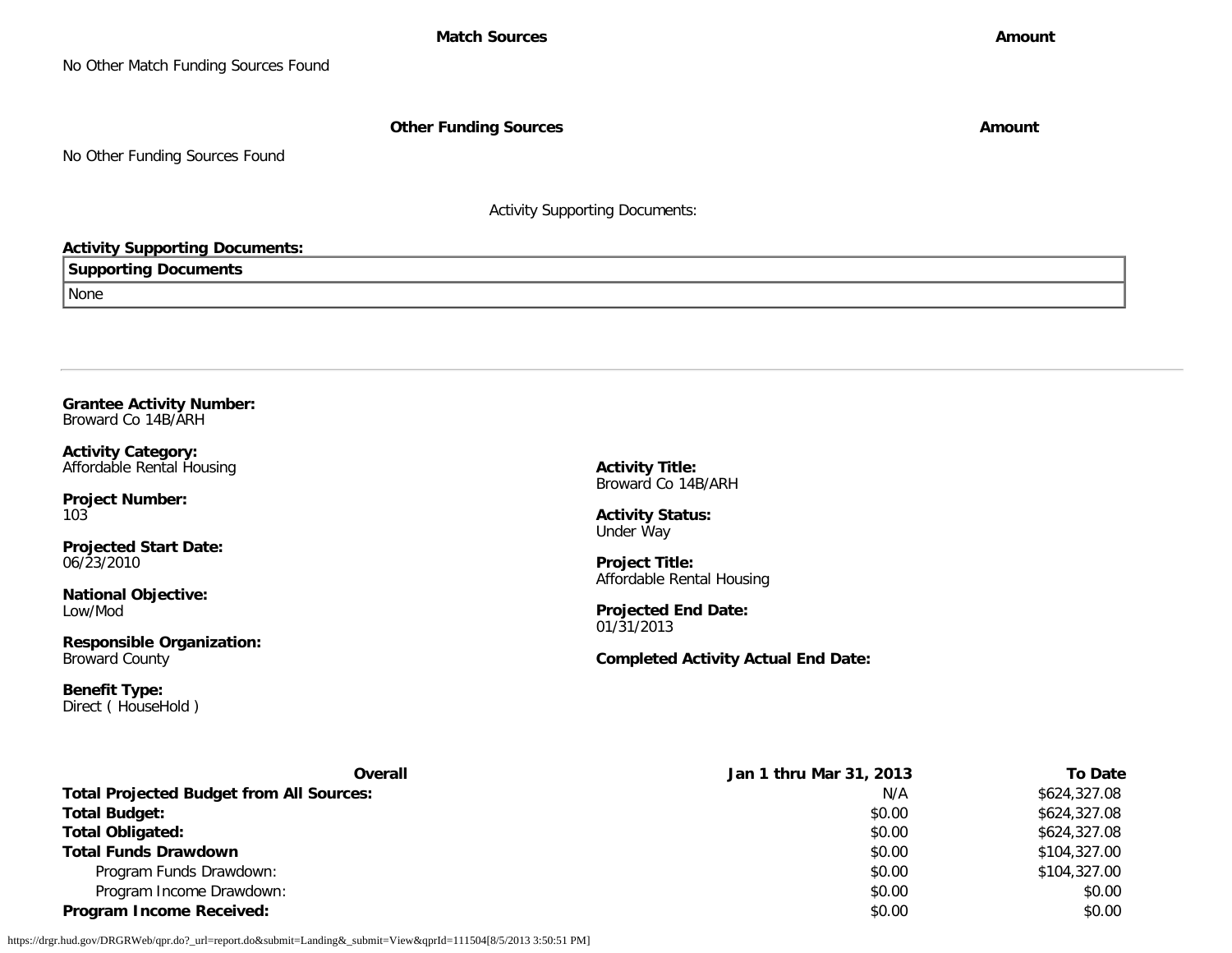| <b>Total Funds Expended:</b>                |          |                                    |                                      |       | \$0.00          |                                           | \$104,327.00 |
|---------------------------------------------|----------|------------------------------------|--------------------------------------|-------|-----------------|-------------------------------------------|--------------|
| <b>Broward County</b>                       |          | \$0.00<br>\$104,327.00             |                                      |       |                 |                                           |              |
| <b>Match Contributed:</b>                   |          |                                    |                                      |       | \$0.00          |                                           | \$0.00       |
|                                             |          |                                    | Accomplishments Performance Measures |       |                 |                                           |              |
|                                             |          |                                    | <b>This Report Period</b>            |       |                 | <b>Cumulative Actual Total / Expected</b> |              |
|                                             |          |                                    | Total                                |       |                 | Total                                     |              |
| Activity funds eligible for DREF (Ike Only) | 0        |                                    |                                      |       | 104,327/104,327 |                                           |              |
|                                             |          |                                    | <b>This Report Period</b>            |       |                 | <b>Cumulative Actual Total / Expected</b> |              |
|                                             |          |                                    | Total                                |       |                 | Total                                     |              |
| # of Housing Units                          | -1       |                                    |                                      |       | 11/164          |                                           |              |
|                                             |          | Beneficiaries Performance Measures |                                      |       |                 |                                           |              |
|                                             |          | <b>This Report Period</b>          |                                      |       |                 | <b>Cumulative Actual Total / Expected</b> |              |
|                                             | Low      | Mod                                | <b>Total</b>                         | Low   | Mod             | Total                                     | Low/Mod%     |
| # of Households                             | 0        | 0                                  | 0                                    | 0/164 | 0/0             | 0/164                                     | 0            |
| # Renter Households                         | $\Omega$ | $\Omega$                           | 0                                    | 0/164 | 0/0             | 0/164                                     | 0            |

Activity Description:

Countywide affordable rental housing mitigation/hardening.

Repairs or reconstruction of residental housing units. Activities are being undertaken that will both repair and stregthen the units, so that there is less likelihood of future damages resulting from storms (i.e. storm shutters, strengthening of roof, window and door replacement with materials that hold up better during storms, etc.)

DREF -Activities are 100% residential; this activity is eligible under DREF category C, Individual Mitigation Measures.

9/5/12- Due to a modification on the housing units for accomplishments and beneficiaries have been changed to from 3 to 164. No change in budget.

Location Description:

Broward County

Activity Progress Narrative:

SA#BC-CW-32 Countywide MF (BC Housing Authority):

The project Everglades Heights "new roof" is 100% completed.

The project Griffin Gardens "replacement of doors and windows" is 100% completed. The new roof is approximately is 100% completed. The New Generator is 100% completed.

The project College Gardens 'restoration of balconies" is 100% completed. The replacement of screening is 100% completed. Impact windows and doors which is 100% complete.

\*Entire budget of \$104,327.00 has been expended\*

\*Only 104,327.00 of the contract totaling \$1,987,618.00 was budgeted/expended using K Grant funds. The other \$1,883.291.00 was budgeted and expended on the A Grant. The beneficiaries were determined by using the fraction 104,327 divided by 1,987,618 or 5.25% of the total beneficiaries served by the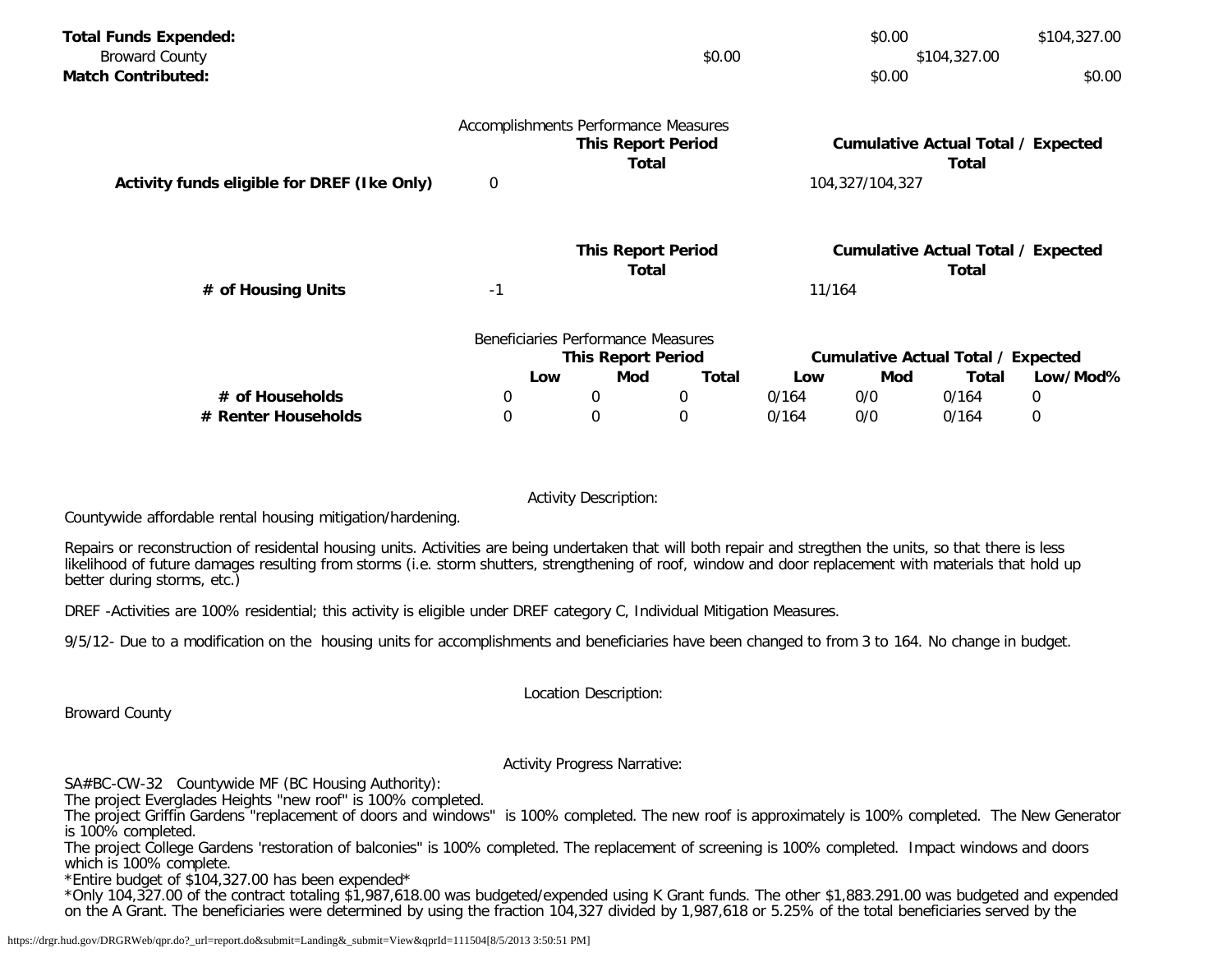contract, 217, or 11 allocated to the K Grant.

County NOFA recommendations were approved by Broward County Board of County Commissioners (BCBOCC) on February 26, 2013. This will allocate \$500,000 for the Affordable Housing (AF) - Rental Mitigation/Hardening projects and assist DEO to meet the AF requirements. Contracts are at the stage for bidding.

| <b>Address</b>                                                                                                                               | <b>Activity Location:</b><br><b>City</b>                        | <b>State</b> | Zip<br>Status / Accept |
|----------------------------------------------------------------------------------------------------------------------------------------------|-----------------------------------------------------------------|--------------|------------------------|
| No Activity Locations Found                                                                                                                  |                                                                 |              |                        |
| No Other Match Funding Sources Found                                                                                                         | Other Funding Sources Budgeted - Detail<br><b>Match Sources</b> |              | Amount                 |
|                                                                                                                                              | <b>Other Funding Sources</b>                                    |              | Amount                 |
| No Other Funding Sources Found                                                                                                               |                                                                 |              |                        |
|                                                                                                                                              | <b>Activity Supporting Documents:</b>                           |              |                        |
| <b>Activity Supporting Documents:</b><br><b>Supporting Documents</b><br>None                                                                 |                                                                 |              |                        |
| <b>Grantee Activity Number:</b><br>Calhoun Co DREF 03K<br><b>Activity Category:</b><br>Rehabilitation/reconstruction of a public improvement | <b>Activity Title:</b>                                          |              |                        |
| <b>Project Number:</b><br>102                                                                                                                | Calhoun Co DREF 03K<br><b>Activity Status:</b>                  |              |                        |
| <b>Projected Start Date:</b><br>02/17/2012                                                                                                   | Under Way<br><b>Project Title:</b><br>Non-Housing               |              |                        |
| <b>National Objective:</b><br>Low/Mod                                                                                                        | <b>Projected End Date:</b>                                      |              |                        |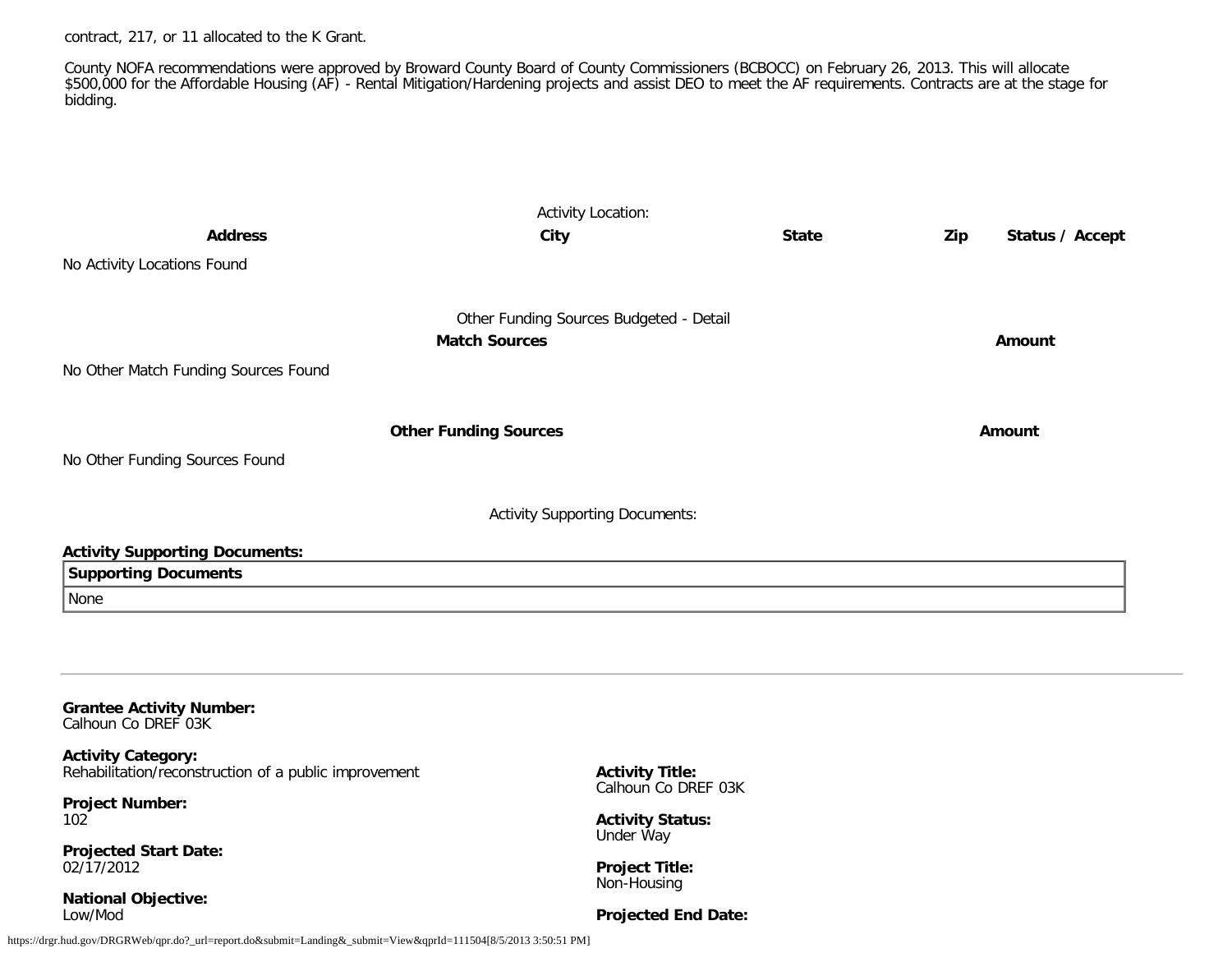#### 02/16/2014

**Completed Activity Actual End Date:**

## **Responsible Organization:** Calhoun County

#### **Benefit Type:** Area ( Survey )

**Overall Jan 1 thru Mar 31, 2013 To Date Total Projected Budget from All Sources:** N/A \$194,203.62 **Total Budget:** \$0.00 \$194,203.62 **Total Obligated:**  $$190,323.62$ **Total Funds Drawdown** \$190,323.62 Program Funds Drawdown: \$190,323.62 \$190,323.62 \$190,323.62 \$190,323.62 \$190,323.62 \$190,323.62 \$190,323.62 \$1 Program Income Drawdown: \$0.00 \$0.00 \$0.00 \$0.00 \$0.00 \$0.00 \$0.00 \$0.00 \$0.00 \$0.00 \$0.00 \$0.00 \$0.00 \$0.00 \$0.00 \$0.00 \$0.00 \$0.00 \$0.00 \$0.00 \$0.00 \$0.00 \$0.00 \$0.00 \$0.00 \$0.00 \$0.00 \$0.00 \$0.00 \$0.00 \$0.00 \$0.00 \$0.00 **Program Income Received:**  $$0.00$   $$0.00$ **Total Funds Expended:** \$190,323.62  $\text{Calhoun County2}$  \$190,323.62 **Match Contributed:**  $$0.00$   $$0.00$ Accomplishments Performance Measures **This Report Period Cumulative Actual Total / Expected Total Total**

**# of Linear feet of Public Improvement** 8,060 8,060/8,060

Street Improvements

Activity Description:

Location Description:

Calhoun County

Activity Progress Narrative:

project 100% completed. Final RFF being processed to draw final amount. This grant agreement is due to expire 2/16/14.

Activity Location: **Address City State Zip Status / Accept** No Activity Locations Found Other Funding Sources Budgeted - Detail **Match Sources Amount**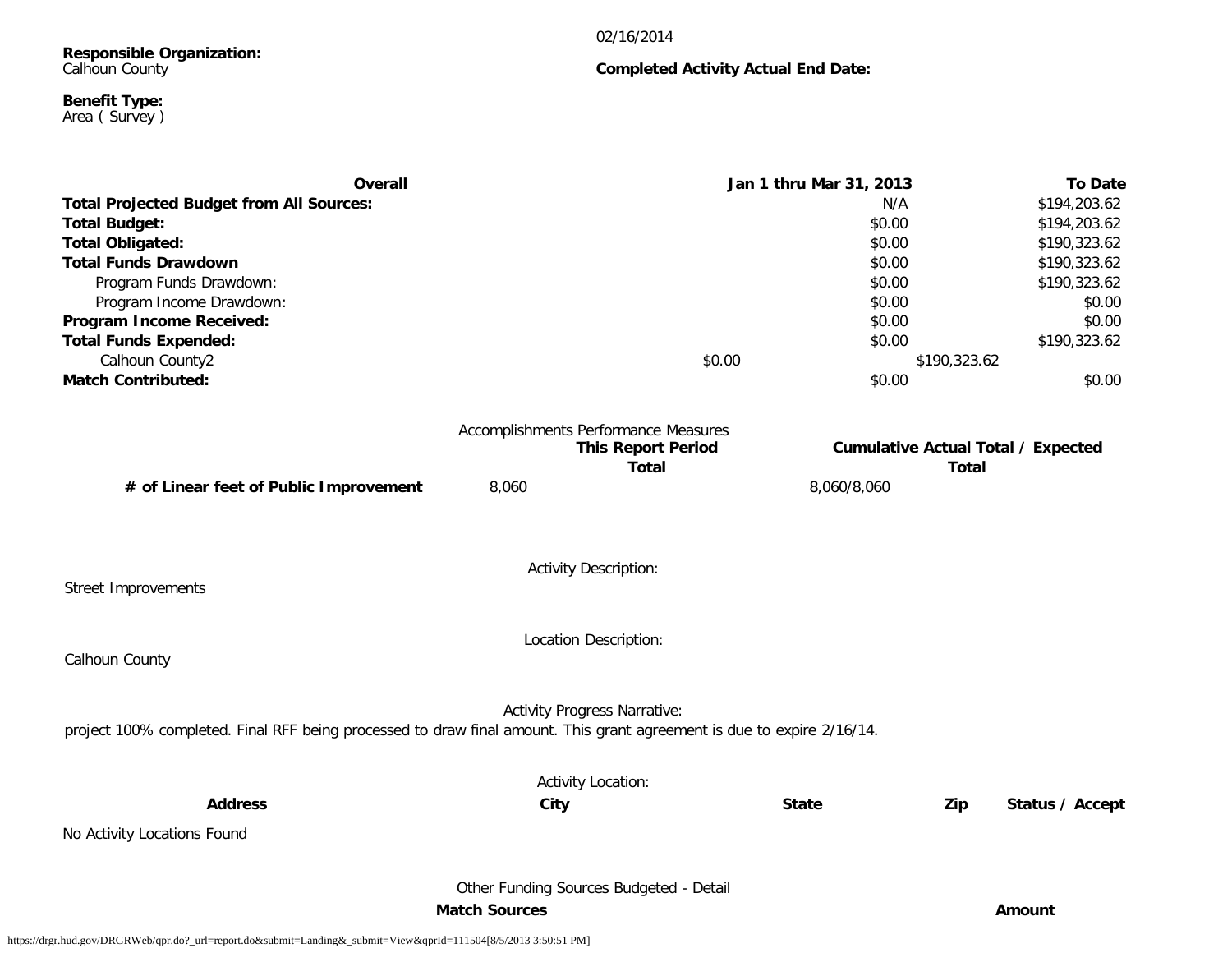No Other Match Funding Sources Found

**Other Funding Sources Amount** 

No Other Funding Sources Found

Activity Supporting Documents:

# **Activity Supporting Documents:**

## **Supporting Documents**

None

## **Grantee Activity Number:** Clay Co 03K

**Activity Category:** Construction/reconstruction of streets

**Project Number:** 102

**Projected Start Date:** 06/02/2010

**National Objective:** Low/Mod

**Responsible Organization:** Clay County

**Benefit Type:** Area ( Survey ) **Activity Title:** Clay Co 03K

**Activity Status: Completed** 

**Project Title:** Non-Housing

**Projected End Date:** 12/01/2012

**Completed Activity Actual End Date:**

| Overall                                         | Jan 1 thru Mar 31, 2013 | To Date      |
|-------------------------------------------------|-------------------------|--------------|
| <b>Total Projected Budget from All Sources:</b> | N/A                     | \$201,136.00 |
| <b>Total Budget:</b>                            | \$0.00                  | \$201,136.00 |
| <b>Total Obligated:</b>                         | \$0.00                  | \$201,136.00 |
| <b>Total Funds Drawdown</b>                     | \$0.00                  | \$201,136.00 |
| Program Funds Drawdown:                         | \$0.00                  | \$201,136.00 |
| Program Income Drawdown:                        | \$0.00                  | \$0.00       |
| <b>Program Income Received:</b>                 | \$0.00                  | \$0.00       |
| <b>Total Funds Expended:</b>                    | \$0.00                  | \$201,136.00 |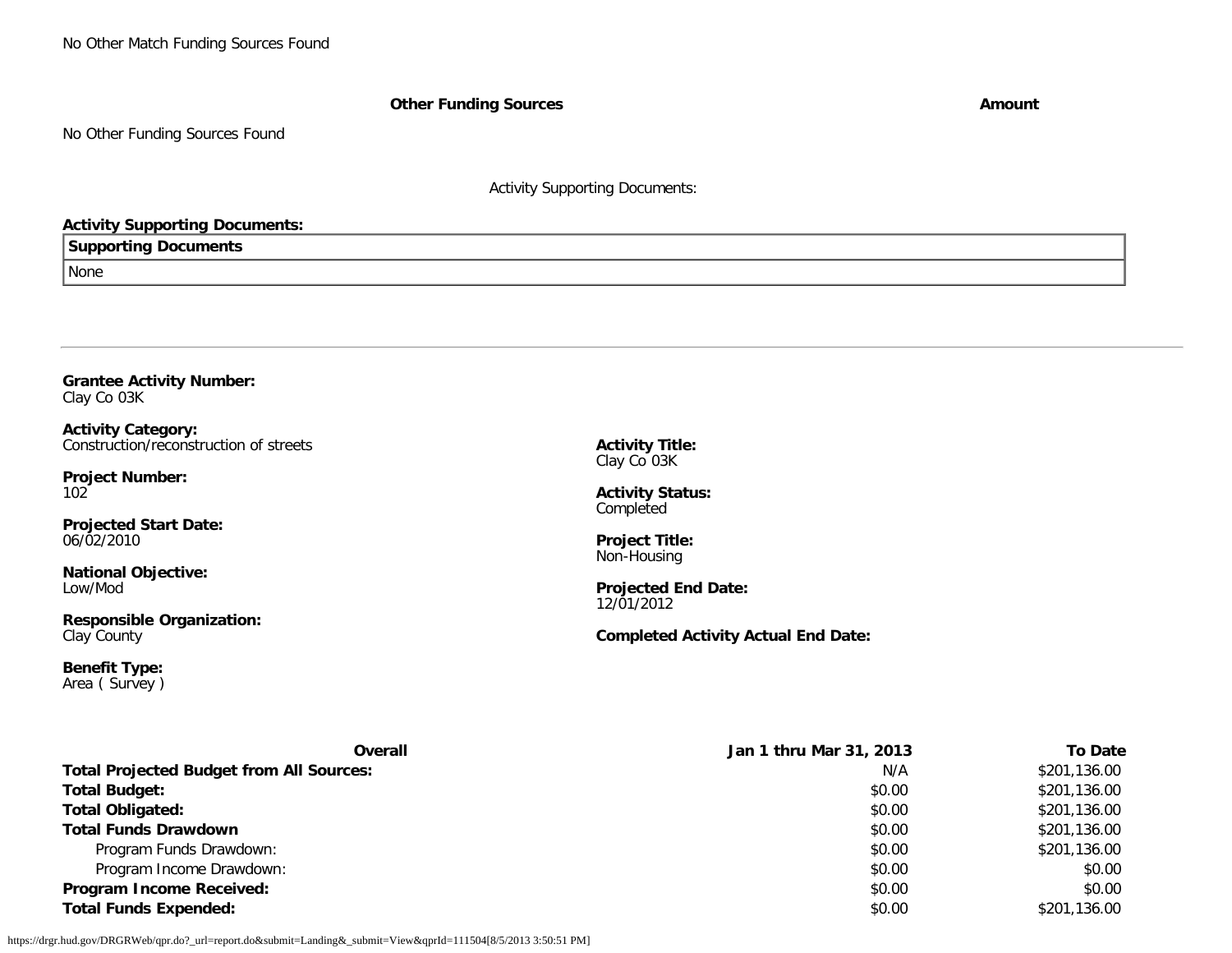|                                                                                                                                                                                                                                                                                                                                                                                  |                              | Accomplishments Performance Measures<br><b>This Report Period</b><br><b>Total</b> |                                | <b>Cumulative Actual Total / Expected</b><br><b>Total</b> |
|----------------------------------------------------------------------------------------------------------------------------------------------------------------------------------------------------------------------------------------------------------------------------------------------------------------------------------------------------------------------------------|------------------------------|-----------------------------------------------------------------------------------|--------------------------------|-----------------------------------------------------------|
| # of Linear feet of Public Improvement<br>Activity funds eligible for DREF (Ike Only)                                                                                                                                                                                                                                                                                            | 0<br>$\mathbf 0$             |                                                                                   | 5,600/5,600<br>201,136/201,136 |                                                           |
|                                                                                                                                                                                                                                                                                                                                                                                  |                              |                                                                                   |                                |                                                           |
|                                                                                                                                                                                                                                                                                                                                                                                  |                              | <b>Activity Description:</b>                                                      |                                |                                                           |
| Street being addressed will be paved or resurfaced, and other improvements will be made to prevent serious flooding in the future. Improvements may<br>consist of elevation of roadway surfaces, stormwater drains, curbs and cutters, manholes, etc. Without the improvements, the nearby residential area will<br>continue to flood, limiting access and hindering evacuation. |                              |                                                                                   |                                |                                                           |
| DREF-Activities are 100% residential; this activity is eligible under DREF category C, Individual Mitigation Measures.                                                                                                                                                                                                                                                           |                              |                                                                                   |                                |                                                           |
|                                                                                                                                                                                                                                                                                                                                                                                  |                              | Location Description:                                                             |                                |                                                           |
| Clay County                                                                                                                                                                                                                                                                                                                                                                      |                              |                                                                                   |                                |                                                           |
| Project completed. The Closeout has been submitted.                                                                                                                                                                                                                                                                                                                              |                              | <b>Activity Progress Narrative:</b>                                               |                                |                                                           |
|                                                                                                                                                                                                                                                                                                                                                                                  |                              | <b>Activity Location:</b>                                                         |                                |                                                           |
| <b>Address</b>                                                                                                                                                                                                                                                                                                                                                                   |                              | City                                                                              | <b>State</b>                   | Zip<br>Status / Accept                                    |
| No Activity Locations Found                                                                                                                                                                                                                                                                                                                                                      |                              |                                                                                   |                                |                                                           |
|                                                                                                                                                                                                                                                                                                                                                                                  |                              | Other Funding Sources Budgeted - Detail                                           |                                |                                                           |
|                                                                                                                                                                                                                                                                                                                                                                                  | <b>Match Sources</b>         |                                                                                   |                                | Amount                                                    |
| No Other Match Funding Sources Found                                                                                                                                                                                                                                                                                                                                             |                              |                                                                                   |                                |                                                           |
|                                                                                                                                                                                                                                                                                                                                                                                  | <b>Other Funding Sources</b> |                                                                                   |                                | <b>Amount</b>                                             |
| No Other Funding Sources Found                                                                                                                                                                                                                                                                                                                                                   |                              |                                                                                   |                                |                                                           |
|                                                                                                                                                                                                                                                                                                                                                                                  |                              |                                                                                   |                                |                                                           |
|                                                                                                                                                                                                                                                                                                                                                                                  |                              | <b>Activity Supporting Documents:</b>                                             |                                |                                                           |
| <b>Activity Supporting Documents:</b>                                                                                                                                                                                                                                                                                                                                            |                              |                                                                                   |                                |                                                           |

Clay County \$201,136.00 \$201,136.00

**Match Contributed:** \$0.00 \$0.00

**Supporting Documents**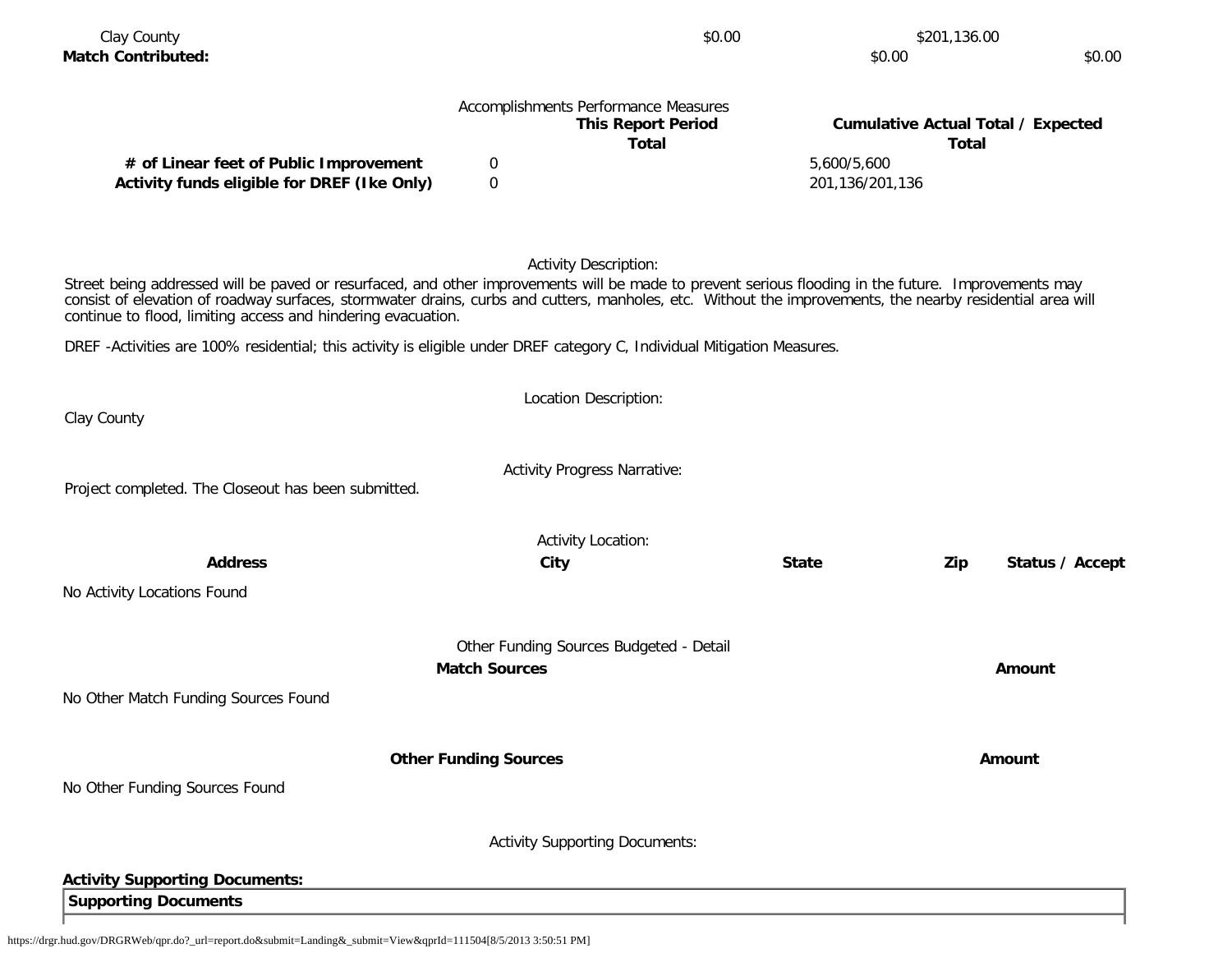### **Grantee Activity Number:** Clay Co DREF 03K

**Activity Category:**

Construction/reconstruction of streets

**Project Number:**

102

**Projected Start Date:** 12/16/2011

**National Objective:** Low/Mod

**Responsible Organization:** Clay County

**Benefit Type:** Area ( Survey ) **Activity Title:** Clay Co DREF 03K

**Activity Status:** Completed

**Project Title:** Non-Housing

**Projected End Date:** 12/15/2013

**Completed Activity Actual End Date:**

| Overall                                         | Jan 1 thru Mar 31, 2013 |             | <b>To Date</b> |
|-------------------------------------------------|-------------------------|-------------|----------------|
| <b>Total Projected Budget from All Sources:</b> |                         | N/A         | \$95,903.87    |
| Total Budget:                                   |                         | \$0.00      | \$95,903.87    |
| <b>Total Obligated:</b>                         |                         | \$0.00      | \$95,903.87    |
| <b>Total Funds Drawdown</b>                     | \$10,585.66             |             | \$95,903.87    |
| Program Funds Drawdown:                         | \$10,585.66             |             | \$95,903.87    |
| Program Income Drawdown:                        |                         | \$0.00      | \$0.00         |
| Program Income Received:                        |                         | \$0.00      | \$0.00         |
| <b>Total Funds Expended:</b>                    | \$10,585.66             |             | \$95,903.87    |
| Clay County                                     | \$10,585.66             | \$95,903.87 |                |
| <b>Match Contributed:</b>                       |                         | \$0.00      | \$0.00         |

| Accomplishments Performance Measures |                           |  |
|--------------------------------------|---------------------------|--|
|                                      | <b>This Report Period</b> |  |
|                                      | Total                     |  |

**# of Linear feet of Public Improvement** 0 5,600/5,600

**Cumulative Actual Total / Expected Total Total**

Activity Description: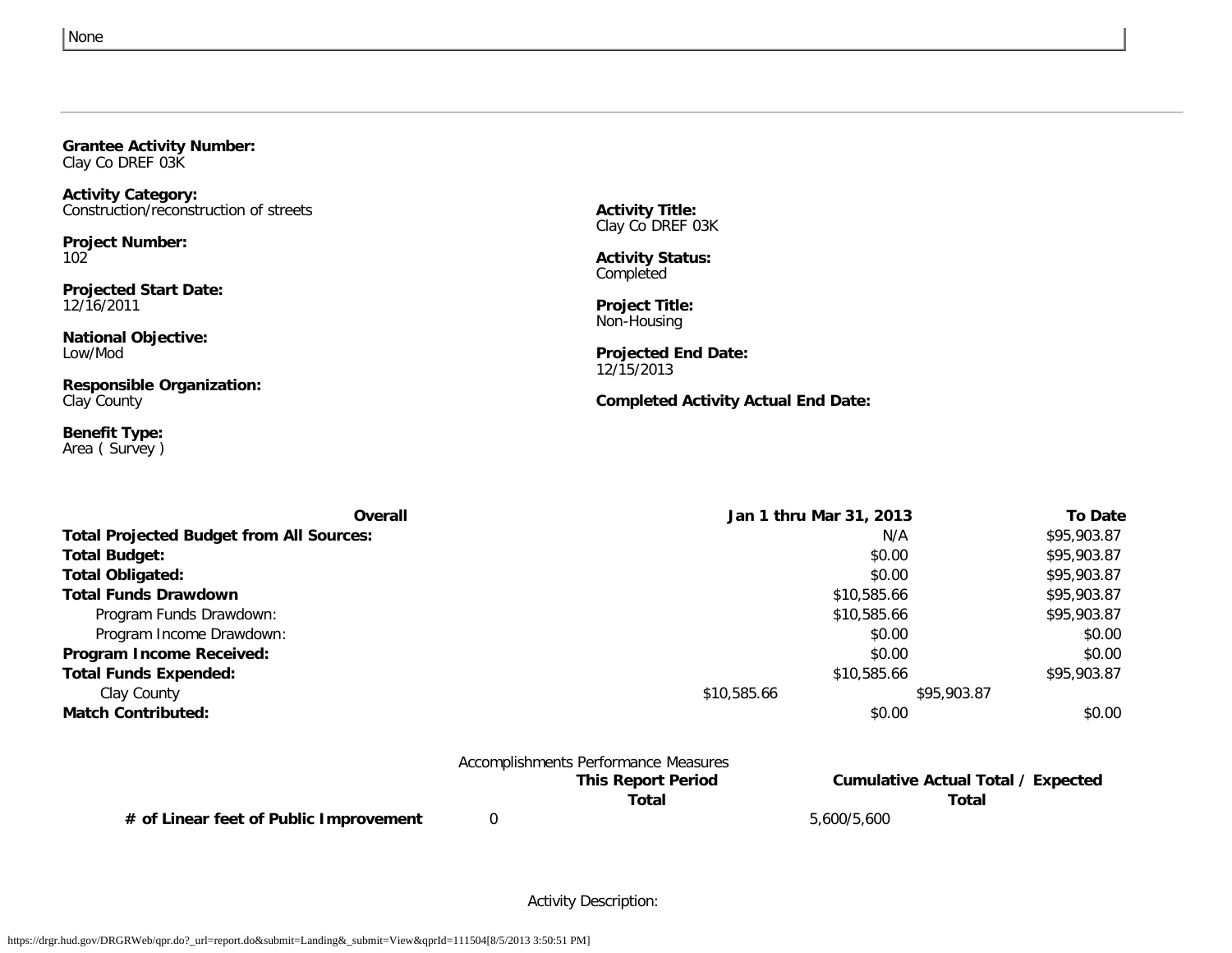| Clay County-Dowling Road                                                     | Location Description:                                           |              |                        |  |
|------------------------------------------------------------------------------|-----------------------------------------------------------------|--------------|------------------------|--|
| Project is completed. The Closeout has been submitted.                       | <b>Activity Progress Narrative:</b>                             |              |                        |  |
| <b>Address</b><br>No Activity Locations Found                                | <b>Activity Location:</b><br>City                               | <b>State</b> | Status / Accept<br>Zip |  |
|                                                                              | Other Funding Sources Budgeted - Detail<br><b>Match Sources</b> |              | Amount                 |  |
| No Other Match Funding Sources Found                                         |                                                                 |              |                        |  |
| No Other Funding Sources Found                                               | <b>Other Funding Sources</b>                                    |              | Amount                 |  |
|                                                                              | <b>Activity Supporting Documents:</b>                           |              |                        |  |
| <b>Activity Supporting Documents:</b><br><b>Supporting Documents</b><br>None |                                                                 |              |                        |  |
|                                                                              |                                                                 |              |                        |  |
| <b>Grantee Activity Number:</b><br>Collier Co 03                             |                                                                 |              |                        |  |

**Activity Category:** Rehabilitation/reconstruction of public facilities

**Project Number:** 102

**Projected Start Date:** 06/22/2010

**Activity Title:** Collier Co 03

**Activity Status:** Under Way

**Project Title:** Non-Housing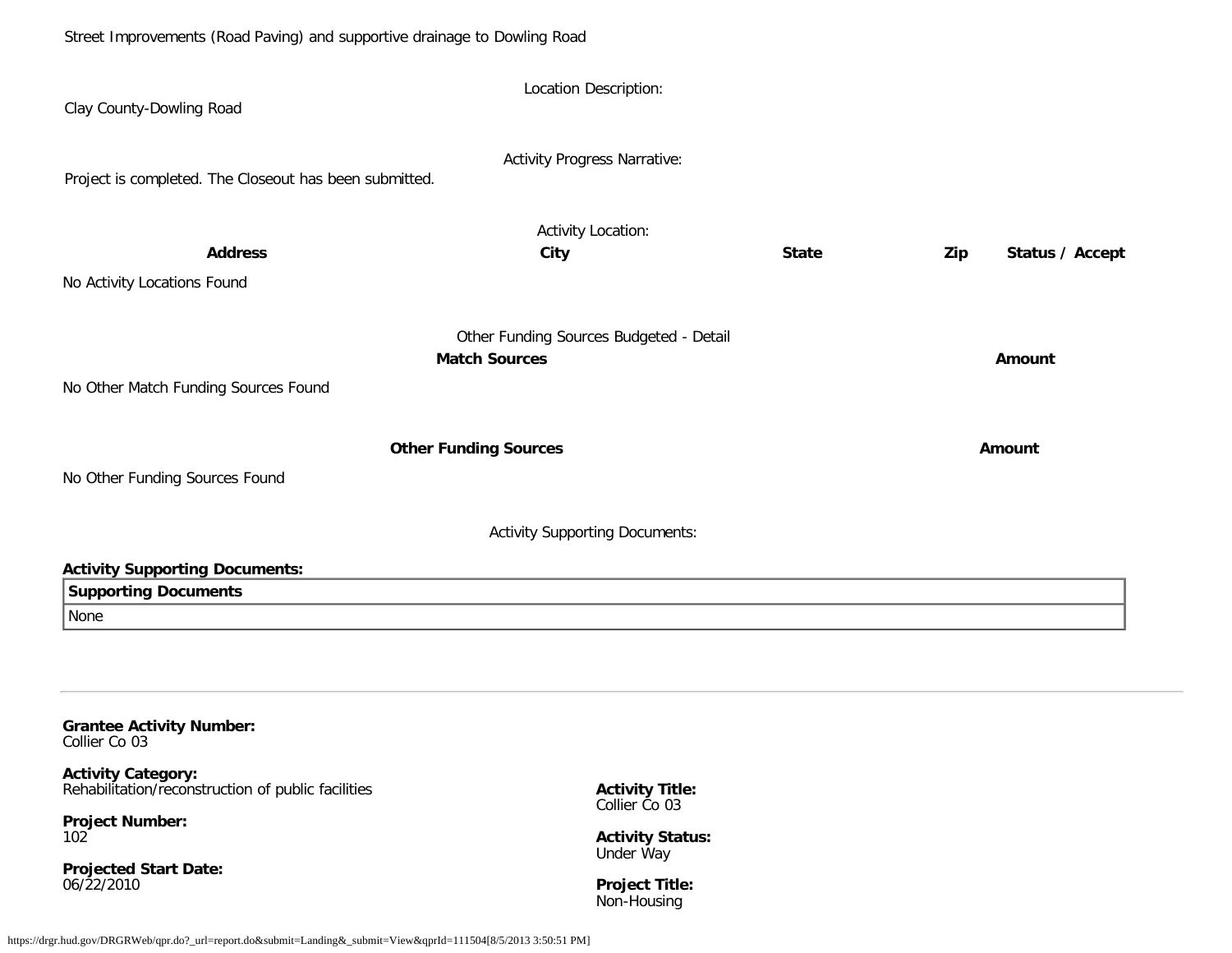#### **Responsible Organization:** Collier County

**Benefit Type:**

Area ( Survey )

**Projected End Date:** 06/21/2013

## **Completed Activity Actual End Date:**

| Overall                                         |                                      | Jan 1 thru Mar 31, 2013                   | <b>To Date</b> |
|-------------------------------------------------|--------------------------------------|-------------------------------------------|----------------|
| <b>Total Projected Budget from All Sources:</b> |                                      | N/A                                       | \$1,514,750.00 |
| Total Budget:                                   |                                      | \$0.00                                    | \$1,514,750.00 |
| Total Obligated:                                |                                      | \$0.00                                    | \$1,811,250.00 |
| <b>Total Funds Drawdown</b>                     |                                      | \$151,807.01                              | \$1,200,646.05 |
| Program Funds Drawdown:                         |                                      | \$151,807.01                              | \$1,200,646.05 |
| Program Income Drawdown:                        |                                      | \$0.00                                    | \$0.00         |
| Program Income Received:                        |                                      | \$0.00                                    | \$0.00         |
| <b>Total Funds Expended:</b>                    |                                      | \$151,807.01                              | \$1,200,646.05 |
| <b>Collier County</b>                           | \$151,807.01                         | \$1,200,646.05                            |                |
| <b>Match Contributed:</b>                       |                                      | \$0.00                                    | \$0.00         |
|                                                 | Accomplishments Performance Measures |                                           |                |
|                                                 | <b>This Report Period</b>            | <b>Cumulative Actual Total / Expected</b> |                |
|                                                 | <b>Total</b>                         | Total                                     |                |

**# of Public Facilities** 0 1/3

Activity Description:

Public facilities and generators for Collier County Designated Shelters - Immokalee High School and Immokalee Middle School.

Tropical Storm Fay produced widespread flooding, with a significant amount of pooling in the downtown urban center, within the Immokalee Area of Collier County. Following the storm, immediate action was required to correct emergency health, safety and welfare problems, as well as repair damaged property. The threat of additional widespread flooding from a future storm related event remains. Unfortunately, since 2008 no funding has been available to implement the recommendations contained in the Stormwater Management Master Plan.

Location Description:

Collier County

Activity Progress Narrative:

Service Area #5: The Shelter Enhancement Project at Immokalee High School and Immokalee Middle School has been completed. Retainage payment has been made to the contractor and the subrecipient has requested reimbursement from Collier County for the project's final payment.

# Activity Location: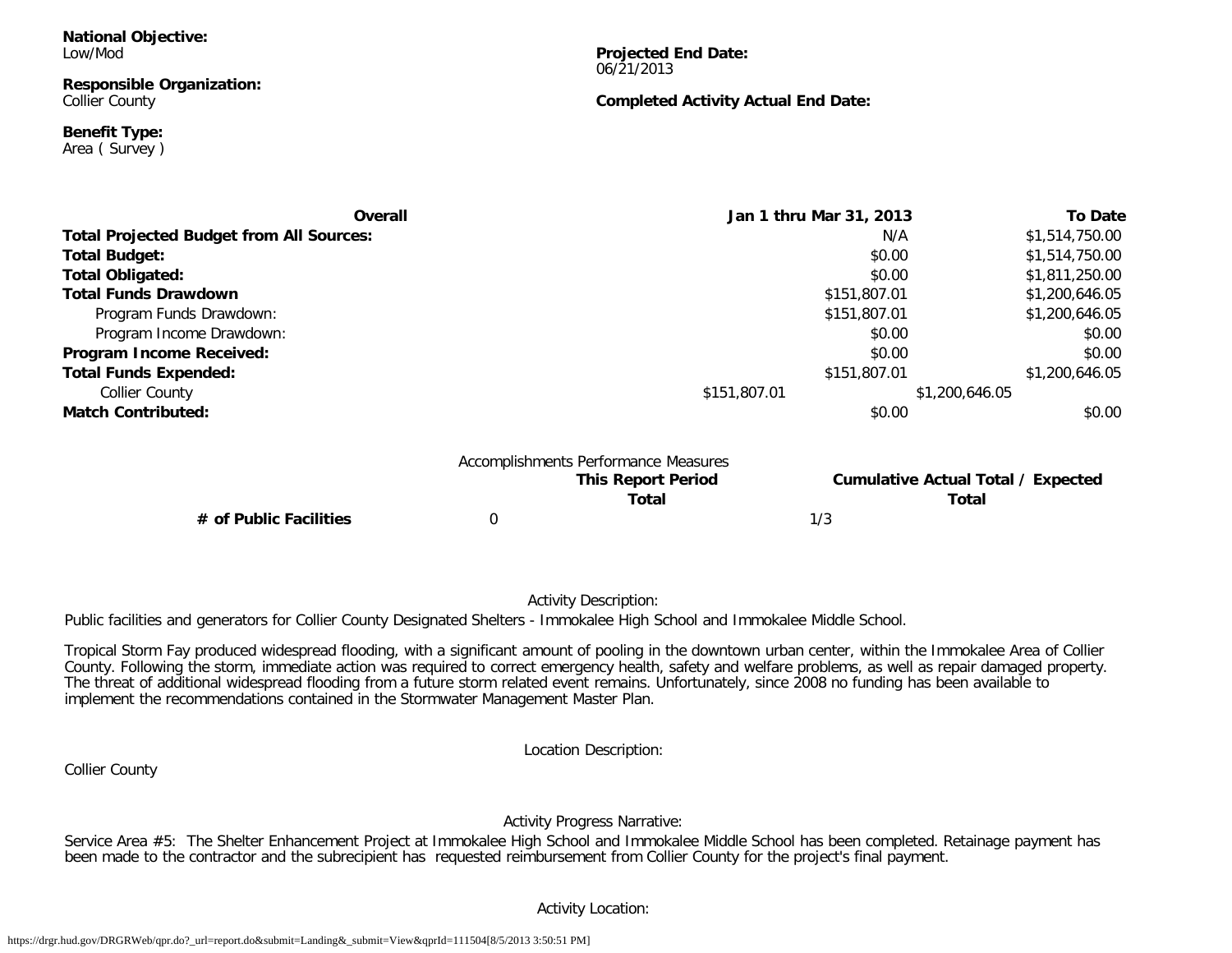| <b>Address</b>                        | City                                    | <b>State</b> | Zip | Status / Accept |
|---------------------------------------|-----------------------------------------|--------------|-----|-----------------|
| No Activity Locations Found           |                                         |              |     |                 |
|                                       |                                         |              |     |                 |
|                                       | Other Funding Sources Budgeted - Detail |              |     |                 |
|                                       | <b>Match Sources</b>                    |              |     | Amount          |
| No Other Match Funding Sources Found  |                                         |              |     |                 |
|                                       |                                         |              |     |                 |
|                                       | <b>Other Funding Sources</b>            |              |     | Amount          |
| No Other Funding Sources Found        |                                         |              |     |                 |
|                                       | <b>Activity Supporting Documents:</b>   |              |     |                 |
| <b>Activity Supporting Documents:</b> |                                         |              |     |                 |
| <b>Supporting Documents</b>           |                                         |              |     |                 |
| None                                  |                                         |              |     |                 |
|                                       |                                         |              |     |                 |
|                                       |                                         |              |     |                 |
|                                       |                                         |              |     |                 |

#### **Grantee Activity Number:** Collier Co 03I

**Activity Category:** Rehabilitation/reconstruction of a public improvement

**Project Number:** 102

**Projected Start Date:** 06/22/2010

**National Objective:** Low/Mod

**Responsible Organization:** Collier County

**Benefit Type:** Area ( Survey ) **Activity Title:** Collier Co 03I

**Activity Status:** Under Way

**Project Title:** Non-Housing

**Projected End Date:** 06/21/2013

## **Completed Activity Actual End Date:**

**Total Projected Budget from All Sources:** N/A \$5,593,170.20

**Overall Jan 1 thru Mar 31, 2013 To Date**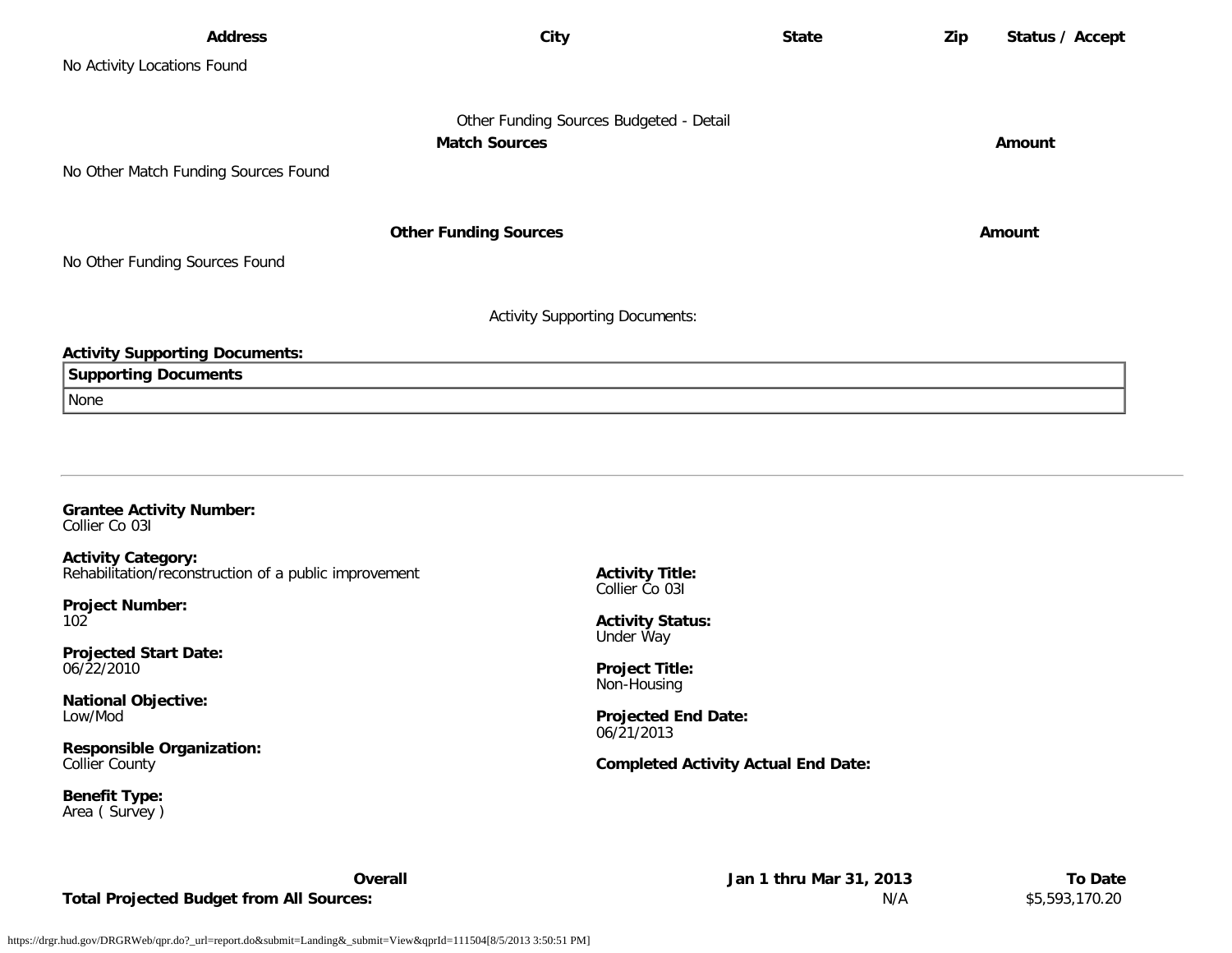| <b>Total Budget:</b>         |                                                                   | \$0.00       | \$5,593,170.20                            |
|------------------------------|-------------------------------------------------------------------|--------------|-------------------------------------------|
| <b>Total Obligated:</b>      |                                                                   | \$0.00       | \$5,593,170.20                            |
| <b>Total Funds Drawdown</b>  |                                                                   | \$389,105.35 | \$3,320,282.80                            |
| Program Funds Drawdown:      |                                                                   | \$389,105.35 | \$3,320,282.80                            |
| Program Income Drawdown:     |                                                                   | \$0.00       | \$0.00                                    |
| Program Income Received:     |                                                                   | \$0.00       | \$0.00                                    |
| <b>Total Funds Expended:</b> |                                                                   | \$389,105.35 | \$3,320,282.80                            |
| <b>Collier County</b>        | \$389,105.35                                                      |              | \$3,320,282.80                            |
| <b>Match Contributed:</b>    |                                                                   | \$0.00       | \$0.00                                    |
|                              | Accomplishments Performance Measures<br><b>This Report Period</b> |              | <b>Cumulative Actual Total / Expected</b> |

|        | This Report Period | Cumulative Actual Total / Expected |
|--------|--------------------|------------------------------------|
|        | Total              | Total                              |
| 46.825 |                    | 46.825/45.825                      |
|        |                    | 5.804.821/5.804.821                |
|        |                    |                                    |

Activity Description:

Flood and drainage activies in Collier County: Goodlette Arms; Immokalee Stormwater; and Bayshore Gateway Stormwater

Tropical Storm Fay caused flooding, loss of power (including elevators) and extensive landscape damage. The project will improve drainage and decrease flooding by establishing a fully-connected swale and culvert system with outfalls in Naples Bay and stormwater pond benefiting the commercial district.

DREF -Activities are 88% residential; this activity is eligible under DREF category C, Individual Mitigation Measures.

Location Description:

Collier County

No Activity Locations Found

## Activity Progress Narrative:

Service area #3 the Immokalee area stormwater project is 95% complete with only the activity of resurfacing left to complete. Modification #7 will allocate some of the unused flood and drain funds in service area #3 to the resurfacing activity for the project. These additional funds for resurfacing will accommodate the contract amount and changes for the resurfacing contractor procured and approved for this activity. Service area #4, the Bayshore stormwater project is 100% complete. Minor flood and drainage activities were included with the Goodlette Arms project, service area #1 and these activities are 100% complete. Payments have not been made in full as of this date for both service area #4 and #1.

|                | <b>Activity Location:</b> |              |     |                 |
|----------------|---------------------------|--------------|-----|-----------------|
| <b>Address</b> | City                      | <b>State</b> | Zip | Status / Accept |
| Found.         |                           |              |     |                 |

Other Funding Sources Budgeted - Detail

**Match Sources Amount**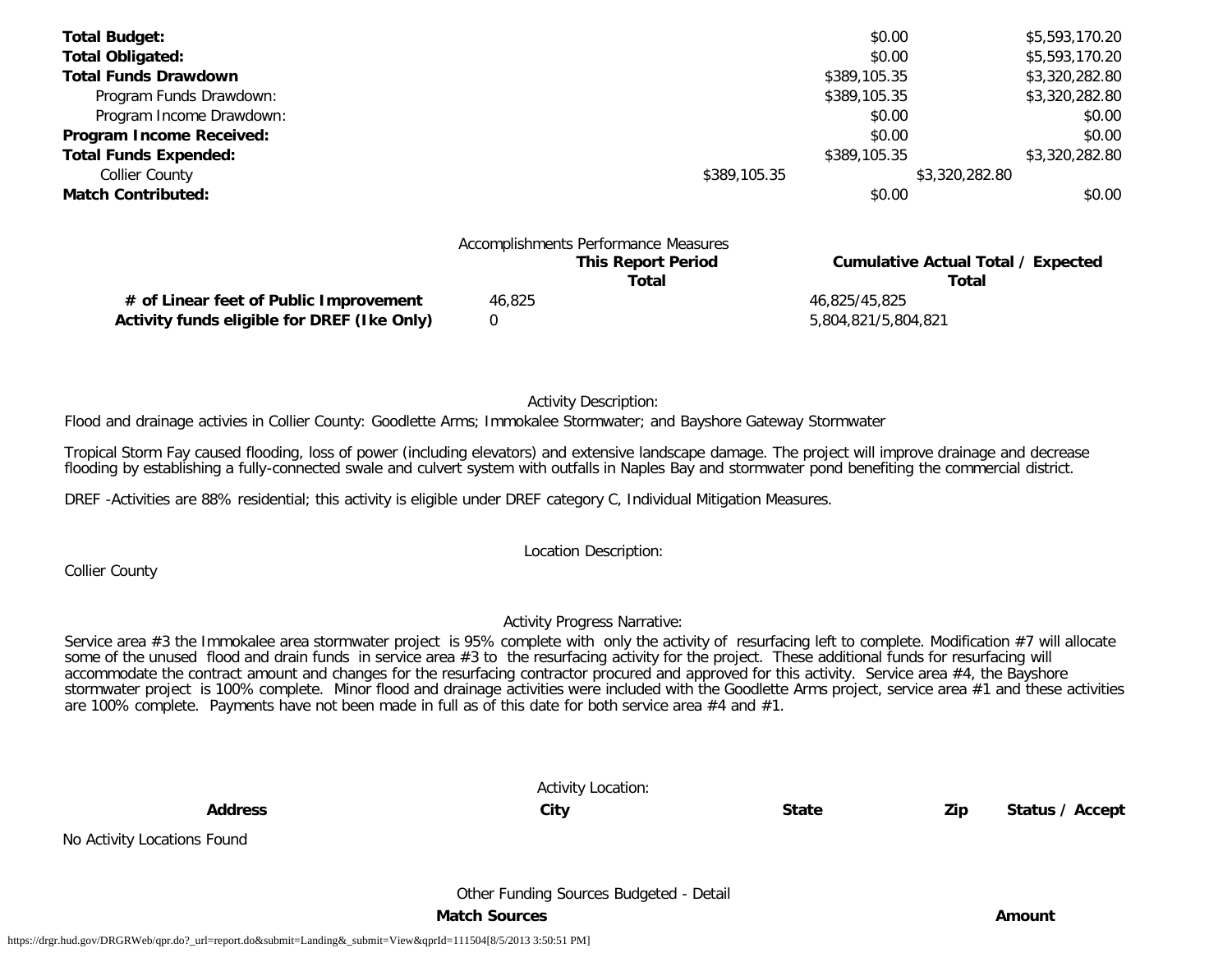## **Other Funding Sources Amount**

No Other Funding Sources Found

Activity Supporting Documents:

## **Activity Supporting Documents:**

# **Supporting Documents**

None

#### **Grantee Activity Number:** Collier Co 14B/ARH

**Activity Category:** Affordable Rental Housing

**Project Number:** 103

**Projected Start Date:** 06/22/2010

**National Objective:** Low/Mod

**Responsible Organization:** Collier County

**Benefit Type:** Direct ( HouseHold ) **Activity Title:** Collier Co 14B/ARH

**Activity Status:** Under Way

**Project Title:** Affordable Rental Housing

**Projected End Date:** 06/21/2013

**Completed Activity Actual End Date:**

| <b>Overall</b>                                  | Jan 1 thru Mar 31, 2013 | To Date        |
|-------------------------------------------------|-------------------------|----------------|
| <b>Total Projected Budget from All Sources:</b> | N/A                     | \$2,109,707.60 |
| <b>Total Budget:</b>                            | \$0.00                  | \$2,109,707.60 |
| <b>Total Obligated:</b>                         | \$0.00                  | \$2,109,707.60 |
| <b>Total Funds Drawdown</b>                     | \$567,270.59            | \$676,762.15   |
| Program Funds Drawdown:                         | \$567,270.59            | \$676,762.15   |
| Program Income Drawdown:                        | \$0.00                  | \$0.00         |
| <b>Program Income Received:</b>                 | \$0.00                  | \$0.00         |
| <b>Total Funds Expended:</b>                    | \$567,270.59            | \$676,762.15   |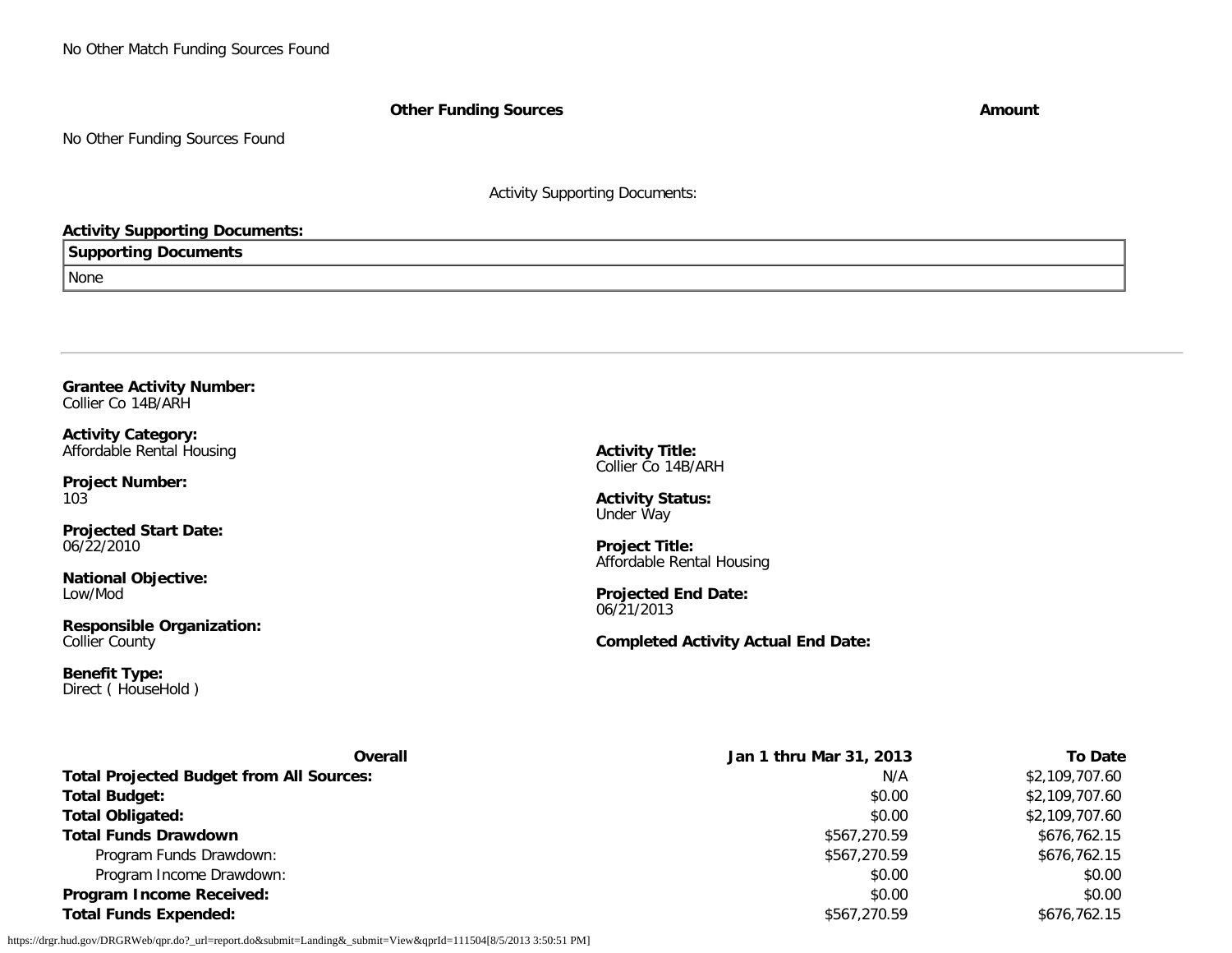| <b>Collier County</b>                       |                                      |                                    | \$567,270.59 |       |                     | \$676,762.15                                |          |
|---------------------------------------------|--------------------------------------|------------------------------------|--------------|-------|---------------------|---------------------------------------------|----------|
| <b>Match Contributed:</b>                   |                                      |                                    |              |       | \$0.00              |                                             | \$0.00   |
|                                             | Accomplishments Performance Measures |                                    |              |       |                     |                                             |          |
|                                             |                                      | <b>This Report Period</b><br>Total |              |       |                     | Cumulative Actual Total / Expected<br>Total |          |
| Activity funds eligible for DREF (Ike Only) | $\overline{0}$                       |                                    |              |       | 1,400,990/1,400,990 |                                             |          |
|                                             |                                      | <b>This Report Period</b>          |              |       |                     | Cumulative Actual Total / Expected          |          |
|                                             |                                      | Total                              |              |       |                     | Total                                       |          |
| # of Housing Units                          | 252                                  |                                    |              |       | 252/364             |                                             |          |
|                                             |                                      | Beneficiaries Performance Measures |              |       |                     |                                             |          |
|                                             |                                      | <b>This Report Period</b>          |              |       |                     | Cumulative Actual Total / Expected          |          |
|                                             | Low                                  | Mod                                | <b>Total</b> | Low   | Mod                 | Total                                       | Low/Mod% |
| # of Households                             | $\mathbf 0$                          | 0                                  | 0            | 0/364 | 0/0                 | 0/364                                       | 0        |
| # Renter Households                         | $\mathbf 0$                          | 0                                  | 0            | 0/364 | 0/0                 | 0/364                                       | 0        |

## Activity Description:

Affordable Rental Housing activities - multi-family rehab in Goodlette Arms neighborhood and Immokalee Apartments.

Tropical Storm Fay caused flooding, loss of power (including elevators) and extensive landscape damage to the Apartments. The loss of power is of particular concern as many of the elderly residents rely on elevators for access to their unit. Futhermore, many residents rely on electricity to operate equipment for the administration of oxygen. Activities are being undertaken that will both repair and stregthen the units, so that there is less likelihood of future damages resulting from storms (i.e. storm shutters, strengthening of roof, window and door replacement with materials that hold up better during storms, etc.).

DREF -Activities are 100% residential; this activity is eligible under DREF category C, Individual Mitigation Measures.

Location Description:

Collier County

## Activity Progress Narrative:

Multi unit rehabilitation activities in Service area #1, the Goodlette Arms Apartments are complete. Payment processing is still underway.

Service area #6 is the hurricane hardening project at Farm Workers Village. Plans and specs were created to accommodate both the DRI and DREF grant. The plans and specs have been approved by the DEO for review. The environmental has been approved by the DEO. Advertising for contractors will be take place after funds for engineering are reallocated within the grant in modification #7.

Service area #6 is the hurricane hardening project at Farm Workers Village. Plans and specs were created to accommodate both the DRI and DREF grant. The plans and specs have been approved by the DEO for review. The environmental has been approved by the DEO. Advertising for contractors will be take place after funds for engineering are reallocated within the grant in modification #7.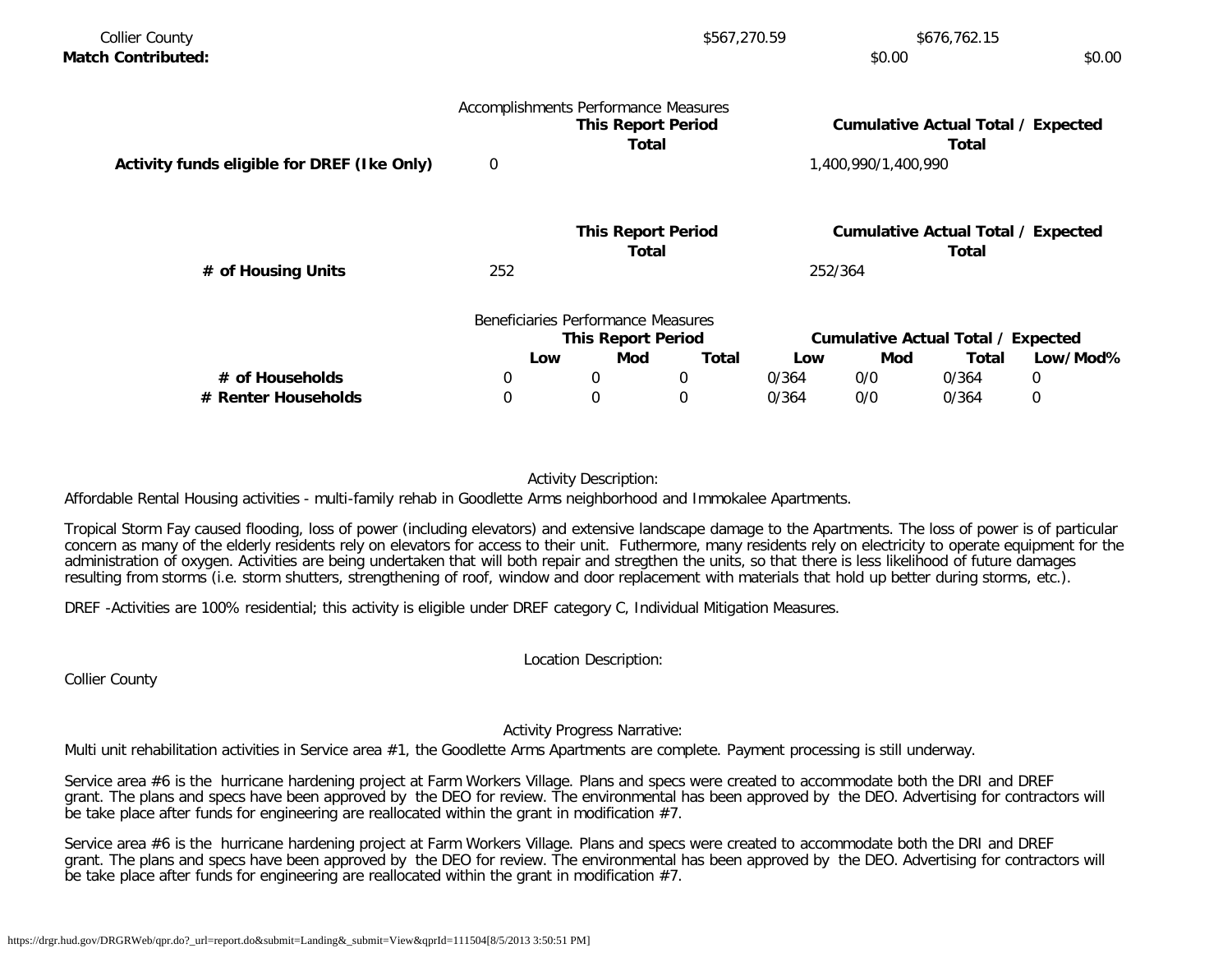|                                                | <b>Activity Location:</b>               |              |                        |
|------------------------------------------------|-----------------------------------------|--------------|------------------------|
| <b>Address</b>                                 | <b>City</b>                             | <b>State</b> | Status / Accept<br>Zip |
| No Activity Locations Found                    |                                         |              |                        |
|                                                | Other Funding Sources Budgeted - Detail |              |                        |
|                                                | <b>Match Sources</b>                    |              | Amount                 |
| No Other Match Funding Sources Found           |                                         |              |                        |
|                                                |                                         |              |                        |
|                                                | <b>Other Funding Sources</b>            |              | Amount                 |
| No Other Funding Sources Found                 |                                         |              |                        |
|                                                |                                         |              |                        |
|                                                | <b>Activity Supporting Documents:</b>   |              |                        |
| <b>Activity Supporting Documents:</b>          |                                         |              |                        |
| <b>Supporting Documents</b>                    |                                         |              |                        |
| None                                           |                                         |              |                        |
|                                                |                                         |              |                        |
|                                                |                                         |              |                        |
|                                                |                                         |              |                        |
| <b>Grantee Activity Number:</b><br><b>DREF</b> |                                         |              |                        |
| <b>Activity Category:</b>                      |                                         |              |                        |
| Administration                                 | <b>Activity Title:</b><br><b>DREF</b>   |              |                        |
| <b>Project Number:</b><br>DREF State 21A       |                                         |              |                        |
|                                                | <b>Activity Status:</b><br>Under Way    |              |                        |

**Projected Start Date:** 02/06/2012

**National Objective:** N/A

**Responsible Organization:** State of Florida

**Benefit Type:**

**Project Title:** DREF State Admin

**Projected End Date:** 02/05/2014

**Completed Activity Actual End Date:**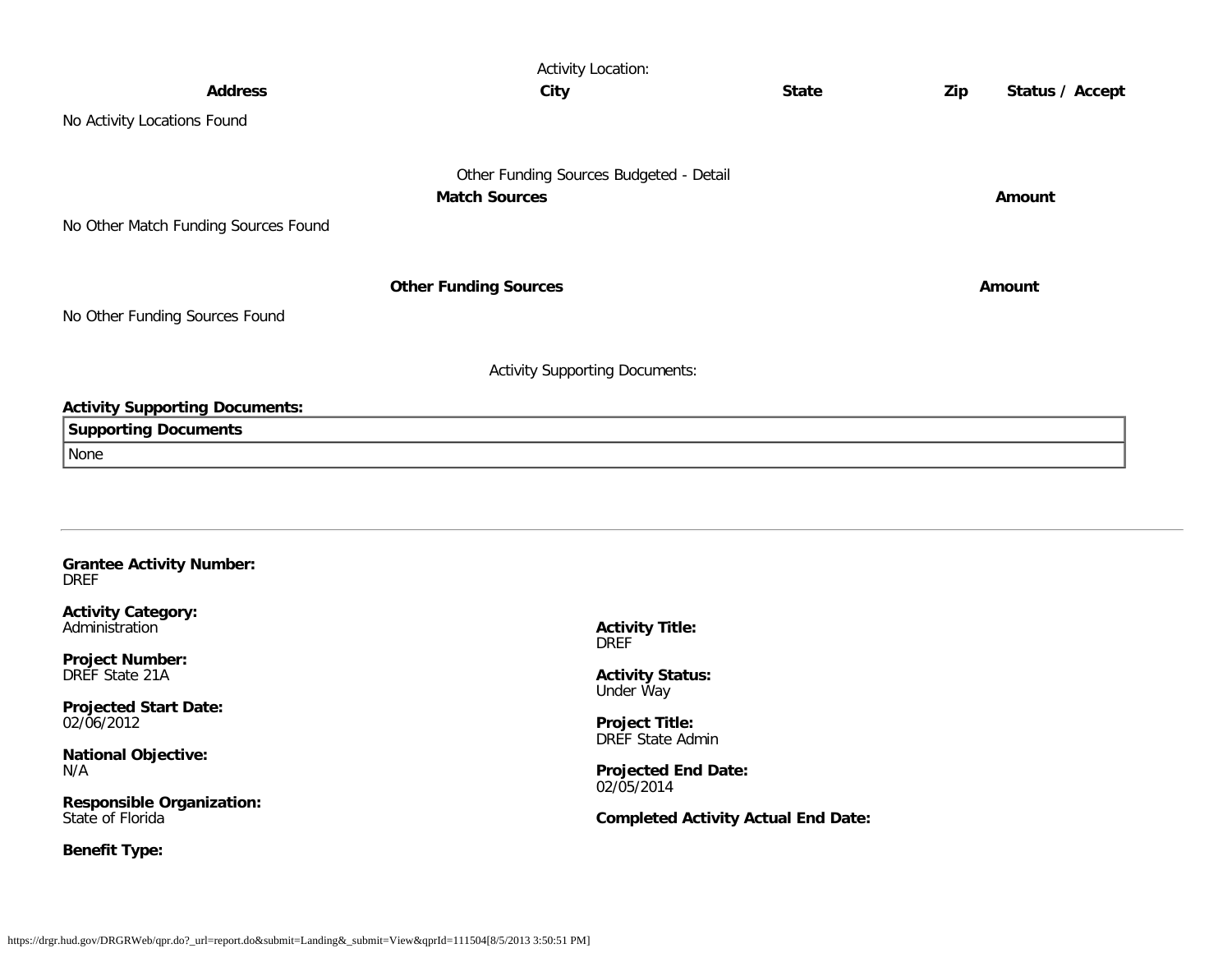| <b>Overall</b>                                                                                                                               | Jan 1 thru Mar 31, 2013 |             | <b>To Date</b>         |
|----------------------------------------------------------------------------------------------------------------------------------------------|-------------------------|-------------|------------------------|
| <b>Total Projected Budget from All Sources:</b>                                                                                              |                         | N/A         | \$619,506.93           |
| <b>Total Budget:</b>                                                                                                                         |                         | \$0.00      | \$619,506.93           |
| <b>Total Obligated:</b>                                                                                                                      |                         | \$0.00      | \$619,506.93           |
| <b>Total Funds Drawdown</b>                                                                                                                  |                         | \$39,627.25 | \$88,829.71            |
| Program Funds Drawdown:                                                                                                                      |                         | \$39,627.25 | \$88,829.71            |
| Program Income Drawdown:                                                                                                                     |                         | \$0.00      | \$0.00                 |
| Program Income Received:                                                                                                                     |                         | \$0.00      | \$0.00                 |
| <b>Total Funds Expended:</b>                                                                                                                 |                         | \$39,633.56 | \$88,829.71            |
| State of Florida                                                                                                                             | \$39,633.56             | \$88,829.71 |                        |
| <b>Match Contributed:</b>                                                                                                                    |                         | \$0.00      | \$0.00                 |
|                                                                                                                                              |                         |             |                        |
| <b>Activity Description:</b><br>Administration activities for completion of disaster grant                                                   |                         |             |                        |
| Location Description:                                                                                                                        |                         |             |                        |
| <b>DREF State Admin</b>                                                                                                                      |                         |             |                        |
| <b>Activity Progress Narrative:</b><br>Administration, planning and management activities related to a disaster recovery grant are underway. |                         |             |                        |
| <b>Activity Location:</b>                                                                                                                    |                         |             |                        |
| <b>Address</b><br>City                                                                                                                       | <b>State</b>            |             | Zip<br>Status / Accept |
| No Activity Locations Found                                                                                                                  |                         |             |                        |
| Other Funding Sources Budgeted - Detail                                                                                                      |                         |             |                        |
| <b>Match Sources</b>                                                                                                                         |                         |             | Amount                 |
|                                                                                                                                              |                         |             |                        |
| No Other Match Funding Sources Found                                                                                                         |                         |             |                        |
| <b>Other Funding Sources</b>                                                                                                                 |                         |             | Amount                 |
| No Other Funding Sources Found                                                                                                               |                         |             |                        |
|                                                                                                                                              |                         |             |                        |
| <b>Activity Supporting Documents:</b>                                                                                                        |                         |             |                        |
| <b>Activity Supporting Documents:</b>                                                                                                        |                         |             |                        |
| <b>Supporting Documents</b>                                                                                                                  |                         |             |                        |
| None                                                                                                                                         |                         |             |                        |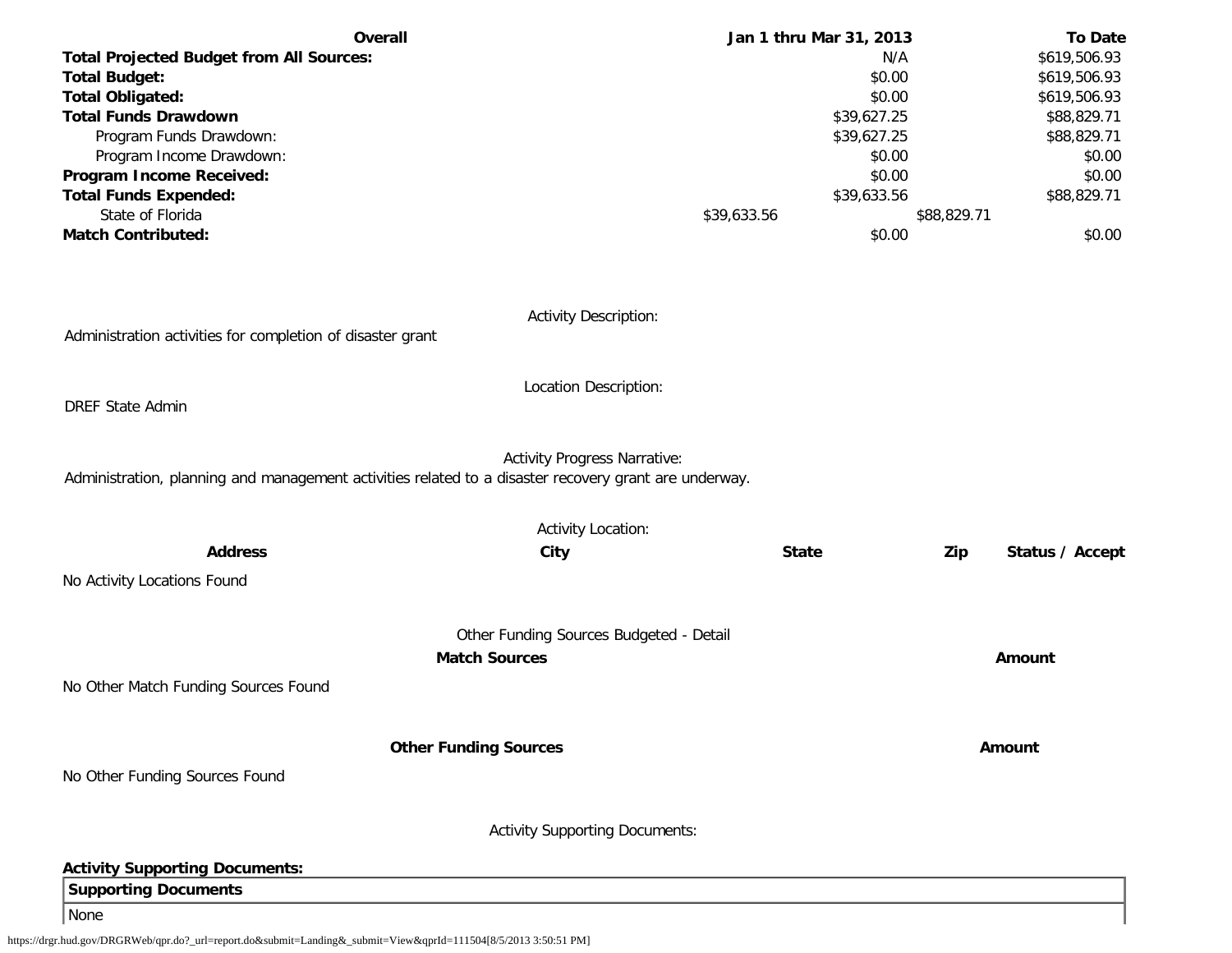**Grantee Activity Number:** DREF Local 21A

**Activity Category:** Administration

**Project Number:** DREF 21A

**Projected Start Date:** 02/03/2012

**National Objective:** N/A

**Responsible Organization:** State of Florida

**Benefit Type:**

**Activity Title:** DREF Local Admin

**Activity Status:** Under Way

**Project Title:** DREF Local Admin

**Projected End Date:** 02/02/2014

**Completed Activity Actual End Date:**

| Overall                                         | Jan 1 thru Mar 31, 2013 | <b>To Date</b> |
|-------------------------------------------------|-------------------------|----------------|
| <b>Total Projected Budget from All Sources:</b> | N/A                     | \$565,538.00   |
| <b>Total Budget:</b>                            | \$0.00                  | \$565,538.00   |
| <b>Total Obligated:</b>                         | \$0.00                  | \$565,538.00   |
| <b>Total Funds Drawdown</b>                     | \$0.00                  | \$9,773.60     |
| Program Funds Drawdown:                         | \$0.00                  | \$9,773.60     |
| Program Income Drawdown:                        | \$0.00                  | \$0.00         |
| Program Income Received:                        | \$0.00                  | \$0.00         |
| <b>Total Funds Expended:</b>                    | \$0.00                  | \$9,773.60     |
| State of Florida                                | \$0.00                  | \$9,773.60     |
| <b>Match Contributed:</b>                       | \$0.00                  | \$0.00         |

Activity Description:

Administration activities for completion of disaster grant.

DREF Local Admin

Location Description: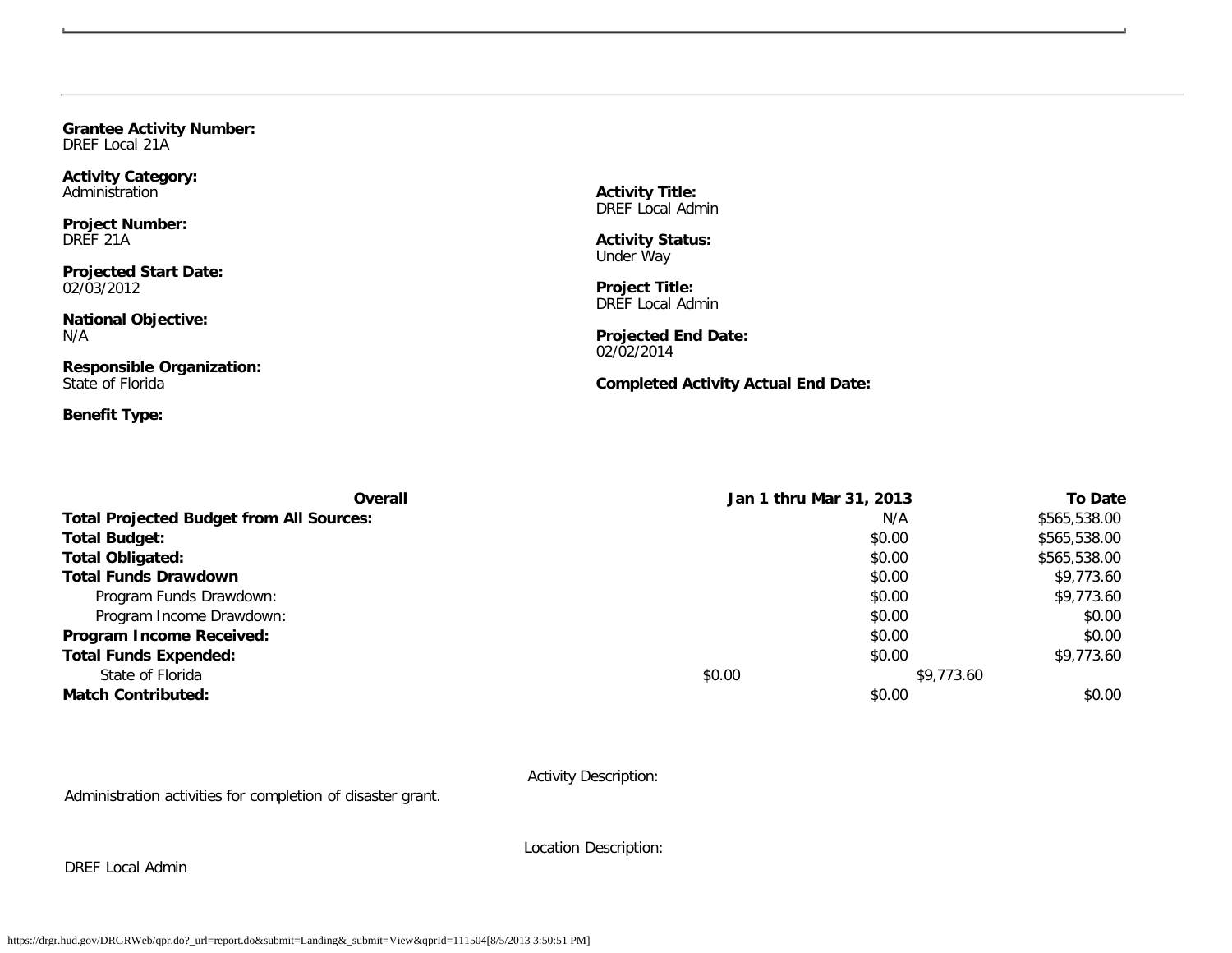## Activity Progress Narrative:

Administration, planning and management activities related to a disaster recovery grant are underway.

| <b>Address</b>                                                                                                                | <b>Activity Location:</b><br>City                               | <b>State</b> | Zip | Status / Accept   |
|-------------------------------------------------------------------------------------------------------------------------------|-----------------------------------------------------------------|--------------|-----|-------------------|
|                                                                                                                               |                                                                 | Florida      |     | Not Validated / N |
| No Other Match Funding Sources Found                                                                                          | Other Funding Sources Budgeted - Detail<br><b>Match Sources</b> |              |     | Amount            |
| No Other Funding Sources Found                                                                                                | <b>Other Funding Sources</b>                                    |              |     | Amount            |
|                                                                                                                               | <b>Activity Supporting Documents:</b>                           |              |     |                   |
| <b>Activity Supporting Documents:</b><br><b>Supporting Documents</b><br>None                                                  |                                                                 |              |     |                   |
| <b>Grantee Activity Number:</b><br>Escambia Co 03<br>Activity Category:<br>Rehabilitation/reconstruction of public facilities | <b>Activity Title:</b><br>Escambia Co 03                        |              |     |                   |

**Project Number:** 102

**Projected Start Date:** 06/14/2010

**National Objective:** Low/Mod

**Responsible Organization:** Escambia County

**Benefit Type:** Direct ( Person ) **Activity Status:** Completed

**Project Title:** Non-Housing

**Projected End Date:** 09/13/2012

**Completed Activity Actual End Date:** 01/25/2013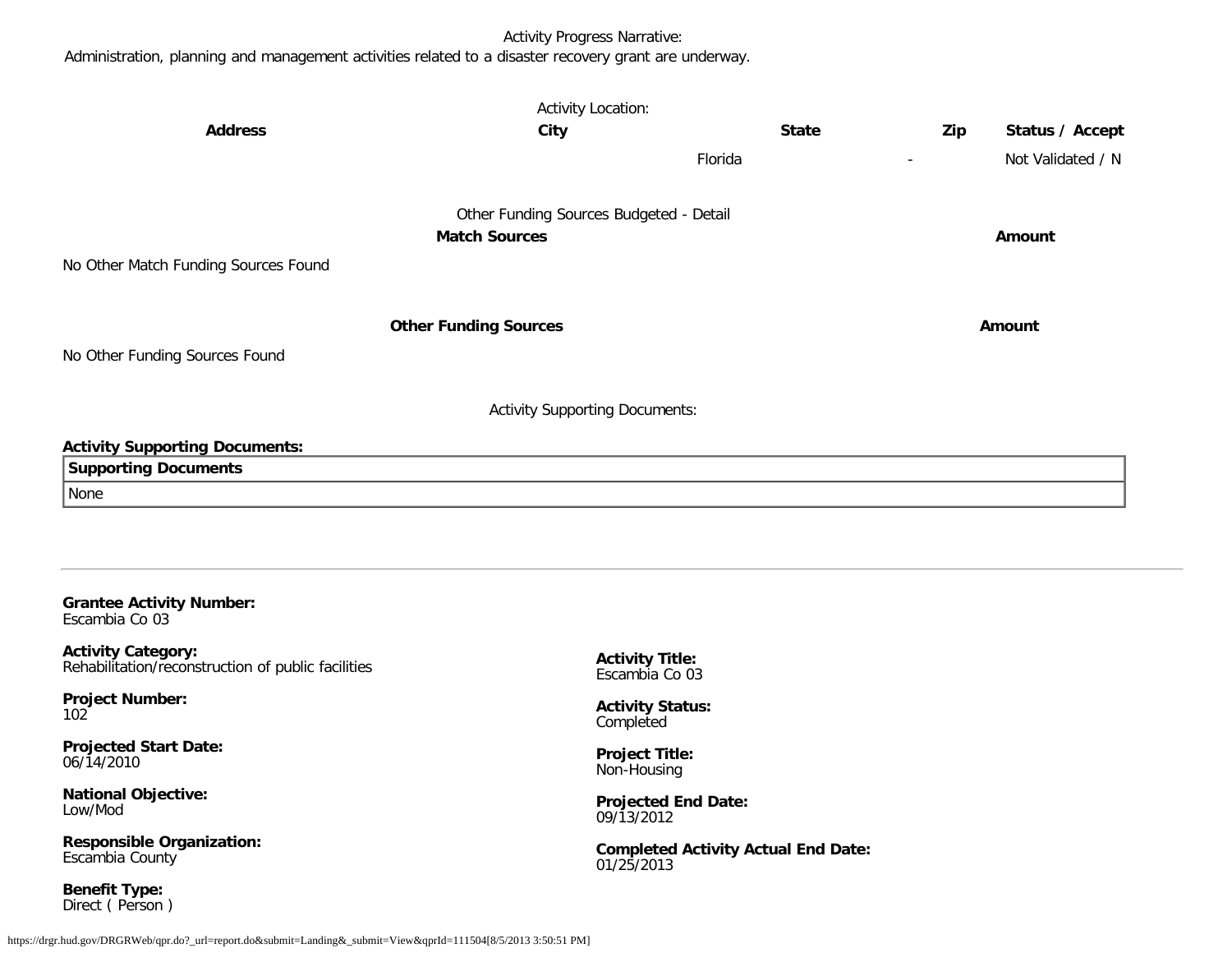| Overall                                         |             |                                      |                           |              |     | Jan 1 thru Mar 31, 2013 |                                           | <b>To Date</b> |
|-------------------------------------------------|-------------|--------------------------------------|---------------------------|--------------|-----|-------------------------|-------------------------------------------|----------------|
| <b>Total Projected Budget from All Sources:</b> |             |                                      |                           |              |     | N/A                     |                                           | \$2,148,913.50 |
| <b>Total Budget:</b>                            |             |                                      |                           |              |     | \$0.00                  |                                           | \$2,148,913.50 |
| <b>Total Obligated:</b>                         |             |                                      |                           |              |     | \$0.00                  |                                           | \$2,148,913.50 |
| <b>Total Funds Drawdown</b>                     |             |                                      |                           |              |     | \$0.00                  |                                           | \$2,148,913.50 |
| Program Funds Drawdown:                         |             |                                      |                           |              |     | \$0.00                  |                                           | \$2,148,913.50 |
| Program Income Drawdown:                        |             |                                      |                           |              |     | \$0.00                  |                                           | \$0.00         |
| Program Income Received:                        |             |                                      |                           |              |     | \$0.00                  |                                           | \$0.00         |
| <b>Total Funds Expended:</b>                    |             |                                      |                           |              |     | \$0.00                  |                                           | \$2,148,913.50 |
| Escambia County                                 |             |                                      |                           | \$0.00       |     |                         | \$2,148,913.50                            |                |
| <b>Match Contributed:</b>                       |             |                                      |                           |              |     | \$0.00                  |                                           | \$0.00         |
|                                                 |             | Accomplishments Performance Measures | <b>This Report Period</b> |              |     |                         | <b>Cumulative Actual Total / Expected</b> |                |
|                                                 |             |                                      | <b>Total</b>              |              |     |                         | Total                                     |                |
| # of Public Facilities                          | 0           |                                      |                           |              | 1/1 |                         |                                           |                |
| Activity funds eligible for DREF (Ike Only)     | $\mathbf 0$ |                                      |                           |              | 0/0 |                         |                                           |                |
|                                                 |             | Beneficiaries Performance Measures   |                           |              |     |                         |                                           |                |
|                                                 |             | <b>This Report Period</b>            |                           |              |     |                         | <b>Cumulative Actual Total / Expected</b> |                |
|                                                 |             | Mod<br>Low                           |                           | <b>Total</b> | Low | Mod                     | Total                                     | Low/Mod%       |
| # of Households                                 | 0           | 0                                    | 0                         |              | 0/0 | 0/0                     | 0/0                                       | 0              |

# Activity Description:

Development of hardened, centralized homeless/special needs housing and services facility Escambia / Pensacola. Hardening of the facility will provide a safer place for the homeless and those with special needs.

BUDGET INCLUDES ENGINEERING AND CONSTRUCTION.

DREF - Activities are 100% residential; this activity is eligible under DREF category C, Individual Mitigation Measures.

\$1,000,000 of Waterfront Rescue Mission funds are leveraged with the DRI dollars.

Location Description:

Escambia County

Activity Progress Narrative:

Grant is Admin Closed- all money has been spent. Closeout processed in 2012; all funds expended.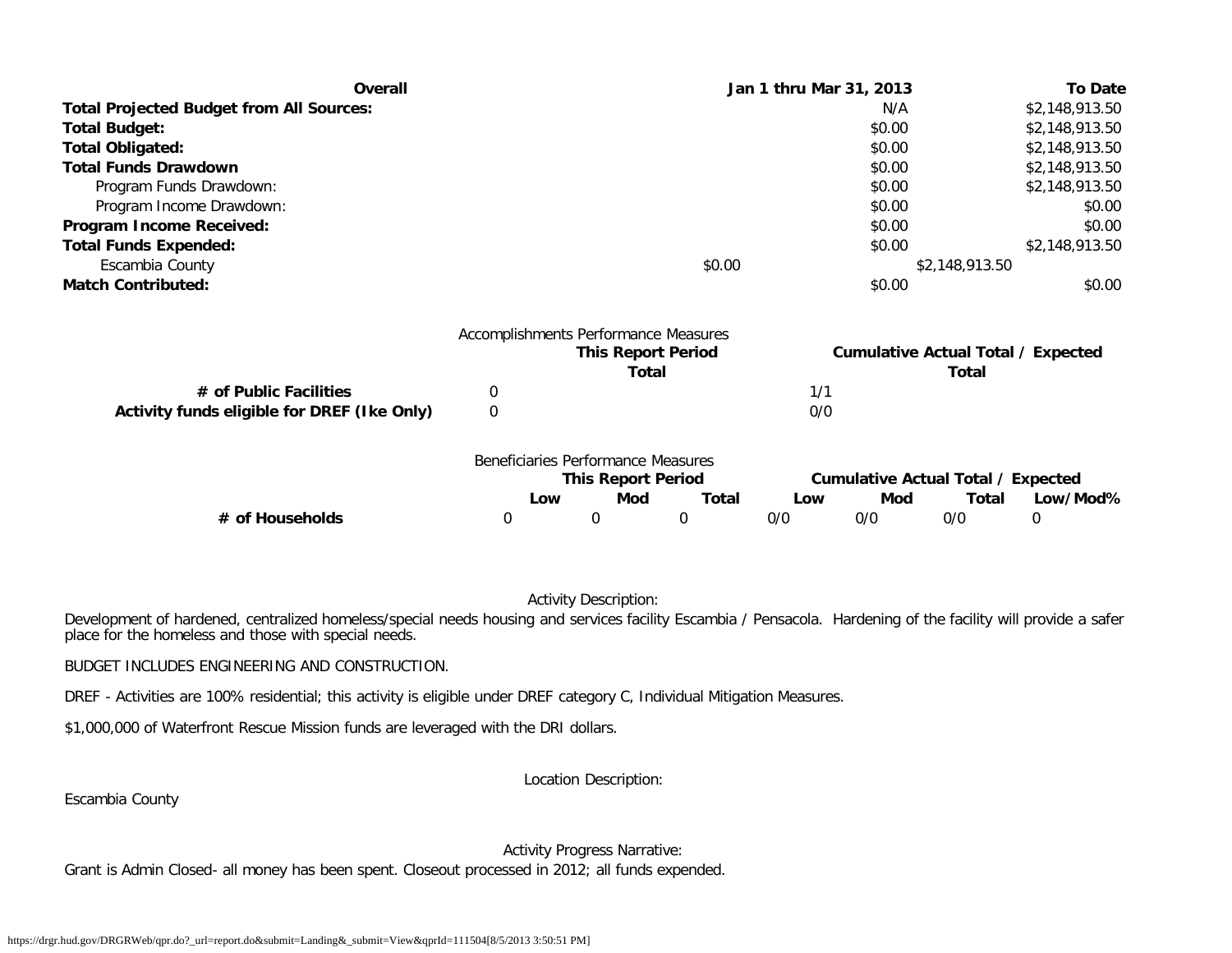|                                       | <b>Activity Location:</b>               |              |     |                 |
|---------------------------------------|-----------------------------------------|--------------|-----|-----------------|
| <b>Address</b>                        | City                                    | <b>State</b> | Zip | Status / Accept |
| No Activity Locations Found           |                                         |              |     |                 |
|                                       | Other Funding Sources Budgeted - Detail |              |     |                 |
|                                       | <b>Match Sources</b>                    |              |     | Amount          |
| No Other Match Funding Sources Found  |                                         |              |     |                 |
|                                       | <b>Other Funding Sources</b>            |              |     | Amount          |
| No Other Funding Sources Found        |                                         |              |     |                 |
|                                       | <b>Activity Supporting Documents:</b>   |              |     |                 |
| <b>Activity Supporting Documents:</b> |                                         |              |     |                 |
| <b>Supporting Documents</b>           |                                         |              |     |                 |
| None                                  |                                         |              |     |                 |
|                                       |                                         |              |     |                 |
|                                       |                                         |              |     |                 |
|                                       |                                         |              |     |                 |
| <b>Grantee Activity Number:</b>       |                                         |              |     |                 |

Escambia Co 03J

**Activity Category:** Construction/reconstruction of water/sewer lines or systems

**Project Number:** 102

**Projected Start Date:** 06/14/2010

**National Objective:** Low/Mod

**Responsible Organization:** Escambia County

**Benefit Type:** Area ( Survey ) **Activity Title:** Escambia Co 03J

**Activity Status:** Completed

**Project Title:** Non-Housing

**Projected End Date:** 09/13/2012

**Completed Activity Actual End Date:** 01/25/2013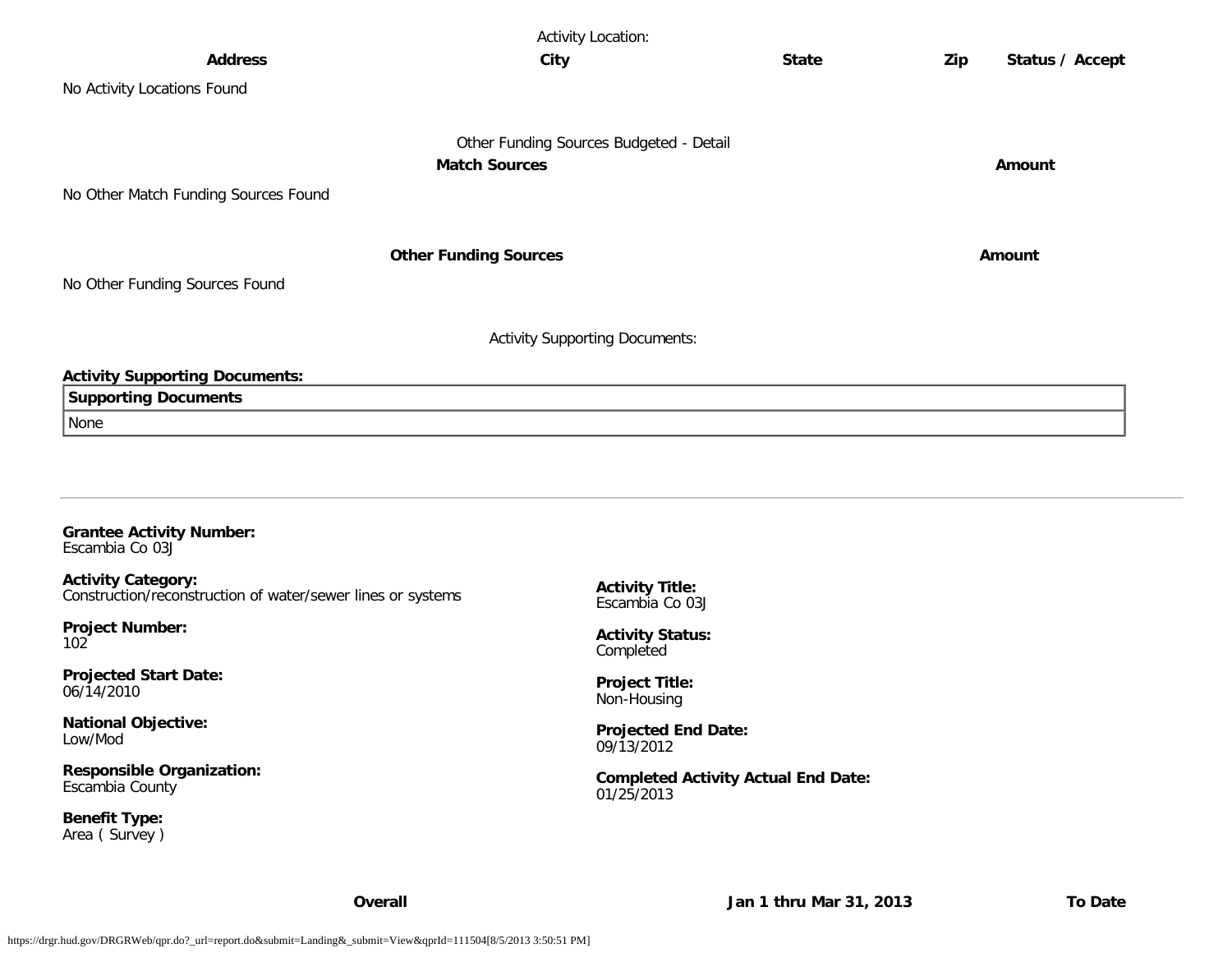| <b>Total Projected Budget from All Sources:</b> |                                                            | N/A      | \$3,666,983.50                        |
|-------------------------------------------------|------------------------------------------------------------|----------|---------------------------------------|
| <b>Total Budget:</b>                            |                                                            | \$0.00   | \$3,666,983.50                        |
| <b>Total Obligated:</b>                         |                                                            | \$0.00   | \$3,666,983.50                        |
| <b>Total Funds Drawdown</b>                     |                                                            | \$0.00   | \$3,666,983.50                        |
| Program Funds Drawdown:                         |                                                            | \$0.00   | \$3,666,983.50                        |
| Program Income Drawdown:                        |                                                            | \$0.00   | \$0.00                                |
| Program Income Received:                        |                                                            | \$0.00   | \$0.00                                |
| <b>Total Funds Expended:</b>                    |                                                            | (\$0.01) | \$3,666,983.50                        |
| Escambia County                                 | (\$0.01)                                                   |          | \$3,666,983.50                        |
| <b>Match Contributed:</b>                       |                                                            | \$0.00   | \$0.00                                |
|                                                 | Accomplishments Performance Measures<br>This Depart Depley |          | Conseilative Astrol Tatal / Foresated |

|                                             | <b>This Report Period</b> | Cumulative Actual Total / Expected |
|---------------------------------------------|---------------------------|------------------------------------|
|                                             | Total                     | Total                              |
| # of Linear feet of Public Improvement      |                           | 66.674/3.300                       |
| Activity funds eligible for DREF (Ike Only) |                           | 4,340,897/4,340,897                |

Activity Description:

Construction of public sanitary sewer system and related costs for Escambia County. Construction of stormwater drainage collection/management system improvements and related costs for the Town of Century.

The Barrancas Community Redevelopment Plan, Escambia County Long Term Recovery Plan, and the Escambia County Health Department have all established elimination of septic tanks in the County's Community Redevelopment Areas (CRA) as a high priority due to environmental, economic, and disaster recovery considerations. Older Warrington area neighborhoods with high water tables rely solely on poorly or non-functioning septic tanks, many of which are undersized, for sanitary waste disposal, a situation with major environmental concerns, but one that was marked exacerbated by Hurricane Ivan and impacted again by the heavy rainfall associated with Hurrican Gustav.

DREF -Activities are 100% residential; this activity is eligible under DREF category C, Individual Mitigation Measures.

\$350,000 ECUA (Payment for Eng/Design)

Location Description:

Escambia County

Activity Progress Narrative:

Grant is Admin Closed- all money has been spent. Closeout processed in 2012; all funds expended.

|                             | <b>Activity Location:</b> |              |     |                 |
|-----------------------------|---------------------------|--------------|-----|-----------------|
| <b>Address</b>              | City                      | <b>State</b> | Zip | Status / Accept |
| No Activity Locations Found |                           |              |     |                 |

# Other Funding Sources Budgeted - Detail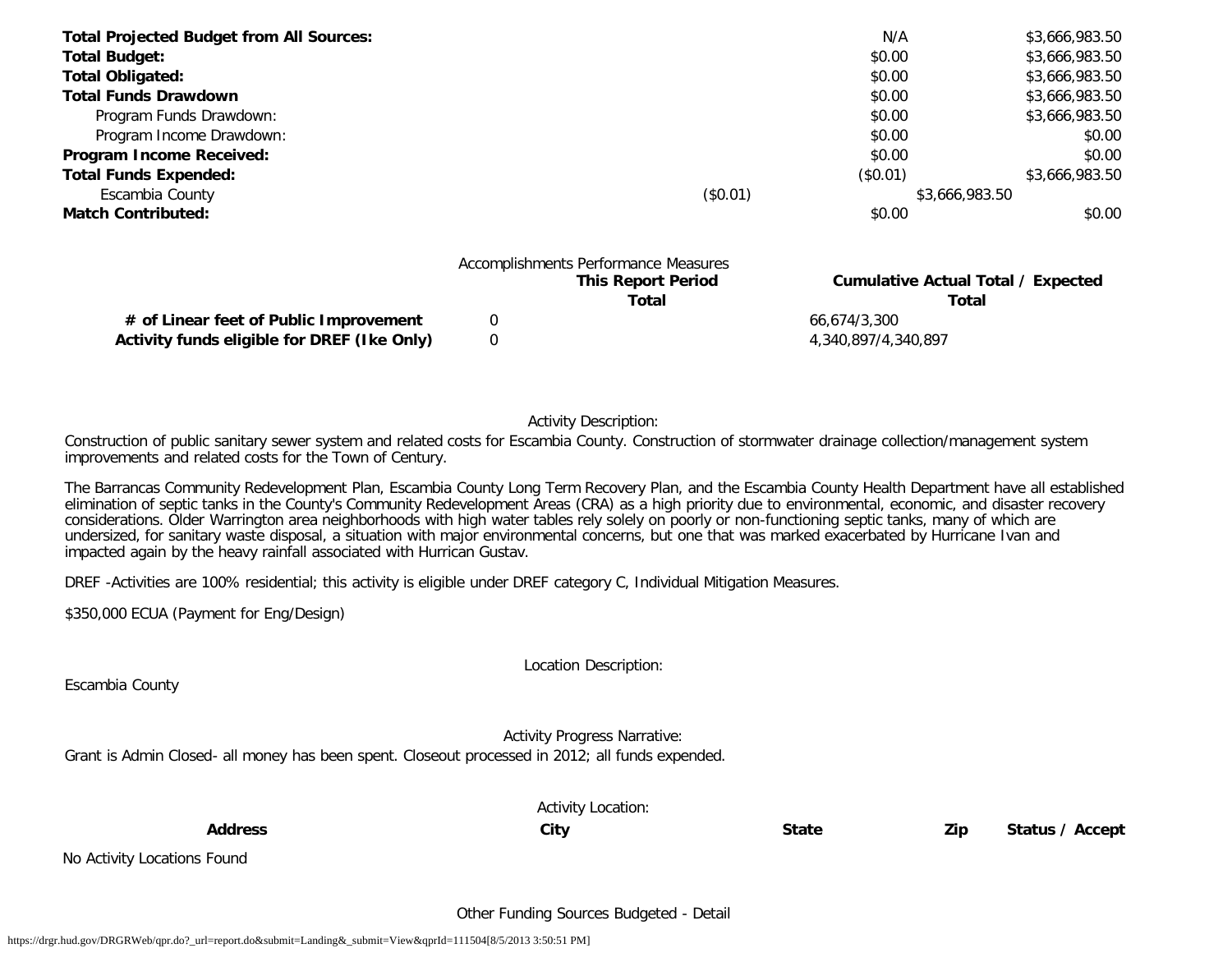No Other Match Funding Sources Found

**Other Funding Sources Amount** 

No Other Funding Sources Found

Activity Supporting Documents:

## **Activity Supporting Documents:**

**Supporting Documents** None

**Grantee Activity Number:** Escambia Co 14B

**Activity Category:** Affordable Rental Housing

**Project Number:** 103

**Projected Start Date:** 06/14/2010

**National Objective:** Low/Mod

**Responsible Organization:** Escambia County

**Benefit Type:** Direct ( HouseHold ) **Activity Title:** Escambia Co 14B

**Activity Status:** Completed

**Project Title:** Affordable Rental Housing

**Projected End Date:** 09/13/2012

**Completed Activity Actual End Date:** 01/25/2013

| Overall                                         | Jan 1 thru Mar 31, 2013 | To Date        |
|-------------------------------------------------|-------------------------|----------------|
| <b>Total Projected Budget from All Sources:</b> | N/A                     | \$1,075,000.00 |
| <b>Total Budget:</b>                            | \$0.00                  | \$1,075,000.00 |
| <b>Total Obligated:</b>                         | \$0.00                  | \$1,075,000.00 |
| <b>Total Funds Drawdown</b>                     | \$0.00                  | \$1,075,000.00 |
| Program Funds Drawdown:                         | \$0.00                  | \$1,075,000.00 |
| Program Income Drawdown:                        | \$0.00                  | \$0.00         |
| <b>Program Income Received:</b>                 | \$0.00                  | \$0.00         |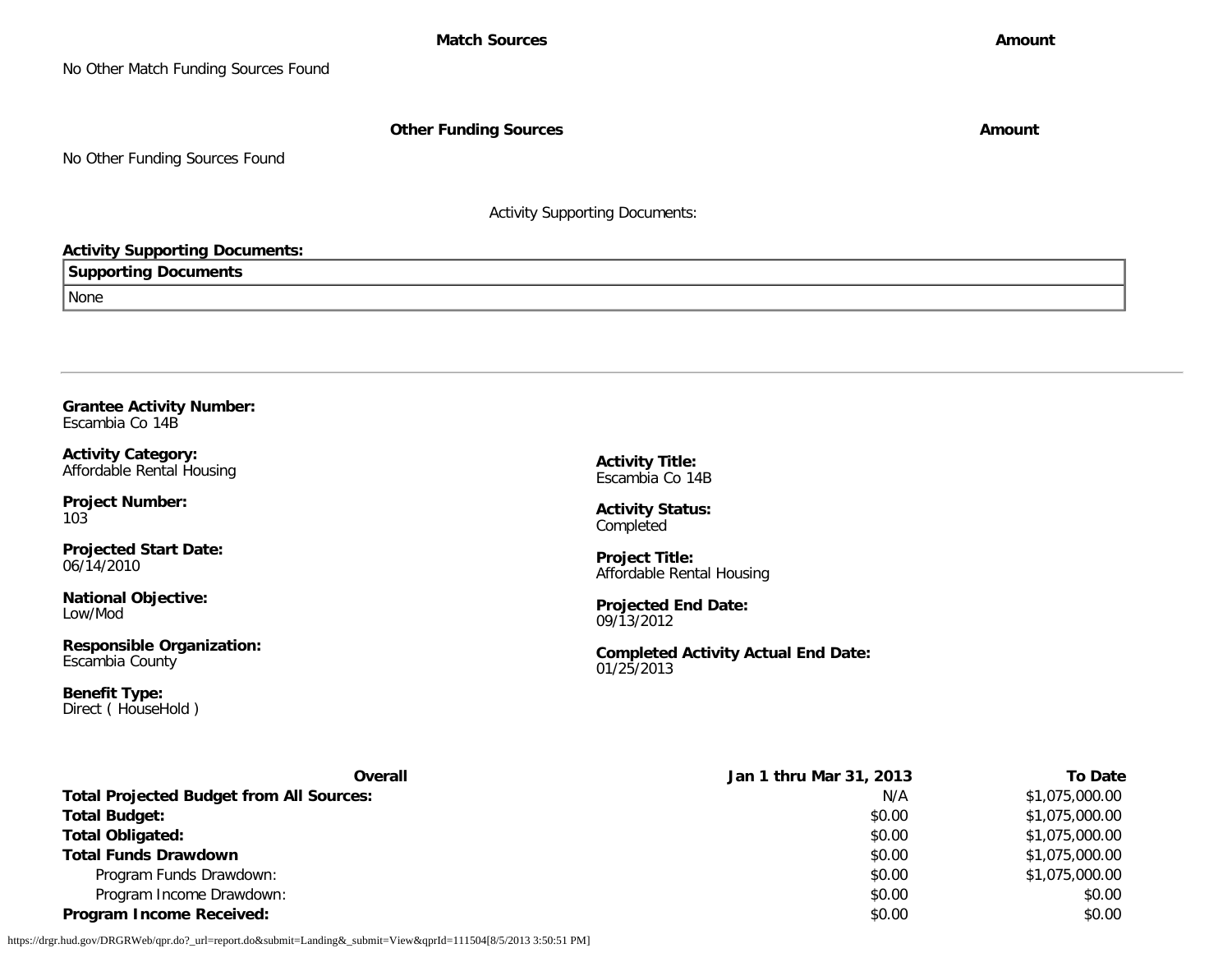| <b>Total Funds Expended:</b> |                                    |                                      |             |       |                                           | \$1,075,000.00 |          |  |
|------------------------------|------------------------------------|--------------------------------------|-------------|-------|-------------------------------------------|----------------|----------|--|
| Escambia County              |                                    | \$0.00                               |             |       | \$1,075,000.00                            |                |          |  |
| <b>Match Contributed:</b>    |                                    |                                      |             |       | \$0.00                                    |                | \$0.00   |  |
|                              |                                    | Accomplishments Performance Measures |             |       | <b>Cumulative Actual Total / Expected</b> |                |          |  |
|                              | <b>This Report Period</b><br>Total |                                      |             |       | <b>Total</b>                              |                |          |  |
| # of Housing Units           | 0                                  | 96/48                                |             |       |                                           |                |          |  |
| # of Multifamily Units       | 0                                  |                                      |             | 96/48 |                                           |                |          |  |
|                              |                                    | Beneficiaries Performance Measures   |             |       |                                           |                |          |  |
|                              | <b>This Report Period</b>          |                                      |             |       | <b>Cumulative Actual Total / Expected</b> |                |          |  |
|                              | Low                                | Mod                                  | Total       | Low   | Mod                                       | Total          | Low/Mod% |  |
| # of Households              | 0                                  | 0                                    | 0           | 48/48 | 0/0                                       | 48/48          | 100      |  |
| # Renter Households          | 0                                  | 0                                    | $\mathbf 0$ | 48/48 | 0/0                                       | 48/48          | 100      |  |

#### Cumulative Race Total

|                                                  | <b>This Report Period</b> |       |  |        |                         |  | <b>Cumulative Actual Total</b> |                                                                                                                                     |        |  |                         |  |
|--------------------------------------------------|---------------------------|-------|--|--------|-------------------------|--|--------------------------------|-------------------------------------------------------------------------------------------------------------------------------------|--------|--|-------------------------|--|
|                                                  |                           | Owner |  | Renter | <b>Total Households</b> |  | Owner                          |                                                                                                                                     | Renter |  | <b>Total Households</b> |  |
| <b>Direct</b><br><b>Benefit</b><br> (Households) |                           |       |  |        |                         |  |                                | Total Hispanic/Latino Total Hispanic/Latino Total Hispanic/Latino Total Hispanic/Latino Total Hispanic/Latino Total Hispanic/Latino |        |  |                         |  |
| Black/African $\vert_{\Omega}$<br>American       |                           | -le   |  |        |                         |  |                                |                                                                                                                                     | 48     |  | 48                      |  |

## Activity Description:

Rehab / disaster hardening development of multi-family residential units Escambia / Pensacola.

Repairs or reconstruction of residental housing units. Activities are being undertaken that will both repair and stregthen the units, so that there is less likelihood of future damages resulting from storms (i.e. storm shutters, strengthening of roof, window and door replacement with materials that hold up better during storms, etc.)

\$177,604 in SHIP Funds will be contributed by County.

Location Description:

Escambia County

Activity Progress Narrative:

Grant is Admin Closed-all money has been spent. Closeout processed in 2012; all funds expended.

Activity Location: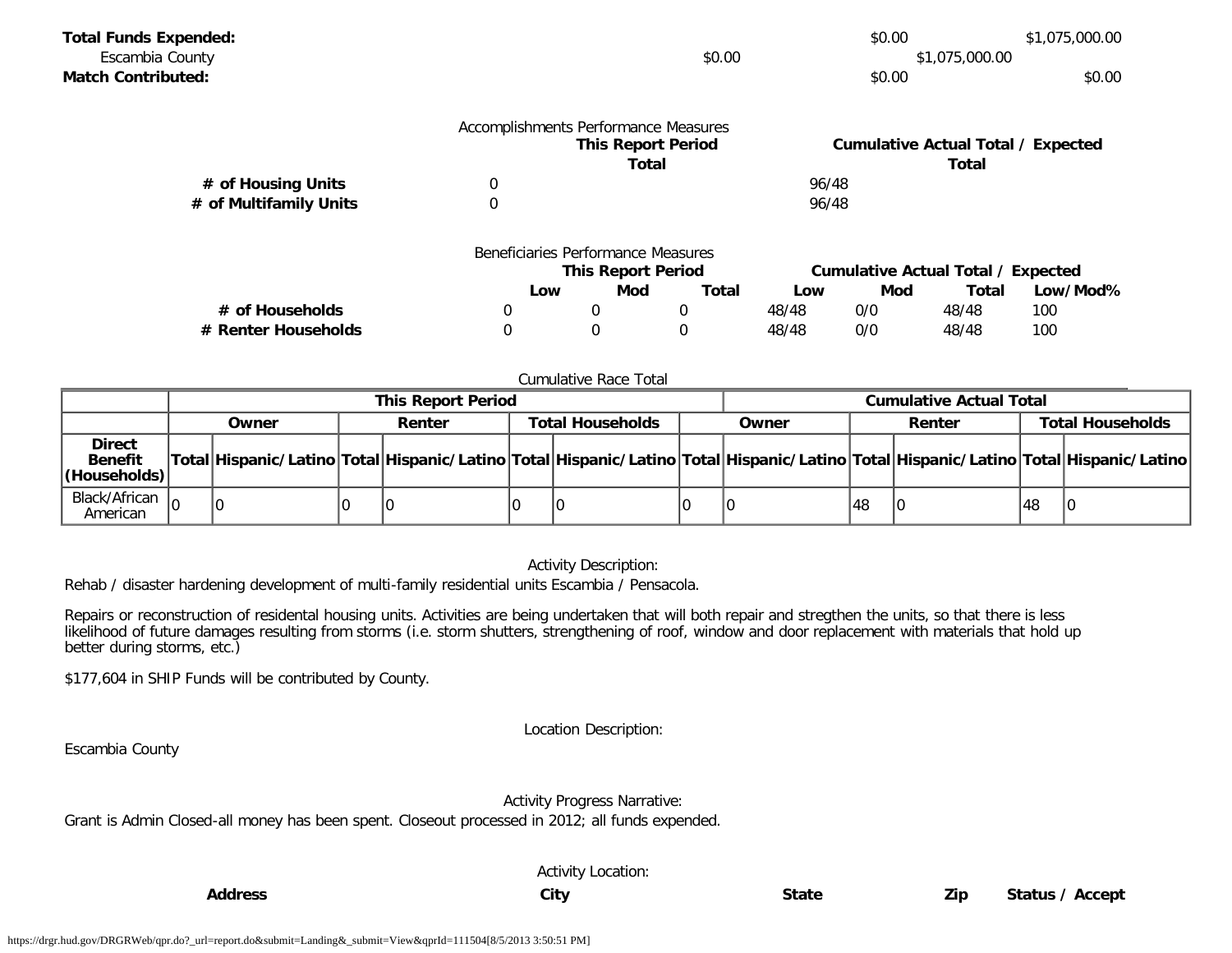# Other Funding Sources Budgeted - Detail **Match Sources Amount**

No Other Match Funding Sources Found

**Other Funding Sources Amount Amount Amount** 

No Other Funding Sources Found

Activity Supporting Documents:

## **Activity Supporting Documents:**

**Supporting Documents**

None

## **Grantee Activity Number:** Escambia Co DREF 03

**Activity Category:** Rehabilitation/reconstruction of public facilities

**Project Number:** 102

**Projected Start Date:** 01/25/2012

**National Objective:** Low/Mod

**Responsible Organization:** Escambia County

**Benefit Type:** Direct ( Person ) **Activity Title:** Escambia Co DREF 03

**Activity Status:** Completed

**Project Title:** Non-Housing

**Projected End Date:** 01/24/2014

**Completed Activity Actual End Date:**

| Overall                                         | Jan 1 thru Mar 31, 2013 | <b>To Date</b> |
|-------------------------------------------------|-------------------------|----------------|
| <b>Total Projected Budget from All Sources:</b> | N/A                     | \$964,950.00   |
| Total Budget:                                   | \$0.00                  | \$964,950.00   |
| Total Obligated:                                | \$0.00                  | \$964,950.00   |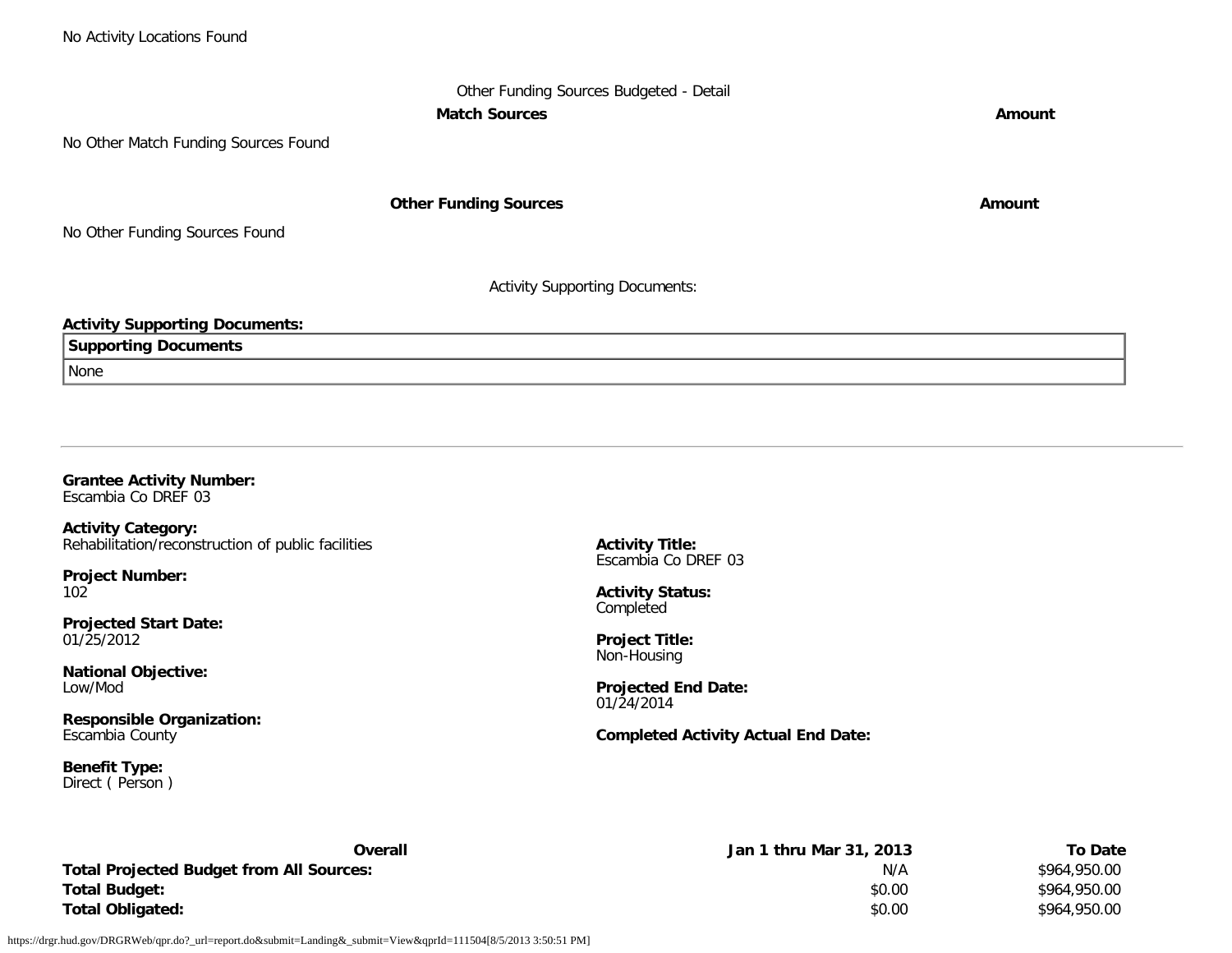| <b>Total Funds Drawdown</b>  |                                      |                           |        |       | \$0.00      |                                           | \$964,950.00 |
|------------------------------|--------------------------------------|---------------------------|--------|-------|-------------|-------------------------------------------|--------------|
| Program Funds Drawdown:      |                                      |                           |        |       | \$0.00      |                                           | \$964,950.00 |
| Program Income Drawdown:     |                                      |                           |        |       | \$0.00      |                                           | \$0.00       |
| Program Income Received:     |                                      |                           |        |       | \$0.00      |                                           | \$0.00       |
| <b>Total Funds Expended:</b> |                                      |                           |        |       | \$0.00      |                                           | \$964,950.00 |
| Escambia County              |                                      |                           | \$0.00 |       |             | \$964,950.00                              |              |
| <b>Match Contributed:</b>    |                                      |                           |        |       | \$0.00      |                                           | \$0.00       |
|                              | Accomplishments Performance Measures | <b>This Report Period</b> |        |       |             | <b>Cumulative Actual Total / Expected</b> |              |
|                              |                                      | Total                     |        |       |             | Total                                     |              |
| # of Public Facilities       | 0                                    |                           |        |       | 3,300/3,300 |                                           |              |
|                              | Beneficiaries Performance Measures   | <b>This Report Period</b> |        |       |             | <b>Cumulative Actual Total / Expected</b> |              |
|                              | Low                                  | Mod                       | Total  | Low   | Mod         | Total                                     | Low/Mod%     |
| # of Persons                 | 0                                    | 0                         | 0      | 515/0 | 0/100       | 515/100                                   | 100          |
|                              |                                      |                           |        |       |             |                                           |              |

|                                 |       | <b>This Report Period</b> | <b>Cumulative Actual Total</b> |                 |
|---------------------------------|-------|---------------------------|--------------------------------|-----------------|
| <b>Direct Benefit (Persons)</b> | Total | Hispanic/Latino           | Total                          | Hispanic/Latino |
| Jnknown                         |       |                           | <b>FAF</b><br>כו כו            | שו              |

Activity Description:

Public Facilities and Improvements (Other)

Location Description:

Esacambia County- Pensacola

Activity Progress Narrative:

Grant is Admin Closed-all money has been spent. Closeout processed in 2012; all funds expended.

Activity Location: **Address City State Zip Status / Accept** No Activity Locations Found Other Funding Sources Budgeted - Detail **Match Sources Amount** No Other Match Funding Sources Found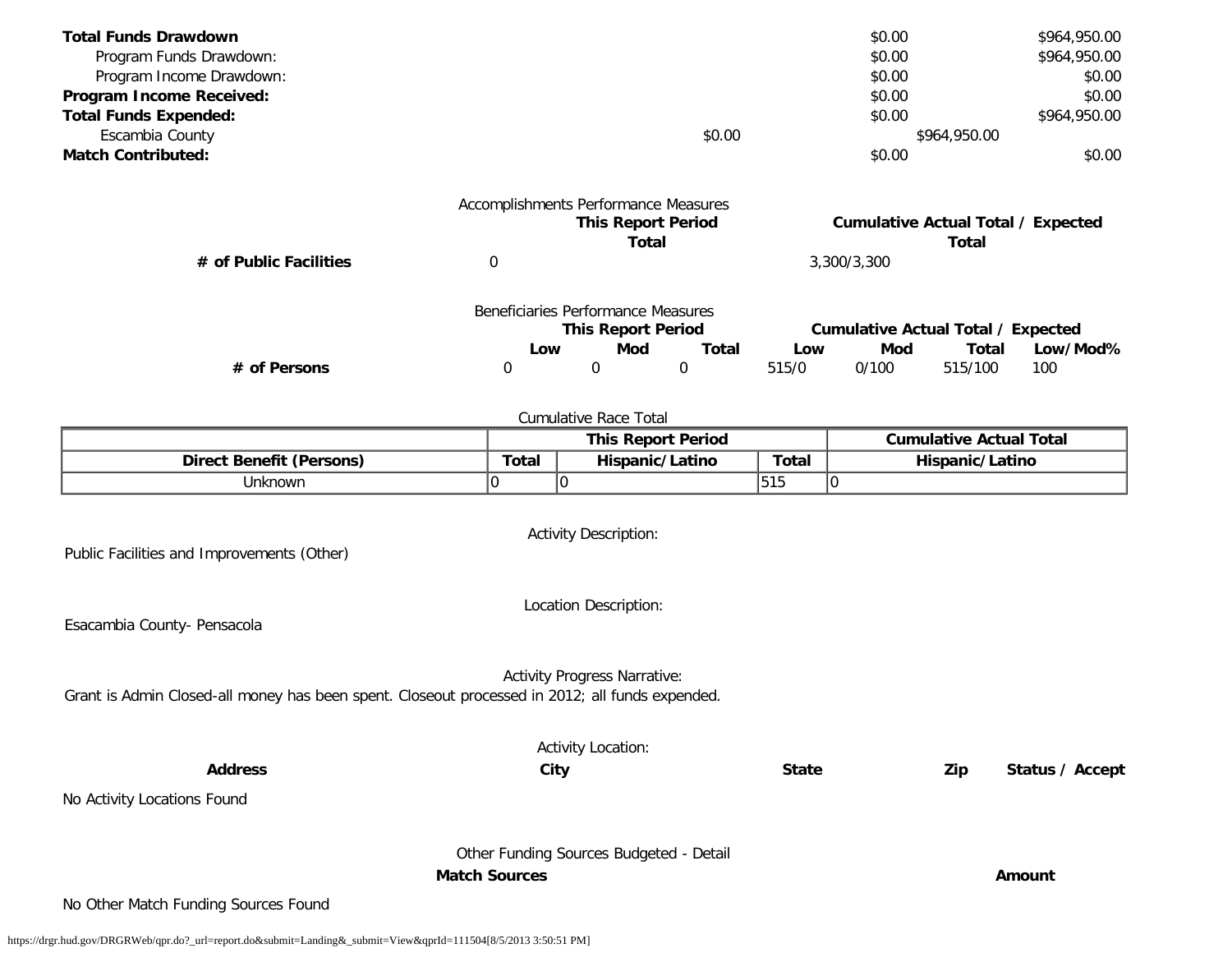No Other Funding Sources Found

## Activity Supporting Documents:

## **Activity Supporting Documents:**

**Supporting Documents**

None

|                      | <b>Grantee Activity Number:</b> |
|----------------------|---------------------------------|
| Escambia Co DREF 03J |                                 |

**Activity Category:** Construction/reconstruction of water/sewer lines or systems

**Project Number:** 102

**Projected Start Date:** 01/25/2012

**National Objective:** Low/Mod

**Responsible Organization:** Escambia County

**Benefit Type:** Area ( Survey ) **Activity Title:** Escambia Co DREF 03J

**Activity Status:** Completed

**Project Title:** Non-Housing

**Projected End Date:** 01/24/2014

**Completed Activity Actual End Date:** 01/25/2013

| <b>Overall</b>                                  |        | Jan 1 thru Mar 31, 2013 | <b>To Date</b> |
|-------------------------------------------------|--------|-------------------------|----------------|
| <b>Total Projected Budget from All Sources:</b> |        | N/A                     | \$517,131.00   |
| <b>Total Budget:</b>                            |        | \$0.00                  | \$517,131.00   |
| <b>Total Obligated:</b>                         |        | \$0.00                  | \$517,131.00   |
| <b>Total Funds Drawdown</b>                     |        | \$0.00                  | \$517,131.00   |
| Program Funds Drawdown:                         |        | \$0.00                  | \$517,131.00   |
| Program Income Drawdown:                        |        | \$0.00                  | \$0.00         |
| Program Income Received:                        |        | \$0.00                  | \$0.00         |
| <b>Total Funds Expended:</b>                    |        | \$0.00                  | \$517,131.00   |
| Escambia County                                 | \$0.00 | \$517,131.00            |                |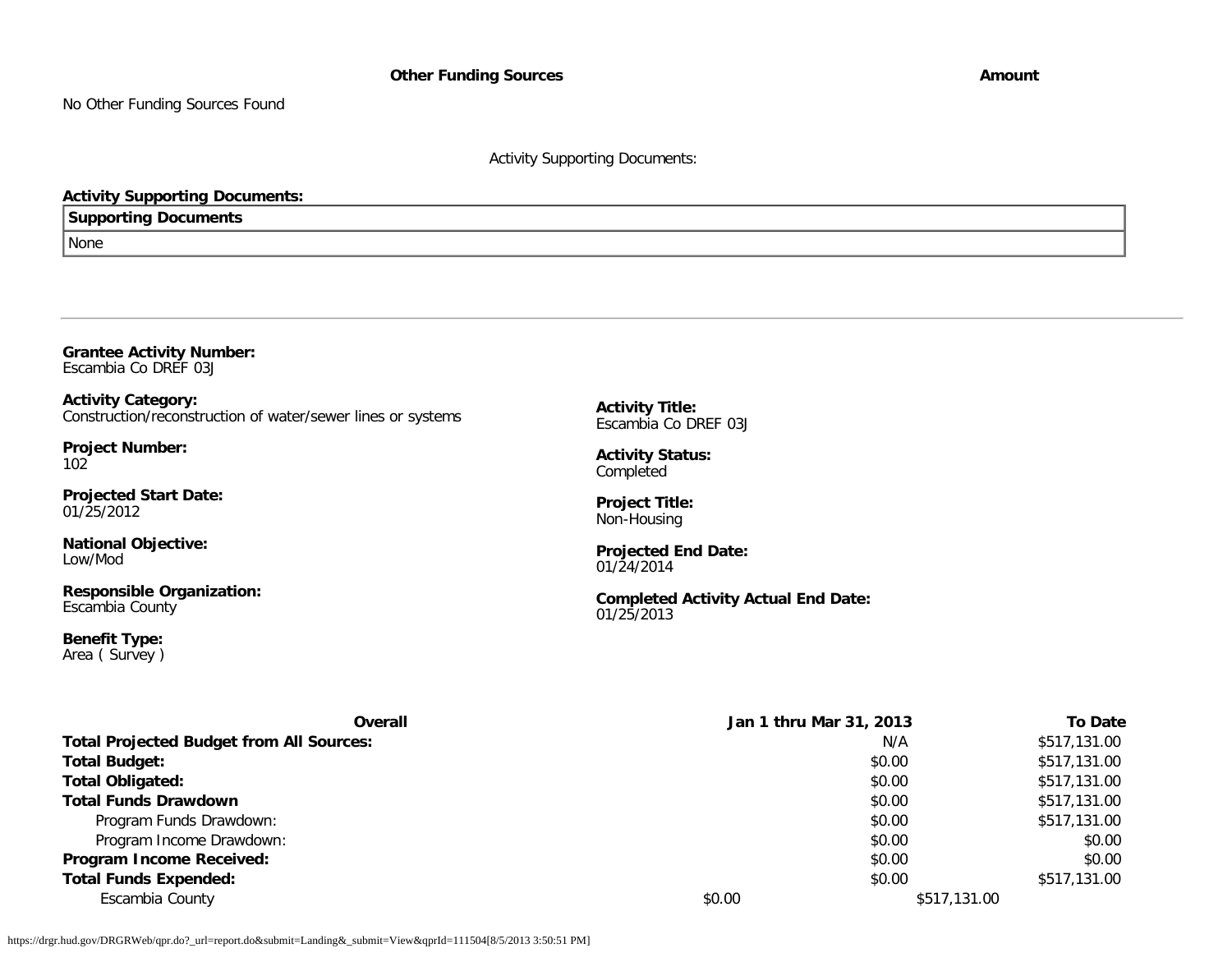| <b>Match Contributed:</b>                                                                        |                              |                                                                                   | \$0.00       | \$0.00                                                    |
|--------------------------------------------------------------------------------------------------|------------------------------|-----------------------------------------------------------------------------------|--------------|-----------------------------------------------------------|
|                                                                                                  |                              | Accomplishments Performance Measures<br><b>This Report Period</b><br><b>Total</b> |              | <b>Cumulative Actual Total / Expected</b><br><b>Total</b> |
| # of Linear feet of Public Improvement                                                           | $\boldsymbol{0}$             |                                                                                   | 3,300/24,800 |                                                           |
|                                                                                                  |                              |                                                                                   |              |                                                           |
| Water Line Improvements                                                                          |                              | <b>Activity Description:</b>                                                      |              |                                                           |
|                                                                                                  |                              |                                                                                   |              |                                                           |
| Escambia County-Lakewood                                                                         |                              | Location Description:                                                             |              |                                                           |
|                                                                                                  |                              |                                                                                   |              |                                                           |
| Grant is Admin Closed- all money has been spent. Closeout processed in 2012; all funds expended. |                              | <b>Activity Progress Narrative:</b>                                               |              |                                                           |
|                                                                                                  |                              |                                                                                   |              |                                                           |
| <b>Address</b>                                                                                   |                              | <b>Activity Location:</b>                                                         | <b>State</b> | Status / Accept                                           |
| No Activity Locations Found                                                                      |                              | City                                                                              |              | Zip                                                       |
|                                                                                                  |                              |                                                                                   |              |                                                           |
|                                                                                                  |                              | Other Funding Sources Budgeted - Detail                                           |              |                                                           |
|                                                                                                  | <b>Match Sources</b>         |                                                                                   |              | Amount                                                    |
| No Other Match Funding Sources Found                                                             |                              |                                                                                   |              |                                                           |
|                                                                                                  | <b>Other Funding Sources</b> |                                                                                   |              | Amount                                                    |
| No Other Funding Sources Found                                                                   |                              |                                                                                   |              |                                                           |
|                                                                                                  |                              |                                                                                   |              |                                                           |
|                                                                                                  |                              | <b>Activity Supporting Documents:</b>                                             |              |                                                           |
| <b>Activity Supporting Documents:</b>                                                            |                              |                                                                                   |              |                                                           |
| <b>Supporting Documents</b>                                                                      |                              |                                                                                   |              |                                                           |
| None                                                                                             |                              |                                                                                   |              |                                                           |
|                                                                                                  |                              |                                                                                   |              |                                                           |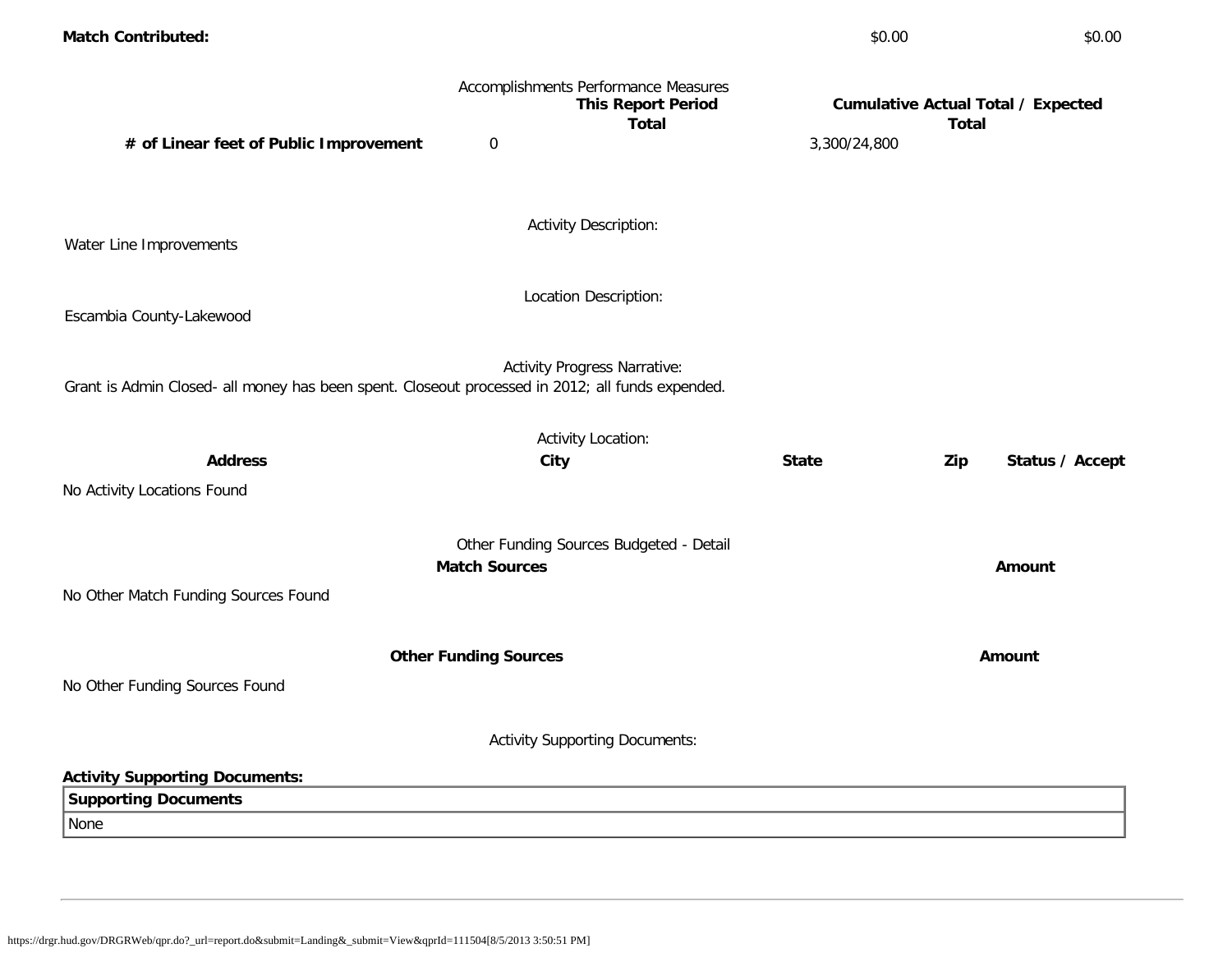**Grantee Activity Number:** Escambia Co DREF 14B

**Activity Category:** Affordable Rental Housing

**Project Number:** 103

**Projected Start Date:** 01/25/2012

**National Objective:** Low/Mod

**Responsible Organization:** Escambia County

**Benefit Type:** Direct ( HouseHold ) **Activity Title:** Escambia Co DREF 14B

**Activity Status:** Completed

**Project Title:** Affordable Rental Housing

**Projected End Date:** 01/24/2014

**Completed Activity Actual End Date:**

| Overall                                         |                                      |                                    |                           |              | Jan 1 thru Mar 31, 2013 |              |                                           |              |
|-------------------------------------------------|--------------------------------------|------------------------------------|---------------------------|--------------|-------------------------|--------------|-------------------------------------------|--------------|
| <b>Total Projected Budget from All Sources:</b> |                                      |                                    |                           | N/A          |                         | \$837,169.74 |                                           |              |
| <b>Total Budget:</b>                            |                                      |                                    |                           | \$0.00       |                         | \$837,169.74 |                                           |              |
| <b>Total Obligated:</b>                         |                                      |                                    |                           | \$0.00       |                         | \$837,169.74 |                                           |              |
| <b>Total Funds Drawdown</b>                     |                                      |                                    |                           |              |                         | \$0.00       |                                           | \$837,169.74 |
| Program Funds Drawdown:                         |                                      |                                    |                           |              |                         | \$0.00       |                                           | \$837,169.74 |
| Program Income Drawdown:                        |                                      |                                    |                           |              |                         | \$0.00       |                                           | \$0.00       |
| Program Income Received:                        |                                      |                                    |                           |              |                         | \$0.00       |                                           | \$0.00       |
| <b>Total Funds Expended:</b>                    |                                      |                                    |                           |              |                         | \$0.00       |                                           | \$837,169.74 |
| Escambia County                                 |                                      |                                    |                           | \$0.00       |                         |              | \$837,169.74                              |              |
| <b>Match Contributed:</b>                       |                                      |                                    |                           |              |                         | \$0.00       |                                           | \$0.00       |
|                                                 | Accomplishments Performance Measures |                                    | <b>This Report Period</b> |              |                         |              | <b>Cumulative Actual Total / Expected</b> |              |
|                                                 |                                      |                                    | <b>Total</b>              |              |                         |              | Total                                     |              |
| # of Housing Units                              | $\mathbf 0$                          |                                    |                           |              | 48/48                   |              |                                           |              |
| # of Multifamily Units                          | $\mathbf 0$                          |                                    |                           |              | 48/48                   |              |                                           |              |
|                                                 |                                      | Beneficiaries Performance Measures |                           |              |                         |              |                                           |              |
|                                                 |                                      | <b>This Report Period</b>          |                           |              |                         |              | <b>Cumulative Actual Total / Expected</b> |              |
|                                                 | Low                                  | Mod                                |                           | <b>Total</b> | Low                     | Mod          | <b>Total</b>                              | Low/Mod%     |
| # of Households                                 | 0                                    | 0                                  | 0                         |              | 48/48                   | 0/0          | 48/48                                     | 100          |
| # Renter Households                             | $\boldsymbol{0}$                     | 0                                  | 0                         |              | 48/48                   | 0/0          | 48/48                                     | 100          |

Cumulative Race Total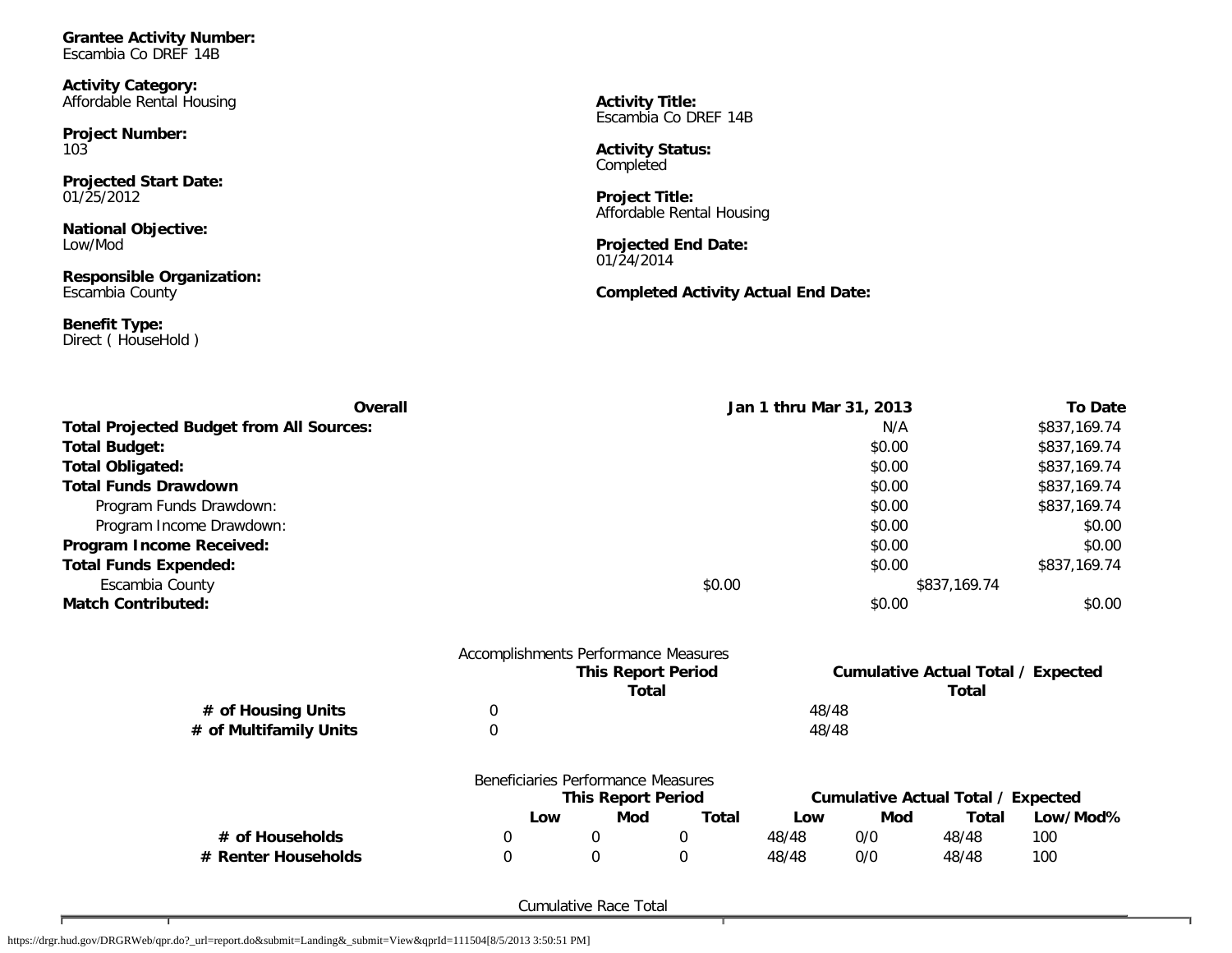|                                                                                                                               | <b>This Report Period</b><br><b>Cumulative Actual Total</b> |                                      |   |                                                                                                                                     |             |                                         |    |              |               |             |        |                         |
|-------------------------------------------------------------------------------------------------------------------------------|-------------------------------------------------------------|--------------------------------------|---|-------------------------------------------------------------------------------------------------------------------------------------|-------------|-----------------------------------------|----|--------------|---------------|-------------|--------|-------------------------|
|                                                                                                                               |                                                             | Owner                                |   | Renter                                                                                                                              |             | <b>Total Households</b>                 |    | Owner        |               | Renter      |        | <b>Total Households</b> |
| <b>Direct</b><br><b>Benefit</b><br>(Households)                                                                               |                                                             |                                      |   | Total Hispanic/Latino Total Hispanic/Latino Total Hispanic/Latino Total Hispanic/Latino Total Hispanic/Latino Total Hispanic/Latino |             |                                         |    |              |               |             |        |                         |
| Unknown                                                                                                                       | 10                                                          | 0                                    | O | 0                                                                                                                                   | $ 0\rangle$ | 10                                      | lo | 10           | 48            | $ 0\rangle$ | 48     | 0                       |
| <b>Activity Description:</b><br>Multi-Family Housing Rehab                                                                    |                                                             |                                      |   |                                                                                                                                     |             |                                         |    |              |               |             |        |                         |
| Location Description:<br>Escambia County-Sanchez Court                                                                        |                                                             |                                      |   |                                                                                                                                     |             |                                         |    |              |               |             |        |                         |
| <b>Activity Progress Narrative:</b><br>Project construction is 100% complete. Closeout processed in 2012; all funds expended. |                                                             |                                      |   |                                                                                                                                     |             |                                         |    |              |               |             |        |                         |
|                                                                                                                               |                                                             | <b>Address</b>                       |   |                                                                                                                                     |             | <b>Activity Location:</b><br>City       |    | <b>State</b> |               | Zip         |        | Status / Accept         |
| No Activity Locations Found                                                                                                   |                                                             |                                      |   |                                                                                                                                     |             |                                         |    |              |               |             |        |                         |
|                                                                                                                               |                                                             |                                      |   | <b>Match Sources</b>                                                                                                                |             | Other Funding Sources Budgeted - Detail |    |              |               |             | Amount |                         |
|                                                                                                                               |                                                             | No Other Match Funding Sources Found |   |                                                                                                                                     |             |                                         |    |              |               |             |        |                         |
| <b>Other Funding Sources</b>                                                                                                  |                                                             |                                      |   |                                                                                                                                     |             |                                         |    |              | <b>Amount</b> |             |        |                         |
| No Other Funding Sources Found                                                                                                |                                                             |                                      |   |                                                                                                                                     |             |                                         |    |              |               |             |        |                         |
|                                                                                                                               |                                                             |                                      |   |                                                                                                                                     |             | <b>Activity Supporting Documents:</b>   |    |              |               |             |        |                         |
| <b>Activity Supporting Documents:</b>                                                                                         |                                                             |                                      |   |                                                                                                                                     |             |                                         |    |              |               |             |        |                         |
| <b>Supporting Documents</b>                                                                                                   |                                                             |                                      |   |                                                                                                                                     |             |                                         |    |              |               |             |        |                         |
| None                                                                                                                          |                                                             |                                      |   |                                                                                                                                     |             |                                         |    |              |               |             |        |                         |
|                                                                                                                               |                                                             |                                      |   |                                                                                                                                     |             |                                         |    |              |               |             |        |                         |

**Grantee Activity Number:** Flagler Co 03K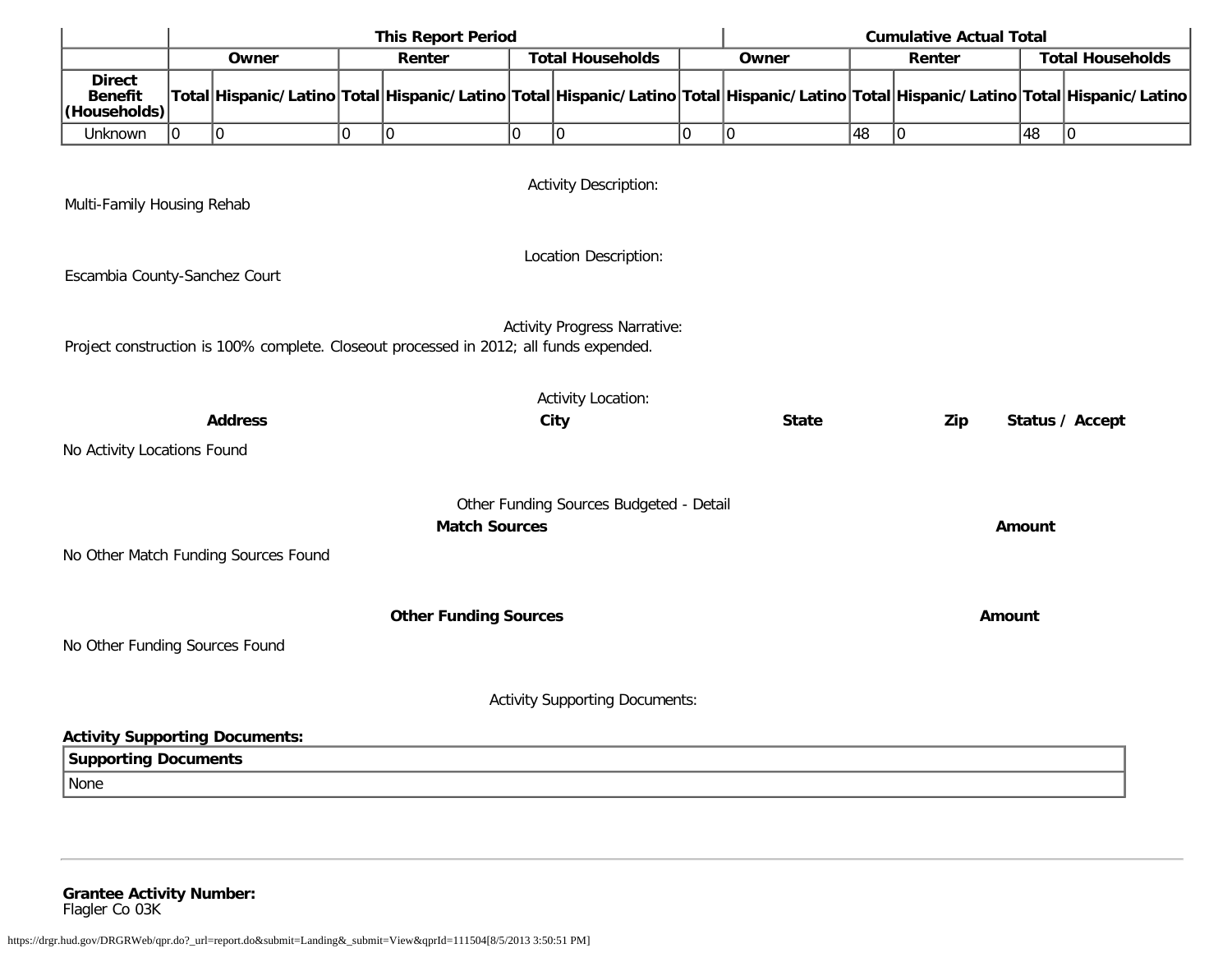**Activity Category:** Construction/reconstruction of streets

**Project Number:** 102

**Projected Start Date:** 06/09/2010

**National Objective:** Low/Mod

**Responsible Organization:** Flagler County

**Benefit Type:** Area ( Survey ) **Activity Title:** Flagler Co 03K

**Activity Status:** Under Way

**Project Title:** Non-Housing

**Projected End Date:** 03/09/2013

**Completed Activity Actual End Date:**

| Overall                                         | Jan 1 thru Mar 31, 2013 |              | <b>To Date</b> |
|-------------------------------------------------|-------------------------|--------------|----------------|
| <b>Total Projected Budget from All Sources:</b> |                         | N/A          | \$848,707.00   |
| <b>Total Budget:</b>                            |                         | \$0.00       | \$848,707.00   |
| <b>Total Obligated:</b>                         |                         | \$0.00       | \$848,707.00   |
| <b>Total Funds Drawdown</b>                     | \$579,345.70            |              | \$771,336.30   |
| Program Funds Drawdown:                         |                         | \$579,345.70 | \$771,336.30   |
| Program Income Drawdown:                        |                         | \$0.00       | \$0.00         |
| Program Income Received:                        |                         | \$0.00       | \$0.00         |
| <b>Total Funds Expended:</b>                    |                         | \$579,345.70 | \$771,336.30   |
| Flagler County1                                 | \$579,345.70            | \$771,336.30 |                |
| <b>Match Contributed:</b>                       |                         | \$0.00       | \$0.00         |

|                                             |      | Accomplishments Performance Measures |                                    |
|---------------------------------------------|------|--------------------------------------|------------------------------------|
|                                             |      | <b>This Report Period</b>            | Cumulative Actual Total / Expected |
|                                             |      | Total                                | Total                              |
| # of Linear feet of Public Improvement      | .242 |                                      | 8,342/8,342                        |
| Activity funds eligible for DREF (Ike Only) |      |                                      | 721.400/721.400                    |

Activity Description:

Street improvements and resurfacing of Water Oak Road.

Street being addressed will be paved or resurfaced, and other improvements will be made to prevent serious flooding in the future. Improvements may consist of elevation of roadway surfaces, stormwater drains, curbs and cutters, manholes, etc. Without the improvements, the nearby residential area will continue to flood, limiting access and hindering evacuation.

BUDGET INCLUDES ENGINEERING AND CONSTRUCTION.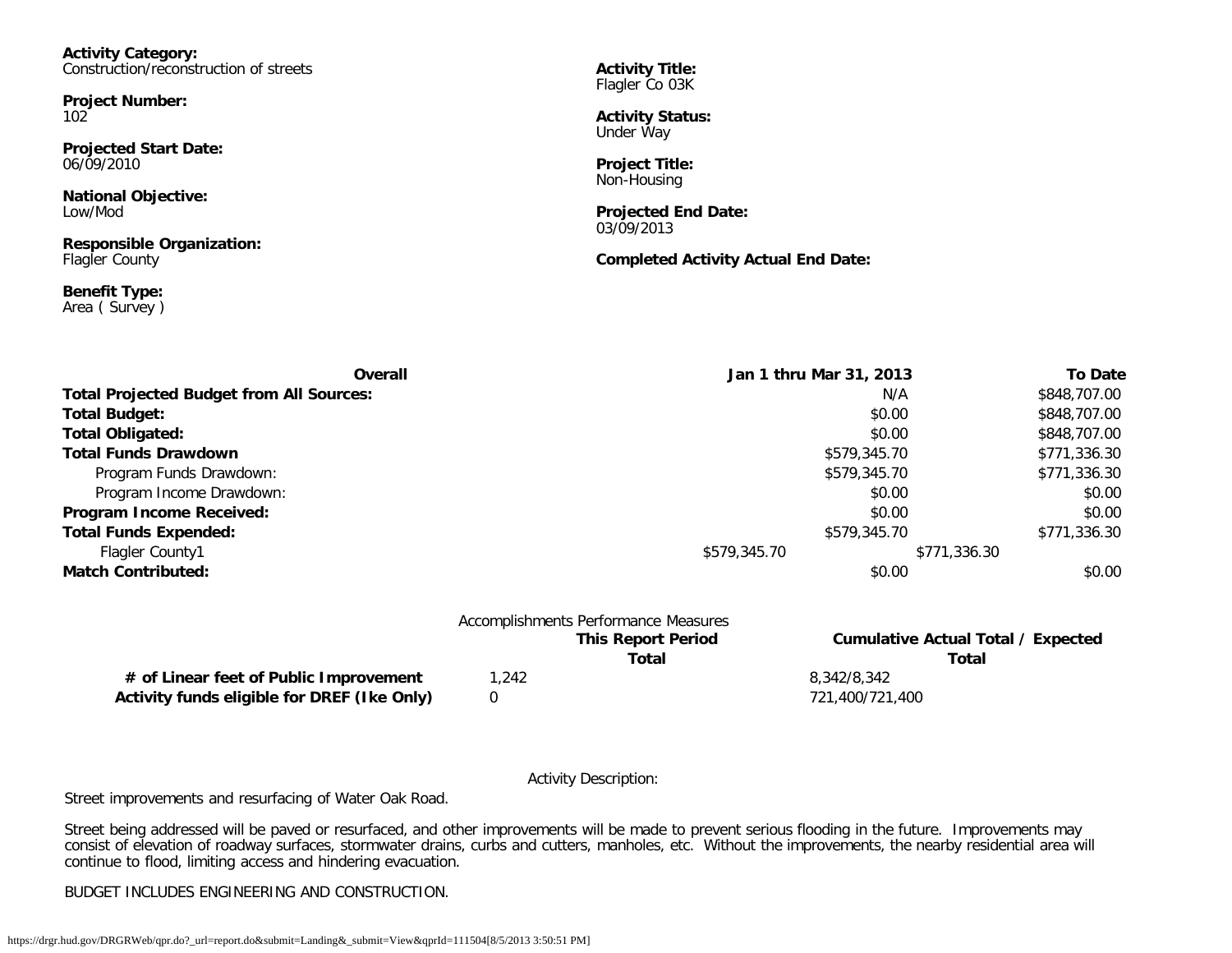DREF - Activities are 85% residential; this activity is eligible under DREF category C, Individual Mitigation Measures.

| Flagler County                                                       | Location Description:                   |              |     |                 |
|----------------------------------------------------------------------|-----------------------------------------|--------------|-----|-----------------|
| Project Construction is complete.                                    | <b>Activity Progress Narrative:</b>     |              |     |                 |
|                                                                      | <b>Activity Location:</b>               |              |     |                 |
| <b>Address</b>                                                       | City                                    | <b>State</b> | Zip | Status / Accept |
| No Activity Locations Found                                          |                                         |              |     |                 |
|                                                                      | Other Funding Sources Budgeted - Detail |              |     |                 |
| No Other Match Funding Sources Found                                 | <b>Match Sources</b>                    |              |     | Amount          |
|                                                                      | <b>Other Funding Sources</b>            |              |     | Amount          |
| No Other Funding Sources Found                                       |                                         |              |     |                 |
|                                                                      | <b>Activity Supporting Documents:</b>   |              |     |                 |
| <b>Activity Supporting Documents:</b><br><b>Supporting Documents</b> |                                         |              |     |                 |
| None                                                                 |                                         |              |     |                 |
|                                                                      |                                         |              |     |                 |
| <b>Grantee Activity Number:</b>                                      |                                         |              |     |                 |

Flagler Co DREF 03K

**Activity Category:** Construction/reconstruction of streets

**Project Number:** 102

**Projected Start Date:** 01/25/2012

**Activity Title:** Flagler Co DREF 03K

**Activity Status:** Under Way

**Project Title:** Non-Housing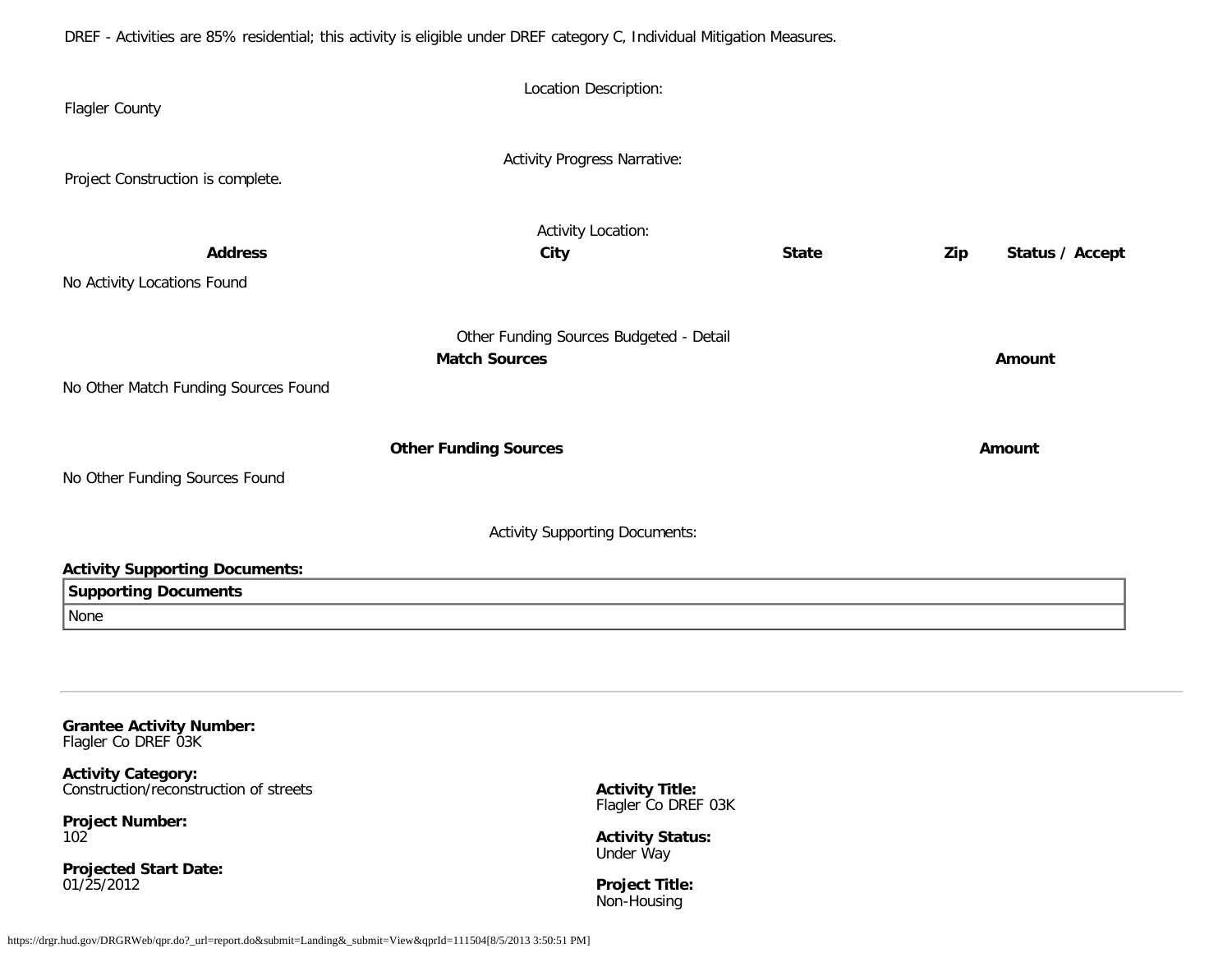**National Objective:** Low/Mod

**Responsible Organization:** Flagler County

**Benefit Type:** Area ( Survey ) **Projected End Date:** 01/24/2014

**Completed Activity Actual End Date:**

| <b>Overall</b>                                                                                                                                                          |                                      | Jan 1 thru Mar 31, 2013 | <b>To Date</b>                            |
|-------------------------------------------------------------------------------------------------------------------------------------------------------------------------|--------------------------------------|-------------------------|-------------------------------------------|
| <b>Total Projected Budget from All Sources:</b>                                                                                                                         |                                      | N/A                     | \$310,050.37                              |
| <b>Total Budget:</b>                                                                                                                                                    |                                      | \$0.00                  | \$310,050.37                              |
| <b>Total Obligated:</b>                                                                                                                                                 |                                      | \$0.00                  | \$310,050.37                              |
| <b>Total Funds Drawdown</b>                                                                                                                                             |                                      | \$156,100.77            | \$156,100.77                              |
| Program Funds Drawdown:                                                                                                                                                 |                                      | \$156,100.77            | \$156,100.77                              |
| Program Income Drawdown:                                                                                                                                                |                                      | \$0.00                  | \$0.00                                    |
| Program Income Received:                                                                                                                                                |                                      | \$0.00                  | \$0.00                                    |
| <b>Total Funds Expended:</b>                                                                                                                                            |                                      | \$156,100.77            | \$156,100.77                              |
| Flagler County1                                                                                                                                                         |                                      | \$156,100.77            | \$156,100.77                              |
| <b>Match Contributed:</b>                                                                                                                                               |                                      | \$0.00                  | \$0.00                                    |
|                                                                                                                                                                         | Accomplishments Performance Measures |                         |                                           |
|                                                                                                                                                                         | <b>This Report Period</b>            |                         | <b>Cumulative Actual Total / Expected</b> |
|                                                                                                                                                                         | <b>Total</b>                         |                         | <b>Total</b>                              |
| # of Linear feet of Public Improvement                                                                                                                                  | 2,628                                | 2,628/2,628             |                                           |
|                                                                                                                                                                         |                                      |                         |                                           |
| Street Improvements in Flagler County                                                                                                                                   | <b>Activity Description:</b>         |                         |                                           |
|                                                                                                                                                                         |                                      |                         |                                           |
|                                                                                                                                                                         | Location Description:                |                         |                                           |
| Flagler County                                                                                                                                                          |                                      |                         |                                           |
|                                                                                                                                                                         |                                      |                         |                                           |
| Engineering services complete under contract with England Thims & Miller, Inc. Final project certification from Engineer complete. Project Construction is<br>complete. | <b>Activity Progress Narrative:</b>  |                         |                                           |
|                                                                                                                                                                         | <b>Activity Location:</b>            |                         |                                           |
| <b>Address</b>                                                                                                                                                          | City                                 | <b>State</b>            | Zip<br>Status / Accept                    |
| No Activity Locations Found                                                                                                                                             |                                      |                         |                                           |
|                                                                                                                                                                         |                                      |                         |                                           |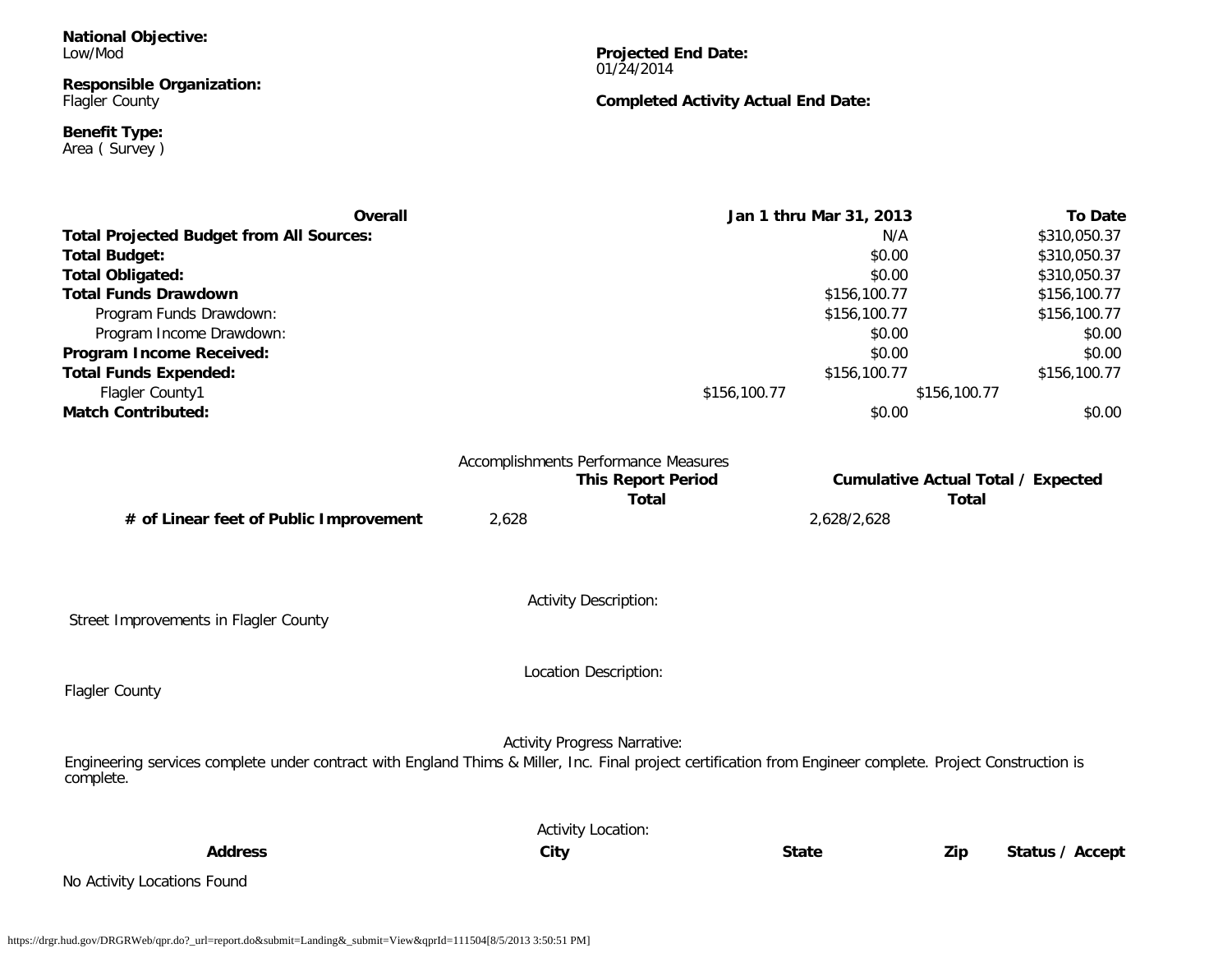No Other Match Funding Sources Found

**Other Funding Sources Amount Amount Amount** 

No Other Funding Sources Found

Activity Supporting Documents:

#### **Activity Supporting Documents:**

**Supporting Documents**

None

**Grantee Activity Number:** Franklin Co DREF 03K

**Activity Category:** Construction/reconstruction of streets

**Project Number:** 102

**Projected Start Date:** 12/16/2011

**National Objective:** Low/Mod

**Responsible Organization:** Franklin County

**Benefit Type:** Area ( Survey ) **Activity Title:** Franklin Co DREF 03K

**Activity Status:** Under Way

**Project Title:** Non-Housing

**Projected End Date:** 12/15/2013

**Completed Activity Actual End Date:**

| Overall                                         | Jan 1 thru Mar 31, 2013 | <b>To Date</b> |
|-------------------------------------------------|-------------------------|----------------|
| <b>Total Projected Budget from All Sources:</b> | N/A                     | \$125,474.00   |
| <b>Total Budget:</b>                            | \$0.00                  | \$125,474.00   |
| <b>Total Obligated:</b>                         | \$0.00                  | \$125,474.00   |
| <b>Total Funds Drawdown</b>                     | \$53,747.51             | \$125,474.00   |
| Program Funds Drawdown:                         | \$53,747.51             | \$125,474.00   |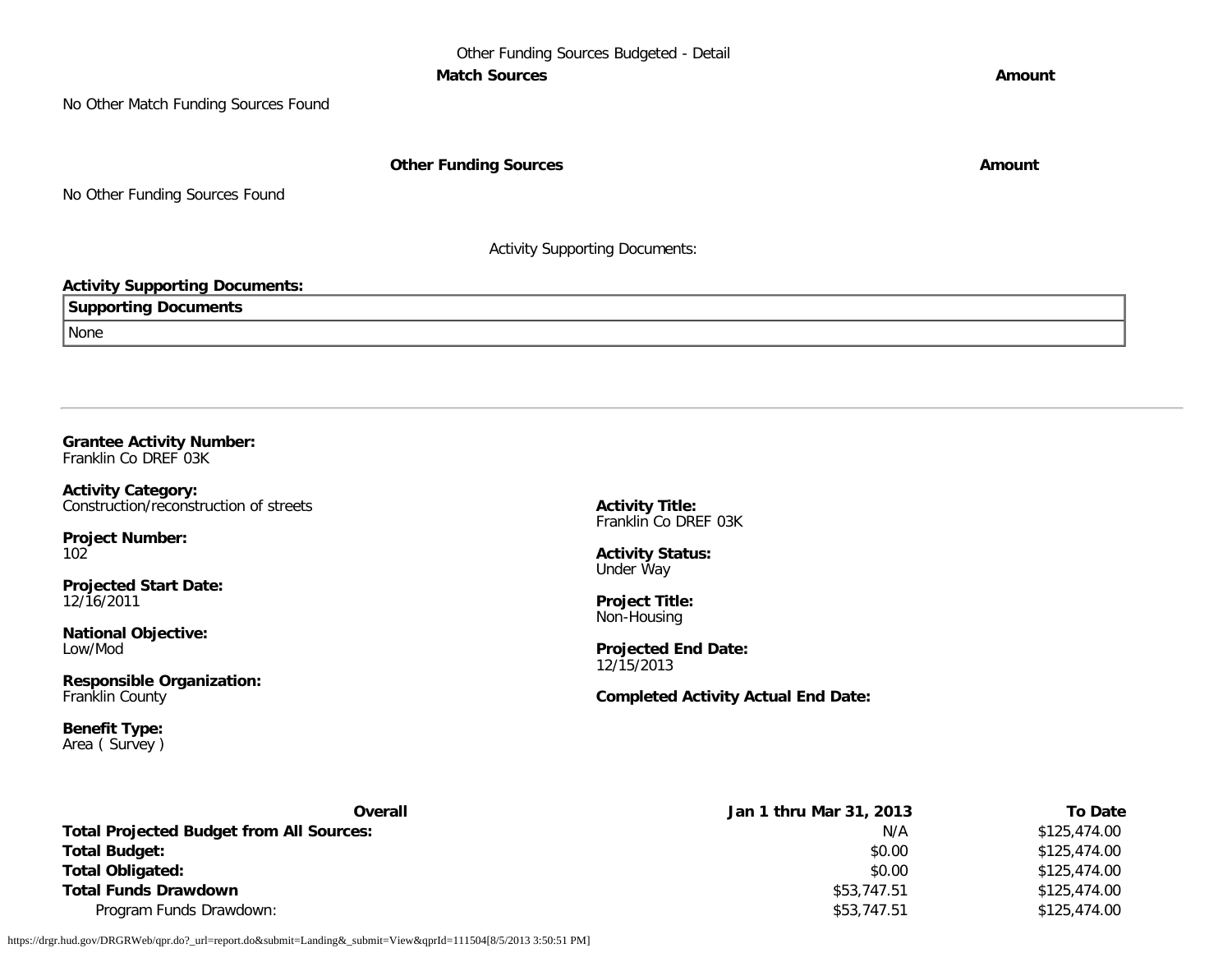| Program Income Drawdown:               |                              |                                         | \$0.00       |              | \$0.00                                    |
|----------------------------------------|------------------------------|-----------------------------------------|--------------|--------------|-------------------------------------------|
| Program Income Received:               |                              |                                         | \$0.00       |              | \$0.00                                    |
| <b>Total Funds Expended:</b>           |                              |                                         | \$53,747.51  |              | \$125,474.00                              |
| Franklin County                        |                              | \$53,747.51                             |              | \$125,474.00 |                                           |
| <b>Match Contributed:</b>              |                              |                                         | \$0.00       |              | \$0.00                                    |
|                                        |                              | Accomplishments Performance Measures    |              |              |                                           |
|                                        |                              | <b>This Report Period</b>               |              |              | <b>Cumulative Actual Total / Expected</b> |
|                                        |                              | <b>Total</b>                            |              | <b>Total</b> |                                           |
| # of Linear feet of Public Improvement | $\pmb{0}$                    |                                         | 2,800/2,800  |              |                                           |
|                                        |                              |                                         |              |              |                                           |
|                                        |                              | <b>Activity Description:</b>            |              |              |                                           |
| Road repairs/elevation                 |                              |                                         |              |              |                                           |
|                                        |                              | Location Description:                   |              |              |                                           |
| Franklin County-Pine Log Bridge        |                              |                                         |              |              |                                           |
|                                        |                              | <b>Activity Progress Narrative:</b>     |              |              |                                           |
| Project 100% completed.                |                              |                                         |              |              |                                           |
|                                        |                              | <b>Activity Location:</b>               |              |              |                                           |
| <b>Address</b>                         | City                         |                                         | <b>State</b> |              | Status / Accept                           |
|                                        |                              |                                         |              | Zip          |                                           |
| No Activity Locations Found            |                              |                                         |              |              |                                           |
|                                        |                              | Other Funding Sources Budgeted - Detail |              |              |                                           |
|                                        | <b>Match Sources</b>         |                                         |              |              | Amount                                    |
| No Other Match Funding Sources Found   |                              |                                         |              |              |                                           |
|                                        |                              |                                         |              |              |                                           |
|                                        | <b>Other Funding Sources</b> |                                         |              |              | Amount                                    |
| No Other Funding Sources Found         |                              |                                         |              |              |                                           |
|                                        |                              |                                         |              |              |                                           |
|                                        |                              | <b>Activity Supporting Documents:</b>   |              |              |                                           |
| <b>Activity Supporting Documents:</b>  |                              |                                         |              |              |                                           |
| <b>Supporting Documents</b>            |                              |                                         |              |              |                                           |
| None                                   |                              |                                         |              |              |                                           |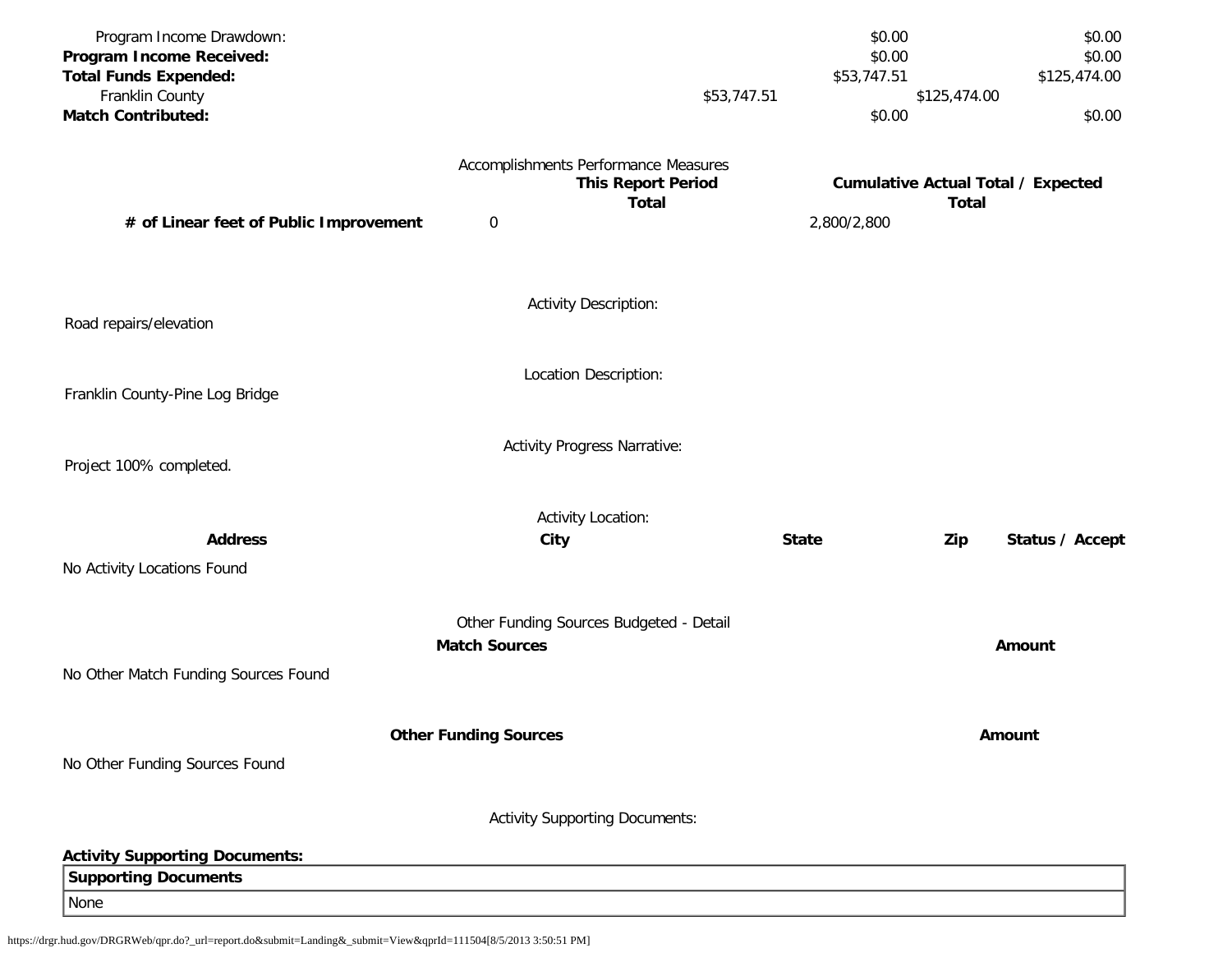**Grantee Activity Number:** Gadsden Co 03I

### **Activity Category:** Rehabilitation/reconstruction of a public improvement

**Project Number:** 102

**Projected Start Date:** 06/09/2010

**National Objective:** Low/Mod

**Responsible Organization:** Gadsden County

**Benefit Type:** Area ( Survey ) **Activity Title:** Gadsden Co 03I

**Activity Status:** Under Way

**Project Title:** Non-Housing

**Projected End Date:** 01/08/2013

**Completed Activity Actual End Date:**

| Overall                                         |     |                                      | Jan 1 thru Mar 31, 2013                   | <b>To Date</b> |
|-------------------------------------------------|-----|--------------------------------------|-------------------------------------------|----------------|
| <b>Total Projected Budget from All Sources:</b> |     |                                      | N/A                                       | \$235,819.35   |
| <b>Total Budget:</b>                            |     |                                      | \$0.00                                    | \$235,819.35   |
| <b>Total Obligated:</b>                         |     |                                      | \$0.00                                    | \$235,819.35   |
| <b>Total Funds Drawdown</b>                     |     |                                      | \$85,376.66                               | \$235,815.64   |
| Program Funds Drawdown:                         |     |                                      | \$85,376.66                               | \$235,815.64   |
| Program Income Drawdown:                        |     |                                      | \$0.00                                    | \$0.00         |
| Program Income Received:                        |     |                                      | \$0.00                                    | \$0.00         |
| <b>Total Funds Expended:</b>                    |     |                                      | \$85,376.66                               | \$235,815.64   |
| Gadsden County                                  |     | \$85,376.66                          | \$235,815.64                              |                |
| <b>Match Contributed:</b>                       |     |                                      | \$0.00                                    | \$0.00         |
|                                                 |     | Accomplishments Performance Measures |                                           |                |
|                                                 |     | <b>This Report Period</b>            | <b>Cumulative Actual Total / Expected</b> |                |
|                                                 |     | Total                                | <b>Total</b>                              |                |
| # of Linear feet of Public Improvement          | 105 |                                      | 105/105                                   |                |

Activity funds eligible for DREF (Ike Only) 0 235,819/235,819

Activity Description:

Flood and drainage project in Crawfish Island section of Gadsden County. Project includes hazard mitigation, storm drains, catch basin, retention pond,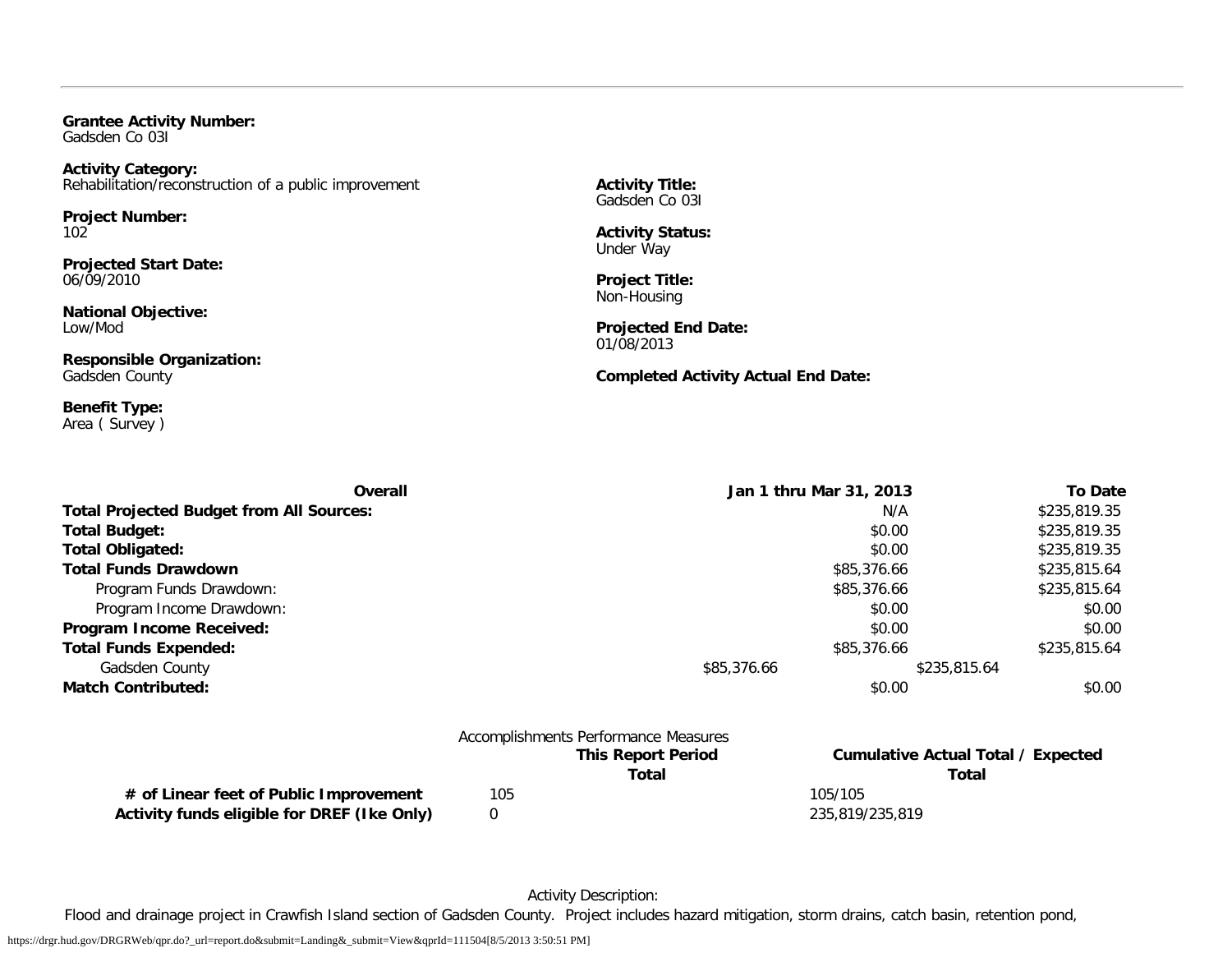and curb and gutters.

The residential area being addressed frequently floods due to inadequate storm drains. This project consists of upgrading current facilities or constructing new facilities to better handle storm water runoff.

BUDGET INCLUDES ENGINEERING AND CONSTRUCTION.

DREF - Activities are 100% residential; this activity is eligible under DREF category C, Individual Mitigation Measures.

| Gadsden County                                                       | Location Description:                                           |              |                        |
|----------------------------------------------------------------------|-----------------------------------------------------------------|--------------|------------------------|
| Project is completed.                                                | <b>Activity Progress Narrative:</b>                             |              |                        |
| <b>Address</b>                                                       | <b>Activity Location:</b><br>City                               | <b>State</b> | Zip<br>Status / Accept |
| No Activity Locations Found                                          |                                                                 |              |                        |
|                                                                      | Other Funding Sources Budgeted - Detail<br><b>Match Sources</b> |              | Amount                 |
| No Other Match Funding Sources Found                                 |                                                                 |              |                        |
|                                                                      | <b>Other Funding Sources</b>                                    |              | Amount                 |
| No Other Funding Sources Found                                       |                                                                 |              |                        |
|                                                                      | <b>Activity Supporting Documents:</b>                           |              |                        |
| <b>Activity Supporting Documents:</b><br><b>Supporting Documents</b> |                                                                 |              |                        |
| None                                                                 |                                                                 |              |                        |

**Grantee Activity Number:** Gadsden Co DREF 03K

**Activity Category:** Construction/reconstruction of water/sewer lines or systems **Activity Title:**

Gadsden Co DREF 03K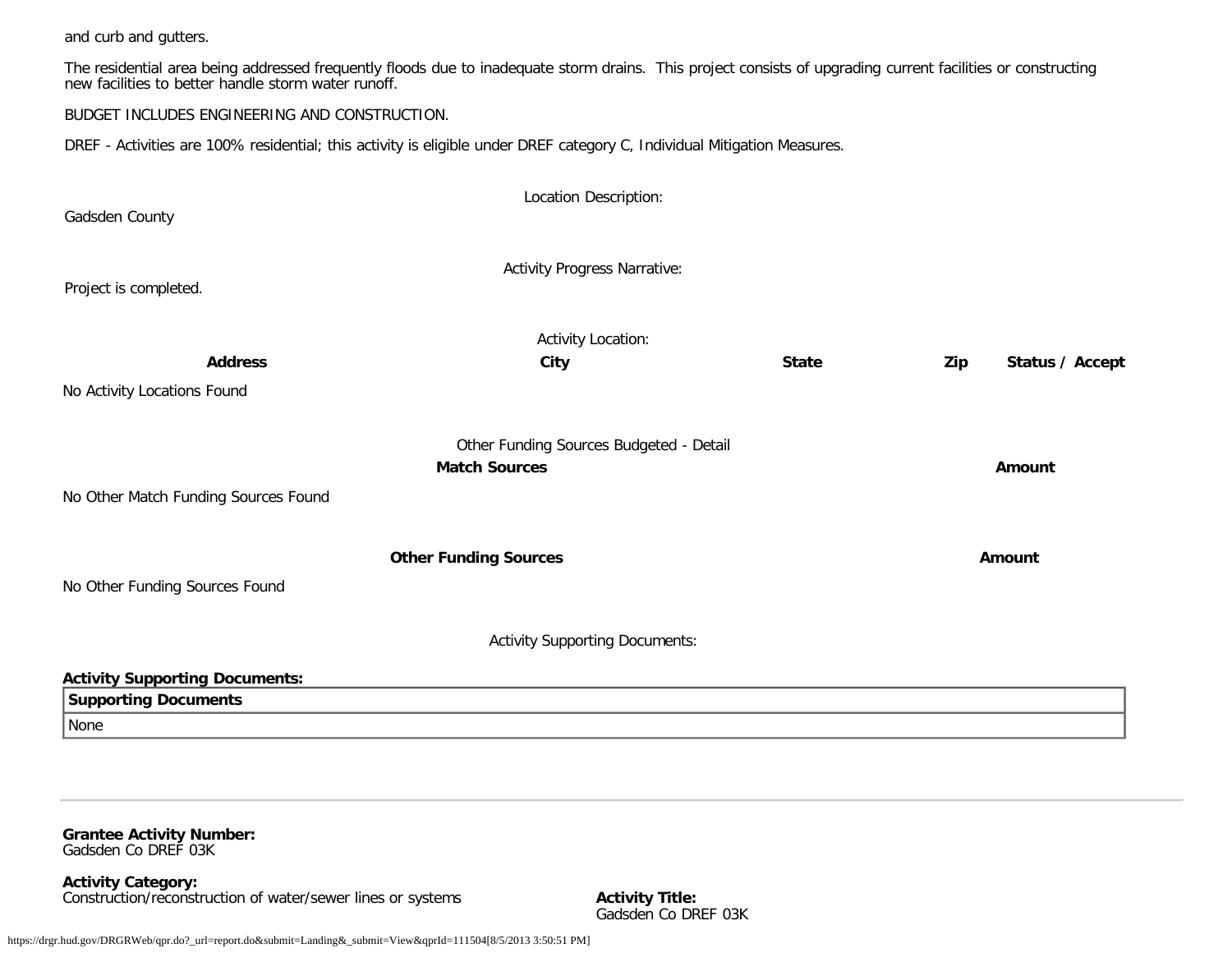**Project Number:** 102

**Projected Start Date:** 02/17/2012

**National Objective:** Low/Mod

**Responsible Organization:** Gadsden County

**Benefit Type:** Direct ( Person ) **Activity Status:** Under Way

**Project Title:** Non-Housing

**Projected End Date:** 02/16/2014

**Completed Activity Actual End Date:**

| Overall                                         | Jan 1 thru Mar 31, 2013 | <b>To Date</b> |
|-------------------------------------------------|-------------------------|----------------|
| <b>Total Projected Budget from All Sources:</b> | N/A                     | \$106,683.33   |
| Total Budget:                                   | \$0.00                  | \$106,683.33   |
| <b>Total Obligated:</b>                         | \$0.00                  | \$106,683.33   |
| <b>Total Funds Drawdown</b>                     | \$7,475.00              | \$7,475.00     |
| Program Funds Drawdown:                         | \$7,475.00              | \$7,475.00     |
| Program Income Drawdown:                        | \$0.00                  | \$0.00         |
| Program Income Received:                        | \$0.00                  | \$0.00         |
| <b>Total Funds Expended:</b>                    | \$7,475.00              | \$7,475.00     |
| Gadsden County                                  | \$7,475.00              | \$7,475.00     |
| <b>Match Contributed:</b>                       | \$0.00                  | \$0.00         |

|                                                                                       |  |  |  | <b>Activity Description:</b> |  |
|---------------------------------------------------------------------------------------|--|--|--|------------------------------|--|
| Stabilization of damaged roadways and flood and drainage (repair storm water damage). |  |  |  |                              |  |

BUDGET INCLUDES ENGINEERING AND PAVING.

Gadsden County

Location Description:

Activity Progress Narrative:

Design is 90% completed, waiting for comment from US Fish and Wildlife Conservation Commission. Upon receiving these comments the Environmental Review will be submitted to DEO.

|                | <b>Activity Location:</b> |              |     |                 |
|----------------|---------------------------|--------------|-----|-----------------|
| <b>Address</b> | City                      | <b>State</b> | Zip | Status / Accept |

No Activity Locations Found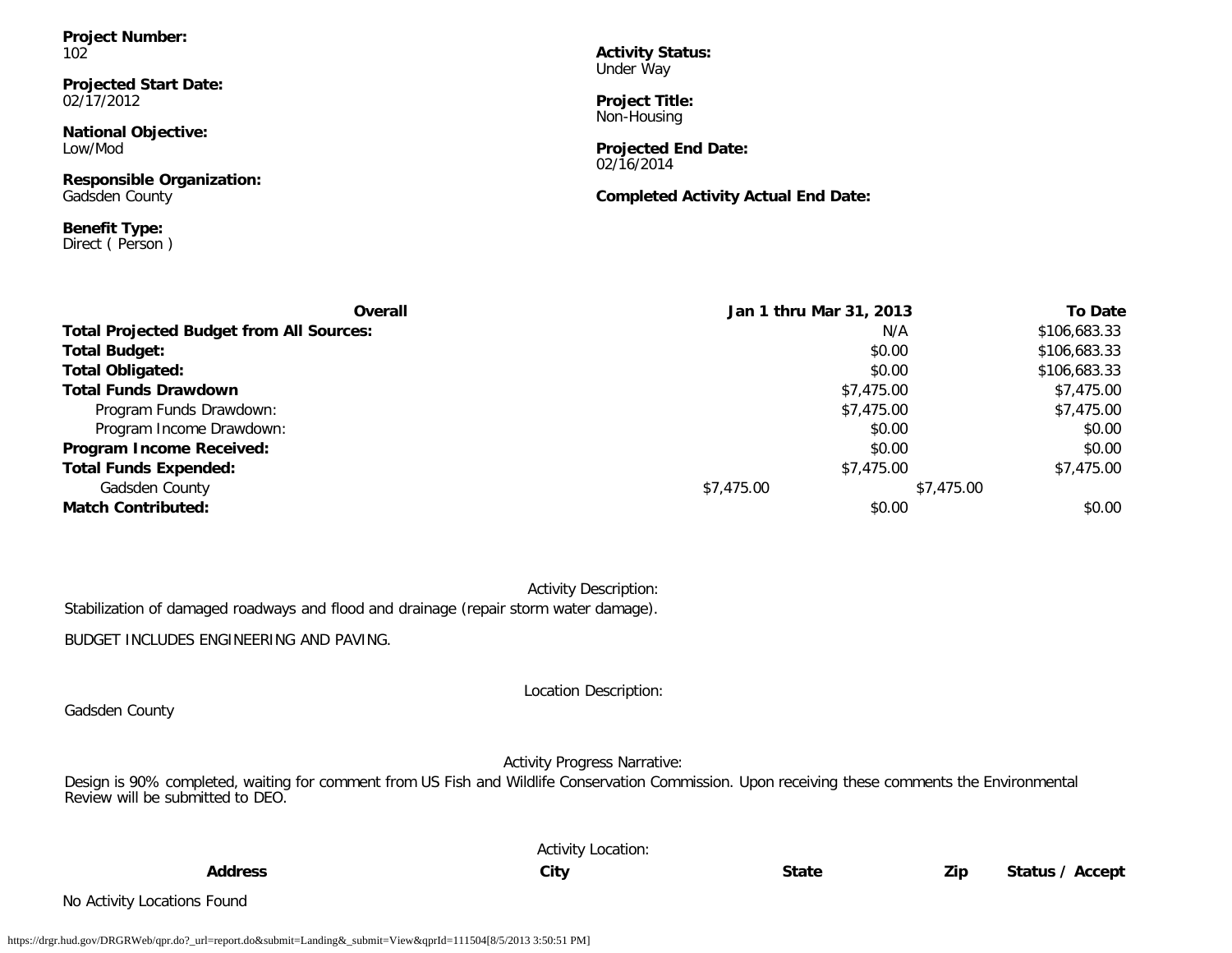## Other Funding Sources Budgeted - Detail **Match Sources Amount**

No Other Match Funding Sources Found

**Other Funding Sources Amount** 

No Other Funding Sources Found

Activity Supporting Documents:

## **Activity Supporting Documents:**

| $\sum_{n=1}^{\infty}$<br><b>Documents</b><br>ortino |
|-----------------------------------------------------|
| None                                                |

#### **Grantee Activity Number:** Glades Co 08

**Activity Category:** Relocation payments and assistance

**Project Number:** 101

**Projected Start Date:** 06/03/2010

**National Objective:** Low/Mod

**Responsible Organization:** Glades County

**Benefit Type:** Direct ( HouseHold ) **Activity Title:** Glades Co 08

**Activity Status:** Under Way

**Project Title: Housing** 

**Projected End Date:** 12/03/2012

**Completed Activity Actual End Date:**

| Overall                                         | Jan 1 thru Mar 31, 2013 | To Date    |
|-------------------------------------------------|-------------------------|------------|
| <b>Total Projected Budget from All Sources:</b> | N/A                     | \$5,762.30 |
| <b>Total Budget:</b>                            | \$0.00                  | \$5,762.30 |
| <b>Total Obligated:</b>                         | \$0.00                  | \$5,762.30 |
| <b>Total Funds Drawdown</b>                     | \$2,558.00              | \$5.427.76 |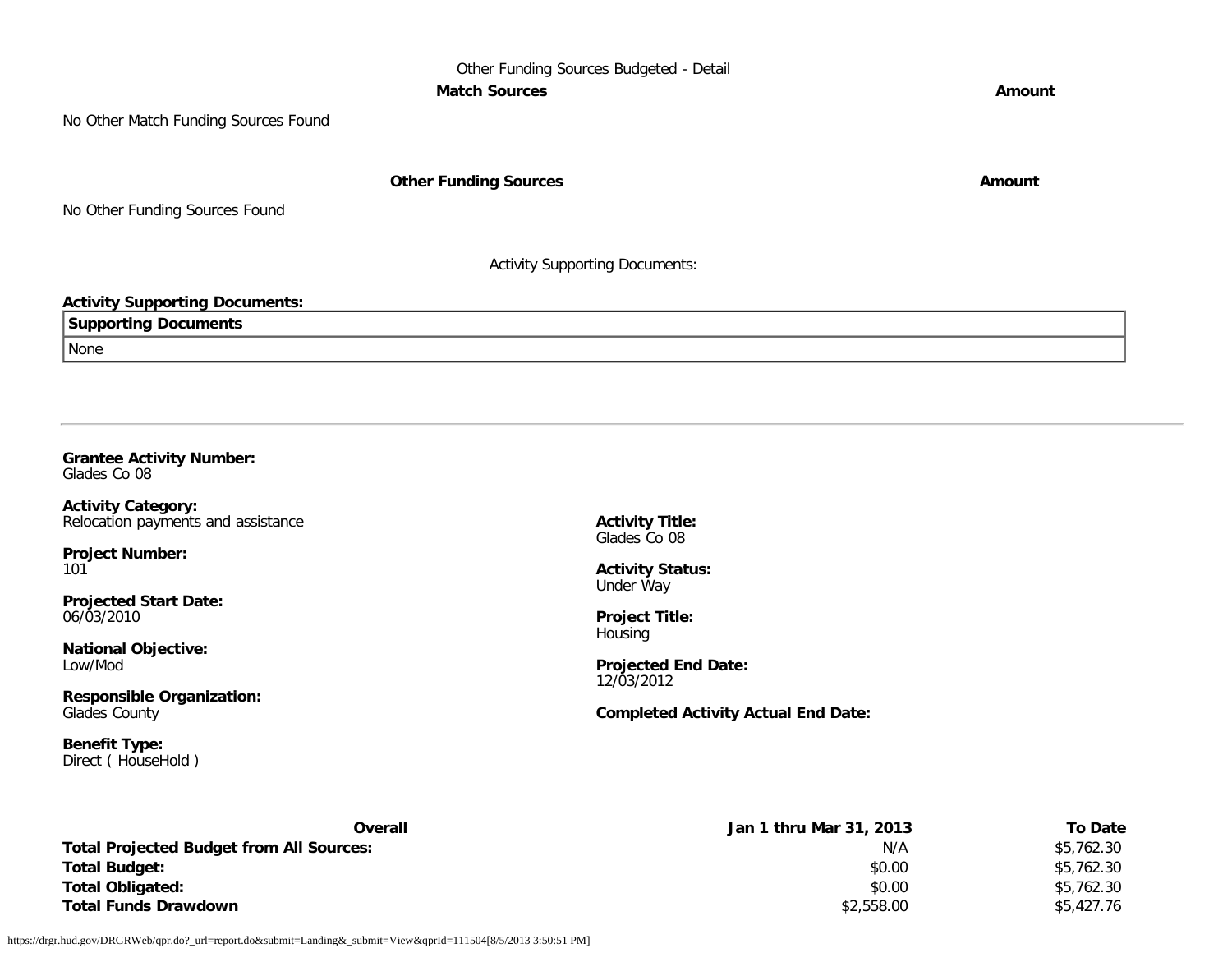| Program Funds Drawdown:                     |                  |                                      |                           |              |     | \$2,558.00    |                                           | \$5,427.76 |
|---------------------------------------------|------------------|--------------------------------------|---------------------------|--------------|-----|---------------|-------------------------------------------|------------|
| Program Income Drawdown:                    |                  |                                      |                           |              |     | \$0.00        |                                           | \$0.00     |
| Program Income Received:                    |                  |                                      |                           |              |     | \$0.00        |                                           | \$0.00     |
| <b>Total Funds Expended:</b>                |                  |                                      |                           |              |     | \$2,558.00    |                                           | \$5,427.76 |
| Glades County                               |                  |                                      |                           | \$2,558.00   |     |               | \$5,427.76                                |            |
| <b>Match Contributed:</b>                   |                  |                                      |                           |              |     | \$0.00        |                                           | \$0.00     |
|                                             |                  | Accomplishments Performance Measures |                           |              |     |               |                                           |            |
|                                             |                  |                                      | <b>This Report Period</b> |              |     |               | <b>Cumulative Actual Total / Expected</b> |            |
|                                             |                  |                                      | Total                     |              |     |               | Total                                     |            |
| # of Properties                             | 0                |                                      |                           |              | 0/0 |               |                                           |            |
| Activity funds eligible for DREF (Ike Only) | $\boldsymbol{0}$ |                                      |                           |              |     | 40,662/40,662 |                                           |            |
|                                             |                  |                                      | <b>This Report Period</b> |              |     |               | <b>Cumulative Actual Total / Expected</b> |            |
|                                             |                  |                                      | <b>Total</b>              |              |     |               | Total                                     |            |
| # of Housing Units                          | 0                |                                      |                           |              | 0/0 |               |                                           |            |
|                                             |                  | Beneficiaries Performance Measures   |                           |              |     |               |                                           |            |
|                                             |                  |                                      | <b>This Report Period</b> |              |     |               | <b>Cumulative Actual Total / Expected</b> |            |
|                                             |                  | Low                                  | Mod                       | <b>Total</b> | Low | Mod           | Total                                     | Low/Mod%   |
| # of Households                             | 0                | 0                                    |                           | $\mathbf 0$  | 1/2 | 0/0           | 1/2                                       | 100        |

## Cumulative Race Total

|                                                         | <b>This Report Period</b> |  |               |  |                         |  |       | <b>Cumulative Actual Total</b>                                                                                                      |        |  |                         |  |
|---------------------------------------------------------|---------------------------|--|---------------|--|-------------------------|--|-------|-------------------------------------------------------------------------------------------------------------------------------------|--------|--|-------------------------|--|
|                                                         | Owner                     |  | <b>Renter</b> |  | <b>Total Households</b> |  | Owner |                                                                                                                                     | Renter |  | <b>Total Households</b> |  |
| <b>Direct</b><br><b>Benefit</b><br>$ $ (Households) $ $ |                           |  |               |  |                         |  |       | Total Hispanic/Latino Total Hispanic/Latino Total Hispanic/Latino Total Hispanic/Latino Total Hispanic/Latino Total Hispanic/Latino |        |  |                         |  |
| Unknown                                                 |                           |  |               |  |                         |  |       |                                                                                                                                     |        |  |                         |  |

Activity Description:

Relocation expenses associated with housing rehab.

DREF - Activities are 60% residential; this activity is eligible under DREF category C, Individual Mitigation Measures.

# **ACTIVITY TYPE CHANGED TO 08-TEMP RELOCATION**

Location Description:

Glades County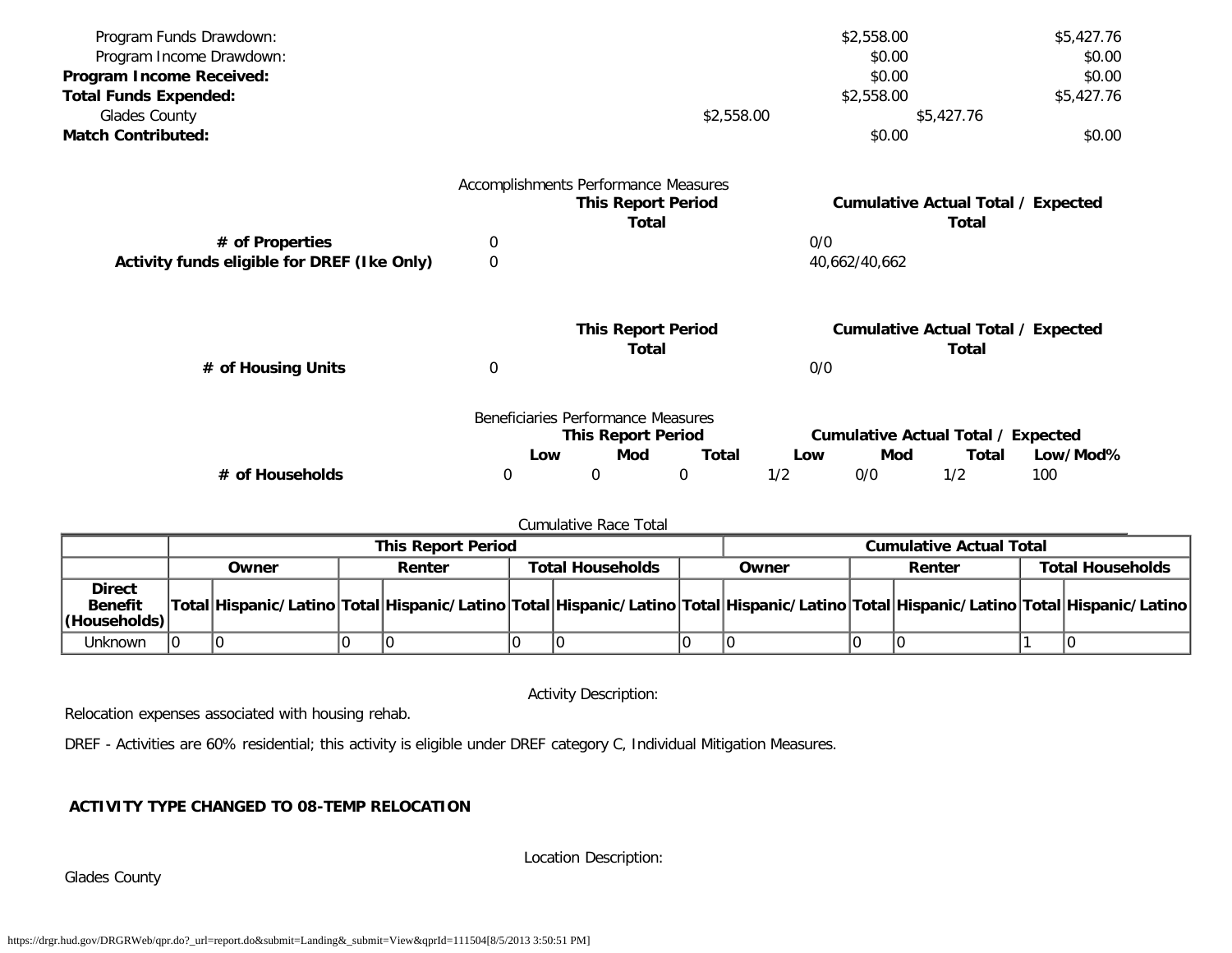# Activity Progress Narrative:

Temporary Relocation occured in September 2012 for one household.

|                                                                      | <b>Activity Location:</b>               |              |                        |
|----------------------------------------------------------------------|-----------------------------------------|--------------|------------------------|
| <b>Address</b>                                                       | City                                    | <b>State</b> | Zip<br>Status / Accept |
| No Activity Locations Found                                          |                                         |              |                        |
|                                                                      | Other Funding Sources Budgeted - Detail |              |                        |
|                                                                      | <b>Match Sources</b>                    |              | Amount                 |
| No Other Match Funding Sources Found                                 |                                         |              |                        |
|                                                                      | <b>Other Funding Sources</b>            |              | Amount                 |
| No Other Funding Sources Found                                       |                                         |              |                        |
|                                                                      | <b>Activity Supporting Documents:</b>   |              |                        |
| <b>Activity Supporting Documents:</b>                                |                                         |              |                        |
| <b>Supporting Documents</b>                                          |                                         |              |                        |
| None                                                                 |                                         |              |                        |
|                                                                      |                                         |              |                        |
|                                                                      |                                         |              |                        |
| <b>Grantee Activity Number:</b><br>Glades Co 12                      |                                         |              |                        |
| <b>Activity Category:</b><br>Construction of new replacement housing | <b>Activity Title:</b><br>Glades Co 12  |              |                        |
| <b>Project Number:</b><br>101                                        | <b>Activity Status:</b>                 |              |                        |

**Projected Start Date:** 06/03/2010

**National Objective:** Low/Mod

**Responsible Organization:** Glades County

**Benefit Type:** Direct ( HouseHold ) Under Way

**Project Title:** Housing

**Projected End Date:** 12/03/2012

**Completed Activity Actual End Date:**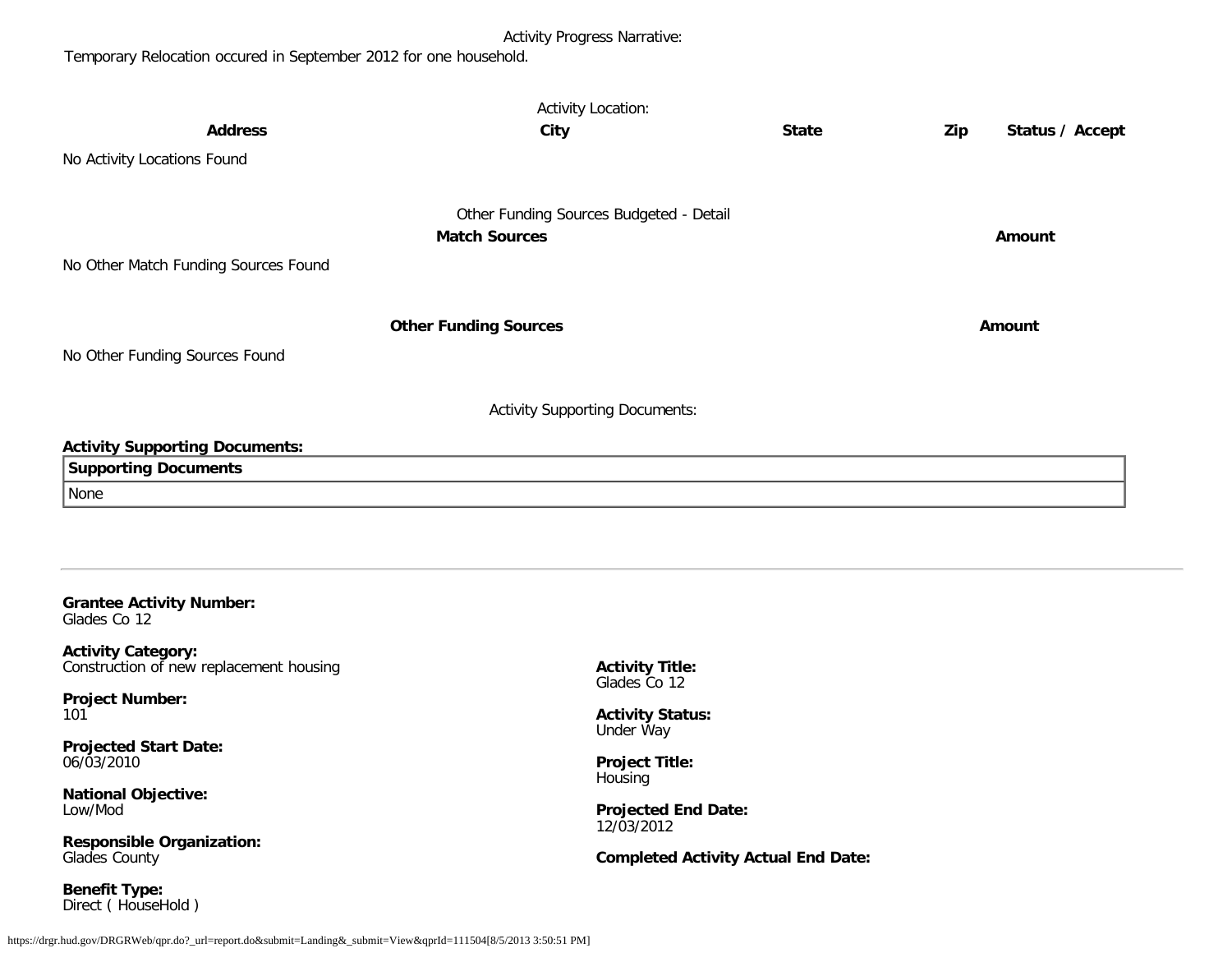| Overall                                                                                                                                            |                                      |                                    | Jan 1 thru Mar 31, 2013 |     |             |                                                    | <b>To Date</b> |  |
|----------------------------------------------------------------------------------------------------------------------------------------------------|--------------------------------------|------------------------------------|-------------------------|-----|-------------|----------------------------------------------------|----------------|--|
| <b>Total Projected Budget from All Sources:</b>                                                                                                    |                                      |                                    |                         |     | N/A         |                                                    | \$162,009.24   |  |
| <b>Total Budget:</b>                                                                                                                               |                                      |                                    |                         |     | \$0.00      |                                                    | \$162,009.24   |  |
| <b>Total Obligated:</b>                                                                                                                            |                                      |                                    |                         |     | \$0.00      |                                                    | \$162,009.24   |  |
| <b>Total Funds Drawdown</b>                                                                                                                        |                                      |                                    |                         |     | \$61,220.74 |                                                    | \$162,009.24   |  |
| Program Funds Drawdown:                                                                                                                            |                                      |                                    |                         |     | \$61,220.74 |                                                    | \$162,009.24   |  |
| Program Income Drawdown:                                                                                                                           |                                      |                                    |                         |     | \$0.00      |                                                    | \$0.00         |  |
| Program Income Received:                                                                                                                           |                                      |                                    |                         |     | \$0.00      |                                                    | \$0.00         |  |
| <b>Total Funds Expended:</b>                                                                                                                       |                                      |                                    |                         |     | \$61,220.74 |                                                    | \$162,009.24   |  |
| Glades County                                                                                                                                      |                                      |                                    | \$61,220.74             |     |             | \$162,009.24                                       |                |  |
| <b>Match Contributed:</b>                                                                                                                          |                                      |                                    |                         |     | \$0.00      |                                                    | \$0.00         |  |
|                                                                                                                                                    | Accomplishments Performance Measures | <b>This Report Period</b><br>Total |                         |     |             | <b>Cumulative Actual Total / Expected</b><br>Total |                |  |
| # of Housing Units                                                                                                                                 | $\boldsymbol{0}$                     |                                    |                         | 2/1 |             |                                                    |                |  |
|                                                                                                                                                    | Beneficiaries Performance Measures   | <b>This Report Period</b>          |                         |     |             | <b>Cumulative Actual Total / Expected</b>          |                |  |
|                                                                                                                                                    | Low                                  | Mod                                | <b>Total</b>            | Low | Mod         | Total                                              | Low/Mod%       |  |
| # of Households                                                                                                                                    | 0                                    | 0                                  | $\mathbf{0}$            | 0/1 | 0/0         | 0/1                                                | $\mathbf 0$    |  |
|                                                                                                                                                    |                                      |                                    |                         |     |             |                                                    |                |  |
|                                                                                                                                                    |                                      | <b>Activity Description:</b>       |                         |     |             |                                                    |                |  |
| Replacement bousing for home afforted by 2008 storms. Extensive flooding was observed in Clades County as a result of Tropical Storm Eay. Muse and |                                      |                                    |                         |     |             |                                                    |                |  |

Replacement housing for home affected by 2008 storms. Extensive flooding was observed in Glades County as a result of Tropical Storm Fay. Muse and Moore Haven were the hardest hit areas in Glades County with dozens of homes sustaining damage from water intrusion, homes lost their roofs and potions of state roads and US Highway's were closed within Glades County. Community phone calls were received by Glades County Emergency Management indicated 1 mobile home destroyed and 47 homes with minor to major damage were reported. Homes that cannot be repaired will be replaced.

|                                                                                     | Location Description:               |              |     |                 |
|-------------------------------------------------------------------------------------|-------------------------------------|--------------|-----|-----------------|
| <b>Glades County</b>                                                                |                                     |              |     |                 |
|                                                                                     | <b>Activity Progress Narrative:</b> |              |     |                 |
| Project is completed. CDBG TS and SHIP funds will be used to complete this project. |                                     |              |     |                 |
|                                                                                     | <b>Activity Location:</b>           |              |     |                 |
| <b>Address</b>                                                                      | City                                | <b>State</b> | Zip | Status / Accept |

No Activity Locations Found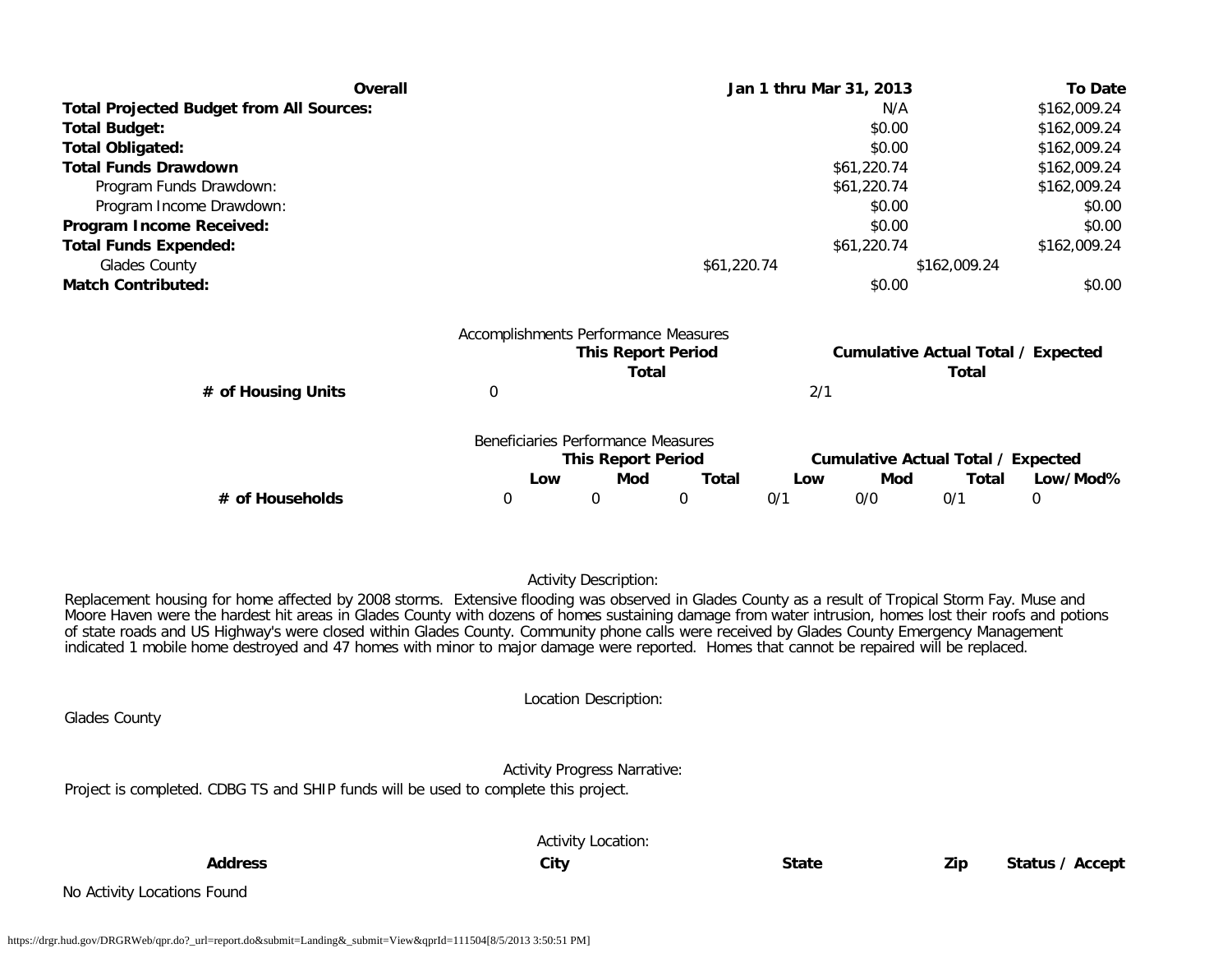No Other Match Funding Sources Found

**Other Funding Sources Amount Amount Amount** 

No Other Funding Sources Found

Activity Supporting Documents:

#### **Activity Supporting Documents:**

**Supporting Documents**

None

**Grantee Activity Number:** Glades Co 14B/ARH

**Activity Category:** Affordable Rental Housing

**Project Number:** 103

**Projected Start Date:** 06/03/2010

**National Objective:** Low/Mod

**Responsible Organization:** Glades County

**Benefit Type:** Direct ( HouseHold ) **Activity Title:** Glades Co 14B/ARH

**Activity Status:** Under Way

**Project Title:** Affordable Rental Housing

**Projected End Date:** 12/02/2012

**Completed Activity Actual End Date:**

| Overall                                         | Jan 1 thru Mar 31, 2013 | <b>To Date</b> |
|-------------------------------------------------|-------------------------|----------------|
| <b>Total Projected Budget from All Sources:</b> | N/A                     | \$28,129.36    |
| <b>Total Budget:</b>                            | \$0.00                  | \$28,129.36    |
| <b>Total Obligated:</b>                         | \$0.00                  | \$28,129.36    |
| <b>Total Funds Drawdown</b>                     | \$0.00                  | \$13,658.76    |
| Program Funds Drawdown:                         | \$0.00                  | \$13,658.76    |

https://drgr.hud.gov/DRGRWeb/qpr.do?\_url=report.do&submit=Landing&\_submit=View&qprId=111504[8/5/2013 3:50:51 PM]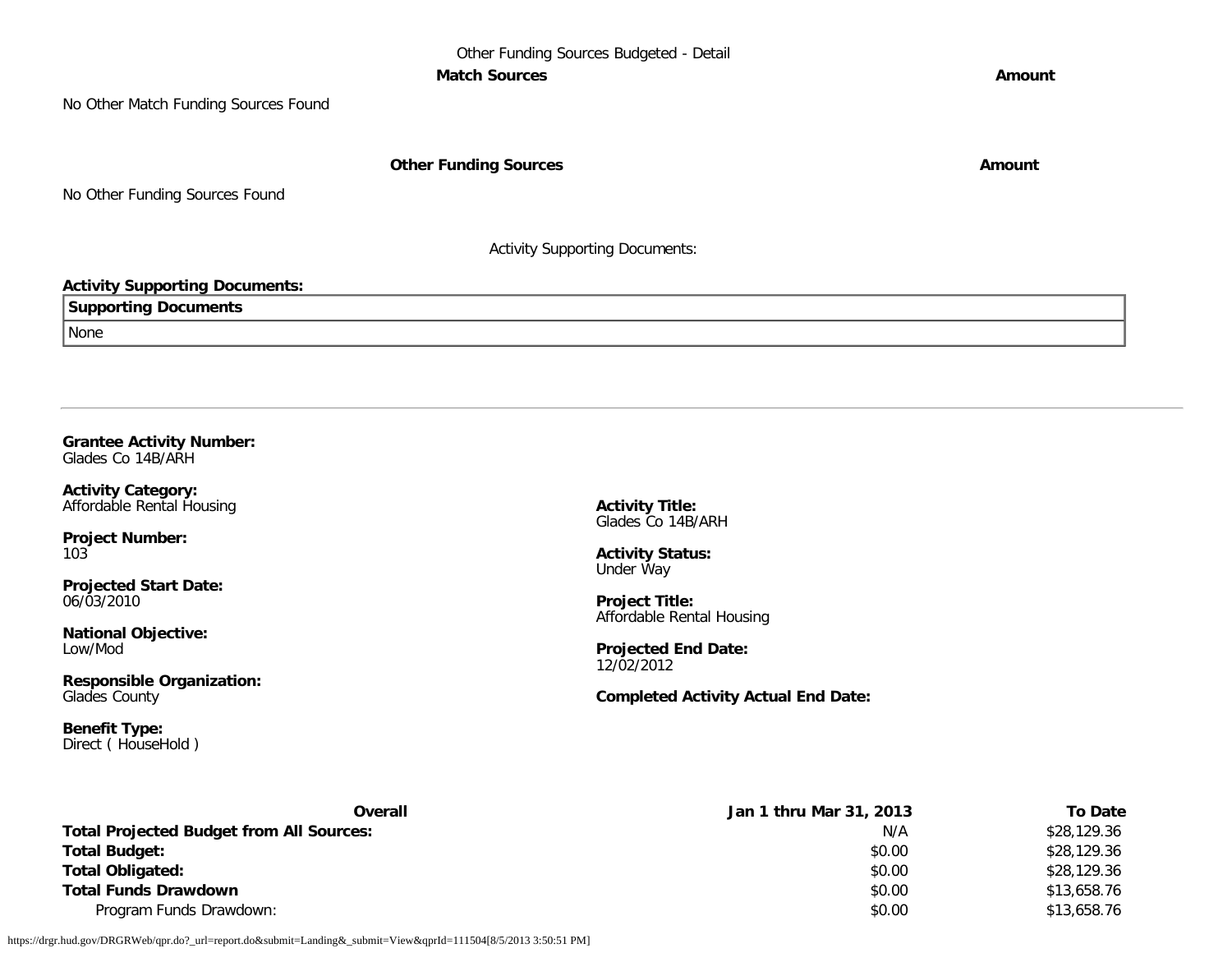| Program Income Drawdown:                    |       |   |                                      |     | \$0.00      |                                           | \$0.00      |
|---------------------------------------------|-------|---|--------------------------------------|-----|-------------|-------------------------------------------|-------------|
| Program Income Received:                    |       |   |                                      |     | \$0.00      |                                           | \$0.00      |
| <b>Total Funds Expended:</b>                |       |   |                                      |     | \$0.00      |                                           | \$13,658.76 |
| Glades County                               |       |   | \$0.00                               |     |             | \$13,658.76                               |             |
| <b>Match Contributed:</b>                   |       |   |                                      |     | \$0.00      |                                           | \$0.00      |
|                                             |       |   | Accomplishments Performance Measures |     |             |                                           |             |
|                                             |       |   | <b>This Report Period</b>            |     |             | <b>Cumulative Actual Total / Expected</b> |             |
|                                             |       |   | <b>Total</b>                         |     |             | Total                                     |             |
| # of Properties                             | 0     |   |                                      | 0/0 |             |                                           |             |
| Activity funds eligible for DREF (Ike Only) | 8,438 |   |                                      |     | 8,438/8,438 |                                           |             |
|                                             |       |   | <b>This Report Period</b>            |     |             | <b>Cumulative Actual Total / Expected</b> |             |
|                                             |       |   | <b>Total</b>                         |     |             | Total                                     |             |
| # of Housing Units                          | 0     |   |                                      | 1/1 |             |                                           |             |
|                                             |       |   | Beneficiaries Performance Measures   |     |             |                                           |             |
|                                             |       |   | <b>This Report Period</b>            |     |             | <b>Cumulative Actual Total / Expected</b> |             |
|                                             | Low   |   | <b>Total</b><br>Mod                  | Low | Mod         | Total                                     | Low/Mod%    |
| # of Households                             | 0     | 0 | 0                                    | 1/1 | 0/0         | 1/1                                       | 100         |
| # Renter Households                         | 0     | 0 | $\mathbf 0$                          | 1/1 | 0/0         | 1/1                                       | 100         |

#### Cumulative Race Total

|                                                         | <b>This Report Period</b> |       |        |                                                                                                                                     | <b>Cumulative Actual Total</b> |  |       |  |  |  |  |        |  |                         |
|---------------------------------------------------------|---------------------------|-------|--------|-------------------------------------------------------------------------------------------------------------------------------------|--------------------------------|--|-------|--|--|--|--|--------|--|-------------------------|
|                                                         |                           | Owner | Renter |                                                                                                                                     | <b>Total Households</b>        |  | Owner |  |  |  |  | Renter |  | <b>Total Households</b> |
| <b>Direct</b><br><b>Benefit</b><br>$ $ (Households) $ $ |                           |       |        | Total Hispanic/Latino Total Hispanic/Latino Total Hispanic/Latino Total Hispanic/Latino Total Hispanic/Latino Total Hispanic/Latino |                                |  |       |  |  |  |  |        |  |                         |
| Unknown                                                 |                           |       |        |                                                                                                                                     |                                |  |       |  |  |  |  |        |  |                         |

Activity Description:

Affordable rental housing rehab of one property in Glades County.

Repairs or reconstruction of residental housing units. Activities are being undertaken that will both repair and stregthen the units, so that there is less likelihood of future damages resulting from storms (i.e. storm shutters, strengthening of roof, window and door replacement with materials that hold up better during storms, etc.)

DREF - Activities are 30% residential; this activity is eligible under DREF category C, Individual Mitigation Measures.

Glades County

Location Description: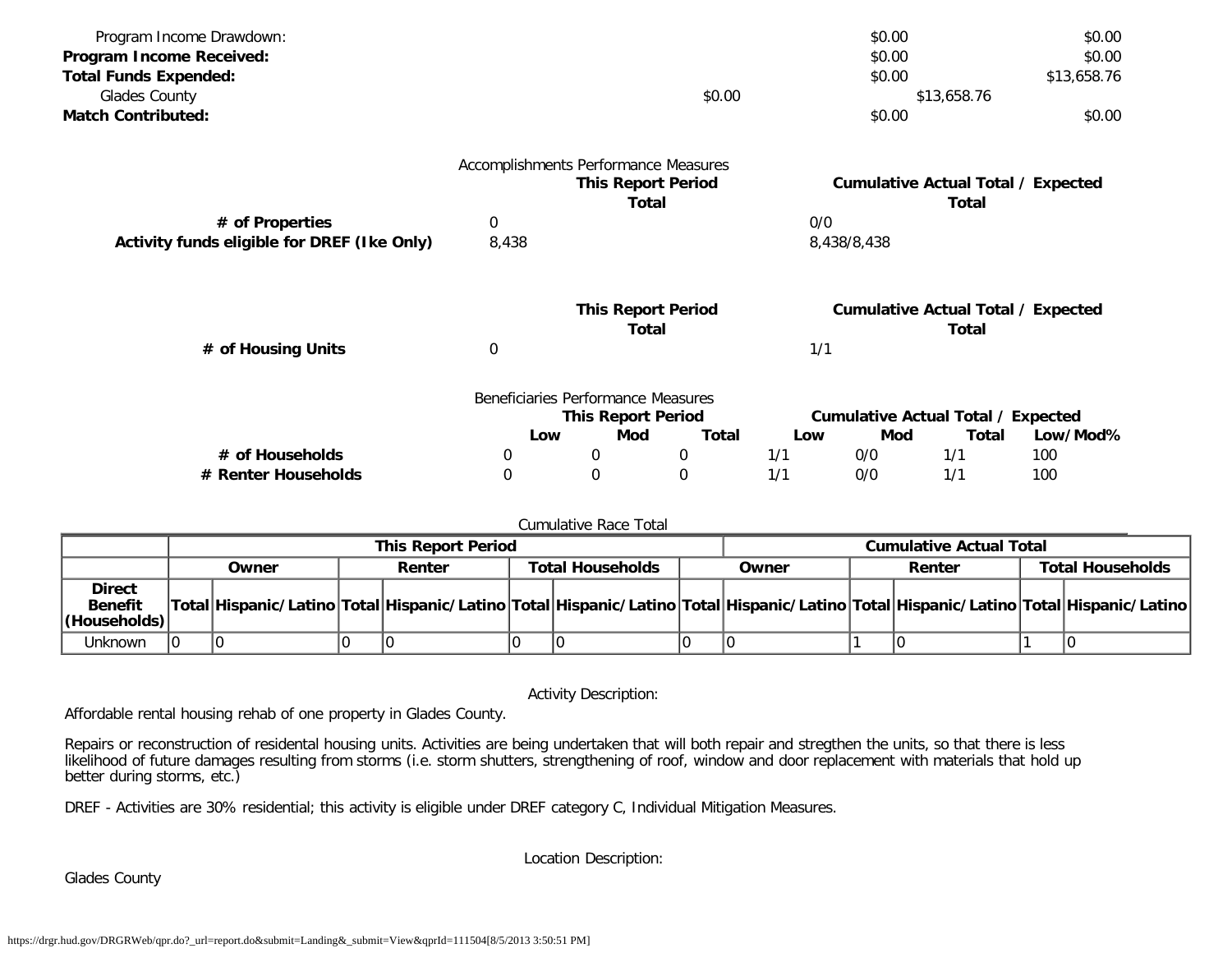# Activity Progress Narrative:

Project complete. 1 multi-family unit complete. Closeout forthcoming in < 30 days.

|                                                      | <b>Activity Location:</b>               |              |     |                 |
|------------------------------------------------------|-----------------------------------------|--------------|-----|-----------------|
| <b>Address</b>                                       | City                                    | <b>State</b> | Zip | Status / Accept |
| No Activity Locations Found                          |                                         |              |     |                 |
|                                                      |                                         |              |     |                 |
|                                                      | Other Funding Sources Budgeted - Detail |              |     |                 |
|                                                      | <b>Match Sources</b>                    |              |     | Amount          |
| No Other Match Funding Sources Found                 |                                         |              |     |                 |
|                                                      |                                         |              |     |                 |
|                                                      | <b>Other Funding Sources</b>            |              |     | Amount          |
| No Other Funding Sources Found                       |                                         |              |     |                 |
|                                                      | <b>Activity Supporting Documents:</b>   |              |     |                 |
| <b>Activity Supporting Documents:</b>                |                                         |              |     |                 |
| <b>Supporting Documents</b>                          |                                         |              |     |                 |
| None                                                 |                                         |              |     |                 |
|                                                      |                                         |              |     |                 |
|                                                      |                                         |              |     |                 |
|                                                      |                                         |              |     |                 |
| <b>Grantee Activity Number:</b><br>Glades Co DREF 08 |                                         |              |     |                 |
|                                                      |                                         |              |     |                 |

**Activity Category:** Construction of new replacement housing

**Project Number:** 103

**Projected Start Date:** 12/07/2011

**National Objective:** Low/Mod

**Responsible Organization:** Glades County

**Benefit Type:** Direct ( HouseHold ) **Activity Title:** Glades Co DREF 08

**Activity Status:** Under Way

**Project Title:** Affordable Rental Housing

**Projected End Date:** 12/06/2013

**Completed Activity Actual End Date:**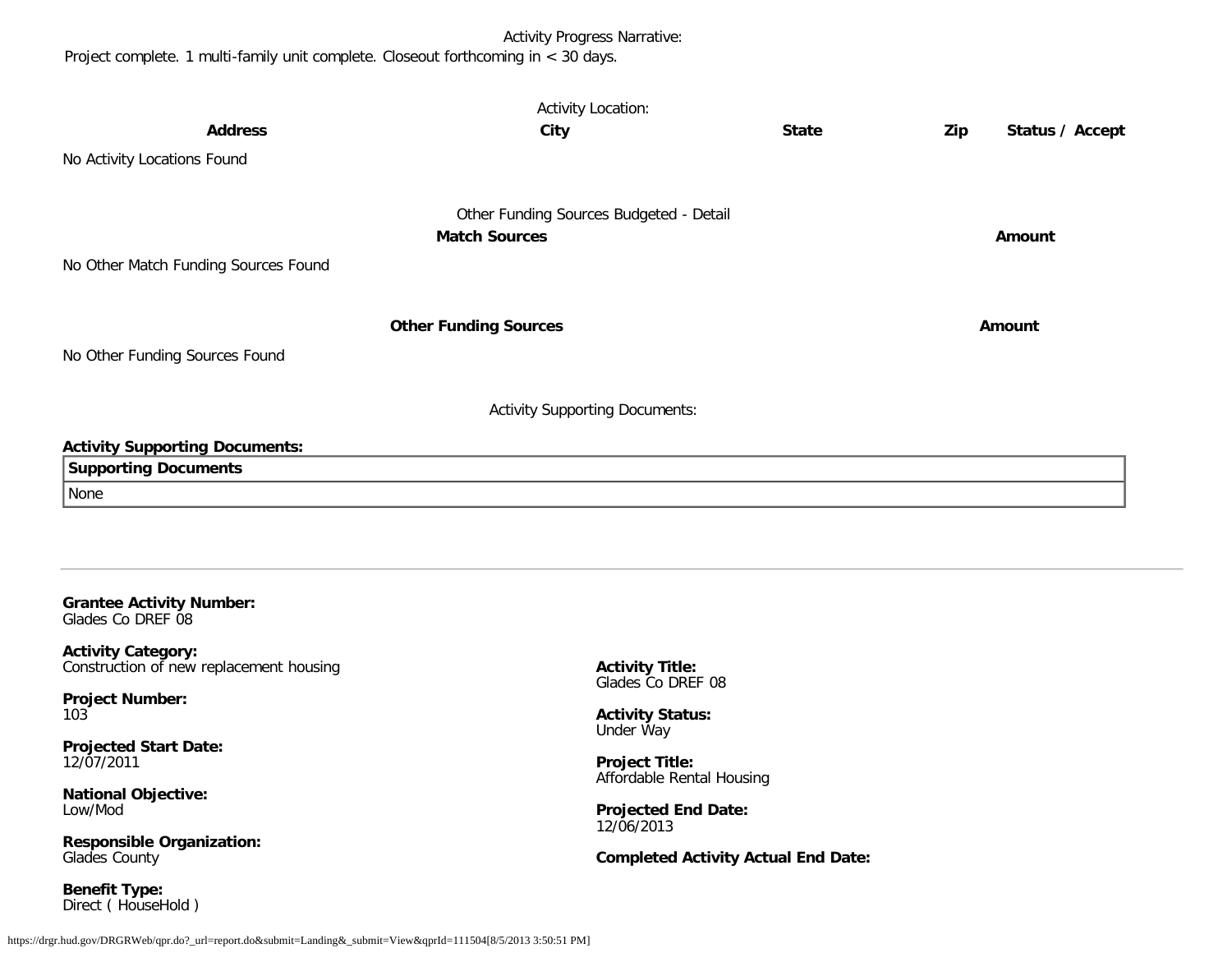| <b>Overall</b><br><b>Total Projected Budget from All Sources:</b><br><b>Total Budget:</b><br><b>Total Obligated:</b><br><b>Total Funds Drawdown</b><br>Program Funds Drawdown:<br>Program Income Drawdown:<br>Program Income Received:<br><b>Total Funds Expended:</b><br>Glades County<br><b>Match Contributed:</b> |                                                                 | Jan 1 thru Mar 31, 2013<br>\$3,000.00 | N/A<br>\$0.00<br>\$0.00<br>\$3,000.00<br>\$3,000.00<br>\$0.00<br>\$0.00<br>\$3,000.00<br>\$0.00 | \$3,000.00 | <b>To Date</b><br>\$3,000.00<br>\$3,000.00<br>\$3,000.00<br>\$3,000.00<br>\$3,000.00<br>\$0.00<br>\$0.00<br>\$3,000.00<br>\$0.00 |
|----------------------------------------------------------------------------------------------------------------------------------------------------------------------------------------------------------------------------------------------------------------------------------------------------------------------|-----------------------------------------------------------------|---------------------------------------|-------------------------------------------------------------------------------------------------|------------|----------------------------------------------------------------------------------------------------------------------------------|
| <b>Temporary Relocation</b>                                                                                                                                                                                                                                                                                          | <b>Activity Description:</b>                                    |                                       |                                                                                                 |            |                                                                                                                                  |
| Glades County-Moore Haven                                                                                                                                                                                                                                                                                            | Location Description:                                           |                                       |                                                                                                 |            |                                                                                                                                  |
| Temporary relocation is not anticipated at this time.                                                                                                                                                                                                                                                                | <b>Activity Progress Narrative:</b>                             |                                       |                                                                                                 |            |                                                                                                                                  |
| <b>Address</b><br>No Activity Locations Found                                                                                                                                                                                                                                                                        | <b>Activity Location:</b><br>City                               | <b>State</b>                          |                                                                                                 | Zip        | Status / Accept                                                                                                                  |
|                                                                                                                                                                                                                                                                                                                      | Other Funding Sources Budgeted - Detail<br><b>Match Sources</b> |                                       |                                                                                                 |            | Amount                                                                                                                           |
| No Other Match Funding Sources Found                                                                                                                                                                                                                                                                                 | <b>Other Funding Sources</b>                                    |                                       |                                                                                                 |            | Amount                                                                                                                           |
| No Other Funding Sources Found                                                                                                                                                                                                                                                                                       | <b>Activity Supporting Documents:</b>                           |                                       |                                                                                                 |            |                                                                                                                                  |

https://drgr.hud.gov/DRGRWeb/qpr.do?\_url=report.do&submit=Landing&\_submit=View&qprId=111504[8/5/2013 3:50:51 PM]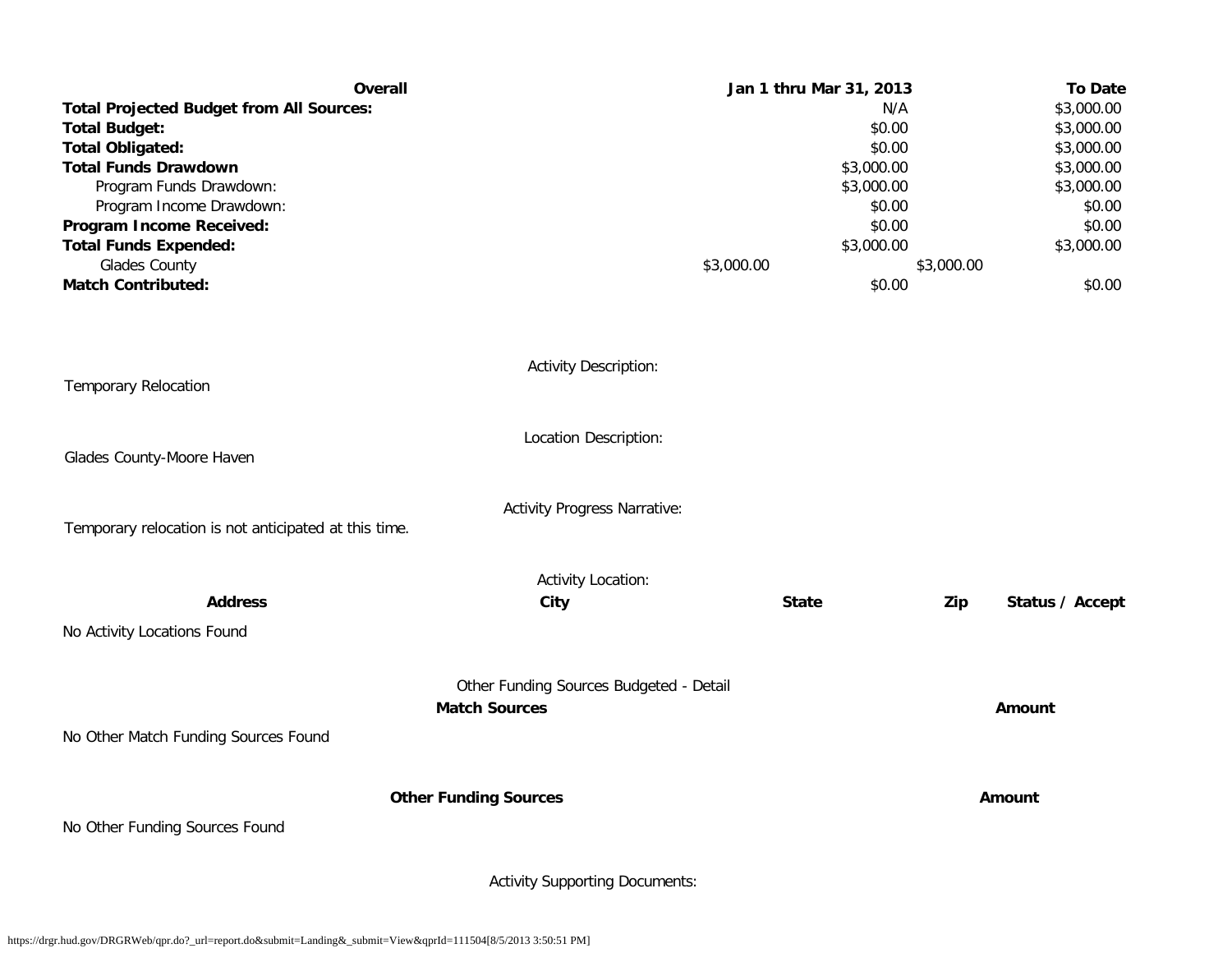### **Activity Supporting Documents:**

**Supporting Documents**

None

**Grantee Activity Number:** Glades Co DREF 12

**Activity Category:** Construction of new replacement housing

**Project Number:** 101

**Projected Start Date:** 12/07/2011

**National Objective:** Low/Mod

**Responsible Organization:** Glades County

**Benefit Type:** Direct ( HouseHold ) **Activity Title:** Glades Co DREF 12

**Activity Status:** Under Way

**Project Title:** Housing

**Projected End Date:** 12/06/2013

# **Completed Activity Actual End Date:**

| <b>Overall</b>                                  | Jan 1 thru Mar 31, 2013 |             | <b>To Date</b> |
|-------------------------------------------------|-------------------------|-------------|----------------|
| <b>Total Projected Budget from All Sources:</b> | N/A                     |             | \$77,021.27    |
| <b>Total Budget:</b>                            | \$0.00                  |             | \$77,021.27    |
| <b>Total Obligated:</b>                         | \$0.00                  |             | \$77,021.27    |
| <b>Total Funds Drawdown</b>                     | \$73,816.00             |             | \$73,816.00    |
| Program Funds Drawdown:                         | \$73,816.00             |             | \$73,816.00    |
| Program Income Drawdown:                        | \$0.00                  |             | \$0.00         |
| <b>Program Income Received:</b>                 | \$0.00                  |             | \$0.00         |
| <b>Total Funds Expended:</b>                    | \$73,816.00             |             | \$73,816.00    |
| Glades County                                   | \$73,816.00             | \$73,816.00 |                |
| <b>Match Contributed:</b>                       | \$0.00                  |             | \$0.00         |

Activity Description:

Housing Replacement

Location Description: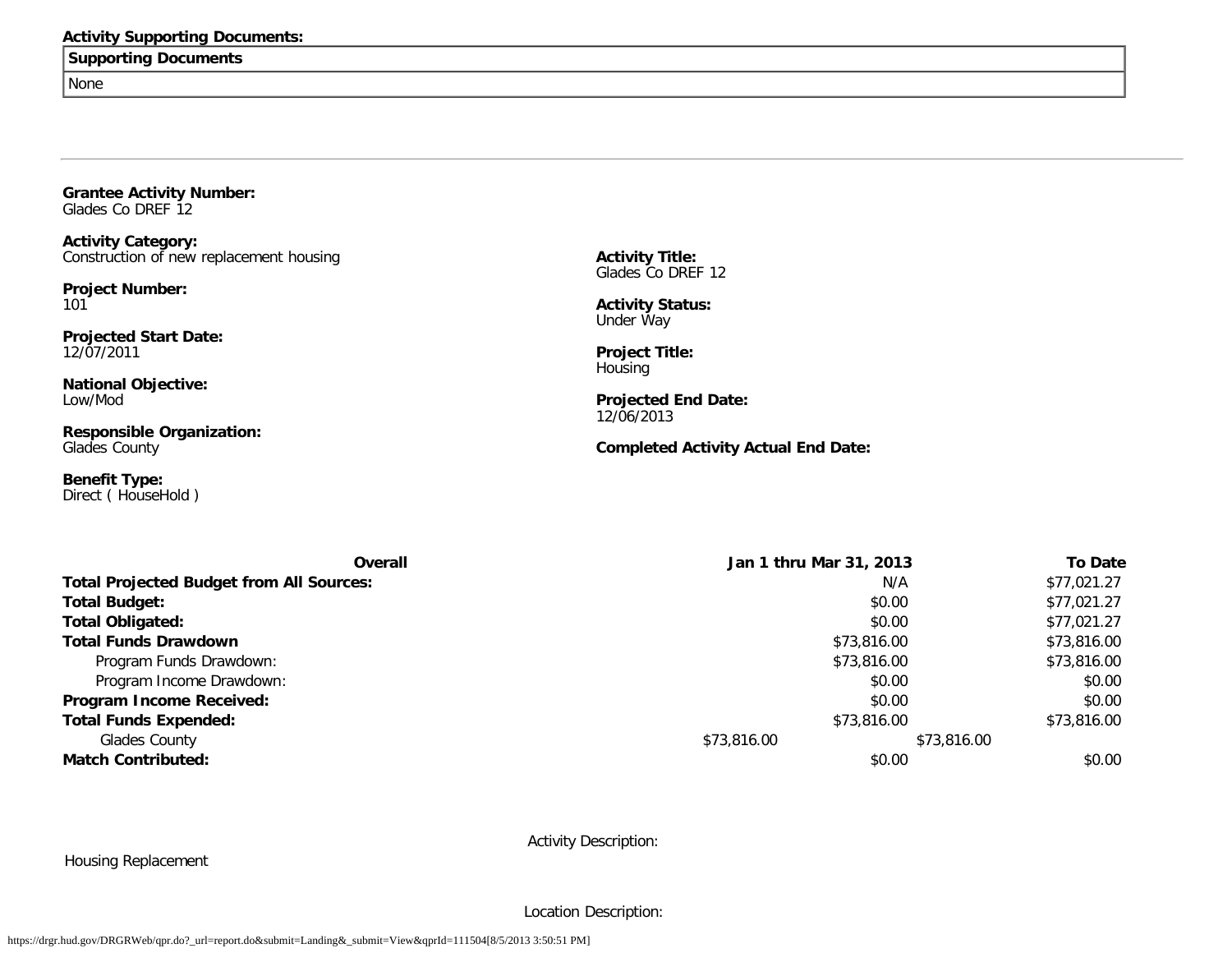| Project construction is nearing completion. | <b>Activity Progress Narrative:</b>     |              |                        |  |  |  |  |
|---------------------------------------------|-----------------------------------------|--------------|------------------------|--|--|--|--|
|                                             |                                         |              |                        |  |  |  |  |
|                                             | <b>Activity Location:</b>               |              |                        |  |  |  |  |
| <b>Address</b>                              | City                                    | <b>State</b> | Status / Accept<br>Zip |  |  |  |  |
| No Activity Locations Found                 |                                         |              |                        |  |  |  |  |
|                                             | Other Funding Sources Budgeted - Detail |              |                        |  |  |  |  |
|                                             | <b>Match Sources</b>                    |              | Amount                 |  |  |  |  |
| No Other Match Funding Sources Found        |                                         |              |                        |  |  |  |  |
|                                             | <b>Other Funding Sources</b>            |              | Amount                 |  |  |  |  |
| No Other Funding Sources Found              |                                         |              |                        |  |  |  |  |
| <b>Activity Supporting Documents:</b>       |                                         |              |                        |  |  |  |  |
| <b>Activity Supporting Documents:</b>       |                                         |              |                        |  |  |  |  |
| <b>Supporting Documents</b>                 |                                         |              |                        |  |  |  |  |
| None                                        |                                         |              |                        |  |  |  |  |
|                                             |                                         |              |                        |  |  |  |  |
|                                             |                                         |              |                        |  |  |  |  |
|                                             |                                         |              |                        |  |  |  |  |

#### **Grantee Activity Number:** Glades Co DREF 14B

**Activity Category:**

Affordable Rental Housing

**Project Number:** 103

**Projected Start Date:** 12/07/2011

**National Objective:** Low/Mod

**Activity Title:** Glades Co DREF 14B

**Activity Status:** Under Way

**Project Title:** Affordable Rental Housing

**Projected End Date:** 12/06/2013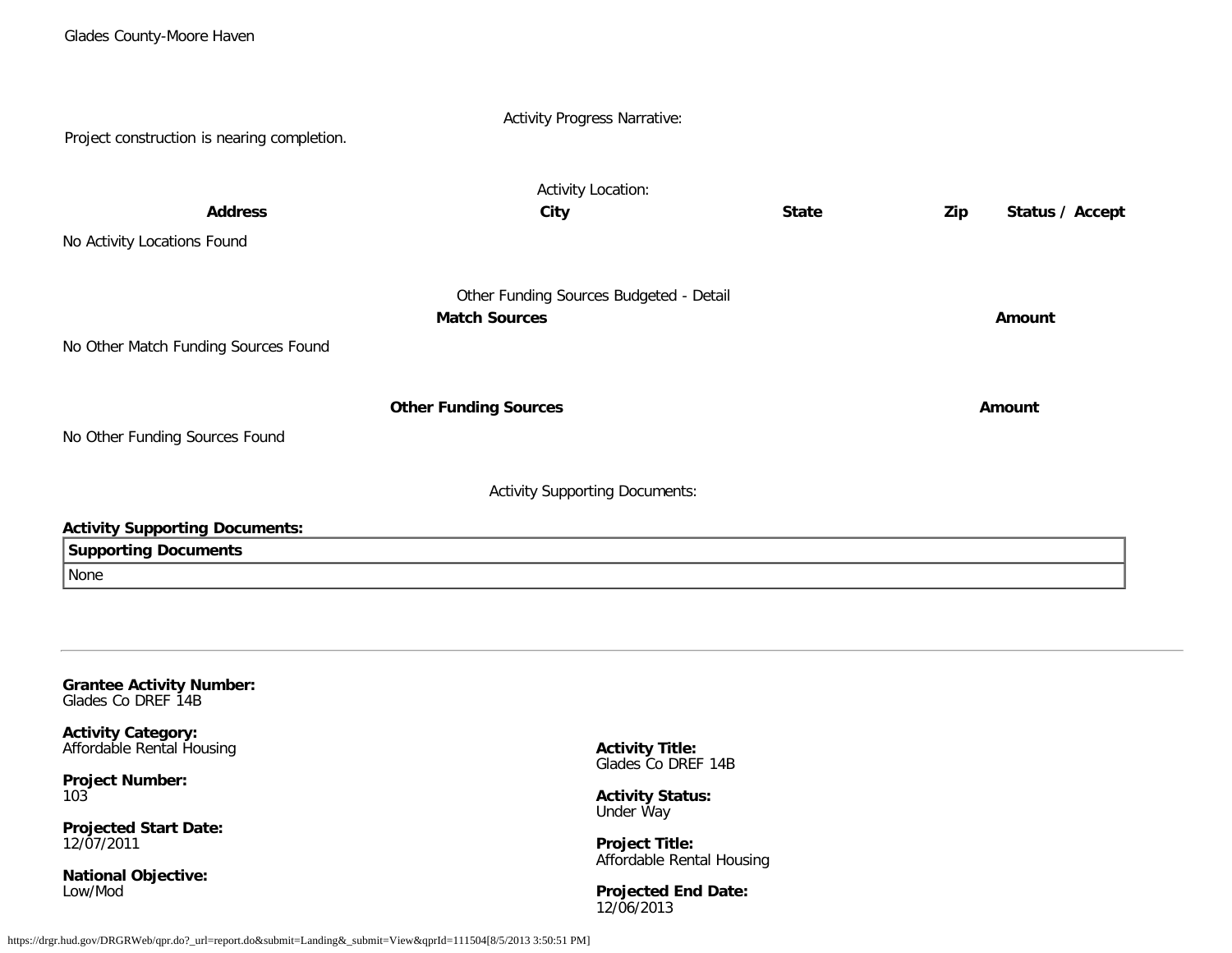**Responsible Organization:** Glades County

**Completed Activity Actual End Date:**

#### **Benefit Type:** Direct ( HouseHold )

| Overall                                         |        | Jan 1 thru Mar 31, 2013 | <b>To Date</b> |
|-------------------------------------------------|--------|-------------------------|----------------|
| <b>Total Projected Budget from All Sources:</b> |        | N/A                     | \$13,416.74    |
| <b>Total Budget:</b>                            |        | \$0.00                  | \$13,416.74    |
| <b>Total Obligated:</b>                         |        | \$0.00                  | \$13,416.74    |
| <b>Total Funds Drawdown</b>                     |        | \$0.00                  | \$0.00         |
| Program Funds Drawdown:                         |        | \$0.00                  | \$0.00         |
| Program Income Drawdown:                        |        | \$0.00                  | \$0.00         |
| Program Income Received:                        |        | \$0.00                  | \$0.00         |
| <b>Total Funds Expended:</b>                    |        | \$0.00                  | \$0.00         |
| Glades County                                   | \$0.00 | \$0.00                  |                |
| <b>Match Contributed:</b>                       |        | \$0.00                  | \$0.00         |

| Multi family rehab for affordable rental housing                              | <b>Activity Description:</b>            |              |                        |
|-------------------------------------------------------------------------------|-----------------------------------------|--------------|------------------------|
| Glades County-Moore Haven                                                     | Location Description:                   |              |                        |
| Modification forthcoming in < 30 days to add project (ADA/Public facilities). | <b>Activity Progress Narrative:</b>     |              |                        |
|                                                                               | <b>Activity Location:</b>               |              |                        |
| <b>Address</b>                                                                | City                                    | <b>State</b> | Zip<br>Status / Accept |
| No Activity Locations Found                                                   |                                         |              |                        |
|                                                                               | Other Funding Sources Budgeted - Detail |              |                        |
|                                                                               | <b>Match Sources</b>                    |              | Amount                 |
| No Other Match Funding Sources Found                                          |                                         |              |                        |
|                                                                               | <b>Other Funding Sources</b>            |              | Amount                 |
| No Other Funding Sources Found                                                |                                         |              |                        |

https://drgr.hud.gov/DRGRWeb/qpr.do?\_url=report.do&submit=Landing&\_submit=View&qprId=111504[8/5/2013 3:50:51 PM]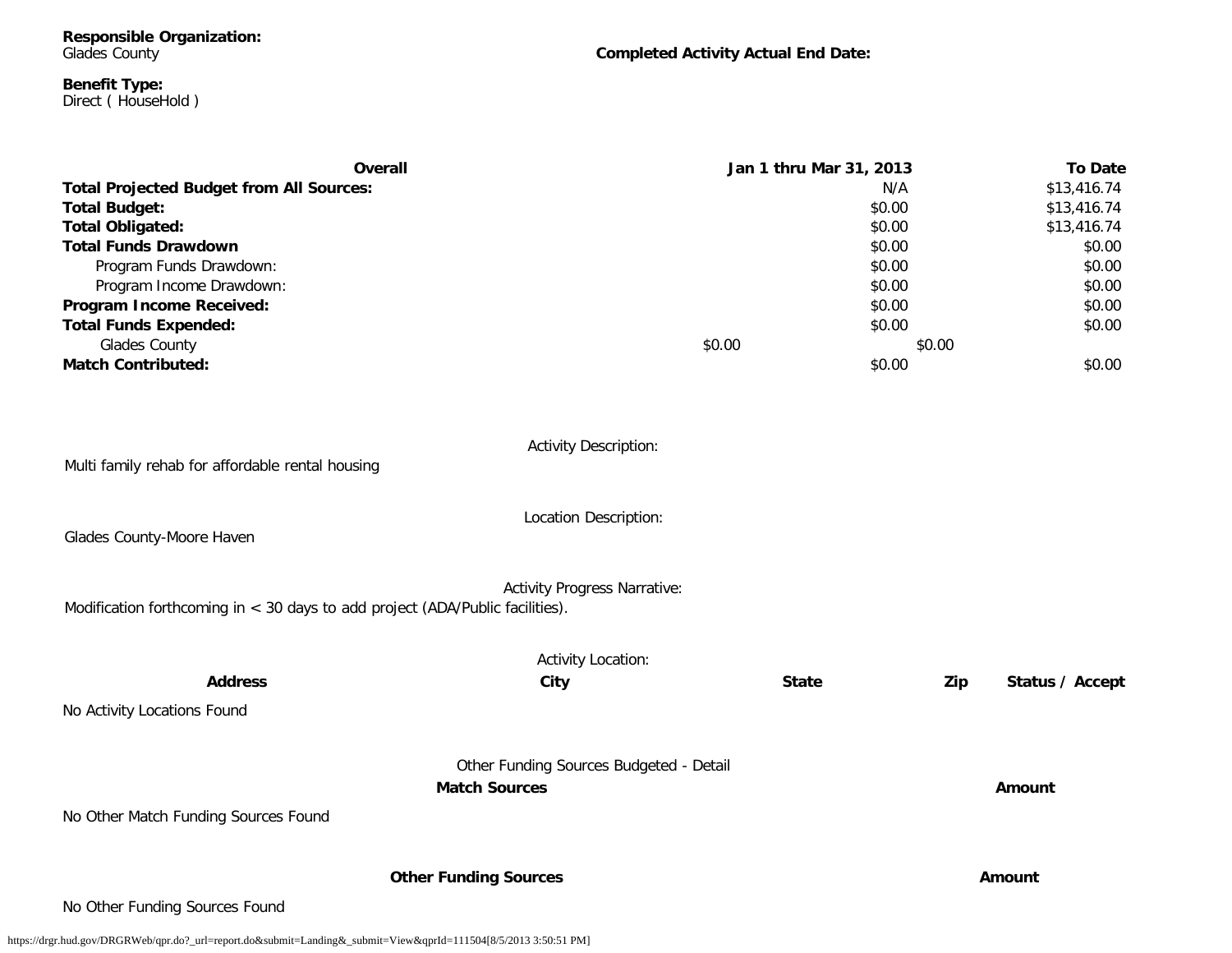# **Activity Supporting Documents:**

| <b>Supporting Documents</b> |  |
|-----------------------------|--|
| None                        |  |

**Grantee Activity Number:** Gulf Co 03I

**Activity Category:** Rehabilitation/reconstruction of a public improvement

**Project Number:** 102

**Projected Start Date:** 06/01/2010

**National Objective:** Urgent Need

**Responsible Organization:** Gulf County

**Benefit Type:** Area ( Survey ) **Activity Title:** Gulf Co 03I

**Activity Status: Completed** 

**Project Title:** Non-Housing

**Projected End Date:** 10/01/2012

**Completed Activity Actual End Date:**

| Overall                                         | Jan 1 thru Mar 31, 2013 | To Date        |
|-------------------------------------------------|-------------------------|----------------|
| <b>Total Projected Budget from All Sources:</b> | N/A                     | \$1,637,882.16 |
| <b>Total Budget:</b>                            | (\$9,937.59)            | \$1,637,882.16 |
| <b>Total Obligated:</b>                         | (\$9,937.59)            | \$1,637,882.16 |
| <b>Total Funds Drawdown</b>                     | \$0.00                  | \$1,637,882.16 |
| Program Funds Drawdown:                         | \$0.00                  | \$1,637,882.16 |
| Program Income Drawdown:                        | \$0.00                  | \$0.00         |
| Program Income Received:                        | \$0.00                  | \$0.00         |
| <b>Total Funds Expended:</b>                    | \$0.00                  | \$1,637,882.16 |
| <b>Gulf County</b>                              | \$0.00                  | \$1,637,882.16 |
| <b>Match Contributed:</b>                       | \$0.00                  | \$0.00         |

Accomplishments Performance Measures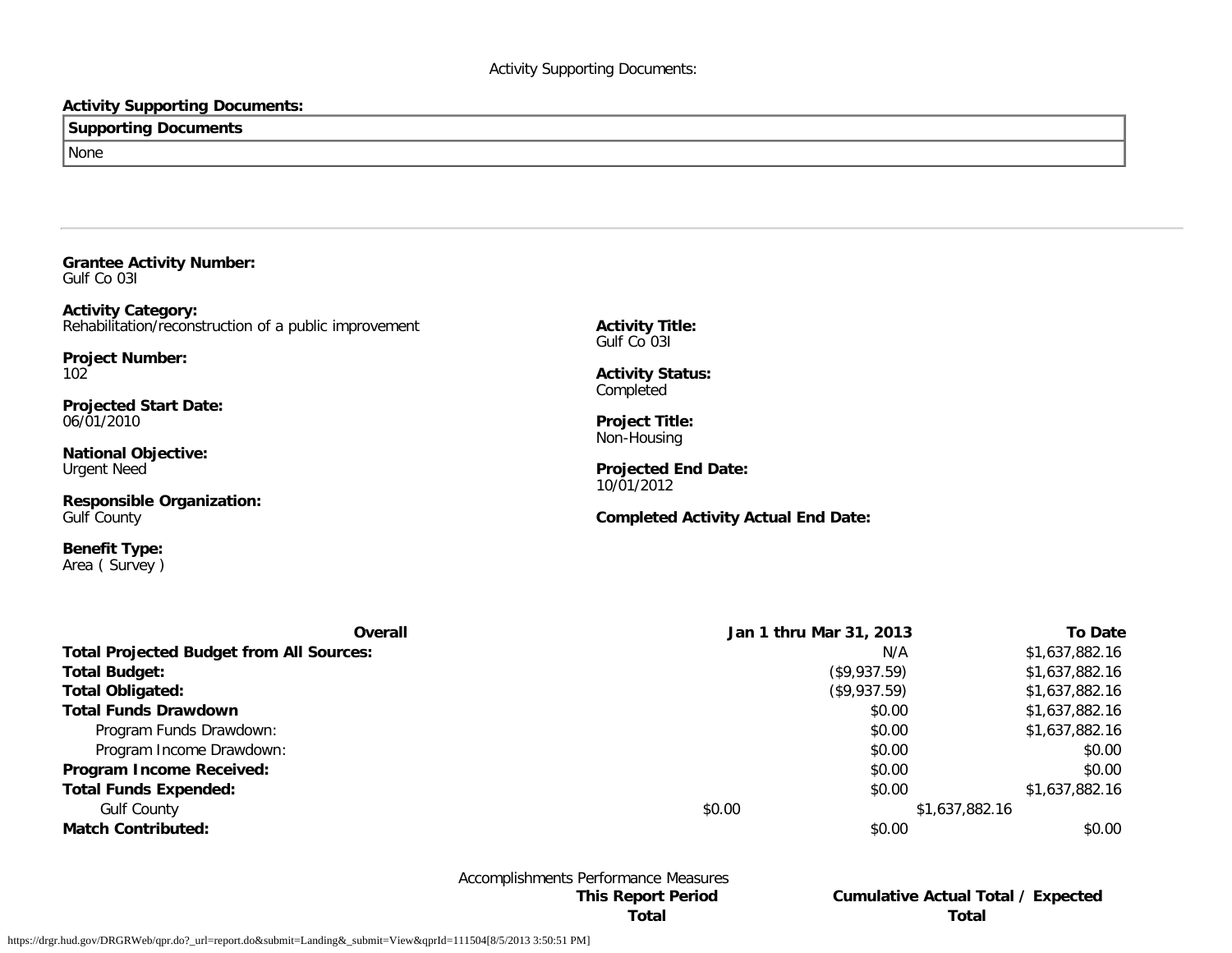| # of Linear feet of Public Improvement<br>Activity funds eligible for DREF (Ike Only)                                                                                                                               | 325/275<br>0<br>$\mathbf 0$<br>1,483,037/1,483,037              |              |                        |  |  |  |
|---------------------------------------------------------------------------------------------------------------------------------------------------------------------------------------------------------------------|-----------------------------------------------------------------|--------------|------------------------|--|--|--|
|                                                                                                                                                                                                                     | <b>Activity Description:</b>                                    |              |                        |  |  |  |
| Service Area 1 - Flood and drainage activity - rock revetment.                                                                                                                                                      |                                                                 |              |                        |  |  |  |
| The residential area being addressed frequently floods due to inadequate storm drains. This project consists of upgrading current facilities or constructing<br>new facilities to better handle storm water runoff. |                                                                 |              |                        |  |  |  |
| BUDGET INCLUDES ENGINEERING AND CONSTRUCTION.                                                                                                                                                                       |                                                                 |              |                        |  |  |  |
| DREF - Activities are 90% residential; this activity is eligible under DREF category C, Individual Mitigation Measures.                                                                                             |                                                                 |              |                        |  |  |  |
|                                                                                                                                                                                                                     |                                                                 |              |                        |  |  |  |
| <b>Gulf County</b>                                                                                                                                                                                                  | Location Description:                                           |              |                        |  |  |  |
|                                                                                                                                                                                                                     |                                                                 |              |                        |  |  |  |
| Construction has been completed. Administrative Closeout in April 2013, all funds expended.                                                                                                                         | <b>Activity Progress Narrative:</b>                             |              |                        |  |  |  |
|                                                                                                                                                                                                                     | <b>Activity Location:</b>                                       |              |                        |  |  |  |
| <b>Address</b>                                                                                                                                                                                                      | City                                                            | <b>State</b> | Zip<br>Status / Accept |  |  |  |
| No Activity Locations Found                                                                                                                                                                                         |                                                                 |              |                        |  |  |  |
|                                                                                                                                                                                                                     |                                                                 |              |                        |  |  |  |
|                                                                                                                                                                                                                     | Other Funding Sources Budgeted - Detail<br><b>Match Sources</b> |              | Amount                 |  |  |  |
| No Other Match Funding Sources Found                                                                                                                                                                                |                                                                 |              |                        |  |  |  |
|                                                                                                                                                                                                                     |                                                                 |              |                        |  |  |  |
|                                                                                                                                                                                                                     | <b>Other Funding Sources</b>                                    |              | Amount                 |  |  |  |
| No Other Funding Sources Found                                                                                                                                                                                      |                                                                 |              |                        |  |  |  |
|                                                                                                                                                                                                                     | <b>Activity Supporting Documents:</b>                           |              |                        |  |  |  |
| <b>Activity Supporting Documents:</b>                                                                                                                                                                               |                                                                 |              |                        |  |  |  |
| <b>Supporting Documents</b>                                                                                                                                                                                         |                                                                 |              |                        |  |  |  |
| None                                                                                                                                                                                                                |                                                                 |              |                        |  |  |  |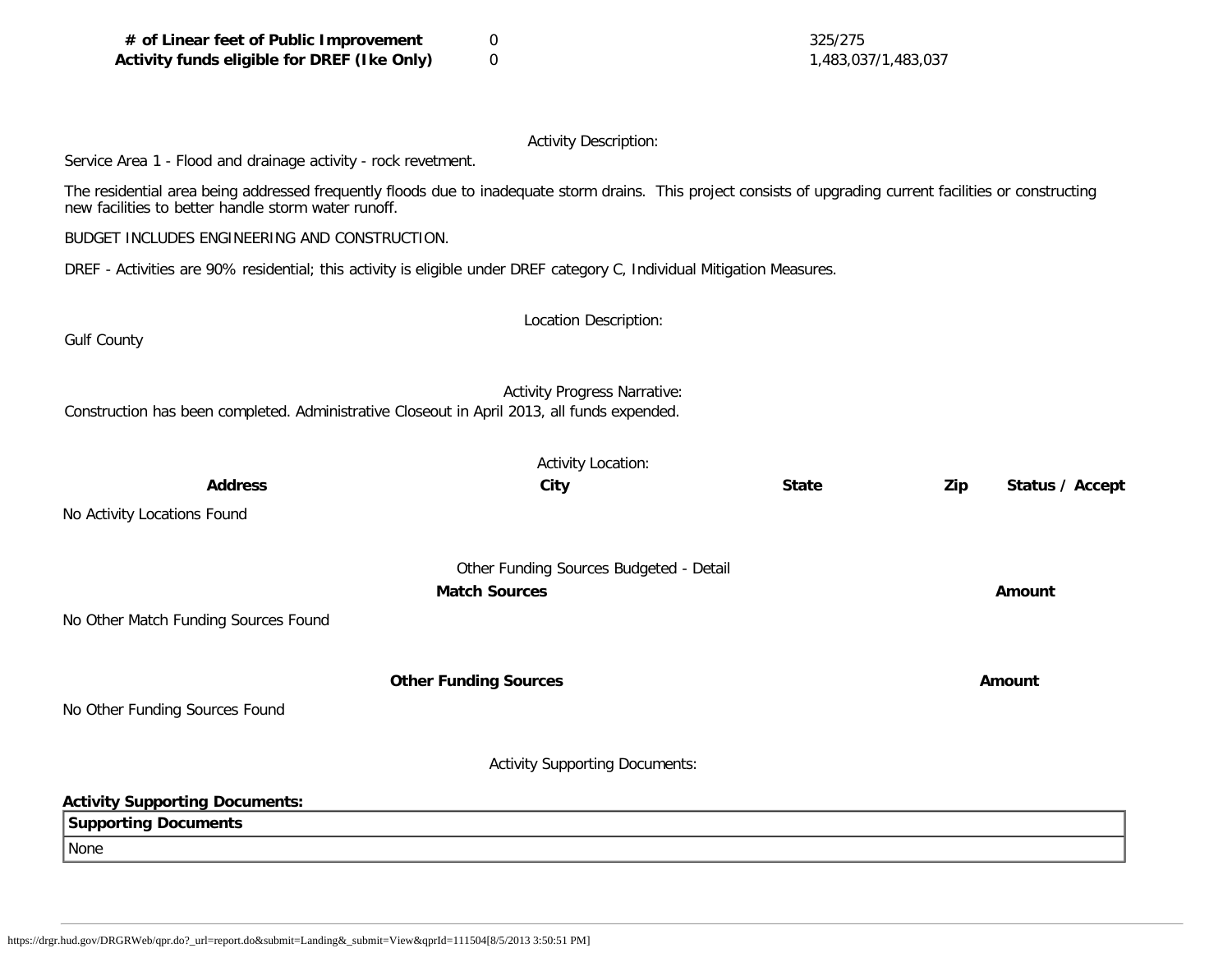#### **Grantee Activity Number:** Gulf Co 03J

**Activity Category:** Construction/reconstruction of water/sewer lines or systems

**Project Number:** 102

**Projected Start Date:** 06/01/2010

**National Objective:** Low/Mod

**Responsible Organization:** Gulf County

**Benefit Type:** Area ( Survey ) **Activity Title:** Gulf Co 03J

**Activity Status:** Completed

**Project Title:** Non-Housing

**Projected End Date:** 10/01/2012

**Completed Activity Actual End Date:**

| Overall                                         |                                      | Jan 1 thru Mar 31, 2013                   | <b>To Date</b> |
|-------------------------------------------------|--------------------------------------|-------------------------------------------|----------------|
| <b>Total Projected Budget from All Sources:</b> |                                      | N/A                                       | \$438,439.27   |
| <b>Total Budget:</b>                            |                                      | \$0.00                                    | \$438,439.27   |
| <b>Total Obligated:</b>                         |                                      | \$0.00                                    | \$438,439.27   |
| <b>Total Funds Drawdown</b>                     |                                      | \$0.00                                    | \$438,439.27   |
| Program Funds Drawdown:                         |                                      | \$0.00                                    | \$438,439.27   |
| Program Income Drawdown:                        |                                      | \$0.00                                    | \$0.00         |
| Program Income Received:                        |                                      | \$0.00                                    | \$0.00         |
| <b>Total Funds Expended:</b>                    |                                      | \$0.00                                    | \$438,439.27   |
| <b>Gulf County</b>                              | \$0.00                               | \$438,439.27                              |                |
| <b>Match Contributed:</b>                       |                                      | \$0.00                                    | \$0.00         |
|                                                 | Accomplishments Performance Measures |                                           |                |
|                                                 | <b>This Report Period</b>            | <b>Cumulative Actual Total / Expected</b> |                |

**# of Linear feet of Public Improvement** 0 3,400/3,400 **Activity funds eligible for DREF (Ike Only)** 0 469,355/469,355

**Total Total**

Activity Description:

Service Area #2 - Sewer Line relocation and lift station improvements for disaster prone areas along Highway 98. Without the relocation of the sewer lines and lift station improvements, this frequently flooded area will continue to have problems.

DREF - Activities will benefit residential areas; this activity is eligible under DREF category C, Individual Mitigation Measures.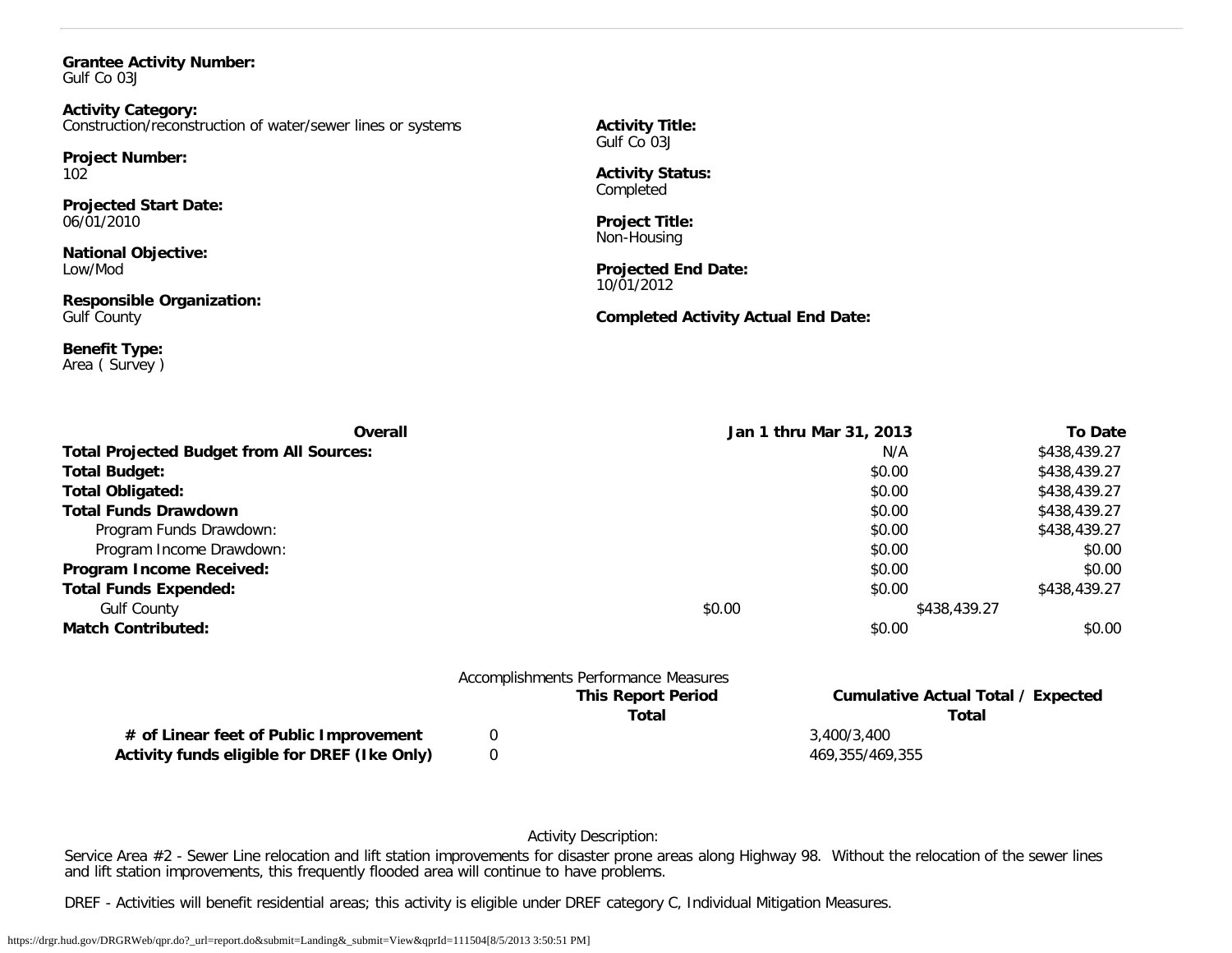| <b>Gulf County</b>                                                         | Location Description:                                           |              |                        |
|----------------------------------------------------------------------------|-----------------------------------------------------------------|--------------|------------------------|
| Project completed. Administrative Closeout April 2013, all funds expended. | <b>Activity Progress Narrative:</b>                             |              |                        |
|                                                                            | <b>Activity Location:</b>                                       |              |                        |
| <b>Address</b>                                                             | City                                                            | <b>State</b> | Zip<br>Status / Accept |
| No Activity Locations Found                                                |                                                                 |              |                        |
|                                                                            |                                                                 |              |                        |
|                                                                            | Other Funding Sources Budgeted - Detail<br><b>Match Sources</b> |              | <b>Amount</b>          |
| No Other Match Funding Sources Found                                       |                                                                 |              |                        |
|                                                                            |                                                                 |              |                        |
|                                                                            | <b>Other Funding Sources</b>                                    |              | Amount                 |
| No Other Funding Sources Found                                             |                                                                 |              |                        |
|                                                                            | <b>Activity Supporting Documents:</b>                           |              |                        |
| <b>Activity Supporting Documents:</b>                                      |                                                                 |              |                        |
| <b>Supporting Documents</b>                                                |                                                                 |              |                        |
| None                                                                       |                                                                 |              |                        |
|                                                                            |                                                                 |              |                        |
|                                                                            |                                                                 |              |                        |
| <b>Grantee Activity Number:</b><br>Gulf Co 14B/ARH                         |                                                                 |              |                        |
| <b>Activity Category:</b><br>Affordable Rental Housing                     | <b>Activity Title:</b>                                          |              |                        |
| <b>Project Number:</b><br>103                                              | Gulf Co 14B/ARH<br><b>Activity Status:</b>                      |              |                        |
| <b>Projected Start Date:</b><br>06/01/2010                                 | Completed<br><b>Project Title:</b>                              |              |                        |
| <b>National Objective:</b>                                                 | Affordable Rental Housing                                       |              |                        |
| Low/Mod                                                                    | <b>Projected End Date:</b>                                      |              |                        |

https://drgr.hud.gov/DRGRWeb/qpr.do?\_url=report.do&submit=Landing&\_submit=View&qprId=111504[8/5/2013 3:50:51 PM]

**Projected End Date:**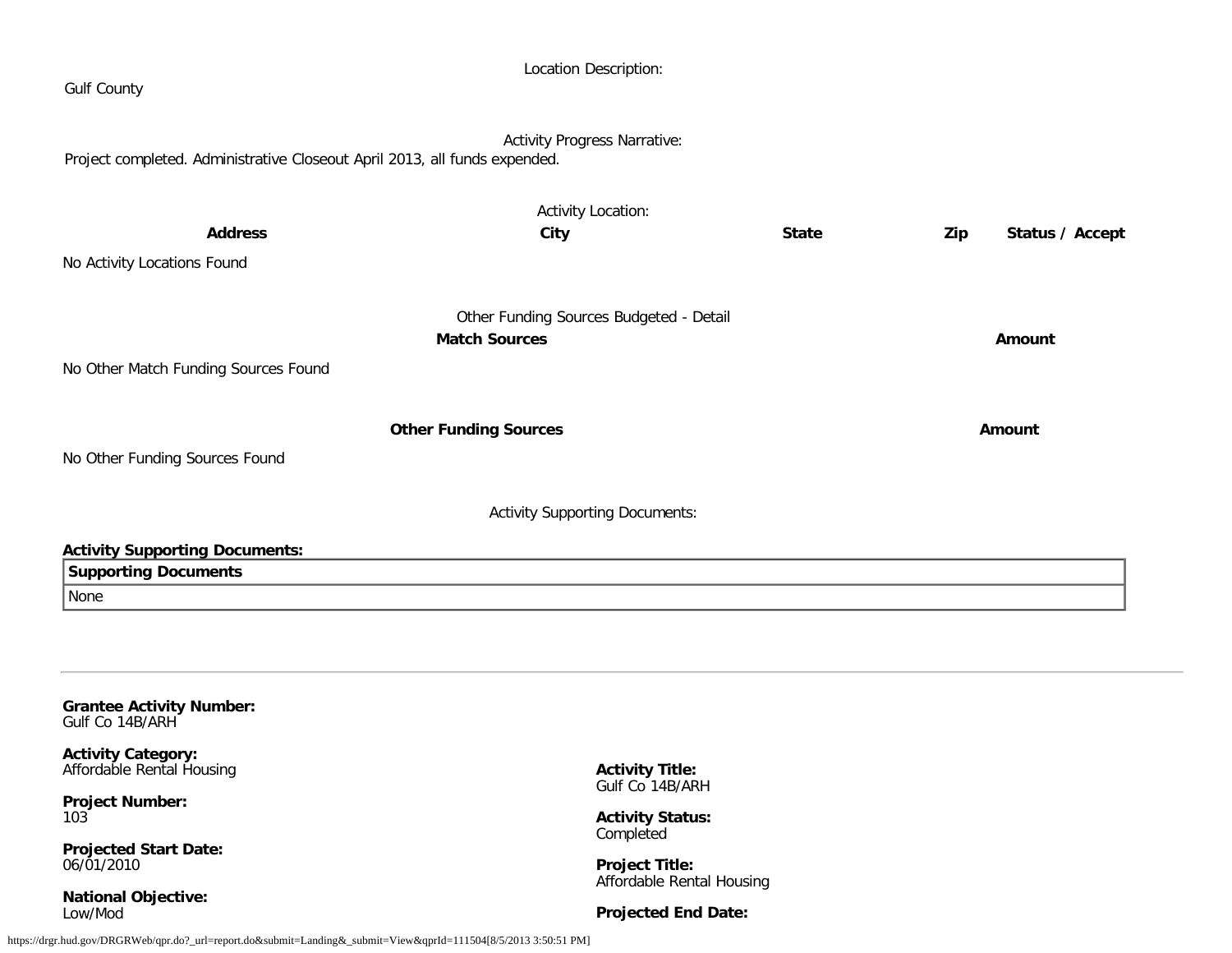# 10/01/2012

# **Responsible Organization:** Gulf County

#### **Benefit Type:** Direct ( HouseHold )

| Overall                                         | Jan 1 thru Mar 31, 2013 | <b>To Date</b> |
|-------------------------------------------------|-------------------------|----------------|
| <b>Total Projected Budget from All Sources:</b> | N/A                     | \$386,515.98   |
| <b>Total Budget:</b>                            | (\$976.62)              | \$386,515.98   |
| <b>Total Obligated:</b>                         | (\$976.62)              | \$386,515.98   |
| <b>Total Funds Drawdown</b>                     | \$0.00                  | \$386,515.98   |
| Program Funds Drawdown:                         | \$0.00                  | \$386,515.98   |
| Program Income Drawdown:                        | \$0.00                  | \$0.00         |
| Program Income Received:                        | \$0.00                  | \$0.00         |
| <b>Total Funds Expended:</b>                    | \$0.00                  | \$386,515.98   |
| <b>Gulf County</b>                              | \$0.00                  | \$386,515.98   |
| <b>Match Contributed:</b>                       | \$0.00                  | \$0.00         |

| Accomplishments Performance Measures        |  |                           |                                           |  |  |  |  |
|---------------------------------------------|--|---------------------------|-------------------------------------------|--|--|--|--|
|                                             |  | <b>This Report Period</b> | <b>Cumulative Actual Total / Expected</b> |  |  |  |  |
|                                             |  | Total                     | Total                                     |  |  |  |  |
| # of Properties                             |  |                           | 0/0                                       |  |  |  |  |
| Activity funds eligible for DREF (Ike Only) |  |                           | 355,600/355,600                           |  |  |  |  |
|                                             |  |                           |                                           |  |  |  |  |
|                                             |  |                           |                                           |  |  |  |  |

|                    |     | <b>This Report Period</b><br>Total                              |       |        | <b>Cumulative Actual Total / Expected</b> | Total |          |
|--------------------|-----|-----------------------------------------------------------------|-------|--------|-------------------------------------------|-------|----------|
| # of Housing Units |     |                                                                 |       | 20/109 |                                           |       |          |
|                    |     | Beneficiaries Performance Measures<br><b>This Report Period</b> |       |        | <b>Cumulative Actual Total / Expected</b> |       |          |
|                    | Low | Mod                                                             | Total | Low    | Mod                                       | Total | Low/Mod% |

**# of Households** 0 0 0 20/109 0/0 20/109 100 **# Renter Households** 0 0 0 20/109 0/0 20/109 100

| Cumulative Race Total                           |                           |       |  |        |  |                                            |  |                         |  |  |  |                                                                                                                                     |
|-------------------------------------------------|---------------------------|-------|--|--------|--|--------------------------------------------|--|-------------------------|--|--|--|-------------------------------------------------------------------------------------------------------------------------------------|
|                                                 | <b>This Report Period</b> |       |  |        |  | <b>Cumulative Actual Total</b>             |  |                         |  |  |  |                                                                                                                                     |
|                                                 |                           | Owner |  | Renter |  | <b>Total Households</b><br>Renter<br>Owner |  | <b>Total Households</b> |  |  |  |                                                                                                                                     |
| <b>Direct</b><br><b>Benefit</b><br>(Households) |                           |       |  |        |  |                                            |  |                         |  |  |  | Total Hispanic/Latino Total Hispanic/Latino Total Hispanic/Latino Total Hispanic/Latino Total Hispanic/Latino Total Hispanic/Latino |
| White                                           |                           |       |  |        |  |                                            |  |                         |  |  |  |                                                                                                                                     |

https://drgr.hud.gov/DRGRWeb/qpr.do?\_url=report.do&submit=Landing&\_submit=View&qprId=111504[8/5/2013 3:50:51 PM]

# **Completed Activity Actual End Date:**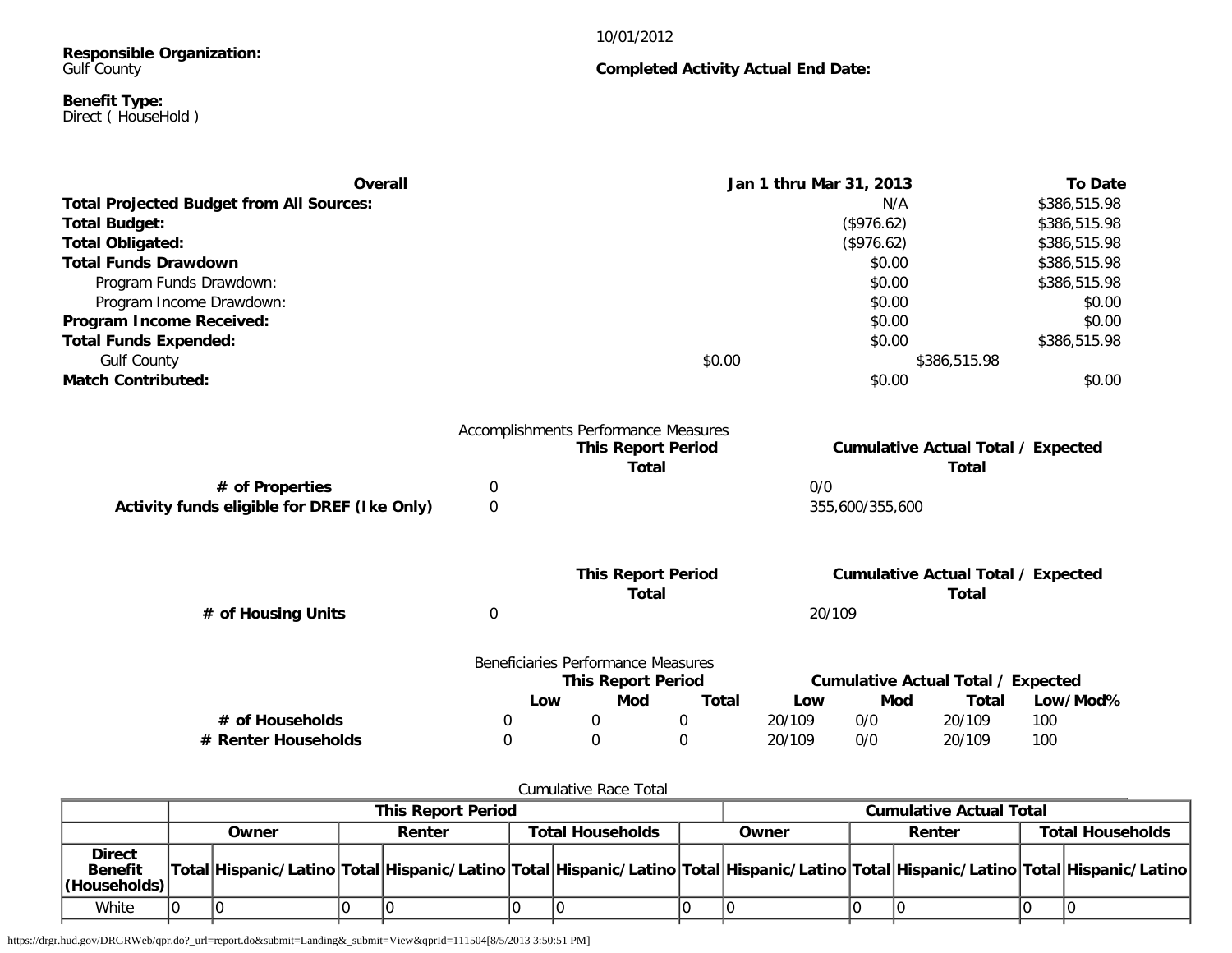| Househ<br>אוחי<br>נטושו<br>Female |  |  |  |  |    |    |  |
|-----------------------------------|--|--|--|--|----|----|--|
| ∣Inkn∩wn                          |  |  |  |  | 20 | 20 |  |

|                                                                                                                                                                                                                                                                                                                                                         | <b>Activity Description:</b>            |              |                        |
|---------------------------------------------------------------------------------------------------------------------------------------------------------------------------------------------------------------------------------------------------------------------------------------------------------------------------------------------------------|-----------------------------------------|--------------|------------------------|
| Service Area #3 - Repair and rehabilitation of Multi-Family Residential Units, mitigation activities as well.                                                                                                                                                                                                                                           |                                         |              |                        |
| Repairs or reconstruction of residential housing units. Activities are being undertaken that will both repair and strengthen the units, so that there is less<br>likelihood of future damages resulting from storms (i.e. storm shutters, strengthening of roof, window and door replacement with materials that hold up<br>better during storms, etc.) |                                         |              |                        |
| DREF - Activities are 100% residential; this activity is eligible under DREF category C, Individual Mitigation Measures.                                                                                                                                                                                                                                |                                         |              |                        |
|                                                                                                                                                                                                                                                                                                                                                         | Location Description:                   |              |                        |
| <b>Gulf County</b>                                                                                                                                                                                                                                                                                                                                      |                                         |              |                        |
| Project is complete. Administrative Closeout April 2013, all funds expended.                                                                                                                                                                                                                                                                            | <b>Activity Progress Narrative:</b>     |              |                        |
|                                                                                                                                                                                                                                                                                                                                                         | <b>Activity Location:</b>               |              |                        |
| <b>Address</b>                                                                                                                                                                                                                                                                                                                                          | City                                    | <b>State</b> | Zip<br>Status / Accept |
| No Activity Locations Found                                                                                                                                                                                                                                                                                                                             |                                         |              |                        |
|                                                                                                                                                                                                                                                                                                                                                         | Other Funding Sources Budgeted - Detail |              |                        |
|                                                                                                                                                                                                                                                                                                                                                         | <b>Match Sources</b>                    |              | Amount                 |
| No Other Match Funding Sources Found                                                                                                                                                                                                                                                                                                                    |                                         |              |                        |
|                                                                                                                                                                                                                                                                                                                                                         | <b>Other Funding Sources</b>            |              | Amount                 |
| No Other Funding Sources Found                                                                                                                                                                                                                                                                                                                          |                                         |              |                        |
|                                                                                                                                                                                                                                                                                                                                                         | <b>Activity Supporting Documents:</b>   |              |                        |
| <b>Activity Supporting Documents:</b>                                                                                                                                                                                                                                                                                                                   |                                         |              |                        |
| <b>Supporting Documents</b>                                                                                                                                                                                                                                                                                                                             |                                         |              |                        |
| None                                                                                                                                                                                                                                                                                                                                                    |                                         |              |                        |
|                                                                                                                                                                                                                                                                                                                                                         |                                         |              |                        |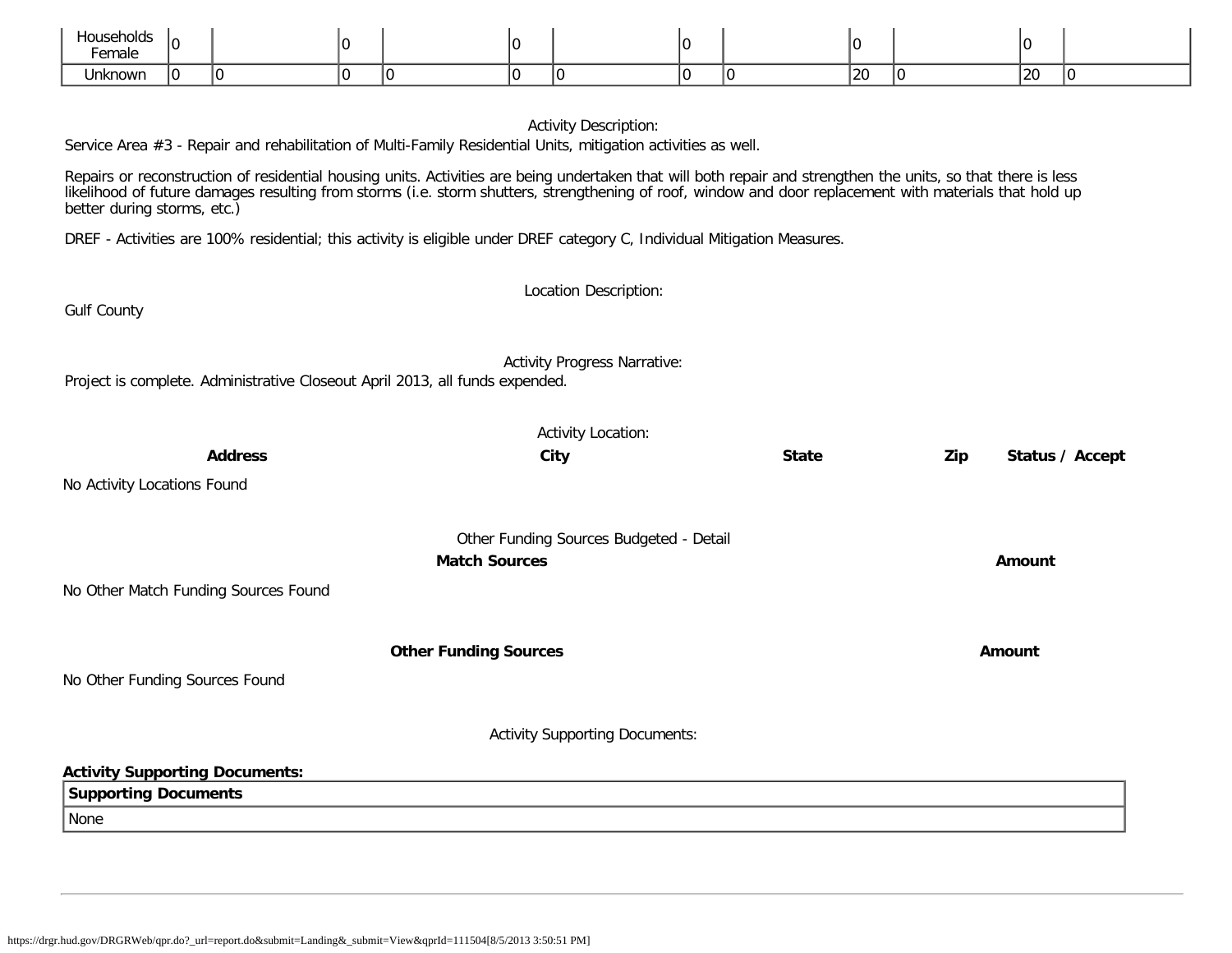**Grantee Activity Number:** Gulf Co DREF 03I

**Activity Category:** Rehabilitation/reconstruction of public facilities

**Project Number:** 102

**Projected Start Date:** 12/16/2011

**National Objective:** Urgent Need

**Responsible Organization:** Gulf County

**Benefit Type:** Direct ( Person ) **Activity Title:** Gulf Co DREF 03I

**Activity Status:** Under Way

**Project Title:** Non-Housing

**Projected End Date:** 12/15/2013

# **Completed Activity Actual End Date:**

| Overall                                         | Jan 1 thru Mar 31, 2013 | <b>To Date</b> |
|-------------------------------------------------|-------------------------|----------------|
| <b>Total Projected Budget from All Sources:</b> | N/A                     | \$737,512.00   |
| <b>Total Budget:</b>                            | \$23,380.00             | \$737,512.00   |
| <b>Total Obligated:</b>                         | \$23,380.00             | \$737,512.00   |
| <b>Total Funds Drawdown</b>                     | \$278,795.84            | \$664,741.49   |
| Program Funds Drawdown:                         | \$278,795.84            | \$664,741.49   |
| Program Income Drawdown:                        | \$0.00                  | \$0.00         |
| Program Income Received:                        | \$0.00                  | \$0.00         |
| <b>Total Funds Expended:</b>                    | \$278,795.84            | \$664,741.49   |
| <b>Gulf County</b>                              | \$278,795.84            | \$664,741.49   |
| <b>Match Contributed:</b>                       | \$0.00                  | \$0.00         |

Activity Description:

Flood and drainage improvements (rock revetment)

Location Description:

Gulf County- State Road 30 E

Activity Progress Narrative:

Project is nearing completion.

Activity Location: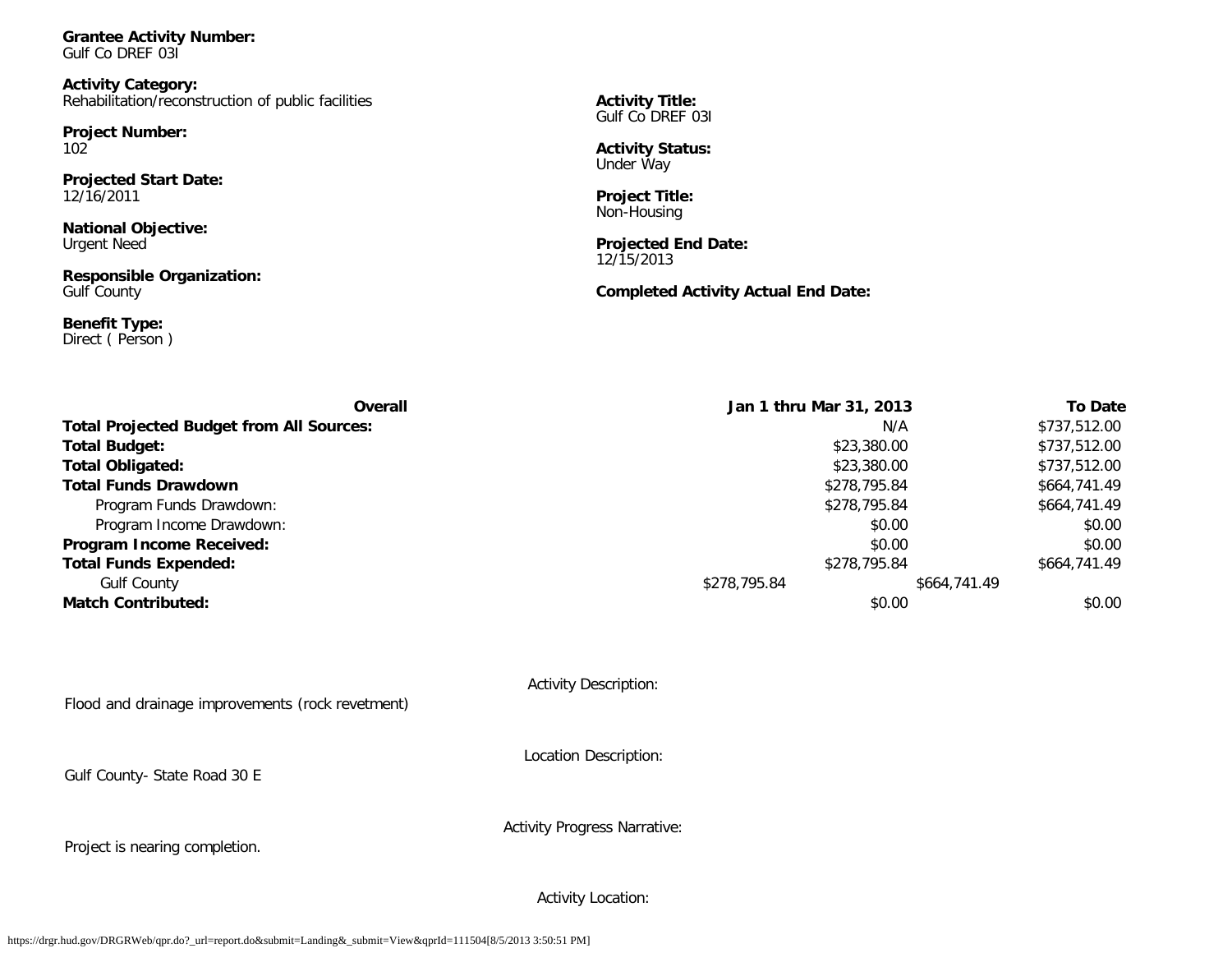| <b>Address</b>                        | City                                    | <b>State</b> | Zip<br>Status / Accept |
|---------------------------------------|-----------------------------------------|--------------|------------------------|
| No Activity Locations Found           |                                         |              |                        |
|                                       |                                         |              |                        |
|                                       | Other Funding Sources Budgeted - Detail |              |                        |
|                                       | <b>Match Sources</b>                    |              | Amount                 |
| No Other Match Funding Sources Found  |                                         |              |                        |
|                                       |                                         |              |                        |
|                                       | <b>Other Funding Sources</b>            |              | Amount                 |
| No Other Funding Sources Found        |                                         |              |                        |
|                                       |                                         |              |                        |
|                                       | <b>Activity Supporting Documents:</b>   |              |                        |
| <b>Activity Supporting Documents:</b> |                                         |              |                        |
| <b>Supporting Documents</b>           |                                         |              |                        |
| None                                  |                                         |              |                        |
|                                       |                                         |              |                        |
|                                       |                                         |              |                        |

#### **Grantee Activity Number:** Gulf Co DREF 14B

**Activity Category:** Affordable Rental Housing

**Project Number:** 103

**Projected Start Date:** 12/16/2011

**National Objective:** Low/Mod

**Responsible Organization:** Gulf County

**Benefit Type:** Direct ( HouseHold ) **Activity Title:** Gulf Co DREF 14B

**Activity Status:** Under Way

**Project Title:** Affordable Rental Housing

**Projected End Date:** 12/15/2013

# **Completed Activity Actual End Date:**

**Total Projected Budget from All Sources:** N/A \$115,149.34

**Overall Jan 1 thru Mar 31, 2013 To Date**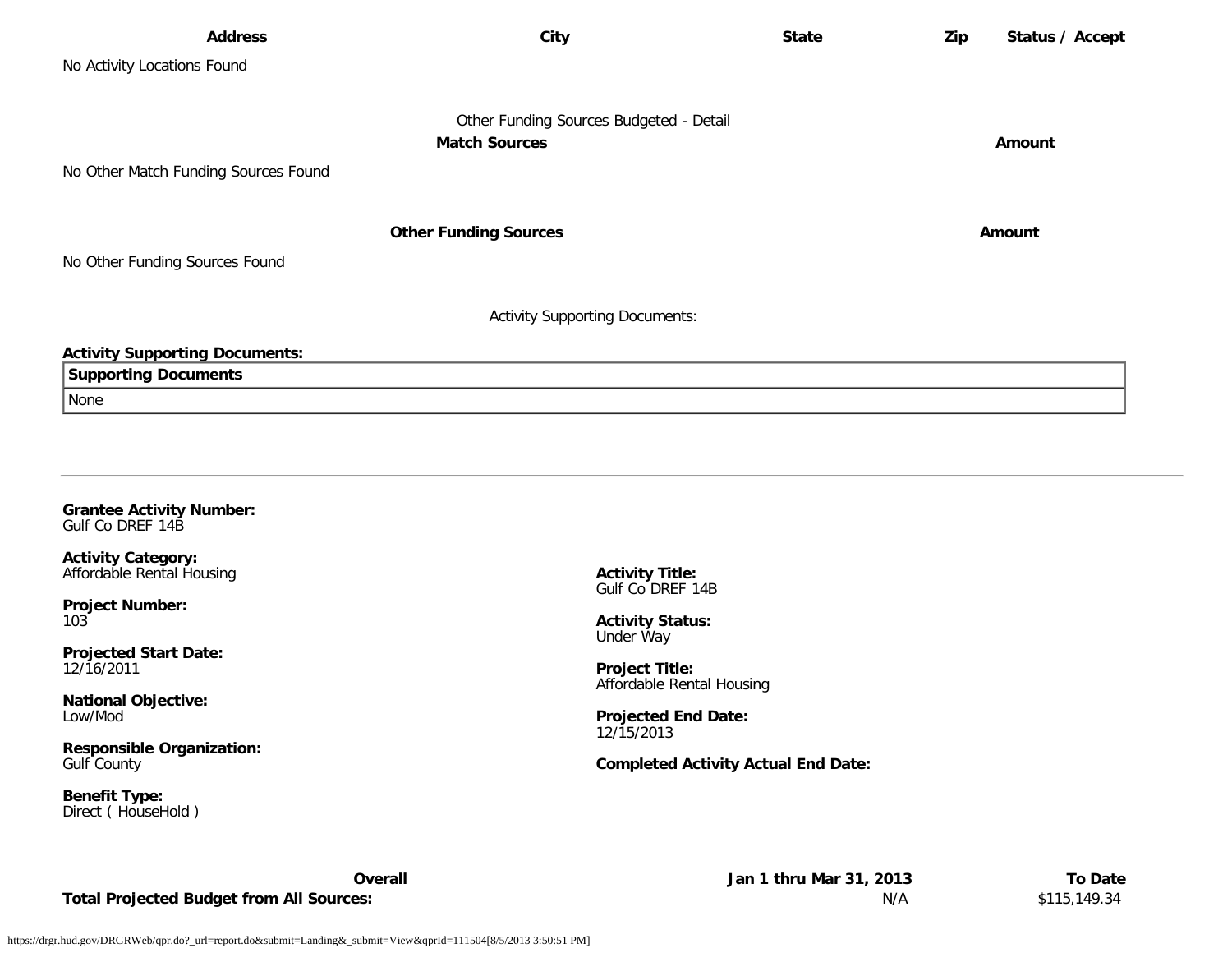| <b>Total Budget:</b>                                   |                                         |             | (\$21,378.66)                |             | \$115,149.34                |
|--------------------------------------------------------|-----------------------------------------|-------------|------------------------------|-------------|-----------------------------|
| <b>Total Obligated:</b><br><b>Total Funds Drawdown</b> |                                         |             | (\$21,378.66)<br>\$27,957.86 |             | \$115,149.34<br>\$97,740.40 |
| Program Funds Drawdown:                                |                                         |             | \$27,957.86                  |             | \$97,740.40                 |
| Program Income Drawdown:                               |                                         |             | \$0.00                       |             | \$0.00                      |
| Program Income Received:                               |                                         |             | \$0.00                       |             | \$0.00                      |
| <b>Total Funds Expended:</b>                           |                                         |             | \$27,957.86                  |             | \$97,740.40                 |
| <b>Gulf County</b>                                     |                                         | \$27,957.86 |                              | \$97,740.40 |                             |
| <b>Match Contributed:</b>                              |                                         |             | \$0.00                       |             | \$0.00                      |
|                                                        | <b>Activity Description:</b>            |             |                              |             |                             |
| Multi family rehab for affordable rental housing       |                                         |             |                              |             |                             |
| Gulf County-Liberty Manor Arms                         | Location Description:                   |             |                              |             |                             |
|                                                        |                                         |             |                              |             |                             |
|                                                        | <b>Activity Progress Narrative:</b>     |             |                              |             |                             |
| Project is nearing completion.                         |                                         |             |                              |             |                             |
|                                                        |                                         |             |                              |             |                             |
| <b>Address</b>                                         | <b>Activity Location:</b><br>City       |             | <b>State</b>                 | Zip         | Status / Accept             |
|                                                        |                                         |             |                              |             |                             |
| No Activity Locations Found                            |                                         |             |                              |             |                             |
|                                                        | Other Funding Sources Budgeted - Detail |             |                              |             |                             |
|                                                        | <b>Match Sources</b>                    |             |                              |             | Amount                      |
| No Other Match Funding Sources Found                   |                                         |             |                              |             |                             |
|                                                        | <b>Other Funding Sources</b>            |             |                              |             | Amount                      |
| No Other Funding Sources Found                         |                                         |             |                              |             |                             |
|                                                        |                                         |             |                              |             |                             |
|                                                        | <b>Activity Supporting Documents:</b>   |             |                              |             |                             |
| <b>Activity Supporting Documents:</b>                  |                                         |             |                              |             |                             |
| <b>Supporting Documents</b>                            |                                         |             |                              |             |                             |
| None                                                   |                                         |             |                              |             |                             |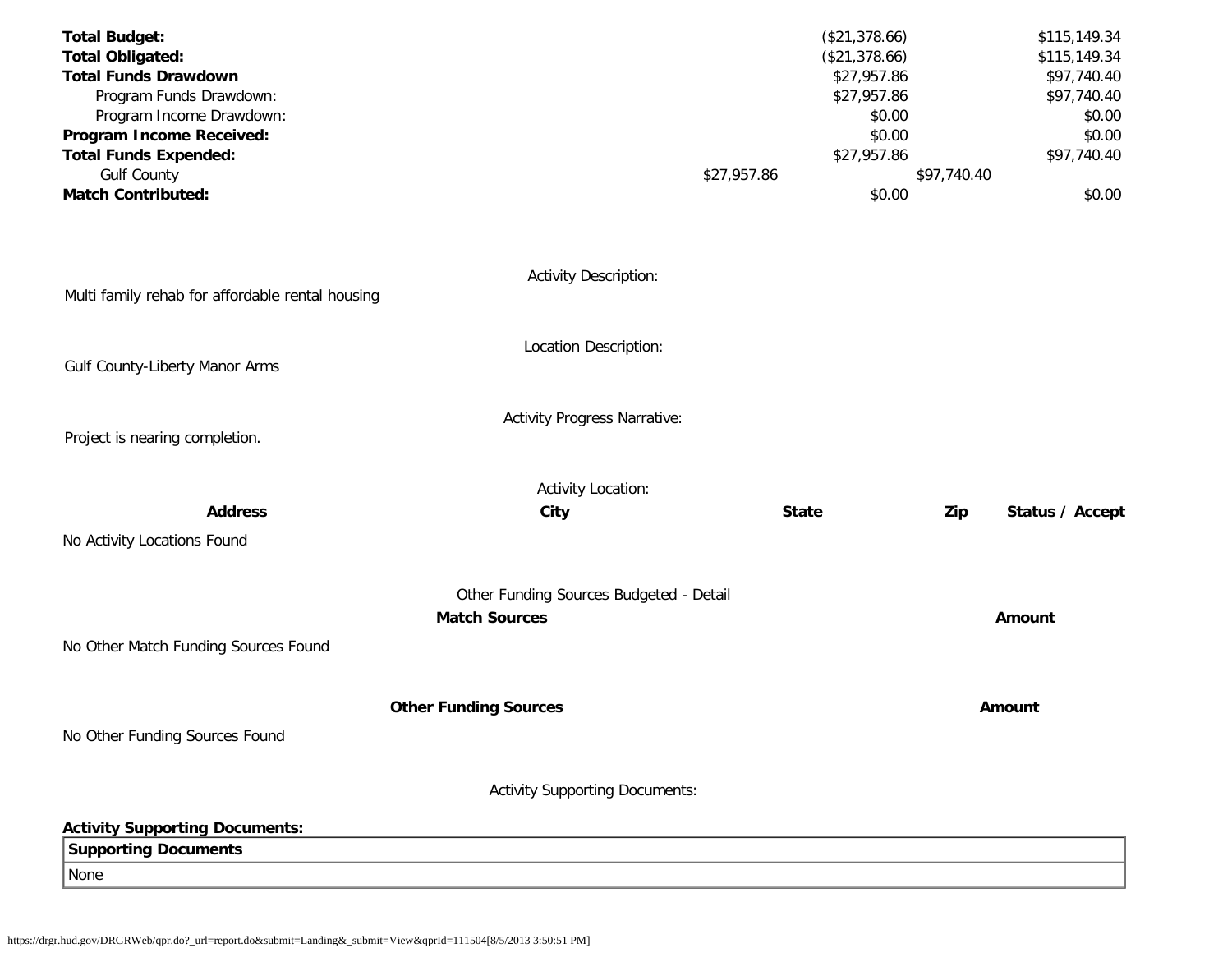**Grantee Activity Number:** Hardee Co 03J

**Activity Category:** Construction/reconstruction of water/sewer lines or systems

**Project Number:** 102

**Projected Start Date:** 06/08/2010

**National Objective:** Low/Mod

**Responsible Organization:** Hardee County

**Benefit Type:** Area ( Survey ) **Activity Title:** Hardee Co 03J

**Activity Status:** Completed

**Project Title:** Non-Housing

**Projected End Date:** 06/07/2013

**Completed Activity Actual End Date:**

| <b>Overall</b>                                  | Jan 1 thru Mar 31, 2013 |              | To Date      |
|-------------------------------------------------|-------------------------|--------------|--------------|
| <b>Total Projected Budget from All Sources:</b> |                         | N/A          | \$187,390.00 |
| <b>Total Budget:</b>                            |                         | \$0.00       | \$187,390.00 |
| <b>Total Obligated:</b>                         |                         | \$0.00       | \$187,390.00 |
| <b>Total Funds Drawdown</b>                     |                         | \$0.00       | \$187,390.00 |
| Program Funds Drawdown:                         |                         | \$0.00       | \$187,390.00 |
| Program Income Drawdown:                        |                         | \$0.00       | \$0.00       |
| Program Income Received:                        |                         | \$0.00       | \$0.00       |
| <b>Total Funds Expended:</b>                    |                         | \$0.00       | \$187,390.00 |
| Hardee County                                   | \$0.00                  | \$187,390.00 |              |
| <b>Match Contributed:</b>                       |                         | \$0.00       | \$0.00       |
|                                                 |                         |              |              |
|                                                 |                         |              |              |

|                                             | Accomplishments Performance Measures |                                    |
|---------------------------------------------|--------------------------------------|------------------------------------|
|                                             | <b>This Report Period</b>            | Cumulative Actual Total / Expected |
|                                             | Total                                | Total                              |
| # of Linear feet of Public Improvement      |                                      | 858/858                            |
| Activity funds eligible for DREF (Ike Only) |                                      | 187.390/187.390                    |

Activity Description:

Potable Water Lines and Sanitary Sewer Lines in the Wauchula Hills Subdivision. These improvements will correct water and sewer problems that are associated with flooding. Residential housing units will be connected to a water and sewer system. Septic tanks will be abandoned.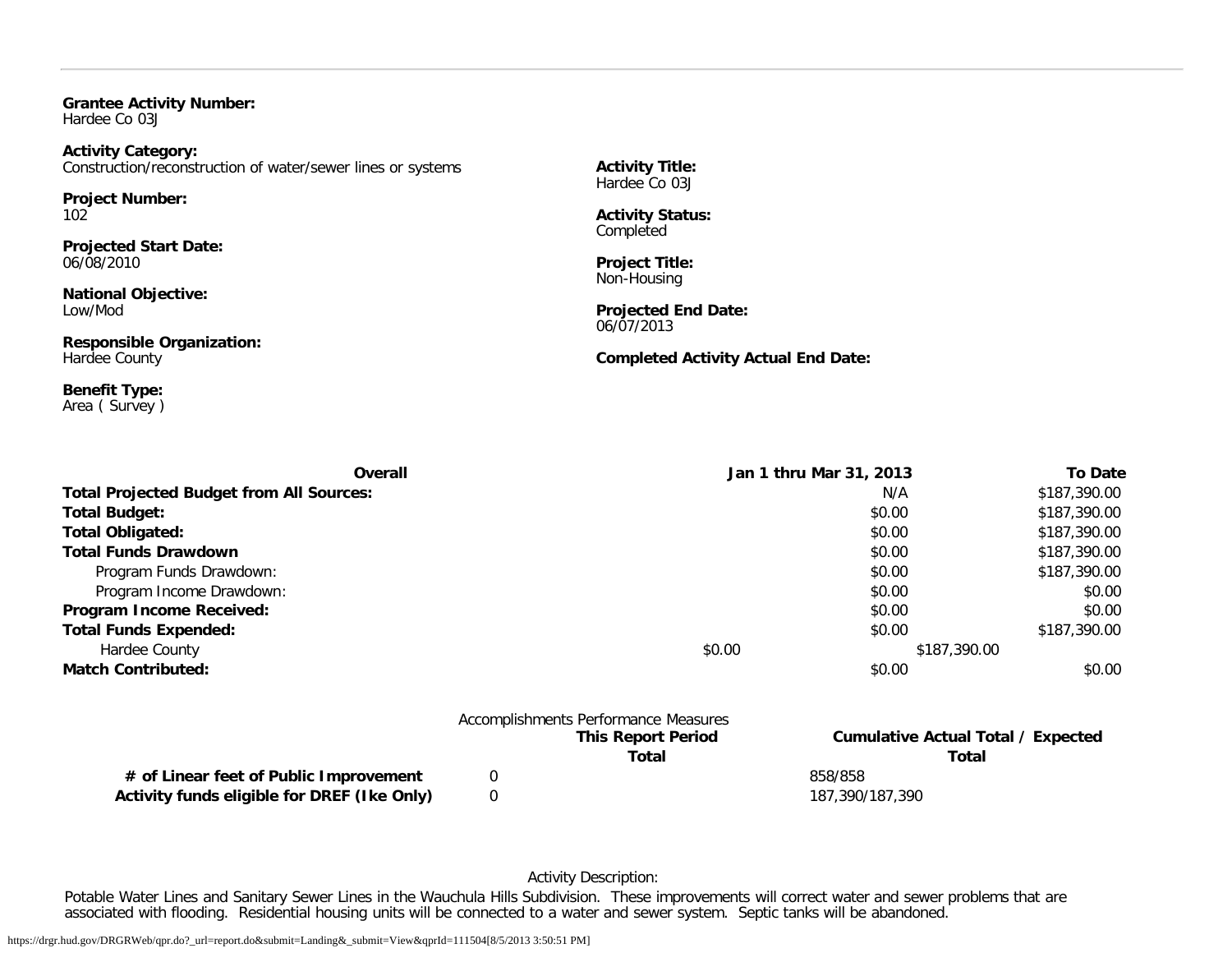#### BUDGET INCLUDES WATER AND SEWER LINES.

DREF - Activities are 100% residential; this activity is eligible under DREF category C, Individual Mitigation Measures.

| Hardee County                         | Location Description:                                           |              |     |                 |
|---------------------------------------|-----------------------------------------------------------------|--------------|-----|-----------------|
| Project completed.                    | <b>Activity Progress Narrative:</b>                             |              |     |                 |
| <b>Address</b>                        | <b>Activity Location:</b><br>City                               | <b>State</b> | Zip | Status / Accept |
| No Activity Locations Found           |                                                                 |              |     |                 |
|                                       | Other Funding Sources Budgeted - Detail<br><b>Match Sources</b> |              |     | Amount          |
| No Other Match Funding Sources Found  |                                                                 |              |     |                 |
| No Other Funding Sources Found        | <b>Other Funding Sources</b>                                    |              |     | Amount          |
|                                       | <b>Activity Supporting Documents:</b>                           |              |     |                 |
| <b>Activity Supporting Documents:</b> |                                                                 |              |     |                 |
| <b>Supporting Documents</b>           |                                                                 |              |     |                 |
| None                                  |                                                                 |              |     |                 |

**Grantee Activity Number:**

Hardee Co 14A

**Activity Category:** Rehabilitation/reconstruction of residential structures

**Project Number:** 101

**Activity Title:** Hardee Co 14A

**Activity Status:** Under Way

# **Projected Start Date:**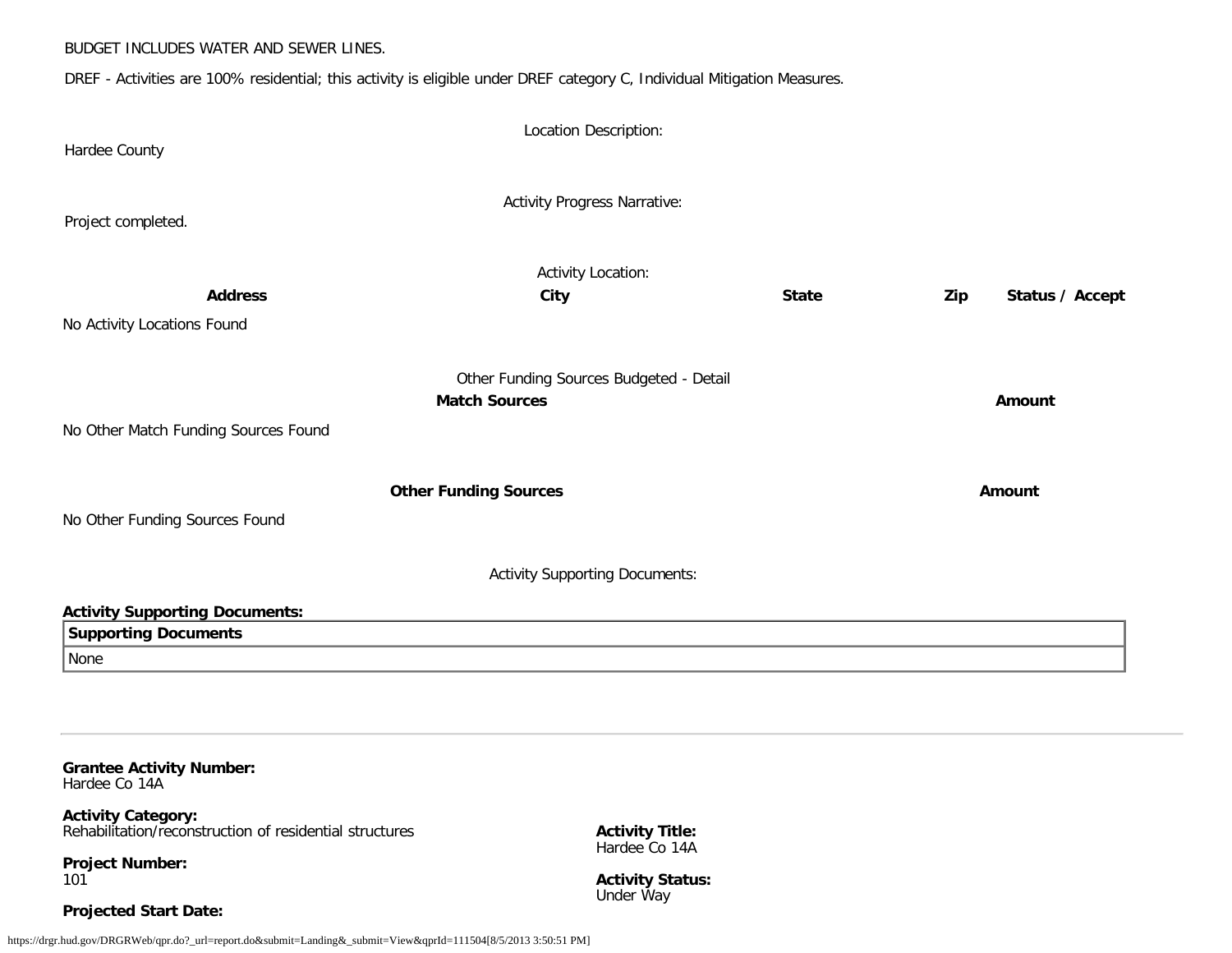06/08/2010

**National Objective:** Low/Mod

**Responsible Organization:** Hardee County

**Benefit Type:** Direct ( HouseHold ) **Project Title:** Housing

**Projected End Date:** 06/07/2013

# **Completed Activity Actual End Date:**

| Overall                                         |                                      |                                    |                                           |              | Jan 1 thru Mar 31, 2013 |                 |                                                           | <b>To Date</b> |
|-------------------------------------------------|--------------------------------------|------------------------------------|-------------------------------------------|--------------|-------------------------|-----------------|-----------------------------------------------------------|----------------|
| <b>Total Projected Budget from All Sources:</b> |                                      |                                    |                                           |              |                         | N/A             |                                                           | \$430,000.00   |
| <b>Total Budget:</b>                            |                                      |                                    |                                           |              |                         | \$0.00          |                                                           | \$430,000.00   |
| <b>Total Obligated:</b>                         |                                      |                                    |                                           |              |                         | \$0.00          |                                                           | \$430,000.00   |
| <b>Total Funds Drawdown</b>                     |                                      |                                    |                                           |              |                         | \$0.00          |                                                           | \$397,060.28   |
| Program Funds Drawdown:                         |                                      |                                    |                                           |              |                         | \$0.00          |                                                           | \$397,060.28   |
| Program Income Drawdown:                        |                                      |                                    |                                           |              |                         | \$0.00          |                                                           | \$0.00         |
| Program Income Received:                        |                                      |                                    |                                           |              |                         | \$0.00          |                                                           | \$0.00         |
| <b>Total Funds Expended:</b>                    |                                      |                                    |                                           |              |                         | \$0.00          |                                                           | \$397,060.28   |
| Hardee County                                   |                                      |                                    |                                           | \$0.00       |                         |                 | \$397,060.28                                              |                |
| <b>Match Contributed:</b>                       |                                      |                                    |                                           |              |                         | \$0.00          |                                                           | \$0.00         |
|                                                 | Accomplishments Performance Measures |                                    | <b>This Report Period</b>                 |              |                         |                 | <b>Cumulative Actual Total / Expected</b>                 |                |
|                                                 |                                      |                                    | <b>Total</b>                              |              |                         |                 | <b>Total</b>                                              |                |
| # of Properties                                 | 0                                    |                                    |                                           |              | 0/0                     |                 |                                                           |                |
| Activity funds eligible for DREF (Ike Only)     | 0                                    |                                    |                                           |              |                         | 252,350/252,350 |                                                           |                |
|                                                 |                                      |                                    |                                           |              |                         |                 |                                                           |                |
|                                                 |                                      |                                    | <b>This Report Period</b><br><b>Total</b> |              |                         |                 | <b>Cumulative Actual Total / Expected</b><br><b>Total</b> |                |
| # of Housing Units                              | 0                                    |                                    |                                           |              | 51/51                   |                 |                                                           |                |
|                                                 |                                      | Beneficiaries Performance Measures |                                           |              |                         |                 |                                                           |                |
|                                                 |                                      |                                    | <b>This Report Period</b>                 |              |                         |                 | <b>Cumulative Actual Total / Expected</b>                 |                |
|                                                 |                                      | Low                                | Mod                                       | <b>Total</b> | Low                     | Mod             | <b>Total</b>                                              | Low/Mod%       |
| # of Households                                 | 0                                    | 0                                  |                                           | 0            | 51/51                   | 0/0             | 51/51                                                     | 100            |

Cumulative Race Total

|                                 | <b>This Report Period</b> |                                                                                                                                     |                         |  | <b>Cumulative Actual Total</b> |  |       |  |  |  |        |  |                         |
|---------------------------------|---------------------------|-------------------------------------------------------------------------------------------------------------------------------------|-------------------------|--|--------------------------------|--|-------|--|--|--|--------|--|-------------------------|
|                                 | <b>Dwner</b>              | Renter                                                                                                                              | <b>Total Households</b> |  |                                |  | Owner |  |  |  | Renter |  | <b>Total Households</b> |
| <b>Direct</b><br><b>Benefit</b> |                           | Total Hispanic/Latino Total Hispanic/Latino Total Hispanic/Latino Total Hispanic/Latino Total Hispanic/Latino Total Hispanic/Latino |                         |  |                                |  |       |  |  |  |        |  |                         |

https://drgr.hud.gov/DRGRWeb/qpr.do?\_url=report.do&submit=Landing&\_submit=View&qprId=111504[8/5/2013 3:50:51 PM]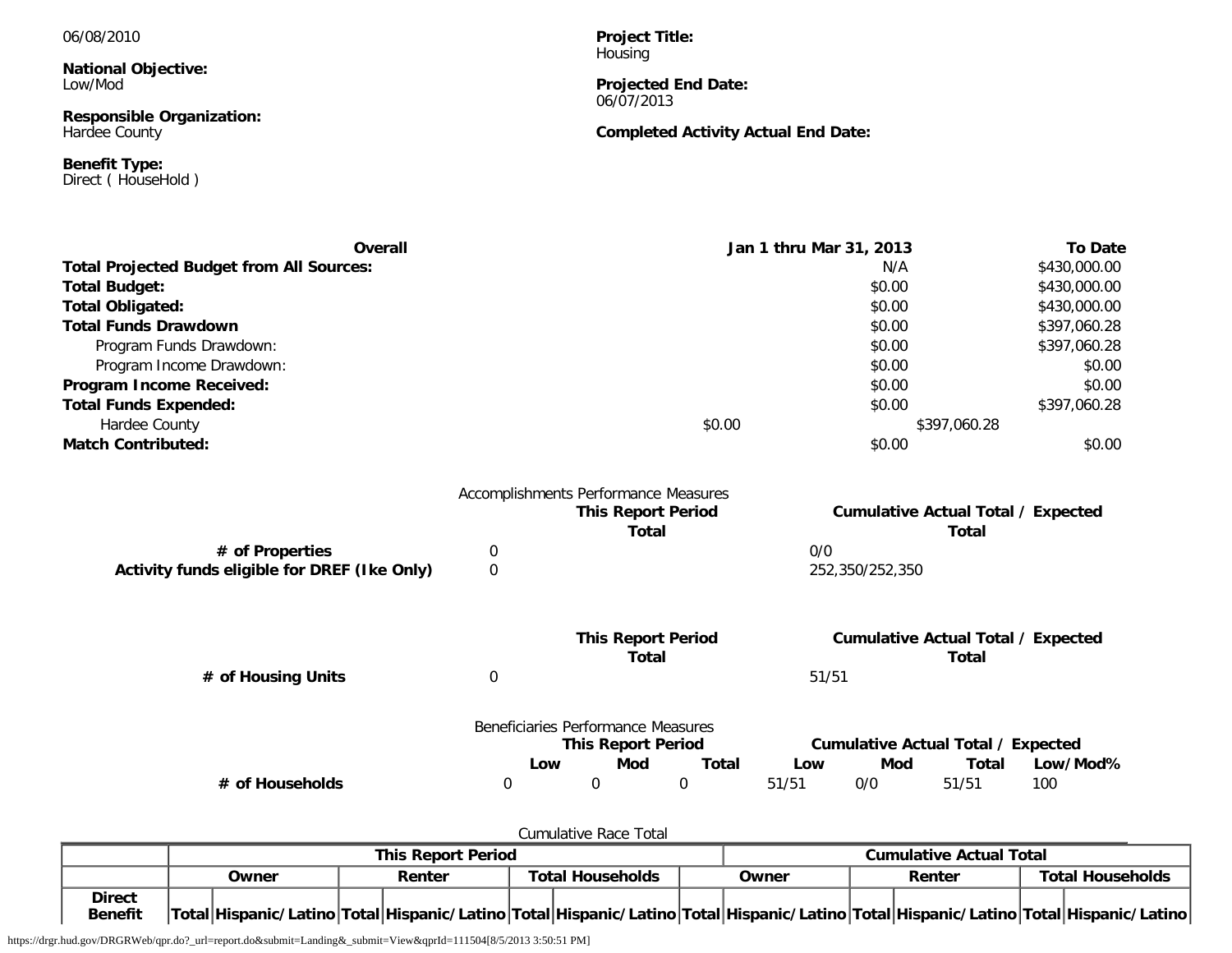| $\mathsf{l}/\mathsf{H}$ ou |    |  |  |  |  |  |   |
|----------------------------|----|--|--|--|--|--|---|
| <b>Unknown</b>             | ТU |  |  |  |  |  | ш |

# Activity Description:

Water and Sewer hook up activities in Wauchula Hills Subdivision.

Repairs or reconstruction of residential housing units. Activities are being undertaken that will both repair and strengthen the units, so that there is less likelihood of future damages resulting from storms (i.e. storm shutters, strengthening of roof, window and door replacement with materials that hold up better during storms, etc.)

DREF - Activities are 100% residential; this activity is eligible under DREF category C, Individual Mitigation Measures.

Location Description:

Hardee County

Activity Progress Narrative:

At closeout either the remaining balance will be de-obligated or a final request for funds will be issued.

The hookups on the original service area are complete. The County has issued a change order to the contractor for the Cactus Avenue Service Area. The contractor has completed construction on the change order portion.

|                                       | <b>Activity Location:</b>               |              |     |                 |
|---------------------------------------|-----------------------------------------|--------------|-----|-----------------|
| <b>Address</b>                        | City                                    | <b>State</b> | Zip | Status / Accept |
| No Activity Locations Found           |                                         |              |     |                 |
|                                       | Other Funding Sources Budgeted - Detail |              |     |                 |
|                                       | <b>Match Sources</b>                    |              |     | Amount          |
| No Other Match Funding Sources Found  |                                         |              |     |                 |
|                                       | <b>Other Funding Sources</b>            |              |     | Amount          |
| No Other Funding Sources Found        |                                         |              |     |                 |
|                                       | <b>Activity Supporting Documents:</b>   |              |     |                 |
| <b>Activity Supporting Documents:</b> |                                         |              |     |                 |
| <b>Supporting Documents</b>           |                                         |              |     |                 |
| None                                  |                                         |              |     |                 |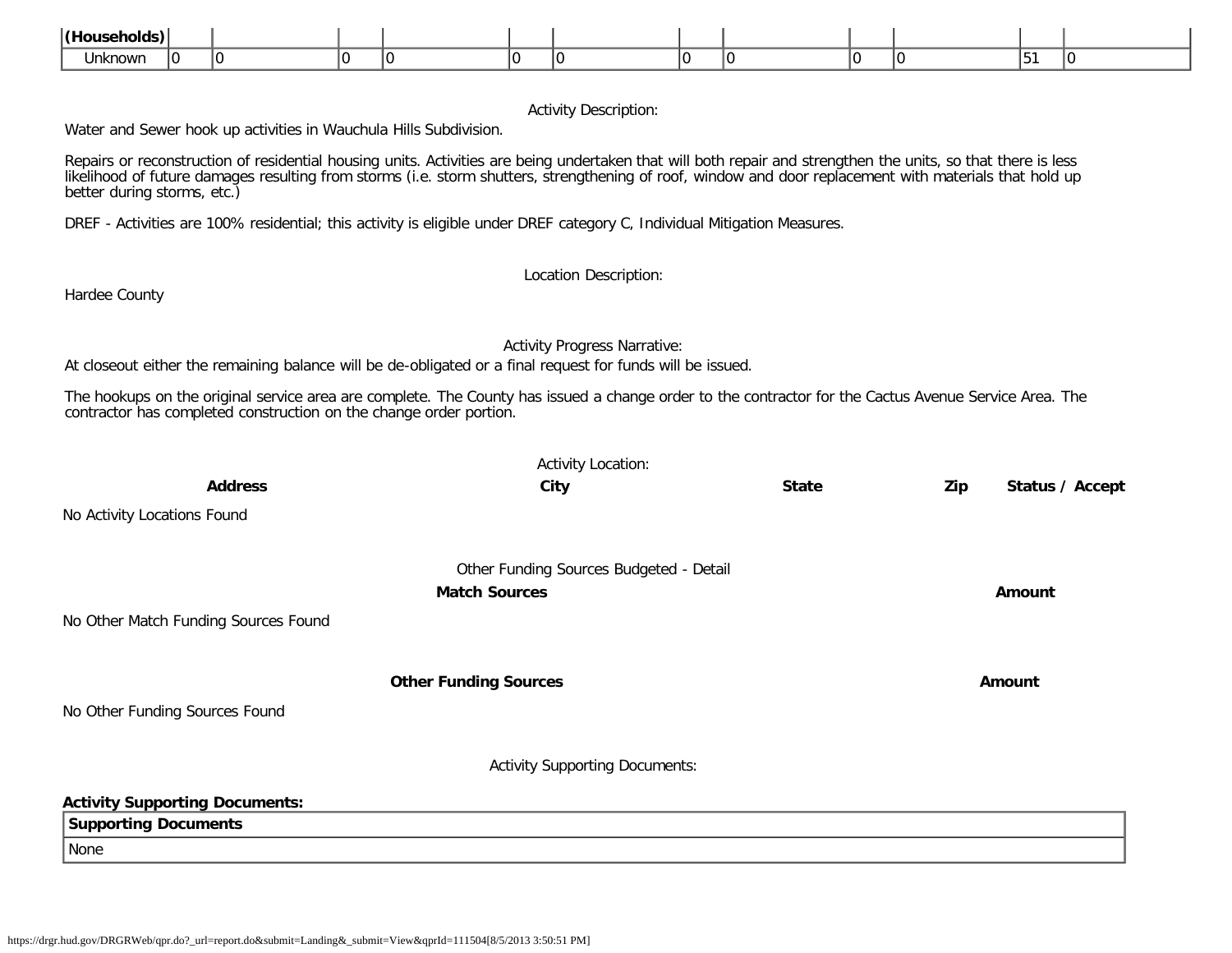#### **Grantee Activity Number:** Hardee Co DREF 03J

**Activity Category:** Construction/reconstruction of water/sewer lines or systems

**Project Number:** 102

**Projected Start Date:** 02/10/2012

**National Objective:** Low/Mod

**Responsible Organization:** Hardee County

**Benefit Type:** Area ( Survey ) **Activity Title:** Hardee Co DREF 03J

**Activity Status:** Under Way

**Project Title:** Non-Housing

**Projected End Date:** 02/09/2014

**Completed Activity Actual End Date:**

| Overall                                         | Jan 1 thru Mar 31, 2013 |             | <b>To Date</b> |
|-------------------------------------------------|-------------------------|-------------|----------------|
| <b>Total Projected Budget from All Sources:</b> |                         | N/A         | \$103,298.73   |
| <b>Total Budget:</b>                            |                         | \$0.00      | \$103,298.73   |
| <b>Total Obligated:</b>                         |                         | \$0.00      | \$103,298.73   |
| <b>Total Funds Drawdown</b>                     |                         | \$66,920.60 | \$66,920.60    |
| Program Funds Drawdown:                         |                         | \$66,920.60 | \$66,920.60    |
| Program Income Drawdown:                        |                         | \$0.00      | \$0.00         |
| Program Income Received:                        |                         | \$0.00      | \$0.00         |
| <b>Total Funds Expended:</b>                    |                         | \$66,920.60 | \$66,920.60    |
| Hardee County                                   | \$66,920.60             | \$66,920.60 |                |
| <b>Match Contributed:</b>                       |                         | \$0.00      | \$0.00         |

|             | <b>Accomplishments Performance Measures</b> |
|-------------|---------------------------------------------|
|             | <b>This Report Period</b>                   |
|             | Total                                       |
| <b>11/1</b> |                                             |

**# of Linear feet of Public Improvement** 1,164 1,164/1,440

**Cumulative Actual Total / Expected Total Total**

Sewer Lines, Water Facilities, Lines and New-Potable

Activity Description:

Hardee County

Location Description: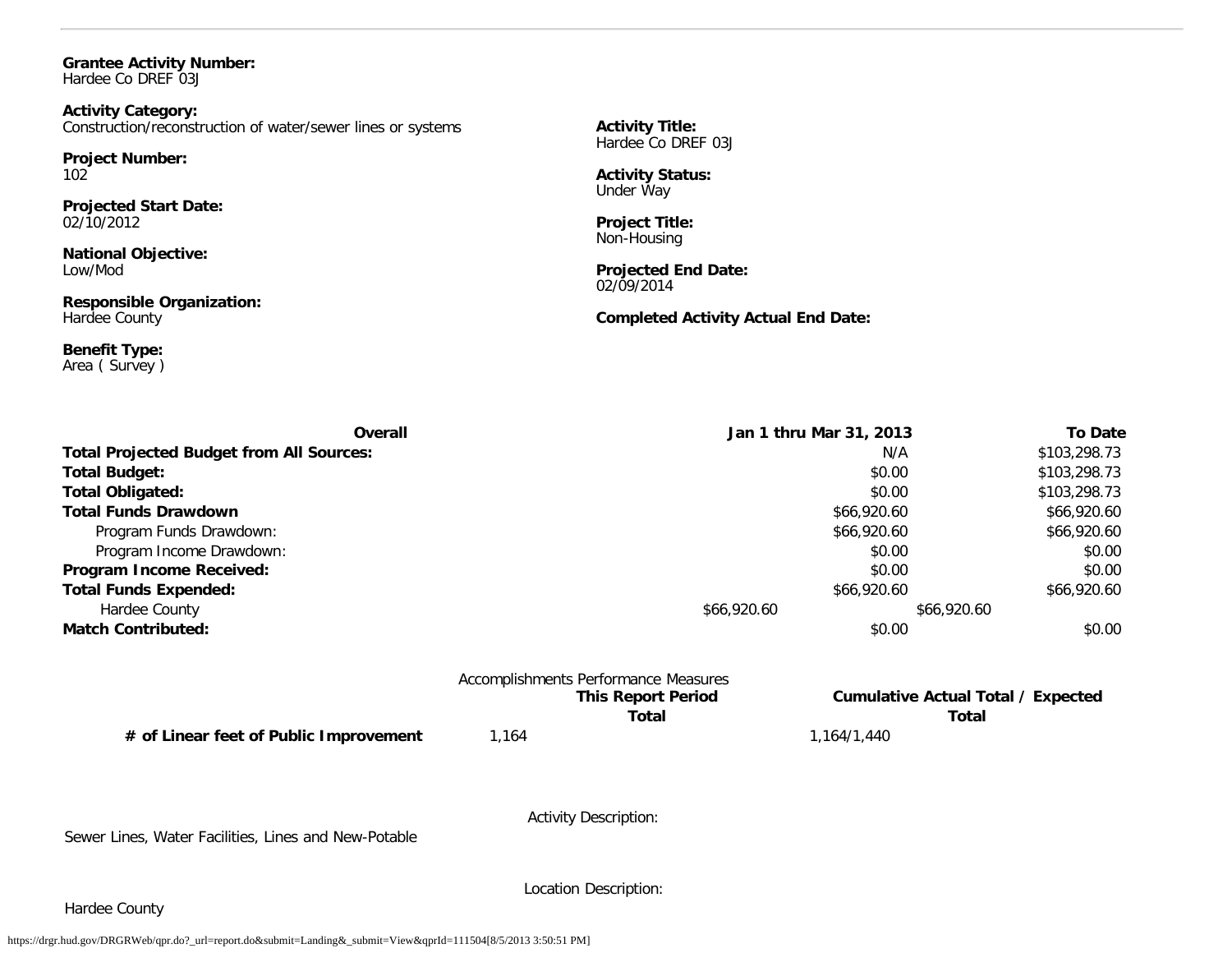| Construction is complete.                                                                                                                                                                                                                                                                                 | <b>Activity Progress Narrative:</b>                                                                                                                                      |                                            |                        |
|-----------------------------------------------------------------------------------------------------------------------------------------------------------------------------------------------------------------------------------------------------------------------------------------------------------|--------------------------------------------------------------------------------------------------------------------------------------------------------------------------|--------------------------------------------|------------------------|
| <b>Address</b><br>No Activity Locations Found                                                                                                                                                                                                                                                             | <b>Activity Location:</b><br>City                                                                                                                                        | <b>State</b>                               | Zip<br>Status / Accept |
| No Other Match Funding Sources Found                                                                                                                                                                                                                                                                      | Other Funding Sources Budgeted - Detail<br><b>Match Sources</b>                                                                                                          |                                            | Amount                 |
| No Other Funding Sources Found                                                                                                                                                                                                                                                                            | <b>Other Funding Sources</b>                                                                                                                                             |                                            | Amount                 |
| <b>Activity Supporting Documents:</b><br><b>Supporting Documents</b><br>None                                                                                                                                                                                                                              | <b>Activity Supporting Documents:</b>                                                                                                                                    |                                            |                        |
| <b>Grantee Activity Number:</b><br>Hardee Co DREF 03K<br><b>Activity Category:</b><br>Construction/reconstruction of streets<br><b>Project Number:</b><br>102<br><b>Projected Start Date:</b><br>02/10/2012<br><b>National Objective:</b><br>Low/Mod<br><b>Responsible Organization:</b><br>Hardee County | <b>Activity Title:</b><br>Hardee Co DREF 03K<br><b>Activity Status:</b><br>Under Way<br><b>Project Title:</b><br>Non-Housing<br><b>Projected End Date:</b><br>02/09/2014 | <b>Completed Activity Actual End Date:</b> |                        |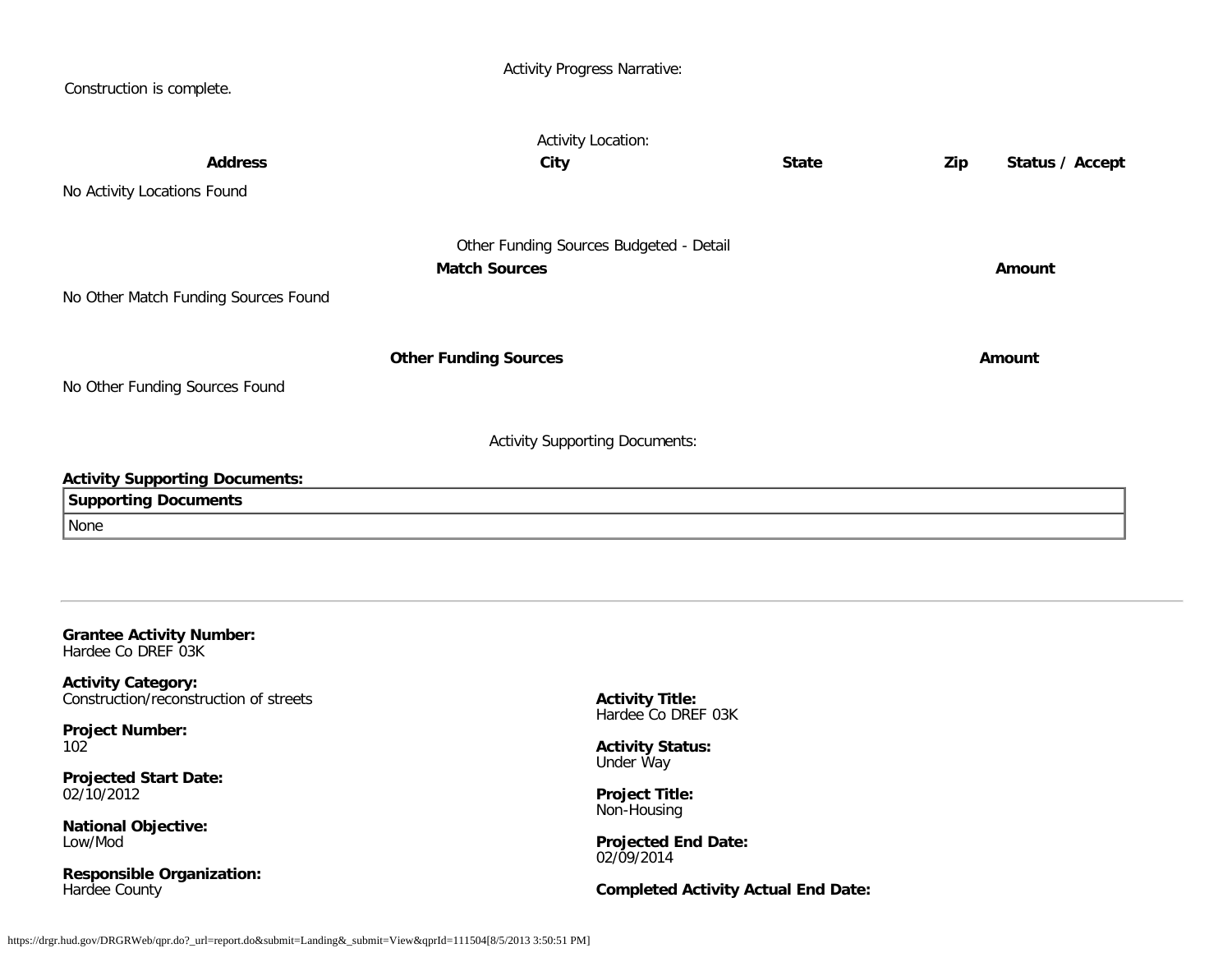**Benefit Type:** Area ( Survey )

| Overall                                                                      |                                           | Jan 1 thru Mar 31, 2013 |              | <b>To Date</b>                            |
|------------------------------------------------------------------------------|-------------------------------------------|-------------------------|--------------|-------------------------------------------|
| <b>Total Projected Budget from All Sources:</b>                              |                                           | N/A                     |              | \$53,410.00                               |
| <b>Total Budget:</b>                                                         |                                           | \$0.00                  |              | \$53,410.00                               |
| <b>Total Obligated:</b>                                                      |                                           | \$0.00                  |              | \$53,410.00                               |
| <b>Total Funds Drawdown</b>                                                  |                                           | \$40,415.87             |              | \$40,415.87                               |
| Program Funds Drawdown:                                                      |                                           | \$40,415.87             |              | \$40,415.87                               |
| Program Income Drawdown:                                                     |                                           | \$0.00<br>\$0.00        |              | \$0.00<br>\$0.00                          |
| Program Income Received:<br><b>Total Funds Expended:</b>                     |                                           | \$40,415.87             |              | \$40,415.87                               |
| Hardee County                                                                | \$40,415.87                               |                         | \$40,415.87  |                                           |
| <b>Match Contributed:</b>                                                    |                                           | \$0.00                  |              | \$0.00                                    |
|                                                                              |                                           |                         |              |                                           |
|                                                                              | Accomplishments Performance Measures      |                         |              |                                           |
|                                                                              | <b>This Report Period</b><br><b>Total</b> |                         | <b>Total</b> | <b>Cumulative Actual Total / Expected</b> |
| # of Linear feet of Public Improvement                                       | 562                                       | 562/750                 |              |                                           |
|                                                                              |                                           |                         |              |                                           |
|                                                                              |                                           |                         |              |                                           |
|                                                                              | <b>Activity Description:</b>              |                         |              |                                           |
| Paving                                                                       |                                           |                         |              |                                           |
|                                                                              | Location Description:                     |                         |              |                                           |
| Hardee County                                                                |                                           |                         |              |                                           |
|                                                                              |                                           |                         |              |                                           |
|                                                                              | <b>Activity Progress Narrative:</b>       |                         |              |                                           |
| Construction is complete. The contractor is addressing the punch list items. |                                           |                         |              |                                           |
|                                                                              | <b>Activity Location:</b>                 |                         |              |                                           |
| <b>Address</b>                                                               | City                                      | <b>State</b>            | Zip          | Status / Accept                           |
| No Activity Locations Found                                                  |                                           |                         |              |                                           |
|                                                                              |                                           |                         |              |                                           |
|                                                                              | Other Funding Sources Budgeted - Detail   |                         |              |                                           |
|                                                                              | <b>Match Sources</b>                      |                         |              | Amount                                    |
| No Other Match Funding Sources Found                                         |                                           |                         |              |                                           |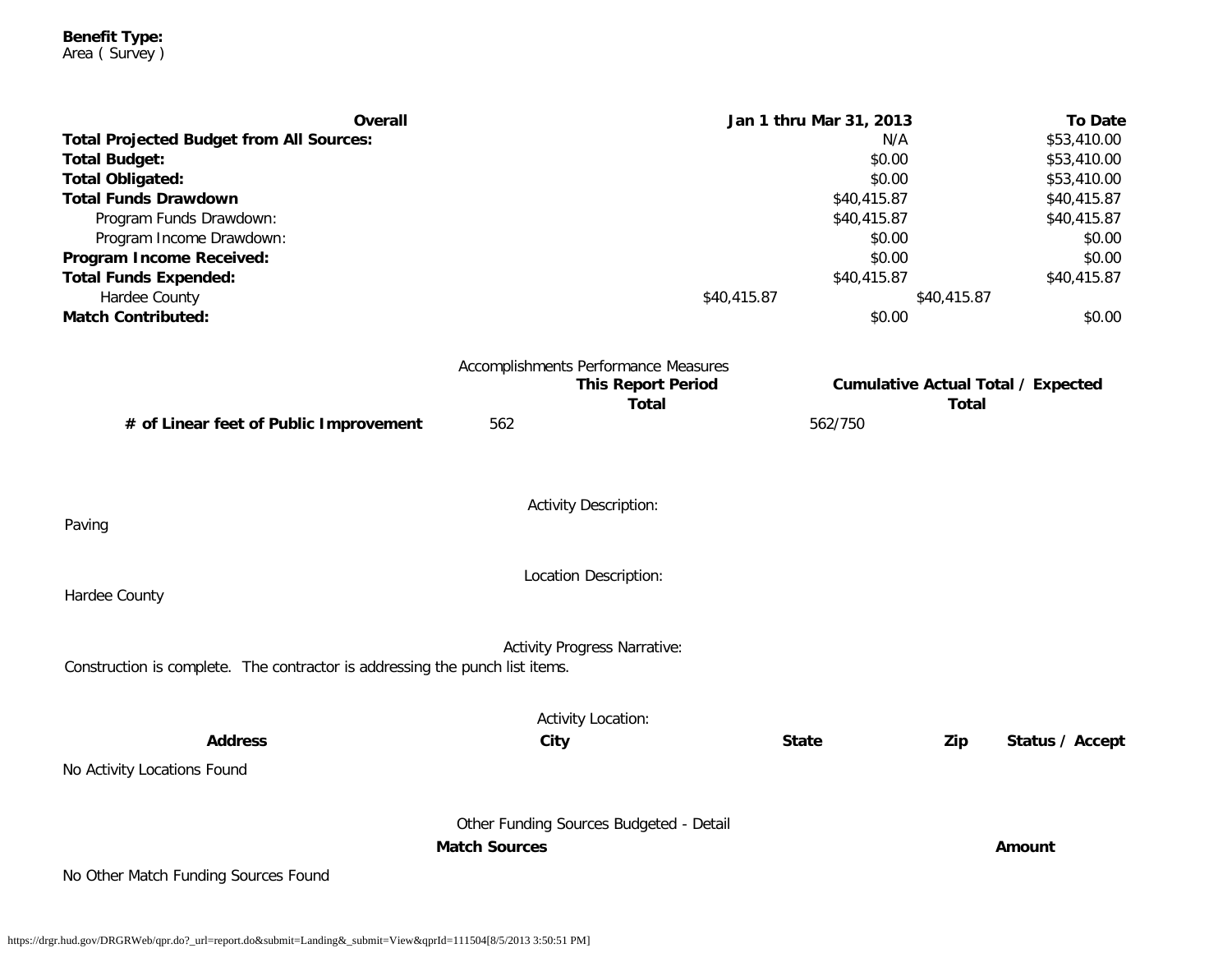Activity Supporting Documents:

# **Activity Supporting Documents:**

**Supporting Documents**

None

**Grantee Activity Number:** Hardee Co DREF 14A

**Activity Category:** Construction/reconstruction of water/sewer lines or systems

**Project Number:** 101

**Projected Start Date:** 02/10/2012

**National Objective:** Low/Mod

**Responsible Organization:** Hardee County

**Benefit Type:** Area ( Survey ) **Activity Title:** Hardee Co DREF 14A

**Activity Status:** Under Way

**Project Title: Housing** 

**Projected End Date:** 02/09/2014

**Completed Activity Actual End Date:**

| Overall                                         | Jan 1 thru Mar 31, 2013 |             | <b>To Date</b> |
|-------------------------------------------------|-------------------------|-------------|----------------|
| <b>Total Projected Budget from All Sources:</b> |                         | N/A         | \$76,587.57    |
| <b>Total Budget:</b>                            |                         | \$0.00      | \$76,587.57    |
| <b>Total Obligated:</b>                         |                         | \$0.00      | \$76,587.57    |
| <b>Total Funds Drawdown</b>                     |                         | \$25,820.55 | \$25,820.55    |
| Program Funds Drawdown:                         |                         | \$25,820.55 | \$25,820.55    |
| Program Income Drawdown:                        |                         | \$0.00      | \$0.00         |
| <b>Program Income Received:</b>                 |                         | \$0.00      | \$0.00         |
| <b>Total Funds Expended:</b>                    |                         | \$25,820.55 | \$25,820.55    |
| Hardee County                                   | \$25,820.55             | \$25,820.55 |                |
| <b>Match Contributed:</b>                       |                         | \$0.00      | \$0.00         |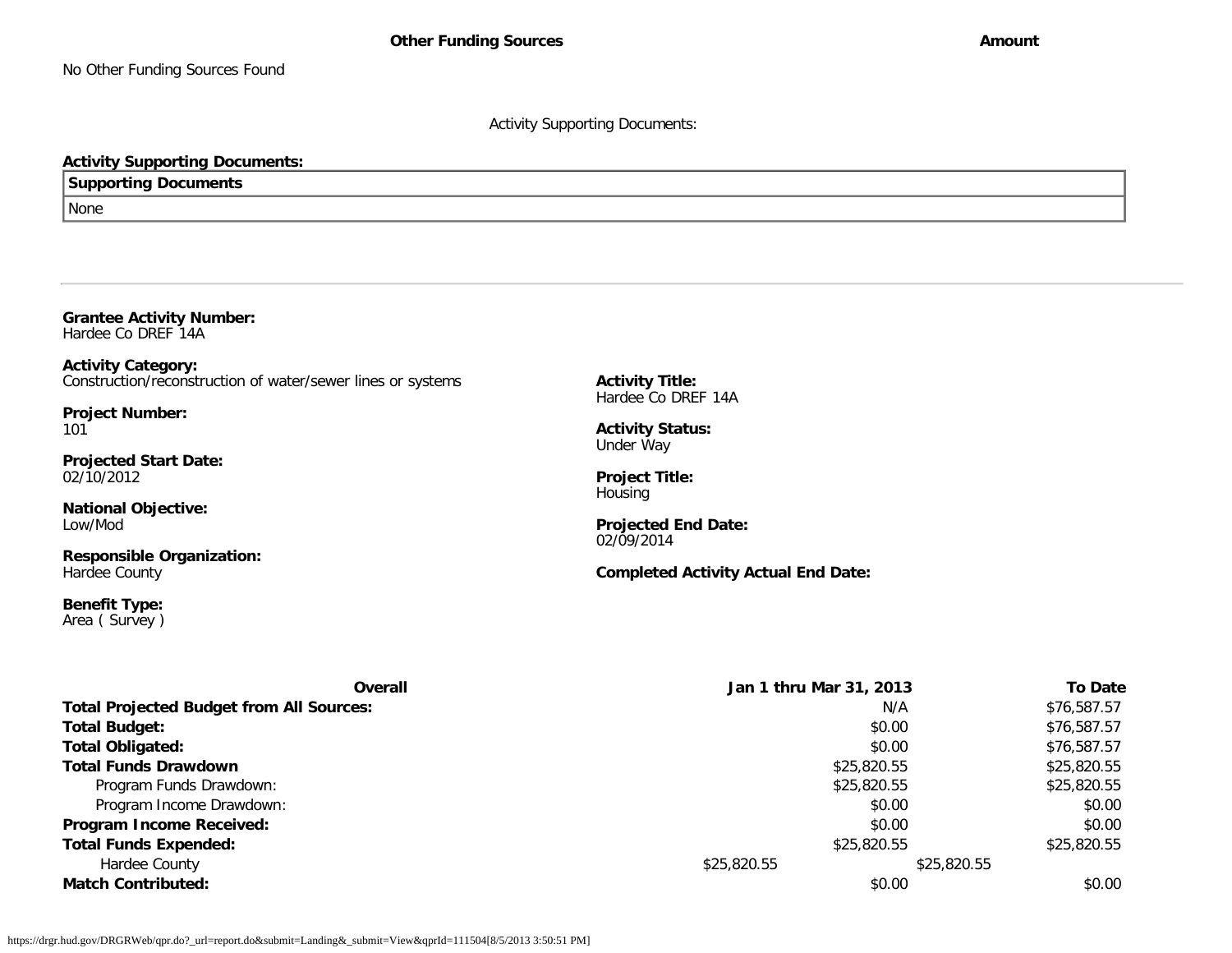| Sewer Hookups                                        | <b>Activity Description:</b>                                    |              |     |                 |
|------------------------------------------------------|-----------------------------------------------------------------|--------------|-----|-----------------|
| Hardee County                                        | Location Description:                                           |              |     |                 |
| Construction is complete.                            | <b>Activity Progress Narrative:</b>                             |              |     |                 |
|                                                      | <b>Activity Location:</b>                                       |              |     |                 |
| <b>Address</b>                                       | <b>City</b>                                                     | <b>State</b> | Zip | Status / Accept |
| No Activity Locations Found                          |                                                                 |              |     |                 |
|                                                      |                                                                 |              |     |                 |
|                                                      | Other Funding Sources Budgeted - Detail<br><b>Match Sources</b> |              |     | <b>Amount</b>   |
| No Other Match Funding Sources Found                 |                                                                 |              |     |                 |
| No Other Funding Sources Found                       | <b>Other Funding Sources</b>                                    |              |     | Amount          |
|                                                      |                                                                 |              |     |                 |
|                                                      | <b>Activity Supporting Documents:</b>                           |              |     |                 |
| <b>Activity Supporting Documents:</b>                |                                                                 |              |     |                 |
| <b>Supporting Documents</b>                          |                                                                 |              |     |                 |
| None                                                 |                                                                 |              |     |                 |
|                                                      |                                                                 |              |     |                 |
| <b>Grantee Activity Number:</b><br>Hendry Co 14B/ARH |                                                                 |              |     |                 |
| <b>Activity Category:</b>                            |                                                                 |              |     |                 |

Affordable Rental Housing

**Project Number:** 103

**Activity Title:** Hendry Co 14B/ARH

**Activity Status:**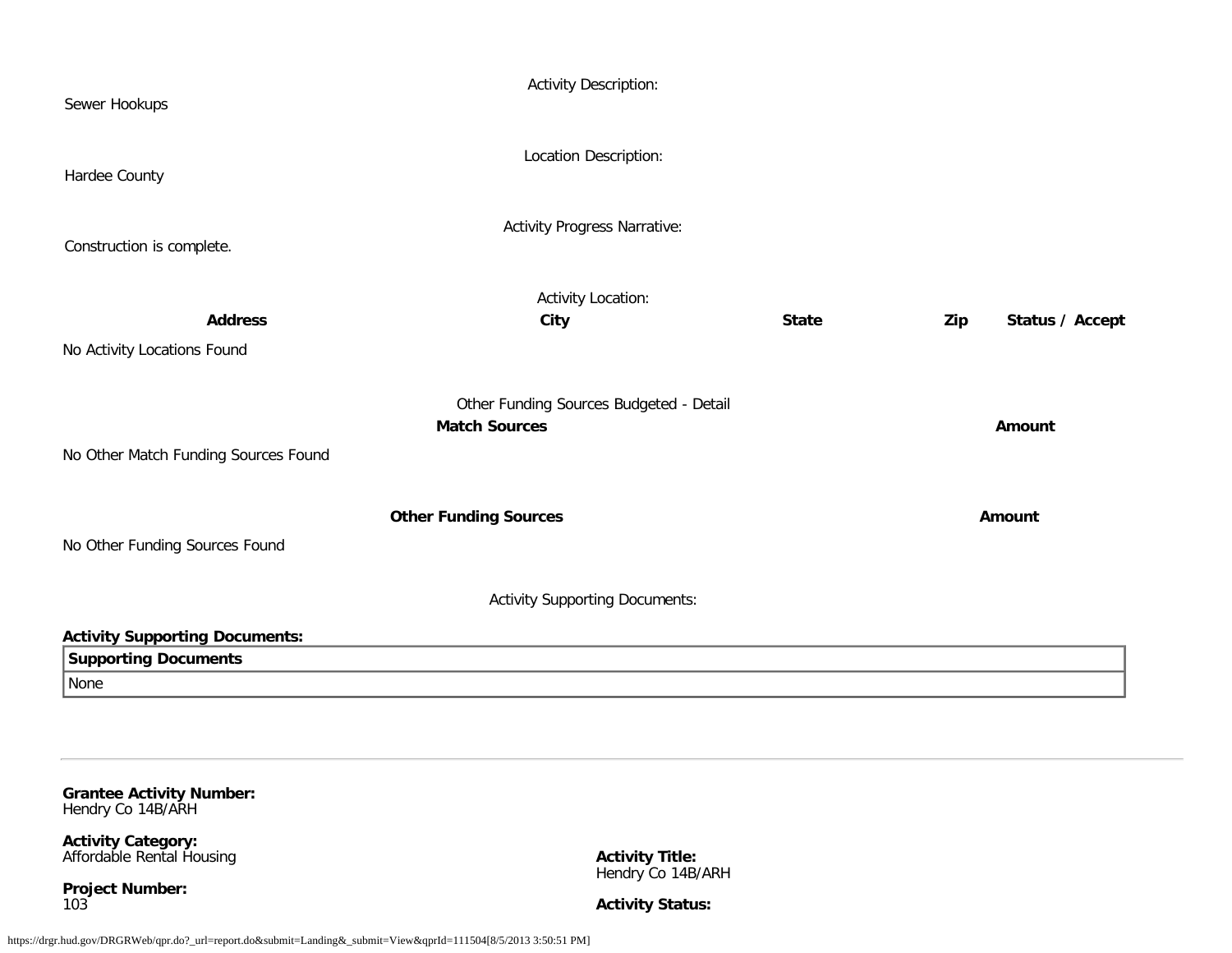**Projected Start Date:** 06/02/2010

**National Objective:** Low/Mod

**Responsible Organization:** Hendry County

**Benefit Type:** Direct ( HouseHold ) Under Way

**Project Title:** Affordable Rental Housing

**Projected End Date:** 06/01/2013

**Completed Activity Actual End Date:**

| <b>Overall</b>                                  |   |                                      | Jan 1 thru Mar 31, 2013   |       |                 | <b>To Date</b>                            |              |
|-------------------------------------------------|---|--------------------------------------|---------------------------|-------|-----------------|-------------------------------------------|--------------|
| <b>Total Projected Budget from All Sources:</b> |   |                                      |                           |       | N/A             |                                           | \$262,425.61 |
| <b>Total Budget:</b>                            |   |                                      |                           |       | (\$3,236.54)    |                                           | \$262,425.61 |
| <b>Total Obligated:</b>                         |   |                                      |                           |       | (\$3,236.54)    |                                           | \$262,425.61 |
| <b>Total Funds Drawdown</b>                     |   |                                      |                           |       | \$0.00          |                                           | \$262,425.61 |
| Program Funds Drawdown:                         |   |                                      |                           |       | \$0.00          |                                           | \$262,425.61 |
| Program Income Drawdown:                        |   |                                      |                           |       | \$0.00          |                                           | \$0.00       |
| Program Income Received:                        |   |                                      |                           |       | \$0.00          |                                           | \$0.00       |
| <b>Total Funds Expended:</b>                    |   |                                      |                           |       | \$0.00          |                                           | \$262,425.61 |
| <b>Hendry County</b>                            |   |                                      | \$0.00                    |       |                 | \$262,425.61                              |              |
| <b>Match Contributed:</b>                       |   |                                      |                           |       | \$0.00          |                                           | \$0.00       |
|                                                 |   | Accomplishments Performance Measures | <b>This Report Period</b> |       |                 | <b>Cumulative Actual Total / Expected</b> |              |
|                                                 |   |                                      | <b>Total</b>              |       |                 | <b>Total</b>                              |              |
| Activity funds eligible for DREF (Ike Only)     | 0 |                                      |                           |       | 265,662/265,662 |                                           |              |
|                                                 |   |                                      | <b>This Report Period</b> |       |                 | <b>Cumulative Actual Total / Expected</b> |              |
|                                                 |   |                                      | <b>Total</b>              |       |                 | <b>Total</b>                              |              |
| # of Housing Units                              | 0 |                                      |                           | 73/74 |                 |                                           |              |
| # of Multifamily Units                          | 0 |                                      |                           | 73/74 |                 |                                           |              |
|                                                 |   | Beneficiaries Performance Measures   |                           |       |                 |                                           |              |
|                                                 |   | <b>This Report Period</b>            |                           |       |                 | <b>Cumulative Actual Total / Expected</b> |              |
|                                                 |   | <b>Mod</b><br>Low                    | <b>Total</b>              | Low   | Mod             | <b>Total</b>                              | Low/Mod%     |
| # of Households                                 | 0 | $\mathbf 0$                          | $\mathbf 0$               | 0/74  | 0/0             | 0/74                                      | $\mathbf 0$  |
| # Renter Households                             | 0 | $\Omega$                             | $\Omega$                  | 0/74  | 0/0             | 0/74                                      | 0            |
|                                                 |   |                                      |                           |       |                 |                                           |              |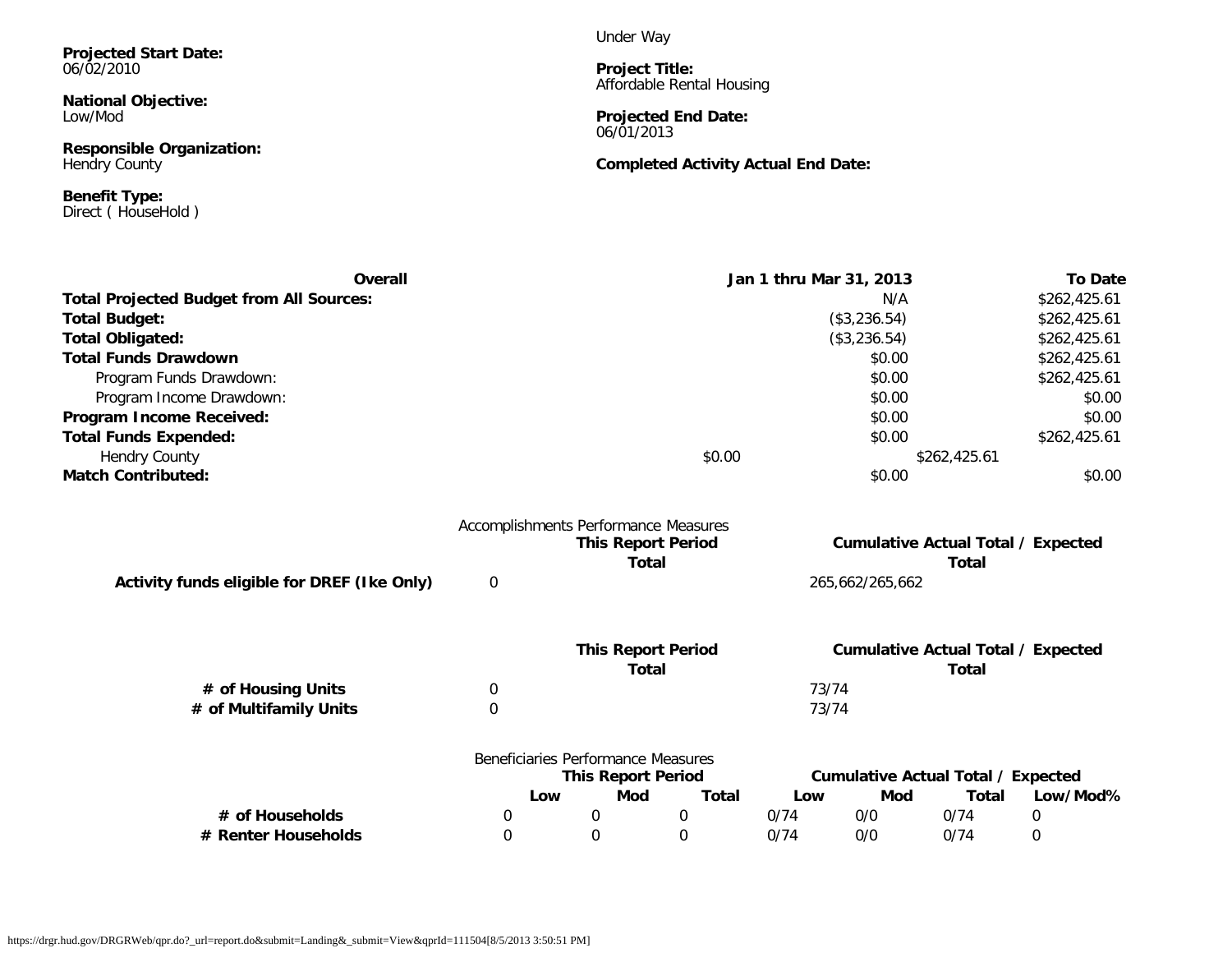#### Activity Description:

Rehabilitation and hardening of Multi-family residential units.

Repairs or reconstruction of residential housing units. Activities are being undertaken that will both repair and strengthen the units, so that there is less likelihood of future damages resulting from storms (i.e. storm shutters, strengthening of roof, window and door replacement with materials that hold up better during storms, etc.)

DREF - Activities are 100% residential; this activity is eligible under DREF category C, Individual Mitigation Measures.

| Hendry County                                                                | Location Description:                                           |              |                        |
|------------------------------------------------------------------------------|-----------------------------------------------------------------|--------------|------------------------|
| Project is completed.                                                        | <b>Activity Progress Narrative:</b>                             |              |                        |
| <b>Address</b><br>No Activity Locations Found                                | <b>Activity Location:</b><br>City                               | <b>State</b> | Zip<br>Status / Accept |
| No Other Match Funding Sources Found                                         | Other Funding Sources Budgeted - Detail<br><b>Match Sources</b> |              | Amount                 |
| No Other Funding Sources Found                                               | <b>Other Funding Sources</b>                                    |              | Amount                 |
|                                                                              | <b>Activity Supporting Documents:</b>                           |              |                        |
| <b>Activity Supporting Documents:</b><br><b>Supporting Documents</b><br>None |                                                                 |              |                        |

**Grantee Activity Number:** Hendry Co DREF 14B

**Activity Category:** Affordable Rental Housing **Activity Title:**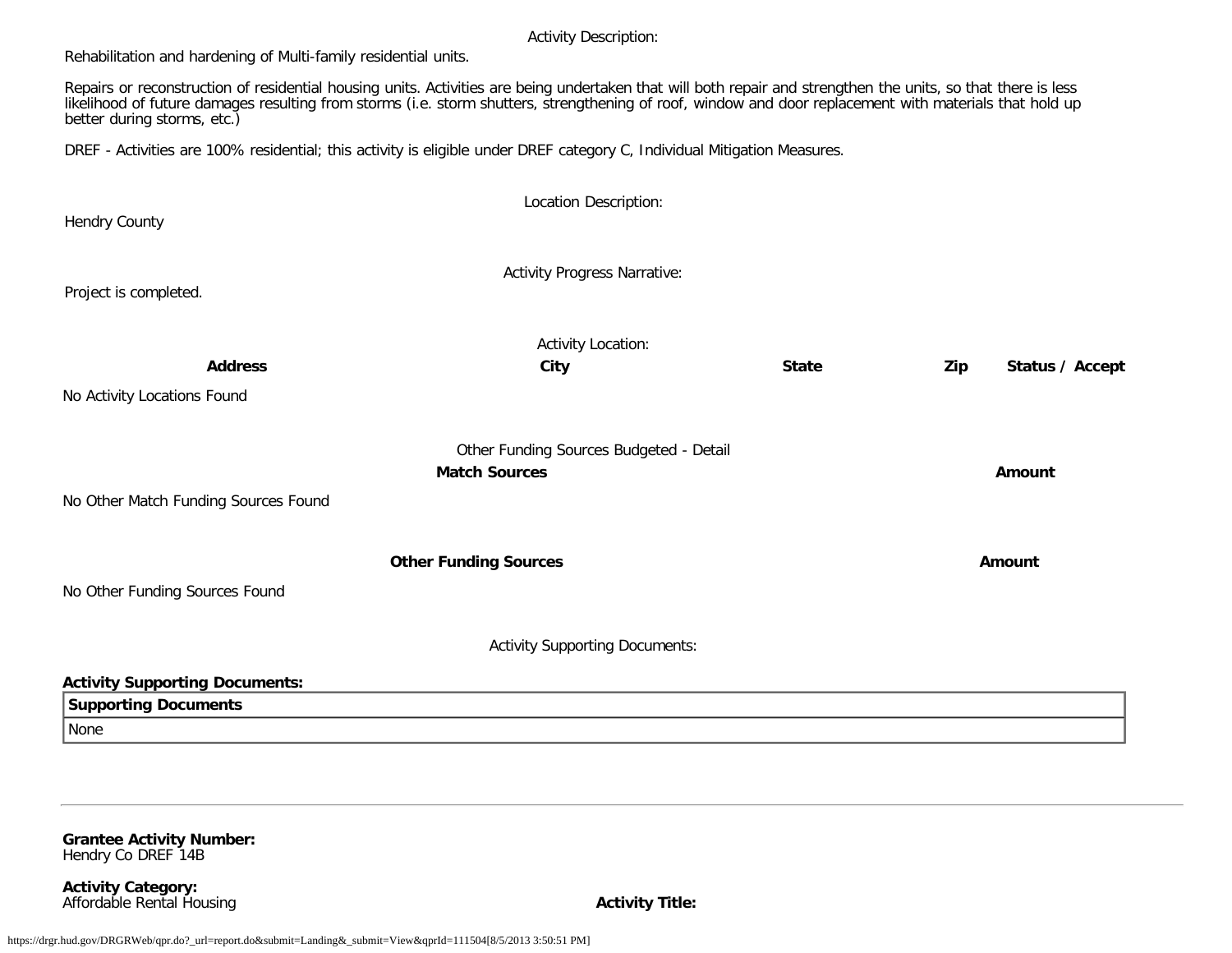**Project Number:** 103

**Projected Start Date:** 03/07/2012

**National Objective:** Low/Mod

**Responsible Organization:** Hendry County

**Benefit Type:** Direct ( HouseHold ) Hendry Co DREF 14B

**Activity Status:** Under Way

**Project Title:** Affordable Rental Housing

**Projected End Date:** 03/06/2014

**Completed Activity Actual End Date:**

| Overall                                         |        | Jan 1 thru Mar 31, 2013 | <b>To Date</b> |
|-------------------------------------------------|--------|-------------------------|----------------|
| <b>Total Projected Budget from All Sources:</b> |        | N/A                     | \$119,575.41   |
| <b>Total Budget:</b>                            |        | \$0.00                  | \$119,575.41   |
| <b>Total Obligated:</b>                         |        | \$0.00                  | \$119,575.41   |
| <b>Total Funds Drawdown</b>                     |        | \$0.00                  | \$0.00         |
| Program Funds Drawdown:                         |        | \$0.00                  | \$0.00         |
| Program Income Drawdown:                        |        | \$0.00                  | \$0.00         |
| Program Income Received:                        |        | \$0.00                  | \$0.00         |
| <b>Total Funds Expended:</b>                    |        | \$0.00                  | \$0.00         |
| <b>Hendry County</b>                            | \$0.00 | \$0.00                  |                |
| <b>Match Contributed:</b>                       |        | \$0.00                  | \$0.00         |

Activity Description:

Rehab of Multi Family Residential

Location Description:

Hendry County

Activity Progress Narrative:

Meeting was held with County Attorney who is making final revisions to the construction contract. Plan to hold pre-construction meeting in mid-April. County is still waiting on Rural Development to advise about their participation in project. County has decided to go ahead to enter into contract for the CDBG work with a change order for the RD work once that gets worked out. Construction period id 120 days or less.

|                             | <b>Activity Location:</b> |              |     |                 |
|-----------------------------|---------------------------|--------------|-----|-----------------|
| <b>Address</b>              | City                      | <b>State</b> | Zip | Status / Accept |
| No Activity Locations Found |                           |              |     |                 |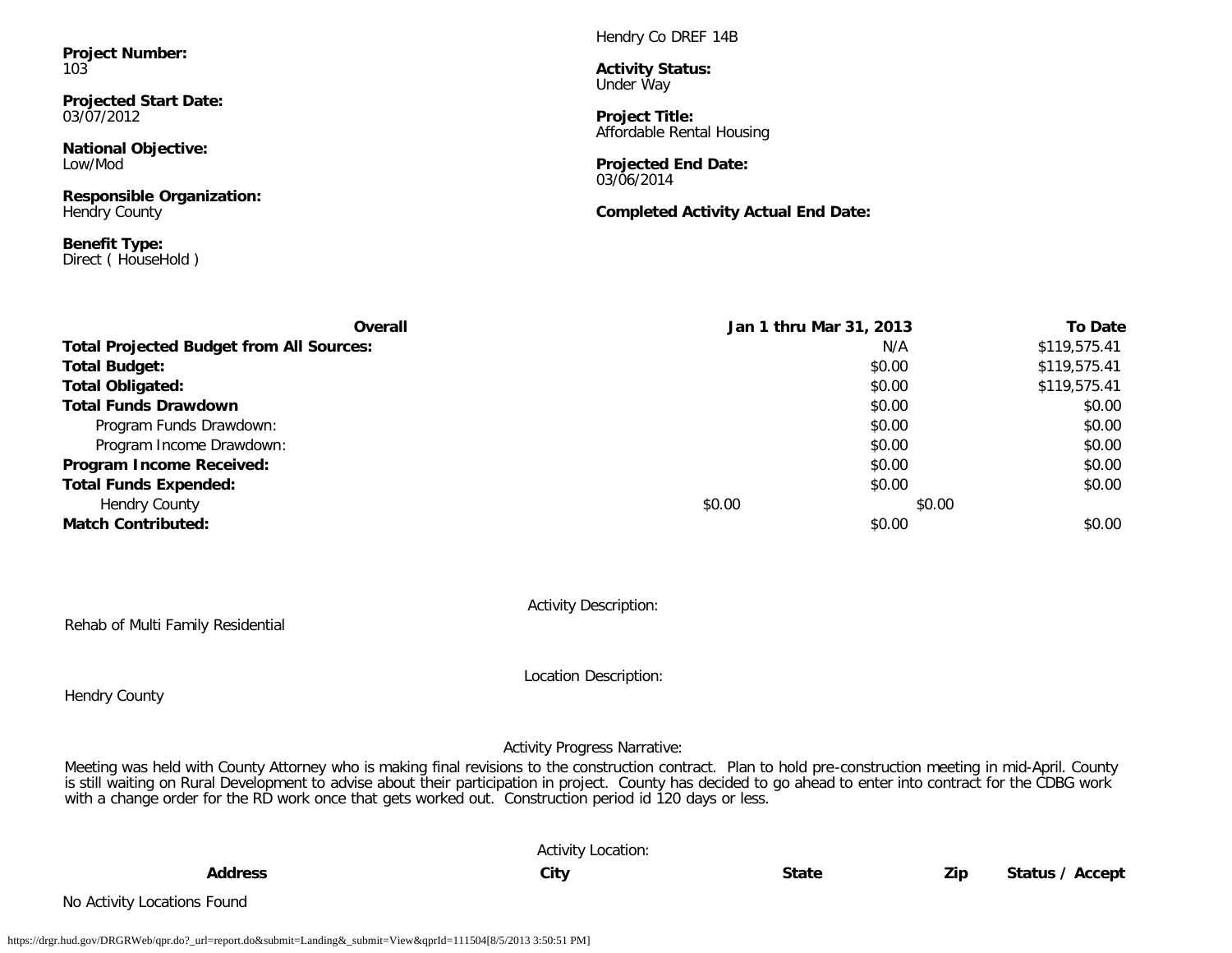# Other Funding Sources Budgeted - Detail **Match Sources Amount**

No Other Match Funding Sources Found

**Other Funding Sources Amount** 

No Other Funding Sources Found

Activity Supporting Documents:

# **Activity Supporting Documents:**

| ៲ ព<br>.                |  |
|-------------------------|--|
| <b>I</b> None<br>$\sim$ |  |

#### **Grantee Activity Number:** Highlands Co DREF 03

**Activity Category:** Rehabilitation/reconstruction of public facilities

**Project Number:** 102

**Projected Start Date:** 04/18/2012

**National Objective:** Low/Mod

**Responsible Organization:** Highlands County

**Benefit Type:** Area ( Survey ) **Activity Title:** Highlands Co DREF 03

**Activity Status:** Under Way

**Project Title:** Non-Housing

**Projected End Date:** 04/17/2014

**Completed Activity Actual End Date:**

| Overall                                         | Jan 1 thru Mar 31, 2013 | To Date     |
|-------------------------------------------------|-------------------------|-------------|
| <b>Total Projected Budget from All Sources:</b> | N/A                     | \$96,205.16 |
| <b>Total Budget:</b>                            | \$0.00                  | \$96,205.16 |
| <b>Total Obligated:</b>                         | \$0.00                  | \$96,205.16 |
| <b>Total Funds Drawdown</b>                     | \$96,205.16             | \$96,205.16 |

https://drgr.hud.gov/DRGRWeb/qpr.do?\_url=report.do&submit=Landing&\_submit=View&qprId=111504[8/5/2013 3:50:51 PM]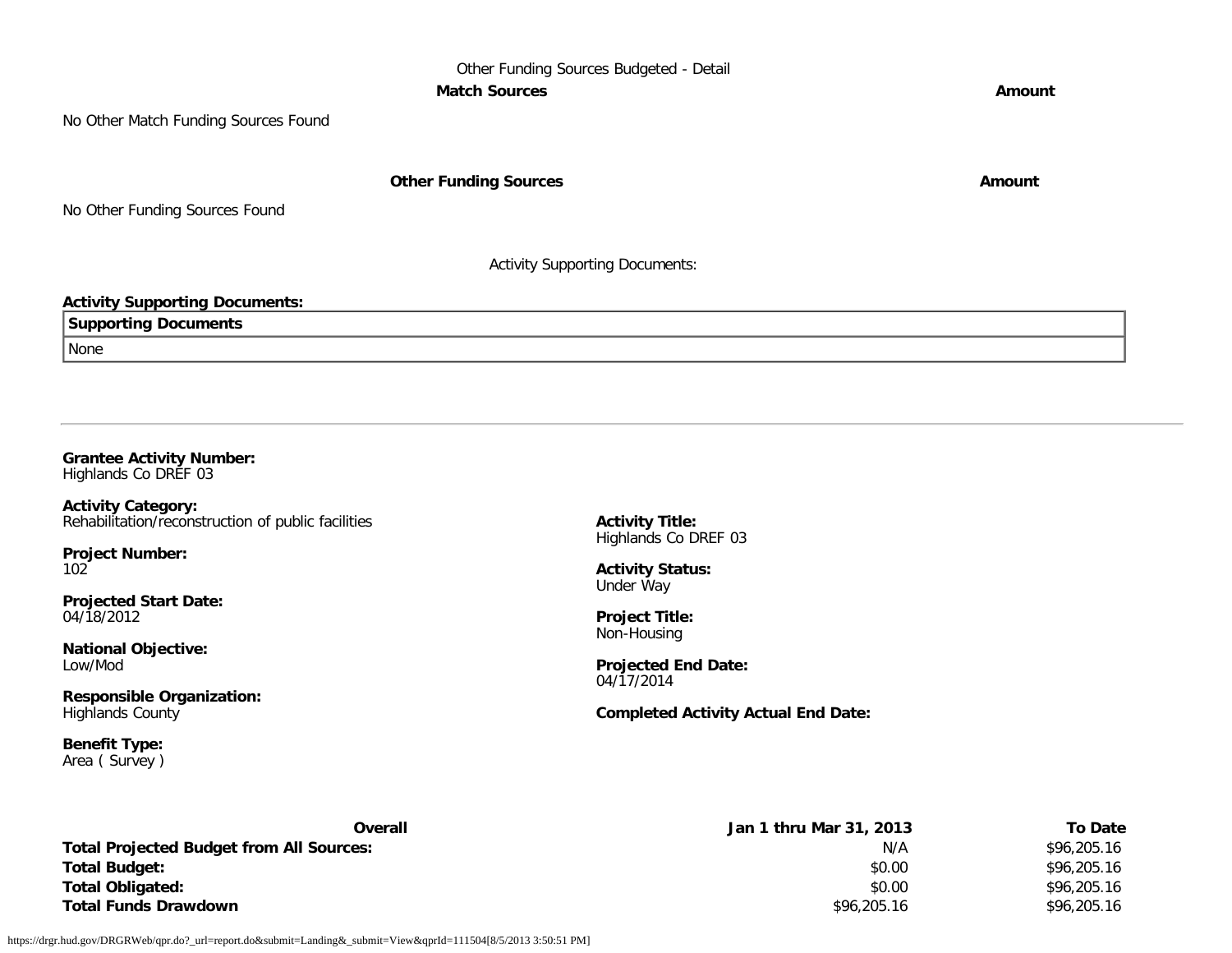| Program Funds Drawdown:                              |                                         |              | \$96,205.16           | \$96,205.16     |
|------------------------------------------------------|-----------------------------------------|--------------|-----------------------|-----------------|
| Program Income Drawdown:                             |                                         |              | \$0.00                | \$0.00          |
| Program Income Received:                             |                                         |              | \$0.00                | \$0.00          |
| <b>Total Funds Expended:</b>                         |                                         |              | \$96,205.16           | \$96,205.16     |
| <b>Highlands County</b><br><b>Match Contributed:</b> |                                         | \$96,205.16  | \$96,205.16<br>\$0.00 | \$0.00          |
|                                                      |                                         |              |                       |                 |
|                                                      |                                         |              |                       |                 |
|                                                      |                                         |              |                       |                 |
| <b>EOC</b> Generator                                 | <b>Activity Description:</b>            |              |                       |                 |
|                                                      |                                         |              |                       |                 |
|                                                      | Location Description:                   |              |                       |                 |
| <b>Highlands County</b>                              |                                         |              |                       |                 |
|                                                      |                                         |              |                       |                 |
|                                                      | <b>Activity Progress Narrative:</b>     |              |                       |                 |
| Project is complete                                  |                                         |              |                       |                 |
|                                                      |                                         |              |                       |                 |
|                                                      | <b>Activity Location:</b>               |              |                       |                 |
| <b>Address</b>                                       | City                                    | <b>State</b> | Zip                   | Status / Accept |
| No Activity Locations Found                          |                                         |              |                       |                 |
|                                                      |                                         |              |                       |                 |
|                                                      | Other Funding Sources Budgeted - Detail |              |                       |                 |
|                                                      | <b>Match Sources</b>                    |              |                       | <b>Amount</b>   |
| No Other Match Funding Sources Found                 |                                         |              |                       |                 |
|                                                      |                                         |              |                       |                 |
|                                                      | <b>Other Funding Sources</b>            |              |                       | Amount          |
| No Other Funding Sources Found                       |                                         |              |                       |                 |
|                                                      |                                         |              |                       |                 |
|                                                      | <b>Activity Supporting Documents:</b>   |              |                       |                 |
|                                                      |                                         |              |                       |                 |
| <b>Activity Supporting Documents:</b>                |                                         |              |                       |                 |
| <b>Supporting Documents</b>                          |                                         |              |                       |                 |
| None                                                 |                                         |              |                       |                 |
|                                                      |                                         |              |                       |                 |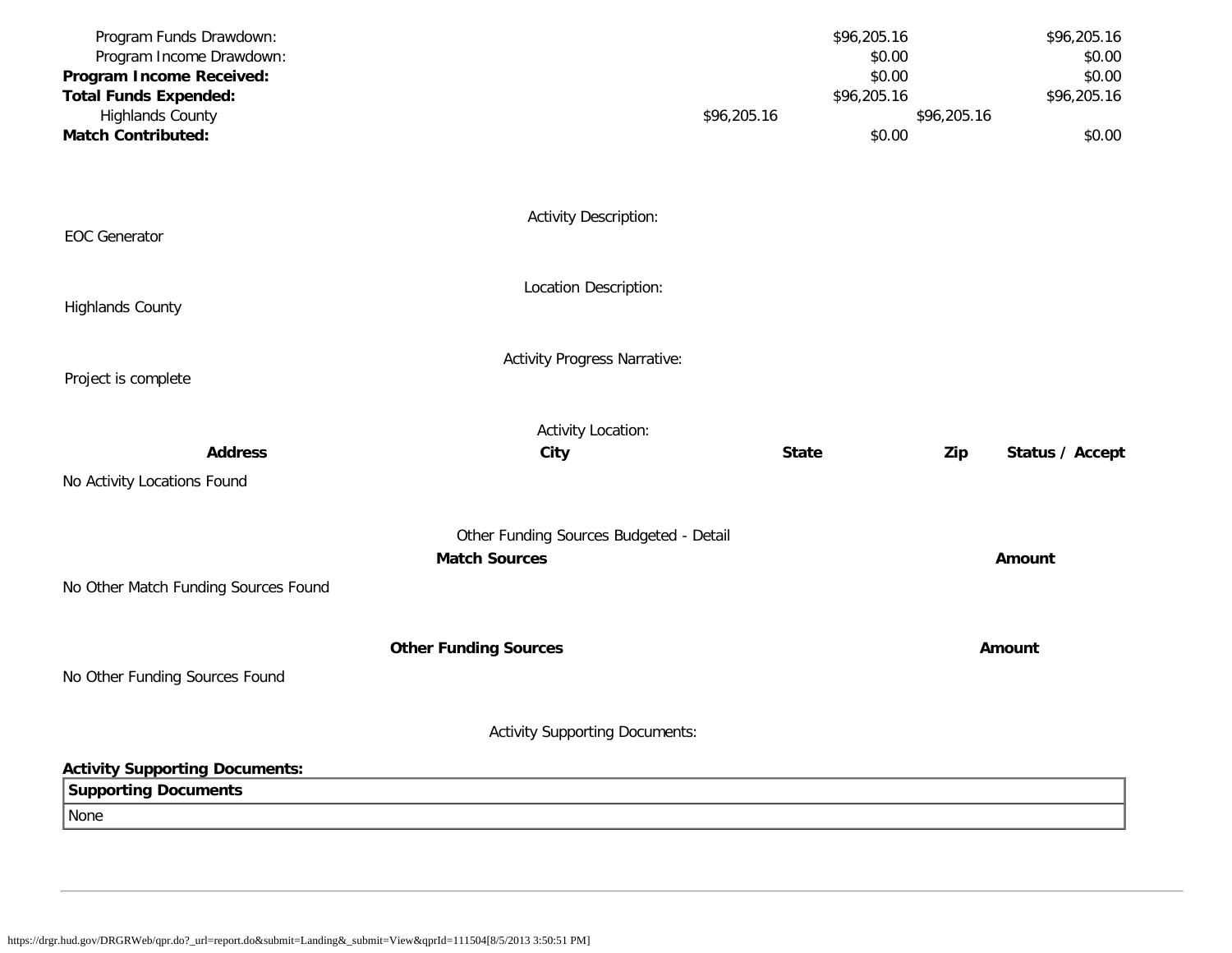**Grantee Activity Number:** Jacksonville 03

**Activity Category:** Rehabilitation/reconstruction of public facilities

**Project Number:** 102

**Projected Start Date:** 06/14/2010

**National Objective:** Urgent Need

**Responsible Organization:** City of Jacksonville

**Benefit Type:** Area ( Survey ) **Activity Title:** Jacksonville 03

**Activity Status:** Under Way

**Project Title:** Non-Housing

**Projected End Date:** 06/13/2013

**Completed Activity Actual End Date:**

| Overall                                         |                                      | Jan 1 thru Mar 31, 2013                            | <b>To Date</b> |
|-------------------------------------------------|--------------------------------------|----------------------------------------------------|----------------|
| <b>Total Projected Budget from All Sources:</b> |                                      | N/A                                                | \$1,558,920.00 |
| <b>Total Budget:</b>                            |                                      | \$0.00                                             | \$1,558,920.00 |
| <b>Total Obligated:</b>                         |                                      | \$0.00                                             | \$1,558,920.00 |
| <b>Total Funds Drawdown</b>                     |                                      | \$0.00                                             | \$0.00         |
| Program Funds Drawdown:                         |                                      | \$0.00                                             | \$0.00         |
| Program Income Drawdown:                        |                                      | \$0.00                                             | \$0.00         |
| Program Income Received:                        |                                      | \$0.00                                             | \$0.00         |
| <b>Total Funds Expended:</b>                    |                                      | \$0.00                                             | \$0.00         |
| City of Jacksonville                            | \$0.00                               | \$0.00                                             |                |
| <b>Match Contributed:</b>                       |                                      | \$0.00                                             | \$0.00         |
|                                                 | Accomplishments Performance Measures |                                                    |                |
|                                                 | <b>This Report Period</b><br>Total   | <b>Cumulative Actual Total / Expected</b><br>Total |                |

**# of Public Facilities** 0 0/3

Activity Description:

City of Jacksonville: Repair of roofs damaged during 2008 hurricane season for Public Buildings Complex; Emergency Operations Center; and Bradham Brooks Public Library.

City of Jacksonville

Location Description: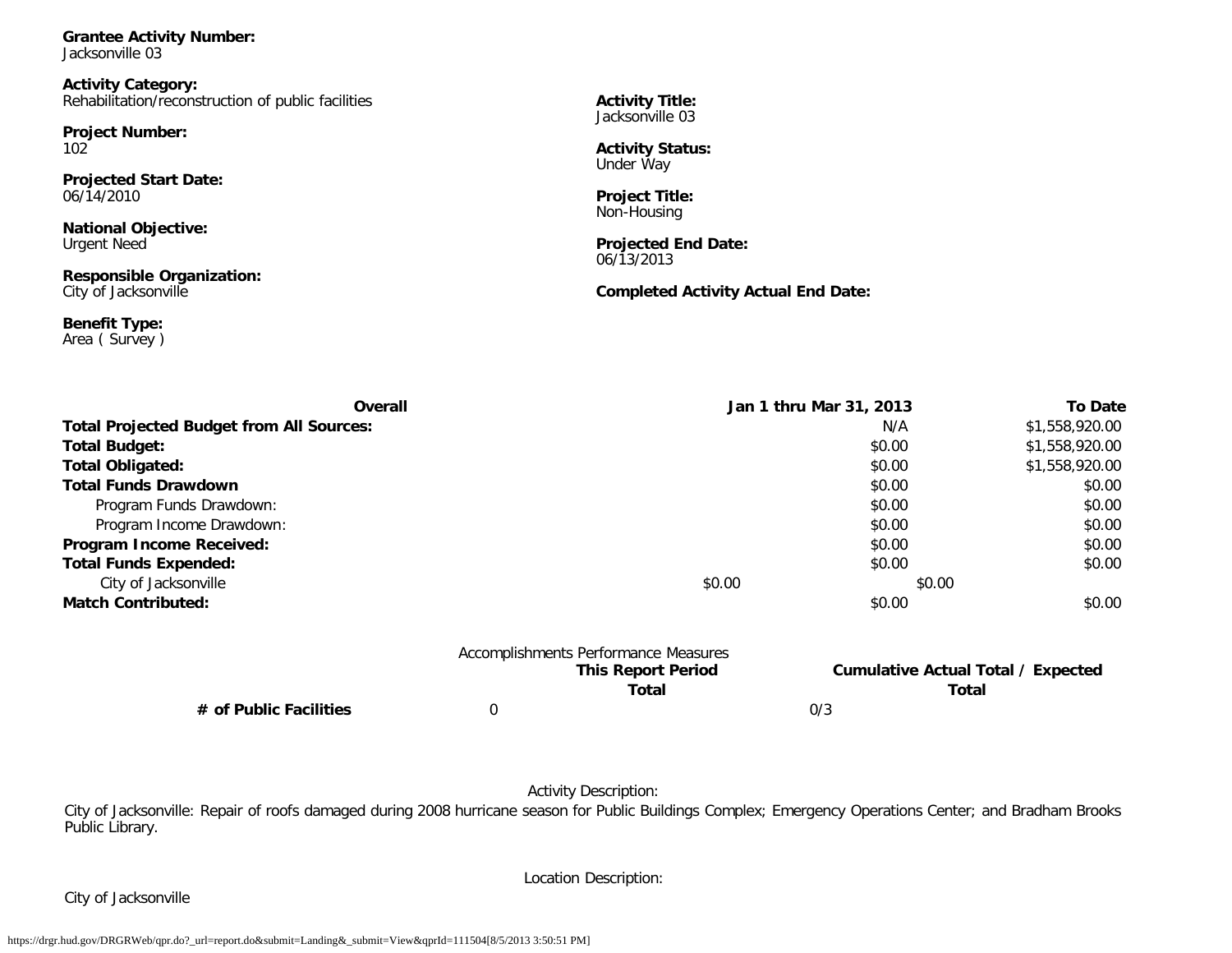Activity Progress Narrative: (SA)- 3 & 4: Contract & NTP issued; (SA)-10: under construction; (SA) 16: deleted; (SA)-17:under negotiation

The local government is not progressing as quickly as expected; however, DEO is working with the local staff to get the project moving.

|                                                                                 | <b>Activity Location:</b>                                       |              |     |                 |
|---------------------------------------------------------------------------------|-----------------------------------------------------------------|--------------|-----|-----------------|
| <b>Address</b>                                                                  | City                                                            | <b>State</b> | Zip | Status / Accept |
| No Activity Locations Found                                                     |                                                                 |              |     |                 |
|                                                                                 |                                                                 |              |     |                 |
|                                                                                 | Other Funding Sources Budgeted - Detail<br><b>Match Sources</b> |              |     |                 |
|                                                                                 |                                                                 |              |     | Amount          |
| No Other Match Funding Sources Found                                            |                                                                 |              |     |                 |
|                                                                                 |                                                                 |              |     |                 |
|                                                                                 | <b>Other Funding Sources</b>                                    |              |     | Amount          |
| No Other Funding Sources Found                                                  |                                                                 |              |     |                 |
|                                                                                 |                                                                 |              |     |                 |
|                                                                                 | <b>Activity Supporting Documents:</b>                           |              |     |                 |
| <b>Activity Supporting Documents:</b>                                           |                                                                 |              |     |                 |
| <b>Supporting Documents</b>                                                     |                                                                 |              |     |                 |
| None                                                                            |                                                                 |              |     |                 |
|                                                                                 |                                                                 |              |     |                 |
|                                                                                 |                                                                 |              |     |                 |
| <b>Grantee Activity Number:</b><br>Jacksonville 03E                             |                                                                 |              |     |                 |
| <b>Activity Category:</b><br>Rehabilitation/reconstruction of public facilities | <b>Activity Title:</b><br>Jacksonville 03E                      |              |     |                 |
| <b>Project Number:</b>                                                          |                                                                 |              |     |                 |
| 102                                                                             | <b>Activity Status:</b><br>Under Way                            |              |     |                 |
| <b>Projected Start Date:</b>                                                    |                                                                 |              |     |                 |

**Projected End Date:** 06/13/2013

**Project Title:** Non-Housing

06/14/2010

Low/Mod

**National Objective:**

**Responsible Organization:**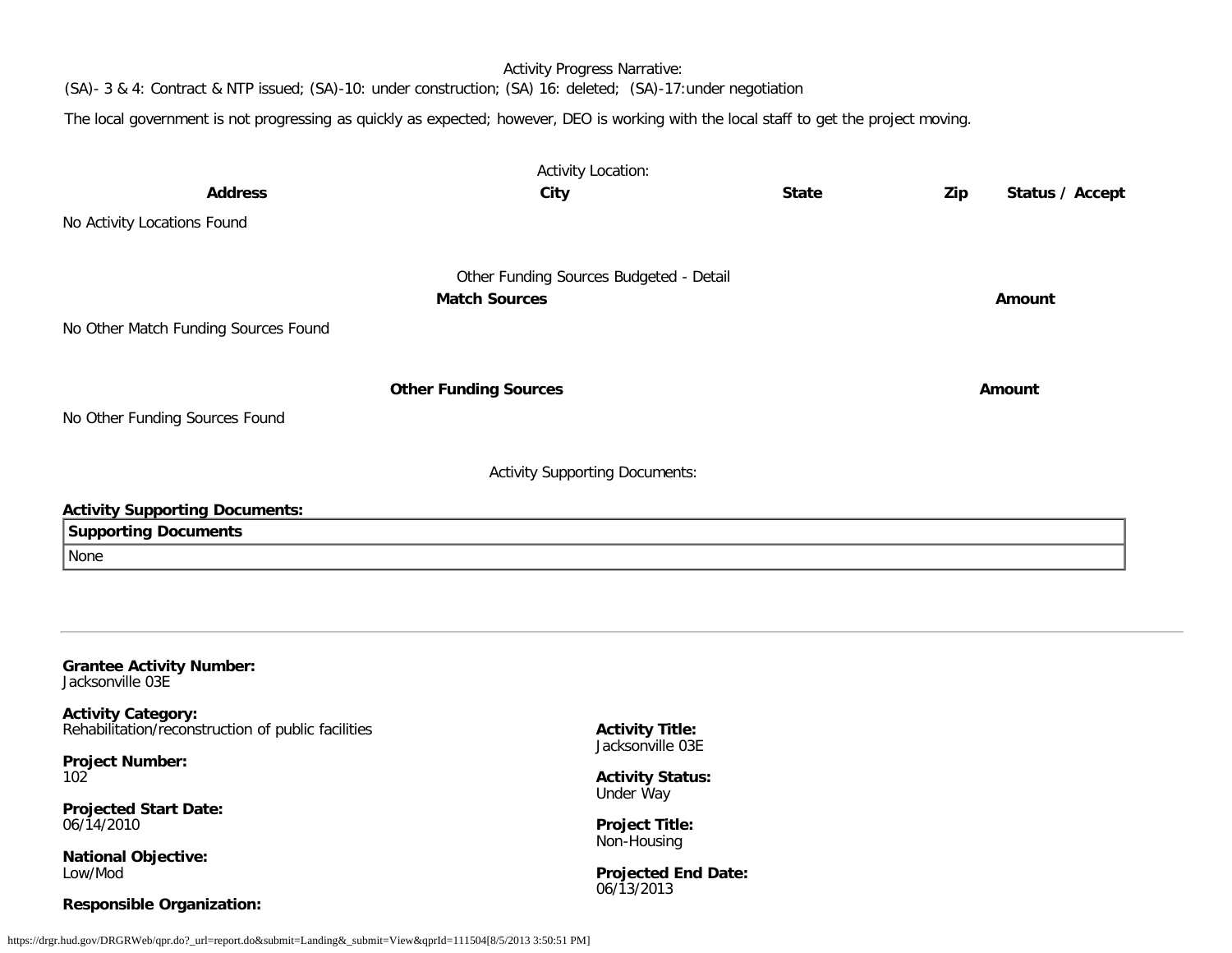City of Jacksonville

**Benefit Type:** Area ( Survey )

| Overall                                         |   |                                                                                                                                  | Jan 1 thru Mar 31, 2013 | To Date      |
|-------------------------------------------------|---|----------------------------------------------------------------------------------------------------------------------------------|-------------------------|--------------|
| <b>Total Projected Budget from All Sources:</b> |   |                                                                                                                                  | N/A                     | \$509,201.00 |
| <b>Total Budget:</b>                            |   |                                                                                                                                  | \$0.00                  | \$509,201.00 |
| <b>Total Obligated:</b>                         |   |                                                                                                                                  | \$0.00                  | \$509,201.00 |
| <b>Total Funds Drawdown</b>                     |   |                                                                                                                                  | \$0.00                  | \$21,527.46  |
| Program Funds Drawdown:                         |   |                                                                                                                                  | \$0.00                  | \$21,527.46  |
| Program Income Drawdown:                        |   |                                                                                                                                  | \$0.00                  | \$0.00       |
| Program Income Received:                        |   |                                                                                                                                  | \$0.00                  | \$0.00       |
| <b>Total Funds Expended:</b>                    |   |                                                                                                                                  | \$0.00                  | \$21,527.46  |
| City of Jacksonville                            |   | \$0.00                                                                                                                           | \$21,527.46             |              |
| <b>Match Contributed:</b>                       |   |                                                                                                                                  | \$0.00                  | \$0.00       |
|                                                 |   | Accomplishments Performance Measures<br><b>Cumulative Actual Total / Expected</b><br><b>This Report Period</b><br>Total<br>Total |                         |              |
| # of Public Facilities                          | 0 |                                                                                                                                  | 0/2                     |              |

Activity Description:

Kennedy Community Center and Emmett Reed Community Center in City of Jacksonville

Emergency Operations Center, which houses the 911 Call Center, serves as headquarters for the Fire and Rescue department and provides many critical services for the City of Jacksonville, sustained major roof leaks during this storm impeding the work of the urgent need responders The Kennedy Community Center and Emmett Reed Community Center, which provides services for many of their lowest income residents, received water intrusion and are in desperate need of roof replacements A new roof and storm drainage system is needed to keep this building water tight during storm events. The projects selected were targeted to be those of gratest need that would benefit low to moderate income people or address an urgent threat to health and safety.

This project may meet the definition of a DREF activity.

Location Description:

City of Jacksonville

Activity Progress Narrative: (SA) - 8:Awaiting signatures for contract; (SA)-9: (SA) - 8:Awaiting signatures for contract; (SA) 16: deleted

Activity Location: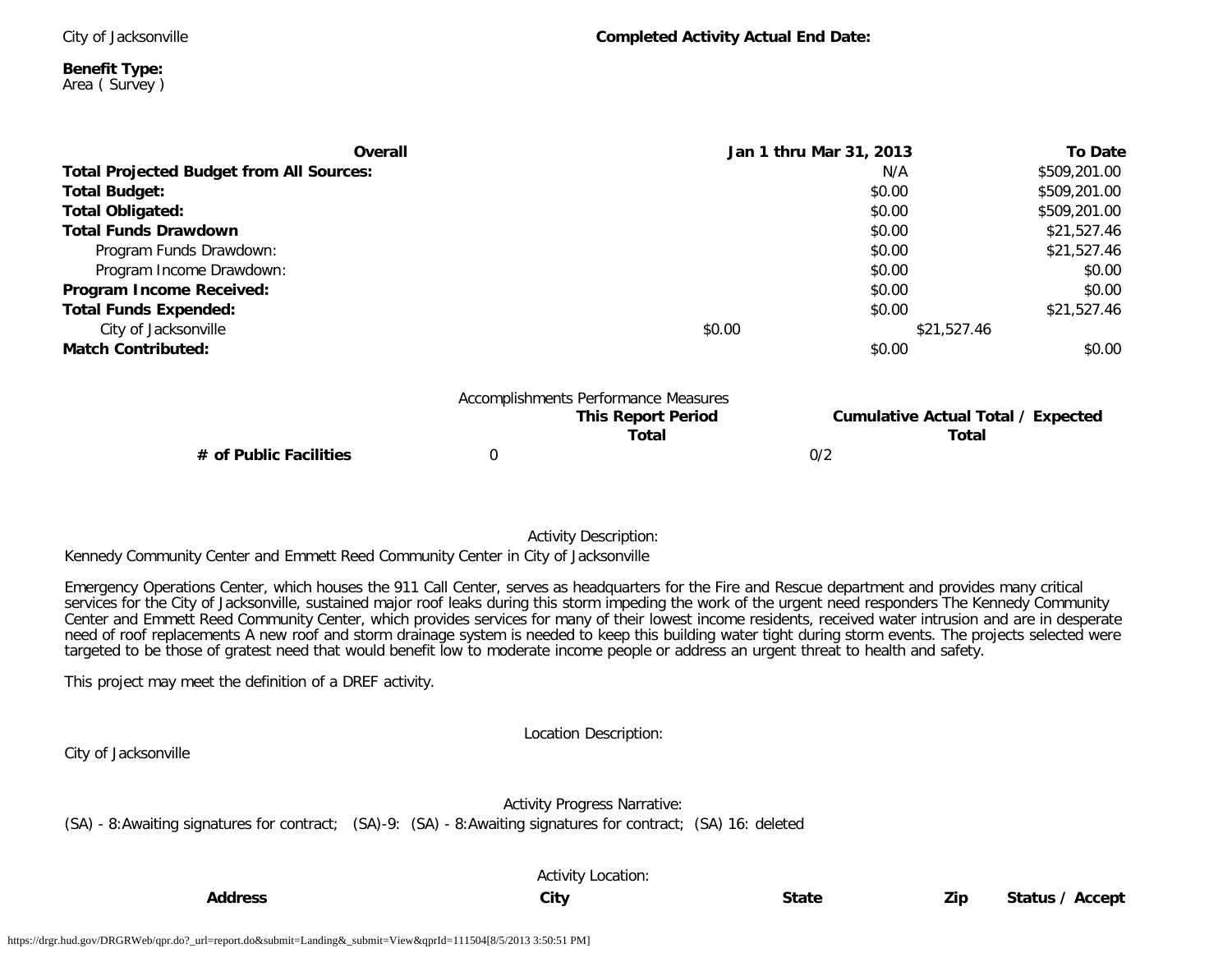# Other Funding Sources Budgeted - Detail **Match Sources Amount**

No Other Match Funding Sources Found

**Other Funding Sources Amount Amount Amount** 

No Other Funding Sources Found

Activity Supporting Documents:

# **Activity Supporting Documents:**

**Supporting Documents** None

**Grantee Activity Number:** Jacksonville 03I

**Activity Category:** Rehabilitation/reconstruction of a public improvement

**Project Number:** 102

**Projected Start Date:** 06/14/2010

**National Objective:** Low/Mod

**Responsible Organization:** City of Jacksonville

**Benefit Type:** Area ( Survey ) **Activity Title:** Jacksonville 03I

**Activity Status:** Under Way

**Project Title:** Non-Housing

**Projected End Date:** 06/13/2013

**Completed Activity Actual End Date:**

| Overall                                  | Jan 1 thru Mar 31, 2013 | <b>To Date</b> |
|------------------------------------------|-------------------------|----------------|
| Total Projected Budget from All Sources: | N/A                     | \$2,101,378.00 |
| Total Budget:                            | \$0.00                  | \$2,101,378.00 |
| Total Obligated:                         | \$0.00                  | \$2,101,378.00 |

https://drgr.hud.gov/DRGRWeb/qpr.do?\_url=report.do&submit=Landing&\_submit=View&qprId=111504[8/5/2013 3:50:51 PM]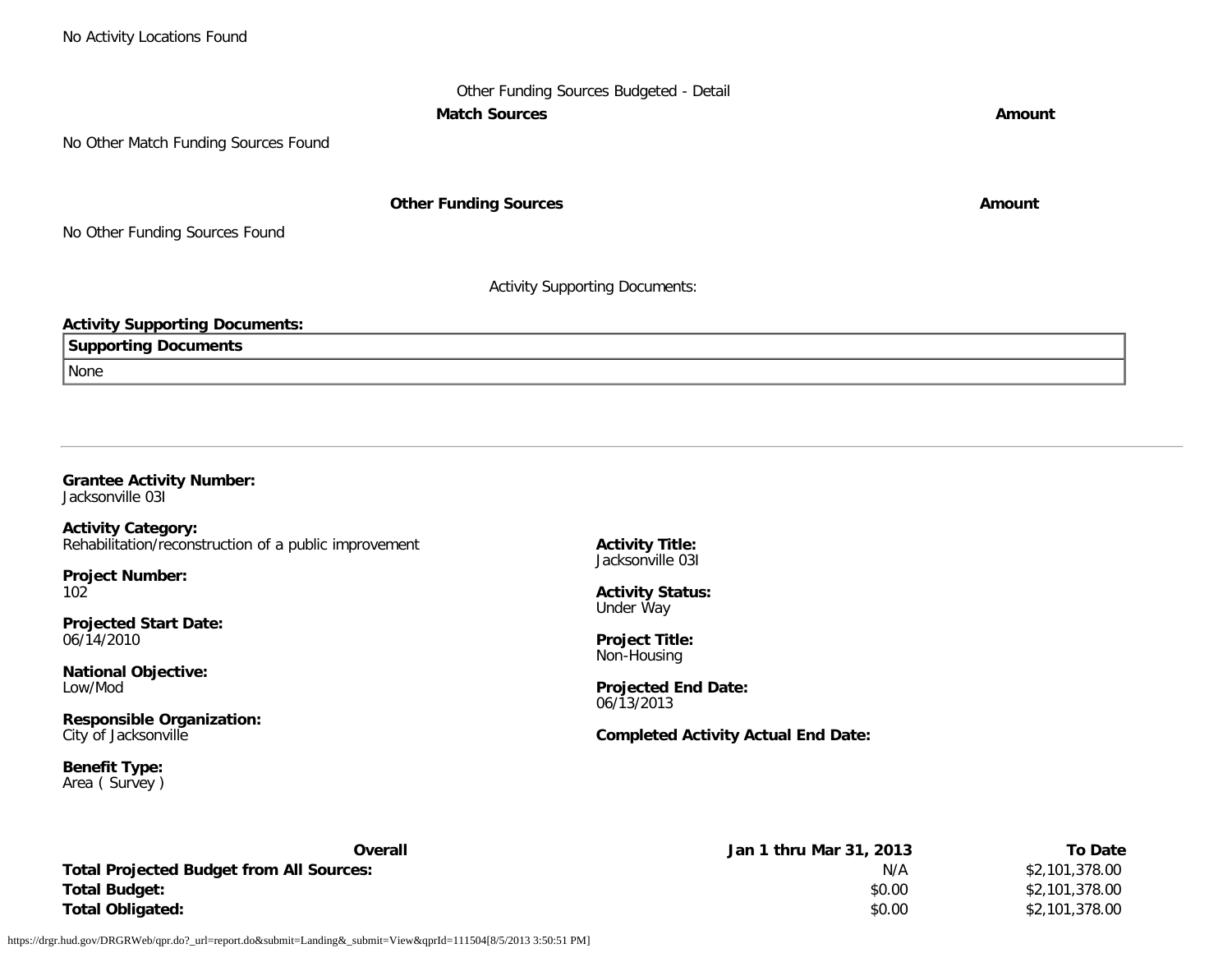| <b>Total Funds Drawdown</b>  |                                      | \$0.00       | \$500,697.74 |
|------------------------------|--------------------------------------|--------------|--------------|
| Program Funds Drawdown:      |                                      | \$0.00       | \$500,697.74 |
| Program Income Drawdown:     |                                      | \$0.00       | \$0.00       |
| Program Income Received:     |                                      | \$0.00       | \$0.00       |
| <b>Total Funds Expended:</b> |                                      | \$0.00       | \$500,697.74 |
| City of Jacksonville         | \$0.00                               | \$500,697.74 |              |
| <b>Match Contributed:</b>    |                                      | \$0.00       | \$0.00       |
|                              |                                      |              |              |
|                              | Accomplishments Performance Measures |              |              |

|  | <b>This Report Per</b> |  |
|--|------------------------|--|

**# of Linear feet of Public Improvement** 3,660 3,660/3,660 **Activity funds eligible for DREF (Ike Only)** 0 2,101,378/2,101,378

**This Equilibris Cumulative Actual Total / Expected Total Total**

Activity Description:

Flood and Drainage projects throughout the City of Jacksonville.

The residential area being addressed frequently floods due to inadequate storm drains. This project consists of upgrading current facilities or constructing new facilities to better handle storm water runoff.

BUDGET INCLUDES ENGINEERING, DRAINAGE AND ASSOCIATED STREET REPAIRS.

DREF - Activities are 100% residential; this activity is eligible under DREF category C, Individual Mitigation Measures.

Location Description:

City of Jacksonville

No Activity Locations Found

## Activity Progress Narrative:

(SA)-1,2,3,4,5,6,7: Contract & NTP issued; (SA) - 8: Awaiting signatures for contract; (SA)-9: :Awaiting signatures for contract; (SA)-11: construction complete, preparing punch list; (SA)-12: construction complete, preparing punch list; (SA)-13: construction complete, preparing punch list; (SA)-14: construction complete, preparing punch list; (SA)-15:under construction; (SA) 16: deleted; (SA)-17:under negotiation.

(SA)-1,2,3,4,5,6,7:Contract & NTP issued; SA)-11: construction complete, preparing punch list; (SA)-12: construction complete, preparing punch list; (SA)- 13: construction complete, preparing punch list; (SA)-14: construction complete, preparing punch list; (SA)-15:under construction; (SA)-18: Construction completed.

Activity Location:

Other Funding Sources Budgeted - Detail

**Match Sources Amount**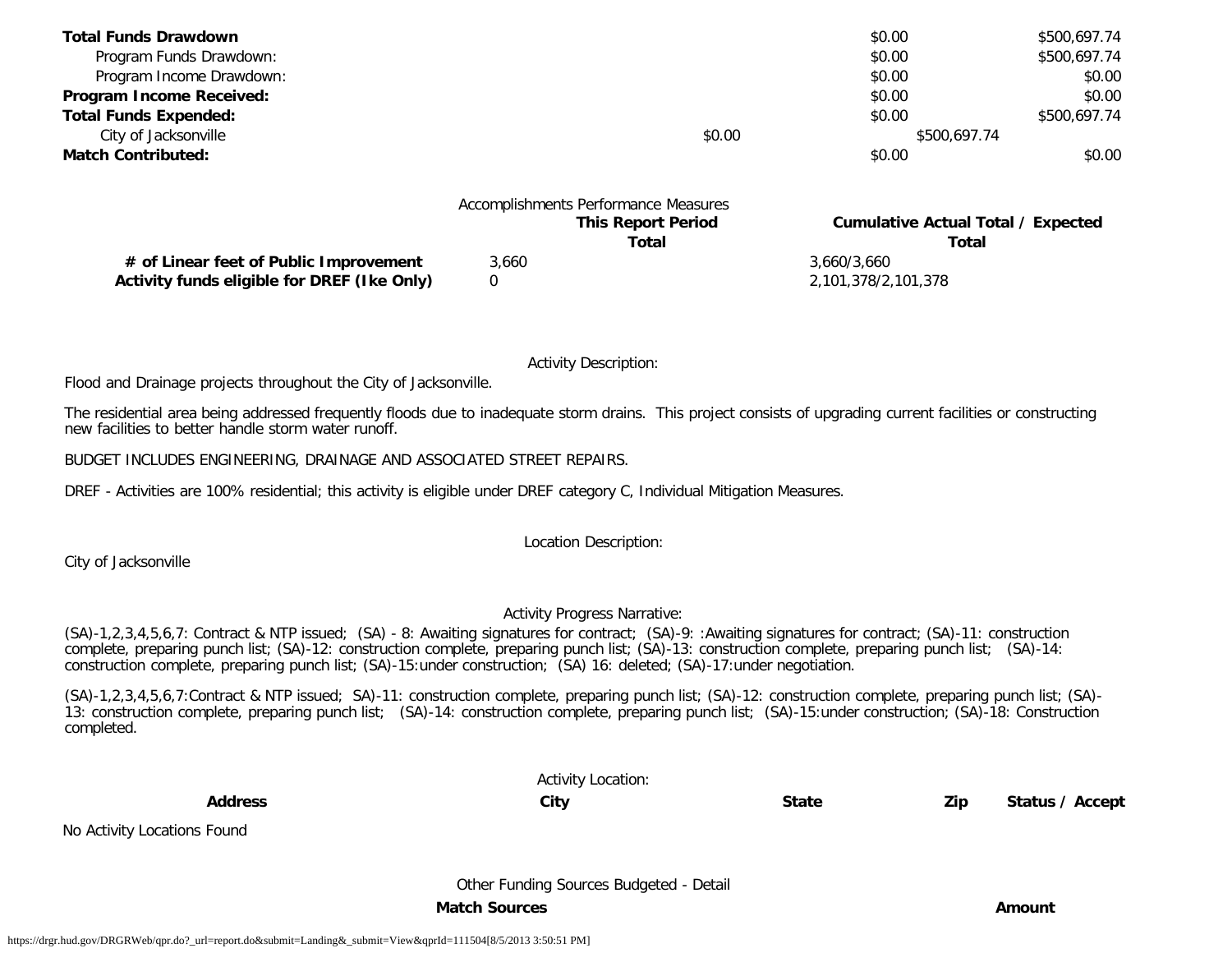No Other Match Funding Sources Found

**Other Funding Sources Amount** 

No Other Funding Sources Found

Activity Supporting Documents:

### **Activity Supporting Documents:**

### **Supporting Documents**

None

#### **Grantee Activity Number:** Jacksonville 14B/ARH

**Activity Category:** Affordable Rental Housing

**Project Number:** 103

**Projected Start Date:** 06/14/2010

**National Objective:** Low/Mod

**Responsible Organization:** City of Jacksonville

**Benefit Type:** Direct ( HouseHold ) **Activity Title:** Jacksonville 14B/ARH

**Activity Status:** Under Way

**Project Title:** Affordable Rental Housing

**Projected End Date:** 06/13/2013

**Completed Activity Actual End Date:**

| <b>Overall</b>                                  | Jan 1 thru Mar 31, 2013 | <b>To Date</b> |
|-------------------------------------------------|-------------------------|----------------|
| <b>Total Projected Budget from All Sources:</b> | N/A                     | \$829,937.99   |
| <b>Total Budget:</b>                            | \$0.00                  | \$829,937.99   |
| <b>Total Obligated:</b>                         | \$0.00                  | \$829,937.99   |
| <b>Total Funds Drawdown</b>                     | \$0.00                  | \$541,968.47   |
| Program Funds Drawdown:                         | \$0.00                  | \$541,968.47   |
| Program Income Drawdown:                        | \$0.00                  | \$0.00         |
| Program Income Received:                        | \$0.00                  | \$0.00         |
| <b>Total Funds Expended:</b>                    | \$0.00                  | \$541,968.47   |

https://drgr.hud.gov/DRGRWeb/qpr.do?\_url=report.do&submit=Landing&\_submit=View&qprId=111504[8/5/2013 3:50:51 PM]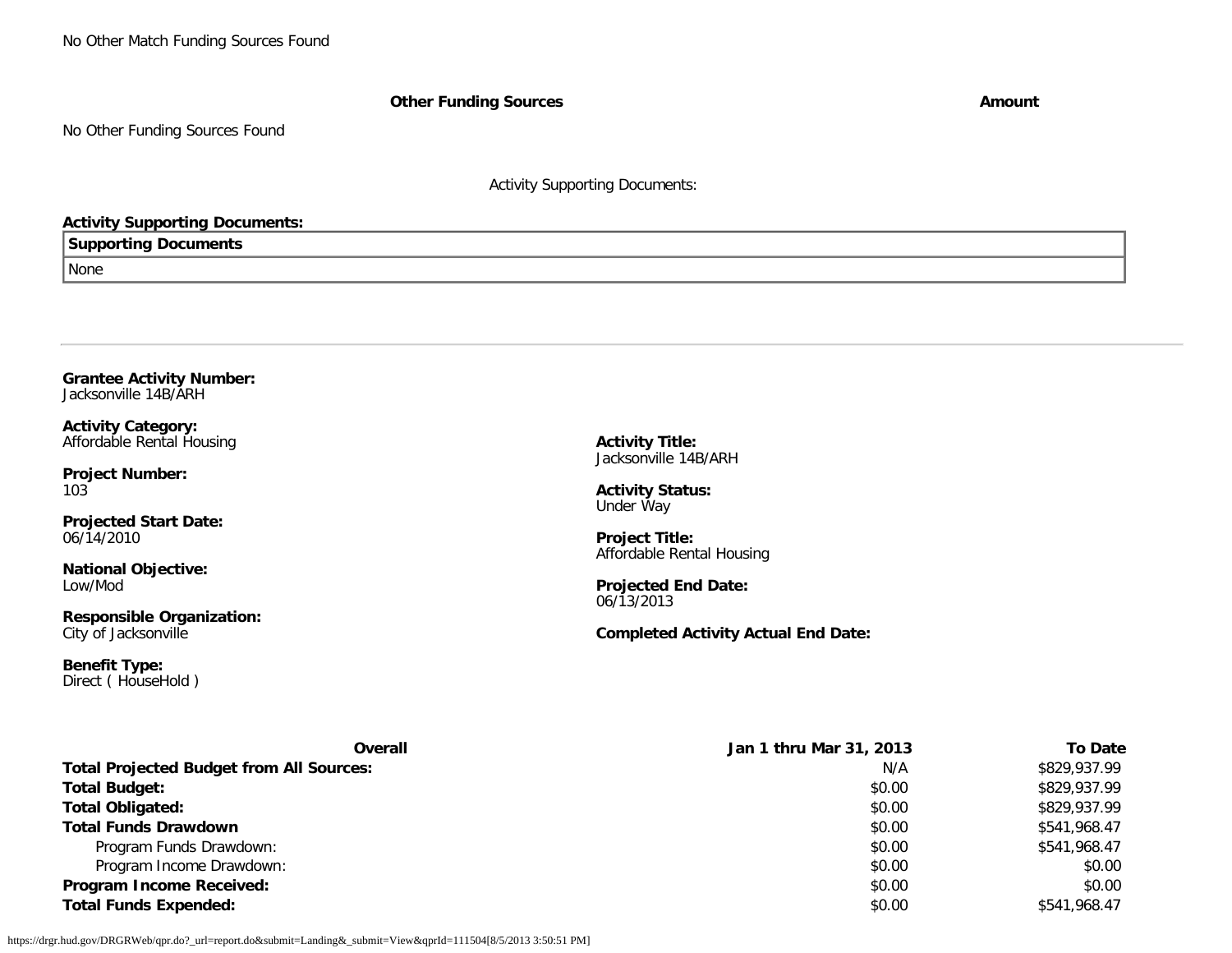| City of Jacksonville                        | \$0.00<br>\$541,968.47 |                                      |       |         |                   |                                           |          |
|---------------------------------------------|------------------------|--------------------------------------|-------|---------|-------------------|-------------------------------------------|----------|
| <b>Match Contributed:</b>                   |                        |                                      |       |         | \$0.00            |                                           | \$0.00   |
|                                             |                        | Accomplishments Performance Measures |       |         |                   |                                           |          |
|                                             |                        | <b>This Report Period</b>            |       |         |                   | <b>Cumulative Actual Total / Expected</b> |          |
|                                             |                        | Total                                |       |         |                   | Total                                     |          |
| Activity funds eligible for DREF (Ike Only) | $\mathbf 0$            |                                      |       |         | 8,299,371/829,937 |                                           |          |
|                                             |                        | <b>This Report Period</b>            |       |         |                   | <b>Cumulative Actual Total / Expected</b> |          |
|                                             |                        | Total                                |       |         |                   | Total                                     |          |
| # of Housing Units                          | $\boldsymbol{0}$       |                                      |       | 112/116 |                   |                                           |          |
|                                             |                        | Beneficiaries Performance Measures   |       |         |                   |                                           |          |
|                                             |                        | <b>This Report Period</b>            |       |         |                   | Cumulative Actual Total / Expected        |          |
|                                             | Low                    | Mod                                  | Total | Low     | Mod               | Total                                     | Low/Mod% |
| # of Households                             | 0                      | 0                                    | 0     | 0/116   | 0/0               | 0/116                                     | 0        |
| # Renter Households                         | $\mathbf 0$            | $\boldsymbol{0}$                     | 0     | 0/116   | 0/0               | 0/116                                     | 0        |

#### Cumulative Race Total

|                                                 | <b>This Report Period</b> |       |  |                                                                                                                                     | <b>Cumulative Actual Total</b> |  |       |  |        |                         |
|-------------------------------------------------|---------------------------|-------|--|-------------------------------------------------------------------------------------------------------------------------------------|--------------------------------|--|-------|--|--------|-------------------------|
|                                                 |                           | Owner |  | Renter                                                                                                                              | <b>Total Households</b>        |  | Owner |  | Renter | <b>Total Households</b> |
| <b>Direct</b><br><b>Benefit</b><br>(Households) |                           |       |  | Total Hispanic/Latino Total Hispanic/Latino Total Hispanic/Latino Total Hispanic/Latino Total Hispanic/Latino Total Hispanic/Latino |                                |  |       |  |        |                         |
| White                                           |                           |       |  |                                                                                                                                     |                                |  |       |  |        |                         |
| Households<br>Female                            | I٥                        |       |  |                                                                                                                                     |                                |  |       |  |        |                         |

Activity Description:

Affordable Rental Housing rehabilitation and hardening.

Repairs or reconstruction of residential housing units. Activities are being undertaken that will both repair and strengthen the units, so that there is less likelihood of future damages resulting from storms (i.e. storm shutters, strengthening of roof, window and door replacement with materials that hold up better during storms, etc.)

DREF - Activities are 100% residential. This activity is eligible under DREF category C, Individual Mitigation Measures.

Location Description:

City of Jacksonville

Activity Progress Narrative:

(SA) - 19 construction completed ; (SA) - 20 construction completed; (SA) - 21: Under construction..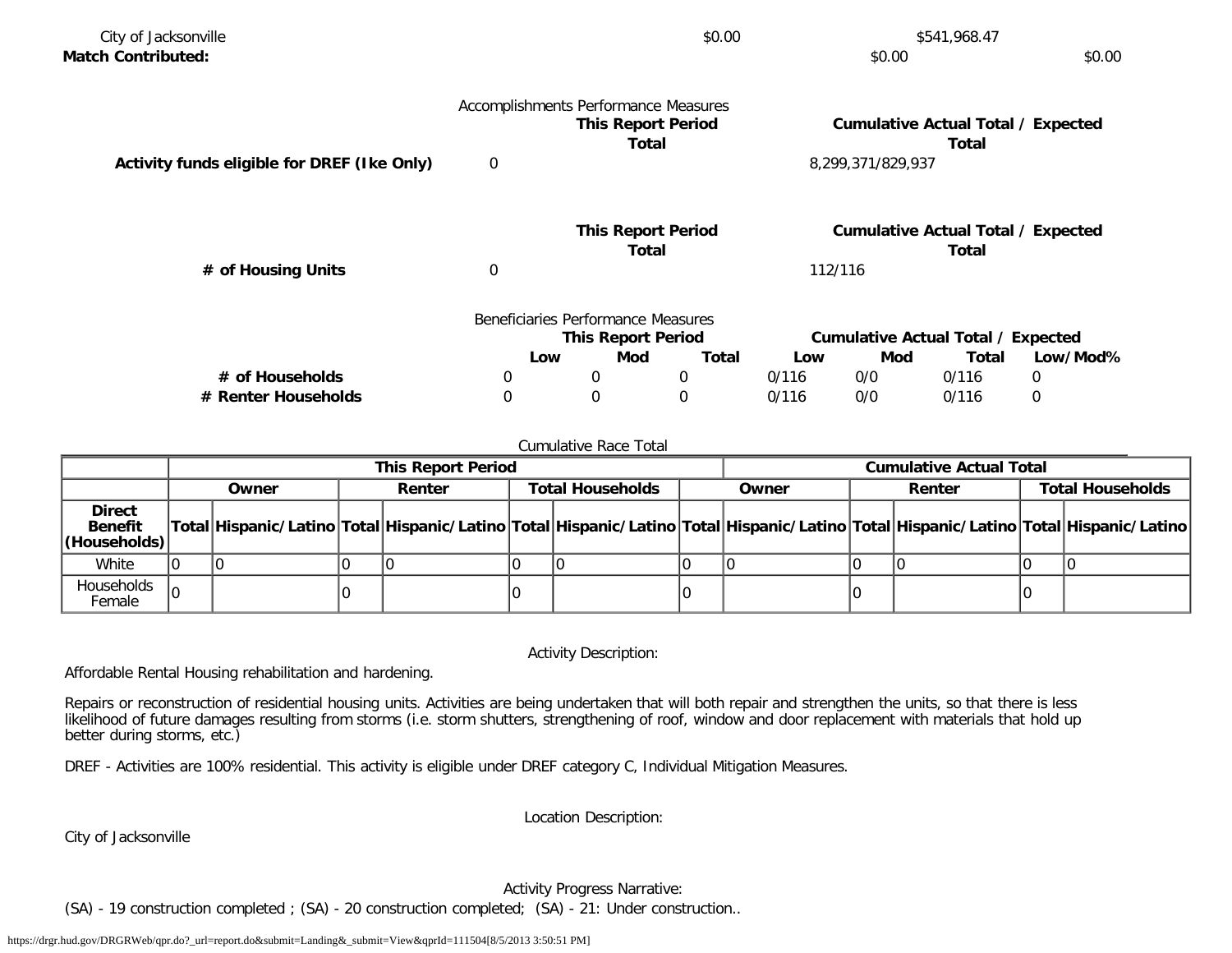|                                       | <b>Activity Location:</b>               |              |     |                 |
|---------------------------------------|-----------------------------------------|--------------|-----|-----------------|
| <b>Address</b>                        | City                                    | <b>State</b> | Zip | Status / Accept |
| No Activity Locations Found           |                                         |              |     |                 |
|                                       |                                         |              |     |                 |
|                                       | Other Funding Sources Budgeted - Detail |              |     |                 |
|                                       | <b>Match Sources</b>                    |              |     | Amount          |
| No Other Match Funding Sources Found  |                                         |              |     |                 |
|                                       |                                         |              |     |                 |
|                                       | <b>Other Funding Sources</b>            |              |     | Amount          |
| No Other Funding Sources Found        |                                         |              |     |                 |
|                                       |                                         |              |     |                 |
|                                       | <b>Activity Supporting Documents:</b>   |              |     |                 |
| <b>Activity Supporting Documents:</b> |                                         |              |     |                 |
| <b>Supporting Documents</b>           |                                         |              |     |                 |
| None                                  |                                         |              |     |                 |
|                                       |                                         |              |     |                 |
|                                       |                                         |              |     |                 |
|                                       |                                         |              |     |                 |
| <b>Grantee Activity Number:</b>       |                                         |              |     |                 |
| Jacksonville DREF 031                 |                                         |              |     |                 |

**Activity Category:** Rehabilitation/reconstruction of a public improvement

**Project Number:** 102

**Projected Start Date:** 05/04/2012

**National Objective:** Low/Mod

**Responsible Organization:** City of Jacksonville

**Benefit Type:** Area ( Survey ) **Activity Title:** Jacksonville DREF 03I

**Activity Status:** Under Way

**Project Title:** Non-Housing

**Projected End Date:** 05/03/2014

**Completed Activity Actual End Date:**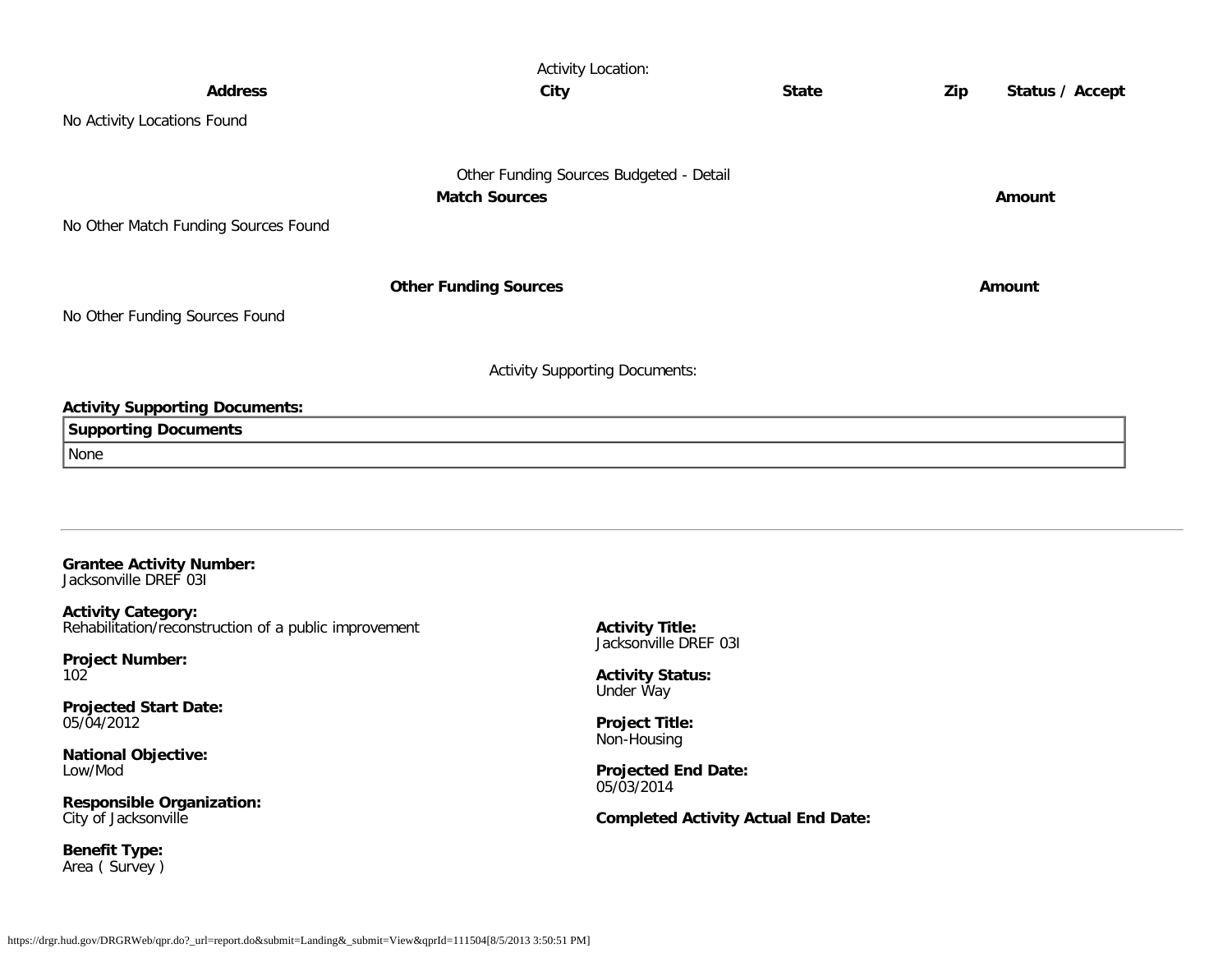| <b>Overall</b>                                  | Jan 1 thru Mar 31, 2013 |        | <b>To Date</b> |
|-------------------------------------------------|-------------------------|--------|----------------|
| <b>Total Projected Budget from All Sources:</b> |                         | N/A    | \$559,758.59   |
| <b>Total Budget:</b>                            |                         | \$0.00 | \$559,758.59   |
| <b>Total Obligated:</b>                         |                         | \$0.00 | \$559,758.59   |
| <b>Total Funds Drawdown</b>                     |                         | \$0.00 | \$0.00         |
| Program Funds Drawdown:                         |                         | \$0.00 | \$0.00         |
| Program Income Drawdown:                        |                         | \$0.00 | \$0.00         |
| Program Income Received:                        |                         | \$0.00 | \$0.00         |
| <b>Total Funds Expended:</b>                    |                         | \$0.00 | \$0.00         |
| City of Jacksonville                            | \$0.00                  | \$0.00 |                |
| <b>Match Contributed:</b>                       |                         | \$0.00 | \$0.00         |

Activity Description:

Flood and Drainage

BUDGET INCLUDES ENGINEERING AND CONSTRUCTION.

Location Description:

City of Jacksonville

Activity Progress Narrative:

The contract period for this grant agreement is from 5/4/12 to 5/3/14. A modification is in process to move funding. A procurement cycle will take place in or around August 2013. The local government is not progressing as quickly as expected; however, DEO is working with the local staff to get the project moving.

| <b>Activity Location:</b>            |                                                                 |              |     |                 |  |
|--------------------------------------|-----------------------------------------------------------------|--------------|-----|-----------------|--|
| <b>Address</b>                       | City                                                            | <b>State</b> | Zip | Status / Accept |  |
| No Activity Locations Found          |                                                                 |              |     |                 |  |
|                                      | Other Funding Sources Budgeted - Detail<br><b>Match Sources</b> |              |     | Amount          |  |
| No Other Match Funding Sources Found |                                                                 |              |     |                 |  |
| No Other Funding Sources Found       | <b>Other Funding Sources</b>                                    |              |     | Amount          |  |
|                                      | <b>Activity Supporting Documents:</b>                           |              |     |                 |  |

# **Activity Supporting Documents:**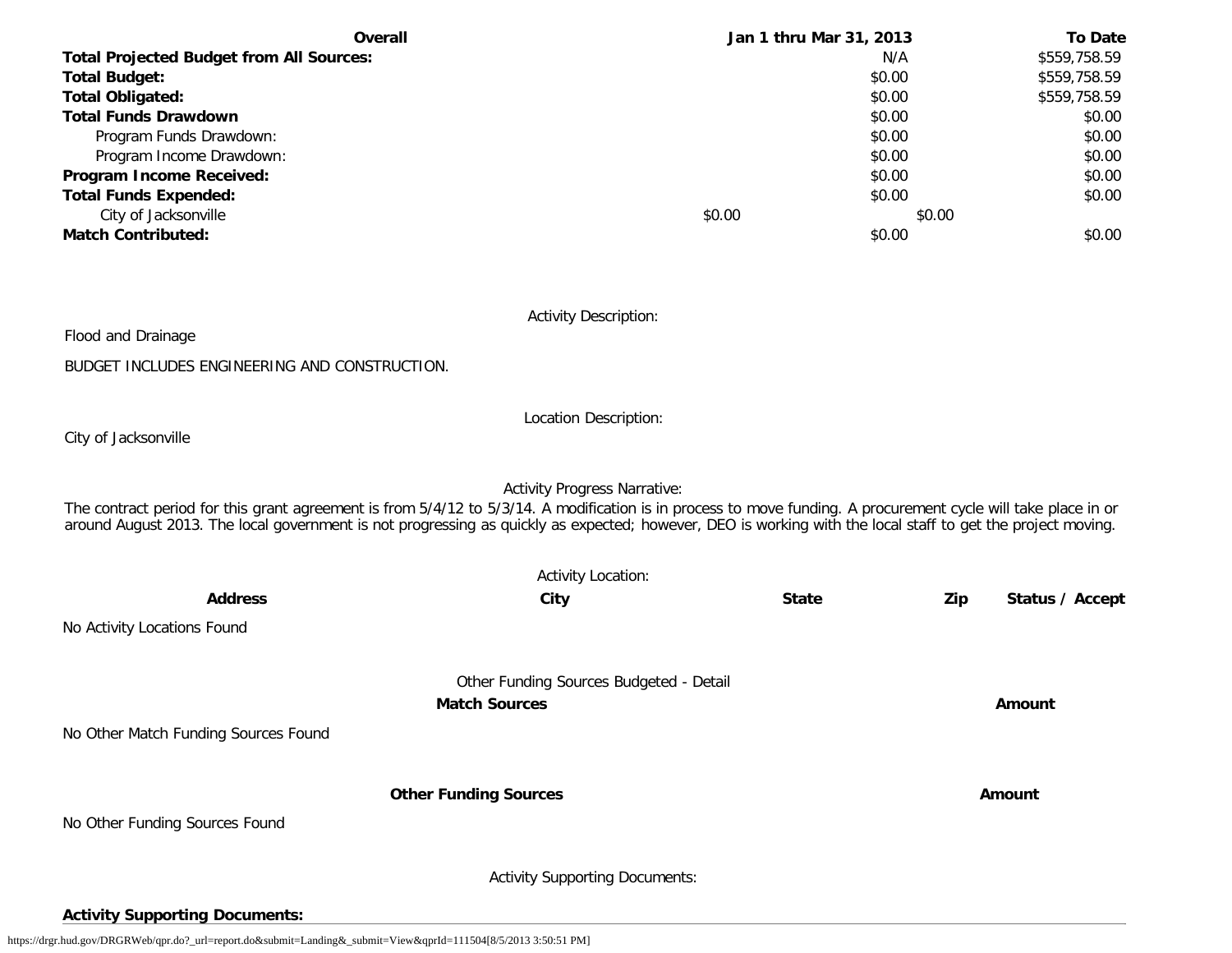#### None

| <b>Grantee Activity Number:</b> |  |
|---------------------------------|--|
| Jacksonville DREF 03J           |  |

**Activity Category:** Construction/reconstruction of water/sewer lines or systems

**Project Number:** 102

**Projected Start Date:** 05/04/2012

**National Objective:** Low/Mod

**Responsible Organization:** City of Jacksonville

**Benefit Type:** Area ( Survey ) **Activity Title:** Jacksonville DREF 03J

**Activity Status:** Under Way

**Project Title:** Non-Housing

**Projected End Date:** 05/03/2014

**Completed Activity Actual End Date:**

| <b>Overall</b>                                  | Jan 1 thru Mar 31, 2013 |        | <b>To Date</b> |
|-------------------------------------------------|-------------------------|--------|----------------|
| <b>Total Projected Budget from All Sources:</b> |                         | N/A    | \$377,884.20   |
| <b>Total Budget:</b>                            |                         | \$0.00 | \$377,884.20   |
| <b>Total Obligated:</b>                         |                         | \$0.00 | \$377,884.20   |
| <b>Total Funds Drawdown</b>                     |                         | \$0.00 | \$0.00         |
| Program Funds Drawdown:                         |                         | \$0.00 | \$0.00         |
| Program Income Drawdown:                        |                         | \$0.00 | \$0.00         |
| Program Income Received:                        |                         | \$0.00 | \$0.00         |
| <b>Total Funds Expended:</b>                    |                         | \$0.00 | \$0.00         |
| City of Jacksonville                            | \$0.00                  | \$0.00 |                |
| <b>Match Contributed:</b>                       |                         | \$0.00 | \$0.00         |

Activity Description:

Sewer Improvements

Location Description:

City of Jacksonville

https://drgr.hud.gov/DRGRWeb/qpr.do?\_url=report.do&submit=Landing&\_submit=View&qprId=111504[8/5/2013 3:50:51 PM]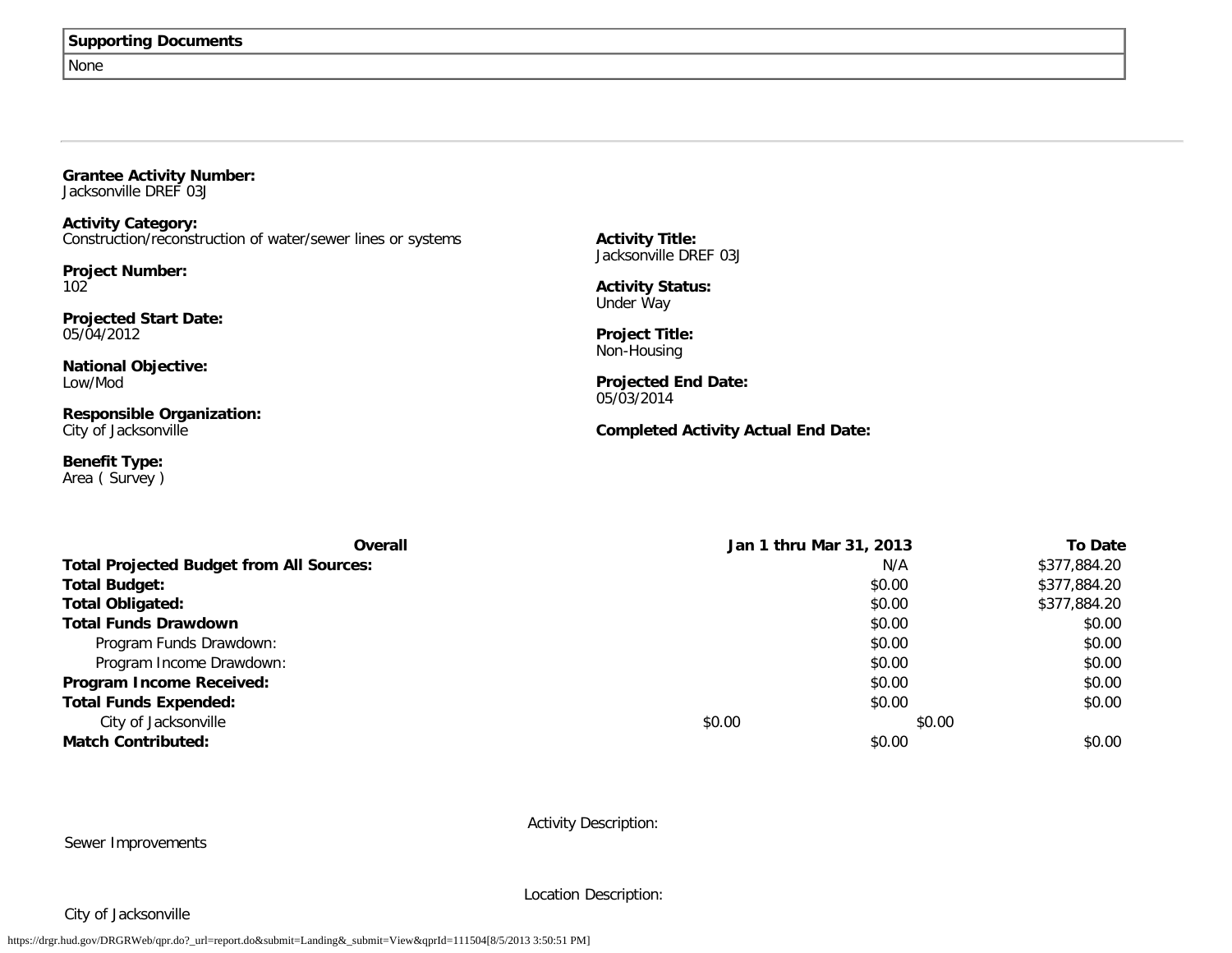#### Activity Progress Narrative:

The contract period for this grant agreement is from 5/4/12 to 5/03/14. A modification is in process to move funding. A procurement cycle will take place in or around August 2013. The local government is not progressing as quickly as expected; however, DEO is working with the local staff to get the project moving.

| <b>Activity Location:</b>             |                                         |              |     |                 |  |  |
|---------------------------------------|-----------------------------------------|--------------|-----|-----------------|--|--|
| <b>Address</b>                        | City                                    | <b>State</b> | Zip | Status / Accept |  |  |
| No Activity Locations Found           |                                         |              |     |                 |  |  |
|                                       | Other Funding Sources Budgeted - Detail |              |     |                 |  |  |
|                                       | <b>Match Sources</b>                    |              |     | Amount          |  |  |
| No Other Match Funding Sources Found  |                                         |              |     |                 |  |  |
|                                       | <b>Other Funding Sources</b>            |              |     | Amount          |  |  |
| No Other Funding Sources Found        |                                         |              |     |                 |  |  |
|                                       | <b>Activity Supporting Documents:</b>   |              |     |                 |  |  |
| <b>Activity Supporting Documents:</b> |                                         |              |     |                 |  |  |
| <b>Supporting Documents</b>           |                                         |              |     |                 |  |  |
| None                                  |                                         |              |     |                 |  |  |
|                                       |                                         |              |     |                 |  |  |
|                                       |                                         |              |     |                 |  |  |
|                                       |                                         |              |     |                 |  |  |

**Grantee Activity Number:** Jacksonville DREF 03K

**Activity Category:** Construction/reconstruction of streets

**Project Number:** 102

**Projected Start Date:** 05/04/2012

**National Objective:** Low/Mod

### **Responsible Organization:**

**Activity Title:** Jacksonville DREF 03K

**Activity Status:** Under Way

**Project Title:** Non-Housing

**Projected End Date:** 05/03/2014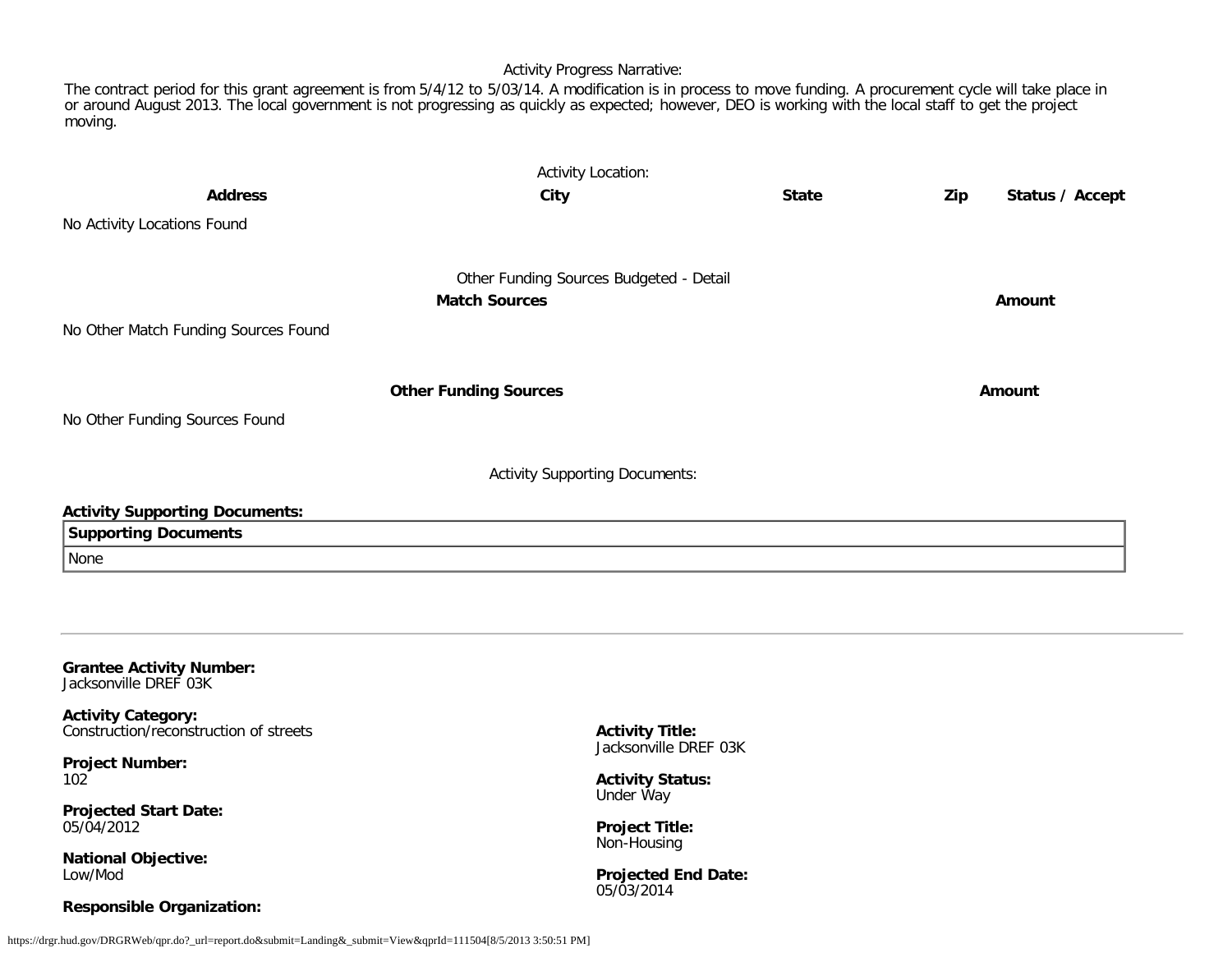City of Jacksonville

**Benefit Type:** Area ( Survey )

|        | <b>To Date</b> |                         |
|--------|----------------|-------------------------|
| N/A    |                | \$507,406.14            |
|        | \$0.00         | \$507,406.14            |
|        | \$0.00         | \$507,406.14            |
|        | \$0.00         | \$0.00                  |
|        | \$0.00         | \$0.00                  |
|        | \$0.00         | \$0.00                  |
|        | \$0.00         | \$0.00                  |
|        | \$0.00         | \$0.00                  |
| \$0.00 | \$0.00         |                         |
|        | \$0.00         | \$0.00                  |
|        |                |                         |
|        |                |                         |
|        |                | Jan 1 thru Mar 31, 2013 |

Activity Description:

Street Improvements

Location Description:

City of Jacksonville

Activity Progress Narrative:

The contract period for this grant agreement is from 5/4/12 to 5/3/14. A modification is in process to move funding. A procurement cycle will take place in or around August 2013. The local government is not progressing as quickly as expected; however, DEO is working with the local staff to get the project moving.

|                                      | <b>Activity Location:</b>                                       |              |     |                 |
|--------------------------------------|-----------------------------------------------------------------|--------------|-----|-----------------|
| <b>Address</b>                       | City                                                            | <b>State</b> | Zip | Status / Accept |
| No Activity Locations Found          |                                                                 |              |     |                 |
|                                      | Other Funding Sources Budgeted - Detail<br><b>Match Sources</b> |              |     | Amount          |
| No Other Match Funding Sources Found |                                                                 |              |     |                 |
|                                      | <b>Other Funding Sources</b>                                    |              |     | Amount          |
| No Other Funding Sources Found       |                                                                 |              |     |                 |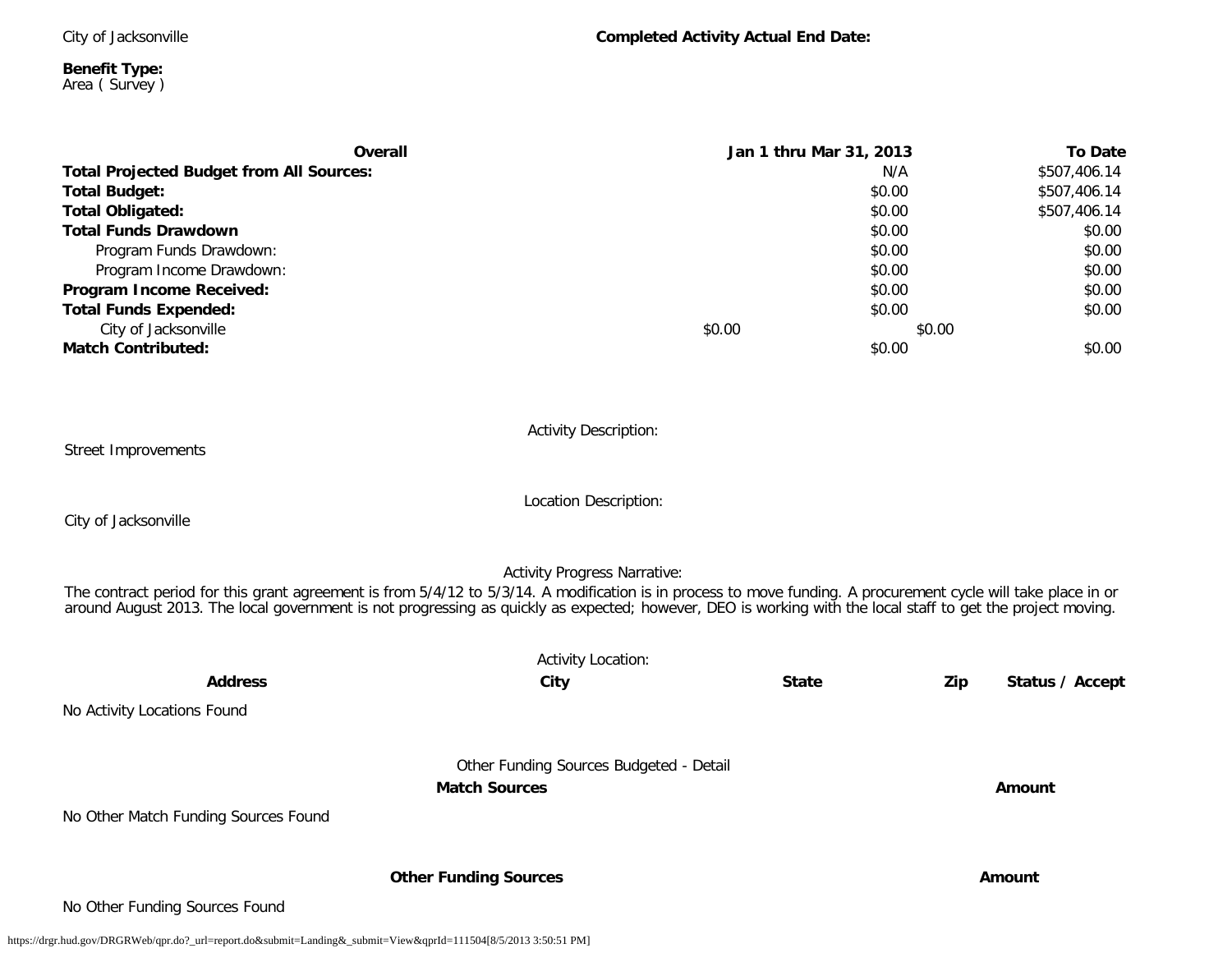### **Activity Supporting Documents:**

# **Supporting Documents** None

**Grantee Activity Number:** Jacksonville DREF 14B

**Activity Category:** Affordable Rental Housing

**Project Number:** 103

**Projected Start Date:** 05/04/2012

**National Objective:** Low/Mod

**Responsible Organization:** City of Jacksonville

**Benefit Type:** Direct ( HouseHold ) **Activity Title:** Jacksonville DREF 14B

**Activity Status:** Under Way

**Project Title:** Affordable Rental Housing

**Projected End Date:** 05/03/2014

**Completed Activity Actual End Date:**

| Overall                                         |        | Jan 1 thru Mar 31, 2013 | <b>To Date</b> |
|-------------------------------------------------|--------|-------------------------|----------------|
| <b>Total Projected Budget from All Sources:</b> |        | N/A                     | \$242,283.64   |
| <b>Total Budget:</b>                            |        | \$0.00                  | \$242,283.64   |
| <b>Total Obligated:</b>                         |        | \$0.00                  | \$242,283.64   |
| <b>Total Funds Drawdown</b>                     |        | \$0.00                  | \$0.00         |
| Program Funds Drawdown:                         |        | \$0.00                  | \$0.00         |
| Program Income Drawdown:                        |        | \$0.00                  | \$0.00         |
| Program Income Received:                        |        | \$0.00                  | \$0.00         |
| <b>Total Funds Expended:</b>                    |        | \$0.00                  | \$0.00         |
| City of Jacksonville                            | \$0.00 | \$0.00                  |                |
| <b>Match Contributed:</b>                       |        | \$0.00                  | \$0.00         |

Activity Description: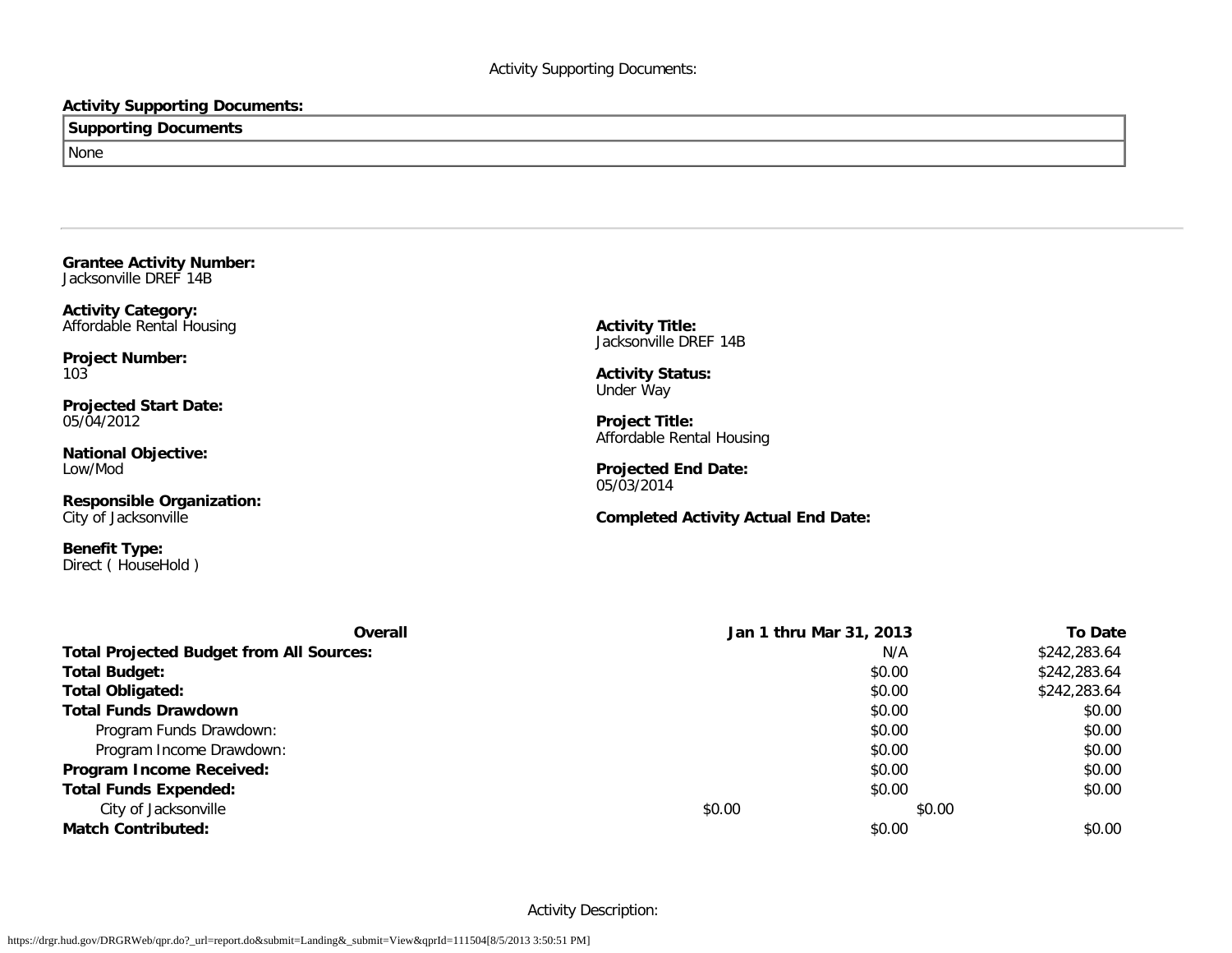| City of Jacksonville                                                                                                                                                                                                                                                                                                          | Location Description:                      |              |                        |
|-------------------------------------------------------------------------------------------------------------------------------------------------------------------------------------------------------------------------------------------------------------------------------------------------------------------------------|--------------------------------------------|--------------|------------------------|
| The contract period for this grant agreement is from 5/4/12 to 5/3/14. A modification is in process to move funding. A procurement cycle will take place in or<br>around August 2013. The local government is not progressing as quickly as expected; however, DEO is working with the local staff to get the project moving. | <b>Activity Progress Narrative:</b>        |              |                        |
|                                                                                                                                                                                                                                                                                                                               | <b>Activity Location:</b>                  |              |                        |
| <b>Address</b>                                                                                                                                                                                                                                                                                                                | City                                       | <b>State</b> | Status / Accept<br>Zip |
| No Activity Locations Found                                                                                                                                                                                                                                                                                                   |                                            |              |                        |
|                                                                                                                                                                                                                                                                                                                               | Other Funding Sources Budgeted - Detail    |              |                        |
|                                                                                                                                                                                                                                                                                                                               | <b>Match Sources</b>                       |              | Amount                 |
| No Other Match Funding Sources Found                                                                                                                                                                                                                                                                                          |                                            |              |                        |
|                                                                                                                                                                                                                                                                                                                               | <b>Other Funding Sources</b>               |              | Amount                 |
| No Other Funding Sources Found                                                                                                                                                                                                                                                                                                |                                            |              |                        |
|                                                                                                                                                                                                                                                                                                                               | <b>Activity Supporting Documents:</b>      |              |                        |
| <b>Activity Supporting Documents:</b>                                                                                                                                                                                                                                                                                         |                                            |              |                        |
| <b>Supporting Documents</b>                                                                                                                                                                                                                                                                                                   |                                            |              |                        |
| None                                                                                                                                                                                                                                                                                                                          |                                            |              |                        |
|                                                                                                                                                                                                                                                                                                                               |                                            |              |                        |
|                                                                                                                                                                                                                                                                                                                               |                                            |              |                        |
| <b>Grantee Activity Number:</b><br>Jefferson Co 14A                                                                                                                                                                                                                                                                           |                                            |              |                        |
| <b>Activity Category:</b><br>Rehabilitation/reconstruction of residential structures                                                                                                                                                                                                                                          | <b>Activity Title:</b><br>Jefferson Co 14A |              |                        |

**Project Number:** 101

**Projected Start Date:** 06/14/2010

Rehab, Multi unit residential

**Project Title:**

**Activity Status:** Completed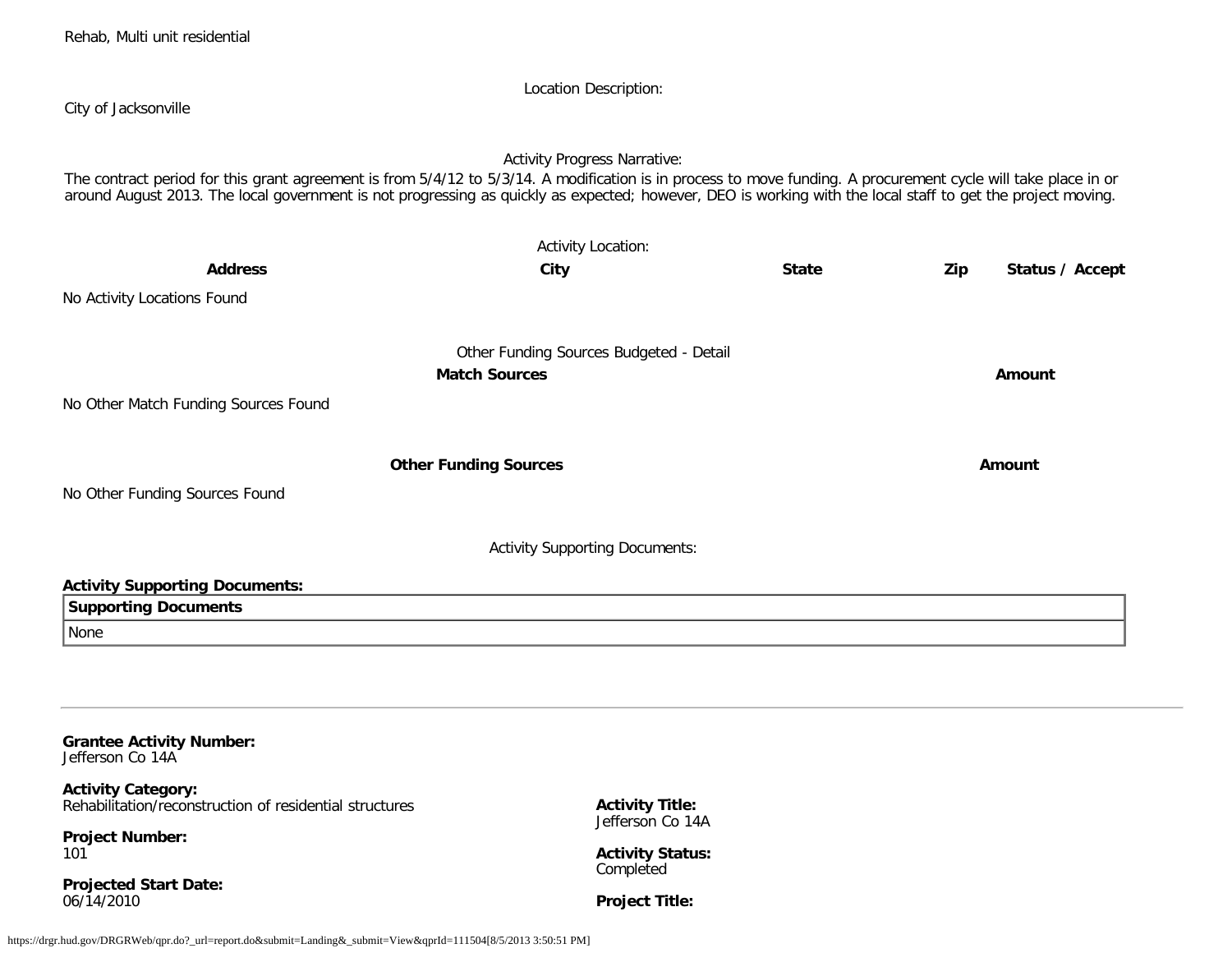**National Objective:** Low/Mod

#### **Responsible Organization:** Jefferson County

**Benefit Type:** Direct ( HouseHold ) Housing

#### **Projected End Date:** 06/13/2012

# **Completed Activity Actual End Date:**

| Overall                                         |                                      |                                    |              |              | Jan 1 thru Mar 31, 2013 |                 |                                                    | <b>To Date</b> |
|-------------------------------------------------|--------------------------------------|------------------------------------|--------------|--------------|-------------------------|-----------------|----------------------------------------------------|----------------|
| <b>Total Projected Budget from All Sources:</b> |                                      |                                    |              |              |                         | N/A             |                                                    | \$192,183.22   |
| <b>Total Budget:</b>                            |                                      |                                    |              |              |                         | \$0.00          |                                                    | \$192,183.22   |
| Total Obligated:                                |                                      |                                    |              |              |                         | \$0.00          |                                                    | \$192,183.22   |
| <b>Total Funds Drawdown</b>                     |                                      |                                    |              |              |                         | \$0.00          |                                                    | \$192,183.22   |
| Program Funds Drawdown:                         |                                      |                                    |              |              |                         | \$0.00          |                                                    | \$192,183.22   |
| Program Income Drawdown:                        |                                      |                                    |              |              |                         | \$0.00          |                                                    | \$0.00         |
| Program Income Received:                        |                                      |                                    |              |              |                         | \$0.00          |                                                    | \$0.00         |
| <b>Total Funds Expended:</b>                    |                                      |                                    |              |              |                         | \$0.00          |                                                    | \$192,183.22   |
| Jefferson County                                |                                      |                                    |              | \$0.00       |                         |                 | \$192,183.22                                       |                |
| <b>Match Contributed:</b>                       |                                      |                                    |              |              |                         | \$0.00          |                                                    | \$0.00         |
|                                                 | Accomplishments Performance Measures |                                    |              |              |                         |                 |                                                    |                |
|                                                 |                                      | <b>This Report Period</b>          | <b>Total</b> |              |                         |                 | <b>Cumulative Actual Total / Expected</b><br>Total |                |
| # of Properties                                 | 0                                    |                                    |              |              | 0/0                     |                 |                                                    |                |
| Activity funds eligible for DREF (Ike Only)     | $\Omega$                             |                                    |              |              |                         | 192,183/192,183 |                                                    |                |
|                                                 |                                      |                                    |              |              |                         |                 |                                                    |                |
|                                                 |                                      | <b>This Report Period</b>          | <b>Total</b> |              |                         |                 | <b>Cumulative Actual Total / Expected</b><br>Total |                |
| # of Housing Units                              | $\boldsymbol{0}$                     |                                    |              |              | 3/3                     |                 |                                                    |                |
|                                                 |                                      | Beneficiaries Performance Measures |              |              |                         |                 |                                                    |                |
|                                                 |                                      | <b>This Report Period</b>          |              |              |                         |                 | <b>Cumulative Actual Total / Expected</b>          | Low/Mod%       |
| # of Households                                 | Low<br>0                             | Mod<br>$\mathbf 0$                 | 0            | <b>Total</b> | Low<br>4/3              | Mod<br>0/0      | Total<br>4/3                                       | 100            |

Cumulative Race Total

|                                                 | <b>This Report Period</b> |                                                                                                                                     |  |        |  |                                  | <b>Cumulative Actual Total</b> |        |  |  |  |                         |
|-------------------------------------------------|---------------------------|-------------------------------------------------------------------------------------------------------------------------------------|--|--------|--|----------------------------------|--------------------------------|--------|--|--|--|-------------------------|
|                                                 |                           | Owner                                                                                                                               |  | Renter |  | <b>Total Households</b><br>Owner |                                | Renter |  |  |  | <b>Total Households</b> |
| <b>Direct</b><br><b>Benefit</b><br>(Households) |                           | Total Hispanic/Latino Total Hispanic/Latino Total Hispanic/Latino Total Hispanic/Latino Total Hispanic/Latino Total Hispanic/Latino |  |        |  |                                  |                                |        |  |  |  |                         |

https://drgr.hud.gov/DRGRWeb/qpr.do?\_url=report.do&submit=Landing&\_submit=View&qprId=111504[8/5/2013 3:50:51 PM]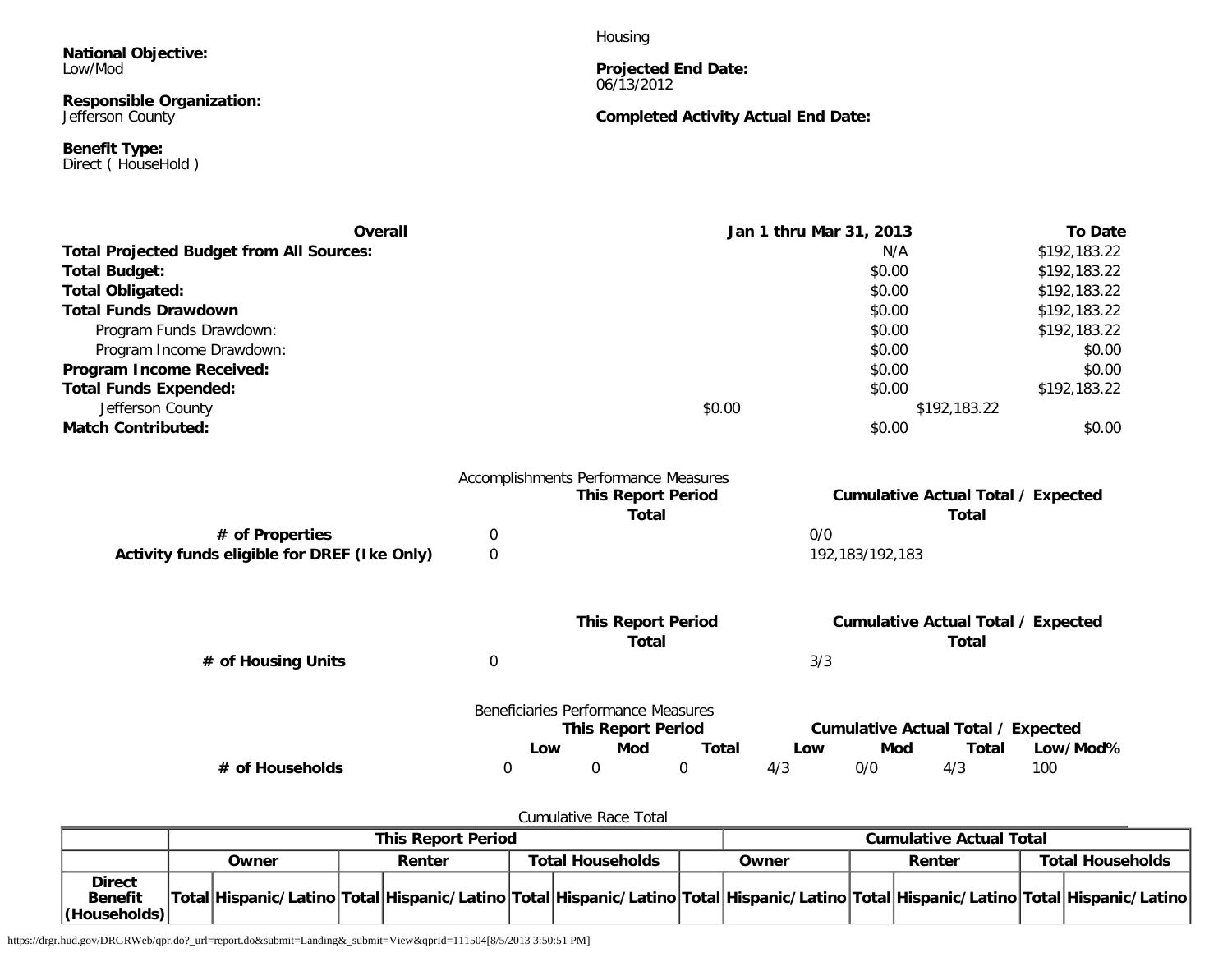| White                                                                                                                                                                                                                                                                                                                                                                                                                                                                                                                                                                                                                                                                                                                                                                         | l0                                                                       | 0                                    | $\mathbf{0}$ | 10                   | 0  | 10                                      | 0 | 10           | $\mathbf 0$ | 0   |                | 0               |
|-------------------------------------------------------------------------------------------------------------------------------------------------------------------------------------------------------------------------------------------------------------------------------------------------------------------------------------------------------------------------------------------------------------------------------------------------------------------------------------------------------------------------------------------------------------------------------------------------------------------------------------------------------------------------------------------------------------------------------------------------------------------------------|--------------------------------------------------------------------------|--------------------------------------|--------------|----------------------|----|-----------------------------------------|---|--------------|-------------|-----|----------------|-----------------|
| Black/African<br>American                                                                                                                                                                                                                                                                                                                                                                                                                                                                                                                                                                                                                                                                                                                                                     | l٥                                                                       | 0                                    | $\Omega$     | l٥                   | l0 | I٥                                      | 0 | 0            | 0           | 0   | 3              | 0               |
| Households<br>Female                                                                                                                                                                                                                                                                                                                                                                                                                                                                                                                                                                                                                                                                                                                                                          | lo                                                                       |                                      | 10           |                      | I٥ |                                         | 0 |              | 0           |     | $\overline{2}$ |                 |
| <b>Activity Description:</b><br>Housing rehabilitation and hardening activities in Jefferson County.<br>Repairs or reconstruction of residential housing units. Activities are being undertaken that will both repair and strengthen the units, so that their is less<br>likelihood of future damages resulting from storms (i.e. storm shutters, strengthening of roof, window and door replacement with materials that hold up<br>better during storms, etc.)<br>DREF-Activities are 100% residential. This activity is eligible under DREF category C, Individual Mitigation Measures.<br>Location Description:<br>Jefferson County<br><b>Activity Progress Narrative:</b><br>Project is complete. Grant is Admin Closed. Close out processed in 2012; all funds expended. |                                                                          |                                      |              |                      |    |                                         |   |              |             |     |                |                 |
|                                                                                                                                                                                                                                                                                                                                                                                                                                                                                                                                                                                                                                                                                                                                                                               |                                                                          |                                      |              |                      |    |                                         |   |              |             |     |                |                 |
|                                                                                                                                                                                                                                                                                                                                                                                                                                                                                                                                                                                                                                                                                                                                                                               |                                                                          | <b>Address</b>                       |              |                      |    | <b>Activity Location:</b><br>City       |   | <b>State</b> |             | Zip |                | Status / Accept |
|                                                                                                                                                                                                                                                                                                                                                                                                                                                                                                                                                                                                                                                                                                                                                                               |                                                                          |                                      |              |                      |    |                                         |   |              |             |     |                |                 |
| No Activity Locations Found                                                                                                                                                                                                                                                                                                                                                                                                                                                                                                                                                                                                                                                                                                                                                   |                                                                          |                                      |              |                      |    |                                         |   |              |             |     |                |                 |
|                                                                                                                                                                                                                                                                                                                                                                                                                                                                                                                                                                                                                                                                                                                                                                               |                                                                          |                                      |              | <b>Match Sources</b> |    | Other Funding Sources Budgeted - Detail |   |              |             |     | <b>Amount</b>  |                 |
|                                                                                                                                                                                                                                                                                                                                                                                                                                                                                                                                                                                                                                                                                                                                                                               |                                                                          | No Other Match Funding Sources Found |              |                      |    |                                         |   |              |             |     |                |                 |
|                                                                                                                                                                                                                                                                                                                                                                                                                                                                                                                                                                                                                                                                                                                                                                               |                                                                          |                                      |              |                      |    |                                         |   |              |             |     |                |                 |
|                                                                                                                                                                                                                                                                                                                                                                                                                                                                                                                                                                                                                                                                                                                                                                               | <b>Other Funding Sources</b><br>Amount<br>No Other Funding Sources Found |                                      |              |                      |    |                                         |   |              |             |     |                |                 |
| <b>Activity Supporting Documents:</b>                                                                                                                                                                                                                                                                                                                                                                                                                                                                                                                                                                                                                                                                                                                                         |                                                                          |                                      |              |                      |    |                                         |   |              |             |     |                |                 |

| <b>Activity Supporting Documents:</b> |
|---------------------------------------|
| Supporting Documents                  |
| None                                  |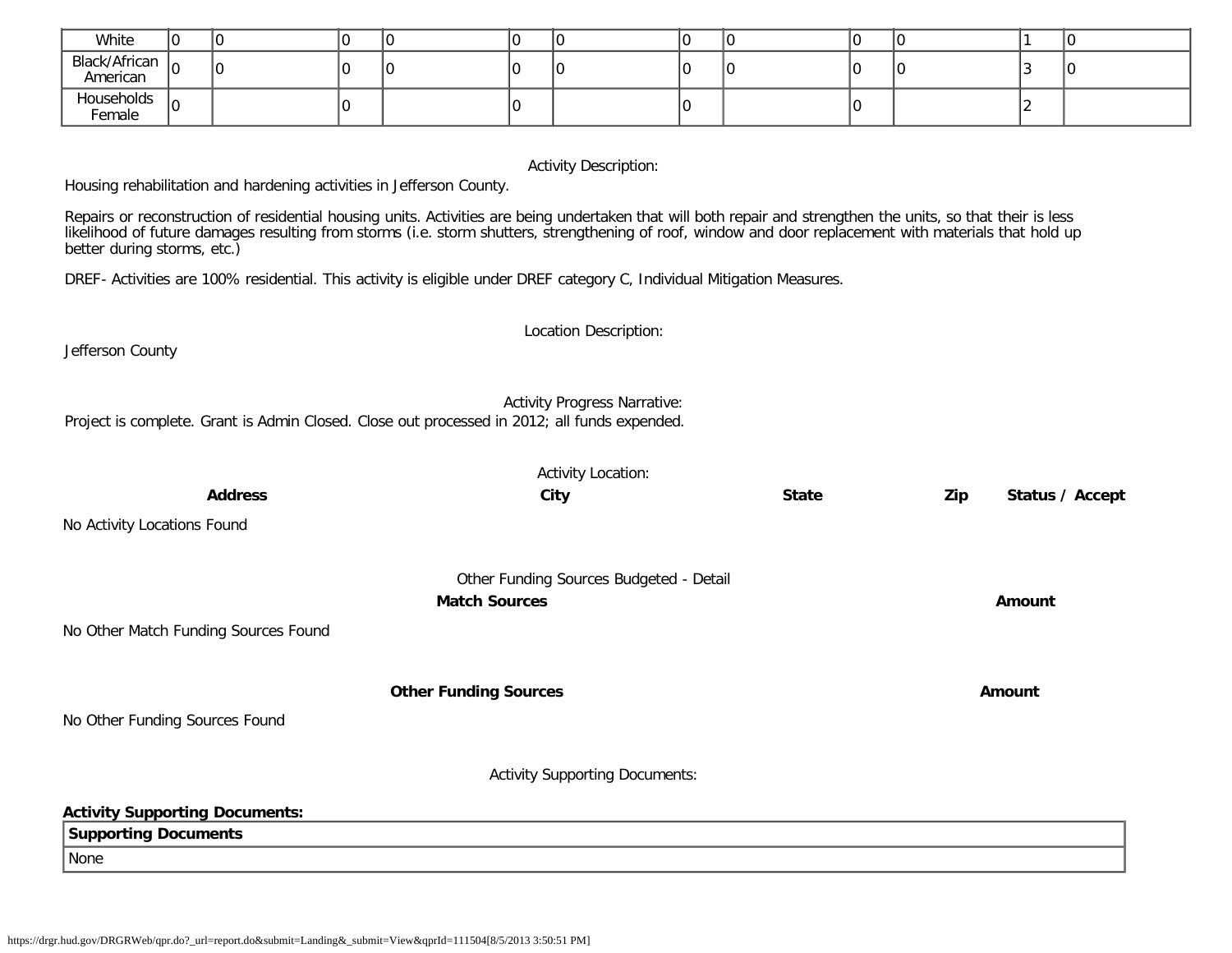**Grantee Activity Number:** Kissimmee DREF 03

**Activity Category:** Construction/reconstruction of streets

**Project Number:** 102

**Projected Start Date:** 05/04/2012

**National Objective:** Low/Mod

**Responsible Organization:** City of Kissimmee

**Benefit Type:** Area ( Survey ) **Activity Title:** Kissimmee DREF 03

**Activity Status:** Under Way

**Project Title:** Non-Housing

**Projected End Date:** 05/03/2014

**Completed Activity Actual End Date:**

| <b>Overall</b>                                  |        | Jan 1 thru Mar 31, 2013 | <b>To Date</b> |
|-------------------------------------------------|--------|-------------------------|----------------|
| <b>Total Projected Budget from All Sources:</b> |        | N/A                     | \$25,000.00    |
| <b>Total Budget:</b>                            |        | \$0.00                  | \$25,000.00    |
| <b>Total Obligated:</b>                         |        | \$0.00                  | \$25,000.00    |
| <b>Total Funds Drawdown</b>                     |        | \$0.00                  | \$0.00         |
| Program Funds Drawdown:                         |        | \$0.00                  | \$0.00         |
| Program Income Drawdown:                        |        | \$0.00                  | \$0.00         |
| Program Income Received:                        |        | \$0.00                  | \$0.00         |
| <b>Total Funds Expended:</b>                    |        | \$0.00                  | \$0.00         |
| City of Kissimmee                               | \$0.00 | \$0.00                  |                |
| <b>Match Contributed:</b>                       |        | \$0.00                  | \$0.00         |

Activity Description:

Sidewalks-Columbia Avenue

City of Kissimmee

Location Description:

Activity Progress Narrative:

Awaiting authorization to proceed with construction.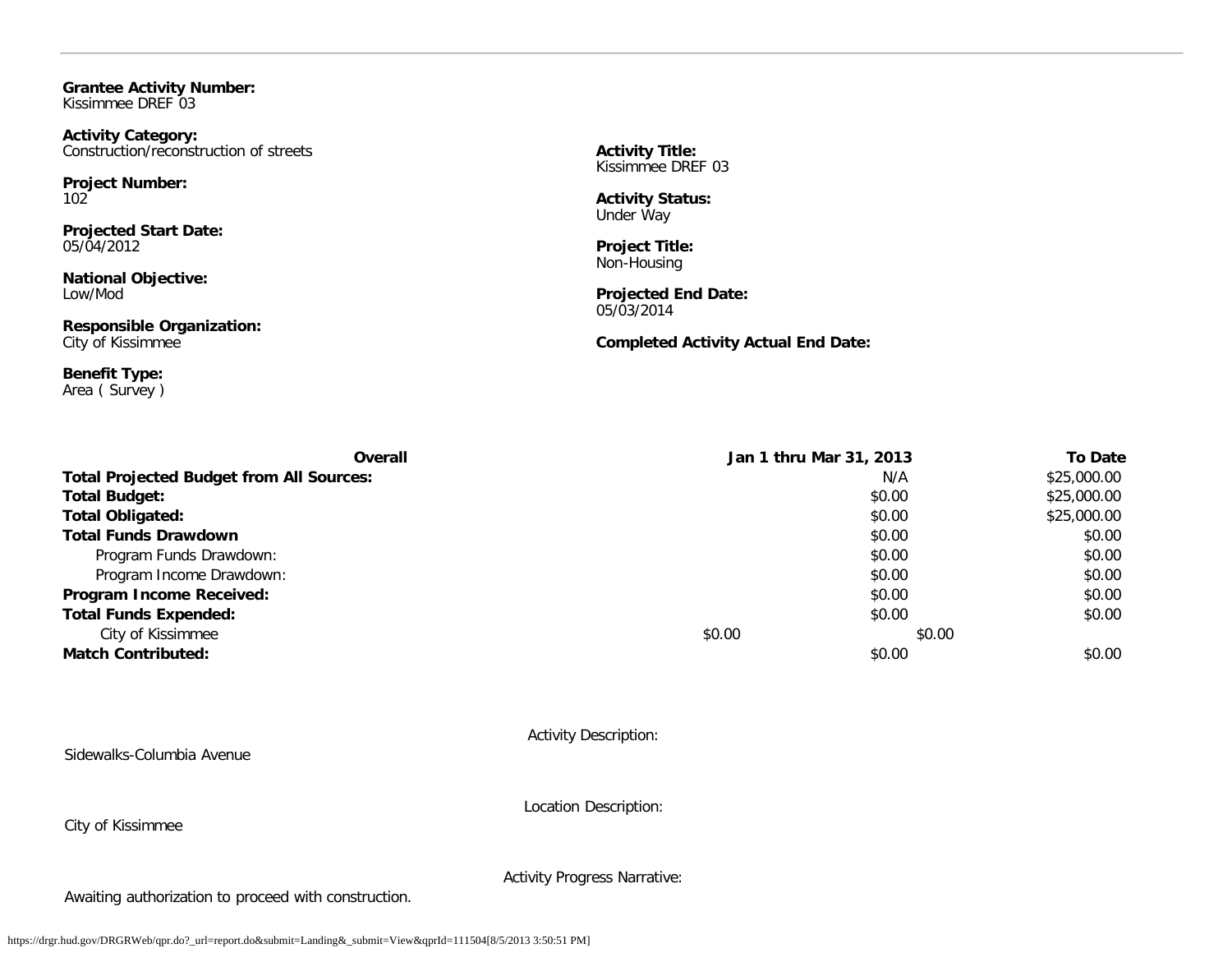|                                               | <b>Activity Location:</b>               |              |     |                 |
|-----------------------------------------------|-----------------------------------------|--------------|-----|-----------------|
| <b>Address</b>                                | City                                    | <b>State</b> | Zip | Status / Accept |
| No Activity Locations Found                   |                                         |              |     |                 |
|                                               |                                         |              |     |                 |
|                                               | Other Funding Sources Budgeted - Detail |              |     |                 |
|                                               | <b>Match Sources</b>                    |              |     | Amount          |
| No Other Match Funding Sources Found          |                                         |              |     |                 |
|                                               |                                         |              |     |                 |
|                                               | <b>Other Funding Sources</b>            |              |     | Amount          |
| No Other Funding Sources Found                |                                         |              |     |                 |
|                                               |                                         |              |     |                 |
|                                               | <b>Activity Supporting Documents:</b>   |              |     |                 |
| <b>Activity Supporting Documents:</b>         |                                         |              |     |                 |
| <b>Supporting Documents</b>                   |                                         |              |     |                 |
| None                                          |                                         |              |     |                 |
|                                               |                                         |              |     |                 |
|                                               |                                         |              |     |                 |
|                                               |                                         |              |     |                 |
| <b>Grantee Activity Number:</b><br>Lake Co 03 |                                         |              |     |                 |

**Activity Category:** Rehabilitation/reconstruction of public facilities

**Project Number:** 102

**Projected Start Date:** 06/22/2010

**National Objective:** Low/Mod

**Responsible Organization:** Lake County

**Benefit Type:** Area ( Survey ) **Activity Title:** Lake Co 03

**Activity Status:** Completed

**Project Title:** Non-Housing

**Projected End Date:** 09/22/2012

**Completed Activity Actual End Date:**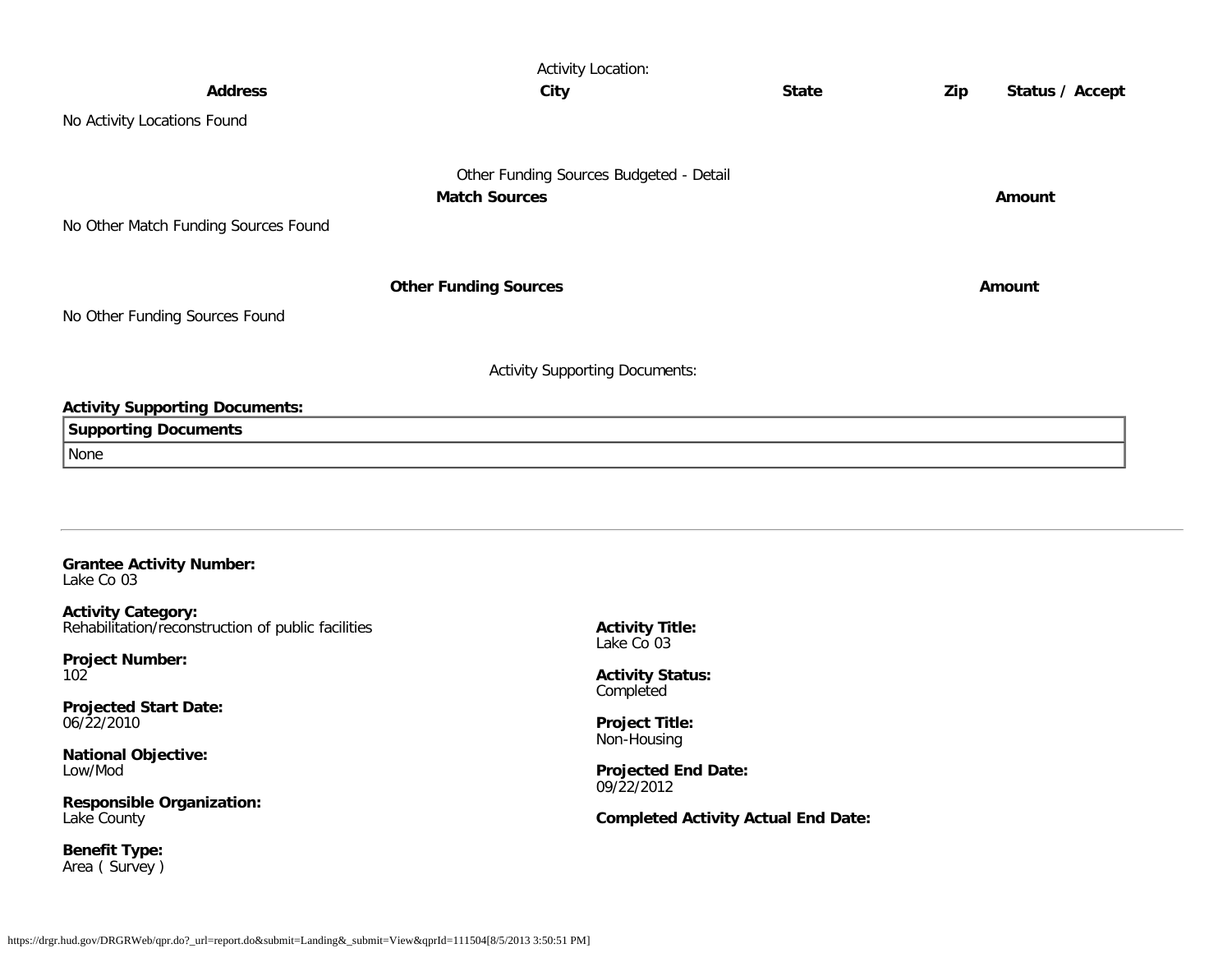| Overall                                                                                                                                                 |                                         |                           | Jan 1 thru Mar 31, 2013 | <b>To Date</b>                                            |
|---------------------------------------------------------------------------------------------------------------------------------------------------------|-----------------------------------------|---------------------------|-------------------------|-----------------------------------------------------------|
| <b>Total Projected Budget from All Sources:</b>                                                                                                         |                                         |                           | N/A                     | \$283,225.00                                              |
| <b>Total Budget:</b>                                                                                                                                    |                                         |                           | \$0.00                  | \$283,225.00                                              |
| <b>Total Obligated:</b>                                                                                                                                 |                                         |                           | \$0.00                  | \$283,225.00                                              |
| <b>Total Funds Drawdown</b>                                                                                                                             |                                         |                           | \$0.00                  | \$207,028.00                                              |
| Program Funds Drawdown:                                                                                                                                 |                                         |                           | \$0.00                  | \$207,028.00                                              |
| Program Income Drawdown:                                                                                                                                |                                         |                           | \$0.00                  | \$0.00                                                    |
| Program Income Received:                                                                                                                                |                                         |                           | \$0.00                  | \$0.00                                                    |
| <b>Total Funds Expended:</b>                                                                                                                            |                                         |                           | \$0.00                  | \$207,028.00                                              |
| Lake County                                                                                                                                             |                                         | \$0.00                    |                         | \$207,028.00                                              |
| <b>Match Contributed:</b>                                                                                                                               |                                         |                           | \$0.00                  | \$0.00                                                    |
|                                                                                                                                                         |                                         |                           |                         |                                                           |
|                                                                                                                                                         | Accomplishments Performance Measures    | <b>This Report Period</b> |                         |                                                           |
|                                                                                                                                                         |                                         | <b>Total</b>              |                         | <b>Cumulative Actual Total / Expected</b><br><b>Total</b> |
| # of Public Facilities                                                                                                                                  | $\boldsymbol{0}$                        |                           | 1/1                     |                                                           |
|                                                                                                                                                         |                                         |                           |                         |                                                           |
|                                                                                                                                                         |                                         |                           |                         |                                                           |
|                                                                                                                                                         | <b>Activity Description:</b>            |                           |                         |                                                           |
| Public facility improvements with generator.                                                                                                            |                                         |                           |                         |                                                           |
|                                                                                                                                                         |                                         |                           |                         |                                                           |
| DREF- Activities are 0% residential. This activity is eligible under DREF category B, Individual Mitigation Measures.                                   |                                         |                           |                         |                                                           |
|                                                                                                                                                         | Location Description:                   |                           |                         |                                                           |
| Lake County                                                                                                                                             |                                         |                           |                         |                                                           |
|                                                                                                                                                         |                                         |                           |                         |                                                           |
|                                                                                                                                                         | <b>Activity Progress Narrative:</b>     |                           |                         |                                                           |
| The project is complete. The generator is installed and operational. Spring Creek is now available to be utilized as a Hurricane Impact Shelter for the |                                         |                           |                         |                                                           |
| community.                                                                                                                                              |                                         |                           |                         |                                                           |
|                                                                                                                                                         |                                         |                           |                         |                                                           |
|                                                                                                                                                         | <b>Activity Location:</b>               |                           |                         |                                                           |
| <b>Address</b>                                                                                                                                          | City                                    |                           | <b>State</b>            | Zip<br>Status / Accept                                    |
| No Activity Locations Found                                                                                                                             |                                         |                           |                         |                                                           |
|                                                                                                                                                         |                                         |                           |                         |                                                           |
|                                                                                                                                                         | Other Funding Sources Budgeted - Detail |                           |                         |                                                           |
|                                                                                                                                                         | <b>Match Sources</b>                    |                           |                         | Amount                                                    |
| No Other Match Funding Sources Found                                                                                                                    |                                         |                           |                         |                                                           |
|                                                                                                                                                         |                                         |                           |                         |                                                           |
|                                                                                                                                                         |                                         |                           |                         |                                                           |

**Other Funding Sources Amount**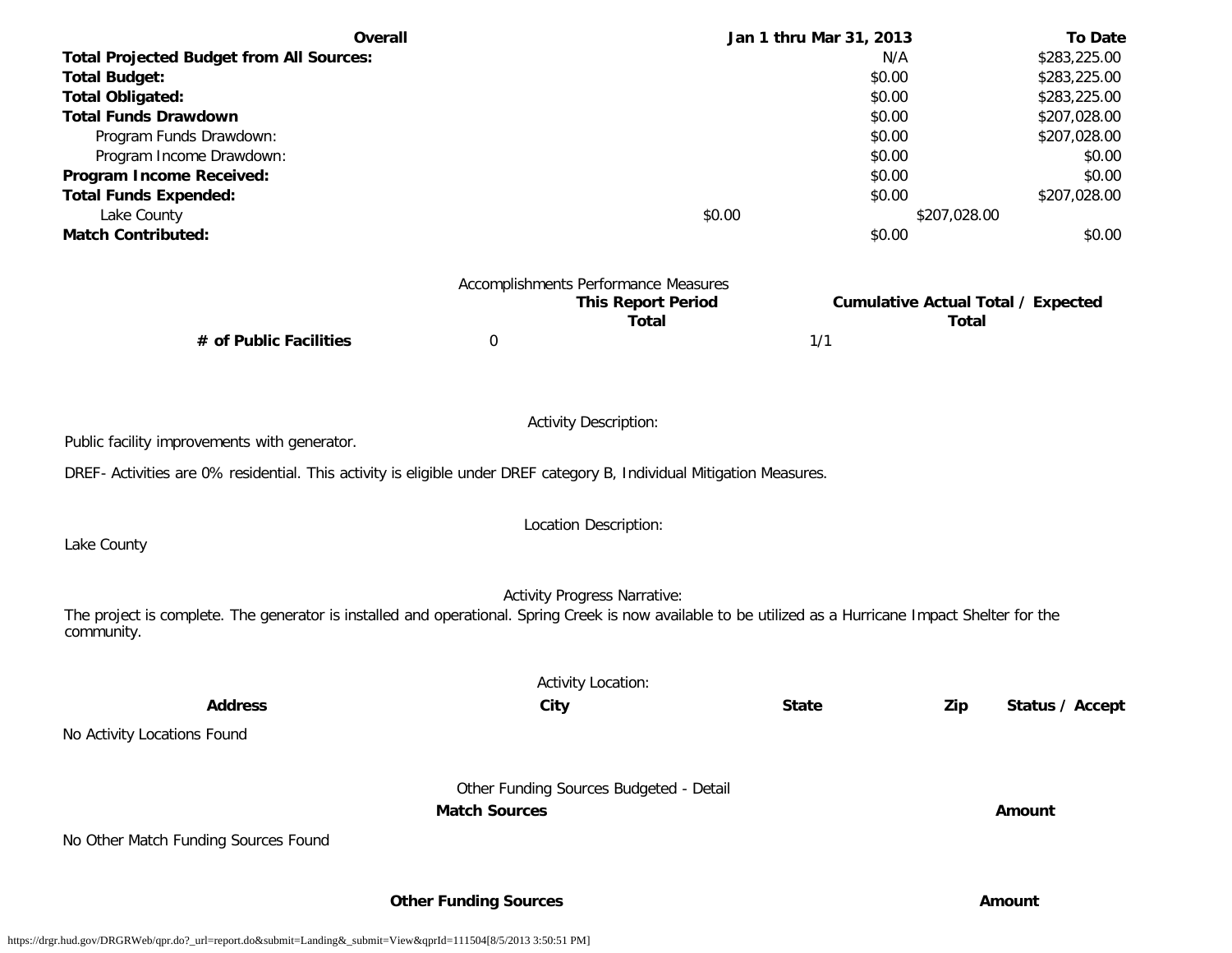### Activity Supporting Documents:

### **Activity Supporting Documents:**

**Supporting Documents** None

**Grantee Activity Number:** Lake Co DREF 03

**Activity Category:** Rehabilitation/reconstruction of public facilities

**Project Number:** 102

**Projected Start Date:** 05/04/2012

**National Objective:** Urgent Need

**Responsible Organization:** Lake County

**Benefit Type:** Direct ( Person ) **Activity Title:** Lake Co DREF 03

**Activity Status:** Under Way

**Project Title:** Non-Housing

**Projected End Date:** 05/03/2014

**Completed Activity Actual End Date:**

| Overall                                         |        | Jan 1 thru Mar 31, 2013 | <b>To Date</b> |
|-------------------------------------------------|--------|-------------------------|----------------|
| <b>Total Projected Budget from All Sources:</b> |        | N/A                     | \$120,068.00   |
| <b>Total Budget:</b>                            |        | \$0.00                  | \$120,068.00   |
| <b>Total Obligated:</b>                         |        | \$0.00                  | \$120,068.00   |
| <b>Total Funds Drawdown</b>                     |        | \$0.00                  | \$0.00         |
| Program Funds Drawdown:                         |        | \$0.00                  | \$0.00         |
| Program Income Drawdown:                        |        | \$0.00                  | \$0.00         |
| Program Income Received:                        |        | \$0.00                  | \$0.00         |
| <b>Total Funds Expended:</b>                    |        | \$0.00                  | \$0.00         |
| Lake County                                     | \$0.00 | \$0.00                  |                |
| <b>Match Contributed:</b>                       |        | \$0.00                  | \$0.00         |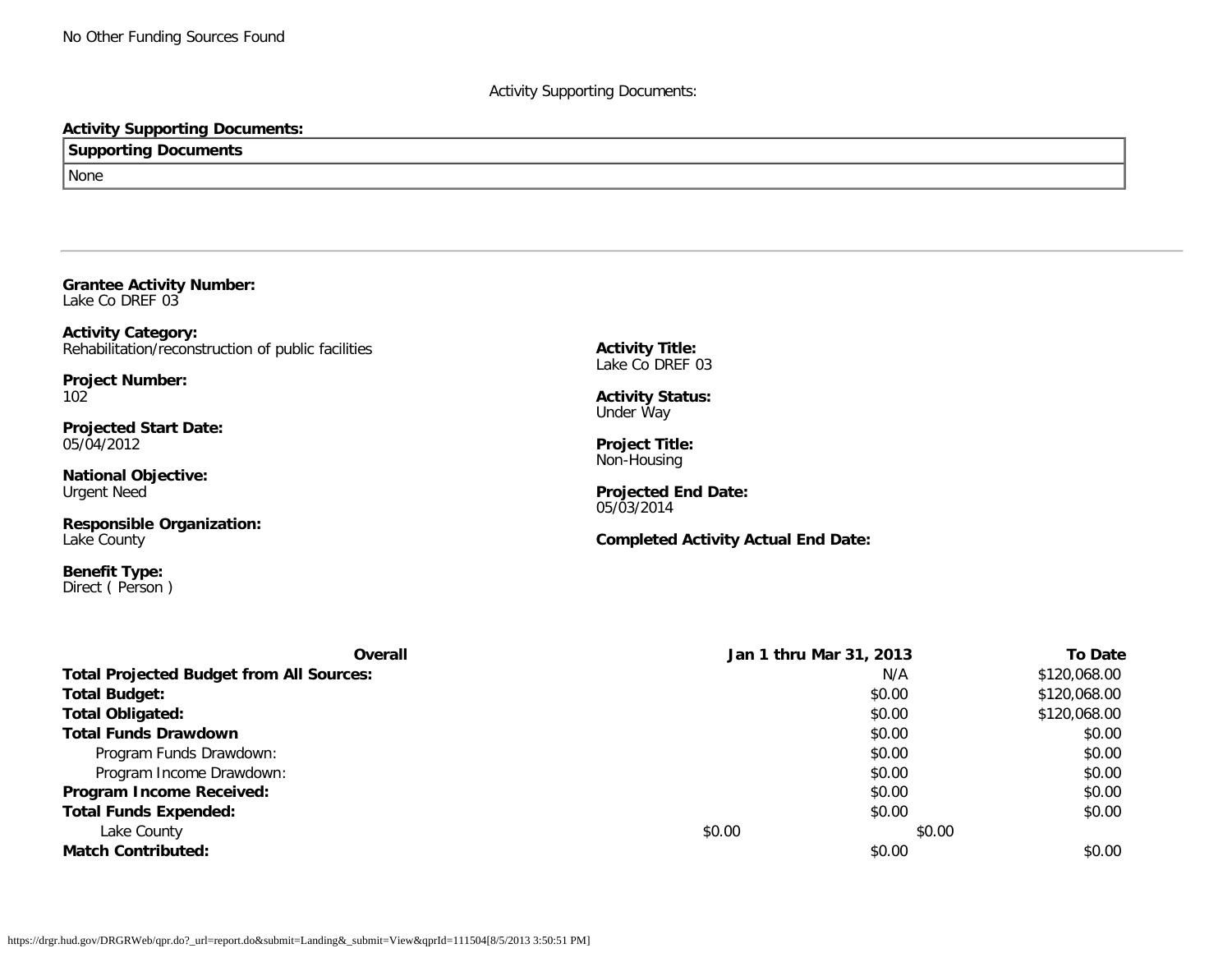| <b>Public Facilities-Generator</b>                                                                                                                                                                                | <b>Activity Description:</b>            |              |     |                 |
|-------------------------------------------------------------------------------------------------------------------------------------------------------------------------------------------------------------------|-----------------------------------------|--------------|-----|-----------------|
|                                                                                                                                                                                                                   | Location Description:                   |              |     |                 |
| Lake County                                                                                                                                                                                                       |                                         |              |     |                 |
|                                                                                                                                                                                                                   | <b>Activity Progress Narrative:</b>     |              |     |                 |
| The contract period for this grant agreement is from 5/4/12 to 5/3/14. The local government is not progressing as quickly as expected; however, DEO is<br>working with the local staff to get the project moving. |                                         |              |     |                 |
|                                                                                                                                                                                                                   | <b>Activity Location:</b>               |              |     |                 |
| <b>Address</b>                                                                                                                                                                                                    | City                                    | <b>State</b> | Zip | Status / Accept |
| No Activity Locations Found                                                                                                                                                                                       |                                         |              |     |                 |
|                                                                                                                                                                                                                   | Other Funding Sources Budgeted - Detail |              |     |                 |
|                                                                                                                                                                                                                   | <b>Match Sources</b>                    |              |     | Amount          |
| No Other Match Funding Sources Found                                                                                                                                                                              |                                         |              |     |                 |
|                                                                                                                                                                                                                   | <b>Other Funding Sources</b>            |              |     | Amount          |
| No Other Funding Sources Found                                                                                                                                                                                    |                                         |              |     |                 |
|                                                                                                                                                                                                                   | <b>Activity Supporting Documents:</b>   |              |     |                 |
| <b>Activity Supporting Documents:</b>                                                                                                                                                                             |                                         |              |     |                 |
| <b>Supporting Documents</b>                                                                                                                                                                                       |                                         |              |     |                 |
| None                                                                                                                                                                                                              |                                         |              |     |                 |
|                                                                                                                                                                                                                   |                                         |              |     |                 |

**Grantee Activity Number:** Leon Co 01

**Activity Category:** Acquisition - buyout of residential properties

**Project Number:** 102

**Activity Title:** Leon Co 01

**Activity Status:** Completed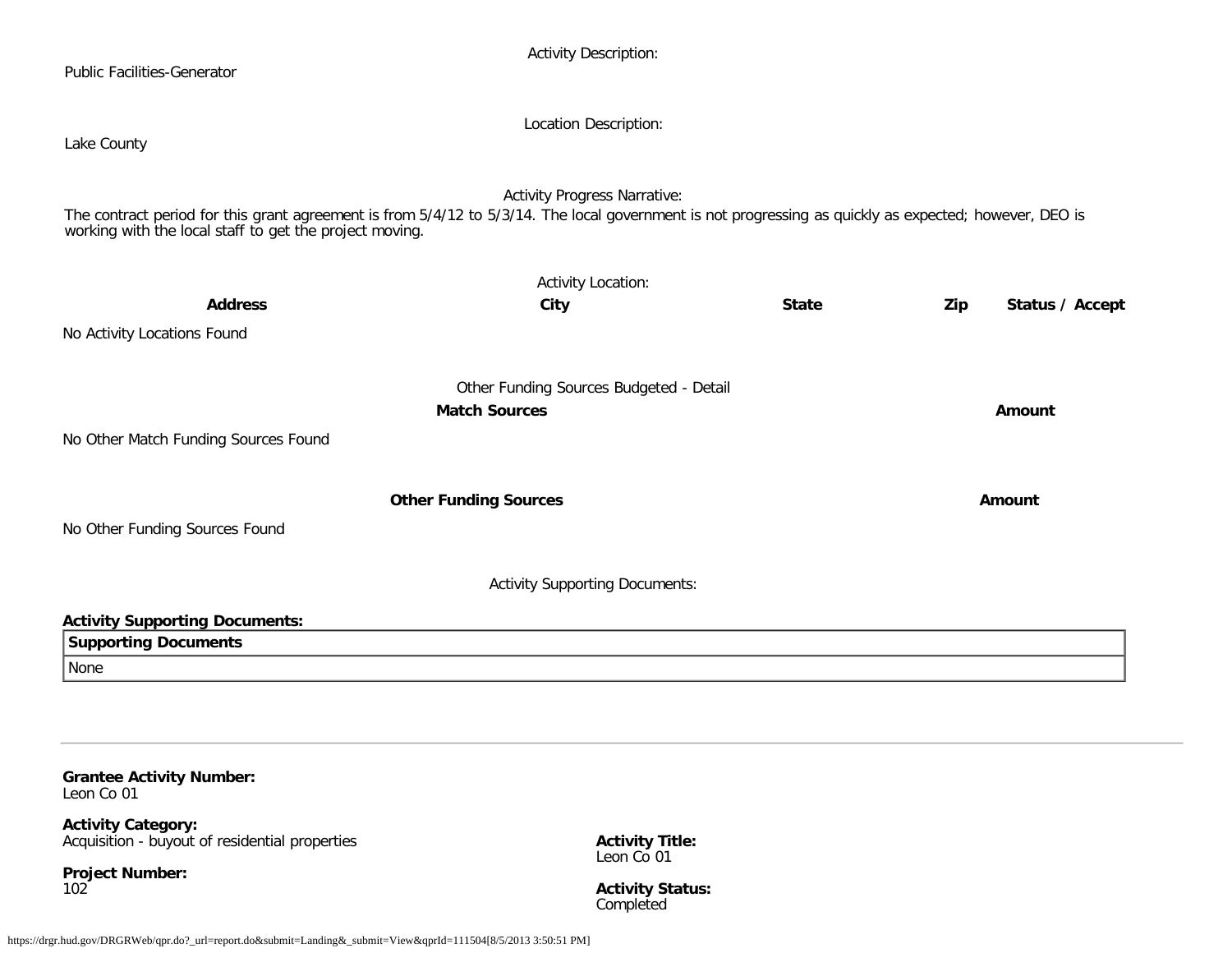#### **Projected Start Date:** 06/09/2010

**National Objective:** Low/Mod

**Responsible Organization:** Leon County

**Benefit Type:** Direct ( HouseHold )

**Project Title:** Non-Housing

**Projected End Date:** 06/30/2013

## **Completed Activity Actual End Date:**

| Overall                                         |             |                                      |              | Jan 1 thru Mar 31, 2013 |                 |                                           | <b>To Date</b> |
|-------------------------------------------------|-------------|--------------------------------------|--------------|-------------------------|-----------------|-------------------------------------------|----------------|
| <b>Total Projected Budget from All Sources:</b> |             |                                      |              |                         | N/A             |                                           | \$1,120,115.30 |
| <b>Total Budget:</b>                            |             |                                      |              |                         | \$0.00          |                                           | \$1,120,115.30 |
| <b>Total Obligated:</b>                         |             |                                      |              |                         | \$0.00          |                                           | \$1,120,115.30 |
| <b>Total Funds Drawdown</b>                     |             |                                      |              |                         | \$0.00          |                                           | \$1,116,330.65 |
| Program Funds Drawdown:                         |             |                                      |              |                         | \$0.00          |                                           | \$1,116,330.65 |
| Program Income Drawdown:                        |             |                                      |              |                         | \$0.00          |                                           | \$0.00         |
| Program Income Received:                        |             |                                      |              |                         | \$0.00          |                                           | \$0.00         |
| <b>Total Funds Expended:</b>                    |             |                                      |              |                         | \$0.00          |                                           | \$1,116,330.65 |
| Leon County                                     |             |                                      | \$0.00       |                         |                 | \$1,116,330.65                            |                |
| <b>Match Contributed:</b>                       |             |                                      |              |                         | \$0.00          |                                           | \$0.00         |
|                                                 |             | Accomplishments Performance Measures |              |                         |                 |                                           |                |
|                                                 |             | <b>This Report Period</b>            |              |                         |                 | <b>Cumulative Actual Total / Expected</b> |                |
|                                                 |             |                                      | <b>Total</b> |                         |                 | <b>Total</b>                              |                |
| # of Properties                                 | 0           |                                      |              | 0/0                     |                 |                                           |                |
| # of Parcels acquired voluntarily               | 0           |                                      |              | 42/42                   |                 |                                           |                |
| Activity funds eligible for DREF (Ike Only)     | $\Omega$    |                                      |              |                         | 360,000/360,000 |                                           |                |
|                                                 |             | <b>This Report Period</b>            |              |                         |                 | <b>Cumulative Actual Total / Expected</b> |                |
|                                                 |             |                                      | <b>Total</b> |                         |                 | Total                                     |                |
| # of Housing Units                              | 0           |                                      |              | 42/42                   |                 |                                           |                |
|                                                 |             | Beneficiaries Performance Measures   |              |                         |                 |                                           |                |
|                                                 |             | <b>This Report Period</b>            |              |                         |                 | <b>Cumulative Actual Total / Expected</b> |                |
|                                                 |             | Mod<br>Low                           | <b>Total</b> | Low                     | Mod             | <b>Total</b>                              | Low/Mod%       |
| # of Households                                 | $\mathbf 0$ | 0                                    | 0            | 42/42                   | 0/0             | 42/42                                     | 100            |
|                                                 |             |                                      |              |                         |                 |                                           |                |

| Tota<br>Race<br>Cumulative |                           |        |                            |       |                                   |                       |  |  |  |  |  |
|----------------------------|---------------------------|--------|----------------------------|-------|-----------------------------------|-----------------------|--|--|--|--|--|
|                            | <b>This Report Period</b> |        |                            |       | <b>Actual Total</b><br>Cumulative |                       |  |  |  |  |  |
|                            | Owner                     | Renter | Гоtаl<br><b>Households</b> | Owner | Renter                            | Гоtаl<br>, Households |  |  |  |  |  |

https://drgr.hud.gov/DRGRWeb/qpr.do?\_url=report.do&submit=Landing&\_submit=View&qprId=111504[8/5/2013 3:50:51 PM]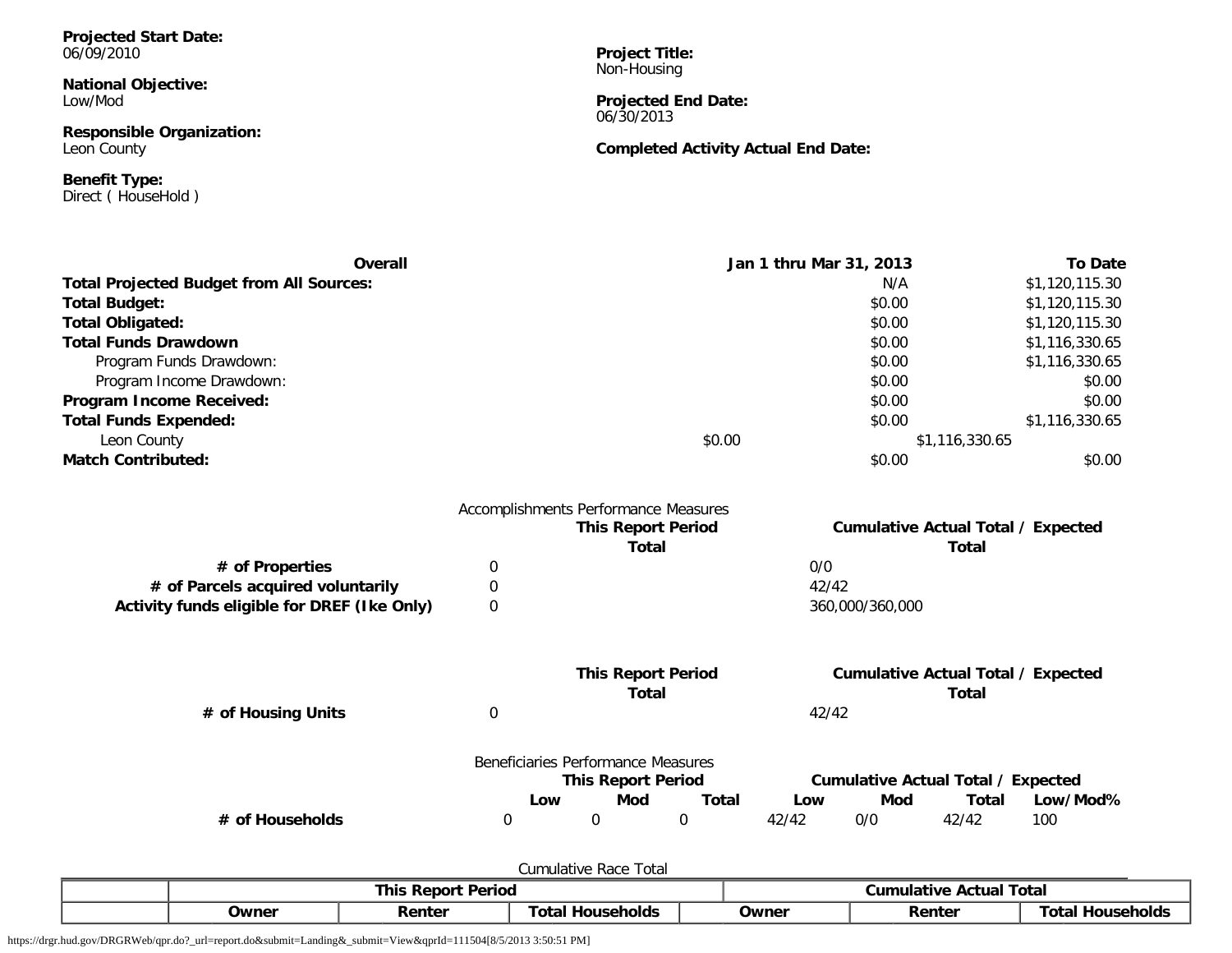| <b>Direct</b><br><b>Benefit</b><br>(Households) |  |  |  | Total Hispanic/Latino Total Hispanic/Latino Total Hispanic/Latino Total Hispanic/Latino Total Hispanic/Latino Total Hispanic/Latino |  |      |  |
|-------------------------------------------------|--|--|--|-------------------------------------------------------------------------------------------------------------------------------------|--|------|--|
| Unknown                                         |  |  |  |                                                                                                                                     |  | 44 Z |  |

Activity Description:

Acquisition of Fairbanks Ferry flooded property. Eleven families will be moved out of a frequently flooded area to new homes. Currently, these families have difficulty getting in and out of the area when flooding occurs.

DREF- Activities are 100% residential. This activity is eligible under DREF category B, Buyouts.

Location Description:

Leon County

Activity Progress Narrative:

Activity has been completed and the Department is waiting for the local government to submit final accomplishments and beneficiaries. This grant agreement is due to expire 10/31/13.

|                                       | <b>Activity Location:</b>               |              |     |                 |
|---------------------------------------|-----------------------------------------|--------------|-----|-----------------|
| <b>Address</b>                        | City                                    | <b>State</b> | Zip | Status / Accept |
| No Activity Locations Found           |                                         |              |     |                 |
|                                       | Other Funding Sources Budgeted - Detail |              |     |                 |
|                                       | <b>Match Sources</b>                    |              |     | Amount          |
| No Other Match Funding Sources Found  |                                         |              |     |                 |
|                                       | <b>Other Funding Sources</b>            |              |     | Amount          |
| No Other Funding Sources Found        |                                         |              |     |                 |
|                                       | <b>Activity Supporting Documents:</b>   |              |     |                 |
| <b>Activity Supporting Documents:</b> |                                         |              |     |                 |
| <b>Supporting Documents</b>           |                                         |              |     |                 |
| None                                  |                                         |              |     |                 |

**Grantee Activity Number:**

https://drgr.hud.gov/DRGRWeb/qpr.do?\_url=report.do&submit=Landing&\_submit=View&qprId=111504[8/5/2013 3:50:51 PM]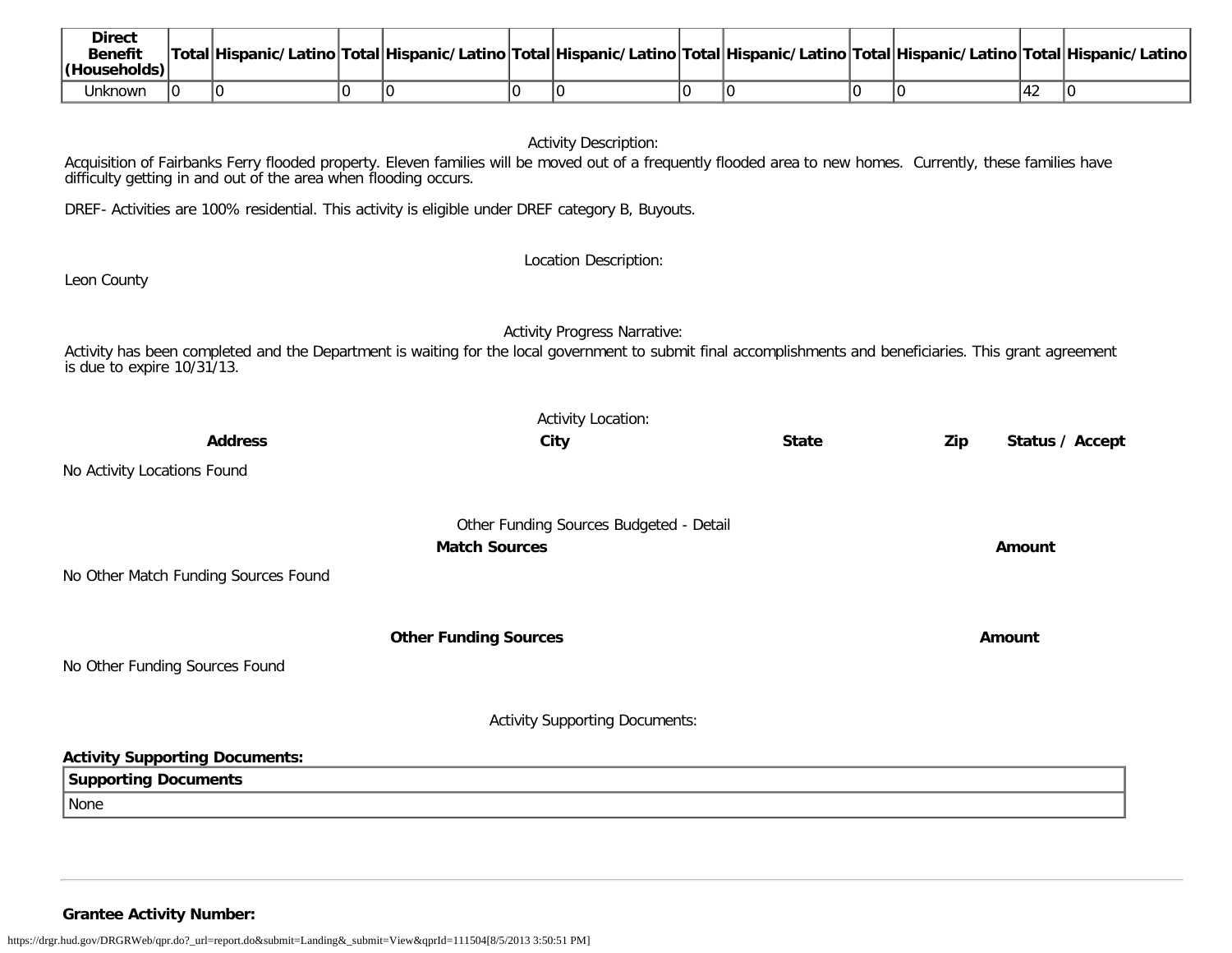#### Leon Co 03I

**Activity Category:** Rehabilitation/reconstruction of a public improvement

**Project Number:** 102

**Projected Start Date:** 06/09/2010

**National Objective:** Low/Mod

**Responsible Organization:** Leon County

**Benefit Type:** Area ( Survey ) **Activity Title:** Leon Co 031

**Activity Status:** Under Way

**Project Title:** Non-Housing

**Projected End Date:** 06/30/2013

**Completed Activity Actual End Date:**

| <b>Overall</b>                                  |        | Jan 1 thru Mar 31, 2013 | <b>To Date</b> |
|-------------------------------------------------|--------|-------------------------|----------------|
| <b>Total Projected Budget from All Sources:</b> |        | N/A                     | \$7,430,024.70 |
| <b>Total Budget:</b>                            |        | \$0.00                  | \$7,430,024.70 |
| <b>Total Obligated:</b>                         |        | \$0.00                  | \$7,430,024.70 |
| <b>Total Funds Drawdown</b>                     |        | \$0.00                  | \$5,936,291.24 |
| Program Funds Drawdown:                         |        | \$0.00                  | \$5,936,291.24 |
| Program Income Drawdown:                        |        | \$0.00                  | \$0.00         |
| Program Income Received:                        |        | \$0.00                  | \$0.00         |
| <b>Total Funds Expended:</b>                    |        | \$0.00                  | \$5,936,291.24 |
| Leon County                                     | \$0.00 | \$5,936,291.24          |                |
| <b>Match Contributed:</b>                       |        | \$0.00                  | \$0.00         |
|                                                 |        |                         |                |

|                                             | Accomplishments Performance Measures |                                    |
|---------------------------------------------|--------------------------------------|------------------------------------|
|                                             | <b>This Report Period</b>            | Cumulative Actual Total / Expected |
|                                             | Total                                | Total                              |
| Activity funds eligible for DREF (Ike Only) |                                      | 6,552,112/6,552,112                |

Activity Description:

Flood and Drainage projects in Leon County for Disaster Recovery of 2008 storms.

The residential area being addressed frequently floods due to inadequate storm drains. This project consists of upgrading current facilities or constructing new facilities to better handle storm water runoff.

THE BUDGET FOR THIS ACTIVITY INCLUDES DRAINAGE, STREET REPAIR, PARK, FIRE HYDRANTS AND ENGINEERING ASSOCIATED WITH ACTIVITIES.

DREF- Activities are 80% residential. This activity is eligible under DREF category C, Individual Mitigation Measures.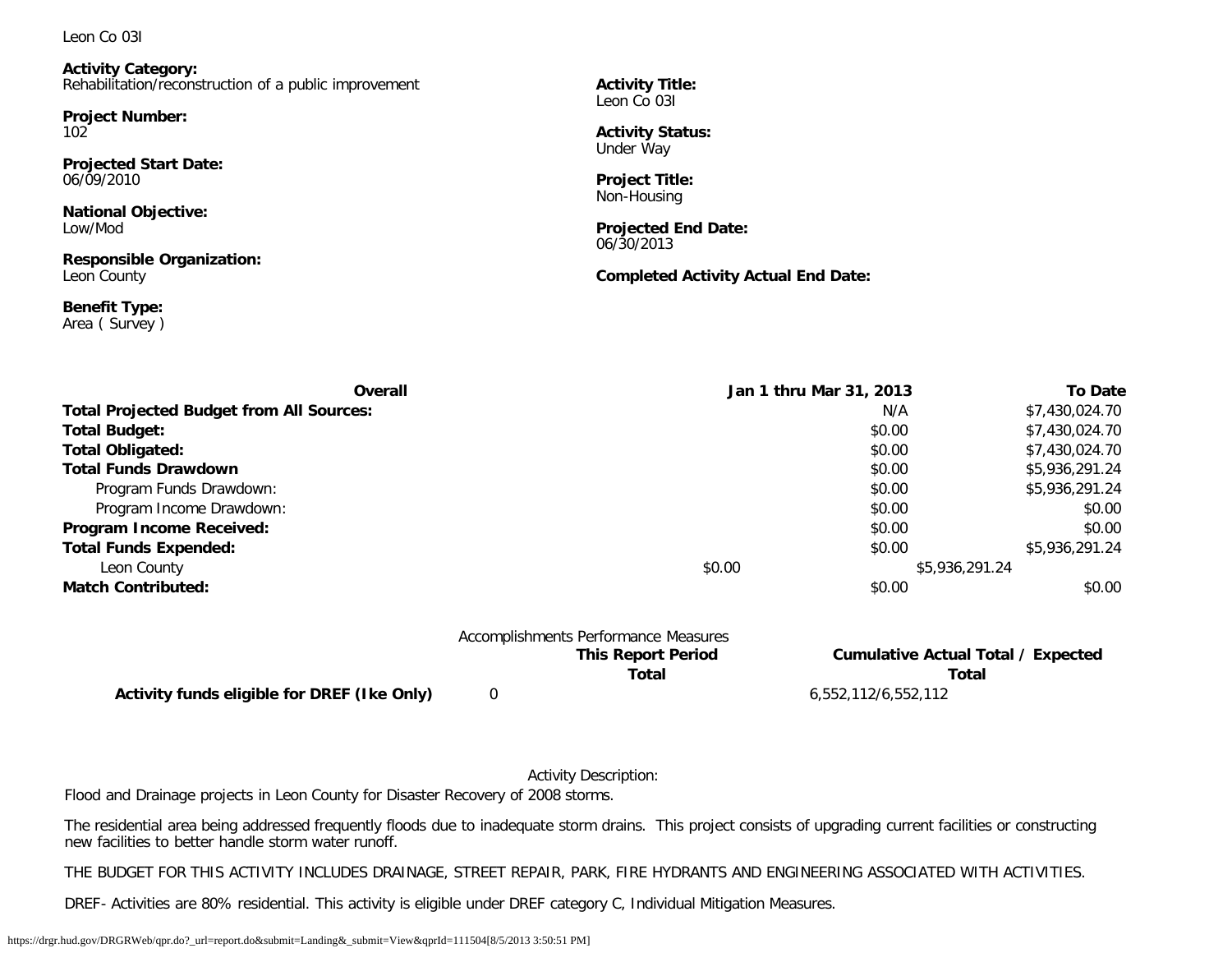#### Location Description:

Leon County

#### Activity Progress Narrative:

This grant agreement is due to expire 10/31/13. Pending final invoices. Continued construction of the road between Call Street and East Tennessee Street, including road grading, base course, concrete trail, curbs side walk and structural asphalt.

Franklin Boulevard remained closed to through traffic between Park Avenue and East Tennessee Street until April 8th, when the Ribbon Cutting Ceremony was held (as scheduled) and Franklin Boulevard was open to traffic. March construction activities also included installation of new traffic signals at Park Avenue, and partial completion of the new signals at Franklin Boulevard and Pensacola Street intersection. Access to all properties has been provided at all times.

|                                       | <b>Activity Location:</b>               |              |     |                 |
|---------------------------------------|-----------------------------------------|--------------|-----|-----------------|
| <b>Address</b>                        | City                                    | <b>State</b> | Zip | Status / Accept |
| No Activity Locations Found           |                                         |              |     |                 |
|                                       | Other Funding Sources Budgeted - Detail |              |     |                 |
|                                       | <b>Match Sources</b>                    |              |     | Amount          |
| No Other Match Funding Sources Found  |                                         |              |     |                 |
|                                       | <b>Other Funding Sources</b>            |              |     | Amount          |
| No Other Funding Sources Found        |                                         |              |     |                 |
|                                       | <b>Activity Supporting Documents:</b>   |              |     |                 |
| <b>Activity Supporting Documents:</b> |                                         |              |     |                 |
| <b>Supporting Documents</b>           |                                         |              |     |                 |
| None                                  |                                         |              |     |                 |

#### **Grantee Activity Number:** Leon Co 14A

**Activity Category:** Rehabilitation/reconstruction of residential structures

**Project Number:** 101

**Activity Title:** Leon Co 14A

**Activity Status:**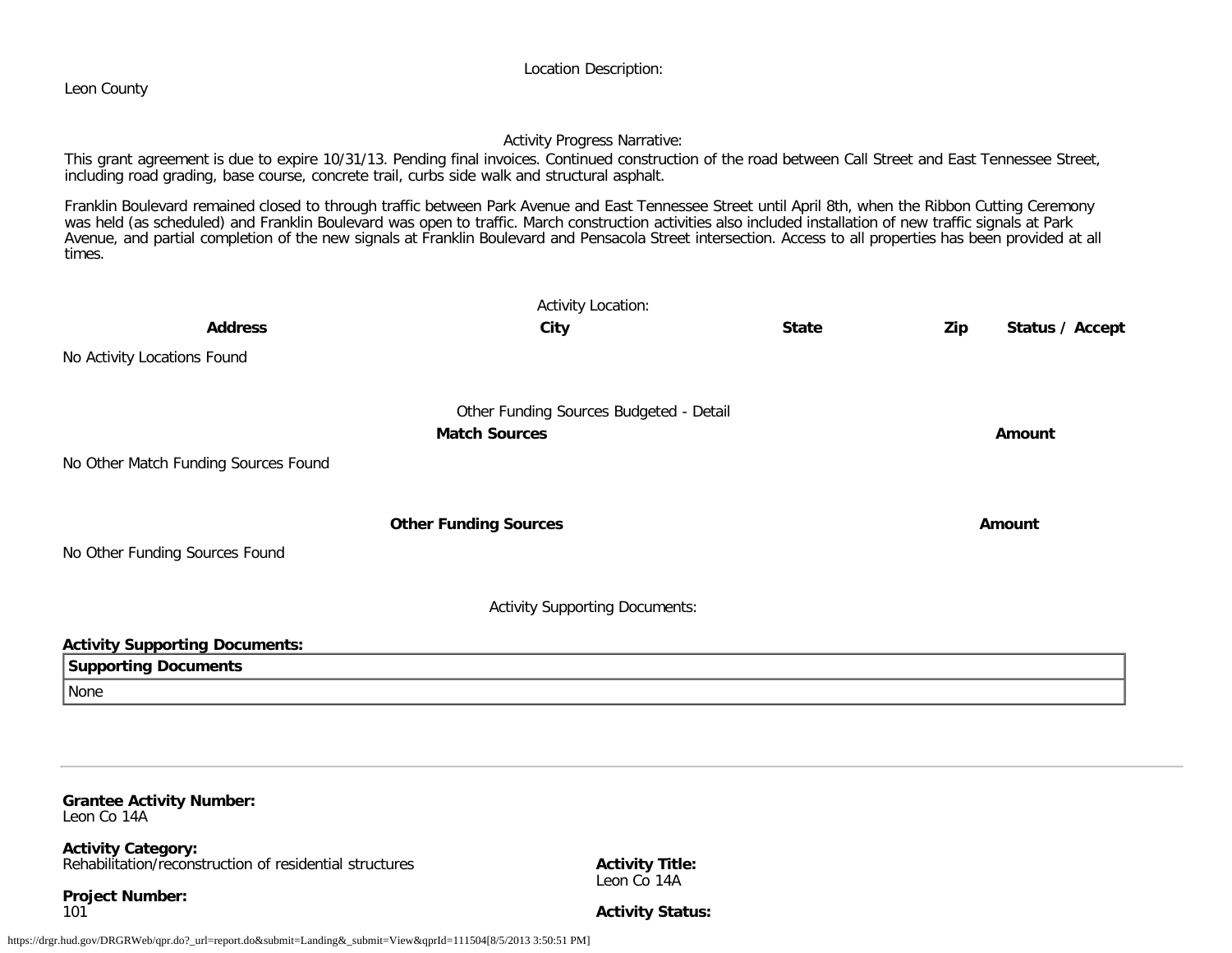**Projected Start Date:** 06/09/2010

**National Objective:** Low/Mod

**Responsible Organization:** Leon County

**Benefit Type:** Direct ( HouseHold ) Under Way

**Project Title: Housing** 

**Projected End Date:** 06/30/2013

**Completed Activity Actual End Date:**

| <b>Overall</b>                                  |        | Jan 1 thru Mar 31, 2013 | <b>To Date</b> |
|-------------------------------------------------|--------|-------------------------|----------------|
| <b>Total Projected Budget from All Sources:</b> |        | N/A                     | \$395,599.00   |
| <b>Total Budget:</b>                            |        | \$0.00                  | \$395,599.00   |
| <b>Total Obligated:</b>                         |        | \$0.00                  | \$395,599.00   |
| <b>Total Funds Drawdown</b>                     |        | \$0.00                  | \$11,716.65    |
| Program Funds Drawdown:                         |        | \$0.00                  | \$11,716.65    |
| Program Income Drawdown:                        |        | \$0.00                  | \$0.00         |
| Program Income Received:                        |        | \$0.00                  | \$0.00         |
| <b>Total Funds Expended:</b>                    |        | \$0.00                  | \$11,716.65    |
| Leon County                                     | \$0.00 | \$11,716.65             |                |
| <b>Match Contributed:</b>                       |        | \$0.00                  | \$0.00         |

|                                             |   | <b>This Report Period</b><br><b>Total</b> | <b>Cumulative Actual Total / Expected</b><br>Total |
|---------------------------------------------|---|-------------------------------------------|----------------------------------------------------|
| # of Properties                             | 0 |                                           | 0/0                                                |
| Activity funds eligible for DREF (Ike Only) | 0 |                                           | 712.546/712.546                                    |
|                                             |   | <b>This Report Period</b>                 | <b>Cumulative Actual Total / Expected</b>          |
|                                             |   | Total                                     | Total                                              |
| # of Housing Units                          | 0 |                                           | 3/13                                               |
|                                             |   |                                           | 3/13                                               |

Activity Description:

Repairs or reconstruction of residential housing units. Activities are being undertaken that will both repair and strengthen the units, so that their is less likelihood of future damages resulting from storms (i.e. storm shutters, strengthening of roof, window and door replacement with materials that hold up better during storms, etc.)

DREF- Activities are 100% residential. This activity is eligible under DREF category C, Individual Mitigation Measures.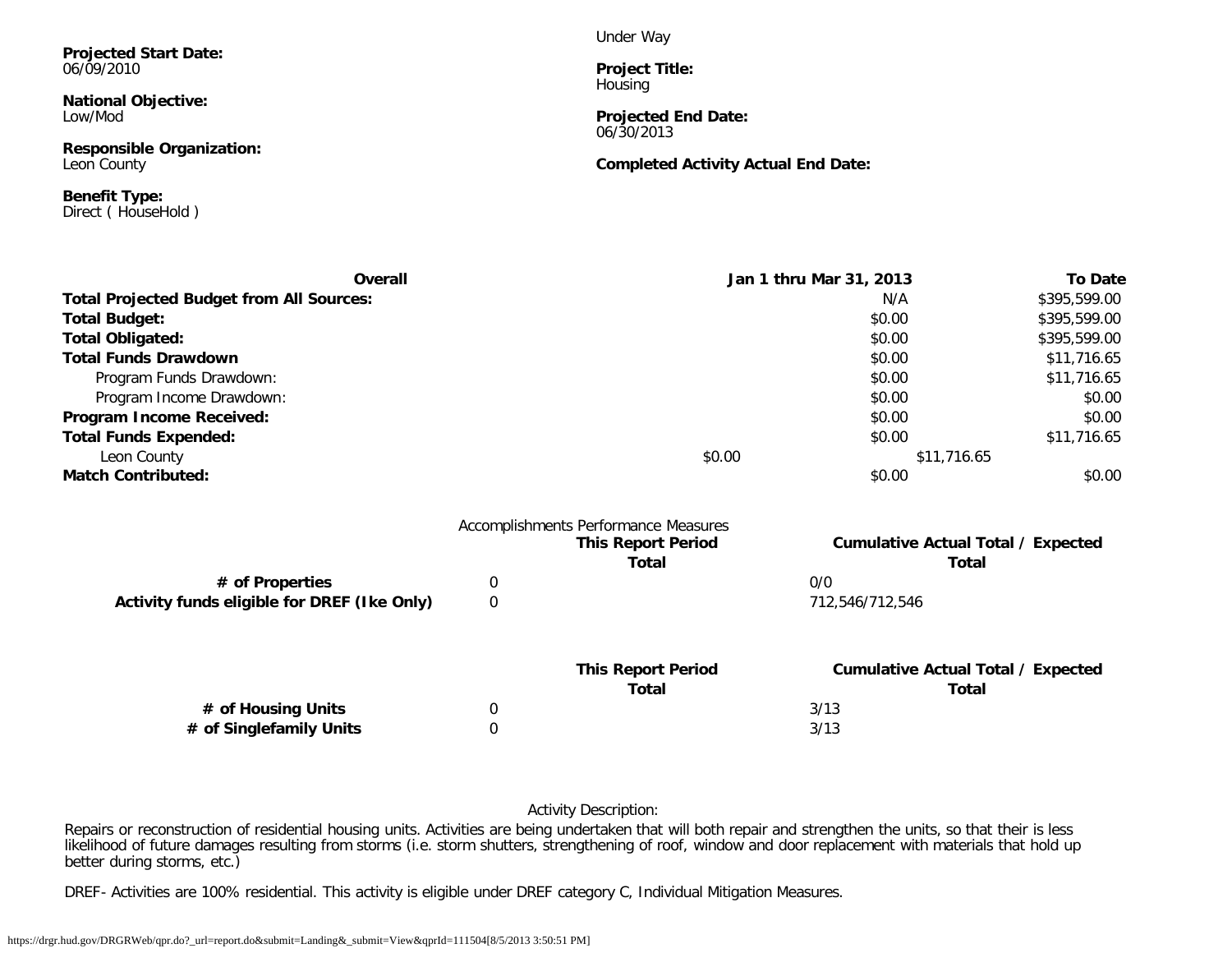| Leon County                                                                                                                                              |                                         |              |                        |
|----------------------------------------------------------------------------------------------------------------------------------------------------------|-----------------------------------------|--------------|------------------------|
| The local government is not progressing as quickly as expected; however DEO is working with the local staff to get the project moving. RFFs forthcoming. | <b>Activity Progress Narrative:</b>     |              |                        |
|                                                                                                                                                          |                                         |              |                        |
|                                                                                                                                                          | <b>Activity Location:</b>               |              |                        |
| <b>Address</b>                                                                                                                                           | City                                    | <b>State</b> | Status / Accept<br>Zip |
| No Activity Locations Found                                                                                                                              |                                         |              |                        |
|                                                                                                                                                          | Other Funding Sources Budgeted - Detail |              |                        |
|                                                                                                                                                          | <b>Match Sources</b>                    |              | Amount                 |
| No Other Match Funding Sources Found                                                                                                                     |                                         |              |                        |
|                                                                                                                                                          | <b>Other Funding Sources</b>            |              | Amount                 |
| No Other Funding Sources Found                                                                                                                           |                                         |              |                        |
|                                                                                                                                                          | <b>Activity Supporting Documents:</b>   |              |                        |
| <b>Activity Supporting Documents:</b>                                                                                                                    |                                         |              |                        |
| <b>Supporting Documents</b>                                                                                                                              |                                         |              |                        |
| None                                                                                                                                                     |                                         |              |                        |
|                                                                                                                                                          |                                         |              |                        |
|                                                                                                                                                          |                                         |              |                        |
|                                                                                                                                                          |                                         |              |                        |
| <b>Grantee Activity Number:</b>                                                                                                                          |                                         |              |                        |

Location Description:

**Activity Category:** Affordable Rental Housing

**Project Number:** 103

**Projected Start Date:** 06/09/2010

**National Objective:** Low/Mod

**Activity Title:** Leon Co 14B/ARH

**Activity Status:** Under Way

**Project Title:** Affordable Rental Housing

**Projected End Date:** 06/30/2013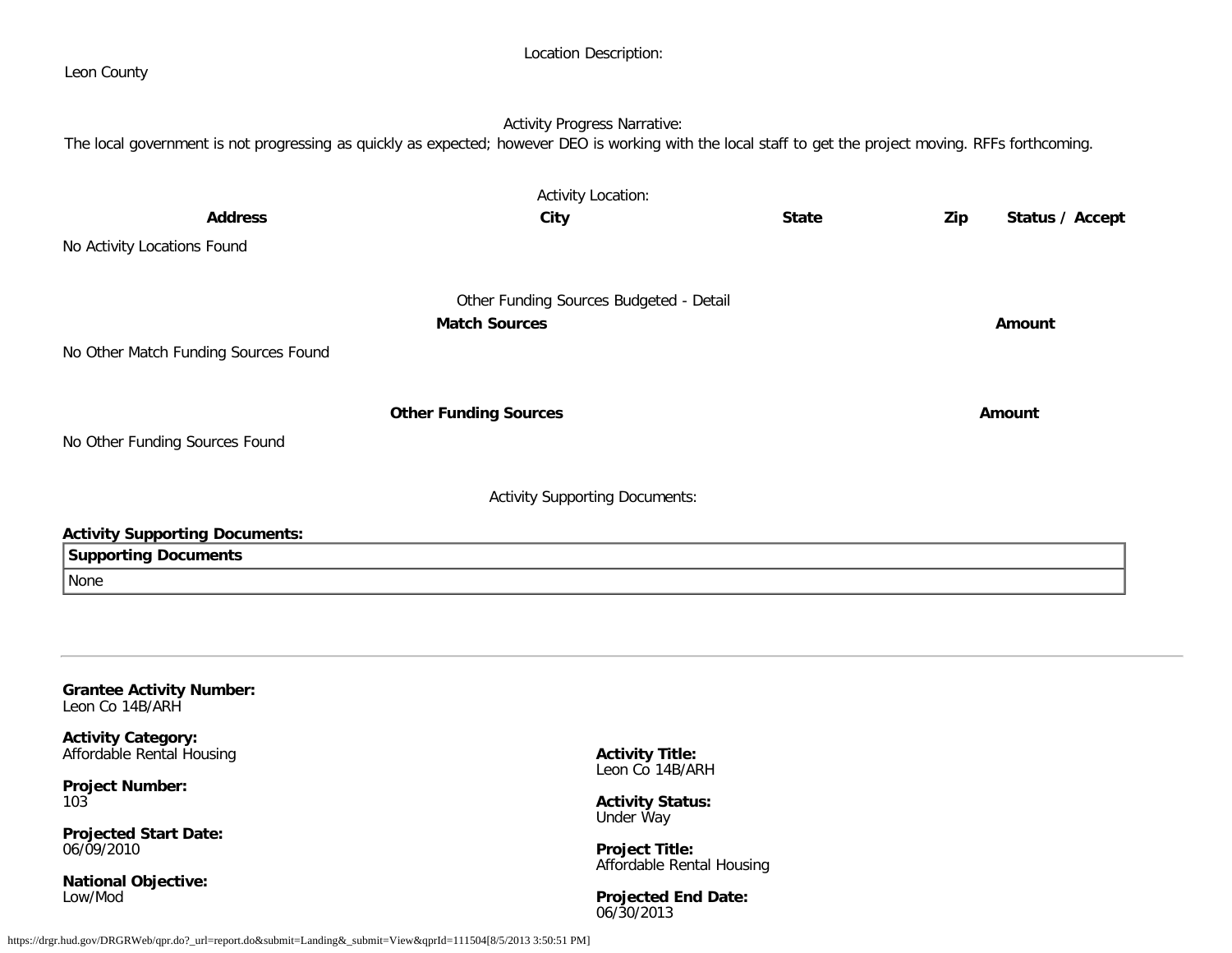**Responsible Organization:** Leon County

**Completed Activity Actual End Date:**

#### **Benefit Type:** Direct ( HouseHold )

| Overall                                         |             |                                      |              | Jan 1 thru Mar 31, 2013 |                 |                                           | <b>To Date</b> |
|-------------------------------------------------|-------------|--------------------------------------|--------------|-------------------------|-----------------|-------------------------------------------|----------------|
| <b>Total Projected Budget from All Sources:</b> |             |                                      |              |                         | N/A             |                                           | \$1,029,493.00 |
| <b>Total Budget:</b>                            |             |                                      |              |                         | \$0.00          |                                           | \$1,029,493.00 |
| <b>Total Obligated:</b>                         |             |                                      |              |                         | \$0.00          |                                           | \$1,029,493.00 |
| <b>Total Funds Drawdown</b>                     |             |                                      |              | \$0.00                  |                 | \$711,556.81                              |                |
| Program Funds Drawdown:                         |             |                                      |              |                         | \$0.00          |                                           | \$711,556.81   |
| Program Income Drawdown:                        |             |                                      |              |                         | \$0.00          |                                           | \$0.00         |
| Program Income Received:                        |             |                                      |              |                         | \$0.00          |                                           | \$0.00         |
| <b>Total Funds Expended:</b>                    |             |                                      |              |                         | \$0.00          |                                           | \$711,556.81   |
| Leon County                                     |             |                                      | \$0.00       |                         |                 | \$711,556.81                              |                |
| <b>Match Contributed:</b>                       |             |                                      |              |                         | \$0.00          |                                           | \$0.00         |
|                                                 |             | Accomplishments Performance Measures |              |                         |                 |                                           |                |
|                                                 |             | <b>This Report Period</b>            |              |                         |                 | <b>Cumulative Actual Total / Expected</b> |                |
|                                                 |             | <b>Total</b>                         |              |                         |                 | <b>Total</b>                              |                |
| # of Properties                                 | $\mathbf 0$ |                                      |              | 0/0                     |                 |                                           |                |
| Activity funds eligible for DREF (Ike Only)     | 0           |                                      |              |                         | 712,546/712,546 |                                           |                |
|                                                 |             | <b>This Report Period</b>            |              |                         |                 | <b>Cumulative Actual Total / Expected</b> |                |
|                                                 |             | <b>Total</b>                         |              |                         |                 | <b>Total</b>                              |                |
| # of Housing Units                              | 0           |                                      |              |                         | 105/342         |                                           |                |
| # of Multifamily Units                          | 0           |                                      |              |                         | 105/342         |                                           |                |
|                                                 |             | Beneficiaries Performance Measures   |              |                         |                 |                                           |                |
|                                                 |             | <b>This Report Period</b>            |              |                         |                 | <b>Cumulative Actual Total / Expected</b> |                |
|                                                 | Low         | Mod                                  | <b>Total</b> | Low                     | Mod             | <b>Total</b>                              | Low/Mod%       |
| # of Households                                 | 0           | $\mathbf 0$                          | $\mathbf 0$  | 0/0                     | 0/342           | 0/342                                     | 0              |
| # Renter Households                             | $\Omega$    | $\Omega$                             | 0            | 0/0                     | 0/342           | 0/342                                     | 0              |
|                                                 |             |                                      |              |                         |                 |                                           |                |

#### Activity Description:

Affordable Rental Housing rehabilitation and hardening activities for properties affected by 2008 storms.

Repairs or reconstruction of residential housing units. Activities are being undertaken that will both repair and strengthen the units, so that their is less likelihood of future damages resulting from storms (i.e. storm shutters, strengthening of roof, window and door replacement with materials that hold up better during storms, etc.)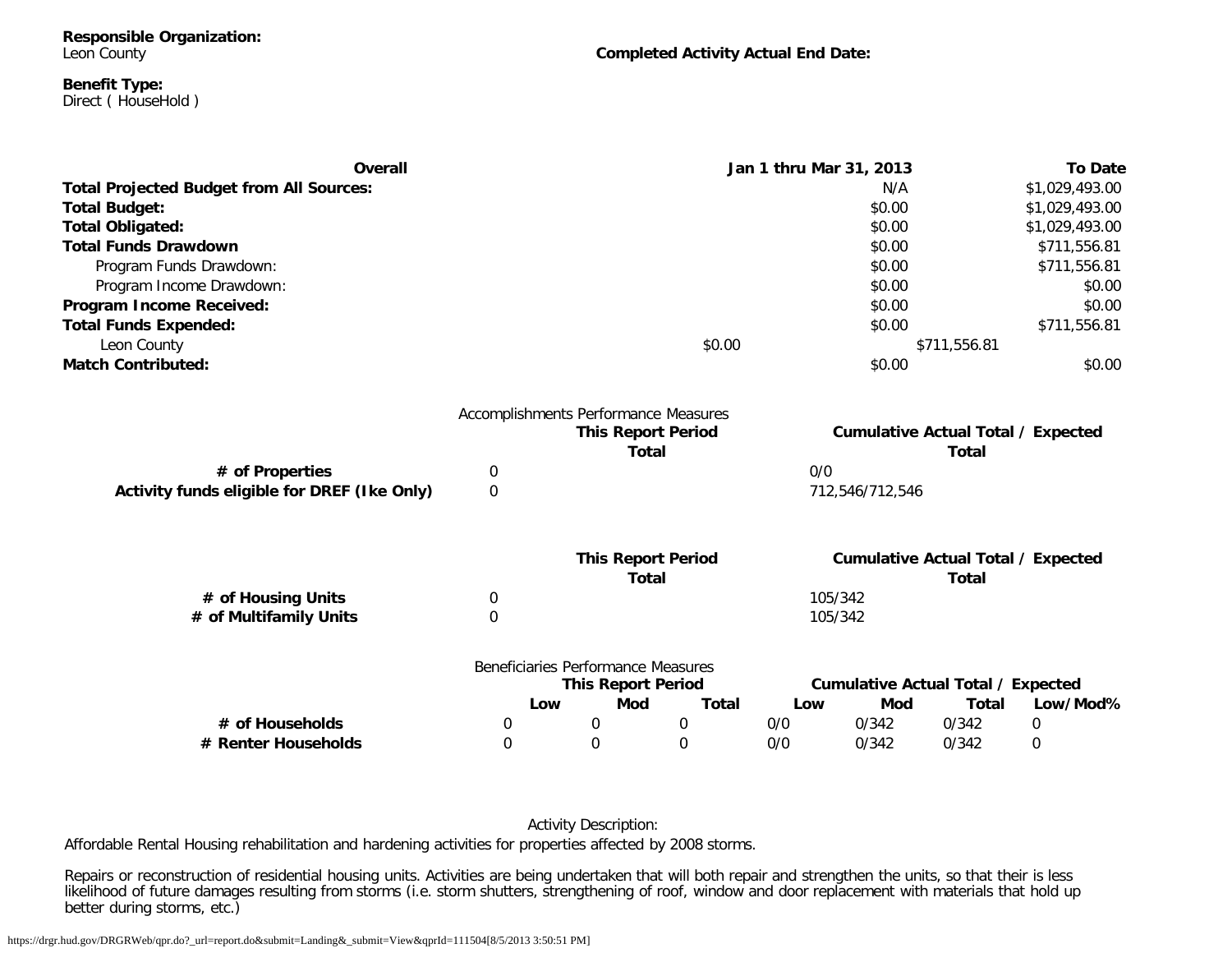DREF- Activities are 100% residential. This activity is eligible under DREF category C, Individual Mitigation Measures.

Location Description:

Leon County

### Activity Progress Narrative:

There were no activities or construction activities (except on Franklin Blvd) during this reporting period. Te bid proess for the Fairbanks Ferry Emergency Access Road and the Timberlake Flood Mitigation projects have been completed, and the associated construction firms vetted and awarded a contract.

The construction on the Franklin Blvd. project is proceeding and City/County staff and blueprint 2000 staff continue to monitor the critical timing of this project. The latest estimated date is February 2013.

Met with Bret Oglesby, Director of Permanent Housing for the Big Bend Homeless Coalition to prepared a plan of action for the Hope Community Project involving roof replacement for four (4) buildings, 3 residential and one kitchen-eating-administration hall; and installation of emergency back-up generators for each building. We also selected a project management team

| <b>Address</b>                        | City                                    | <b>State</b> | Zip | Status / Accept |
|---------------------------------------|-----------------------------------------|--------------|-----|-----------------|
| No Activity Locations Found           |                                         |              |     |                 |
|                                       | Other Funding Sources Budgeted - Detail |              |     |                 |
|                                       | <b>Match Sources</b>                    |              |     | Amount          |
| No Other Match Funding Sources Found  |                                         |              |     |                 |
|                                       | <b>Other Funding Sources</b>            |              |     | Amount          |
| No Other Funding Sources Found        |                                         |              |     |                 |
|                                       | <b>Activity Supporting Documents:</b>   |              |     |                 |
| <b>Activity Supporting Documents:</b> |                                         |              |     |                 |
| <b>Supporting Documents</b>           |                                         |              |     |                 |
| None                                  |                                         |              |     |                 |
|                                       |                                         |              |     |                 |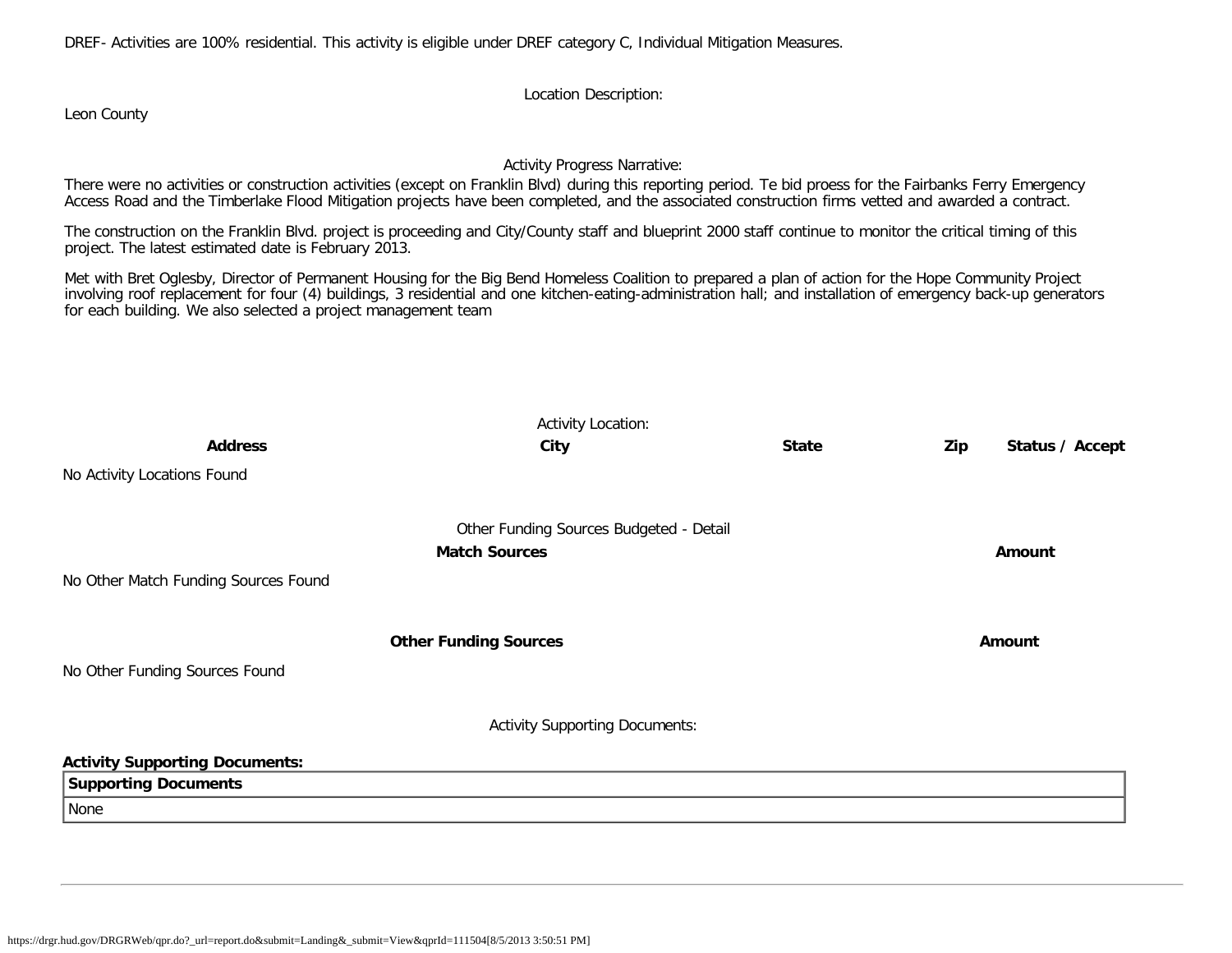**Grantee Activity Number:** Leon Co DREF 03I

**Activity Category:** Rehabilitation/reconstruction of a public improvement

**Project Number:** 102

**Projected Start Date:** 01/03/2012

**National Objective:** Low/Mod

**Responsible Organization:** Leon County

**Benefit Type:** Direct ( Person ) **Activity Title:** Leon Co DREF 031

**Activity Status:** Under Way

**Project Title:** Non-Housing

**Projected End Date:** 01/02/2014

**Completed Activity Actual End Date:**

| Overall                                         | Jan 1 thru Mar 31, 2013 |                | <b>To Date</b> |
|-------------------------------------------------|-------------------------|----------------|----------------|
| <b>Total Projected Budget from All Sources:</b> |                         | N/A            | \$1,728,225.16 |
| <b>Total Budget:</b>                            |                         | \$0.00         | \$1,728,225.16 |
| <b>Total Obligated:</b>                         |                         | \$0.00         | \$1,728,225.16 |
| <b>Total Funds Drawdown</b>                     |                         | \$0.00         | \$0.00         |
| Program Funds Drawdown:                         |                         | \$0.00         | \$0.00         |
| Program Income Drawdown:                        |                         | \$0.00         | \$0.00         |
| Program Income Received:                        |                         | \$0.00         | \$0.00         |
| <b>Total Funds Expended:</b>                    |                         | \$1,418,255.01 | \$1,418,255.01 |
| Leon County                                     | \$1,418,255.01          | \$1,418,255.01 |                |
| <b>Match Contributed:</b>                       |                         | \$0.00         | \$0.00         |

|                                        |     | Accomplishments Performance Measures |            |                                    |
|----------------------------------------|-----|--------------------------------------|------------|------------------------------------|
|                                        |     | <b>This Report Period</b>            |            | Cumulative Actual Total / Expected |
|                                        |     | Total                                |            | Total                              |
| # of Linear feet of Public Improvement | 420 |                                      | 420/10.651 |                                    |

Flood and Drainage Improvements

Activity Description:

Location Description:

Leon County-Timer Lake-Continuation of Flood Control Project and Capital Cascades Trail Segment Project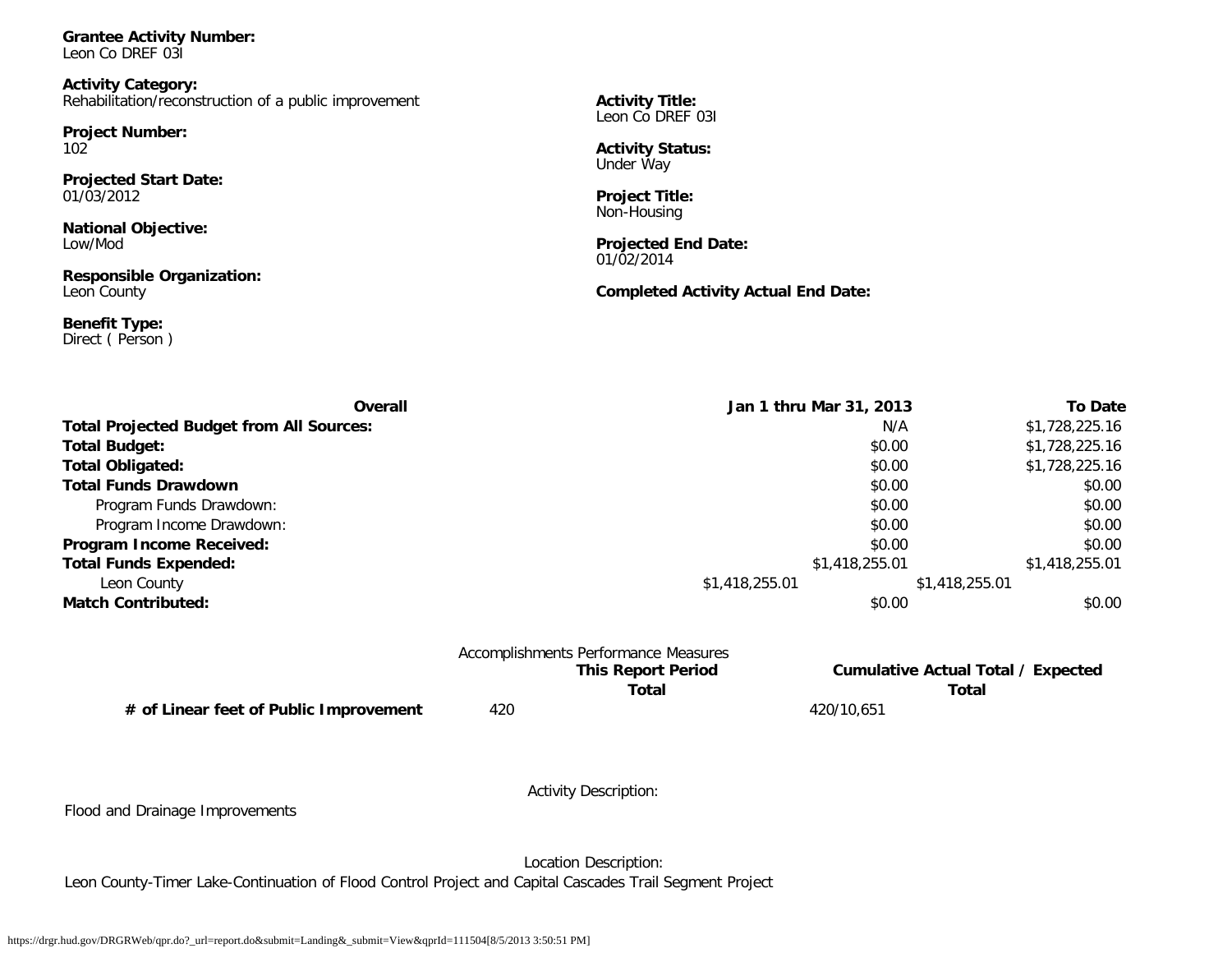Activity Progress Narrative:

#### **a. Lakeside Flood Mitigation Project**

During this period, the contractor, Dixie Paving and Grading, has completed the side drain and driveway work on Fuller Road. The work has been inspected and the contractor has been provided a "Punch List" of small items to address along Fuller Road. To date, the contractor has also installed 7 large drainage structures and approximately 800 linear feet of 36 inch diameter concrete pipe along Waterline Drive and Livingston Road.

To date, 2 change orders have been issued to the contract related to contract time. The work progressed well this month with minimal weather impacts.

#### **b. Capital Cascades Trail Segment 3A**

In this reporting period, the Contractor, M Inc. completed the double concrete box culvert installation, final site grading and installed sod and/or performance turf as required in the construction plans.

The Contractor has currently invoiced 94.5% of the **\$2,660,656.60** project budget and will submit for a final invoice and release of retainage in early May 2013.

Blueprint submitted the Leon County/DEO Invoice #1 in the amount of **\$1,511,575.01** in early April, consistent with the four categories contained in the Executed Funding Agreement. Blueprint will submit the Leon County/DEO Invoice #2 for the remaining grant funds **(\$143,799.99**) upon project completion and close-out.

|                                      | <b>Activity Location:</b>                                       |              |                        |
|--------------------------------------|-----------------------------------------------------------------|--------------|------------------------|
| <b>Address</b>                       | City                                                            | <b>State</b> | Zip<br>Status / Accept |
| No Activity Locations Found          |                                                                 |              |                        |
| No Other Match Funding Sources Found | Other Funding Sources Budgeted - Detail<br><b>Match Sources</b> |              | Amount                 |
| No Other Funding Sources Found       | <b>Other Funding Sources</b>                                    |              | Amount                 |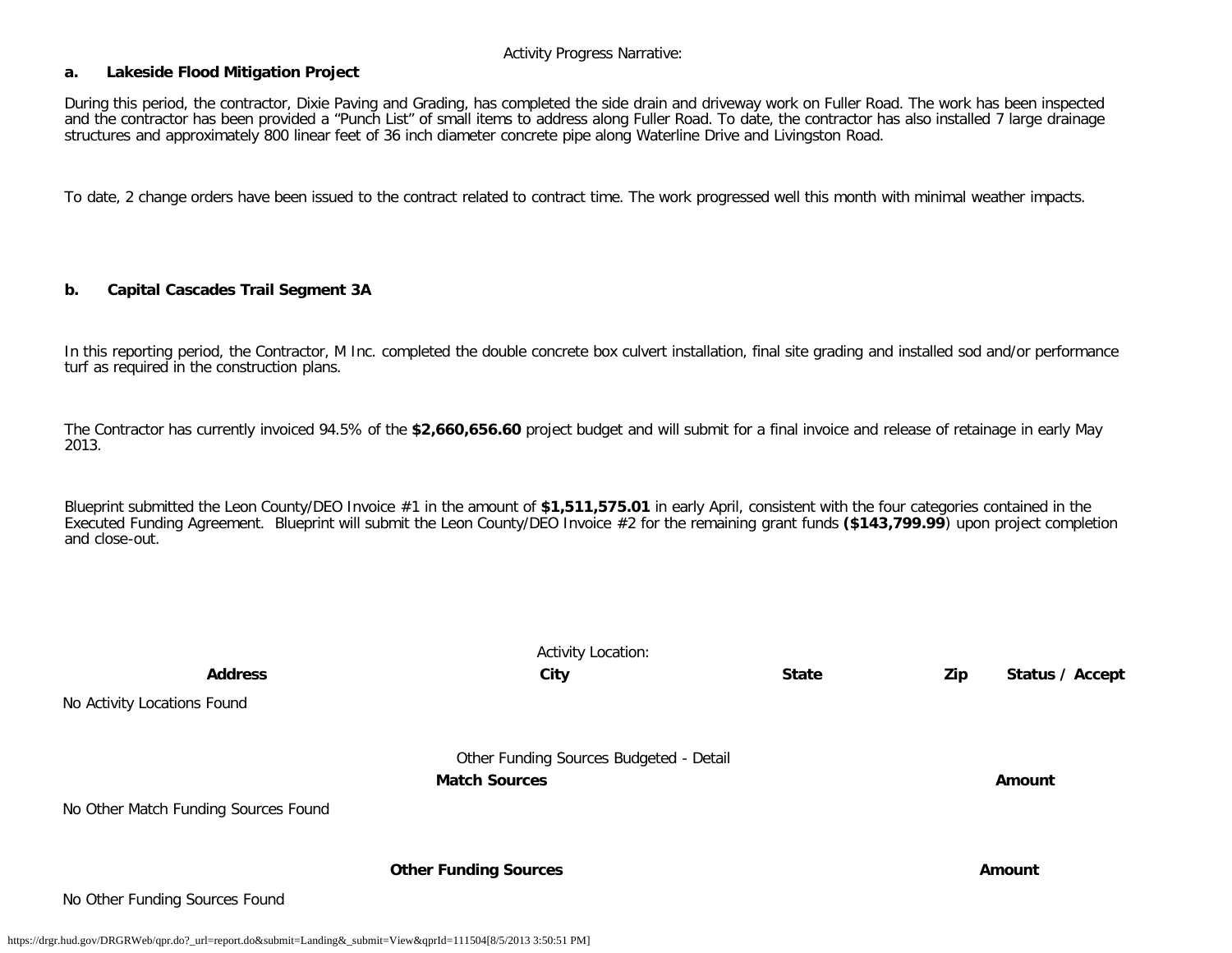### **Activity Supporting Documents:**

# **Supporting Documents** None

**Grantee Activity Number:** Leon Co DREF 03J

**Activity Category:** Rehabilitation/reconstruction of a public improvement

**Project Number:** 102

**Projected Start Date:** 01/03/2012

**National Objective:** Low/Mod

**Responsible Organization:** Leon County

**Benefit Type:** Direct ( Person )

**Activity Title:** Leon Co DREF 03J

**Activity Status:** Under Way

**Project Title:** Non-Housing

**Projected End Date:** 01/02/2014

**Completed Activity Actual End Date:**

| Overall                                         | Jan 1 thru Mar 31, 2013 |             | <b>To Date</b> |
|-------------------------------------------------|-------------------------|-------------|----------------|
| <b>Total Projected Budget from All Sources:</b> |                         | N/A         | \$16,593.00    |
| <b>Total Budget:</b>                            |                         | \$0.00      | \$16,593.00    |
| <b>Total Obligated:</b>                         |                         | \$0.00      | \$16,593.00    |
| <b>Total Funds Drawdown</b>                     |                         | \$0.00      | \$0.00         |
| Program Funds Drawdown:                         |                         | \$0.00      | \$0.00         |
| Program Income Drawdown:                        |                         | \$0.00      | \$0.00         |
| <b>Program Income Received:</b>                 |                         | \$0.00      | \$0.00         |
| <b>Total Funds Expended:</b>                    | \$16,593.00             |             | \$16,593.00    |
| Leon County                                     | \$16,593.00             | \$16,593.00 |                |
| <b>Match Contributed:</b>                       |                         | \$0.00      | \$0.00         |

Accomplishments Performance Measures

**This Report Period Cumulative Actual Total / Expected Total Total**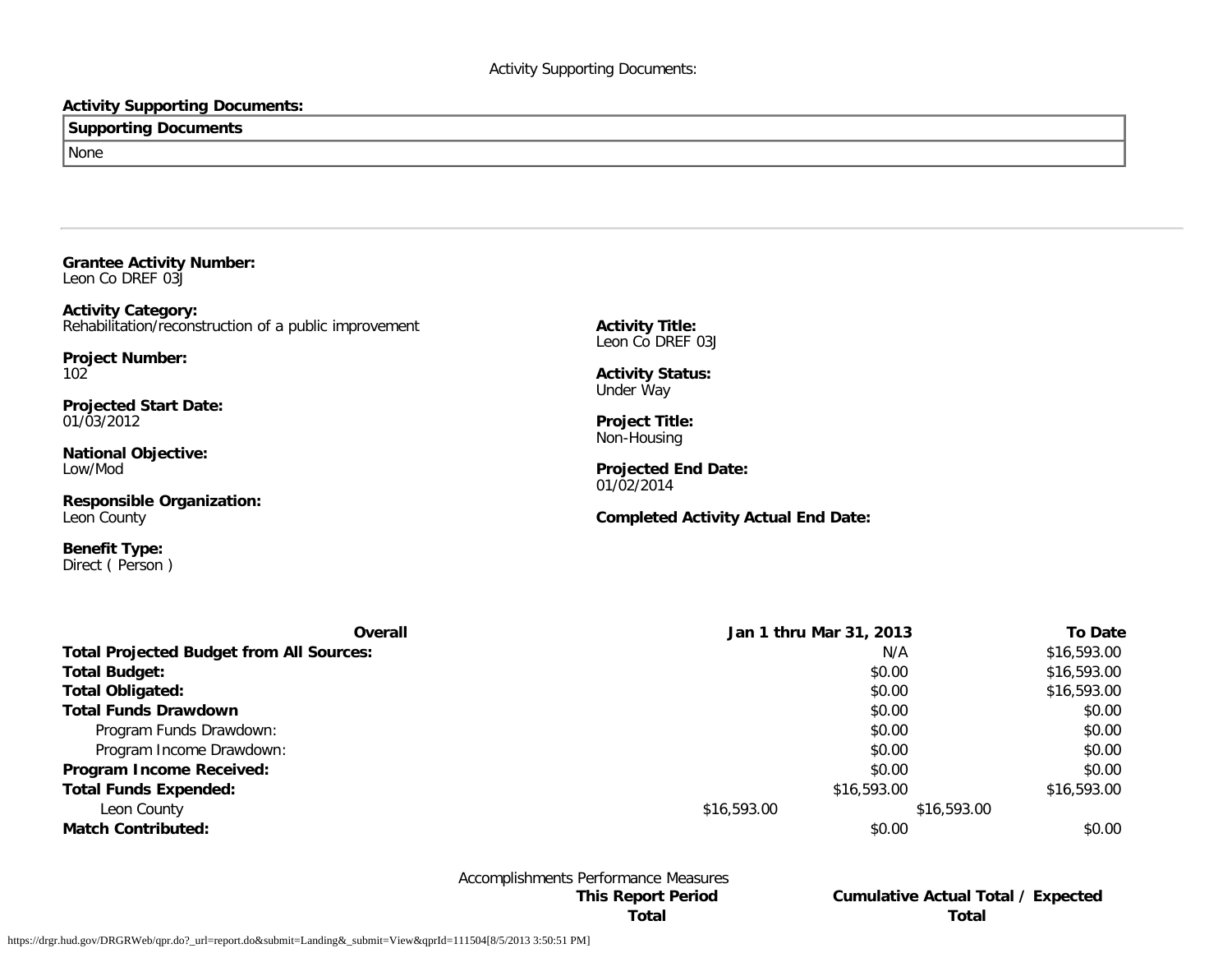| # of Linear feet of Public Improvement                               | $\mathbf 0$                                                     | 218/120      |                        |
|----------------------------------------------------------------------|-----------------------------------------------------------------|--------------|------------------------|
| Sewer                                                                | <b>Activity Description:</b>                                    |              |                        |
| Leon County-Capital Cascades- Continuation of Segment 3 Project      | Location Description:                                           |              |                        |
| Project complete.                                                    | <b>Activity Progress Narrative:</b>                             |              |                        |
| <b>Address</b><br>No Activity Locations Found                        | <b>Activity Location:</b><br><b>City</b>                        | <b>State</b> | Zip<br>Status / Accept |
| No Other Match Funding Sources Found                                 | Other Funding Sources Budgeted - Detail<br><b>Match Sources</b> |              | Amount                 |
| No Other Funding Sources Found                                       | <b>Other Funding Sources</b>                                    |              | Amount                 |
|                                                                      | <b>Activity Supporting Documents:</b>                           |              |                        |
| <b>Activity Supporting Documents:</b><br><b>Supporting Documents</b> |                                                                 |              |                        |
| None                                                                 |                                                                 |              |                        |

**Grantee Activity Number:** Leon Co DREF 03K

**Activity Category:** Rehabilitation/reconstruction of a public improvement **Activity Title: Activity Title:** 

Activity Title:<br>Leon Co DREF 03K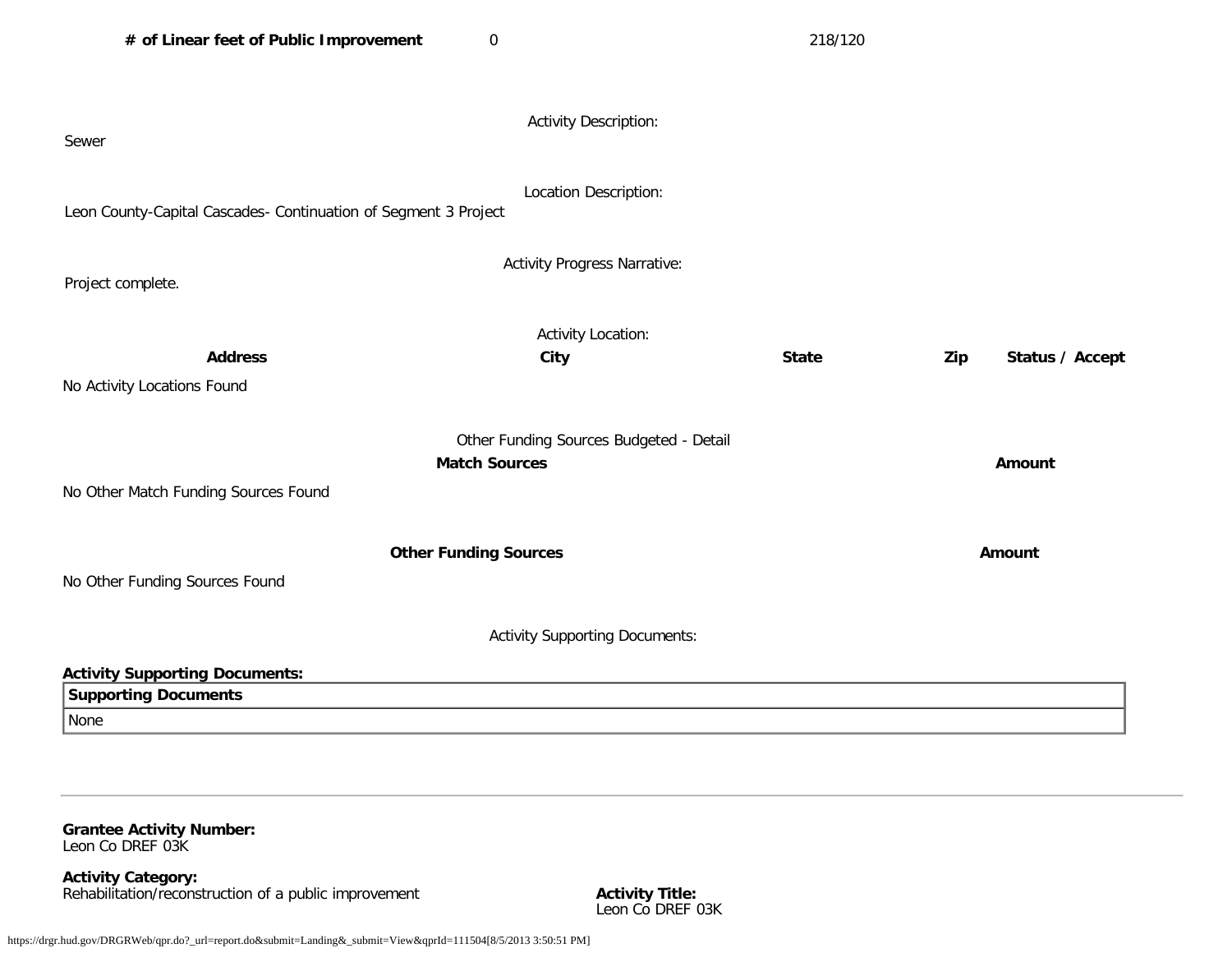**Project Number:** 102

**Projected Start Date:** 01/03/2012

**National Objective:** Low/Mod

**Responsible Organization:** Leon County

**Benefit Type:** Direct ( Person ) **Activity Status:** Under Way

**Project Title:** Non-Housing

**Projected End Date:** 01/02/2014

**Completed Activity Actual End Date:**

| Overall                                         | Jan 1 thru Mar 31, 2013 |             | <b>To Date</b> |
|-------------------------------------------------|-------------------------|-------------|----------------|
| <b>Total Projected Budget from All Sources:</b> |                         | N/A         | \$74,992.00    |
| <b>Total Budget:</b>                            |                         | \$0.00      | \$74,992.00    |
| <b>Total Obligated:</b>                         |                         | \$0.00      | \$74,992.00    |
| <b>Total Funds Drawdown</b>                     |                         | \$0.00      | \$0.00         |
| Program Funds Drawdown:                         |                         | \$0.00      | \$0.00         |
| Program Income Drawdown:                        |                         | \$0.00      | \$0.00         |
| Program Income Received:                        |                         | \$0.00      | \$0.00         |
| <b>Total Funds Expended:</b>                    | \$74,992.00             |             | \$74,992.00    |
| Leon County                                     | \$74,992.00             | \$74,992.00 |                |
| <b>Match Contributed:</b>                       |                         | \$0.00      | \$0.00         |

Activity Description:

#### Street Improvements

Location Description:

Leon County-Capital Cascades Trail-Continuation of Segment 3 Project

Activity Progress Narrative:

Project completed. The Contractor is scheduled to repair a portion of Van Buren Street on April 19 and then work to close-out the project by April 26, 2013.

|                             | <b>Activity Location:</b> |              |     |                 |
|-----------------------------|---------------------------|--------------|-----|-----------------|
| <b>Address</b>              | City                      | <b>State</b> | Zip | Status / Accept |
| No Activity Locations Found |                           |              |     |                 |
|                             |                           |              |     |                 |

Other Funding Sources Budgeted - Detail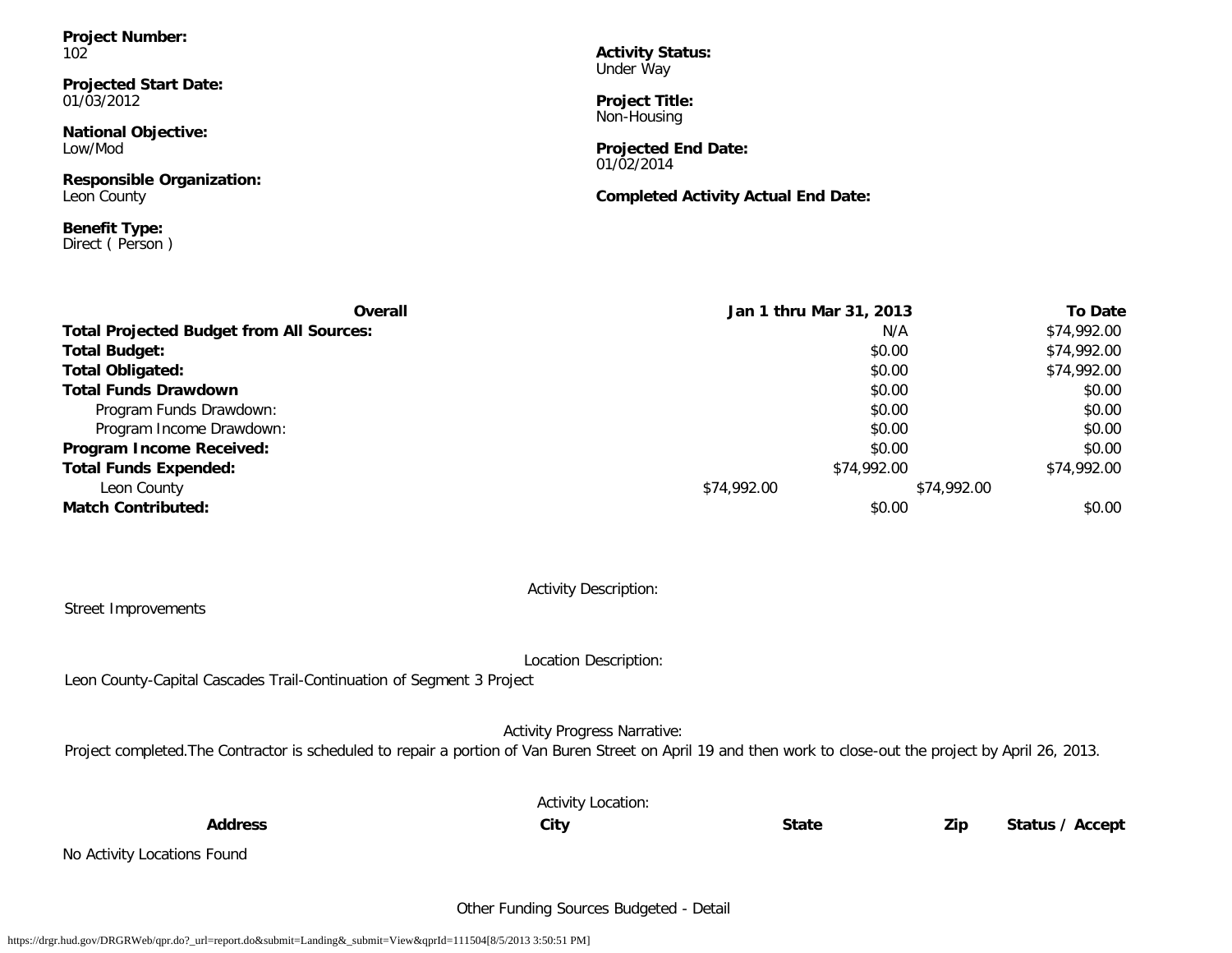**Other Funding Sources Amount Amount Amount** 

No Other Funding Sources Found

Activity Supporting Documents:

### **Activity Supporting Documents:**

**Supporting Documents**

None

**Grantee Activity Number:** Leon Co DREF 03L

**Activity Category:** Rehabilitation/reconstruction of a public improvement

**Project Number:** 102

**Projected Start Date:** 01/03/2012

**National Objective:** Low/Mod

**Responsible Organization:** Leon County

**Benefit Type:** Direct ( Person ) **Activity Title:** Leon Co DREF 03L

**Activity Status:** Under Way

**Project Title:** Non-Housing

**Projected End Date:** 01/02/2014

**Completed Activity Actual End Date:**

| <b>Overall</b>                                  | Jan 1 thru Mar 31, 2013 | To Date    |
|-------------------------------------------------|-------------------------|------------|
| <b>Total Projected Budget from All Sources:</b> | N/A                     | \$1,735.00 |
| <b>Total Budget:</b>                            | \$0.00                  | \$1,735.00 |
| <b>Total Obligated:</b>                         | \$0.00                  | \$1,735.00 |
| <b>Total Funds Drawdown</b>                     | \$0.00                  | \$0.00     |
| Program Funds Drawdown:                         | \$0.00                  | \$0.00     |
| Program Income Drawdown:                        | \$0.00                  | \$0.00     |
| <b>Program Income Received:</b>                 | \$0.00                  | \$0.00     |

https://drgr.hud.gov/DRGRWeb/qpr.do?\_url=report.do&submit=Landing&\_submit=View&qprId=111504[8/5/2013 3:50:51 PM]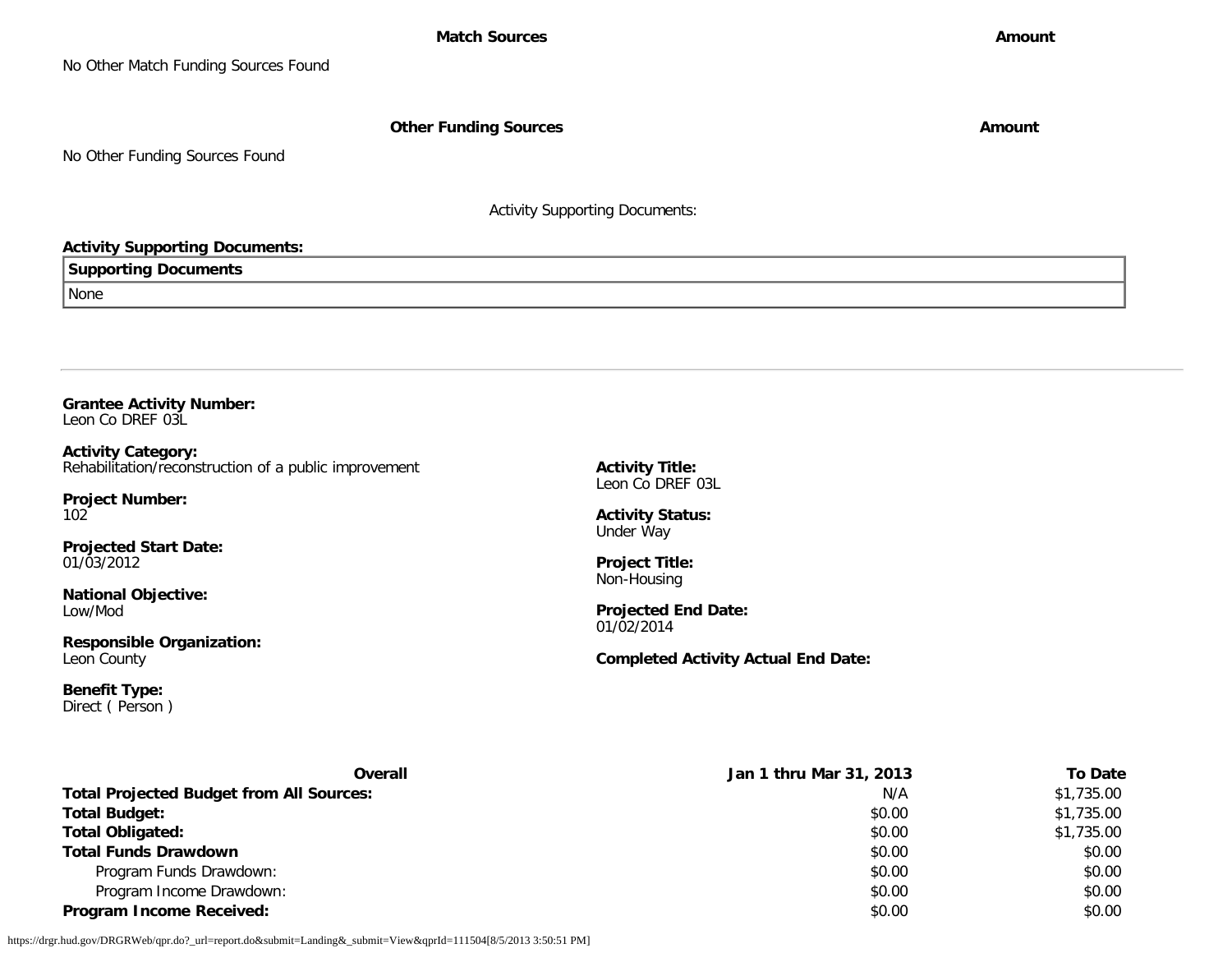| <b>Total Funds Expended:</b>                                         |                                         |              | \$1,735.00 | \$1,735.00      |
|----------------------------------------------------------------------|-----------------------------------------|--------------|------------|-----------------|
| Leon County                                                          | \$1,735.00                              |              | \$1,735.00 |                 |
| <b>Match Contributed:</b>                                            |                                         |              | \$0.00     | \$0.00          |
|                                                                      |                                         |              |            |                 |
|                                                                      |                                         |              |            |                 |
|                                                                      | <b>Activity Description:</b>            |              |            |                 |
| Sidewalk                                                             |                                         |              |            |                 |
|                                                                      |                                         |              |            |                 |
|                                                                      | Location Description:                   |              |            |                 |
| Leon County-Capital Cascades Trail-Continuation of Segment 3 Project |                                         |              |            |                 |
|                                                                      |                                         |              |            |                 |
| Project completed                                                    | <b>Activity Progress Narrative:</b>     |              |            |                 |
|                                                                      |                                         |              |            |                 |
|                                                                      | <b>Activity Location:</b>               |              |            |                 |
| <b>Address</b>                                                       | City                                    | <b>State</b> | Zip        | Status / Accept |
| No Activity Locations Found                                          |                                         |              |            |                 |
|                                                                      |                                         |              |            |                 |
|                                                                      | Other Funding Sources Budgeted - Detail |              |            |                 |
| <b>Match Sources</b>                                                 |                                         |              |            | Amount          |
|                                                                      |                                         |              |            |                 |
| No Other Match Funding Sources Found                                 |                                         |              |            |                 |
|                                                                      |                                         |              |            |                 |
| <b>Other Funding Sources</b>                                         |                                         |              |            | Amount          |
| No Other Funding Sources Found                                       |                                         |              |            |                 |
|                                                                      |                                         |              |            |                 |
|                                                                      | <b>Activity Supporting Documents:</b>   |              |            |                 |
|                                                                      |                                         |              |            |                 |
| <b>Activity Supporting Documents:</b>                                |                                         |              |            |                 |
| <b>Supporting Documents</b>                                          |                                         |              |            |                 |
| None                                                                 |                                         |              |            |                 |

**Grantee Activity Number:** Miami-Dade 03I

**Activity Category:**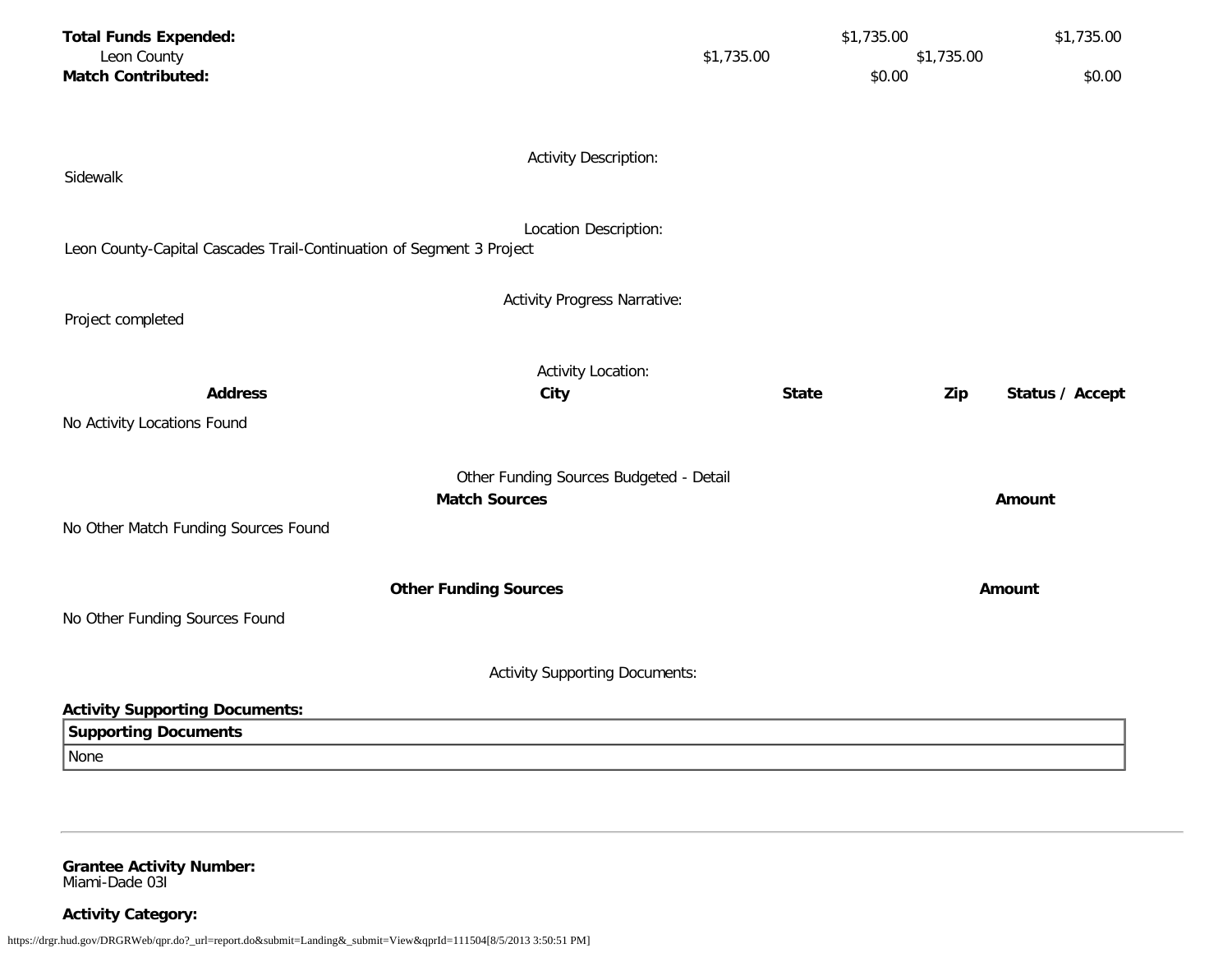Rehabilitation/reconstruction of a public improvement

**Project Number:** 102

**Projected Start Date:** 06/22/2010

**National Objective:** Low/Mod

**Responsible Organization:** Miami-Dade County

**Benefit Type:** Area ( Survey ) **Activity Title:** Miami-Dade 03I

**Activity Status:** Under Way

**Project Title:** Non-Housing

**Projected End Date:** 07/21/2013

**Completed Activity Actual End Date:**

| Overall                                         |        | Jan 1 thru Mar 31, 2013 | <b>To Date</b> |
|-------------------------------------------------|--------|-------------------------|----------------|
| <b>Total Projected Budget from All Sources:</b> |        | N/A                     | \$492,344.00   |
| <b>Total Budget:</b>                            |        | \$0.00                  | \$492,344.00   |
| <b>Total Obligated:</b>                         |        | \$0.00                  | \$492,344.00   |
| <b>Total Funds Drawdown</b>                     |        | \$0.00                  | \$70,239.81    |
| Program Funds Drawdown:                         |        | \$0.00                  | \$70,239.81    |
| Program Income Drawdown:                        |        | \$0.00                  | \$0.00         |
| Program Income Received:                        |        | \$0.00                  | \$0.00         |
| <b>Total Funds Expended:</b>                    |        | \$0.00                  | \$70,239.81    |
| Miami-Dade County                               | \$0.00 | \$70,239.81             |                |
| <b>Match Contributed:</b>                       |        | \$0.00                  | \$0.00         |

|                                             | Accomplishments Performance Measures |                                           |
|---------------------------------------------|--------------------------------------|-------------------------------------------|
|                                             | <b>This Report Period</b>            | <b>Cumulative Actual Total / Expected</b> |
|                                             | Total                                | Total                                     |
| Activity funds eligible for DREF (Ike Only) |                                      | 492.344/492.344                           |

Activity Description:

Flood and drainage activities - french drain installation.

The residential area being addressed frequently floods due to inadequate storm drains. This project consists of upgrading current facilities or constructing new facilities to better handle storm water runoff.

BUDGET INCLUDES ENGINEERING AND DRAINAGE.

DREF- Activities are 100% residential. This activity is eligible under DREF category C, Individual Mitigation Measures.

Location Description: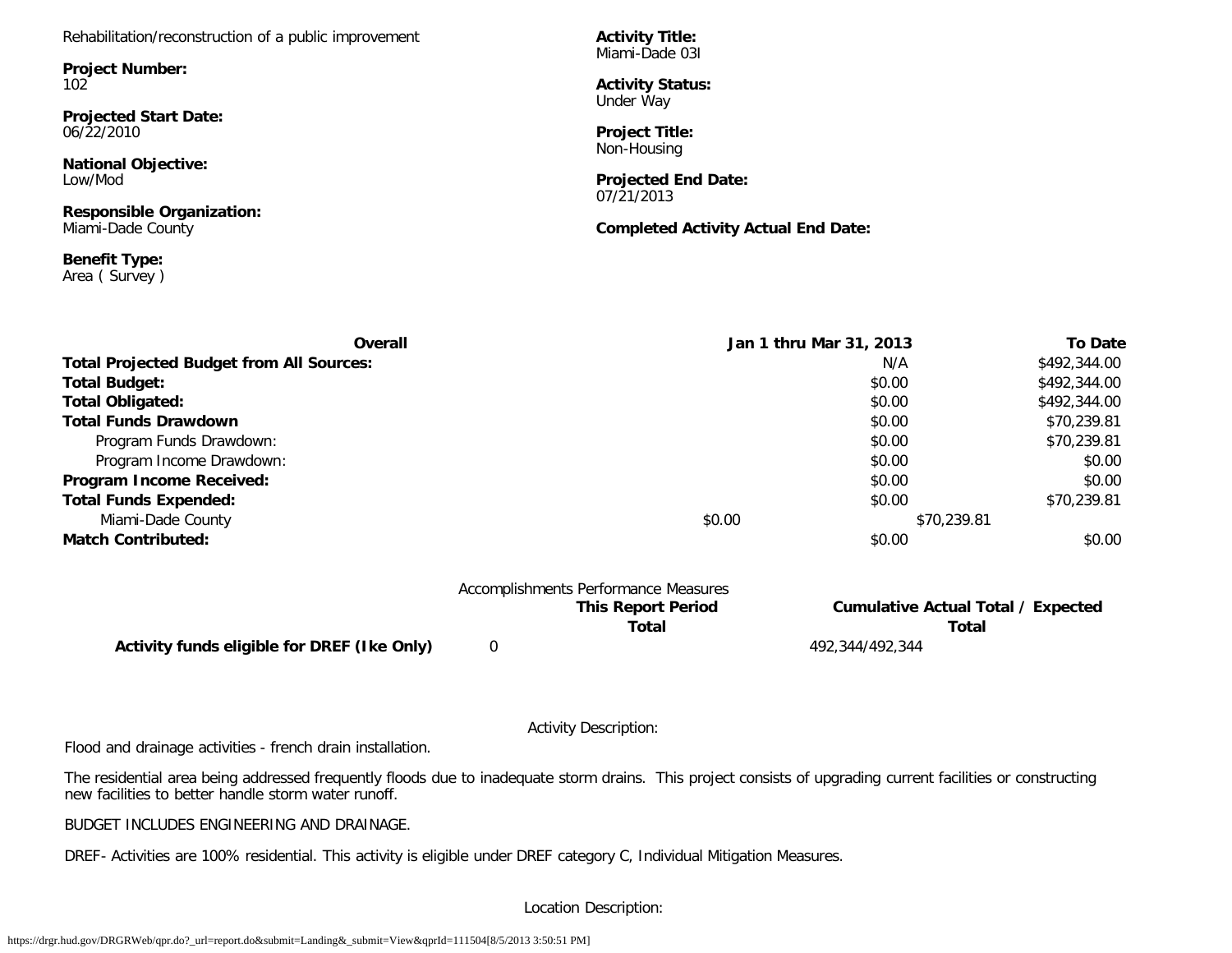| <b>Address</b><br>No Activity Locations Found                                      | <b>Activity Location:</b><br>City                               | <b>State</b> | Zip<br>Status / Accept |
|------------------------------------------------------------------------------------|-----------------------------------------------------------------|--------------|------------------------|
| No Other Match Funding Sources Found                                               | Other Funding Sources Budgeted - Detail<br><b>Match Sources</b> |              | Amount                 |
| No Other Funding Sources Found                                                     | <b>Other Funding Sources</b>                                    |              | <b>Amount</b>          |
| <b>Activity Supporting Documents:</b>                                              | <b>Activity Supporting Documents:</b>                           |              |                        |
| <b>Supporting Documents</b>                                                        |                                                                 |              |                        |
| None                                                                               |                                                                 |              |                        |
|                                                                                    |                                                                 |              |                        |
| <b>Grantee Activity Number:</b><br>Miami-Dade Co DREF 031                          |                                                                 |              |                        |
| <b>Activity Category:</b><br>Rehabilitation/reconstruction of a public improvement | <b>Activity Title:</b><br>Miami-Dade Co DREF 031                |              |                        |
| <b>Project Number:</b><br>102                                                      | <b>Activity Status:</b><br>Under Way                            |              |                        |
| <b>Projected Start Date:</b><br>03/07/2012                                         | <b>Project Title:</b><br>Non-Housing                            |              |                        |
| <b>National Objective:</b><br>Low/Mod                                              | <b>Projected End Date:</b><br>03/06/2014                        |              |                        |
| <b>Responsible Organization:</b>                                                   |                                                                 |              |                        |

https://drgr.hud.gov/DRGRWeb/qpr.do?\_url=report.do&submit=Landing&\_submit=View&qprId=111504[8/5/2013 3:50:51 PM]

Miami-Dade County

Miami-Dade County

**Completed Activity Actual End Date:**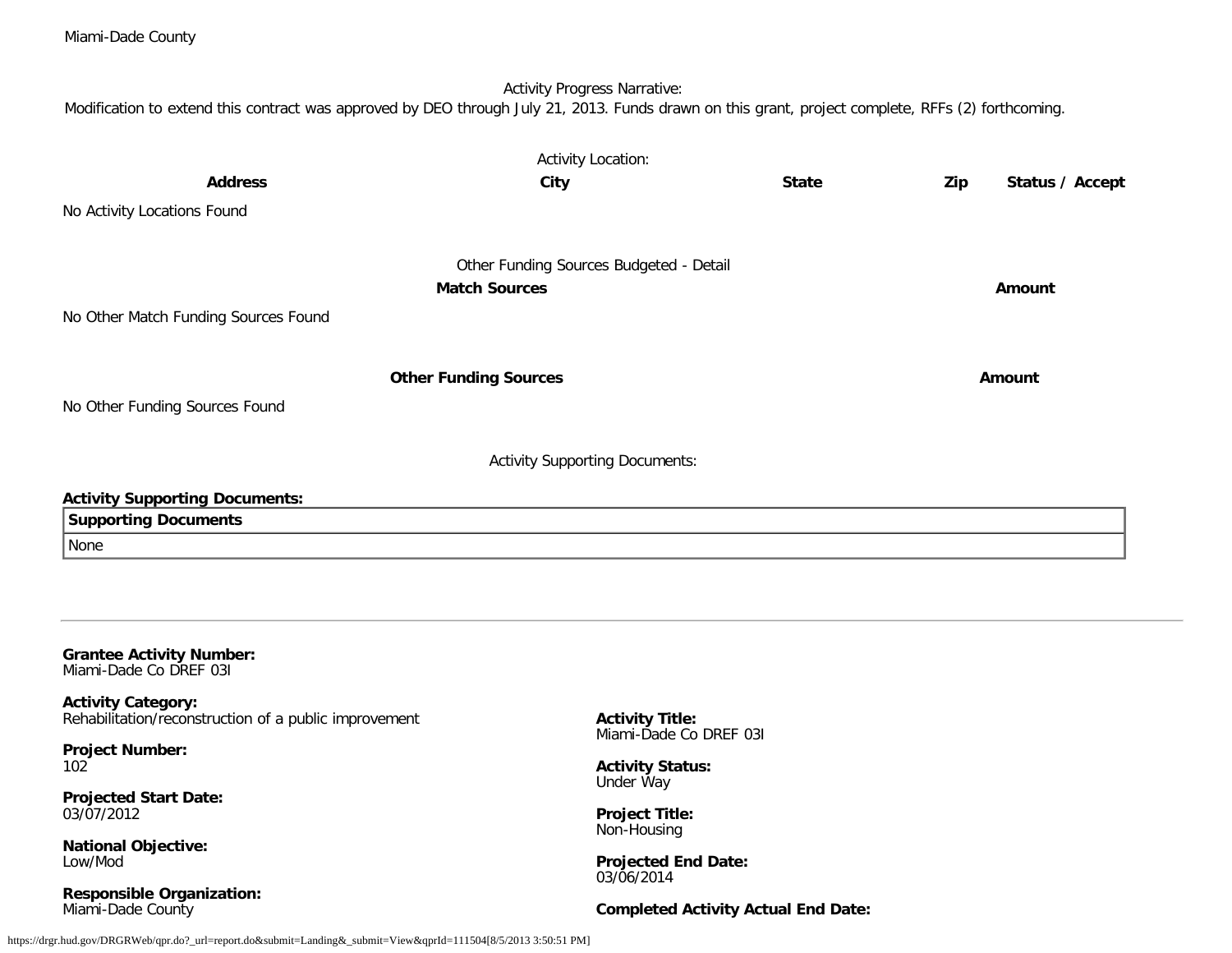#### **Benefit Type:** Area ( Survey )

| Overall                                         |        | Jan 1 thru Mar 31, 2013 | <b>To Date</b> |
|-------------------------------------------------|--------|-------------------------|----------------|
| <b>Total Projected Budget from All Sources:</b> |        | N/A                     | \$192,786.60   |
| <b>Total Budget:</b>                            |        | \$0.00                  | \$192,786.60   |
| <b>Total Obligated:</b>                         |        | \$0.00                  | \$192,786.60   |
| <b>Total Funds Drawdown</b>                     |        | \$0.00                  | \$0.00         |
| Program Funds Drawdown:                         |        | \$0.00                  | \$0.00         |
| Program Income Drawdown:                        |        | \$0.00                  | \$0.00         |
| Program Income Received:                        |        | \$0.00                  | \$0.00         |
| <b>Total Funds Expended:</b>                    |        | \$0.00                  | \$0.00         |
| Miami-Dade County                               | \$0.00 | \$0.00                  |                |
| <b>Match Contributed:</b>                       |        | \$0.00                  | \$0.00         |
|                                                 |        |                         |                |
|                                                 |        |                         |                |

Flood & Drainage Mitigation

Activity Description:

Miami-Dade County

Activity Progress Narrative:

Location Description:

As of 6/25/13, Modification forthcoming in <30-60 days to revise budget/scope of work. The local government is not progressing as quickly as expected; however, DEO is working with the local staff to get the project moving.

|                                      | <b>Activity Location:</b>                                       |              |                        |
|--------------------------------------|-----------------------------------------------------------------|--------------|------------------------|
| <b>Address</b>                       | City                                                            | <b>State</b> | Zip<br>Status / Accept |
| No Activity Locations Found          |                                                                 |              |                        |
| No Other Match Funding Sources Found | Other Funding Sources Budgeted - Detail<br><b>Match Sources</b> |              | Amount                 |
| No Other Funding Sources Found       | <b>Other Funding Sources</b>                                    |              | Amount                 |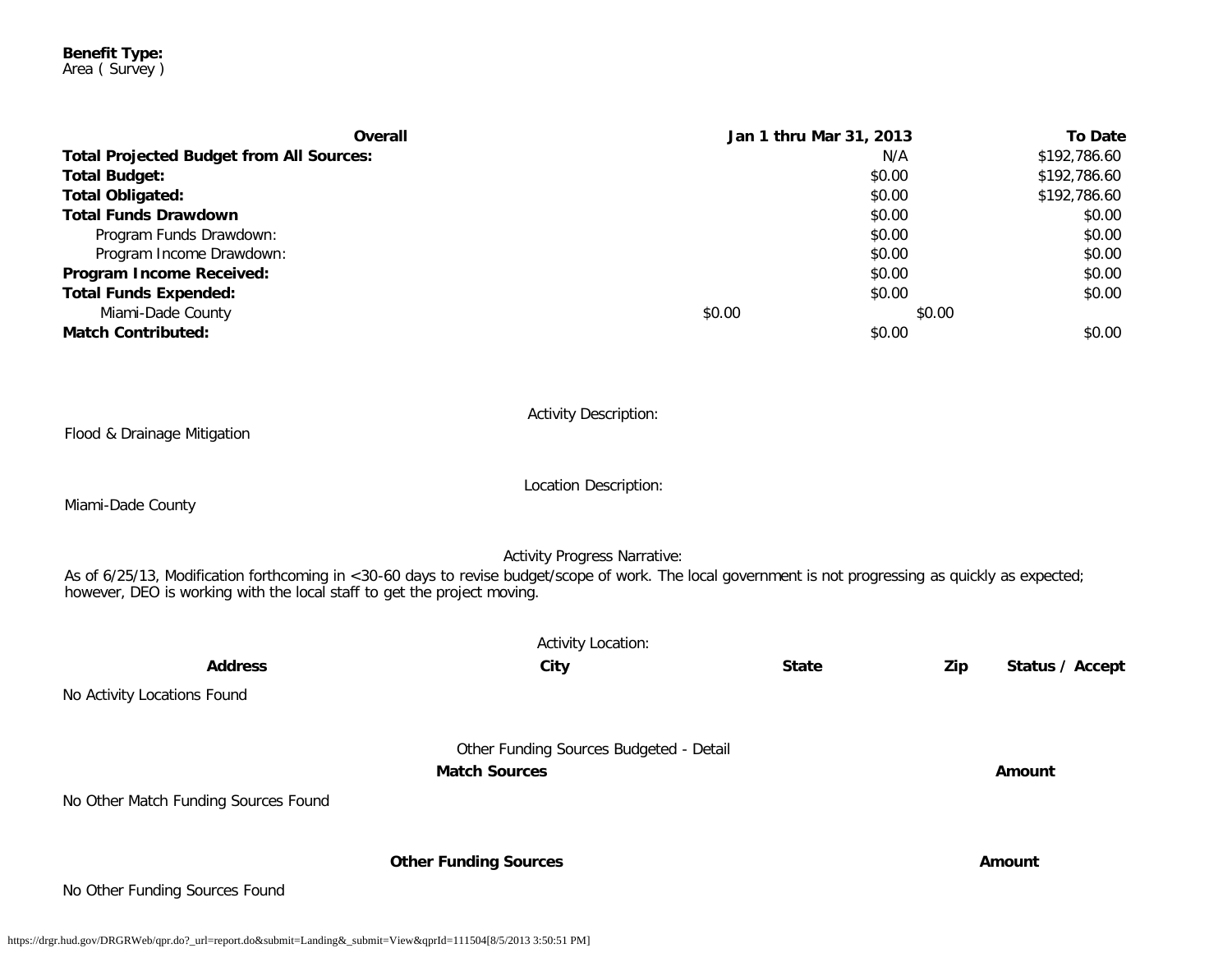## **Activity Supporting Documents:**

**Supporting Documents**

None

**Grantee Activity Number:** Monroe Co 01/ ARH

**Activity Category:** Affordable Rental Housing

**Project Number:** 103

**Projected Start Date:** 06/14/2010

**National Objective:** Low/Mod

**Responsible Organization:** Monroe County

**Benefit Type:** Direct ( HouseHold ) **Activity Title:** Monroe Co 01/ ARH

**Activity Status:** Completed

**Project Title:** Affordable Rental Housing

**Projected End Date:** 09/13/2013

**Completed Activity Actual End Date:**

| Overall                                         | Jan 1 thru Mar 31, 2013 |              | <b>To Date</b> |
|-------------------------------------------------|-------------------------|--------------|----------------|
| <b>Total Projected Budget from All Sources:</b> |                         | N/A          | \$261,470.00   |
| <b>Total Budget:</b>                            |                         | \$0.00       | \$261,470.00   |
| <b>Total Obligated:</b>                         |                         | \$0.00       | \$261,470.00   |
| <b>Total Funds Drawdown</b>                     |                         | \$0.00       | \$261,470.00   |
| Program Funds Drawdown:                         |                         | \$0.00       | \$261,470.00   |
| Program Income Drawdown:                        |                         | \$0.00       | \$0.00         |
| Program Income Received:                        |                         | \$0.00       | \$0.00         |
| <b>Total Funds Expended:</b>                    |                         | \$0.00       | \$261,470.00   |
| Monroe County                                   | \$0.00                  | \$261,470.00 |                |
| <b>Match Contributed:</b>                       |                         | \$0.00       | \$0.00         |

Accomplishments Performance Measures

**This Report Period Cumulative Actual Total / Expected Total Total**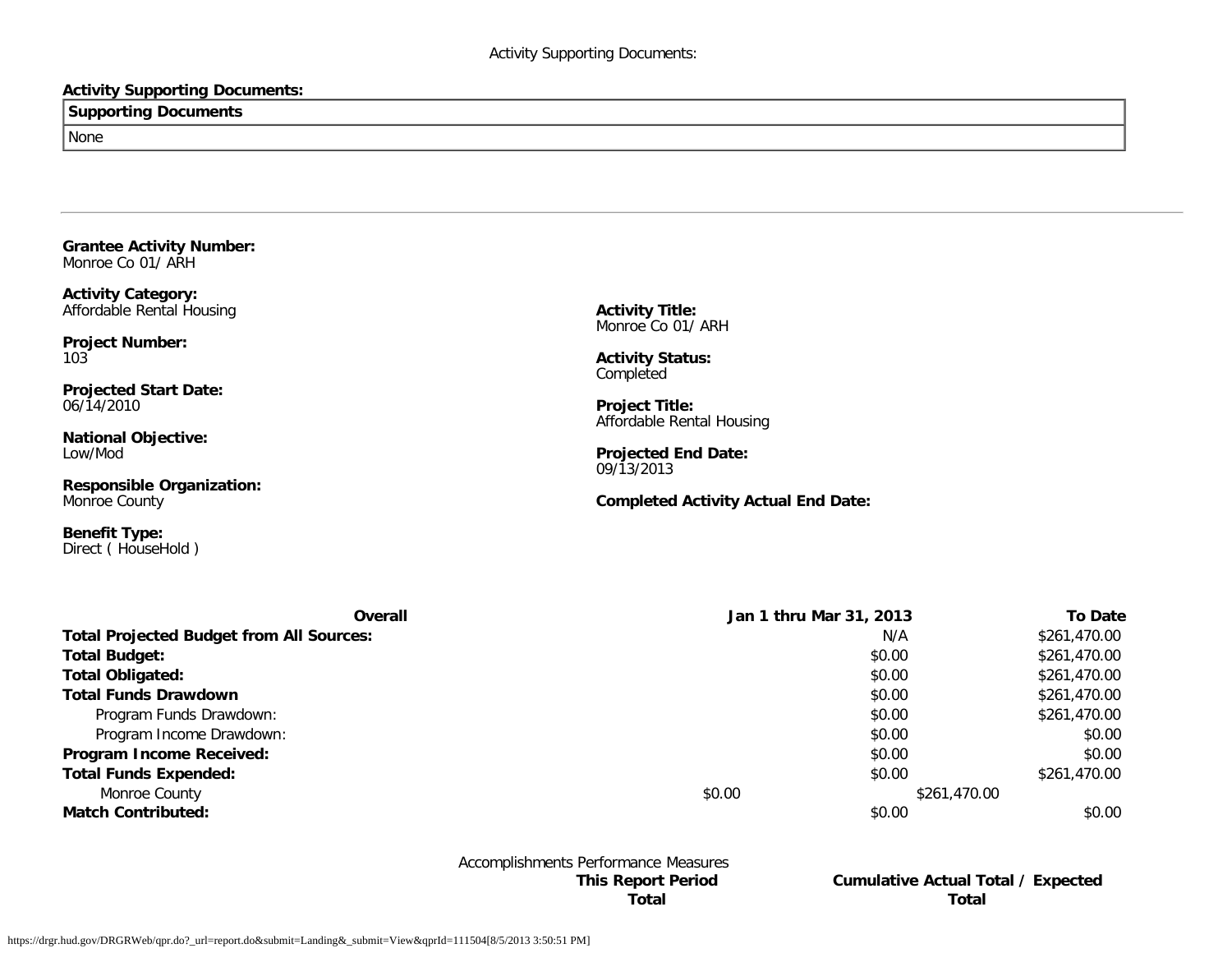| # of Properties                                                                                                                                                                                | 0                                         | 0/0          |                                                           |
|------------------------------------------------------------------------------------------------------------------------------------------------------------------------------------------------|-------------------------------------------|--------------|-----------------------------------------------------------|
|                                                                                                                                                                                                |                                           |              |                                                           |
|                                                                                                                                                                                                | <b>This Report Period</b><br><b>Total</b> |              | <b>Cumulative Actual Total / Expected</b><br><b>Total</b> |
| # of Housing Units                                                                                                                                                                             | $-17$                                     | 3/8          |                                                           |
| # of Multifamily Units                                                                                                                                                                         | $-17$                                     | 3/8          |                                                           |
|                                                                                                                                                                                                | <b>Activity Description:</b>              |              |                                                           |
| Monroe County is acquiring 20 properties from the Bahama Conch Community Land Trust (BCCLT). These properties will be owned and/or managed by the<br>Key West/Monroe County Housing Authority. |                                           |              |                                                           |
|                                                                                                                                                                                                | Location Description:                     |              |                                                           |
| Monroe County                                                                                                                                                                                  |                                           |              |                                                           |
|                                                                                                                                                                                                |                                           |              |                                                           |
|                                                                                                                                                                                                | <b>Activity Progress Narrative:</b>       |              |                                                           |
| Project completed.                                                                                                                                                                             |                                           |              |                                                           |
|                                                                                                                                                                                                | <b>Activity Location:</b>                 |              |                                                           |
| <b>Address</b>                                                                                                                                                                                 | City                                      | <b>State</b> | Zip<br>Status / Accept                                    |
| No Activity Locations Found                                                                                                                                                                    |                                           |              |                                                           |
|                                                                                                                                                                                                |                                           |              |                                                           |
|                                                                                                                                                                                                | Other Funding Sources Budgeted - Detail   |              |                                                           |
|                                                                                                                                                                                                | <b>Match Sources</b>                      |              | Amount                                                    |
| No Other Match Funding Sources Found                                                                                                                                                           |                                           |              |                                                           |
|                                                                                                                                                                                                |                                           |              |                                                           |
|                                                                                                                                                                                                | <b>Other Funding Sources</b>              |              | Amount                                                    |
| No Other Funding Sources Found                                                                                                                                                                 |                                           |              |                                                           |
|                                                                                                                                                                                                |                                           |              |                                                           |
|                                                                                                                                                                                                | <b>Activity Supporting Documents:</b>     |              |                                                           |
| <b>Activity Supporting Documents:</b>                                                                                                                                                          |                                           |              |                                                           |
| <b>Supporting Documents</b>                                                                                                                                                                    |                                           |              |                                                           |
| None                                                                                                                                                                                           |                                           |              |                                                           |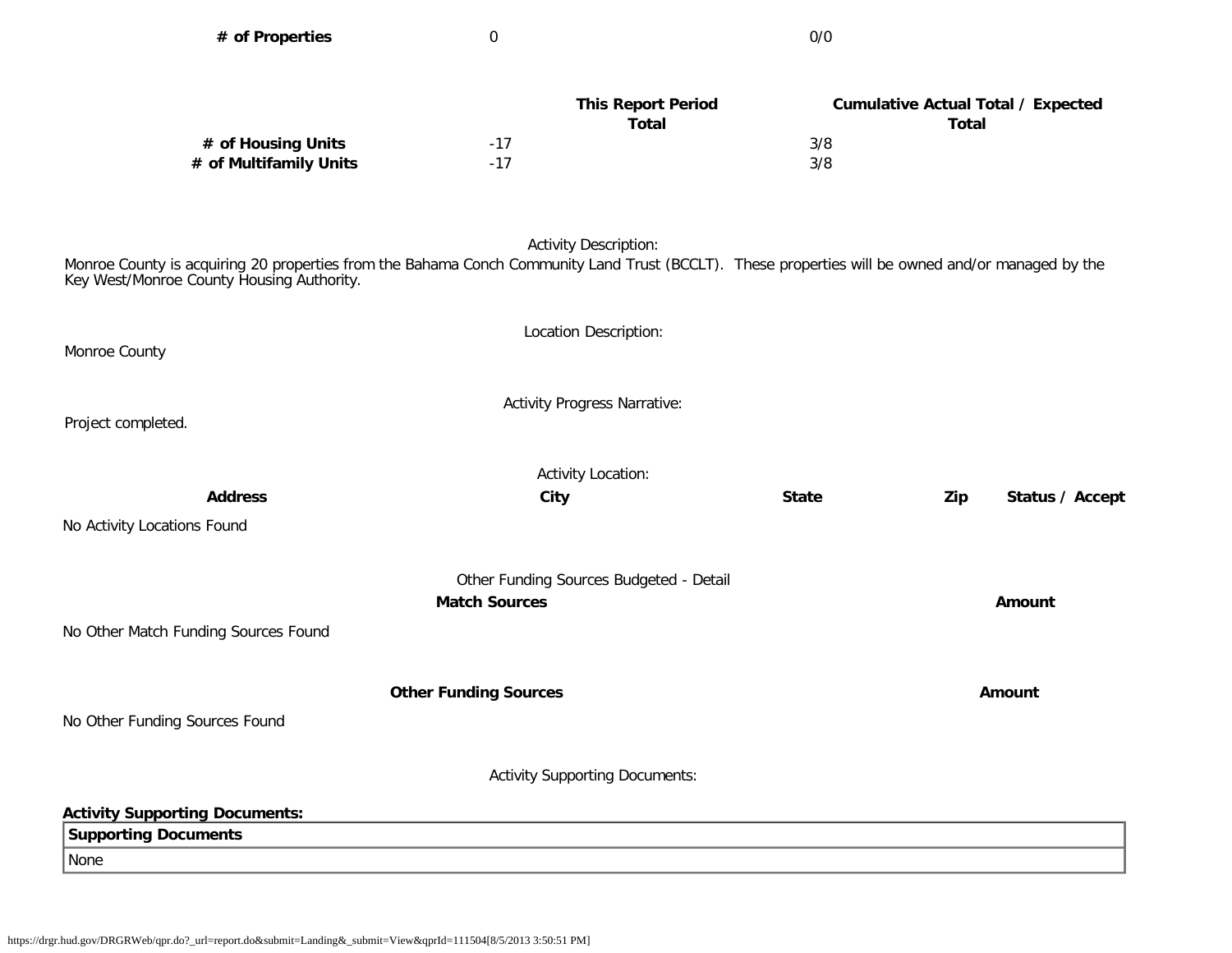**Grantee Activity Number:** Monroe Co 10

**Activity Category:** Rehabilitation/reconstruction of public facilities

**Project Number:** 102

**Projected Start Date:** 06/14/2010

**National Objective:** Low/Mod

**Responsible Organization:** Monroe County

**Benefit Type:**

**Activity Title:** Monroe Co 10

**Activity Status:** Under Way

**Project Title:** Non-Housing

**Projected End Date:** 09/13/2013

**Completed Activity Actual End Date:**

|                                                 | Jan 1 thru Mar 31, 2013<br>Overall |                                      |                                           | <b>To Date</b> |
|-------------------------------------------------|------------------------------------|--------------------------------------|-------------------------------------------|----------------|
| <b>Total Projected Budget from All Sources:</b> |                                    |                                      | N/A                                       | \$1,243,367.00 |
| Total Budget:                                   |                                    |                                      | \$363,367.00                              | \$1,243,367.00 |
| Total Obligated:                                |                                    |                                      | \$363,367.00                              | \$1,243,367.00 |
| <b>Total Funds Drawdown</b>                     |                                    |                                      | \$187,785.00                              | \$187,785.00   |
| Program Funds Drawdown:                         |                                    |                                      | \$187,785.00                              | \$187,785.00   |
| Program Income Drawdown:                        |                                    |                                      | \$0.00                                    | \$0.00         |
| Program Income Received:                        |                                    |                                      | \$0.00                                    | \$0.00         |
| <b>Total Funds Expended:</b>                    |                                    |                                      | \$187,785.00                              | \$187,785.00   |
| Monroe County                                   |                                    | \$187,785.00                         | \$187,785.00                              |                |
| <b>Match Contributed:</b>                       |                                    |                                      | \$0.00                                    | \$0.00         |
|                                                 |                                    | Accomplishments Performance Measures |                                           |                |
|                                                 |                                    | <b>This Report Period</b>            | <b>Cumulative Actual Total / Expected</b> |                |
|                                                 |                                    | Total                                | Total                                     |                |
| # of Public Facilities                          |                                    |                                      | 1/5                                       |                |
|                                                 |                                    | <b>This Report Period</b>            | <b>Cumulative Actual Total / Expected</b> |                |
|                                                 |                                    | Total                                | Total                                     |                |
| # of Housing Units                              | 40                                 |                                      | 40/100                                    |                |
|                                                 |                                    |                                      |                                           |                |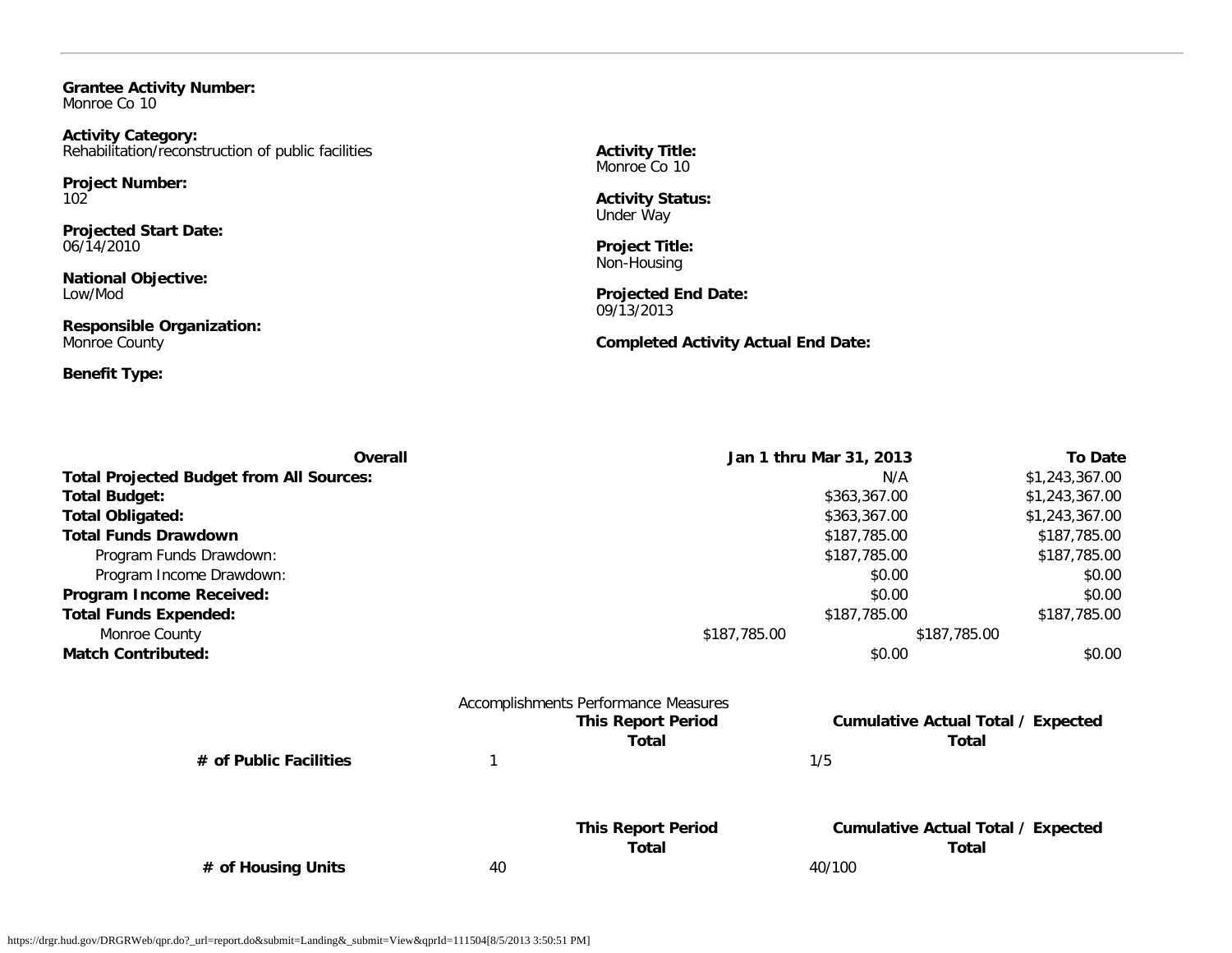Activity Description:

ADA Segment #1 Pre-Bid Meeting held June 2012. ADA Segment #2 Pre-Construction Meeting conducted and Notice to Proceed issued during reporting period.

ADA Segment #1 - Construction underway. ADA Segment #2 - Construction underway. One public facility has been bid; ADA Segment 4 has been bid and contract to be signed soon. Activity Location: **Address City State Zip Status / Accept** No Activity Locations Found Other Funding Sources Budgeted - Detail **Match Sources Amount** No Other Match Funding Sources Found **Other Funding Sources Amount Amount Amount** No Other Funding Sources Found Activity Supporting Documents:

**Activity Supporting Documents: Supporting Documents** None

**Grantee Activity Number:** Monroe Co 14A

Monroe County

Location Description:

Activity Progress Narrative:

Project is complete, grant is open. Under cumulative totals shows the accurate amount of units completed and beneficiaries assisted.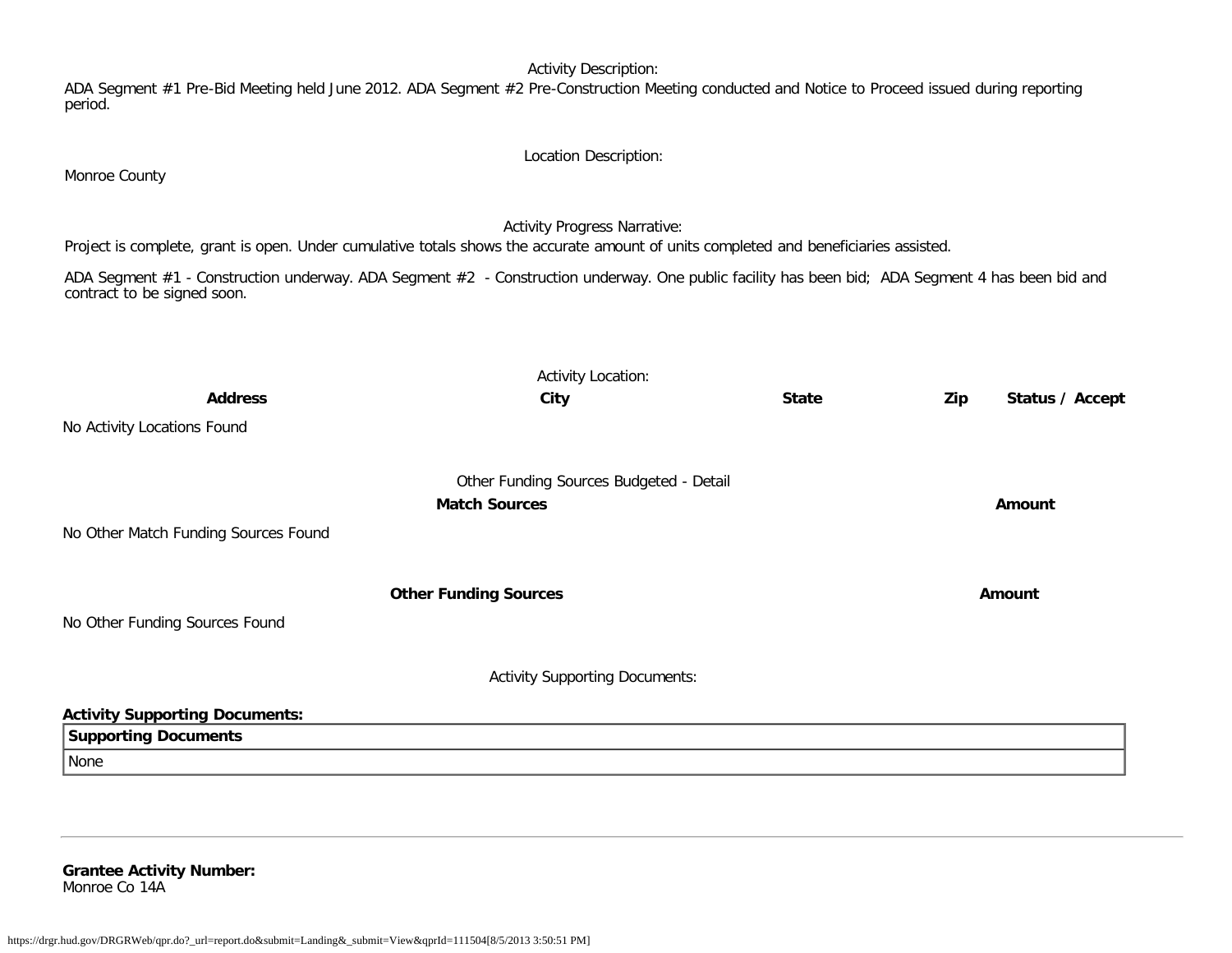| <b>Activity Category:</b>                               |  |
|---------------------------------------------------------|--|
| Rehabilitation/reconstruction of residential structures |  |

**Project Number:** 101

**Projected Start Date:** 06/14/2010

**National Objective:** Low/Mod

**Responsible Organization:** Monroe County

**Benefit Type:** Direct ( HouseHold )

**Activity Title:** Monroe Co 14A

**Activity Status:** Under Way

**Project Title:** Housing

**Projected End Date:** 09/13/2013

**Completed Activity Actual End Date:**

| Overall                                         |                  | Jan 1 thru Mar 31, 2013              |                     | <b>To Date</b>                            |
|-------------------------------------------------|------------------|--------------------------------------|---------------------|-------------------------------------------|
| <b>Total Projected Budget from All Sources:</b> |                  |                                      | \$366,758.00        |                                           |
| <b>Total Budget:</b>                            |                  | (\$214,771.00)                       |                     | \$366,758.00                              |
| <b>Total Obligated:</b>                         |                  |                                      | (\$214,771.00)      | \$366,758.00                              |
| <b>Total Funds Drawdown</b>                     |                  |                                      |                     | \$366,758.00                              |
| Program Funds Drawdown:                         |                  |                                      | \$101,577.74        | \$366,758.00                              |
| Program Income Drawdown:                        |                  |                                      | \$0.00              | \$0.00                                    |
| Program Income Received:                        |                  |                                      | \$0.00              | \$0.00                                    |
| <b>Total Funds Expended:</b>                    |                  |                                      | \$101,577.74        | \$366,758.00                              |
| Monroe County                                   |                  | \$101,577.74<br>\$366,758.00         |                     |                                           |
| <b>Match Contributed:</b>                       |                  |                                      | \$0.00              | \$0.00                                    |
|                                                 |                  | Accomplishments Performance Measures |                     |                                           |
|                                                 |                  | <b>This Report Period</b>            |                     | <b>Cumulative Actual Total / Expected</b> |
|                                                 |                  | <b>Total</b>                         |                     | <b>Total</b>                              |
| # of Properties                                 | 0                |                                      | 0/0                 |                                           |
| Activity funds eligible for DREF (Ike Only)     | 0                |                                      | 1,478,383/1,478,383 |                                           |
|                                                 |                  |                                      |                     |                                           |
|                                                 |                  | <b>This Report Period</b>            |                     | <b>Cumulative Actual Total / Expected</b> |
|                                                 |                  | <b>Total</b>                         |                     | <b>Total</b>                              |
| # of Housing Units                              | 0                |                                      | 73/78               |                                           |
| # of Singlefamily Units                         | $\boldsymbol{0}$ |                                      | 73/78               |                                           |
|                                                 |                  | Banaficiarios Dorformanco Moneuros   |                     |                                           |

|                 | Beneficiaries Performance Measures |     |       |                                    |     |       |          |
|-----------------|------------------------------------|-----|-------|------------------------------------|-----|-------|----------|
|                 | <b>This Report Period</b>          |     |       | Cumulative Actual Total / Expected |     |       |          |
|                 | LOW                                | Mod | Total | Low                                | Mod | Total | Low/Mod% |
| # of Households |                                    |     |       | 0/70                               | 0/8 | 0/78  |          |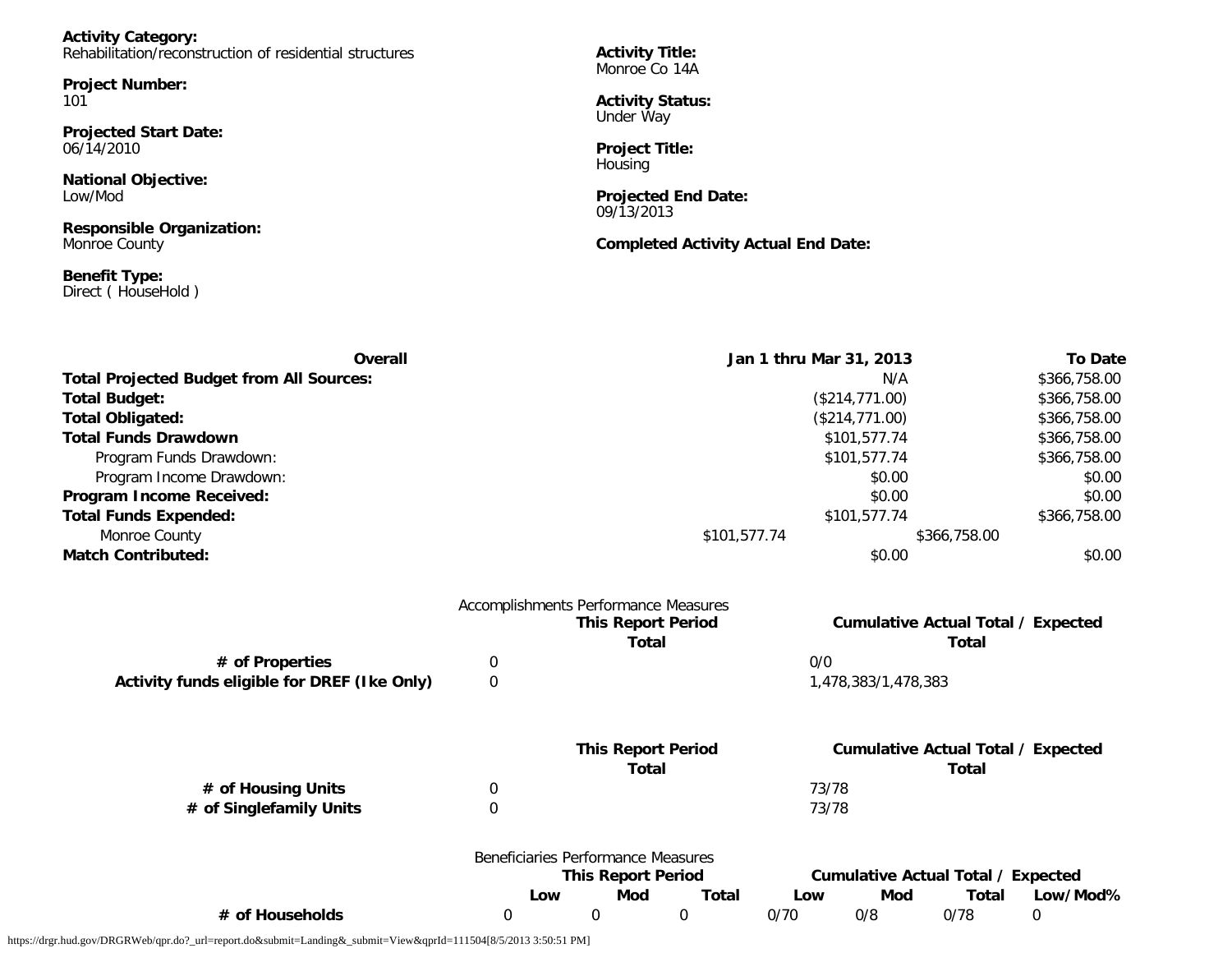### Activity Description:

Sewer hookups for affordable rental housing locations. Septic tanks fail during flooding, resulting in health and safety issues. Rental housing units will be connected to sewer systems and septic tanks will be eliminated.

BUDGET INCLUDES ENGINEERING AND SEWER HOOKUPS.

DREF- Activities are 100% residential. This activity is eligible under DREF category C, Individual Mitigation Measures.

| Monroe County                                                 | Location Description:                   |              |                        |  |  |
|---------------------------------------------------------------|-----------------------------------------|--------------|------------------------|--|--|
|                                                               |                                         |              |                        |  |  |
| (5) properties nearing completion; (73) Connections completed | <b>Activity Progress Narrative:</b>     |              |                        |  |  |
|                                                               | Activity Location:                      |              |                        |  |  |
| <b>Address</b>                                                | City                                    | <b>State</b> | Status / Accept<br>Zip |  |  |
| No Activity Locations Found                                   |                                         |              |                        |  |  |
| <b>Match Sources</b>                                          | Other Funding Sources Budgeted - Detail | Amount       |                        |  |  |
| No Other Match Funding Sources Found                          |                                         |              |                        |  |  |
|                                                               | <b>Other Funding Sources</b>            |              | Amount                 |  |  |
| No Other Funding Sources Found                                |                                         |              |                        |  |  |
| <b>Activity Supporting Documents:</b>                         |                                         |              |                        |  |  |
| <b>Activity Supporting Documents:</b>                         |                                         |              |                        |  |  |
| <b>Supporting Documents</b>                                   |                                         |              |                        |  |  |
| None                                                          |                                         |              |                        |  |  |
|                                                               |                                         |              |                        |  |  |

**Grantee Activity Number:** Monroe Co 14B/ARH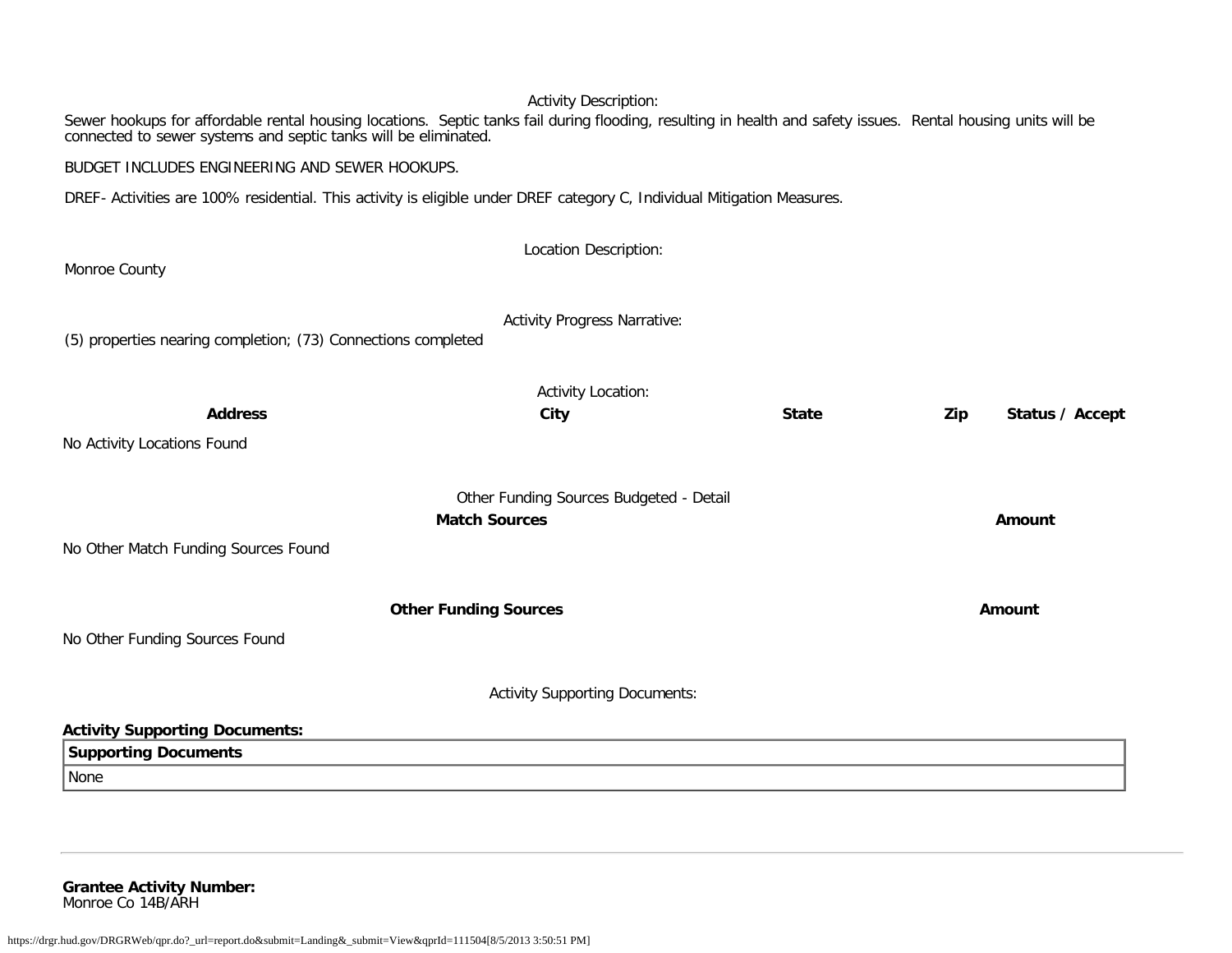**Activity Category:** Affordable Rental Housing

**Project Number:** 103

**Projected Start Date:** 06/14/2010

**National Objective:** Low/Mod

**Responsible Organization:** Monroe County

**Benefit Type:** Direct ( HouseHold ) **Activity Title:** Monroe Co 14B/ARH

**Activity Status:** Under Way

**Project Title:** Affordable Rental Housing

**Projected End Date:** 09/13/2013

**Completed Activity Actual End Date:**

| <b>Overall</b>                                                                                                   |                  |                                                                                   |                             | <b>To Date</b><br>Jan 1 thru Mar 31, 2013 |                                           |                      |                                           |
|------------------------------------------------------------------------------------------------------------------|------------------|-----------------------------------------------------------------------------------|-----------------------------|-------------------------------------------|-------------------------------------------|----------------------|-------------------------------------------|
| <b>Total Projected Budget from All Sources:</b>                                                                  |                  |                                                                                   |                             | N/A                                       |                                           |                      | \$555,128.00                              |
| <b>Total Budget:</b>                                                                                             |                  | (\$148,596.00)                                                                    |                             |                                           |                                           | \$555,128.00         |                                           |
| <b>Total Obligated:</b>                                                                                          |                  |                                                                                   | (\$148,596.00)              |                                           |                                           |                      | \$555,128.00                              |
| <b>Total Funds Drawdown</b>                                                                                      |                  |                                                                                   |                             |                                           | \$123,997.45                              |                      | \$363,367.19<br>\$363,367.19              |
| Program Funds Drawdown:                                                                                          |                  |                                                                                   |                             |                                           | \$123,997.45                              |                      |                                           |
| Program Income Drawdown:<br>Program Income Received:<br><b>Total Funds Expended:</b><br>Monroe County            |                  |                                                                                   |                             |                                           | \$0.00                                    |                      | \$0.00                                    |
|                                                                                                                  |                  |                                                                                   |                             |                                           | \$0.00                                    |                      | \$0.00                                    |
|                                                                                                                  |                  | \$123,997.45                                                                      |                             |                                           |                                           | \$363,367.19         |                                           |
|                                                                                                                  |                  |                                                                                   | \$123,997.45                |                                           |                                           | \$363,367.19         |                                           |
| <b>Match Contributed:</b>                                                                                        |                  |                                                                                   |                             |                                           | \$0.00                                    |                      | \$0.00                                    |
|                                                                                                                  |                  | Accomplishments Performance Measures<br><b>This Report Period</b><br><b>Total</b> |                             |                                           |                                           | <b>Total</b>         | <b>Cumulative Actual Total / Expected</b> |
| Activity funds eligible for DREF (Ike Only)                                                                      | $\boldsymbol{0}$ |                                                                                   |                             |                                           | 646,870/646,870                           |                      |                                           |
|                                                                                                                  |                  | <b>This Report Period</b>                                                         |                             |                                           |                                           |                      | <b>Cumulative Actual Total / Expected</b> |
|                                                                                                                  |                  | <b>Total</b>                                                                      |                             |                                           |                                           | <b>Total</b>         |                                           |
| # of Housing Units                                                                                               | 90               |                                                                                   |                             | 93/75                                     |                                           |                      |                                           |
| # of Multifamily Units                                                                                           | 90               |                                                                                   |                             | 93/75                                     |                                           |                      |                                           |
|                                                                                                                  |                  | Beneficiaries Performance Measures                                                |                             |                                           |                                           |                      |                                           |
|                                                                                                                  |                  | <b>This Report Period</b>                                                         |                             |                                           | <b>Cumulative Actual Total / Expected</b> |                      |                                           |
| # of Households                                                                                                  | $\boldsymbol{0}$ | <b>Mod</b><br>Low<br>0                                                            | <b>Total</b><br>$\mathbf 0$ | Low<br>0/48                               | Mod<br>0/27                               | <b>Total</b><br>0/75 | Low/Mod%<br>0                             |
| https://drgr.hud.gov/DRGRWeb/qpr.do?_url=report.do&submit=Landing&_submit=View&qprId=111504[8/5/2013 3:50:51 PM] |                  |                                                                                   |                             |                                           |                                           |                      |                                           |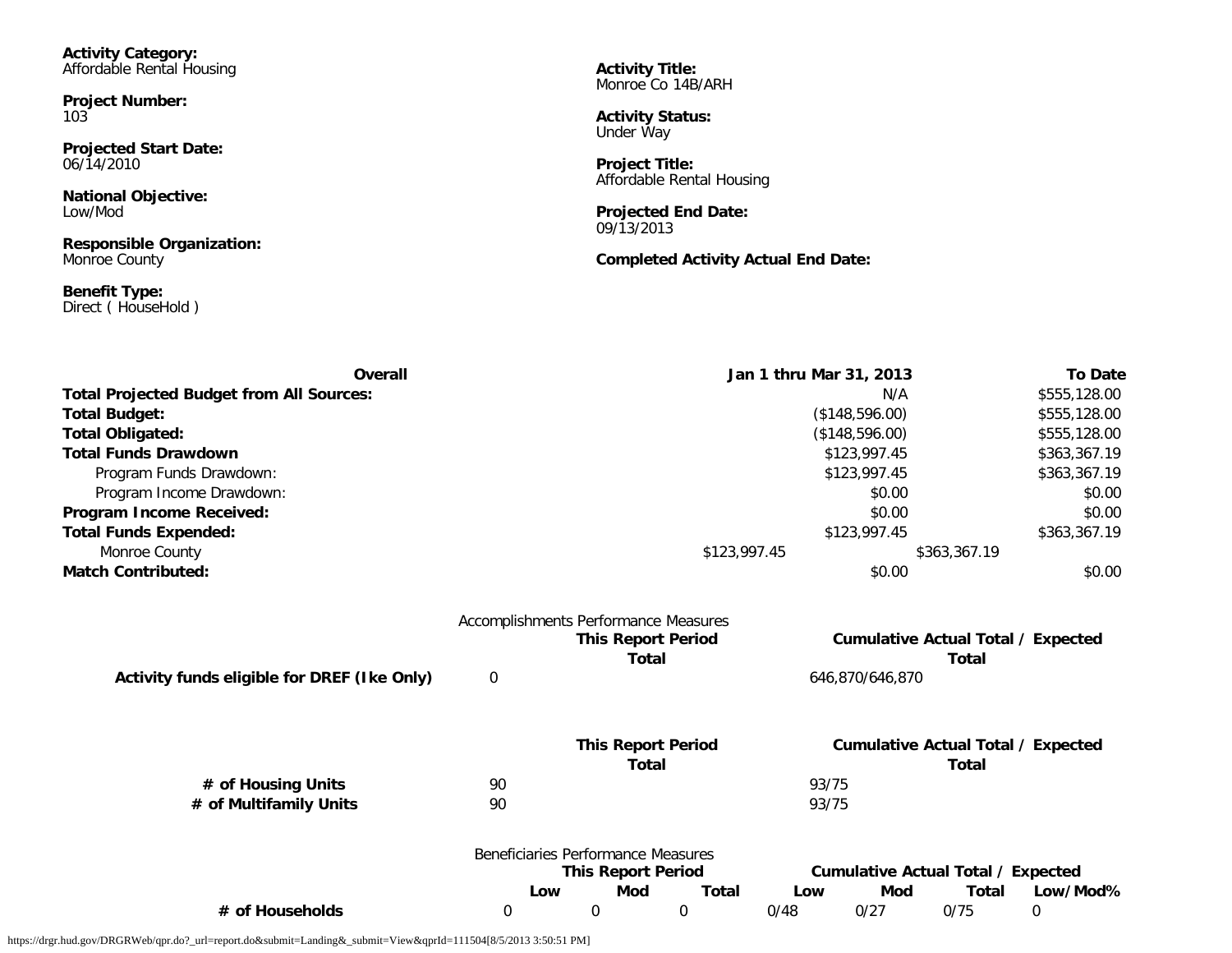| # Renter Households                                                                                                                                                                                                              | 0                            | 0                                       | $\mathbf 0$ | 0/48         | 0/27 | 0/75 | $\mathbf 0$     |
|----------------------------------------------------------------------------------------------------------------------------------------------------------------------------------------------------------------------------------|------------------------------|-----------------------------------------|-------------|--------------|------|------|-----------------|
|                                                                                                                                                                                                                                  |                              |                                         |             |              |      |      |                 |
|                                                                                                                                                                                                                                  |                              | <b>Activity Description:</b>            |             |              |      |      |                 |
| Sewer hookups for affordable rental housing locations. Septic tanks fail during flooding, resulting in health and safety issues. Rental housing units will be<br>connected to sewer systems and septic tanks will be eliminated. |                              |                                         |             |              |      |      |                 |
| DREF- Activities are 100% residential. This activity is eligible under DREF category C, Individual Mitigation Measures.                                                                                                          |                              |                                         |             |              |      |      |                 |
|                                                                                                                                                                                                                                  |                              |                                         |             |              |      |      |                 |
| Monroe County                                                                                                                                                                                                                    |                              | Location Description:                   |             |              |      |      |                 |
|                                                                                                                                                                                                                                  |                              |                                         |             |              |      |      |                 |
|                                                                                                                                                                                                                                  |                              | <b>Activity Progress Narrative:</b>     |             |              |      |      |                 |
| Three multi-family projects completed; One additional underway with anticipated completion in February 2013.                                                                                                                     |                              |                                         |             |              |      |      |                 |
|                                                                                                                                                                                                                                  |                              | <b>Activity Location:</b>               |             |              |      |      |                 |
| <b>Address</b>                                                                                                                                                                                                                   |                              | City                                    |             | <b>State</b> |      | Zip  | Status / Accept |
| No Activity Locations Found                                                                                                                                                                                                      |                              |                                         |             |              |      |      |                 |
|                                                                                                                                                                                                                                  |                              |                                         |             |              |      |      |                 |
|                                                                                                                                                                                                                                  | <b>Match Sources</b>         | Other Funding Sources Budgeted - Detail |             |              |      |      | Amount          |
| No Other Match Funding Sources Found                                                                                                                                                                                             |                              |                                         |             |              |      |      |                 |
|                                                                                                                                                                                                                                  |                              |                                         |             |              |      |      |                 |
|                                                                                                                                                                                                                                  | <b>Other Funding Sources</b> |                                         |             |              |      |      | <b>Amount</b>   |
| No Other Funding Sources Found                                                                                                                                                                                                   |                              |                                         |             |              |      |      |                 |
|                                                                                                                                                                                                                                  |                              |                                         |             |              |      |      |                 |
|                                                                                                                                                                                                                                  |                              | <b>Activity Supporting Documents:</b>   |             |              |      |      |                 |
| <b>Activity Supporting Documents:</b>                                                                                                                                                                                            |                              |                                         |             |              |      |      |                 |
| <b>Supporting Documents</b>                                                                                                                                                                                                      |                              |                                         |             |              |      |      |                 |
| None                                                                                                                                                                                                                             |                              |                                         |             |              |      |      |                 |
|                                                                                                                                                                                                                                  |                              |                                         |             |              |      |      |                 |

**Grantee Activity Number:** Monroe DREF 01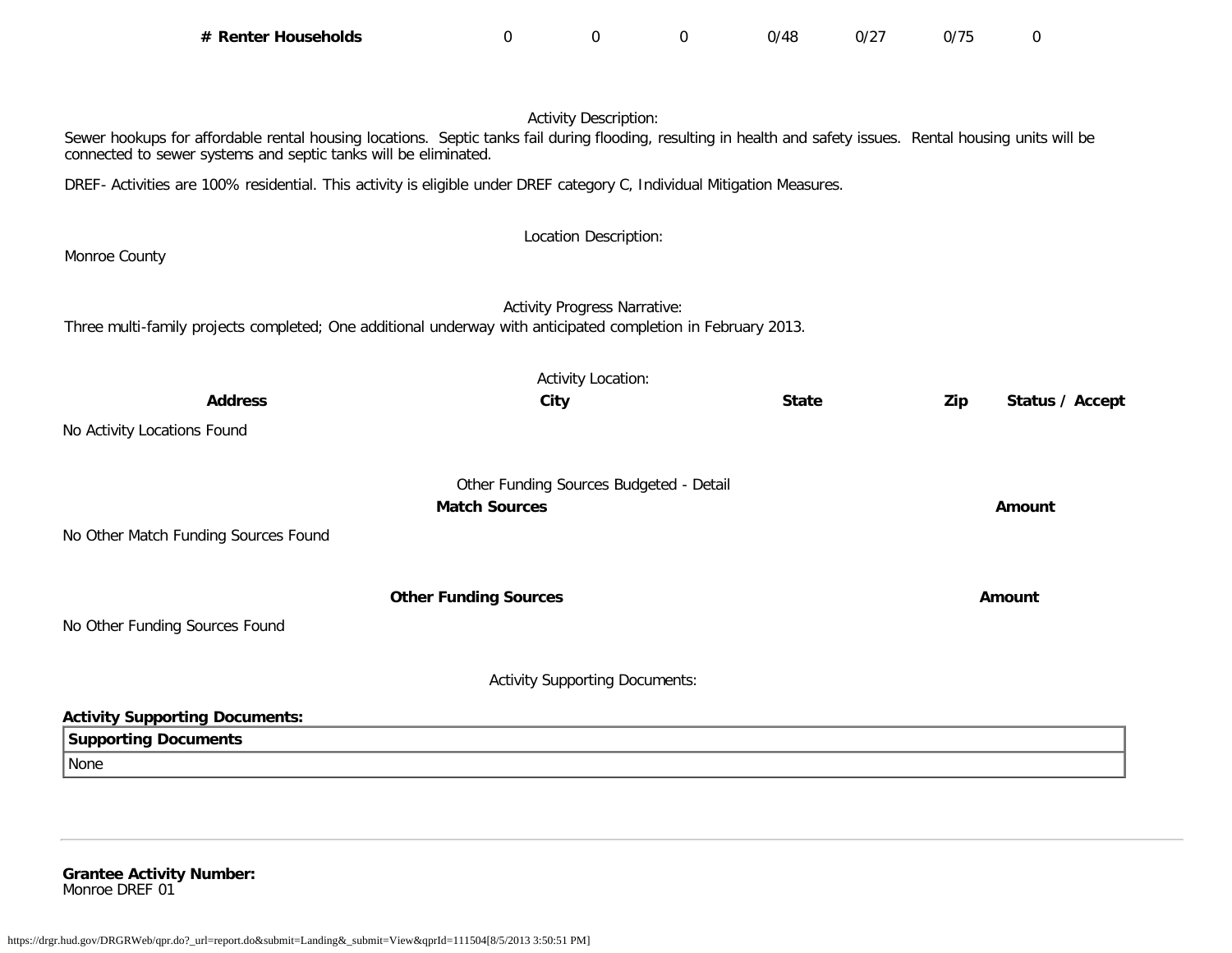**Activity Category:** Acquisition - buyout of residential properties

**Project Number:** 102

**Projected Start Date:** 03/07/2012

**National Objective:** Low/Mod

**Responsible Organization:** Monroe County

### **Benefit Type:**

**Activity Title:** Monroe DREF 01

**Activity Status:** Under Way

**Project Title:** Non-Housing

**Projected End Date:** 03/06/2014

**Completed Activity Actual End Date:**

| Overall                                         | Jan 1 thru Mar 31, 2013 | <b>To Date</b> |
|-------------------------------------------------|-------------------------|----------------|
| <b>Total Projected Budget from All Sources:</b> | N/A                     | \$213,761.00   |
| <b>Total Budget:</b>                            | \$0.00                  | \$213,761.00   |
| <b>Total Obligated:</b>                         | \$0.00                  | \$213,761.00   |
| <b>Total Funds Drawdown</b>                     | \$2,800.00              | \$2,800.00     |
| Program Funds Drawdown:                         | \$2,800.00              | \$2,800.00     |
| Program Income Drawdown:                        | \$0.00                  | \$0.00         |
| Program Income Received:                        | \$0.00                  | \$0.00         |
| <b>Total Funds Expended:</b>                    | \$2,800.00              | \$2,800.00     |
| Monroe County                                   | \$2,800.00              | \$2,800.00     |
| <b>Match Contributed:</b>                       | \$0.00                  | \$0.00         |

|                         |   | Accomplishments Performance Measures<br><b>This Report Period</b><br><b>Total</b> | <b>Cumulative Actual Total / Expected</b><br><b>Total</b> |
|-------------------------|---|-----------------------------------------------------------------------------------|-----------------------------------------------------------|
| # of Housing Units      | 0 |                                                                                   | 0/10                                                      |
| # of Singlefamily Units |   |                                                                                   | 0/10                                                      |

Acquisition of Housing Units

Activity Description:

Location Description:

Monroe County

Activity Progress Narrative: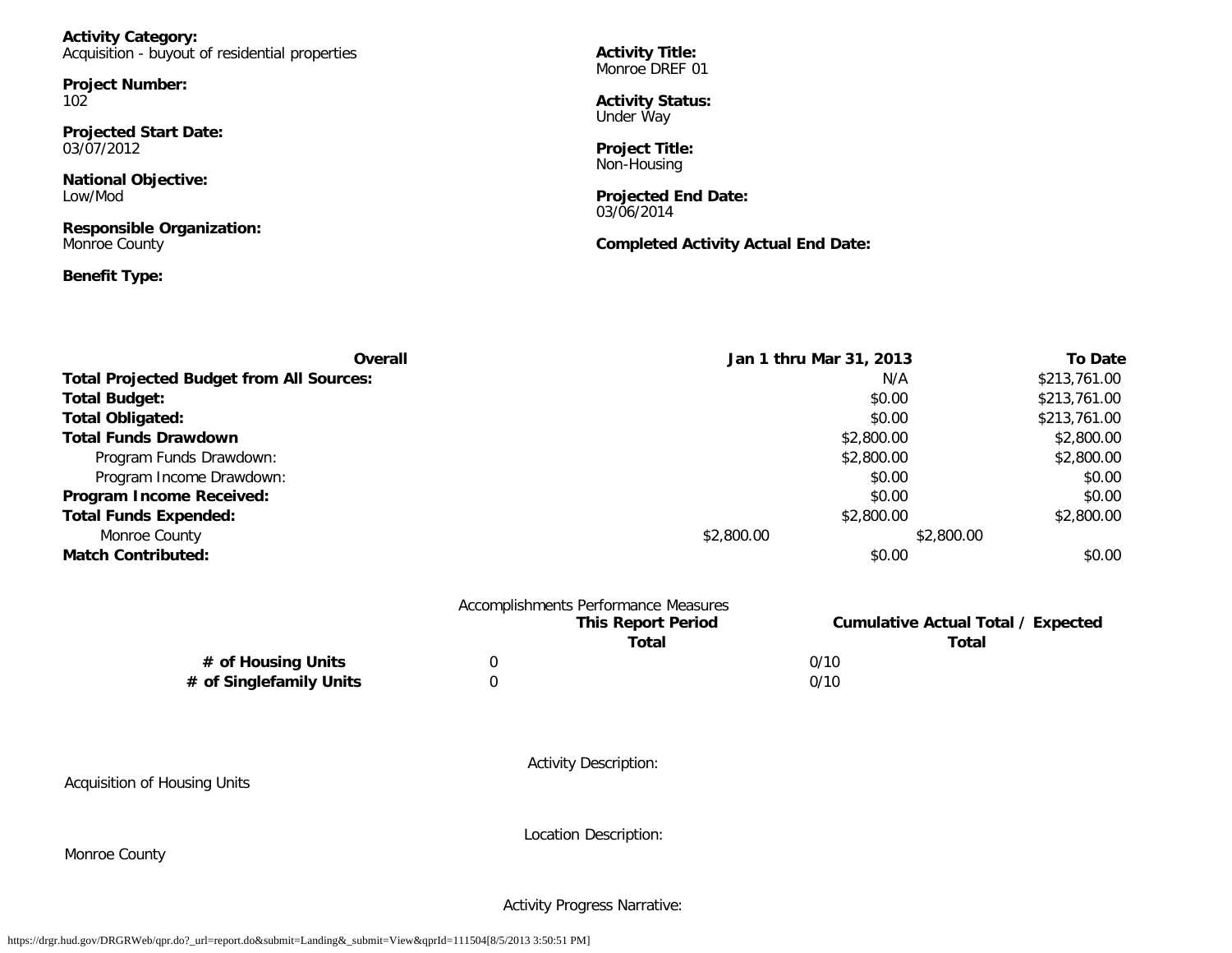| <b>Activity Location:</b>                                                            |                                         |              |     |                 |  |  |
|--------------------------------------------------------------------------------------|-----------------------------------------|--------------|-----|-----------------|--|--|
| <b>Address</b>                                                                       | City                                    | <b>State</b> | Zip | Status / Accept |  |  |
| No Activity Locations Found                                                          |                                         |              |     |                 |  |  |
|                                                                                      |                                         |              |     |                 |  |  |
|                                                                                      | Other Funding Sources Budgeted - Detail |              |     |                 |  |  |
|                                                                                      | <b>Match Sources</b>                    |              |     | Amount          |  |  |
| No Other Match Funding Sources Found                                                 |                                         |              |     |                 |  |  |
|                                                                                      |                                         |              |     |                 |  |  |
|                                                                                      | <b>Other Funding Sources</b>            |              |     | Amount          |  |  |
| No Other Funding Sources Found                                                       |                                         |              |     |                 |  |  |
|                                                                                      |                                         |              |     |                 |  |  |
|                                                                                      | <b>Activity Supporting Documents:</b>   |              |     |                 |  |  |
| <b>Activity Supporting Documents:</b>                                                |                                         |              |     |                 |  |  |
| <b>Supporting Documents</b>                                                          |                                         |              |     |                 |  |  |
| None                                                                                 |                                         |              |     |                 |  |  |
|                                                                                      |                                         |              |     |                 |  |  |
|                                                                                      |                                         |              |     |                 |  |  |
|                                                                                      |                                         |              |     |                 |  |  |
| <b>Grantee Activity Number:</b><br>Monroe DREF 10                                    |                                         |              |     |                 |  |  |
| <b>Activity Category:</b><br>$\sim$ $\sim$ $\sim$ $\sim$ $\sim$ $\sim$ $\sim$ $\sim$ |                                         |              |     |                 |  |  |

Rehabilitation/reconstruction of residential structures

**Project Number:** 102

**Projected Start Date:** 03/07/2012

**National Objective:** Low/Mod

**Responsible Organization:** Monroe County

**Benefit Type:** Direct ( HouseHold ) **Activity Title:** Monroe DREF 10

**Activity Status:** Under Way

**Project Title:** Non-Housing

**Projected End Date:** 03/06/2014

**Completed Activity Actual End Date:**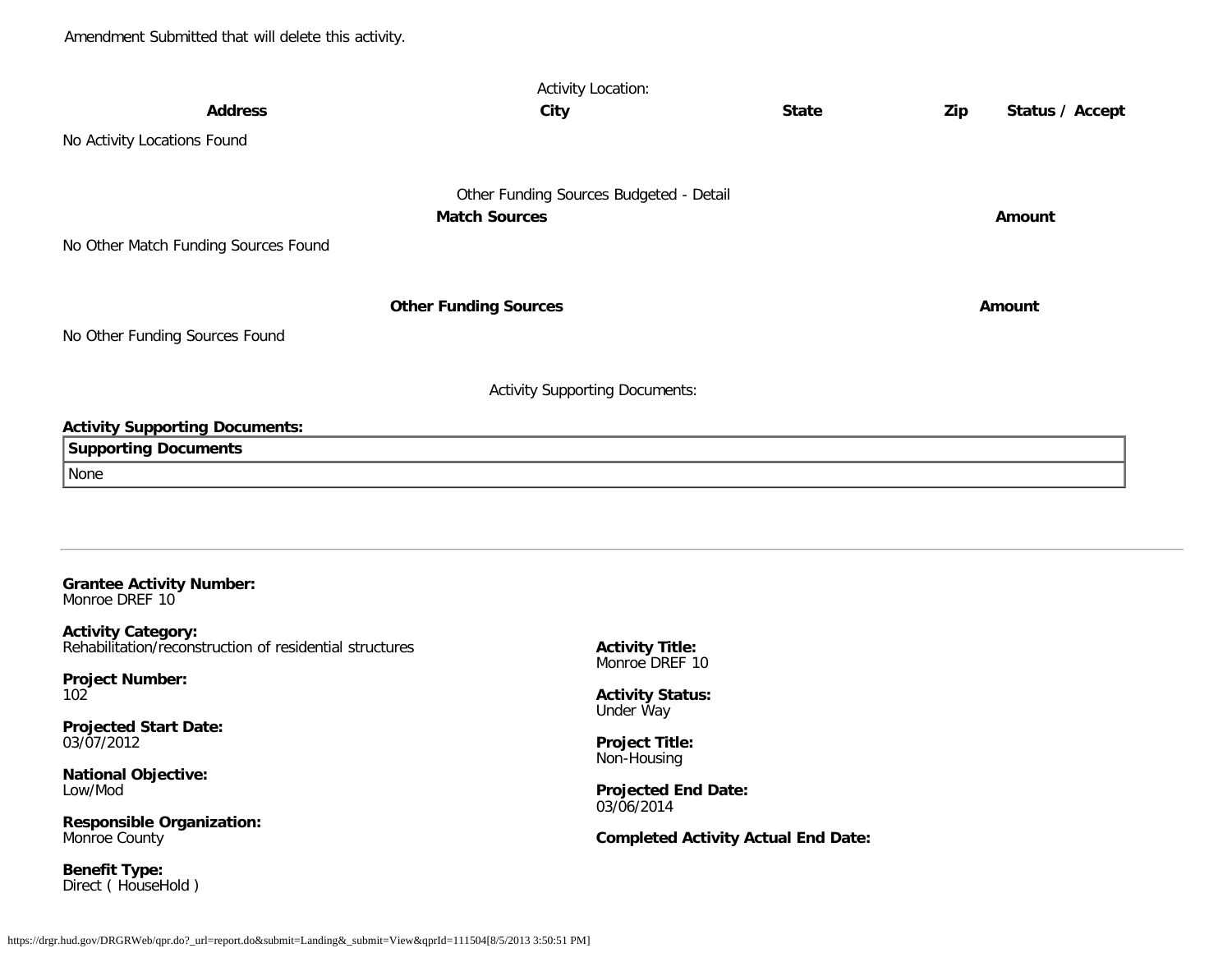| <b>Overall</b>                                                                                 | Jan 1 thru Mar 31, 2013                 |             | <b>To Date</b>         |
|------------------------------------------------------------------------------------------------|-----------------------------------------|-------------|------------------------|
| <b>Total Projected Budget from All Sources:</b>                                                |                                         | N/A         | \$367,908.23           |
| <b>Total Budget:</b>                                                                           |                                         | \$0.00      | \$367,908.23           |
| <b>Total Obligated:</b>                                                                        |                                         | \$0.00      | \$367,908.23           |
| <b>Total Funds Drawdown</b>                                                                    |                                         | \$96,049.14 | \$96,049.14            |
| Program Funds Drawdown:                                                                        |                                         | \$96,049.14 | \$96,049.14            |
| Program Income Drawdown:                                                                       |                                         | \$0.00      | \$0.00                 |
| Program Income Received:                                                                       |                                         | \$0.00      | \$0.00                 |
| <b>Total Funds Expended:</b>                                                                   |                                         | \$96,049.14 | \$96,049.14            |
| Monroe County                                                                                  | \$96,049.14                             |             | \$96,049.14            |
| <b>Match Contributed:</b>                                                                      |                                         | \$0.00      | \$0.00                 |
| Housing Rehabilitation to make units ADA Compliant                                             | <b>Activity Description:</b>            |             |                        |
|                                                                                                | Location Description:                   |             |                        |
| Monroe County                                                                                  |                                         |             |                        |
| ADA Segments #3 underway. ADA Segnment #4 project has been bid and contract to be signed soon. | <b>Activity Progress Narrative:</b>     |             |                        |
|                                                                                                | <b>Activity Location:</b>               |             |                        |
| <b>Address</b><br>City                                                                         | <b>State</b>                            |             | Zip<br>Status / Accept |
| No Activity Locations Found                                                                    |                                         |             |                        |
|                                                                                                | Other Funding Sources Budgeted - Detail |             |                        |
| <b>Match Sources</b>                                                                           |                                         |             | Amount                 |
| No Other Match Funding Sources Found                                                           |                                         |             |                        |
| <b>Other Funding Sources</b>                                                                   |                                         |             | Amount                 |
| No Other Funding Sources Found                                                                 |                                         |             |                        |
|                                                                                                | <b>Activity Supporting Documents:</b>   |             |                        |

**Activity Supporting Documents:**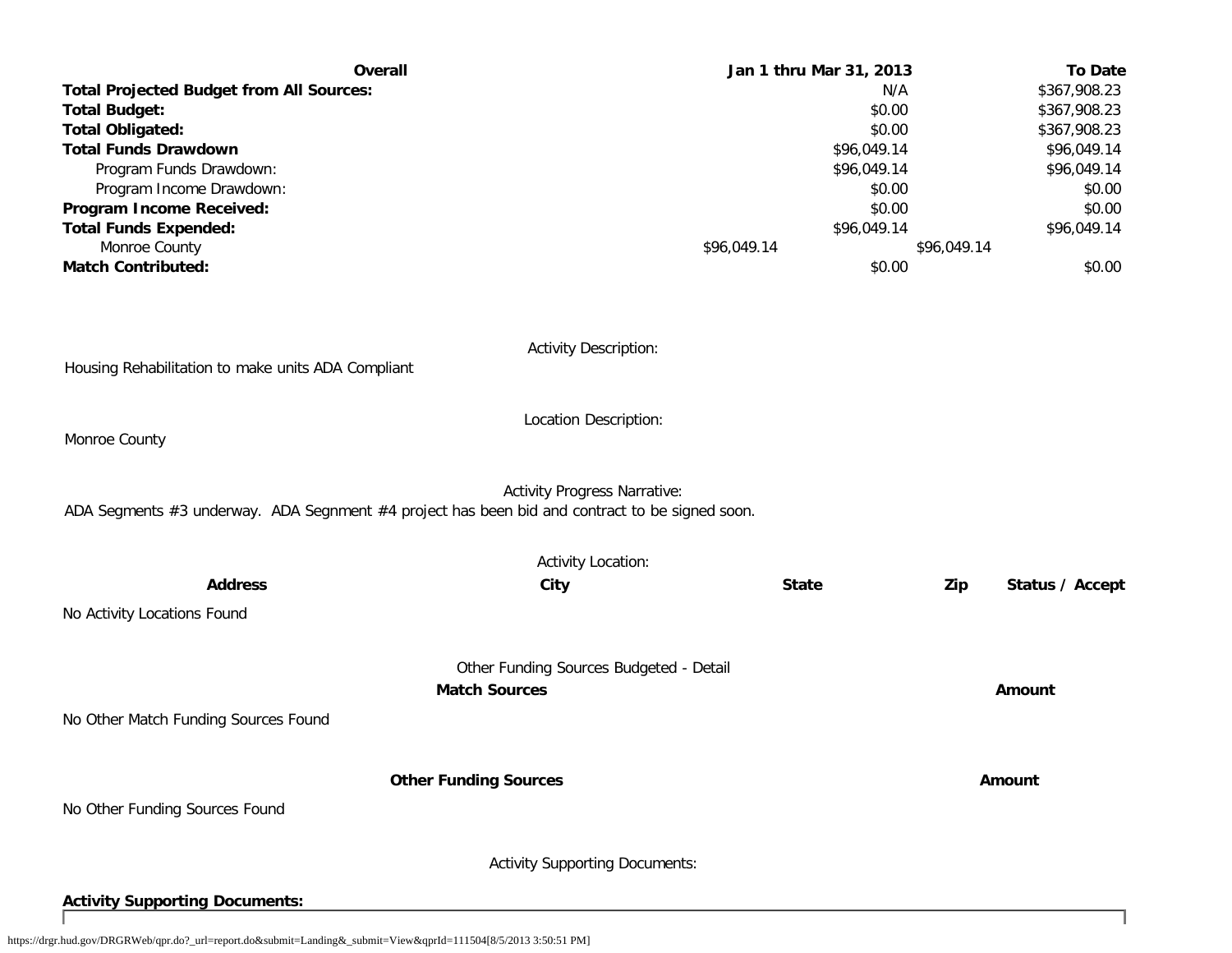None

| <b>Grantee Activity Number:</b><br>Monroe DREF 14A      |                                            |  |
|---------------------------------------------------------|--------------------------------------------|--|
| <b>Activity Category:</b>                               |                                            |  |
| Rehabilitation/reconstruction of residential structures | <b>Activity Title:</b><br>Monroe DREF 14A  |  |
| <b>Project Number:</b>                                  |                                            |  |
| 101                                                     | <b>Activity Status:</b><br>Under Way       |  |
| <b>Projected Start Date:</b>                            |                                            |  |
| 03/07/2012                                              | <b>Project Title:</b><br>Housing           |  |
| <b>National Objective:</b>                              |                                            |  |
| Low/Mod                                                 | <b>Projected End Date:</b><br>03/06/2014   |  |
| <b>Responsible Organization:</b>                        |                                            |  |
| Monroe County                                           | <b>Completed Activity Actual End Date:</b> |  |
| <b>Benefit Type:</b><br>Direct (HouseHold)              |                                            |  |

| Overall                                         | Jan 1 thru Mar 31, 2013 |        | <b>To Date</b> |
|-------------------------------------------------|-------------------------|--------|----------------|
| <b>Total Projected Budget from All Sources:</b> |                         | N/A    | \$28,000.00    |
| <b>Total Budget:</b>                            |                         | \$0.00 | \$28,000.00    |
| <b>Total Obligated:</b>                         |                         | \$0.00 | \$28,000.00    |
| <b>Total Funds Drawdown</b>                     |                         | \$0.00 | \$0.00         |
| Program Funds Drawdown:                         |                         | \$0.00 | \$0.00         |
| Program Income Drawdown:                        |                         | \$0.00 | \$0.00         |
| Program Income Received:                        |                         | \$0.00 | \$0.00         |
| <b>Total Funds Expended:</b>                    |                         | \$0.00 | \$0.00         |
| Monroe County                                   | \$0.00                  | \$0.00 |                |
| <b>Match Contributed:</b>                       |                         | \$0.00 | \$0.00         |

Activity Description:

Single family residential rehabilitation.

Location Description:

### Monroe County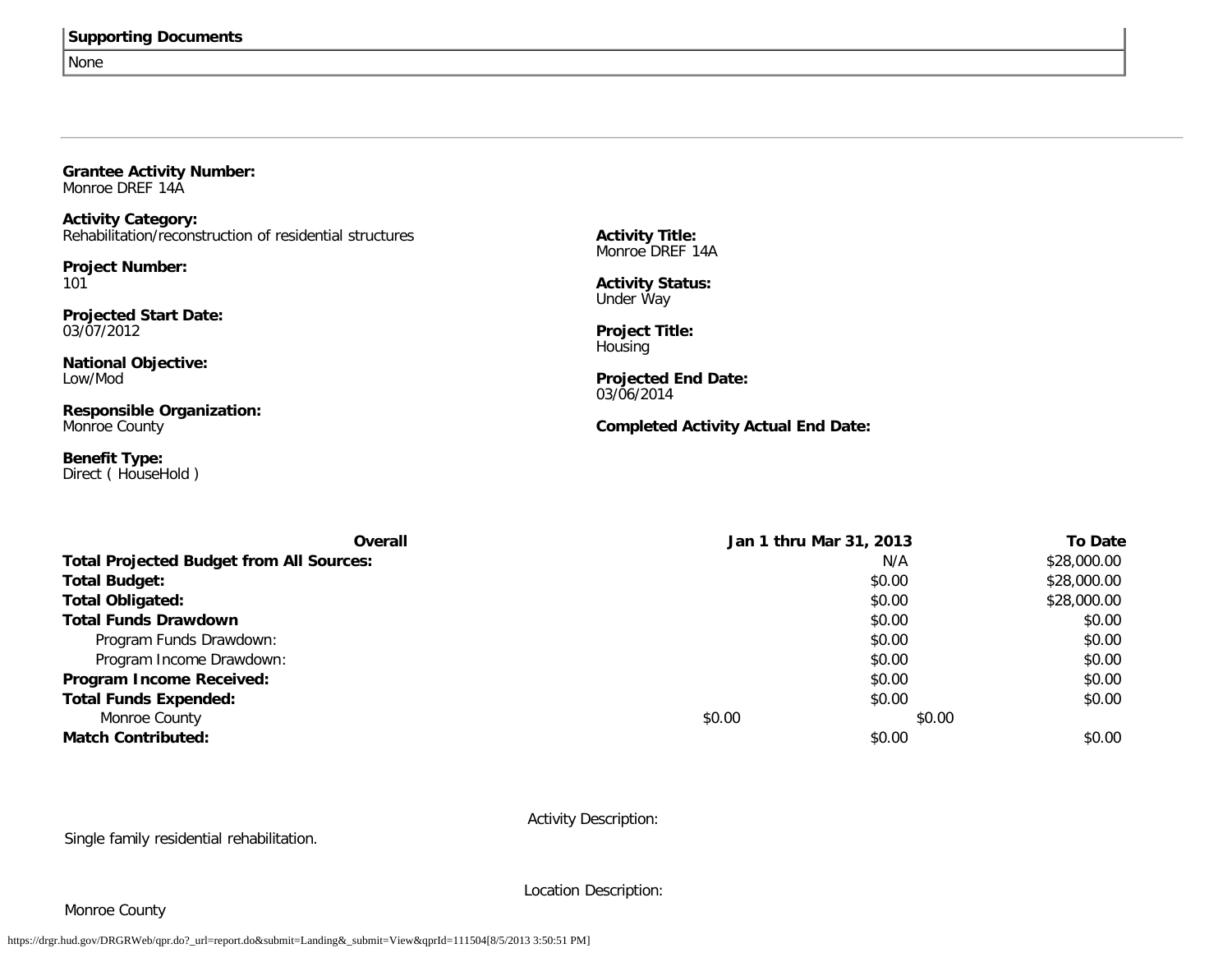Activity Progress Narrative:

Distributing and accepting applications. Determining income eligibility.

|                                                        | <b>Activity Location:</b>                          |                                            |     |                 |
|--------------------------------------------------------|----------------------------------------------------|--------------------------------------------|-----|-----------------|
| <b>Address</b>                                         | City                                               | <b>State</b>                               | Zip | Status / Accept |
| No Activity Locations Found                            |                                                    |                                            |     |                 |
|                                                        |                                                    |                                            |     |                 |
|                                                        | Other Funding Sources Budgeted - Detail            |                                            |     |                 |
|                                                        | <b>Match Sources</b>                               |                                            |     | Amount          |
| No Other Match Funding Sources Found                   |                                                    |                                            |     |                 |
|                                                        |                                                    |                                            |     |                 |
|                                                        | <b>Other Funding Sources</b>                       |                                            |     | Amount          |
|                                                        |                                                    |                                            |     |                 |
| No Other Funding Sources Found                         |                                                    |                                            |     |                 |
|                                                        |                                                    |                                            |     |                 |
|                                                        | <b>Activity Supporting Documents:</b>              |                                            |     |                 |
| <b>Activity Supporting Documents:</b>                  |                                                    |                                            |     |                 |
| <b>Supporting Documents</b>                            |                                                    |                                            |     |                 |
| None                                                   |                                                    |                                            |     |                 |
|                                                        |                                                    |                                            |     |                 |
|                                                        |                                                    |                                            |     |                 |
|                                                        |                                                    |                                            |     |                 |
| <b>Grantee Activity Number:</b><br>Monroe DREF 14B ARH |                                                    |                                            |     |                 |
| <b>Activity Category:</b>                              |                                                    |                                            |     |                 |
| Affordable Rental Housing                              | <b>Activity Title:</b><br>Monroe DREF 14B ARH      |                                            |     |                 |
| <b>Project Number:</b>                                 |                                                    |                                            |     |                 |
| 103                                                    | <b>Activity Status:</b><br>Under Way               |                                            |     |                 |
| <b>Projected Start Date:</b>                           |                                                    |                                            |     |                 |
| 03/07/2012                                             | <b>Project Title:</b><br>Affordable Rental Housing |                                            |     |                 |
| <b>National Objective:</b><br>Low/Mod                  |                                                    |                                            |     |                 |
|                                                        | <b>Projected End Date:</b><br>03/06/2014           |                                            |     |                 |
| <b>Responsible Organization:</b><br>Monroe County      |                                                    | <b>Completed Activity Actual End Date:</b> |     |                 |
|                                                        |                                                    |                                            |     |                 |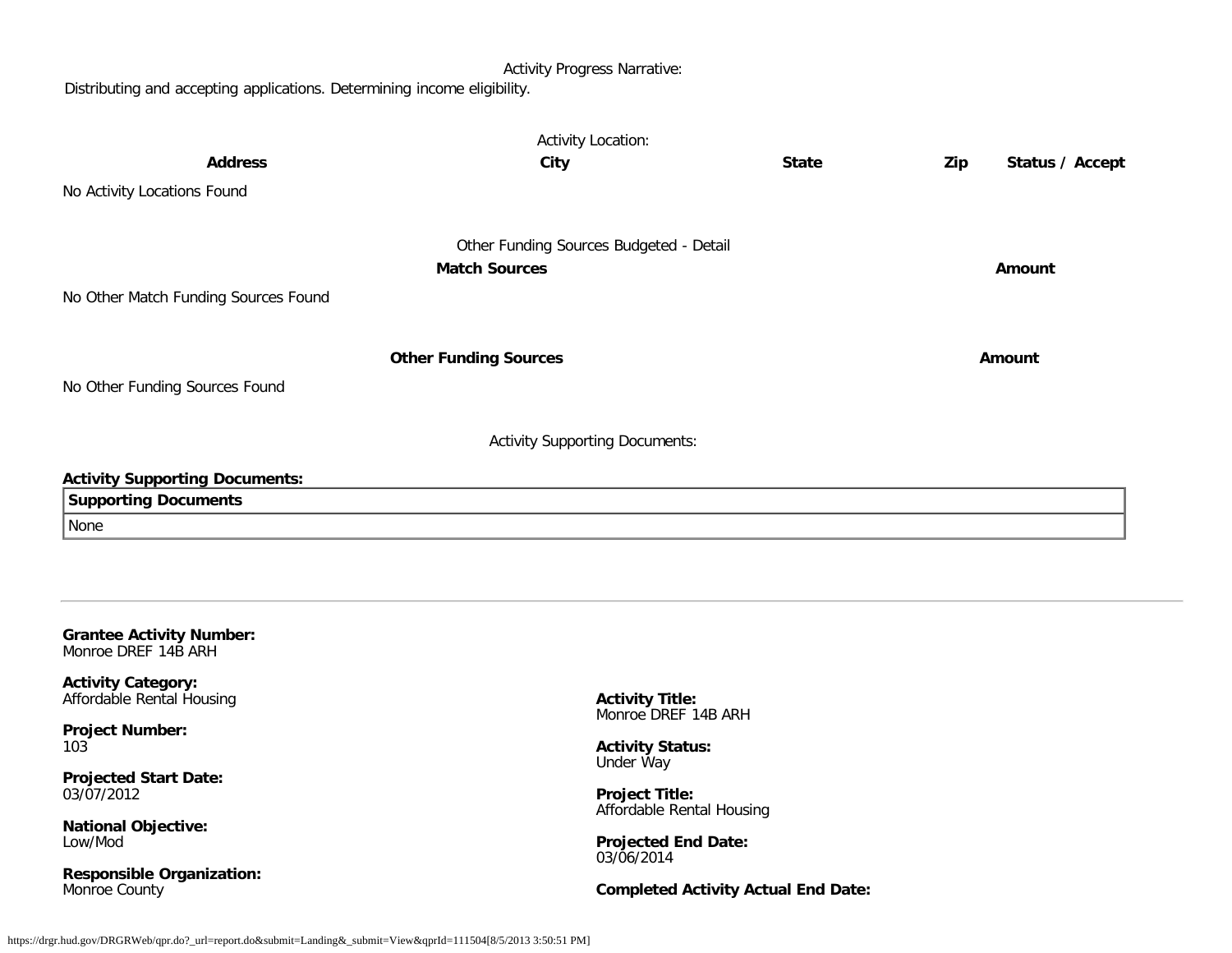**Benefit Type:** Direct ( HouseHold )

| <b>Overall</b>                                  | Jan 1 thru Mar 31, 2013 |            | <b>To Date</b> |
|-------------------------------------------------|-------------------------|------------|----------------|
| <b>Total Projected Budget from All Sources:</b> |                         | N/A        | \$224,000.00   |
| <b>Total Budget:</b>                            |                         | \$0.00     | \$224,000.00   |
| <b>Total Obligated:</b>                         |                         | \$0.00     | \$224,000.00   |
| <b>Total Funds Drawdown</b>                     |                         | \$2,250.00 | \$2,250.00     |
| Program Funds Drawdown:                         |                         | \$2,250.00 | \$2,250.00     |
| Program Income Drawdown:                        |                         | \$0.00     | \$0.00         |
| Program Income Received:                        |                         | \$0.00     | \$0.00         |
| <b>Total Funds Expended:</b>                    |                         | \$2,250.00 | \$2,250.00     |
| Monroe County                                   | \$2,250.00              | \$2,250.00 |                |
| <b>Match Contributed:</b>                       |                         | \$0.00     | \$0.00         |
|                                                 |                         |            |                |

| Affordable rental housing rehab for multi-family units.                                                                             | <b>Activity Description:</b>                                    |              |     |                 |
|-------------------------------------------------------------------------------------------------------------------------------------|-----------------------------------------------------------------|--------------|-----|-----------------|
| Monroe County                                                                                                                       | Location Description:                                           |              |     |                 |
| Distributing and accepting applications. Determining income eligibility. Expect to proceed with another multi-Family site in April. | <b>Activity Progress Narrative:</b>                             |              |     |                 |
|                                                                                                                                     | <b>Activity Location:</b>                                       |              |     |                 |
| <b>Address</b>                                                                                                                      | City                                                            | <b>State</b> | Zip | Status / Accept |
| No Activity Locations Found                                                                                                         |                                                                 |              |     |                 |
|                                                                                                                                     | Other Funding Sources Budgeted - Detail<br><b>Match Sources</b> |              |     | Amount          |
| No Other Match Funding Sources Found                                                                                                |                                                                 |              |     |                 |
|                                                                                                                                     | <b>Other Funding Sources</b>                                    |              |     | Amount          |
| No Other Funding Sources Found                                                                                                      |                                                                 |              |     |                 |

Activity Supporting Documents: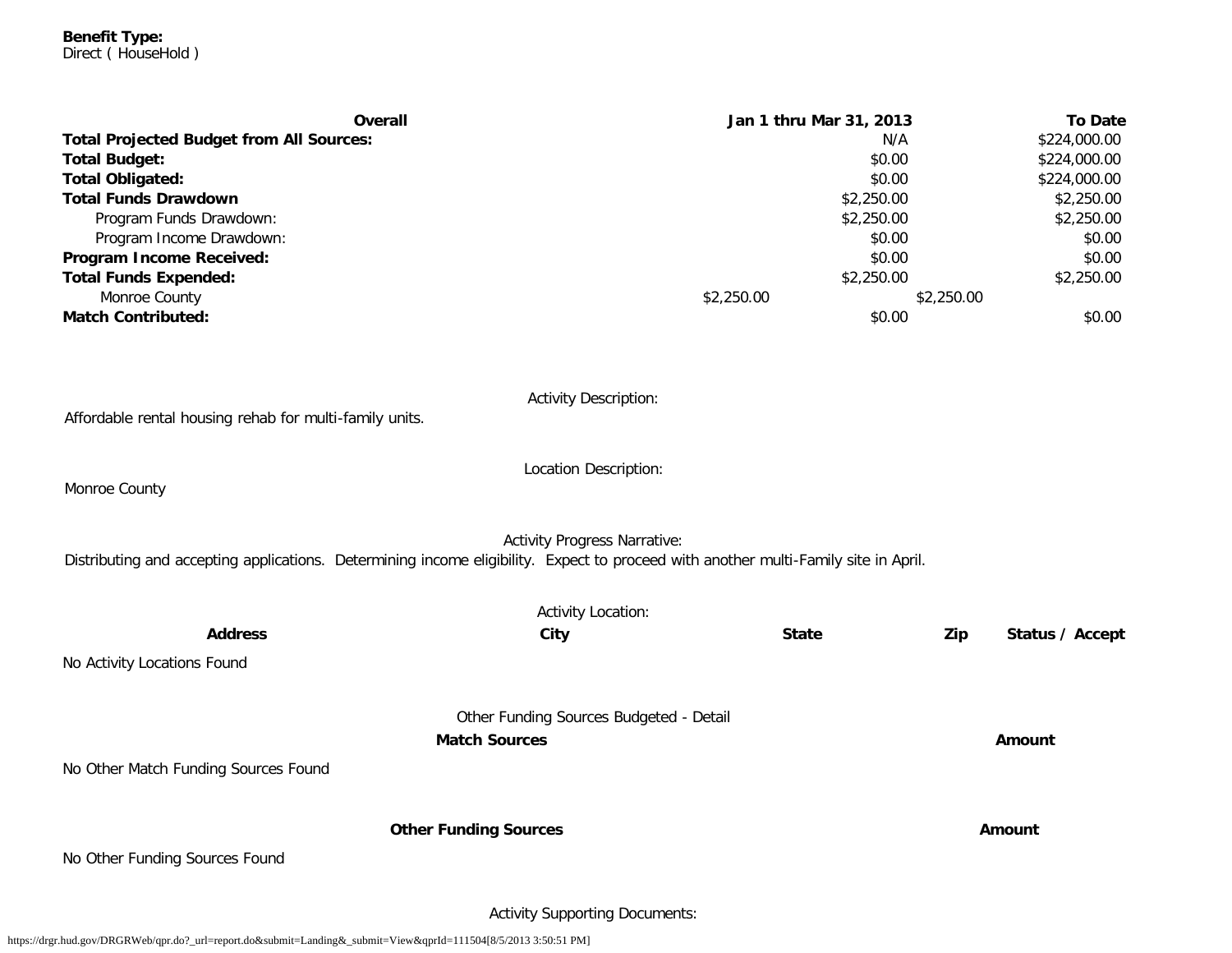### **Activity Supporting Documents:**

### **Supporting Documents**

None

**Grantee Activity Number:** Nassau Co 03I

**Activity Category:** Rehabilitation/reconstruction of a public improvement

**Project Number:** 102

**Projected Start Date:** 06/14/2010

**National Objective:** Low/Mod

**Responsible Organization:** Nassau County

**Benefit Type:** Area ( Survey ) **Activity Title:** Nassau Co 03I

**Activity Status: Completed** 

**Project Title:** Non-Housing

**Projected End Date:** 12/13/2012

**Completed Activity Actual End Date:**

| <b>Overall</b>                                  | Jan 1 thru Mar 31, 2013 |              | <b>To Date</b> |
|-------------------------------------------------|-------------------------|--------------|----------------|
| <b>Total Projected Budget from All Sources:</b> |                         | N/A          | \$519,377.22   |
| <b>Total Budget:</b>                            |                         | \$0.00       | \$519,377.22   |
| <b>Total Obligated:</b>                         |                         | \$0.00       | \$519,377.22   |
| <b>Total Funds Drawdown</b>                     |                         | \$93,411.11  | \$519,377.22   |
| Program Funds Drawdown:                         |                         | \$93,411.11  | \$519,377.22   |
| Program Income Drawdown:                        |                         | \$0.00       | \$0.00         |
| Program Income Received:                        |                         | \$0.00       | \$0.00         |
| <b>Total Funds Expended:</b>                    |                         | \$93,411.11  | \$519,377.22   |
| Nassau County                                   | \$93,411.11             | \$519,377.22 |                |
| <b>Match Contributed:</b>                       |                         | \$0.00       | \$0.00         |
|                                                 |                         |              |                |

|                                             | Accomplishments Performance Measures |                                    |
|---------------------------------------------|--------------------------------------|------------------------------------|
|                                             | <b>This Report Period</b>            | Cumulative Actual Total / Expected |
|                                             | Total                                | Total                              |
| # of Linear feet of Public Improvement      |                                      | 8.282/5.069                        |
| Activity funds eligible for DREF (Ike Only) |                                      | 341.528/341.528                    |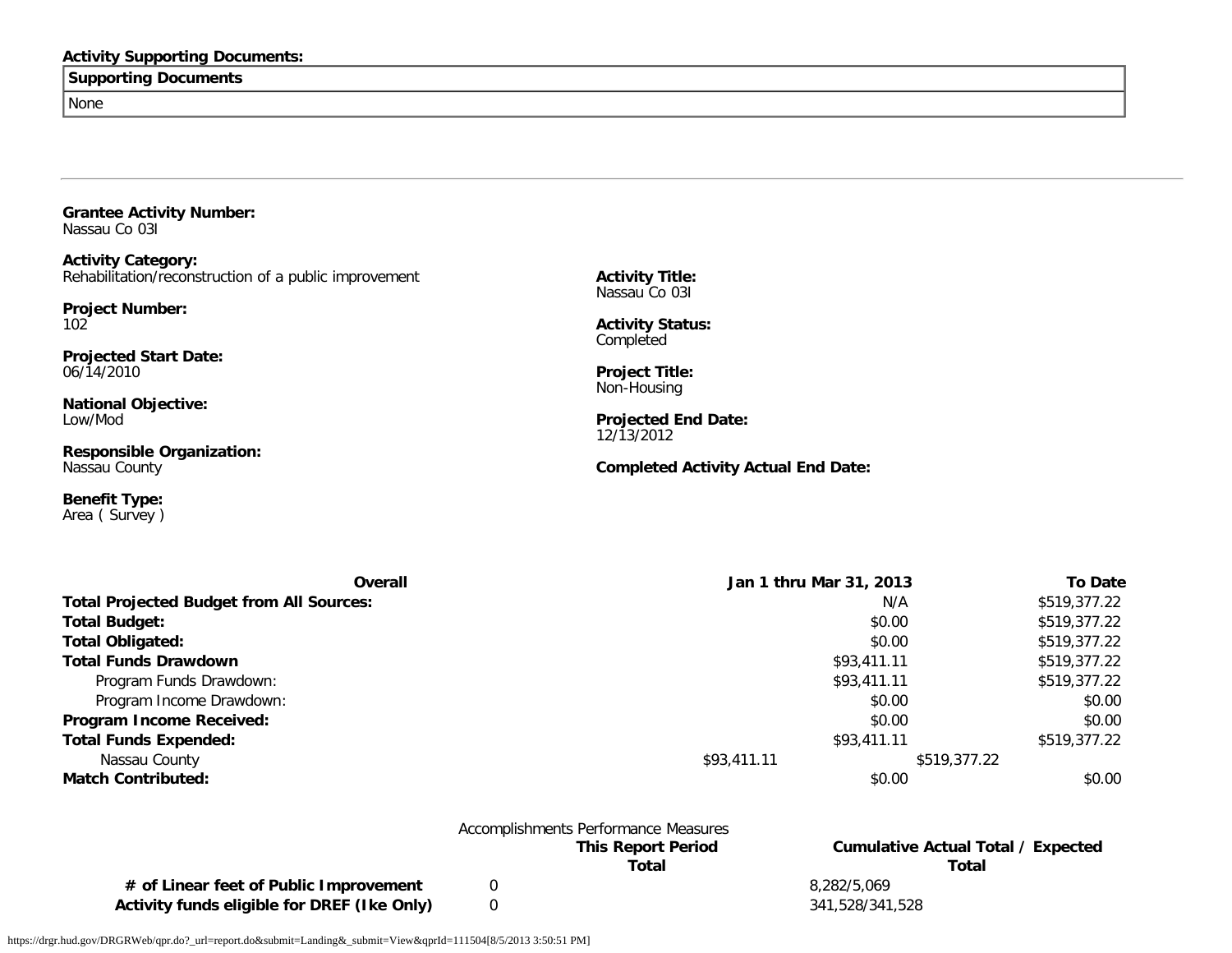### Activity Description:

Thomas Creek flood and drainage project.

The residential area being addressed frequently floods due to inadequate storm drains. This project consists of upgrading current facilities or constructing new facilities to better handle storm water runoff.

BUDGET INCLUDES ENGINEERING AND CONSTRUCTION.

DREF- Activities are 80% residential. This activity is eligible under DREF category C, Individual Mitigation Measures.

| Nassau County                                                                | Location Description:                                           |              |                        |
|------------------------------------------------------------------------------|-----------------------------------------------------------------|--------------|------------------------|
| Project completed                                                            | <b>Activity Progress Narrative:</b>                             |              |                        |
| <b>Address</b><br>No Activity Locations Found                                | <b>Activity Location:</b><br>City                               | <b>State</b> | Zip<br>Status / Accept |
| No Other Match Funding Sources Found                                         | Other Funding Sources Budgeted - Detail<br><b>Match Sources</b> |              | Amount                 |
| No Other Funding Sources Found                                               | <b>Other Funding Sources</b>                                    |              | <b>Amount</b>          |
|                                                                              | <b>Activity Supporting Documents:</b>                           |              |                        |
| <b>Activity Supporting Documents:</b><br><b>Supporting Documents</b><br>None |                                                                 |              |                        |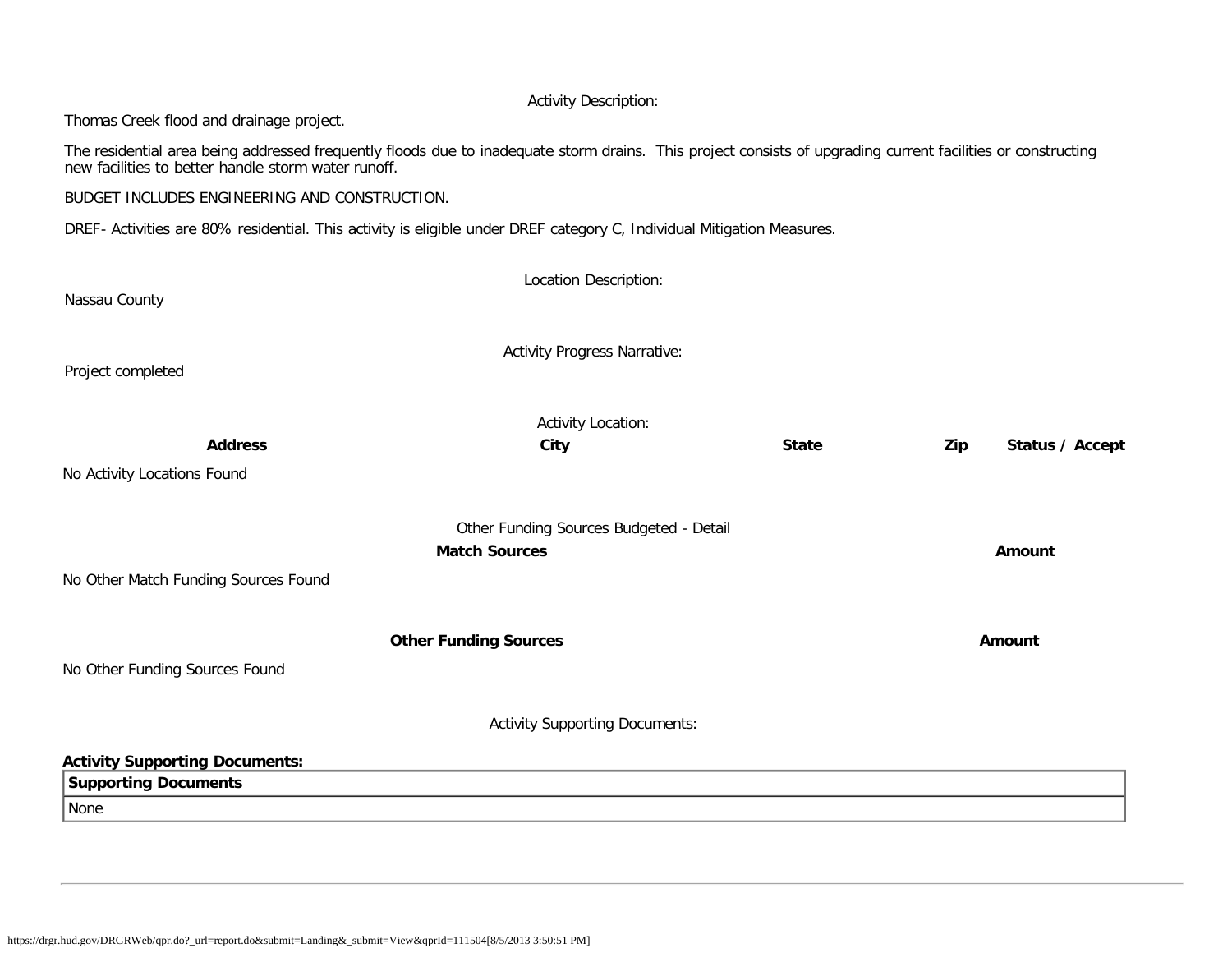**Grantee Activity Number:** Nassau Co 03J

**Activity Category:** Construction/reconstruction of water/sewer lines or systems

**Project Number:** 102

**Projected Start Date:** 06/14/2010

**National Objective:** Low/Mod

**Responsible Organization:** Nassau County

**Benefit Type:** Area ( Survey ) **Activity Title:** Nassau Co 03J

**Activity Status:** Completed

**Project Title:** Non-Housing

**Projected End Date:** 12/13/2012

#### **Completed Activity Actual End Date:**

| Overall                                         | Jan 1 thru Mar 31, 2013 |              | <b>To Date</b> |
|-------------------------------------------------|-------------------------|--------------|----------------|
| <b>Total Projected Budget from All Sources:</b> |                         | N/A          | \$142,003.00   |
| <b>Total Budget:</b>                            |                         | \$0.00       | \$142,003.00   |
| <b>Total Obligated:</b>                         |                         | \$0.00       | \$142,003.00   |
| <b>Total Funds Drawdown</b>                     |                         | \$35,533.00  | \$142,003.00   |
| Program Funds Drawdown:                         |                         | \$35,533.00  | \$142,003.00   |
| Program Income Drawdown:                        |                         | \$0.00       | \$0.00         |
| Program Income Received:                        |                         | \$0.00       | \$0.00         |
| <b>Total Funds Expended:</b>                    |                         | \$35,533.00  | \$142,003.00   |
| Nassau County                                   | \$35,533.00             | \$142,003.00 |                |
| <b>Match Contributed:</b>                       |                         | \$0.00       | \$0.00         |
|                                                 |                         |              |                |

|                                             | <b>This Report Period</b><br>Total | <b>Cumulative Actual Total / Expected</b><br>Total |
|---------------------------------------------|------------------------------------|----------------------------------------------------|
| # of Public Facilities                      |                                    | 0/1                                                |
| # of Linear feet of Public Improvement      |                                    | 2.150/3.000                                        |
| Activity funds eligible for DREF (Ike Only) |                                    | 120.029/120.029                                    |

### Activity Description:

Callahan and Hilliard lift station and sewer line replacement. Tropical Storm Fay hit the County in August of 2008. The heavy rains and wind did little damage to the eastern part of the Count, but adversely affected the western portion of the County. The rains caused heavy flooding adjacent to Thomas Creek and also affected other tributaries in the area. The heavy rains also created severe problems in Callahan and Hilliard, the two municipalities in the area. These municipalities have central sanitary sewer systems. These rains damage the collection systems and created health problems with sewage overflowing and backing up into homes. Improvements to these system will mitigate future disaster damage and health issues associated with flooding.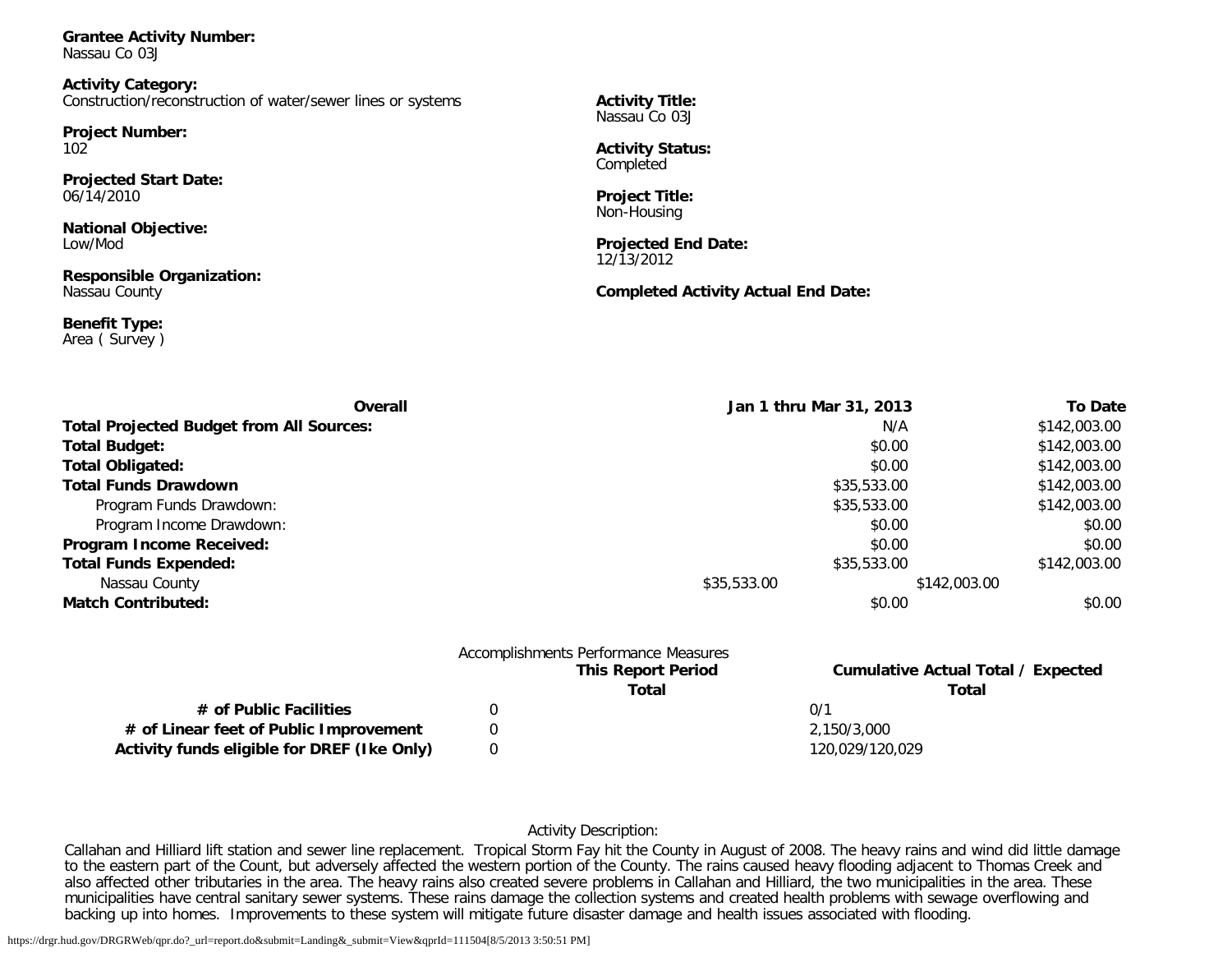DREF- Activities are 53% residential. This activity is eligible under DREF category C, Individual Mitigation Measures.

| Nassau County                         | Location Description:                   |              |                        |
|---------------------------------------|-----------------------------------------|--------------|------------------------|
| Project completed                     | <b>Activity Progress Narrative:</b>     |              |                        |
|                                       | <b>Activity Location:</b>               |              |                        |
| <b>Address</b>                        | City                                    | <b>State</b> | Status / Accept<br>Zip |
| No Activity Locations Found           |                                         |              |                        |
|                                       | Other Funding Sources Budgeted - Detail |              |                        |
|                                       | <b>Match Sources</b>                    |              | Amount                 |
| No Other Match Funding Sources Found  |                                         |              |                        |
|                                       |                                         |              |                        |
|                                       | <b>Other Funding Sources</b>            |              | Amount                 |
| No Other Funding Sources Found        |                                         |              |                        |
|                                       | <b>Activity Supporting Documents:</b>   |              |                        |
| <b>Activity Supporting Documents:</b> |                                         |              |                        |
| <b>Supporting Documents</b>           |                                         |              |                        |
| None                                  |                                         |              |                        |
|                                       |                                         |              |                        |
|                                       |                                         |              |                        |
| Cropbon Antivity Number               |                                         |              |                        |

**Grantee Activity Number:** Nassau Co DREF 03I

**Activity Category:** Acquisition, construction,reconstruction of public facilities

**Project Number:** 102

**Projected Start Date:** 12/16/2011

**Activity Title:** Nassau Co DREF 03I

**Activity Status:** Under Way

**Project Title:** Non-Housing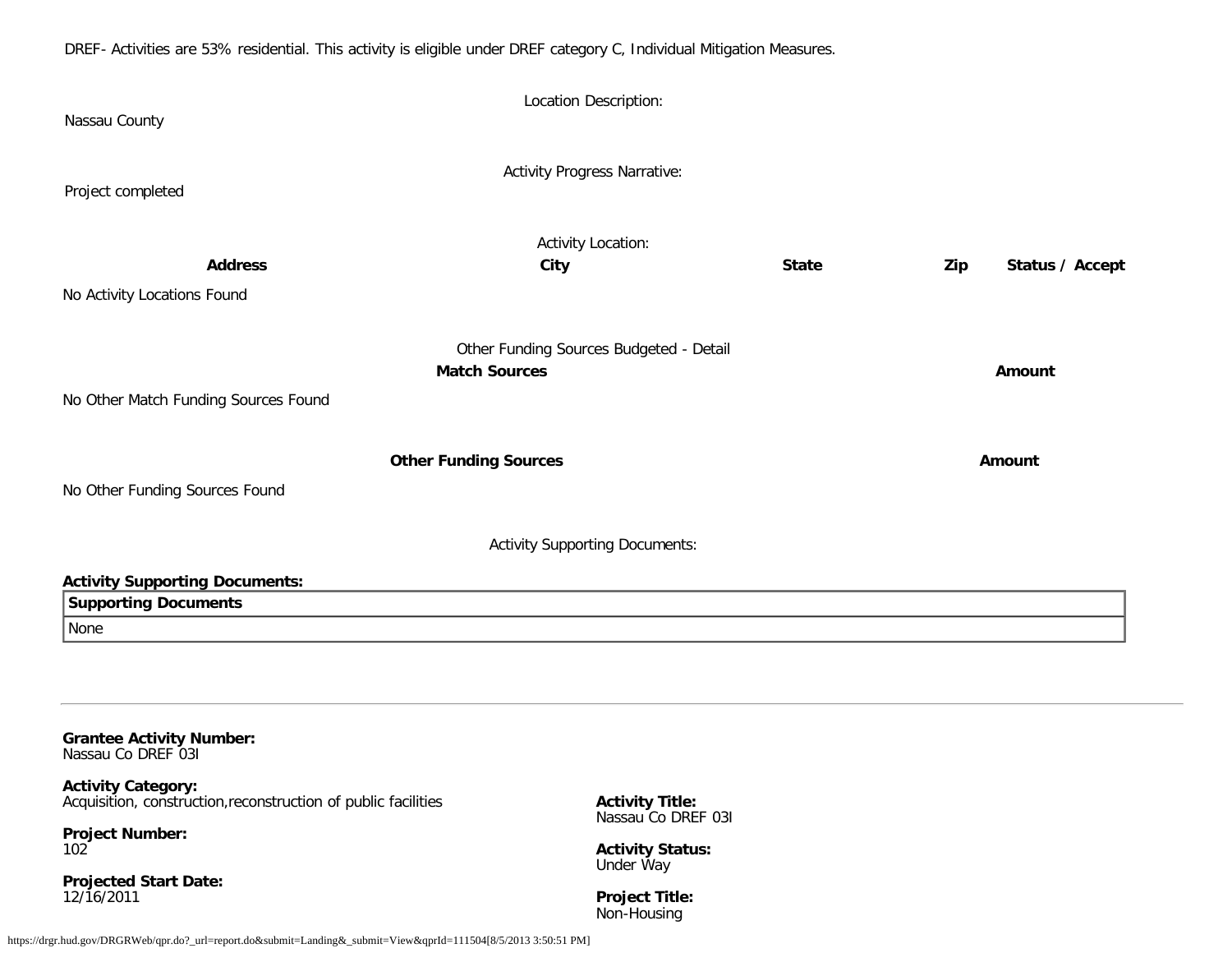**National Objective:** Low/Mod

#### **Responsible Organization:** Nassau County

**Benefit Type:**

Area ( Survey )

**Projected End Date:** 12/15/2013

### **Completed Activity Actual End Date:**

| <b>Overall</b>                                                                                                                                         |                                      |                           | Jan 1 thru Mar 31, 2013 | <b>To Date</b>                            |
|--------------------------------------------------------------------------------------------------------------------------------------------------------|--------------------------------------|---------------------------|-------------------------|-------------------------------------------|
| <b>Total Projected Budget from All Sources:</b>                                                                                                        |                                      |                           | N/A                     | \$203,809.20                              |
| <b>Total Budget:</b>                                                                                                                                   |                                      |                           | \$0.00                  | \$203,809.20                              |
| <b>Total Obligated:</b>                                                                                                                                |                                      |                           | \$0.00                  | \$203,809.20                              |
| <b>Total Funds Drawdown</b>                                                                                                                            |                                      |                           | \$50,957.30             | \$203,409.41                              |
| Program Funds Drawdown:                                                                                                                                |                                      |                           | \$50,957.30             | \$203,409.41                              |
| Program Income Drawdown:                                                                                                                               |                                      |                           | \$0.00                  | \$0.00                                    |
| Program Income Received:                                                                                                                               |                                      |                           | \$0.00                  | \$0.00                                    |
| <b>Total Funds Expended:</b>                                                                                                                           |                                      |                           | \$50,957.30             | \$203,409.41                              |
| Nassau County                                                                                                                                          |                                      | \$50,957.30               |                         | \$203,409.41                              |
| <b>Match Contributed:</b>                                                                                                                              |                                      |                           | \$0.00                  | \$0.00                                    |
|                                                                                                                                                        | Accomplishments Performance Measures |                           |                         |                                           |
|                                                                                                                                                        |                                      | <b>This Report Period</b> |                         | <b>Cumulative Actual Total / Expected</b> |
|                                                                                                                                                        |                                      | <b>Total</b>              |                         | <b>Total</b>                              |
| # of Linear feet of Public Improvement                                                                                                                 | $-1,538$                             |                           | 1,538/2,076             |                                           |
|                                                                                                                                                        |                                      |                           |                         |                                           |
|                                                                                                                                                        | <b>Activity Description:</b>         |                           |                         |                                           |
| Water Line Improvement and Sewer Line Replacement                                                                                                      |                                      |                           |                         |                                           |
| BUDGET INCLUDES ENGINEERING AND CONSTRUCTION.                                                                                                          |                                      |                           |                         |                                           |
|                                                                                                                                                        |                                      |                           |                         |                                           |
|                                                                                                                                                        | Location Description:                |                           |                         |                                           |
| Nassau County                                                                                                                                          |                                      |                           |                         |                                           |
|                                                                                                                                                        | <b>Activity Progress Narrative:</b>  |                           |                         |                                           |
| Project is underway, grant is open. Grant agreement is due to expire 12/15/13. -1538 LF makes the correction for the total to show 1538/2076 complete. |                                      |                           |                         |                                           |
| Click on "view cumulative totals" to see correct amount.                                                                                               |                                      |                           |                         |                                           |
|                                                                                                                                                        | <b>Activity Location:</b>            |                           |                         |                                           |
| <b>Address</b>                                                                                                                                         | City                                 | <b>State</b>              |                         | Zip<br>Status / Accept                    |
| No Activity Locations Found                                                                                                                            |                                      |                           |                         |                                           |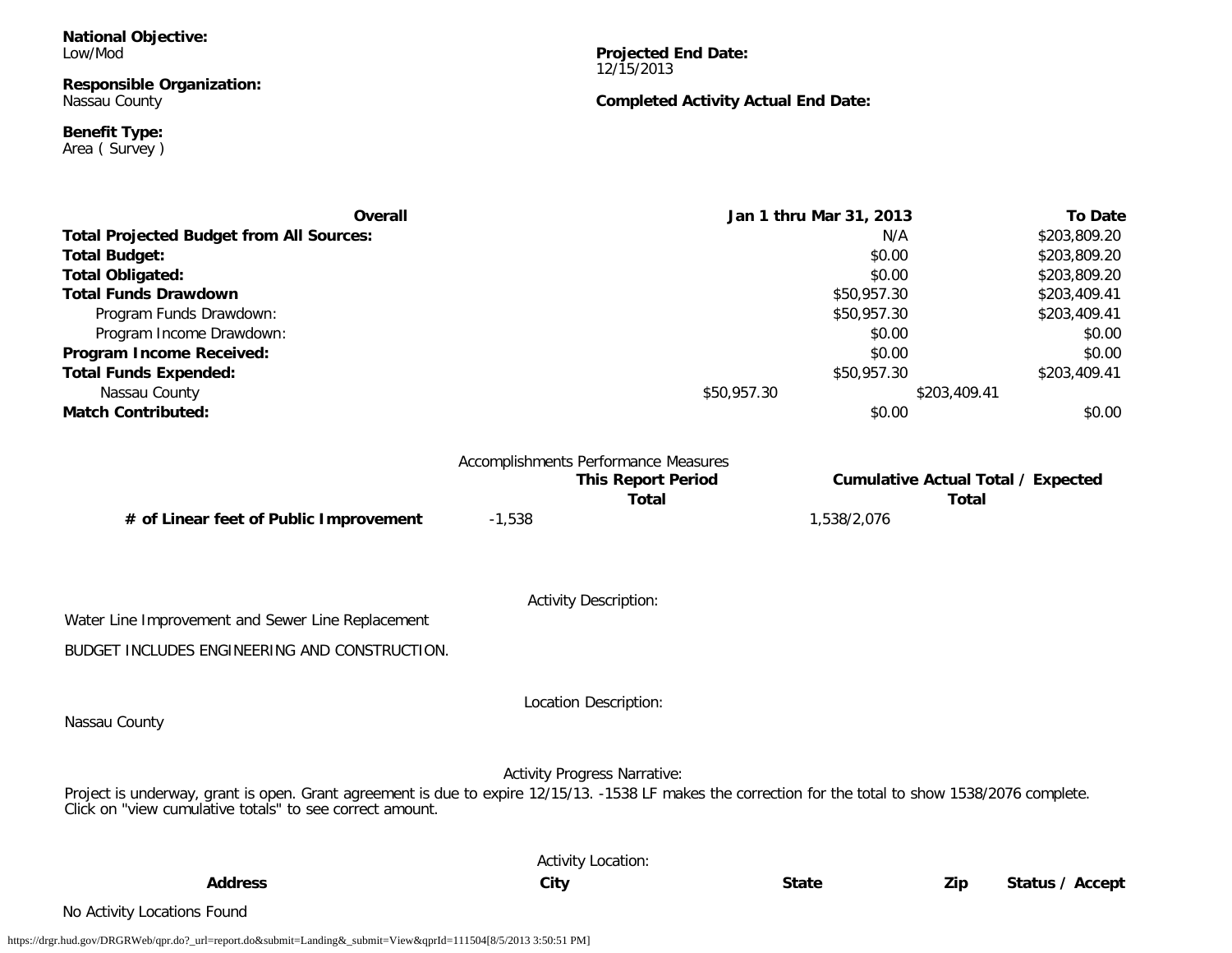### Other Funding Sources Budgeted - Detail **Match Sources Amount**

No Other Match Funding Sources Found

**Other Funding Sources Amount Amount Amount** 

No Other Funding Sources Found

Activity Supporting Documents:

### **Activity Supporting Documents:**

| Supportina<br><b>Documents</b> |  |
|--------------------------------|--|
| None                           |  |

### **Grantee Activity Number:**

Okaloosa Co 03J

**Activity Category:** Construction/reconstruction of water/sewer lines or systems

**Project Number:** 102

**Projected Start Date:** 06/09/2010

**National Objective:** Low/Mod

**Responsible Organization:** Okaloosa County

**Benefit Type:** Area ( Survey ) **Activity Title:** Okaloosa Co 03J

**Activity Status:** Completed

**Project Title:** Non-Housing

**Projected End Date:** 08/08/2012

**Completed Activity Actual End Date:**

| Overall                                         | Jan 1 thru Mar 31, 2013 | <b>To Date</b> |
|-------------------------------------------------|-------------------------|----------------|
| <b>Total Projected Budget from All Sources:</b> | N/A                     | \$674,346.00   |
| <b>Total Budget:</b>                            | \$0.00                  | \$674,346.00   |
| <b>Total Obligated:</b>                         | \$0.00                  | \$674,346.00   |
| <b>Total Funds Drawdown</b>                     | \$0.00                  | \$674,346.00   |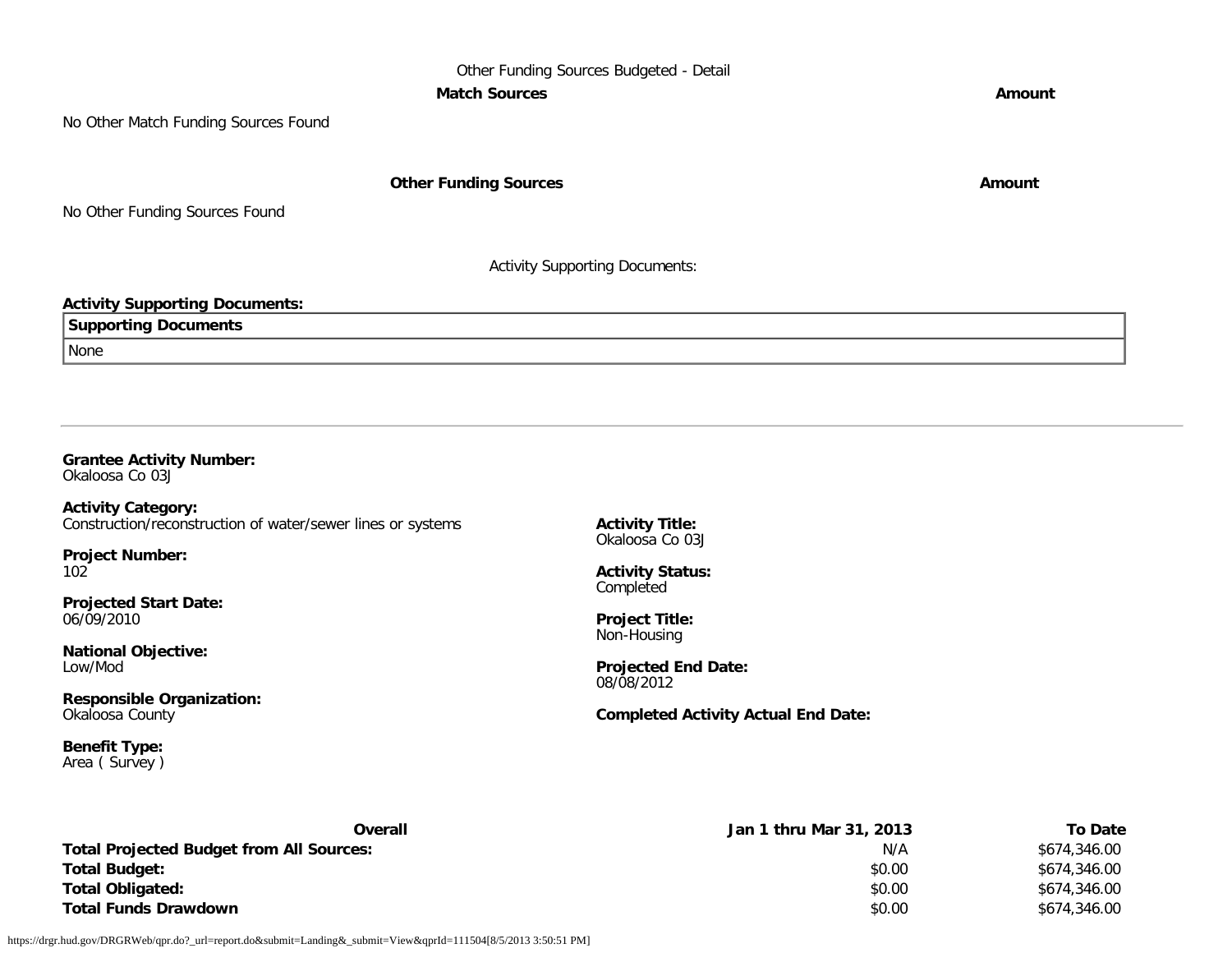| Program Funds Drawdown:                                                                                                                                                                                                                                 |                              |                                         | \$0.00           |              | \$674,346.00                              |
|---------------------------------------------------------------------------------------------------------------------------------------------------------------------------------------------------------------------------------------------------------|------------------------------|-----------------------------------------|------------------|--------------|-------------------------------------------|
| Program Income Drawdown:                                                                                                                                                                                                                                |                              |                                         | \$0.00           |              | \$0.00                                    |
| Program Income Received:<br><b>Total Funds Expended:</b>                                                                                                                                                                                                |                              |                                         | \$0.00<br>\$0.00 |              | \$0.00<br>\$674,346.00                    |
| Okaloosa County                                                                                                                                                                                                                                         |                              | \$0.00                                  |                  | \$674,346.00 |                                           |
| <b>Match Contributed:</b>                                                                                                                                                                                                                               |                              |                                         | \$0.00           |              | \$0.00                                    |
|                                                                                                                                                                                                                                                         |                              |                                         |                  |              |                                           |
|                                                                                                                                                                                                                                                         |                              | Accomplishments Performance Measures    |                  |              |                                           |
|                                                                                                                                                                                                                                                         |                              | <b>This Report Period</b>               |                  |              | <b>Cumulative Actual Total / Expected</b> |
|                                                                                                                                                                                                                                                         |                              | <b>Total</b>                            |                  | <b>Total</b> |                                           |
| # of Public Facilities                                                                                                                                                                                                                                  | 0                            |                                         | 8/8              |              |                                           |
| # of Linear feet of Public Improvement                                                                                                                                                                                                                  | 0                            |                                         | 5,400/5,400      |              |                                           |
| Activity funds eligible for DREF (Ike Only)                                                                                                                                                                                                             | 0                            |                                         | 674,346/674,346  |              |                                           |
|                                                                                                                                                                                                                                                         |                              |                                         |                  |              |                                           |
|                                                                                                                                                                                                                                                         |                              | <b>Activity Description:</b>            |                  |              |                                           |
| Water main improvements project with 10 new fire hydrants. New sewer pumps, replace portions of electrical instrumentation and control systems; manhole<br>rehab/replacement. These improvements will mitigate future water, sewer and utility damages. |                              |                                         |                  |              |                                           |
| DREF- Activities are 100% residential. This activity is eligible under DREF category C, Individual Mitigation Measures.                                                                                                                                 |                              |                                         |                  |              |                                           |
|                                                                                                                                                                                                                                                         |                              |                                         |                  |              |                                           |
|                                                                                                                                                                                                                                                         |                              |                                         |                  |              |                                           |
| Okaloosa County                                                                                                                                                                                                                                         |                              | Location Description:                   |                  |              |                                           |
|                                                                                                                                                                                                                                                         |                              |                                         |                  |              |                                           |
| Project is complete. Close out was processed in 2012; all funds expended.                                                                                                                                                                               |                              | <b>Activity Progress Narrative:</b>     |                  |              |                                           |
|                                                                                                                                                                                                                                                         |                              |                                         |                  |              |                                           |
|                                                                                                                                                                                                                                                         |                              | <b>Activity Location:</b>               |                  |              |                                           |
| <b>Address</b>                                                                                                                                                                                                                                          | City                         |                                         | <b>State</b>     | Zip          | Status / Accept                           |
| No Activity Locations Found                                                                                                                                                                                                                             |                              |                                         |                  |              |                                           |
|                                                                                                                                                                                                                                                         |                              |                                         |                  |              |                                           |
|                                                                                                                                                                                                                                                         |                              | Other Funding Sources Budgeted - Detail |                  |              |                                           |
|                                                                                                                                                                                                                                                         | <b>Match Sources</b>         |                                         |                  |              | Amount                                    |
| No Other Match Funding Sources Found                                                                                                                                                                                                                    |                              |                                         |                  |              |                                           |
|                                                                                                                                                                                                                                                         |                              |                                         |                  |              |                                           |
|                                                                                                                                                                                                                                                         |                              |                                         |                  |              |                                           |
|                                                                                                                                                                                                                                                         | <b>Other Funding Sources</b> |                                         |                  |              | Amount                                    |

No Other Funding Sources Found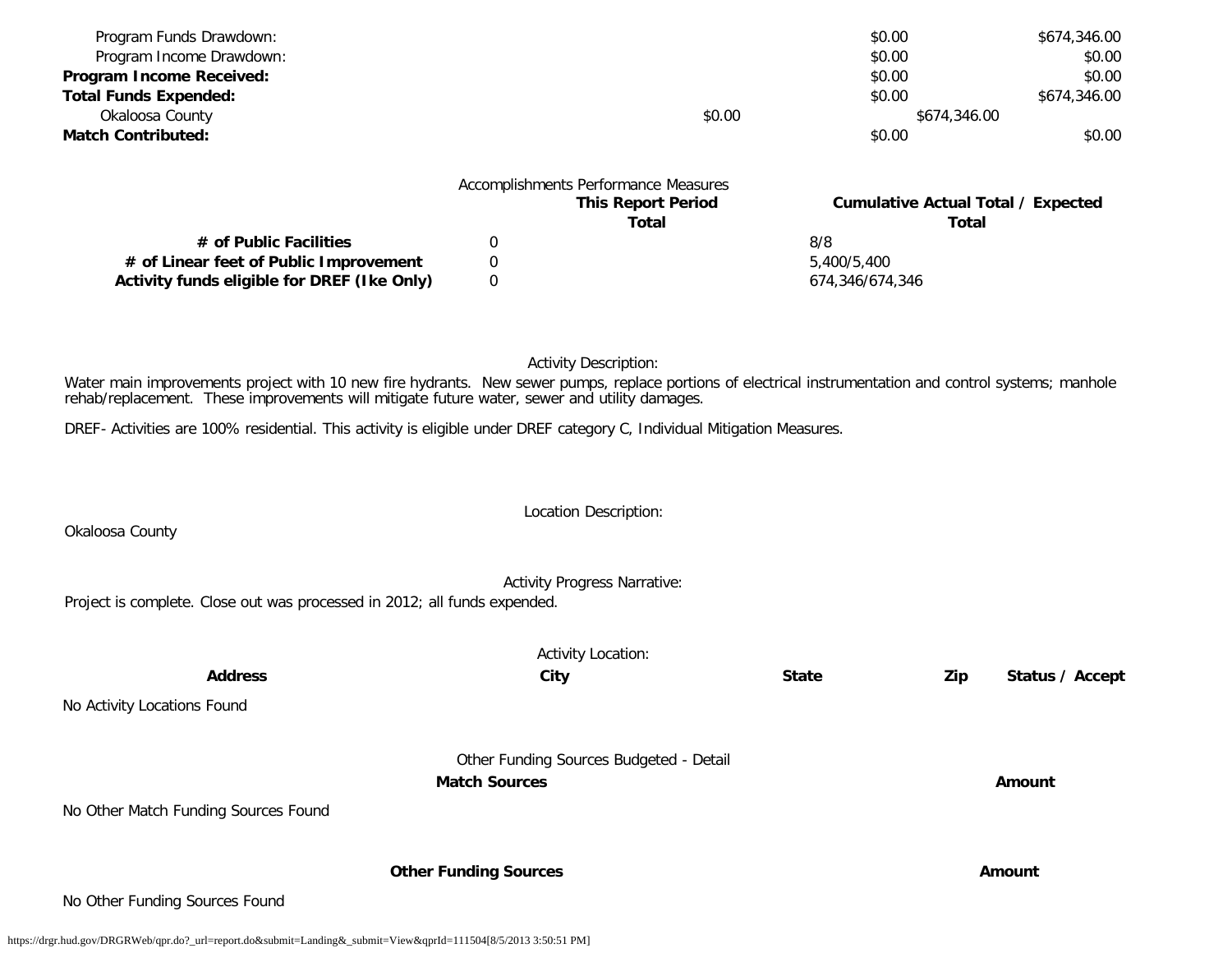### **Activity Supporting Documents:**

### **Supporting Documents** None

**Grantee Activity Number:** Okeechobee Co 03I

**Activity Category:** Rehabilitation/reconstruction of a public improvement

**Project Number:** 102

**Projected Start Date:** 06/02/2010

**National Objective:** Low/Mod

**Responsible Organization:** Okeechobee County

**Benefit Type:** Area ( Survey ) **Activity Title:** Okeechobee Co 03I

**Activity Status:** Under Way

**Project Title:** Non-Housing

**Projected End Date:** 12/01/2013

**Completed Activity Actual End Date:**

| Overall                                         | Jan 1 thru Mar 31, 2013 |            | <b>To Date</b> |
|-------------------------------------------------|-------------------------|------------|----------------|
| <b>Total Projected Budget from All Sources:</b> |                         | N/A        | \$392,947.00   |
| <b>Total Budget:</b>                            |                         | \$0.00     | \$392,947.00   |
| <b>Total Obligated:</b>                         |                         | \$0.00     | \$392,947.00   |
| <b>Total Funds Drawdown</b>                     |                         | \$0.00     | \$4,343.00     |
| Program Funds Drawdown:                         |                         | \$0.00     | \$4,343.00     |
| Program Income Drawdown:                        |                         | \$0.00     | \$0.00         |
| Program Income Received:                        |                         | \$0.00     | \$0.00         |
| <b>Total Funds Expended:</b>                    |                         | \$0.00     | \$4,343.00     |
| Okeechobee County                               | \$0.00                  | \$4,343.00 |                |
| <b>Match Contributed:</b>                       |                         | \$0.00     | \$0.00         |

Accomplishments Performance Measures

**This Report Period Cumulative Actual Total / Expected Total Total**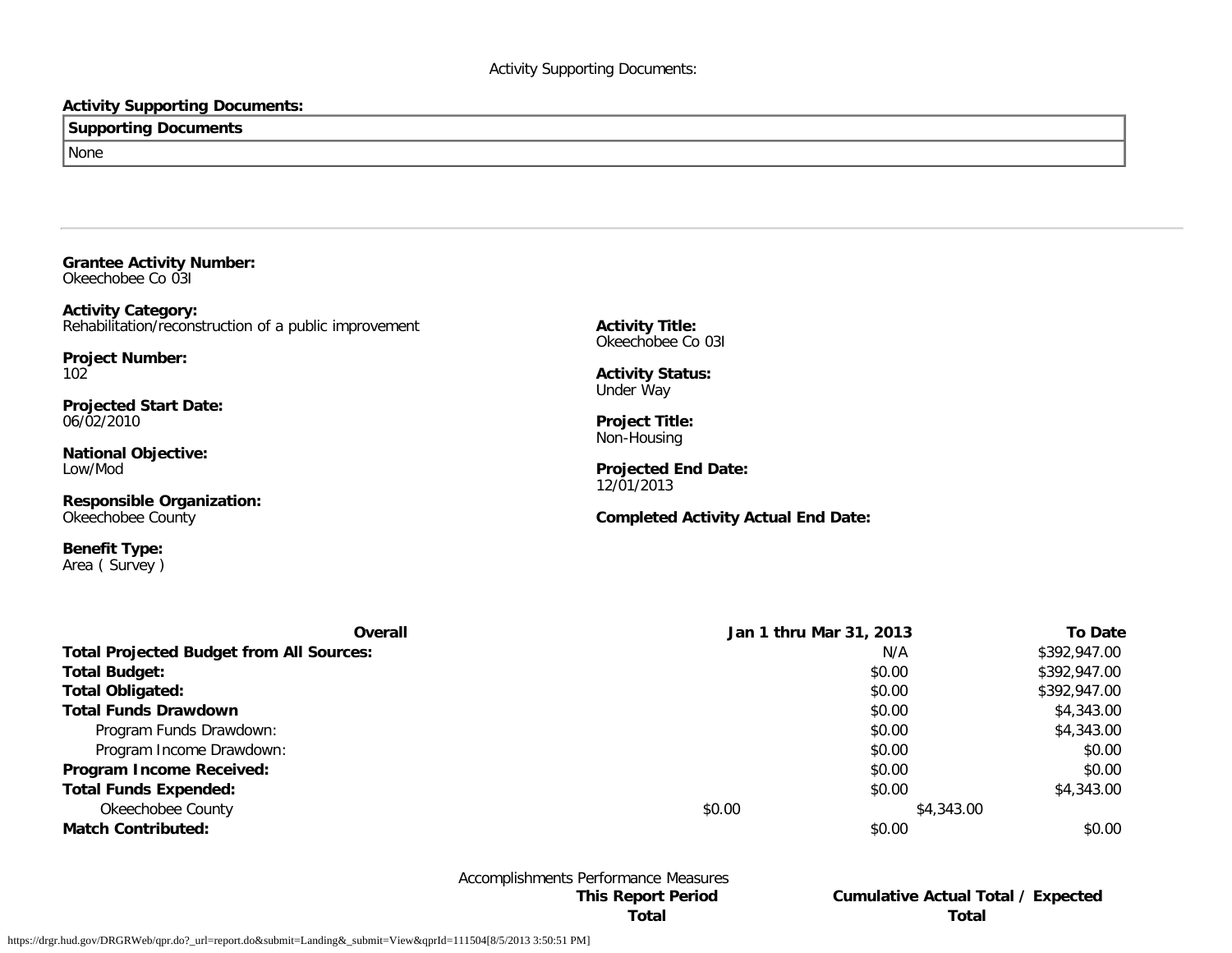Activity Description:

Flood and drainage activities in Okeechobee County.

The residential area being addressed frequently floods due to inadequate storm drains. This project consists of upgrading current facilities or constructing new facilities to better handle storm water runoff.

BUDGET INCLUDES ENGINEERING AND CONSTRUCTION.

DREF- Activities are 85% residential. This activity is eligible under DREF category C, Individual Mitigation Measures.

Okeechobee County

Location Description:

Activity Progress Narrative:

Awaiting final approval from railroad on one culvert area. Submitted plans & specs and bid package to DEO for review. Responded to comments from railroad on culvert crossing, Railroad approval except 1 area.

|                                       | <b>Activity Location:</b>               |              |     |                 |
|---------------------------------------|-----------------------------------------|--------------|-----|-----------------|
| <b>Address</b>                        | City                                    | <b>State</b> | Zip | Status / Accept |
| No Activity Locations Found           |                                         |              |     |                 |
|                                       | Other Funding Sources Budgeted - Detail |              |     |                 |
|                                       | <b>Match Sources</b>                    |              |     | Amount          |
| No Other Match Funding Sources Found  |                                         |              |     |                 |
|                                       | <b>Other Funding Sources</b>            |              |     | Amount          |
| No Other Funding Sources Found        |                                         |              |     |                 |
|                                       | <b>Activity Supporting Documents:</b>   |              |     |                 |
| <b>Activity Supporting Documents:</b> |                                         |              |     |                 |
| <b>Supporting Documents</b>           |                                         |              |     |                 |
| None                                  |                                         |              |     |                 |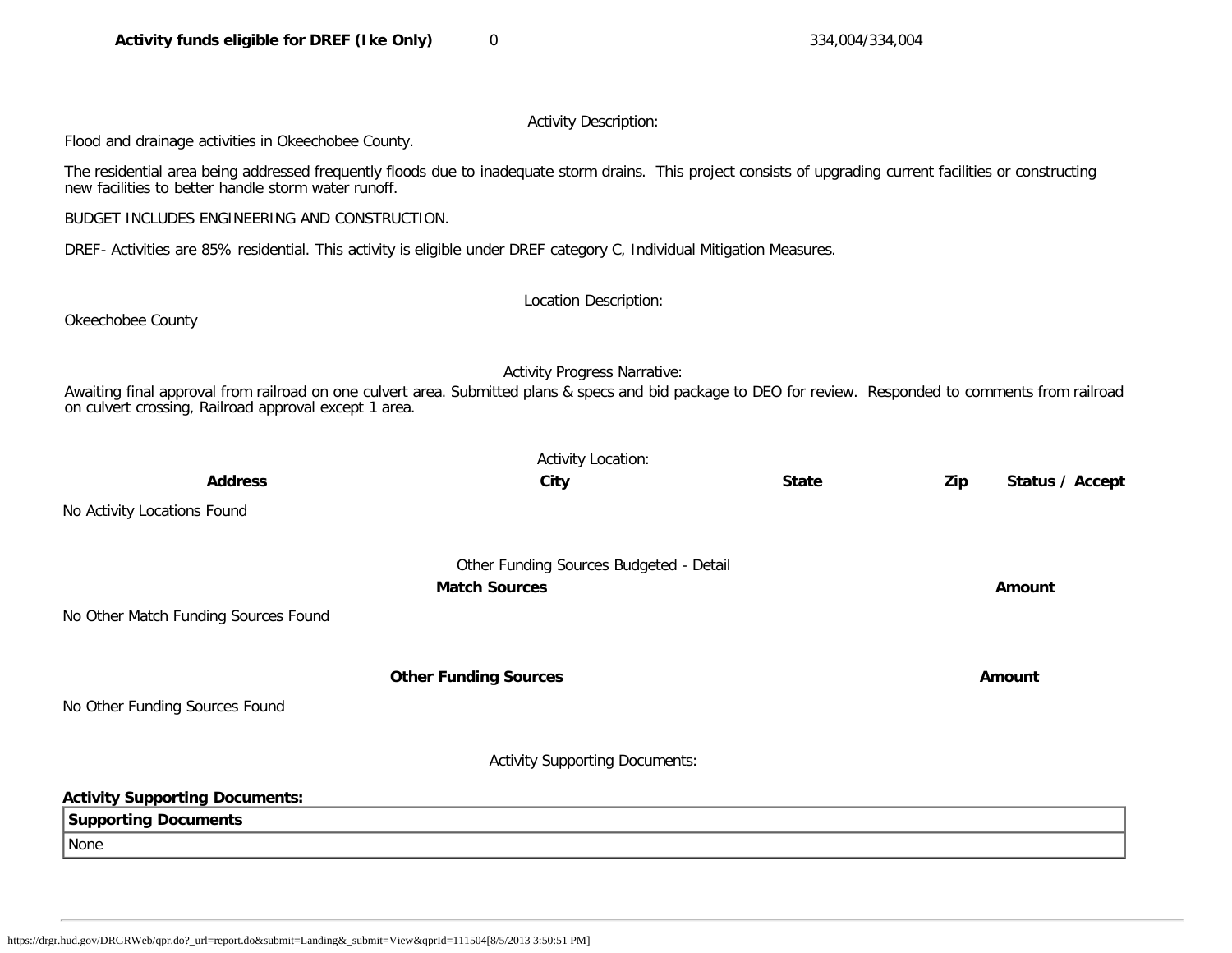**Grantee Activity Number:** Okeechobee Co 14A/ARH

**Activity Category:** Affordable Rental Housing

**Project Number:** 103

**Projected Start Date:** 06/02/2010

**National Objective:** Low/Mod

**Responsible Organization:** Okeechobee County

**Benefit Type:** Direct ( HouseHold ) **Activity Title:** Okeechobee Co 14A/ARH

**Activity Status:** Completed

**Project Title:** Affordable Rental Housing

**Projected End Date:** 12/01/2013

**Completed Activity Actual End Date:**

| Overall                                         |                  | Jan 1 thru Mar 31, 2013              |                                           |             |
|-------------------------------------------------|------------------|--------------------------------------|-------------------------------------------|-------------|
| <b>Total Projected Budget from All Sources:</b> |                  | N/A                                  | \$65,883.00                               |             |
| <b>Total Budget:</b>                            |                  |                                      | \$0.00                                    | \$65,883.00 |
| <b>Total Obligated:</b>                         |                  |                                      | \$0.00                                    | \$65,883.00 |
| <b>Total Funds Drawdown</b>                     |                  |                                      | \$0.00                                    | \$65,883.00 |
| Program Funds Drawdown:                         |                  |                                      | \$0.00                                    | \$65,883.00 |
| Program Income Drawdown:                        |                  |                                      | \$0.00                                    | \$0.00      |
| Program Income Received:                        |                  |                                      | \$0.00                                    | \$0.00      |
| <b>Total Funds Expended:</b>                    |                  |                                      | \$0.00                                    | \$65,883.00 |
| Okeechobee County                               |                  | \$0.00                               | \$65,883.00                               |             |
| <b>Match Contributed:</b>                       |                  |                                      | \$0.00                                    | \$0.00      |
|                                                 |                  | Accomplishments Performance Measures |                                           |             |
|                                                 |                  | <b>This Report Period</b>            | <b>Cumulative Actual Total / Expected</b> |             |
|                                                 |                  | <b>Total</b>                         | Total                                     |             |
| # of Properties                                 | 0                |                                      | 0/0                                       |             |
| Activity funds eligible for DREF (Ike Only)     | $\boldsymbol{0}$ |                                      | 65,883/49,412                             |             |
|                                                 |                  | <b>This Report Period</b>            | <b>Cumulative Actual Total / Expected</b> |             |
|                                                 |                  | <b>Total</b>                         | Total                                     |             |
| # of Housing Units                              | 0                |                                      | 1/1                                       |             |

Beneficiaries Performance Measures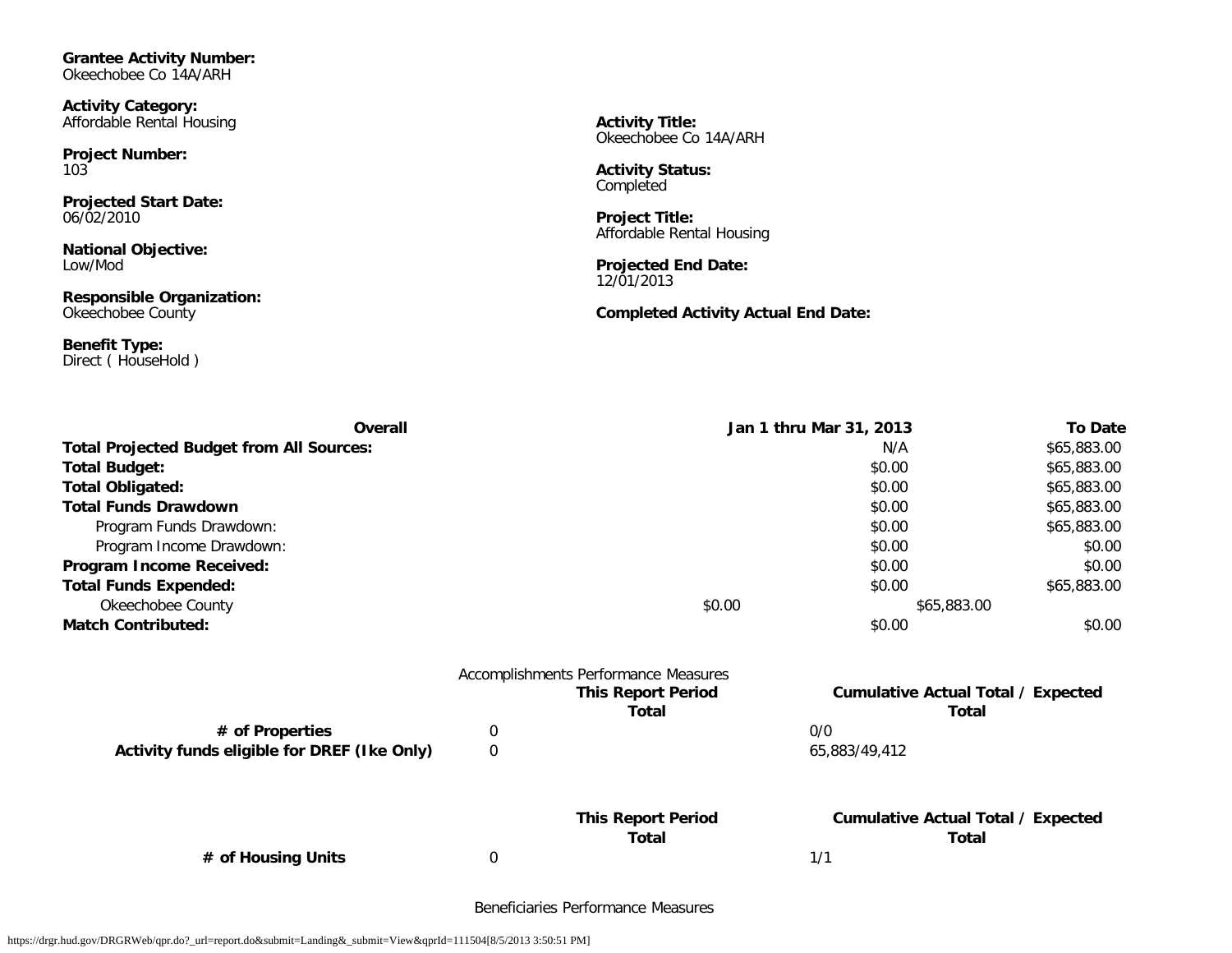|                     | <b>This Report Period</b> |     |       | Cumulative Actual Total / Expected |     |       |          |
|---------------------|---------------------------|-----|-------|------------------------------------|-----|-------|----------|
|                     | Low                       | Mod | Total | LOW                                | Mod | Total | Low/Mod% |
| # of Households     |                           |     |       | 171                                | 0/0 |       | 100      |
| # Renter Households |                           |     |       |                                    | 0/0 |       | 100      |

| <b>Cumulative Race Total</b>                                                                                                                                                                                                                                                                                                                            |  |       |  |                           |  |                         |  |       |                                |                                                                                                                                     |
|---------------------------------------------------------------------------------------------------------------------------------------------------------------------------------------------------------------------------------------------------------------------------------------------------------------------------------------------------------|--|-------|--|---------------------------|--|-------------------------|--|-------|--------------------------------|-------------------------------------------------------------------------------------------------------------------------------------|
|                                                                                                                                                                                                                                                                                                                                                         |  |       |  | <b>This Report Period</b> |  |                         |  |       | <b>Cumulative Actual Total</b> |                                                                                                                                     |
|                                                                                                                                                                                                                                                                                                                                                         |  | Owner |  | Renter                    |  | <b>Total Households</b> |  | Owner | Renter                         | <b>Total Households</b>                                                                                                             |
| <b>Direct</b><br><b>Benefit</b><br>(Households)                                                                                                                                                                                                                                                                                                         |  |       |  |                           |  |                         |  |       |                                | Total Hispanic/Latino Total Hispanic/Latino Total Hispanic/Latino Total Hispanic/Latino Total Hispanic/Latino Total Hispanic/Latino |
| <b>Unknown</b>                                                                                                                                                                                                                                                                                                                                          |  |       |  |                           |  |                         |  |       |                                |                                                                                                                                     |
| <b>Activity Description:</b>                                                                                                                                                                                                                                                                                                                            |  |       |  |                           |  |                         |  |       |                                |                                                                                                                                     |
| Rehabilitate and harden single family affordable rental housing.                                                                                                                                                                                                                                                                                        |  |       |  |                           |  |                         |  |       |                                |                                                                                                                                     |
| Repairs or reconstruction of residential housing units. Activities are being undertaken that will both repair and strengthen the units, so that there is less<br>likelihood of future damages resulting from storms (i.e. storm shutters, strengthening of roof, window and door replacement with materials that hold up<br>better during storms, etc.) |  |       |  |                           |  |                         |  |       |                                |                                                                                                                                     |

DREF- Activities are 75% residential. This activity is eligible under DREF category C, Individual Mitigation Measures.

|                                                        | <b>Activity Progress Narrative:</b>     |              |     |                 |
|--------------------------------------------------------|-----------------------------------------|--------------|-----|-----------------|
| Project complete, and all funds expended for activity. |                                         |              |     |                 |
|                                                        | <b>Activity Location:</b>               |              |     |                 |
| <b>Address</b>                                         | City                                    | <b>State</b> | Zip | Status / Accept |
| No Activity Locations Found                            |                                         |              |     |                 |
|                                                        | Other Funding Sources Budgeted - Detail |              |     |                 |
|                                                        | <b>Match Sources</b>                    |              |     | Amount          |
| No Other Match Funding Sources Found                   |                                         |              |     |                 |
|                                                        | <b>Other Funding Sources</b>            |              |     | Amount          |
| No Other Funding Sources Found                         |                                         |              |     |                 |
|                                                        |                                         |              |     |                 |

Location Description:

Okeechobee County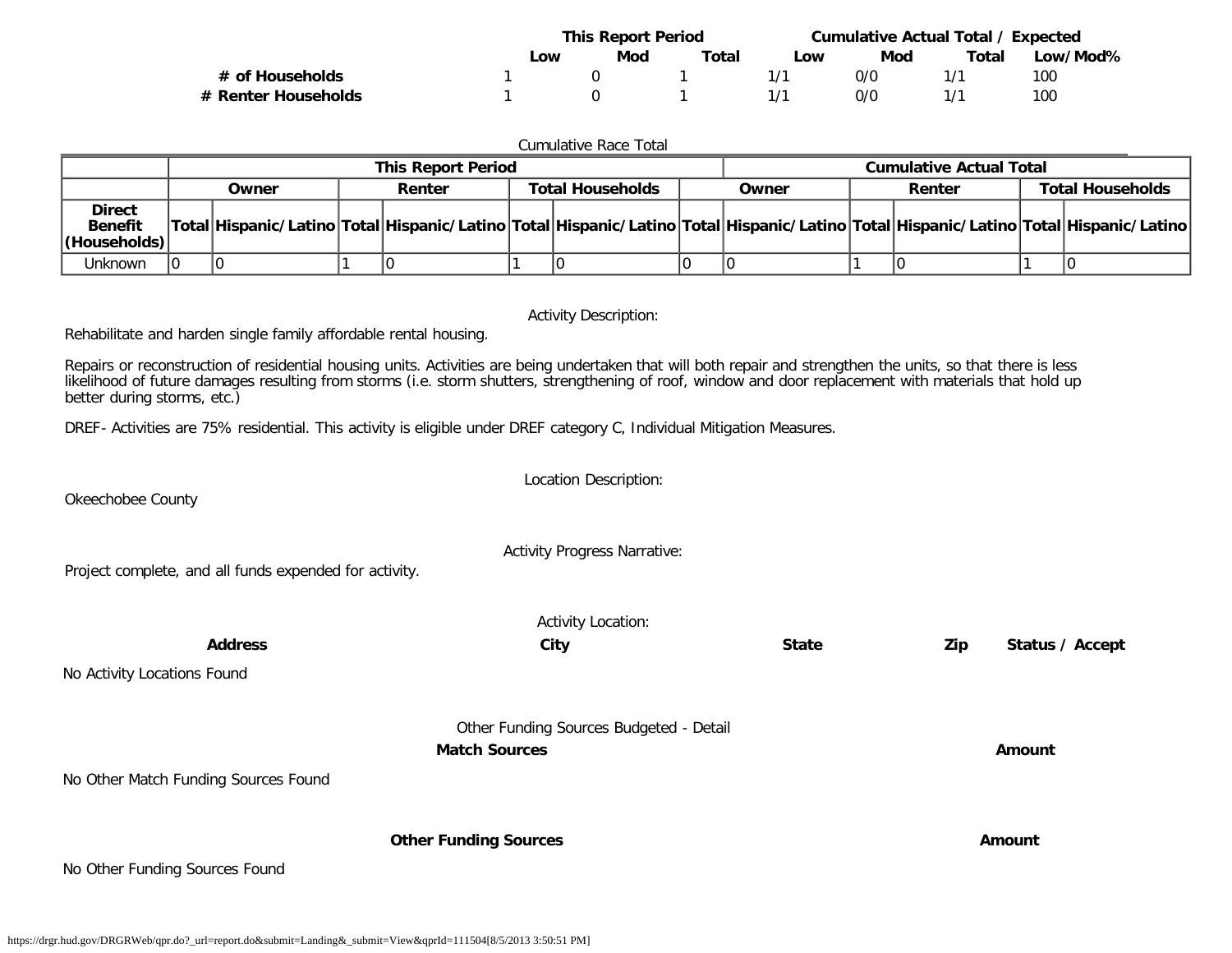### **Activity Supporting Documents:**

### **Supporting Documents**

None

**Grantee Activity Number:** Palm Beach Co 03

**Activity Category:** Rehabilitation/reconstruction of public facilities

**Project Number:** 102

**Projected Start Date:** 06/14/2010

**National Objective:** Low/Mod

**Responsible Organization:** Palm Beach County

**Benefit Type:** Area ( Survey ) **Activity Title:** Palm Beach Co 03

**Activity Status:** Under Way

**Project Title:** Non-Housing

**Projected End Date:** 12/21/2013

**Completed Activity Actual End Date:**

| Overall                                         |        | Jan 1 thru Mar 31, 2013 | <b>To Date</b> |
|-------------------------------------------------|--------|-------------------------|----------------|
| <b>Total Projected Budget from All Sources:</b> |        | N/A                     | \$345,794.00   |
| <b>Total Budget:</b>                            |        | \$0.00                  | \$345,794.00   |
| <b>Total Obligated:</b>                         |        | \$0.00                  | \$345,794.00   |
| <b>Total Funds Drawdown</b>                     |        | \$0.00                  | \$0.00         |
| Program Funds Drawdown:                         |        | \$0.00                  | \$0.00         |
| Program Income Drawdown:                        |        | \$0.00                  | \$0.00         |
| Program Income Received:                        |        | \$0.00                  | \$0.00         |
| <b>Total Funds Expended:</b>                    |        | \$0.00                  | \$0.00         |
| Palm Beach County                               | \$0.00 | \$0.00                  |                |
| <b>Match Contributed:</b>                       |        | \$0.00                  | \$0.00         |

|                          | Accomplishments Performance Measures |     |                                           |
|--------------------------|--------------------------------------|-----|-------------------------------------------|
|                          | <b>This Report Period</b>            |     | <b>Cumulative Actual Total / Expected</b> |
|                          | Total                                |     | Total                                     |
| $#$ of Public Facilities |                                      | 0/7 |                                           |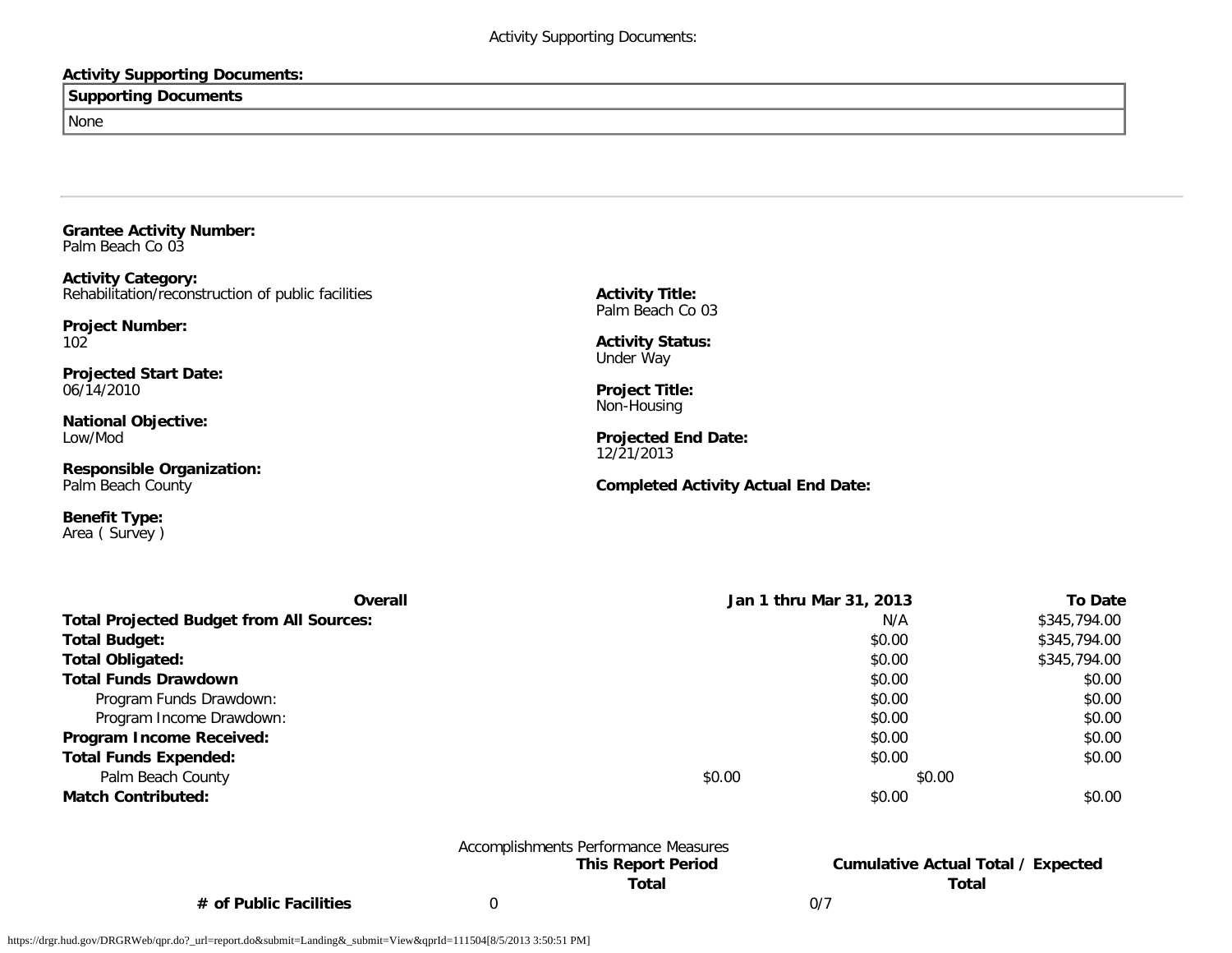### Activity Description:

Town of Mangonia Park: Purchase and installation of 8 fixed generators to serve the Town's well and pump stations. These critical facilities suffered service interruption due to extended power loss as resulting from Tropical Storm Fay. The emergency generators are necessary to keep these essential services operating in the aftermath of a future major storm event. This activity will serve the "Activities benefiting low- and moderate-income persons". It will mitigate future disaster damage and eliminate water and sewer issues that result from flooding.

DREF- Activities are 70% residential. This activity is eligible under DREF category B, Individual Mitigation Measures.

| Palm Beach County                                                                                 | Location Description:                                           |              |     |                 |
|---------------------------------------------------------------------------------------------------|-----------------------------------------------------------------|--------------|-----|-----------------|
| (#3) Mangonia: Construction underway; Project is 90% Complete. Local government requesting funds. | <b>Activity Progress Narrative:</b>                             |              |     |                 |
| <b>Address</b>                                                                                    | Activity Location:<br>City                                      | <b>State</b> | Zip | Status / Accept |
| No Activity Locations Found                                                                       |                                                                 |              |     |                 |
| No Other Match Funding Sources Found                                                              | Other Funding Sources Budgeted - Detail<br><b>Match Sources</b> |              |     | Amount          |
|                                                                                                   | <b>Other Funding Sources</b>                                    |              |     | <b>Amount</b>   |
| No Other Funding Sources Found                                                                    |                                                                 |              |     |                 |
|                                                                                                   | <b>Activity Supporting Documents:</b>                           |              |     |                 |
| <b>Activity Supporting Documents:</b>                                                             |                                                                 |              |     |                 |
| <b>Supporting Documents</b>                                                                       |                                                                 |              |     |                 |
| None                                                                                              |                                                                 |              |     |                 |
|                                                                                                   |                                                                 |              |     |                 |

**Grantee Activity Number:** Palm Beach Co 03I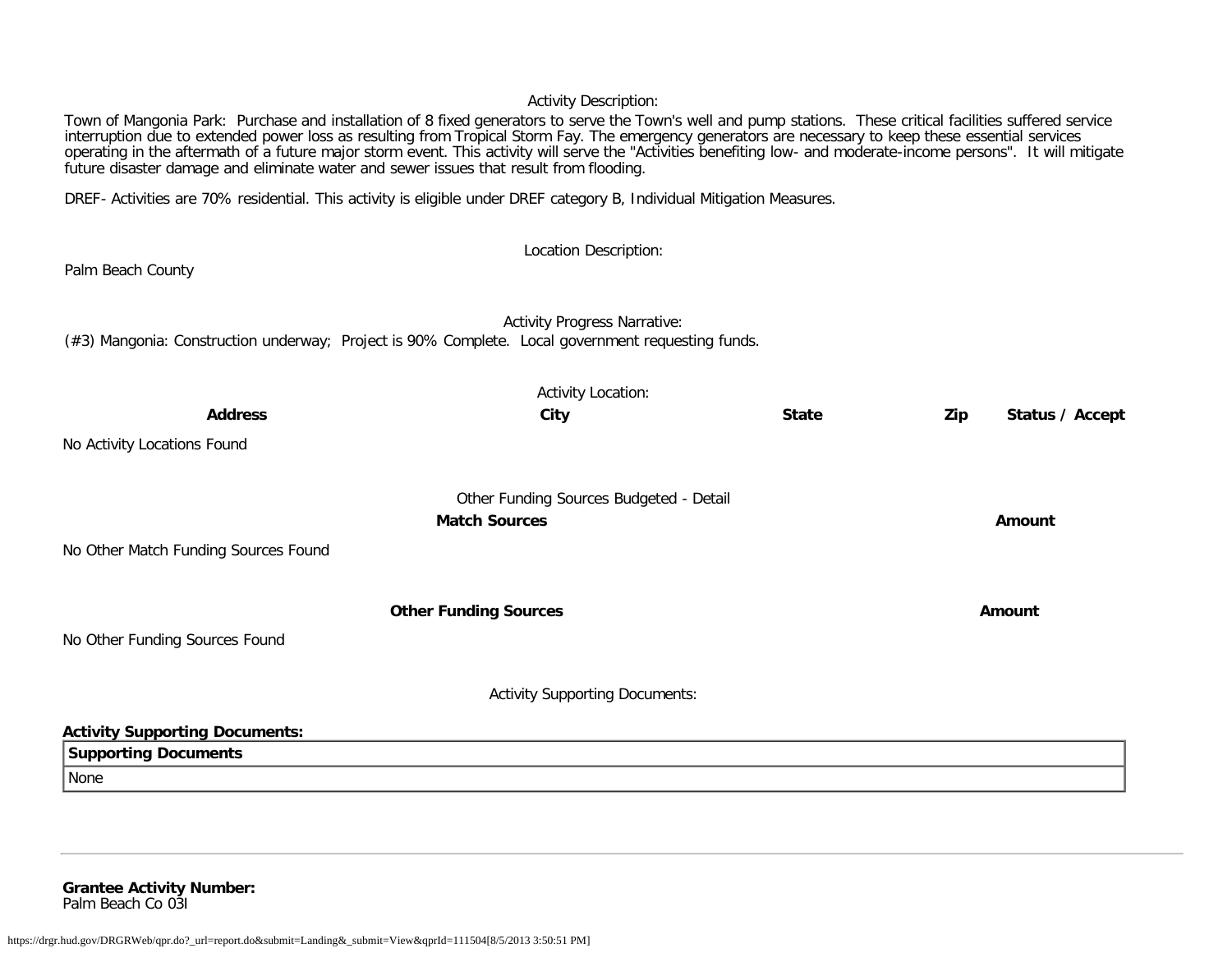**Activity Category:** Construction/reconstruction of water/sewer lines or systems

**Project Number:** 102

**Projected Start Date:** 06/14/2010

**National Objective:** Low/Mod

**Responsible Organization:** Palm Beach County

**Benefit Type:** Area ( Survey )

**Activity Title:** Palm Beach Co 03I

**Activity Status:** Under Way

**Project Title:** Non-Housing

**Projected End Date:** 12/21/2013

**Completed Activity Actual End Date:**

| Overall                                         | Jan 1 thru Mar 31, 2013 |        | <b>To Date</b> |
|-------------------------------------------------|-------------------------|--------|----------------|
| <b>Total Projected Budget from All Sources:</b> |                         | N/A    | \$4,088,691.67 |
| <b>Total Budget:</b>                            |                         | \$0.00 | \$4,088,691.67 |
| <b>Total Obligated:</b>                         |                         | \$0.00 | \$4,088,691.67 |
| <b>Total Funds Drawdown</b>                     |                         | \$0.00 | \$1,826,508.00 |
| Program Funds Drawdown:                         |                         | \$0.00 | \$1,826,508.00 |
| Program Income Drawdown:                        |                         | \$0.00 | \$0.00         |
| Program Income Received:                        |                         | \$0.00 | \$0.00         |
| <b>Total Funds Expended:</b>                    |                         | \$0.00 | \$1,826,508.00 |
| Palm Beach County                               | \$0.00                  |        | \$1,826,508.00 |
| <b>Match Contributed:</b>                       |                         | \$0.00 | \$0.00         |
|                                                 |                         |        |                |
|                                                 |                         |        |                |

|                                             |         | Accomplishments Performance Measures |                                           |
|---------------------------------------------|---------|--------------------------------------|-------------------------------------------|
|                                             |         | <b>This Report Period</b>            | <b>Cumulative Actual Total / Expected</b> |
|                                             |         | Total                                | Total                                     |
| # of Public Facilities                      |         |                                      | 1/4                                       |
| Activity funds eligible for DREF (Ike Only) | 171,350 |                                      | 171.350/171.350                           |

Activity Description:

Drainage infrastructure to provide piping, culverts, trenches, and retention ponds.

This activity entails the replacement drainage infrastructure and the installation of sanitary sewer to improve sanitary conditions and mitigate flooding in this area such as experienced during Tropical Storm Fay, and the threat to public health posed by the flooded private septic systems discharging untreated sewage into public roadways and private properties.

DREF- Activities are 90% residential. This activity is eligible under DREF category C, Individual Mitigation Measures.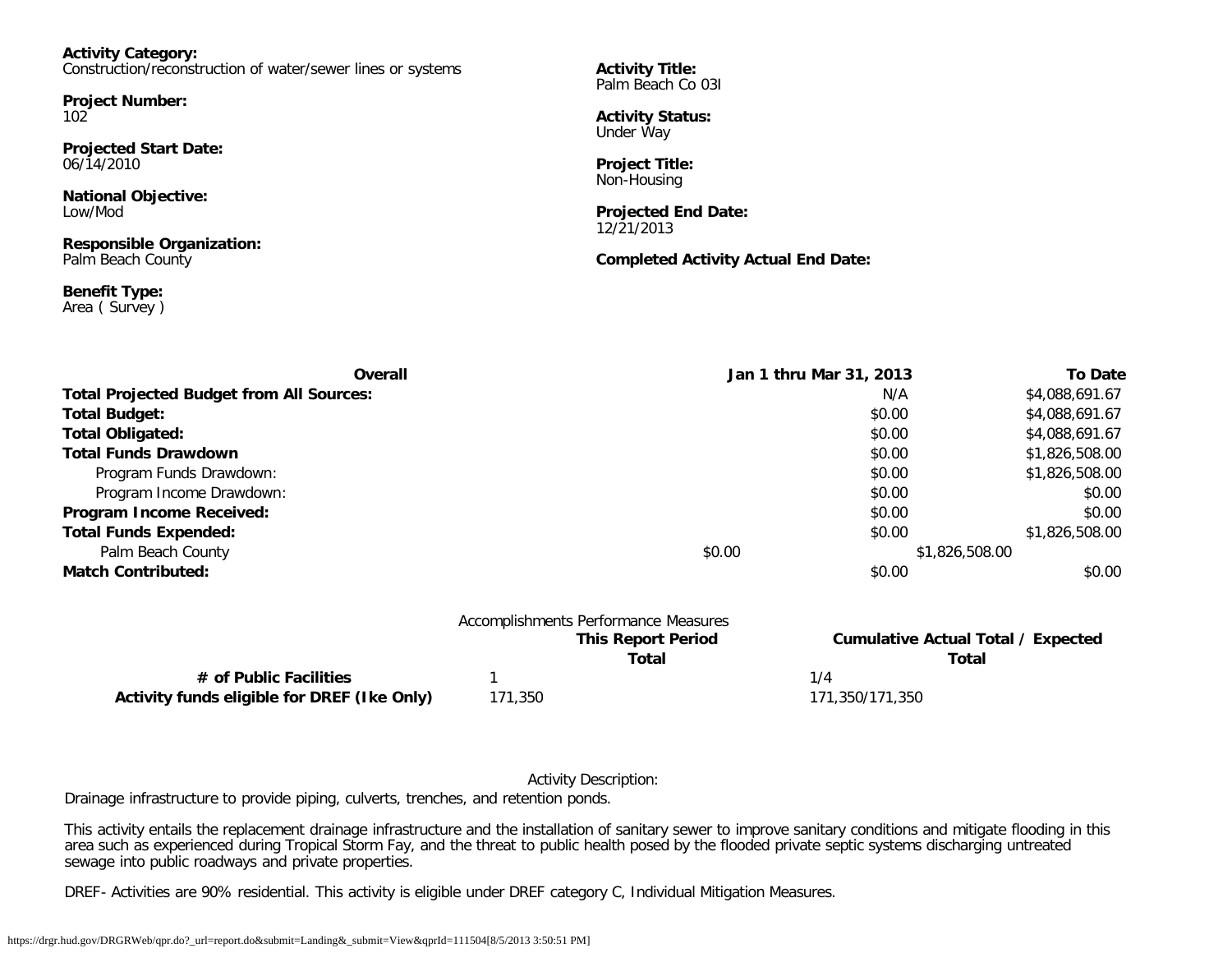|                                                         | Location Description:               |              |     |                 |
|---------------------------------------------------------|-------------------------------------|--------------|-----|-----------------|
| Palm Beach County                                       |                                     |              |     |                 |
|                                                         | <b>Activity Progress Narrative:</b> |              |     |                 |
| Funds drawn \$1,826,508.00.                             |                                     |              |     |                 |
| (#4) Westgate*: Under construction (95% Complete)       |                                     |              |     |                 |
| (#5) Town of Jupiter-Indian Creek: Project is Complete  |                                     |              |     |                 |
| (#6) 10th Ave: Project deleted per DEO Mod 2 approval.  |                                     |              |     |                 |
| (#7) Haverhill: Project deleted per DEO Mod 2 approval. |                                     |              |     |                 |
| (#8) Glen Ridge/Cloud Lake: Project is Complete         |                                     |              |     |                 |
| (#9 Limestone: Under Construction (90% Complete).       |                                     |              |     |                 |
|                                                         |                                     |              |     |                 |
|                                                         |                                     |              |     |                 |
|                                                         | <b>Activity Location:</b>           |              |     |                 |
| <b>Address</b>                                          | City                                | <b>State</b> | Zip | Status / Accept |
| No Activity Locations Found                             |                                     |              |     |                 |
|                                                         |                                     |              |     |                 |

| No Activity Locations Found           |                                                                 |               |
|---------------------------------------|-----------------------------------------------------------------|---------------|
| No Other Match Funding Sources Found  | Other Funding Sources Budgeted - Detail<br><b>Match Sources</b> | <b>Amount</b> |
| No Other Funding Sources Found        | <b>Other Funding Sources</b>                                    | Amount        |
|                                       | <b>Activity Supporting Documents:</b>                           |               |
| <b>Activity Supporting Documents:</b> |                                                                 |               |
| <b>Supporting Documents</b>           |                                                                 |               |
| None                                  |                                                                 |               |

**Grantee Activity Number:**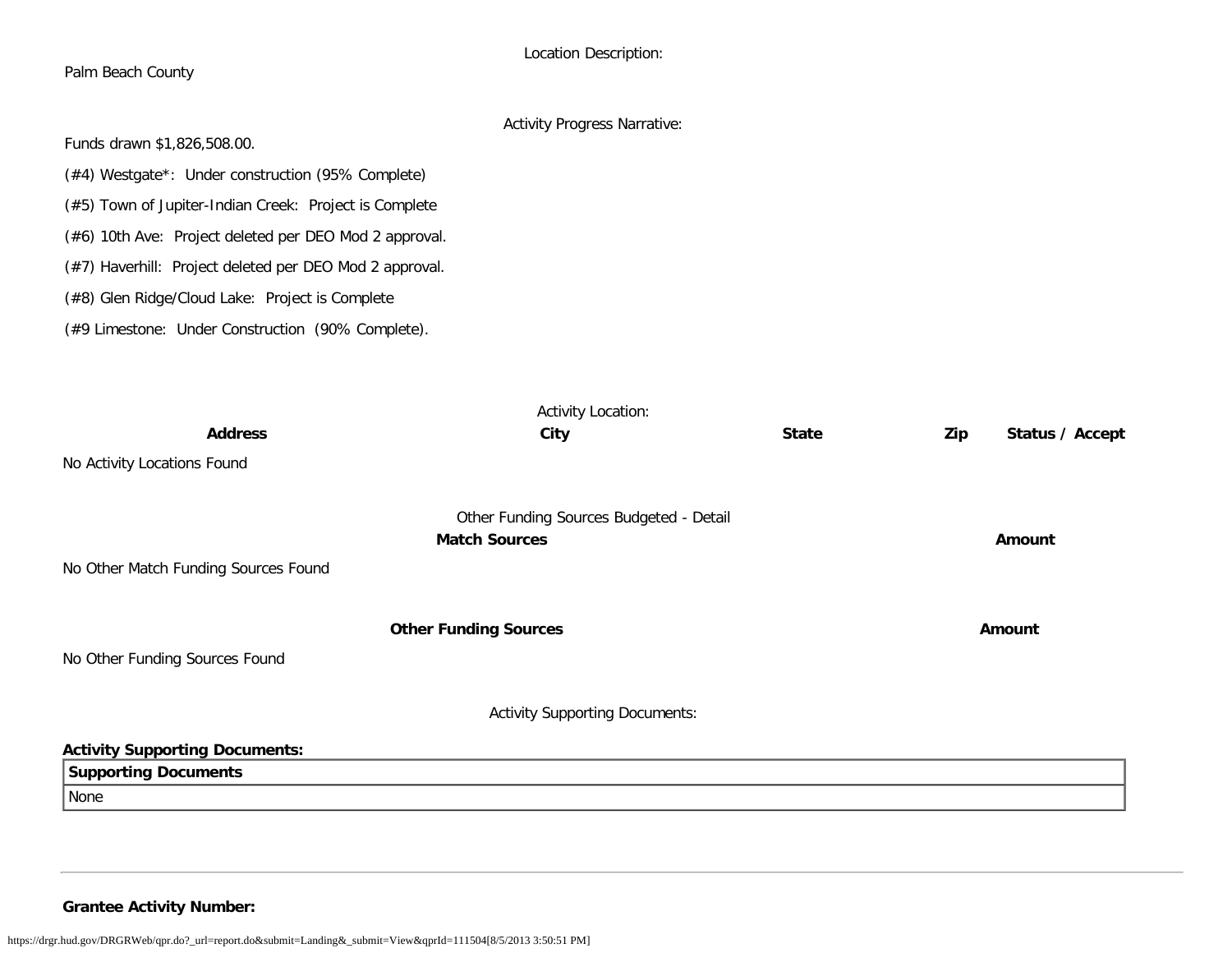Palm Beach Co 03J

**Activity Category:** Construction/reconstruction of water/sewer lines or systems

**Project Number:** 102

**Projected Start Date:** 06/14/2010

**National Objective:** Low/Mod

**Responsible Organization:** Palm Beach County

**Benefit Type:** Area ( Survey ) **Activity Title:** Palm Beach Co 03J

**Activity Status:** Under Way

**Project Title:** Non-Housing

**Projected End Date:** 12/21/2013

**Completed Activity Actual End Date:**

| Overall                                         | Jan 1 thru Mar 31, 2013              |            | <b>To Date</b> |
|-------------------------------------------------|--------------------------------------|------------|----------------|
| <b>Total Projected Budget from All Sources:</b> |                                      | N/A        | \$512,201.33   |
| <b>Total Budget:</b>                            |                                      | \$0.00     | \$512,201.33   |
| <b>Total Obligated:</b>                         |                                      | \$0.00     | \$512,201.33   |
| <b>Total Funds Drawdown</b>                     |                                      | \$0.00     | \$6,073.05     |
| Program Funds Drawdown:                         |                                      | \$0.00     | \$6,073.05     |
| Program Income Drawdown:                        |                                      | \$0.00     | \$0.00         |
| Program Income Received:                        |                                      | \$0.00     | \$0.00         |
| <b>Total Funds Expended:</b>                    |                                      | \$0.00     | \$6,073.05     |
| Palm Beach County                               | \$0.00                               | \$6,073.05 |                |
| <b>Match Contributed:</b>                       |                                      | \$0.00     | \$0.00         |
|                                                 | Accomplishments Derformance Measures |            |                |

|                                             | Accomplishments Performance Measures |                                    |  |
|---------------------------------------------|--------------------------------------|------------------------------------|--|
|                                             | <b>This Report Period</b>            | Cumulative Actual Total / Expected |  |
|                                             | Total                                | Total                              |  |
| Activity funds eligible for DREF (Ike Only) |                                      | 3,489,749/3,489,749                |  |

### Activity Description:

Westgate/Belvedere Homes CRA Pump/Lift stations - improvements to water and sewer lines.

This activity entails the replacement drainage infrastructure and the installation of sanitary sewer to improve sanitary conditions and mitigate flooding in this area such as experienced during Tropical Storm Fay, and the threat to public health posed by the flooded private septic systems discharging untreated and the threat to public health posed by the flooded private septic syst sewage into public roadways and private properties.

BUDGET INCLUDES ENGINEERING AND CONSTRUCTION.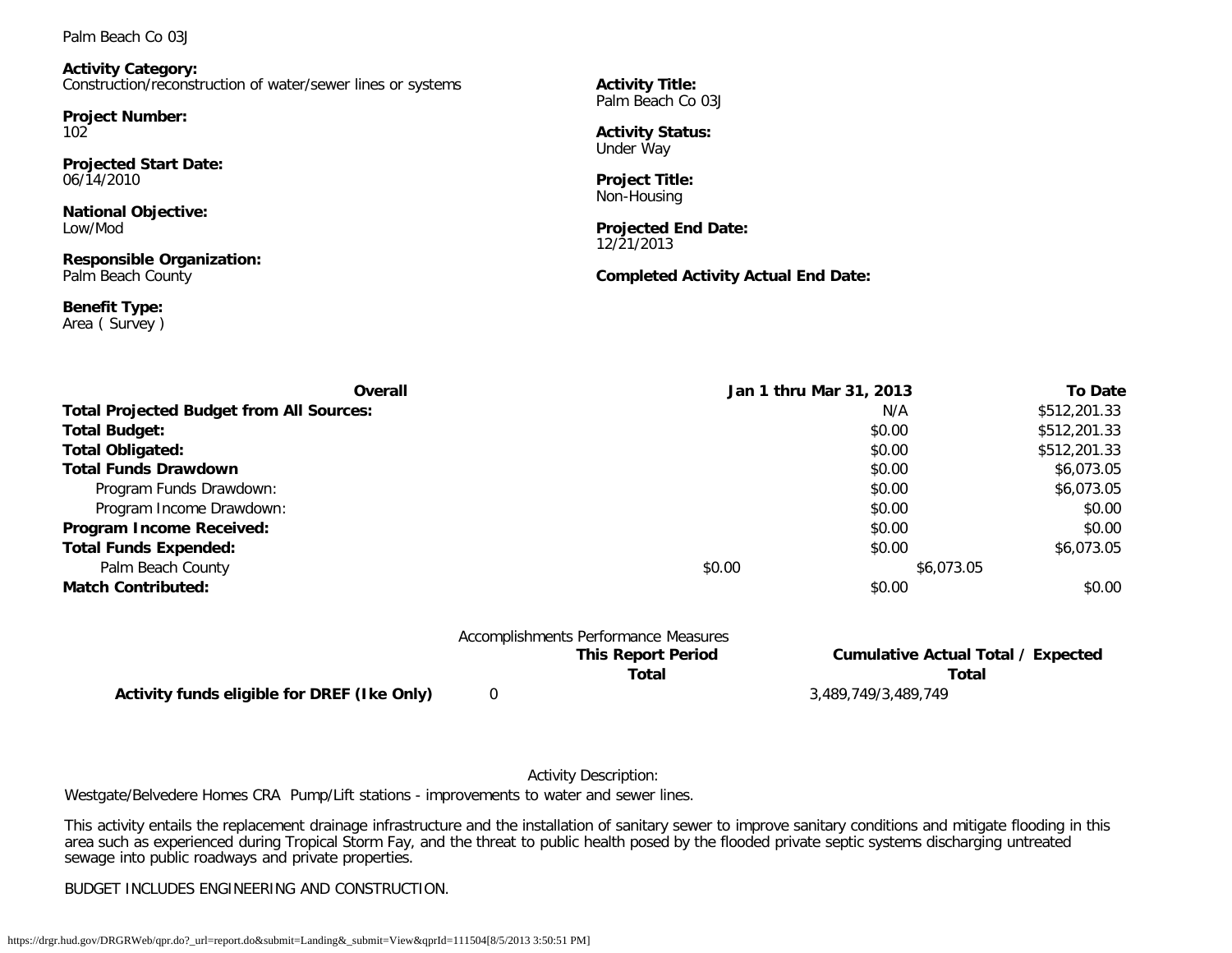DREF- Activities are 100% residential. This activity is eligible under DREF category C, Individual Mitigation Measures.

| Palm Beach County                                                                                            | Location Description:                                           |              |                        |
|--------------------------------------------------------------------------------------------------------------|-----------------------------------------------------------------|--------------|------------------------|
| Funds drawn thus far \$6,073.05.<br>(#4) Westgate: Under construction (95% Complete) Pump station and force. | <b>Activity Progress Narrative:</b>                             |              |                        |
| <b>Address</b><br>No Activity Locations Found                                                                | <b>Activity Location:</b><br>City                               | <b>State</b> | Zip<br>Status / Accept |
| No Other Match Funding Sources Found                                                                         | Other Funding Sources Budgeted - Detail<br><b>Match Sources</b> |              | Amount                 |
| No Other Funding Sources Found                                                                               | <b>Other Funding Sources</b>                                    |              | Amount                 |
|                                                                                                              | <b>Activity Supporting Documents:</b>                           |              |                        |
| <b>Activity Supporting Documents:</b><br><b>Supporting Documents</b><br>None                                 |                                                                 |              |                        |

**Grantee Activity Number:** Palm Beach Co 03K/ARH

**Activity Category:** Affordable Rental Housing

**Project Number:** 103

**Projected Start Date:** 06/14/2010

**Activity Title:** Palm Beach Co 03K/ARH

**Activity Status:** Under Way

**Project Title:**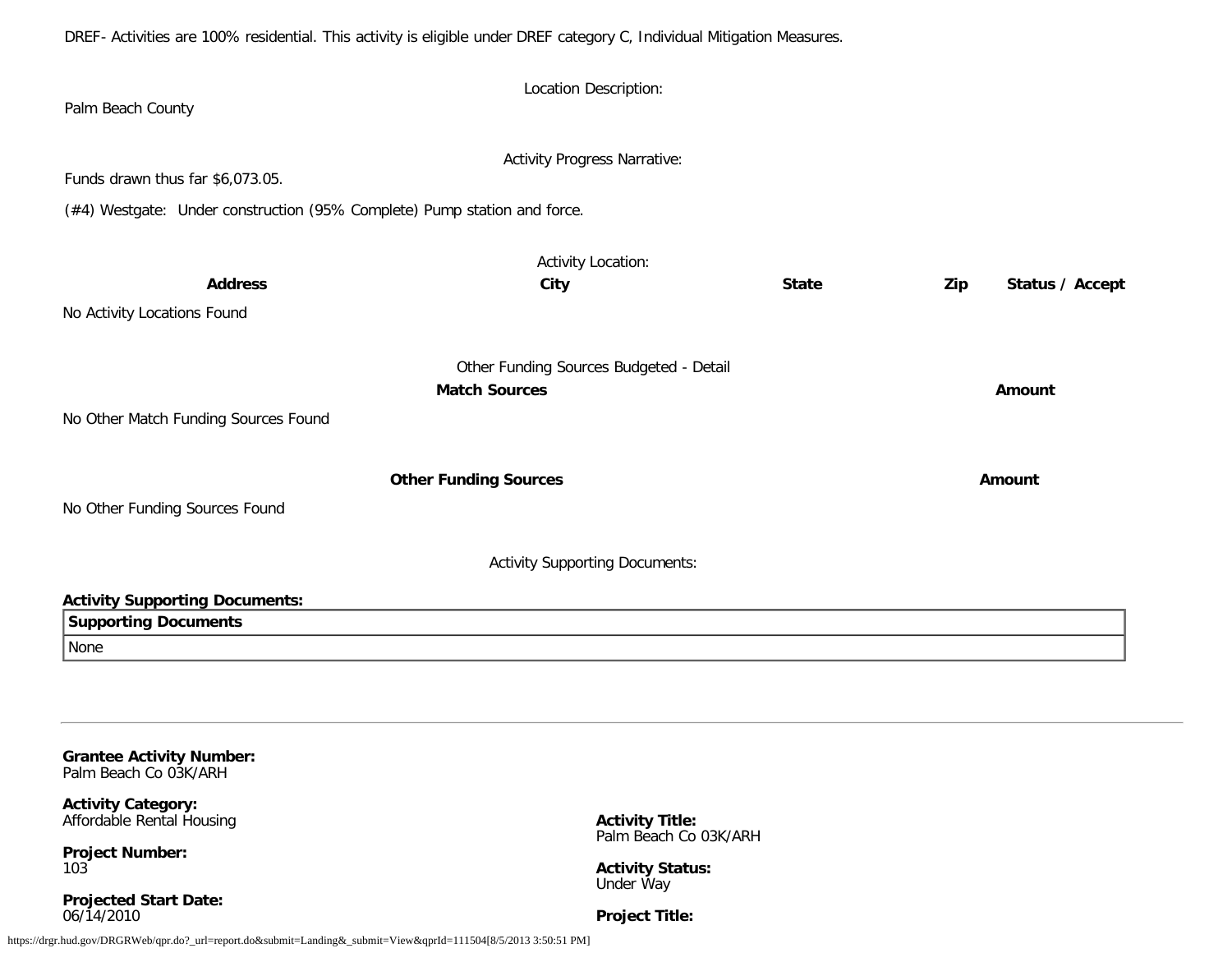**National Objective:** Low/Mod

### **Responsible Organization:** Palm Beach County

**Benefit Type:** Direct (HouseHold) Affordable Rental Housing

#### **Projected End Date:** 12/21/2013

### **Completed Activity Actual End Date:**

| Overall                                         |         |                                      | Jan 1 thru Mar 31, 2013                   | <b>To Date</b> |
|-------------------------------------------------|---------|--------------------------------------|-------------------------------------------|----------------|
| <b>Total Projected Budget from All Sources:</b> |         |                                      | N/A                                       | \$682,619.00   |
| Total Budget:                                   |         |                                      | \$0.00                                    | \$682,619.00   |
| Total Obligated:                                |         |                                      | \$0.00                                    | \$682,619.00   |
| <b>Total Funds Drawdown</b>                     |         |                                      | \$0.00                                    | \$0.00         |
| Program Funds Drawdown:                         |         |                                      | \$0.00                                    | \$0.00         |
| Program Income Drawdown:                        |         |                                      | \$0.00                                    | \$0.00         |
| Program Income Received:                        |         |                                      | \$0.00                                    | \$0.00         |
| <b>Total Funds Expended:</b>                    |         |                                      | \$0.00                                    | \$0.00         |
| Palm Beach County                               |         | \$0.00                               | \$0.00                                    |                |
| <b>Match Contributed:</b>                       |         |                                      | \$0.00                                    | \$0.00         |
|                                                 |         | Accomplishments Performance Measures |                                           |                |
|                                                 |         | <b>This Report Period</b>            | <b>Cumulative Actual Total / Expected</b> |                |
|                                                 |         | Total                                | Total                                     |                |
| # of Properties                                 | 0       |                                      | 0/213                                     |                |
| Activity funds eligible for DREF (Ike Only)     | 692,598 |                                      | 692.598/692.598                           |                |
|                                                 |         |                                      |                                           |                |

|                    | <b>This Report Period</b><br>Total |       | <b>Cumulative Actual Total / Expected</b><br>Total |
|--------------------|------------------------------------|-------|----------------------------------------------------|
| # of Housing Units |                                    | 0/213 |                                                    |
|                    | Beneficiaries Performance Measures |       |                                                    |

|                     |     | <u>DETICINIUM IES TELIULITIAINE MEASULES</u><br><b>This Report Period</b> |       |       |     | Cumulative Actual Total / Expected |          |
|---------------------|-----|---------------------------------------------------------------------------|-------|-------|-----|------------------------------------|----------|
|                     | Low | Mod                                                                       | Total | Low   | Mod | Total                              | Low/Mod% |
| # of Households     |     |                                                                           |       | 0/213 | 0/0 | 0/213                              |          |
| # Renter Households |     |                                                                           |       | 0/213 | 0/0 | 0/213                              |          |

Activity Description: Street Improvements - flood and drainage projects for affordable rental housing locales.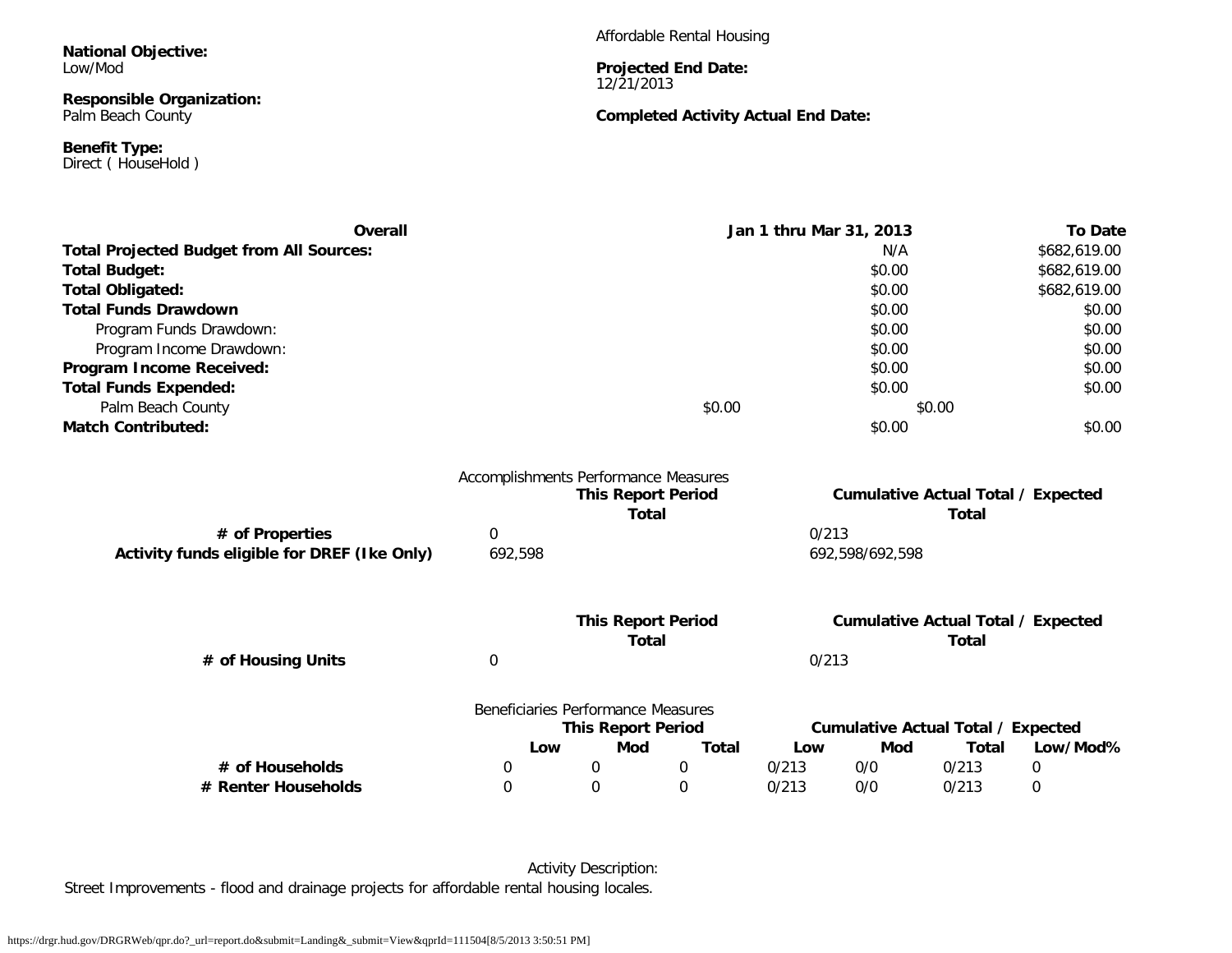Street being addressed will be paved or resurfaced, and other improvements will be made to prevent serious flooding in the future. Improvements may consist of elevation of roadway surfaces, stormwater drains, curbs and cutters, manholes, etc. Without the improvements, the nearby residential area will continue to flood, limiting access and hindering evacuation. DREF- Activities are 100% residential. This activity is eligible under DREF category C, Individual Mitigation Measures. Location Description: Palm Beach County Activity Progress Narrative: (#1) WPBHA-Southridge: Bids complete by WPBHA; DRI 3 Mod 11 added additional funding to this project. Contract award pending. (#2) WPBHA-Colony Oaks: Bids complete by WPBHA; DRI 3 Mod 11 added additional funding to this project. Contract award pending. Activity Location: **Address City State Zip Status / Accept** No Activity Locations Found Other Funding Sources Budgeted - Detail **Match Sources Amount** No Other Match Funding Sources Found **Other Funding Sources Amount Amount Amount** No Other Funding Sources Found Activity Supporting Documents: **Activity Supporting Documents: Supporting Documents** None

**Grantee Activity Number:** Palm Beach Co 14B/ARH

**Activity Category:** Affordable Rental Housing

**Project Number:**

**Activity Title:** Palm Beach Co 14B/ARH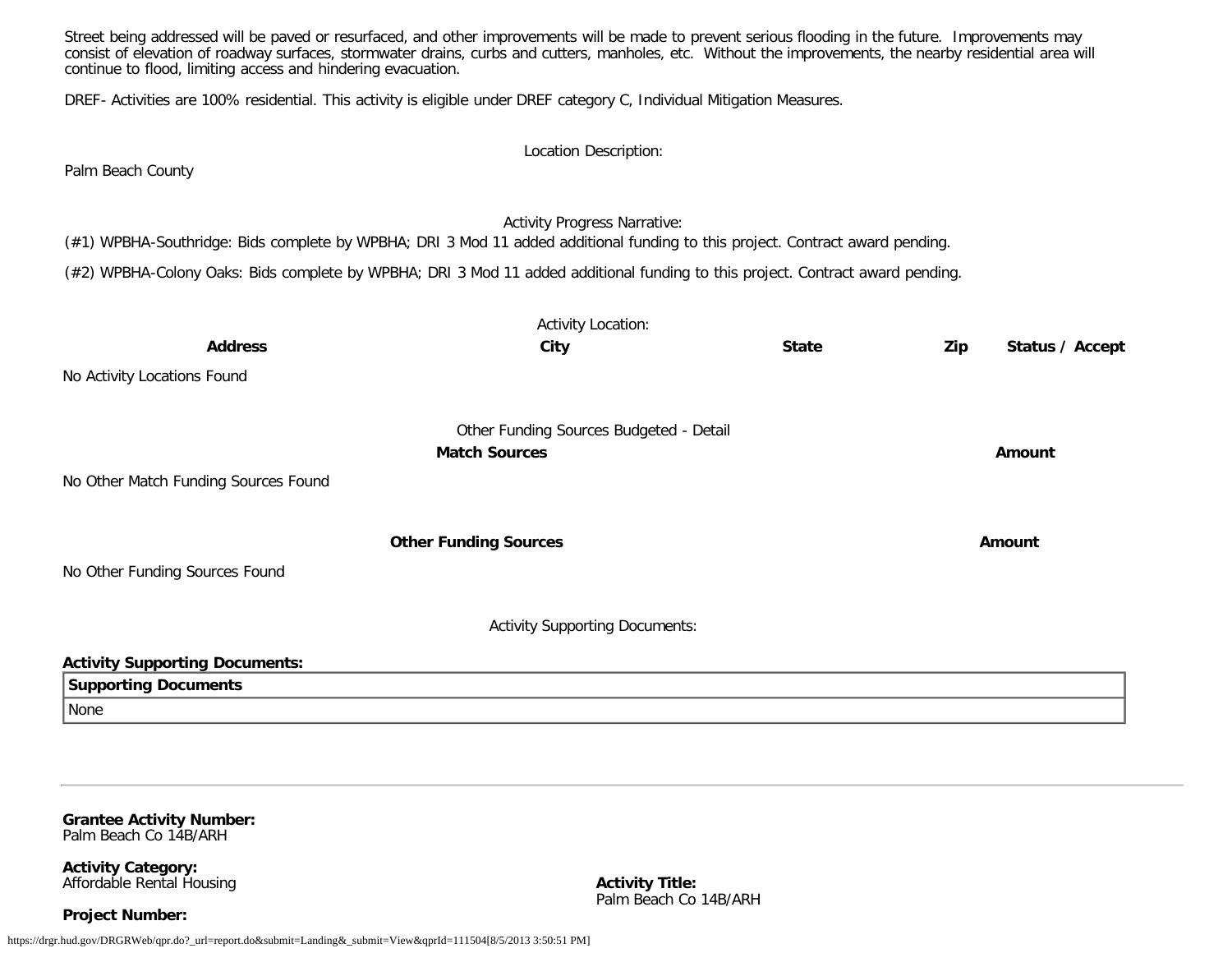### 103

**Projected Start Date:** 06/14/2010

**National Objective:** Low/Mod

**Responsible Organization:** Palm Beach County

**Benefit Type:** Direct ( HouseHold )

**Activity Status:** Under Way

**Project Title:** Affordable Rental Housing

**Projected End Date:** 12/21/2013

**Completed Activity Actual End Date:**

| <b>Overall</b>                                  |                                      |                                    | Jan 1 thru Mar 31, 2013                   |              |      | <b>To Date</b>                            |                            |              |
|-------------------------------------------------|--------------------------------------|------------------------------------|-------------------------------------------|--------------|------|-------------------------------------------|----------------------------|--------------|
| <b>Total Projected Budget from All Sources:</b> |                                      |                                    |                                           |              |      | N/A                                       |                            | \$740,744.00 |
| <b>Total Budget:</b>                            |                                      |                                    |                                           |              |      | \$0.00                                    |                            | \$740,744.00 |
| <b>Total Obligated:</b>                         |                                      |                                    | \$0.00                                    |              |      |                                           | \$740,744.00<br>\$4,107.58 |              |
| <b>Total Funds Drawdown</b>                     |                                      |                                    | \$0.00                                    |              |      |                                           |                            |              |
| Program Funds Drawdown:                         |                                      |                                    |                                           |              |      | \$0.00                                    |                            | \$4,107.58   |
| Program Income Drawdown:                        |                                      |                                    |                                           |              |      | \$0.00                                    |                            | \$0.00       |
| Program Income Received:                        |                                      |                                    |                                           |              |      | \$0.00                                    |                            | \$0.00       |
| <b>Total Funds Expended:</b>                    |                                      |                                    |                                           |              |      | \$0.00                                    |                            | \$4,107.58   |
| Palm Beach County                               |                                      |                                    | \$0.00                                    |              |      | \$4,107.58                                |                            |              |
| <b>Match Contributed:</b>                       |                                      |                                    |                                           |              |      | \$0.00                                    |                            | \$0.00       |
|                                                 | Accomplishments Performance Measures |                                    |                                           |              |      |                                           |                            |              |
|                                                 |                                      |                                    | <b>This Report Period</b>                 |              |      | <b>Cumulative Actual Total / Expected</b> |                            |              |
|                                                 |                                      |                                    | <b>Total</b>                              |              |      |                                           | <b>Total</b>               |              |
| # of Properties                                 | 0                                    |                                    |                                           |              | 0/0  |                                           |                            |              |
| Activity funds eligible for DREF (Ike Only)     | $\boldsymbol{0}$                     |                                    |                                           |              |      | 740,744/740,744                           |                            |              |
|                                                 |                                      |                                    |                                           |              |      |                                           |                            |              |
|                                                 |                                      |                                    | <b>This Report Period</b><br><b>Total</b> |              |      | <b>Cumulative Actual Total / Expected</b> | <b>Total</b>               |              |
| # of Housing Units                              | 0                                    |                                    |                                           |              | 0/20 |                                           |                            |              |
|                                                 |                                      | Beneficiaries Performance Measures |                                           |              |      |                                           |                            |              |
|                                                 |                                      |                                    | <b>This Report Period</b>                 |              |      | <b>Cumulative Actual Total / Expected</b> |                            |              |
|                                                 |                                      | Low                                | Mod                                       | <b>Total</b> | Low  | Mod                                       | Total                      | Low/Mod%     |
| # of Households                                 | 0                                    | 0                                  |                                           | 0            | 0/20 | 0/0                                       | 0/20                       | 0            |
| # Renter Households                             | 0                                    | $\mathbf 0$                        |                                           | $\mathbf 0$  | 0/20 | 0/0                                       | 0/20                       | 0            |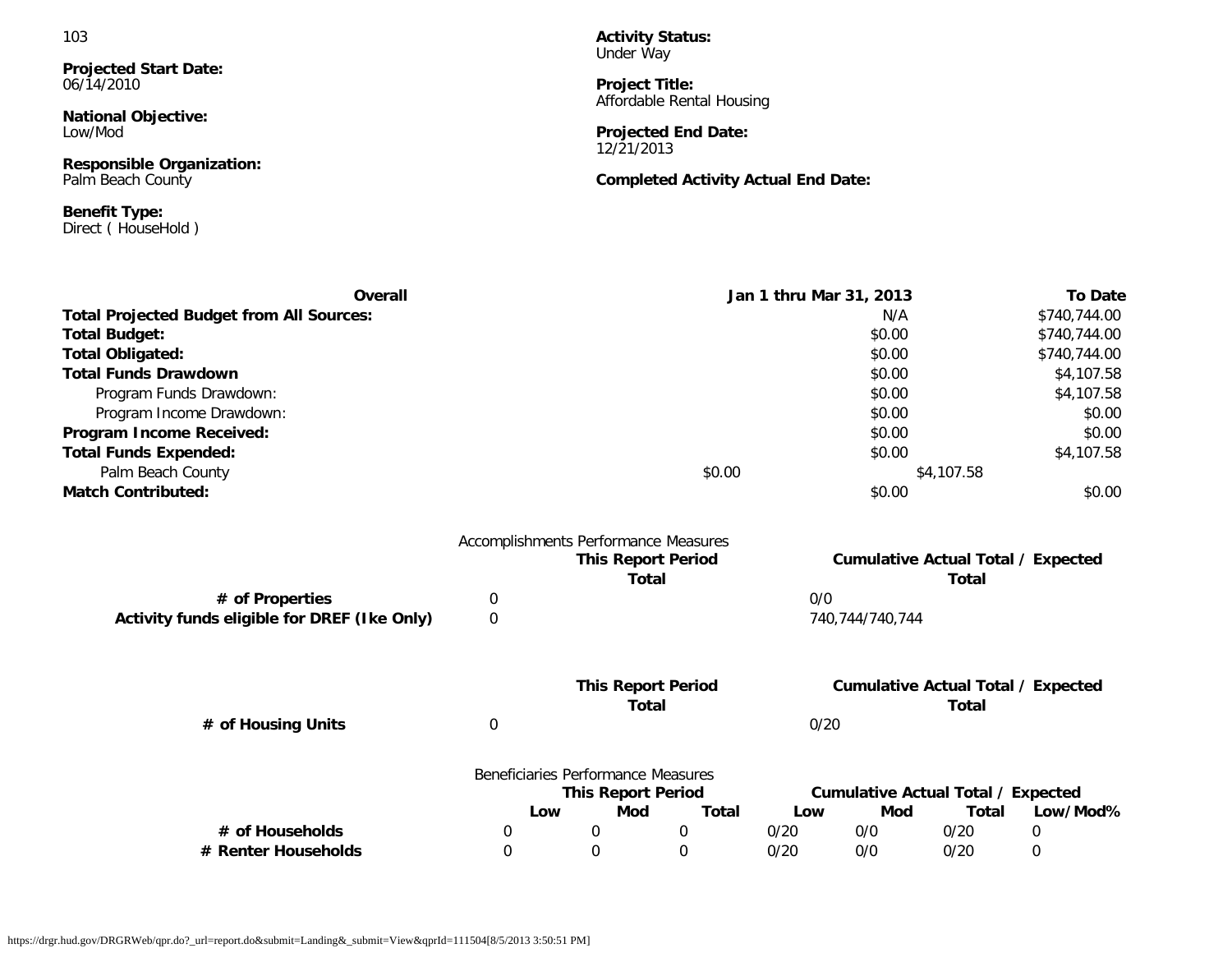### Activity Description:

Affordable Rental Housing rehabilitation and hardening activities.

Repairs or reconstruction of residential housing units. Activities are being undertaken that will both repair and strengthen the units, so that there is less likelihood of future damages resulting from storms (i.e. storm shutters, strengthening of roof, window and door replacement with materials that hold up better during storms, etc.).

DREF- Activities are 100% residential. This activity is eligible under DREF category C, Individual Mitigation Measures.

Location Description: Palm Beach County Activity Progress Narrative: (#10) West Palm Beach Housing Authority – Newton Woods Development Rental Hardening: Bids complete by WPBHA; DRI 3 Mod 11 added additional funding to this project. Contract award pending. Activity Location: **Address City State Zip Status / Accept** No Activity Locations Found Other Funding Sources Budgeted - Detail **Match Sources Amount** No Other Match Funding Sources Found **Other Funding Sources and Sources and Sources and Sources and Sources and Source Amount** No Other Funding Sources Found Activity Supporting Documents: **Activity Supporting Documents: Supporting Documents** None

**Grantee Activity Number:** Palm Beach Co DREF 03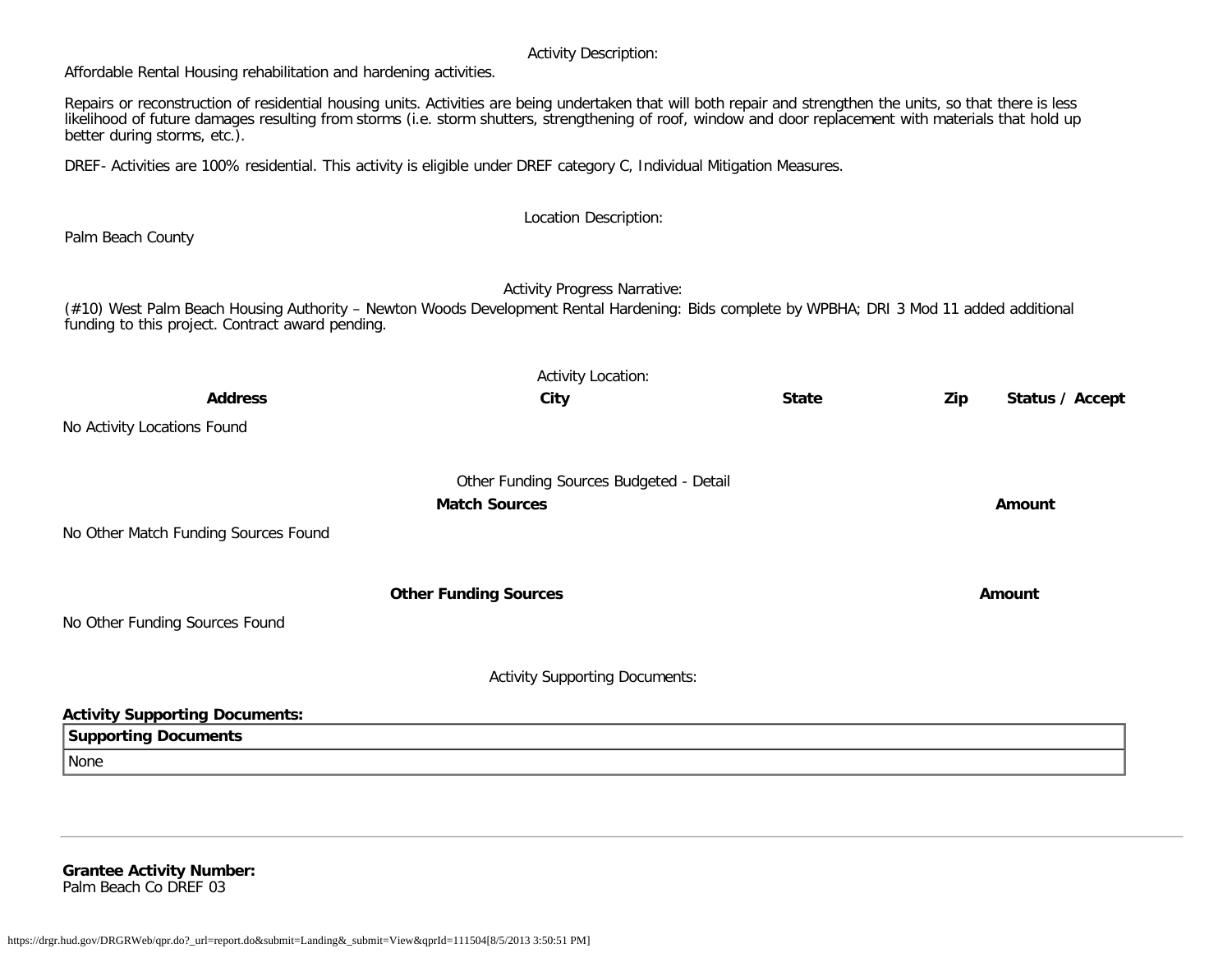| <b>Activity Category:</b>                          |                                                 |  |
|----------------------------------------------------|-------------------------------------------------|--|
| Rehabilitation/reconstruction of public facilities | <b>Activity Title:</b><br>Palm Beach Co DREF 03 |  |
| <b>Project Number:</b>                             |                                                 |  |
| 10 <sub>2</sub>                                    | <b>Activity Status:</b><br>Cancelled            |  |
| <b>Projected Start Date:</b>                       |                                                 |  |
| 04/05/2012                                         | <b>Project Title:</b><br>Non-Housing            |  |
| <b>National Objective:</b>                         |                                                 |  |
| Low/Mod                                            | <b>Projected End Date:</b><br>04/04/2014        |  |

**Responsible Organization:** Palm Beach County

**Benefit Type:** Area ( Survey ) **Completed Activity Actual End Date:**

| Overall                                         |                  | Jan 1 thru Mar 31, 2013 |        | <b>To Date</b> |
|-------------------------------------------------|------------------|-------------------------|--------|----------------|
| <b>Total Projected Budget from All Sources:</b> |                  | N/A                     |        | \$0.00         |
| <b>Total Budget:</b>                            | (\$1,442,136.20) |                         |        | \$0.00         |
| <b>Total Obligated:</b>                         | (\$1,442,136.20) |                         |        | \$0.00         |
| <b>Total Funds Drawdown</b>                     |                  | \$0.00                  |        | \$0.00         |
| Program Funds Drawdown:                         |                  | \$0.00                  |        | \$0.00         |
| Program Income Drawdown:                        |                  | \$0.00                  |        | \$0.00         |
| Program Income Received:                        |                  | \$0.00                  |        | \$0.00         |
| <b>Total Funds Expended:</b>                    |                  | \$0.00                  |        | \$0.00         |
| Palm Beach County                               | \$0.00           |                         | \$0.00 |                |
| <b>Match Contributed:</b>                       |                  | \$0.00                  |        | \$0.00         |

|  | <b>Activity Description:</b> |
|--|------------------------------|
|  |                              |

City of Belle Glades sewer inflow and infiltration project

City of Pahokee inflow and infiltration/manhole rehabilitation project

Location Description:

Palm Beach County

Activity Progress Narrative:

Project has been cancelled

Activity Location:

**Address City State Zip Status / Accept**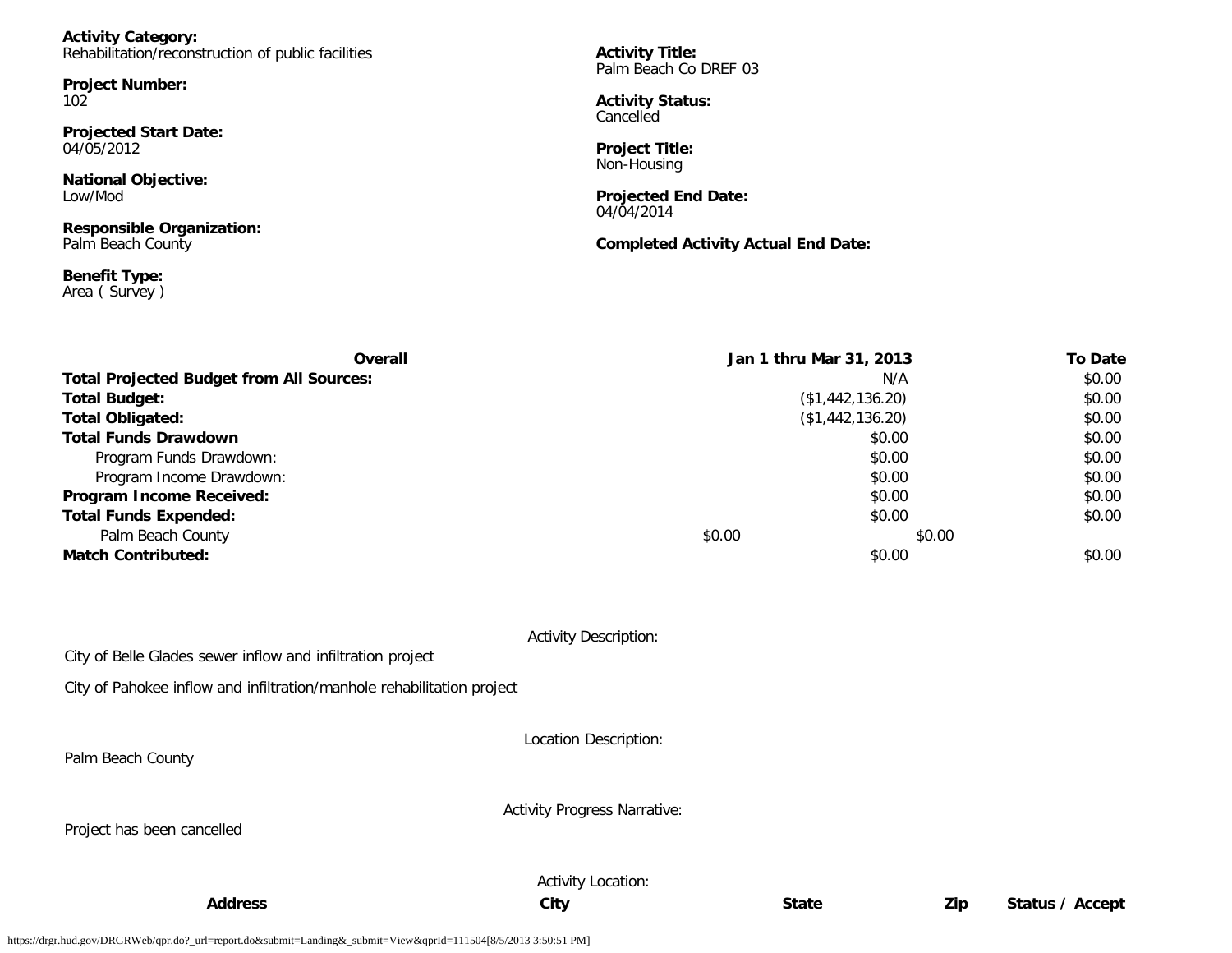# Other Funding Sources Budgeted - Detail **Match Sources Amount**

No Other Match Funding Sources Found

**Other Funding Sources Amount Amount Amount** 

No Other Funding Sources Found

Activity Supporting Documents:

### **Activity Supporting Documents:**

**Supporting Documents**

None

## **Grantee Activity Number:**

Palm Beach Co DREF 03J

**Activity Category:** Rehabilitation/reconstruction of public facilities

**Project Number:** 102

**Projected Start Date:** 04/05/2012

**National Objective:** Low/Mod

**Responsible Organization:** Palm Beach County

**Benefit Type:** Area ( Survey ) **Activity Title:** Palm Beach Co DREF 03J

**Activity Status:** Under Way

**Project Title:** Non-Housing

**Projected End Date:** 04/04/2014

**Completed Activity Actual End Date:**

| Overall                                  | Jan 1 thru Mar 31, 2013 | To Date        |
|------------------------------------------|-------------------------|----------------|
| Total Projected Budget from All Sources: | N/A                     | \$2,142,136.20 |
| Total Budget:                            | \$1,442,136.20          | \$2,142,136.20 |
| Total Obligated:                         | \$1,442,136.20          | \$2,142,136.20 |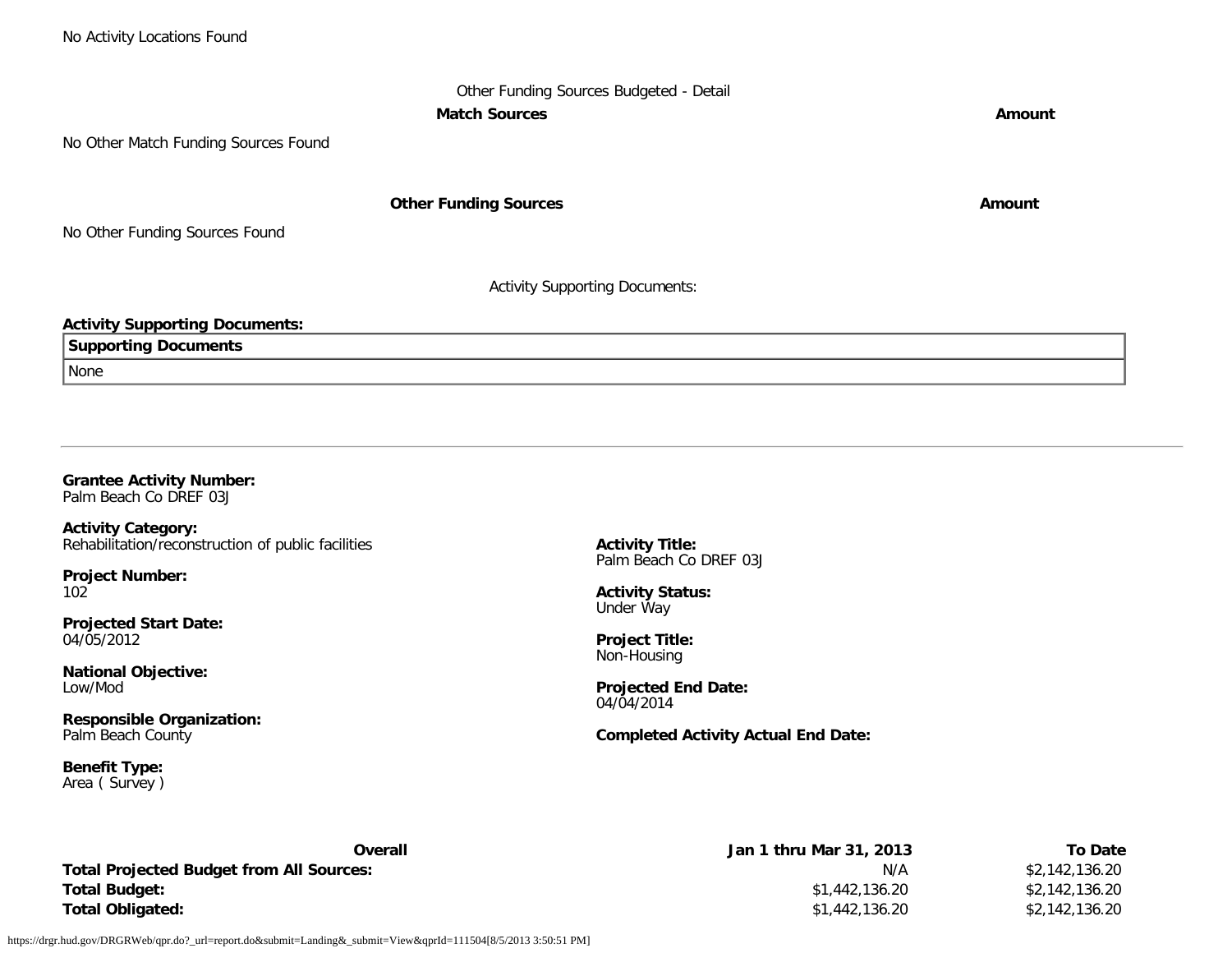| <b>Total Funds Drawdown</b>  |        | \$0.00 | \$0.00 |
|------------------------------|--------|--------|--------|
| Program Funds Drawdown:      |        | \$0.00 | \$0.00 |
| Program Income Drawdown:     |        | \$0.00 | \$0.00 |
| Program Income Received:     |        | \$0.00 | \$0.00 |
| <b>Total Funds Expended:</b> |        | \$0.00 | \$0.00 |
| Palm Beach County            | \$0.00 | \$0.00 |        |
| <b>Match Contributed:</b>    |        | \$0.00 | \$0.00 |

#### Activity Description:

Glades Utlility Authority Wastewater Lift Stations Project- Rehabilitation of 4 pump stations

City of Belle Glades sewer inflow and infiltration project

City of Pahokee inflow and infiltration/manhole rehabilitation project

Location Description:

Palm Beach County

## Activity Progress Narrative:

(#1) PBCWUD/GUA Wastewater Lift Stations: Contract awarded by BCC; Notice-to-Proceed, preconstruction conference and construction start in March 2013.

(#2) PBCWUD/City of Belle Glade Sewer I&I: Contract awarded by BCC; Notice-to-Proceed, preconstruction conference and construction start in March 2013.

(#3) PBCWUD/City of Pahokee: Contract awarded by BCC; Notice-to-Proceed, preconstruction conference and construction start in March 2013.

|                                       | <b>Activity Location:</b>               |              |                        |
|---------------------------------------|-----------------------------------------|--------------|------------------------|
| <b>Address</b>                        | City                                    | <b>State</b> | Zip<br>Status / Accept |
| No Activity Locations Found           |                                         |              |                        |
|                                       | Other Funding Sources Budgeted - Detail |              |                        |
|                                       | <b>Match Sources</b>                    |              | Amount                 |
| No Other Match Funding Sources Found  |                                         |              |                        |
|                                       |                                         |              |                        |
|                                       | <b>Other Funding Sources</b>            |              | Amount                 |
| No Other Funding Sources Found        |                                         |              |                        |
|                                       |                                         |              |                        |
|                                       | <b>Activity Supporting Documents:</b>   |              |                        |
| <b>Activity Supporting Documents:</b> |                                         |              |                        |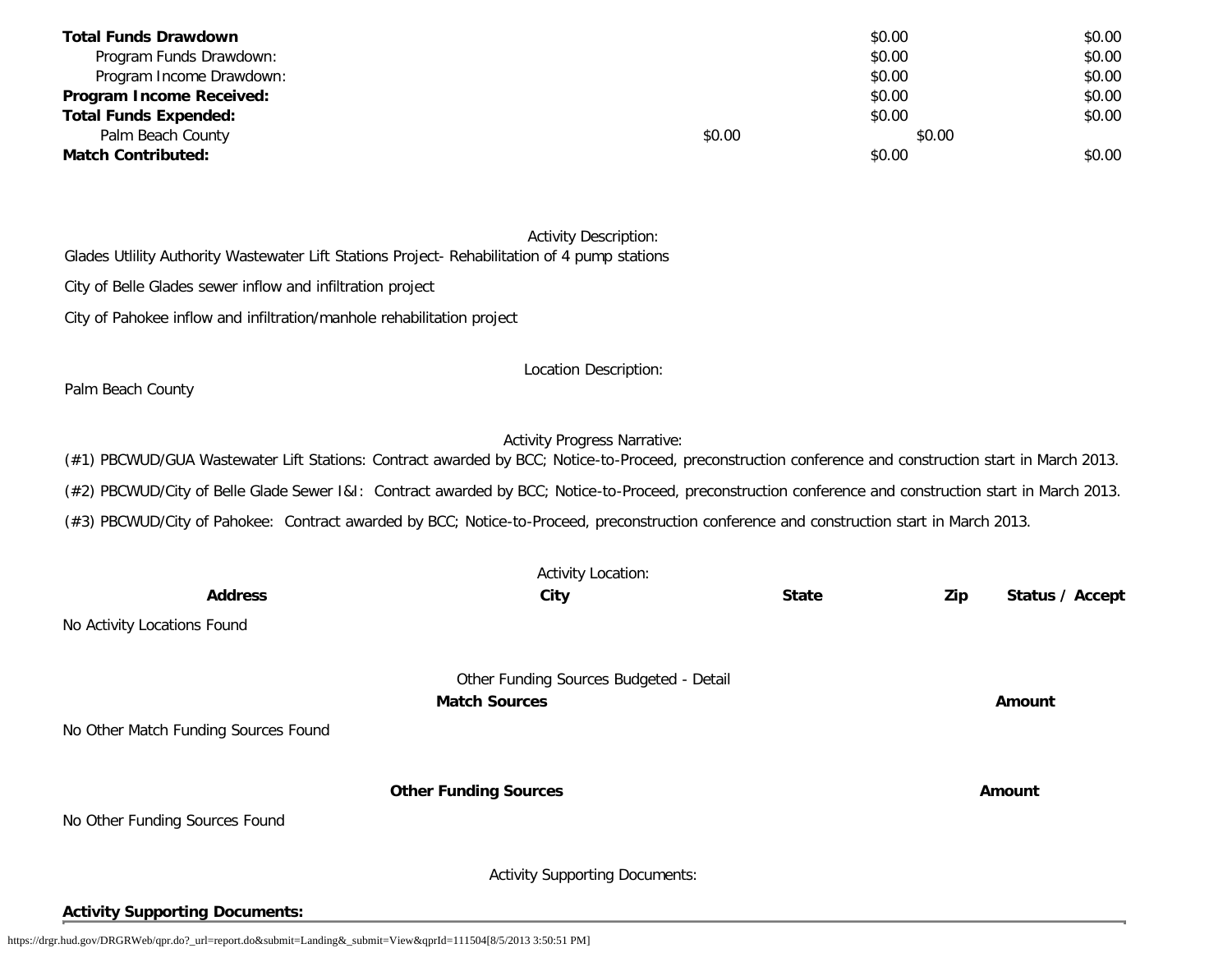|  | <b>Supporting Documents</b> |
|--|-----------------------------|
|  |                             |

None

| <b>Grantee Activity Number:</b><br>Putnam Co 03E                                                                                                                                                                                                             |                                                                                                                                                                                                                   |                |
|--------------------------------------------------------------------------------------------------------------------------------------------------------------------------------------------------------------------------------------------------------------|-------------------------------------------------------------------------------------------------------------------------------------------------------------------------------------------------------------------|----------------|
| <b>Activity Category:</b><br>Rehabilitation/reconstruction of public facilities<br><b>Project Number:</b><br>102<br><b>Projected Start Date:</b><br>06/02/2010<br><b>National Objective:</b><br>Low/Mod<br><b>Responsible Organization:</b><br>Putnam County | <b>Activity Title:</b><br>Putnam Co 03E<br><b>Activity Status:</b><br>Completed<br><b>Project Title:</b><br>Non-Housing<br><b>Projected End Date:</b><br>04/01/2013<br><b>Completed Activity Actual End Date:</b> |                |
| <b>Benefit Type:</b><br>Area (Survey)                                                                                                                                                                                                                        |                                                                                                                                                                                                                   |                |
| Overall                                                                                                                                                                                                                                                      | Jan 1 thru Mar 31, 2013                                                                                                                                                                                           | <b>To Date</b> |
| <b>Total Projected Budget from All Sources:</b>                                                                                                                                                                                                              | N/A                                                                                                                                                                                                               | \$181,695.00   |
| <b>Total Budget:</b>                                                                                                                                                                                                                                         | \$0.00                                                                                                                                                                                                            | \$181,695.00   |
| <b>Total Obligated:</b>                                                                                                                                                                                                                                      | \$0.00                                                                                                                                                                                                            | \$181,695.00   |
| <b>Total Funds Drawdown</b>                                                                                                                                                                                                                                  | \$0.00                                                                                                                                                                                                            | \$181,695.00   |
| Program Funds Drawdown:                                                                                                                                                                                                                                      | \$0.00                                                                                                                                                                                                            | \$181,695.00   |
| Program Income Drawdown:                                                                                                                                                                                                                                     | \$0.00                                                                                                                                                                                                            | \$0.00         |
| Program Income Received:                                                                                                                                                                                                                                     | \$0.00                                                                                                                                                                                                            | \$0.00         |
| <b>Total Funds Expended:</b>                                                                                                                                                                                                                                 | \$0.00                                                                                                                                                                                                            | \$181,695.00   |
| Putnam County                                                                                                                                                                                                                                                | \$0.00                                                                                                                                                                                                            | \$181,695.00   |
| <b>Match Contributed:</b>                                                                                                                                                                                                                                    | \$0.00                                                                                                                                                                                                            | \$0.00         |

|                        | Accomplishments Performance Measures |                                    |  |
|------------------------|--------------------------------------|------------------------------------|--|
|                        | <b>This Report Period</b>            | Cumulative Actual Total / Expected |  |
|                        | Total                                | Total                              |  |
| # of Public Facilities |                                      |                                    |  |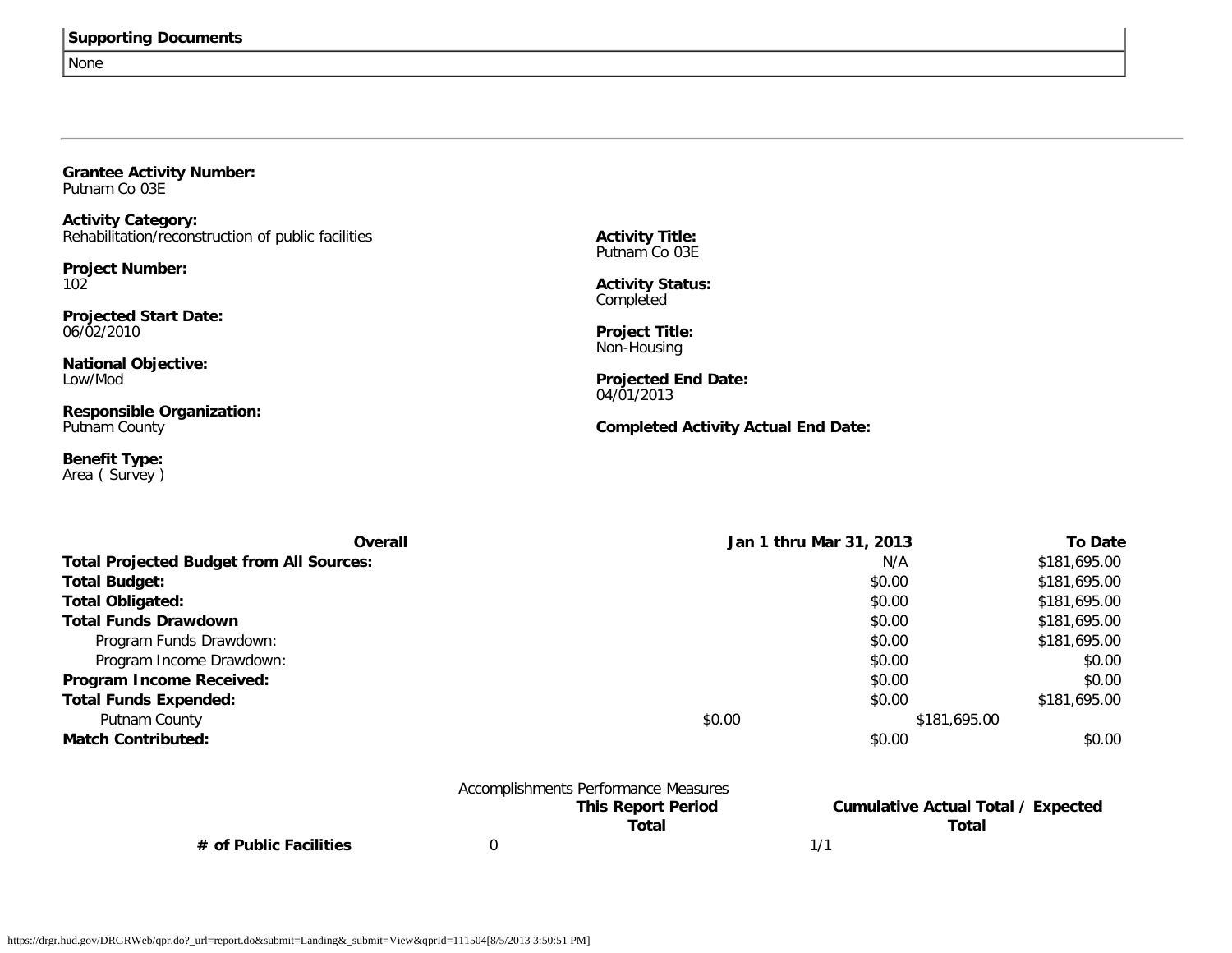#### Activity Description:

Price Martin Community Center Roof Replacement. These funds will provide much needed funding to help mitigate against future damage to property and ensure adequate service and safety for the County's residents during future storms. Tropical Storm Fay exacerbated already existing problems with this facility and will continue to degrade effluent treatment until the issue is corrected. The damages to this facility is not covered by the County's insurance nor is it eligible for FEMA funding.

DREF- Activities are 0% residential. This activity is eligible under DREF category B, Individual Mitigation Measures.

|                                                                                                                  | Location Description:                   |              |        |                 |
|------------------------------------------------------------------------------------------------------------------|-----------------------------------------|--------------|--------|-----------------|
| Putnam County                                                                                                    |                                         |              |        |                 |
|                                                                                                                  | <b>Activity Progress Narrative:</b>     |              |        |                 |
| Project is complete, close out is being routed as of 5/10/13. 45 day review ends on 6/24/13. All funds expended. |                                         |              |        |                 |
|                                                                                                                  | <b>Activity Location:</b>               |              |        |                 |
| <b>Address</b>                                                                                                   | City                                    | <b>State</b> | Zip    | Status / Accept |
| No Activity Locations Found                                                                                      |                                         |              |        |                 |
|                                                                                                                  | Other Funding Sources Budgeted - Detail |              |        |                 |
|                                                                                                                  | <b>Match Sources</b>                    |              | Amount |                 |
| No Other Match Funding Sources Found                                                                             |                                         |              |        |                 |
|                                                                                                                  | <b>Other Funding Sources</b>            |              | Amount |                 |
| No Other Funding Sources Found                                                                                   |                                         |              |        |                 |
|                                                                                                                  |                                         |              |        |                 |
|                                                                                                                  | <b>Activity Supporting Documents:</b>   |              |        |                 |
| <b>Activity Supporting Documents:</b>                                                                            |                                         |              |        |                 |
| <b>Supporting Documents</b>                                                                                      |                                         |              |        |                 |
| None                                                                                                             |                                         |              |        |                 |

#### **Grantee Activity Number:** Putnam Co 03I

**Activity Category:** Rehabilitation/reconstruction of a public improvement **Activity Title:**

Putnam Co 03I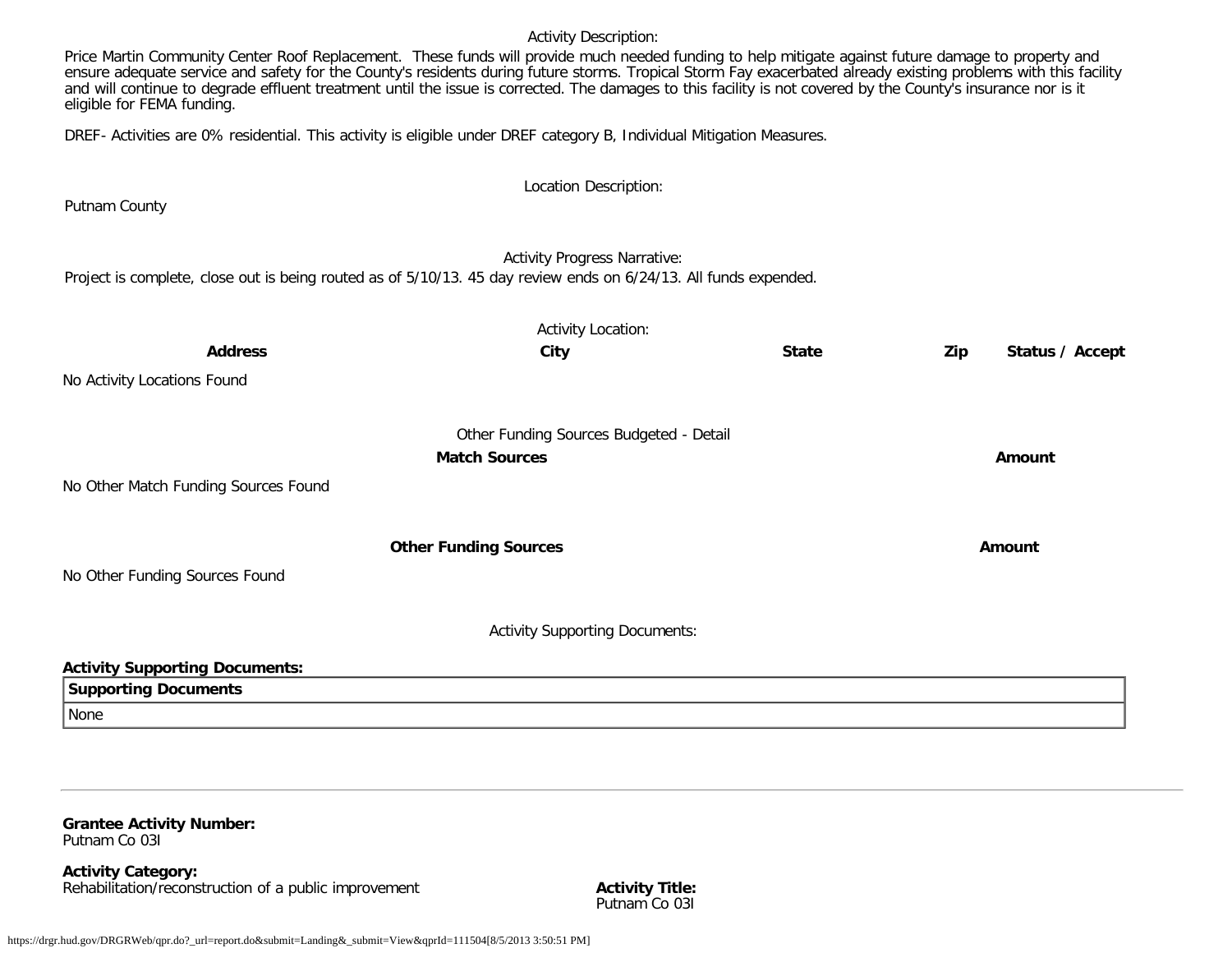**Project Number:** 102

**Projected Start Date:** 06/02/2010

**National Objective:** Low/Mod

**Responsible Organization:** Putnam County

**Benefit Type:** Area ( Survey ) **Activity Status:** Under Way

**Project Title:** Non-Housing

**Projected End Date:** 04/01/2013

**Completed Activity Actual End Date:**

| Overall                                         | Jan 1 thru Mar 31, 2013 | <b>To Date</b> |
|-------------------------------------------------|-------------------------|----------------|
| <b>Total Projected Budget from All Sources:</b> | N/A                     | \$44,875.51    |
| <b>Total Budget:</b>                            | \$0.00                  | \$44,875.51    |
| <b>Total Obligated:</b>                         | (\$0.49)                | \$44,875.51    |
| <b>Total Funds Drawdown</b>                     | \$0.00                  | \$44,875.51    |
| Program Funds Drawdown:                         | \$0.00                  | \$44,875.51    |
| Program Income Drawdown:                        | \$0.00                  | \$0.00         |
| Program Income Received:                        | \$0.00                  | \$0.00         |
| <b>Total Funds Expended:</b>                    | \$0.00                  | \$44,875.51    |
| Putnam County                                   | \$0.00<br>\$44,875.51   |                |
| <b>Match Contributed:</b>                       | \$0.00                  | \$0.00         |

|                                             | Accomplishments Performance Measures |                                           |  |
|---------------------------------------------|--------------------------------------|-------------------------------------------|--|
|                                             | <b>This Report Period</b>            | <b>Cumulative Actual Total / Expected</b> |  |
|                                             | Total                                | Total                                     |  |
| # of Linear feet of Public Improvement      |                                      | 40/765                                    |  |
| Activity funds eligible for DREF (Ike Only) |                                      | 0/118.950                                 |  |

#### Activity Description:

Flood and Drainage Improvements - curb and gutters: 15th and Napoleon and 4th Avenue.

The residential area being addressed frequently floods due to inadequate storm drains. This project consists of upgrading current facilities or constructing new facilities to better handle storm water runoff.

DREF- Activities are 100% residential. This activity is eligible under DREF category C, Individual Mitigation Measures.

Location Description:

Putnam County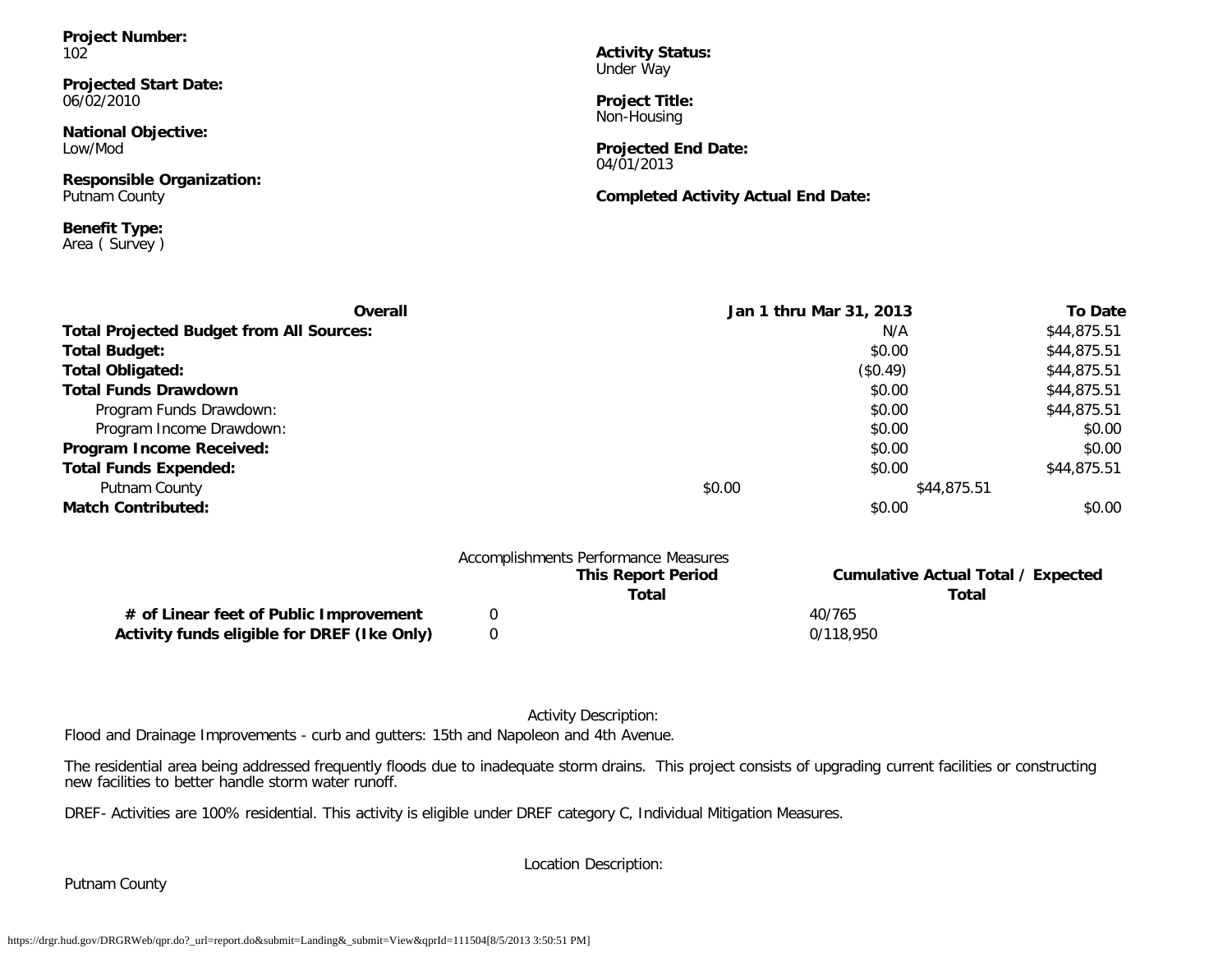## Activity Progress Narrative:

Project complete, close out being routed since 5/10/13. 45 day review ends 6/24/13. All funds expended.

|                                                             | <b>Activity Location:</b>                |                                            |     |                 |
|-------------------------------------------------------------|------------------------------------------|--------------------------------------------|-----|-----------------|
| <b>Address</b>                                              | City                                     | <b>State</b>                               | Zip | Status / Accept |
| No Activity Locations Found                                 |                                          |                                            |     |                 |
|                                                             |                                          |                                            |     |                 |
|                                                             | Other Funding Sources Budgeted - Detail  |                                            |     |                 |
|                                                             | <b>Match Sources</b>                     |                                            |     | Amount          |
| No Other Match Funding Sources Found                        |                                          |                                            |     |                 |
|                                                             |                                          |                                            |     |                 |
|                                                             | <b>Other Funding Sources</b>             |                                            |     | <b>Amount</b>   |
|                                                             |                                          |                                            |     |                 |
| No Other Funding Sources Found                              |                                          |                                            |     |                 |
|                                                             |                                          |                                            |     |                 |
|                                                             | <b>Activity Supporting Documents:</b>    |                                            |     |                 |
| <b>Activity Supporting Documents:</b>                       |                                          |                                            |     |                 |
| <b>Supporting Documents</b>                                 |                                          |                                            |     |                 |
| None                                                        |                                          |                                            |     |                 |
|                                                             |                                          |                                            |     |                 |
|                                                             |                                          |                                            |     |                 |
|                                                             |                                          |                                            |     |                 |
| <b>Grantee Activity Number:</b><br>Putnam Co 03J            |                                          |                                            |     |                 |
| <b>Activity Category:</b>                                   |                                          |                                            |     |                 |
| Construction/reconstruction of water/sewer lines or systems | <b>Activity Title:</b><br>Putnam Co 03J  |                                            |     |                 |
| <b>Project Number:</b><br>102                               | <b>Activity Status:</b>                  |                                            |     |                 |
| <b>Projected Start Date:</b>                                | Under Way                                |                                            |     |                 |
| 06/02/2010                                                  | <b>Project Title:</b>                    |                                            |     |                 |
| <b>National Objective:</b>                                  | Non-Housing                              |                                            |     |                 |
| <b>Urgent Need</b>                                          | <b>Projected End Date:</b><br>04/01/2013 |                                            |     |                 |
| <b>Responsible Organization:</b>                            |                                          |                                            |     |                 |
| Putnam County                                               |                                          | <b>Completed Activity Actual End Date:</b> |     |                 |
| <b>Benefit Type:</b>                                        |                                          |                                            |     |                 |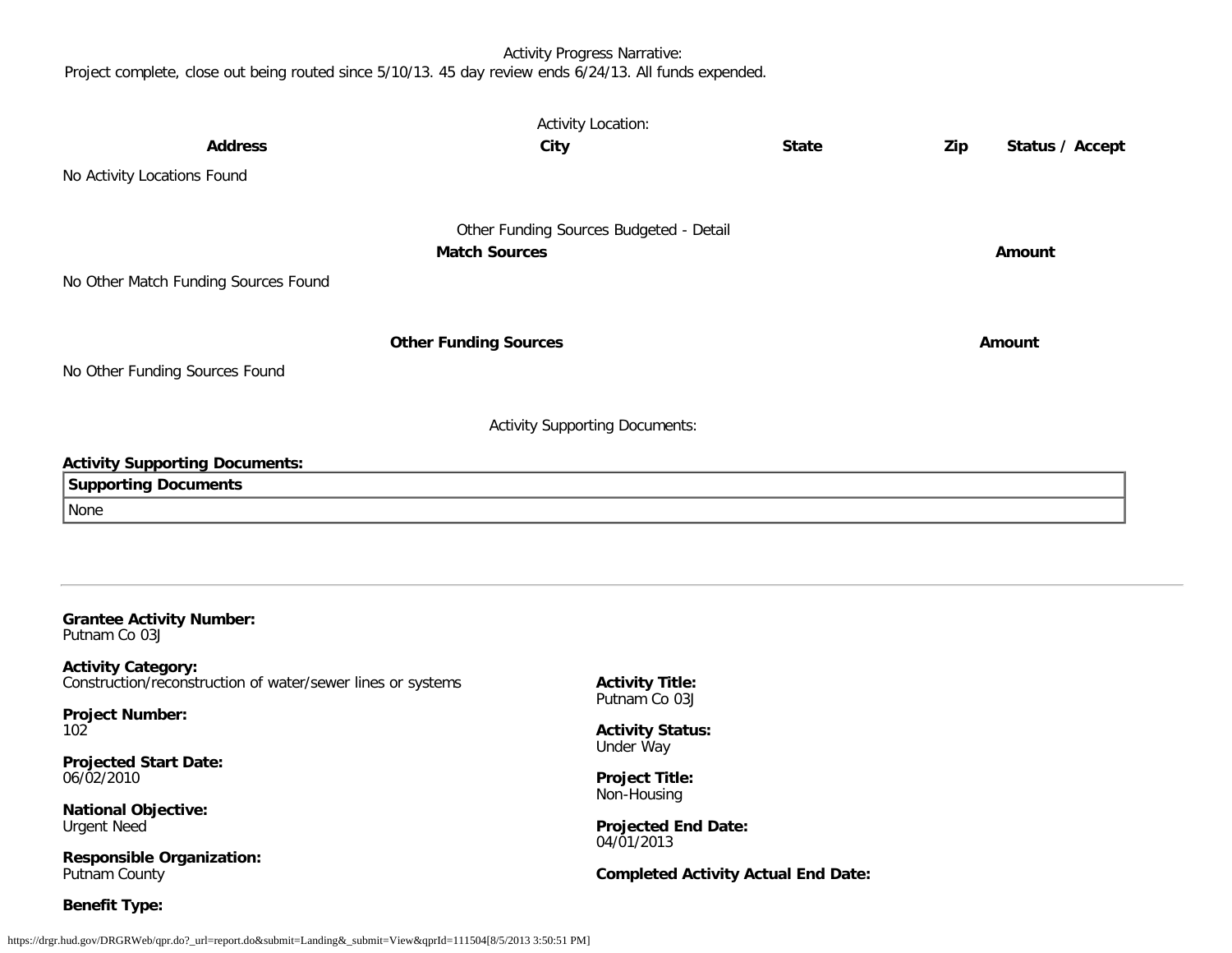Putnam County

Project completed

|  | Area (Survey) |  |
|--|---------------|--|
|--|---------------|--|

| Overall                                         | Jan 1 thru Mar 31, 2013      | <b>To Date</b> |
|-------------------------------------------------|------------------------------|----------------|
| <b>Total Projected Budget from All Sources:</b> | N/A                          | \$942,634.00   |
| <b>Total Budget:</b>                            | \$0.00                       | \$942,634.00   |
| <b>Total Obligated:</b>                         | \$0.00                       | \$942,634.00   |
| <b>Total Funds Drawdown</b>                     | \$372,194.07                 | \$885,787.30   |
| Program Funds Drawdown:                         | \$372,194.07                 | \$885,787.30   |
| Program Income Drawdown:                        | \$0.00                       | \$0.00         |
| Program Income Received:                        | \$0.00                       | \$0.00         |
| <b>Total Funds Expended:</b>                    | \$372,194.07                 | \$885,787.30   |
| Putnam County                                   | \$372,194.07<br>\$885,787.30 |                |
| <b>Match Contributed:</b>                       | \$0.00                       | \$0.00         |
| Accomplishments Performance Measures            |                              |                |

| <b>This Report Period</b> | <b>Cumulative Actual Total / Expected</b> |
|---------------------------|-------------------------------------------|
| Total                     | Total                                     |
|                           | 171                                       |
|                           | 4.749/4.750                               |
|                           | 918.560/918.560                           |
|                           |                                           |

Activity Description:

Sewer lines and treatment plant for Paradise Point and Port Buena Vista. Improvements to water and sewer facilities will mitigate future flooding and the associated health issues in an underserved area.

BUDGET INCLUDES ENGINEERING, SEWER LINES AND SEWER TREATMENT PLANT.

DREF- Activities are 100% residential. This activity is eligible under DREF category C, Individual Mitigation Measures.

Location Description:

Activity Progress Narrative:

Activity Location:

**Address City State Zip Status / Accept**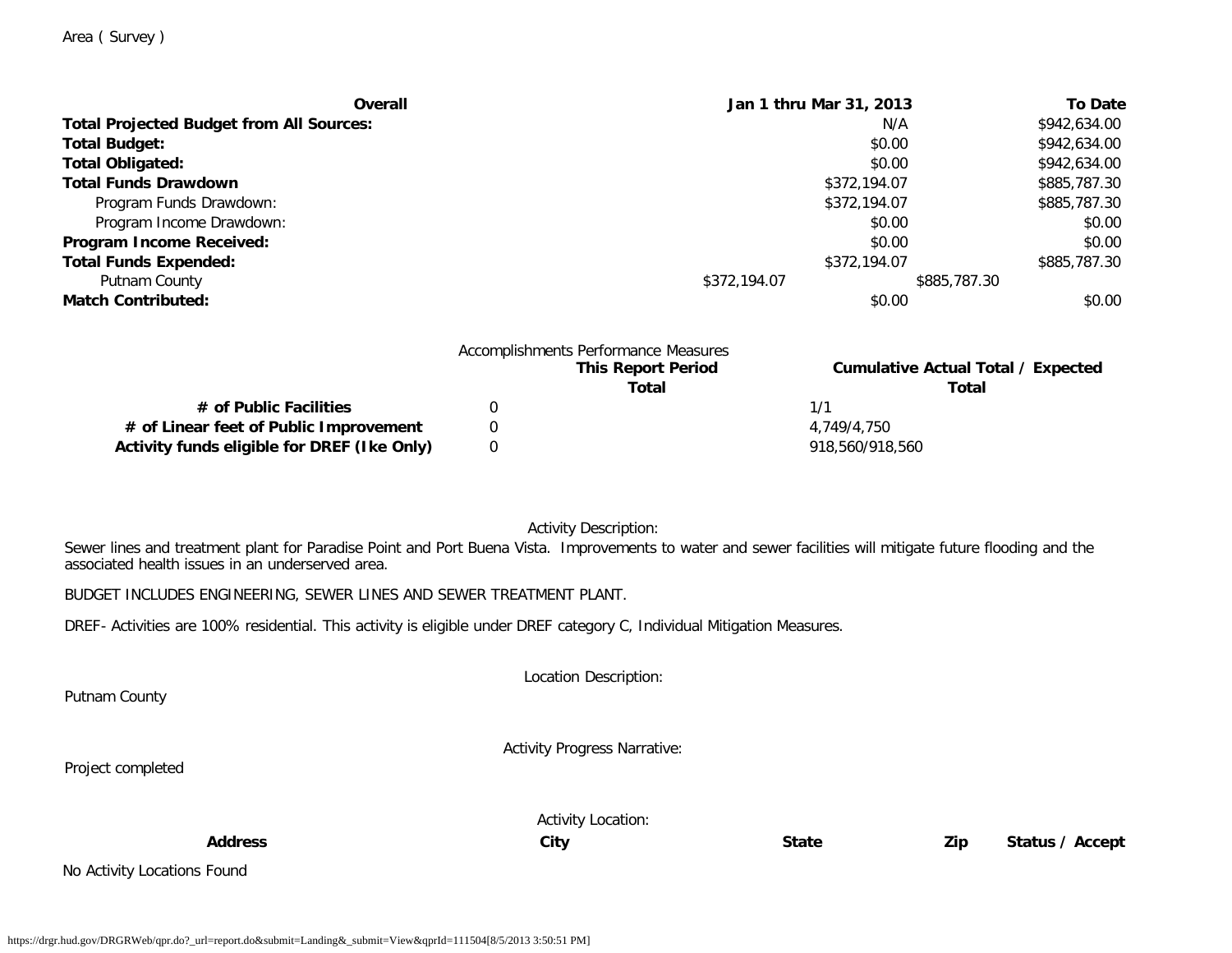#### **Match Sources Amount**

No Other Match Funding Sources Found

**Other Funding Sources Amount Amount Amount** 

No Other Funding Sources Found

Activity Supporting Documents:

## **Activity Supporting Documents:**

| <b>Supporting Documents</b> |  |
|-----------------------------|--|
| None                        |  |

**Grantee Activity Number:** Putnam Co DREF 03

**Activity Category:** Rehabilitation/reconstruction of public facilities

**Project Number:** 102

**Projected Start Date:** 01/18/2012

**National Objective:** Low/Mod

**Responsible Organization:** Putnam County

**Benefit Type:** Area ( Survey ) **Activity Title:** Putnam Co DREF 03

**Activity Status:** Under Way

**Project Title:** Non-Housing

**Projected End Date:** 01/17/2014

**Completed Activity Actual End Date:**

| Overall                                         | Jan 1 thru Mar 31, 2013 | <b>To Date</b> |
|-------------------------------------------------|-------------------------|----------------|
| <b>Total Projected Budget from All Sources:</b> | N/A                     | \$404,398.47   |
| <b>Total Budget:</b>                            | \$0.00                  | \$404,398.47   |
| <b>Total Obligated:</b>                         | \$0.00                  | \$404,398.47   |
| <b>Total Funds Drawdown</b>                     | \$4,064.60              | \$51,571.86    |
| Program Funds Drawdown:                         | \$4,064.60              | \$51,571.86    |
| Program Income Drawdown:                        | \$0.00                  | \$0.00         |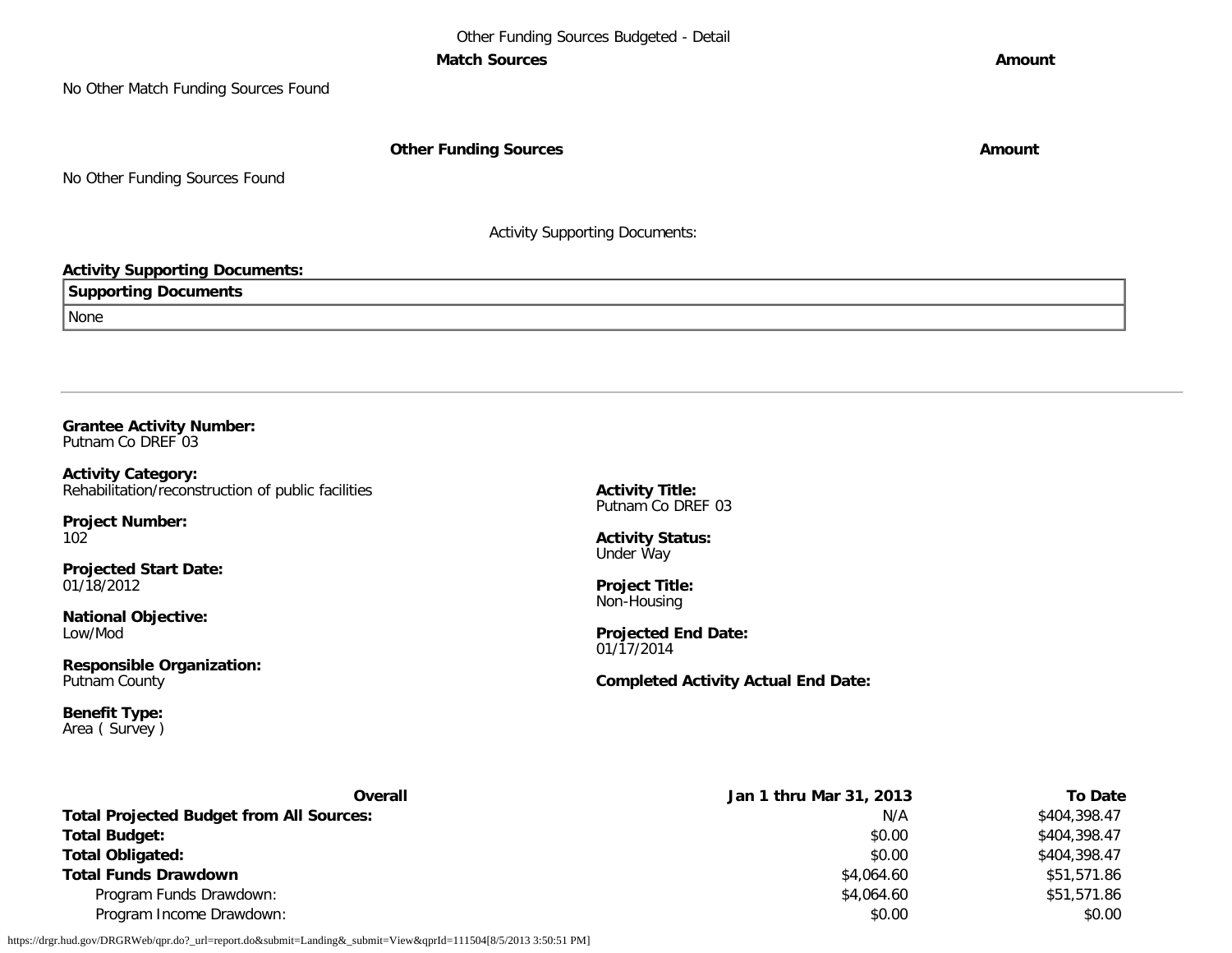| Program Income Received:<br><b>Total Funds Expended:</b><br>Putnam County                                                                                                                                                                                                                              |                                         | \$4,064.60   | \$0.00<br>\$4,064.60 | \$51,571.86 | \$0.00<br>\$51,571.86 |
|--------------------------------------------------------------------------------------------------------------------------------------------------------------------------------------------------------------------------------------------------------------------------------------------------------|-----------------------------------------|--------------|----------------------|-------------|-----------------------|
| <b>Match Contributed:</b>                                                                                                                                                                                                                                                                              |                                         |              | \$0.00               |             | \$0.00                |
|                                                                                                                                                                                                                                                                                                        |                                         |              |                      |             |                       |
|                                                                                                                                                                                                                                                                                                        | <b>Activity Description:</b>            |              |                      |             |                       |
| Public Facilities and Improvements (other)                                                                                                                                                                                                                                                             |                                         |              |                      |             |                       |
|                                                                                                                                                                                                                                                                                                        | Location Description:                   |              |                      |             |                       |
| Putnam County-State Road 19                                                                                                                                                                                                                                                                            |                                         |              |                      |             |                       |
|                                                                                                                                                                                                                                                                                                        | <b>Activity Progress Narrative:</b>     |              |                      |             |                       |
| Putnam Couny DREF- This is a new project that will provide for two (2) disaster response and logistical storage facilities (warehouses) located in Palatka.<br>These facilities will store commodities, equipment, supplies, and other items needed to respond to and recover from an emergency event. |                                         |              |                      |             |                       |
| This grant agreement is due to expire 1/17/14.                                                                                                                                                                                                                                                         |                                         |              |                      |             |                       |
|                                                                                                                                                                                                                                                                                                        | <b>Activity Location:</b>               |              |                      |             |                       |
| <b>Address</b>                                                                                                                                                                                                                                                                                         | City                                    | <b>State</b> |                      | Zip         | Status / Accept       |
| No Activity Locations Found                                                                                                                                                                                                                                                                            |                                         |              |                      |             |                       |
|                                                                                                                                                                                                                                                                                                        |                                         |              |                      |             |                       |
| <b>Match Sources</b>                                                                                                                                                                                                                                                                                   | Other Funding Sources Budgeted - Detail |              |                      |             | Amount                |
| No Other Match Funding Sources Found                                                                                                                                                                                                                                                                   |                                         |              |                      |             |                       |
|                                                                                                                                                                                                                                                                                                        |                                         |              |                      |             |                       |
| <b>Other Funding Sources</b>                                                                                                                                                                                                                                                                           |                                         |              |                      |             | Amount                |
| No Other Funding Sources Found                                                                                                                                                                                                                                                                         |                                         |              |                      |             |                       |
|                                                                                                                                                                                                                                                                                                        |                                         |              |                      |             |                       |
|                                                                                                                                                                                                                                                                                                        | <b>Activity Supporting Documents:</b>   |              |                      |             |                       |
| <b>Activity Supporting Documents:</b>                                                                                                                                                                                                                                                                  |                                         |              |                      |             |                       |
| <b>Supporting Documents</b><br>None                                                                                                                                                                                                                                                                    |                                         |              |                      |             |                       |
|                                                                                                                                                                                                                                                                                                        |                                         |              |                      |             |                       |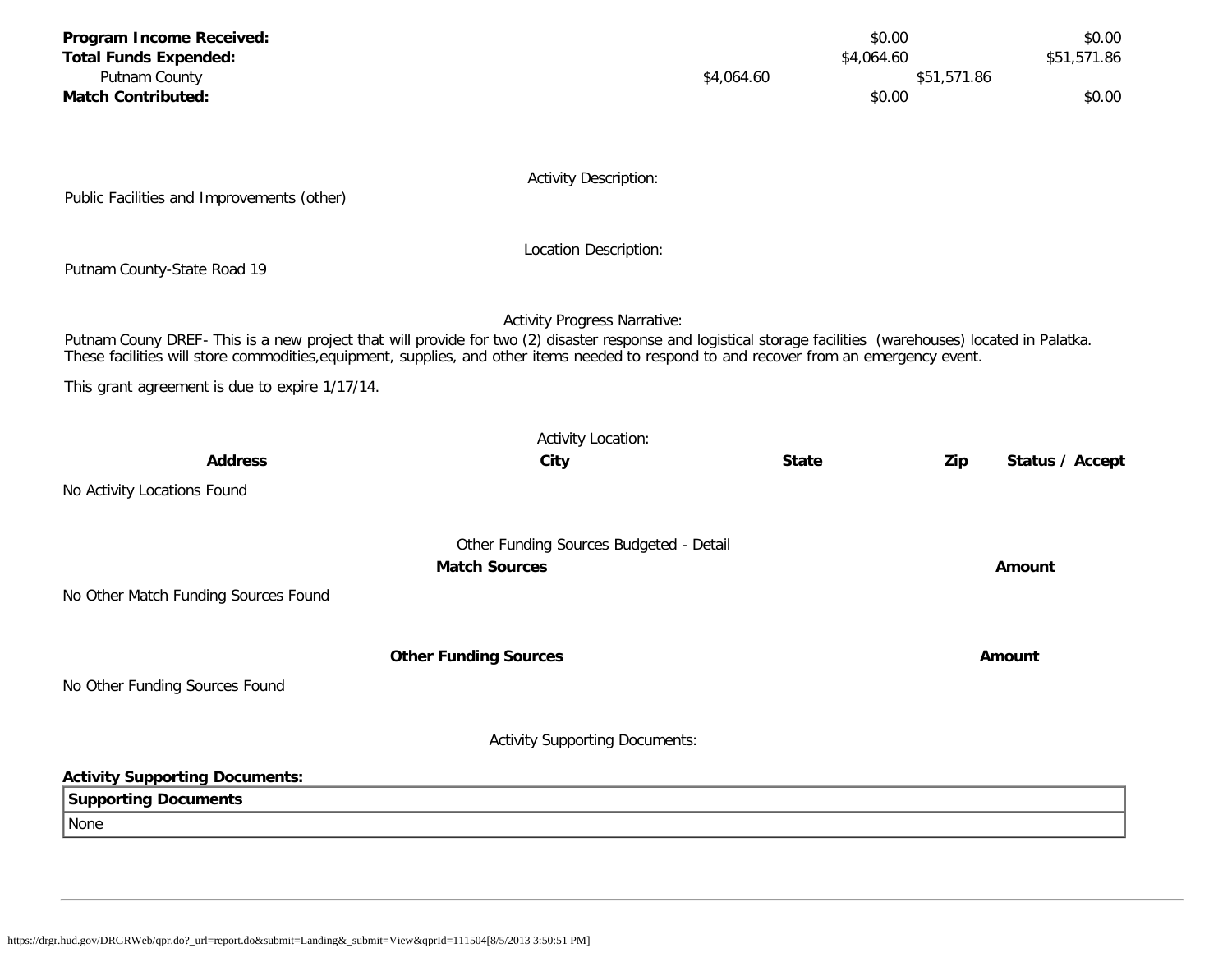**Grantee Activity Number:** Santa Rosa 03J

**Activity Category:** Construction/reconstruction of water/sewer lines or systems

**Project Number:** 102

**Projected Start Date:** 06/01/2010

**National Objective:** Low/Mod

**Responsible Organization:** Santa Rosa County

**Benefit Type:** Area ( Survey ) **Activity Title:** Santa Rosa 03J

**Activity Status:** Under Way

**Project Title:** Non-Housing

**Projected End Date:** 07/31/2013

#### **Completed Activity Actual End Date:**

| Overall                                         | Jan 1 thru Mar 31, 2013 |              | <b>To Date</b> |
|-------------------------------------------------|-------------------------|--------------|----------------|
| <b>Total Projected Budget from All Sources:</b> |                         | N/A          | \$465,399.00   |
| <b>Total Budget:</b>                            |                         | \$0.00       | \$465,399.00   |
| <b>Total Obligated:</b>                         |                         | \$0.00       | \$465,399.00   |
| <b>Total Funds Drawdown</b>                     |                         | \$72,294.00  | \$130,792.00   |
| Program Funds Drawdown:                         |                         | \$72,294.00  | \$130,792.00   |
| Program Income Drawdown:                        |                         | \$0.00       | \$0.00         |
| Program Income Received:                        |                         | \$0.00       | \$0.00         |
| <b>Total Funds Expended:</b>                    |                         | \$72,294.00  | \$130,792.00   |
| Santa Rosa County2                              | \$72,294.00             | \$130,792.00 |                |
| <b>Match Contributed:</b>                       |                         | \$0.00       | \$0.00         |
|                                                 |                         |              |                |

|                                             | Accomplishments Performance Measures |                                           |
|---------------------------------------------|--------------------------------------|-------------------------------------------|
|                                             | <b>This Report Period</b>            | <b>Cumulative Actual Total / Expected</b> |
|                                             | Total                                | Total                                     |
| # of Public Facilities                      |                                      | 0/1                                       |
| # of Linear feet of Public Improvement      | 300                                  | 300/3.700                                 |
| Activity funds eligible for DREF (Ike Only) |                                      | 484.199/484.199                           |

## Activity Description:

Sewer Line extensions and lift station - Town of Bagdad. The Blackwater River is under a constant threat of contamination due to septic tanks located in close prosimity to the river's natural water line. The septic systems become a health hazard during and immediately following storm events where there is heavy rain, flooding and storm surge. In addition, poor soils and high water tables make the Bagdad area conductive to septic tank problems and leakage during storms such as Hurricane Gustav and Tropical Storm Ida. The heavy rainfall during Hurricane Gustav created flooding of 4-6 feet in areas of Santa Rosa including Bagdad community. Whe this happens, the failure of septic tanks and the intrusion of sewage into the environment causes a serious and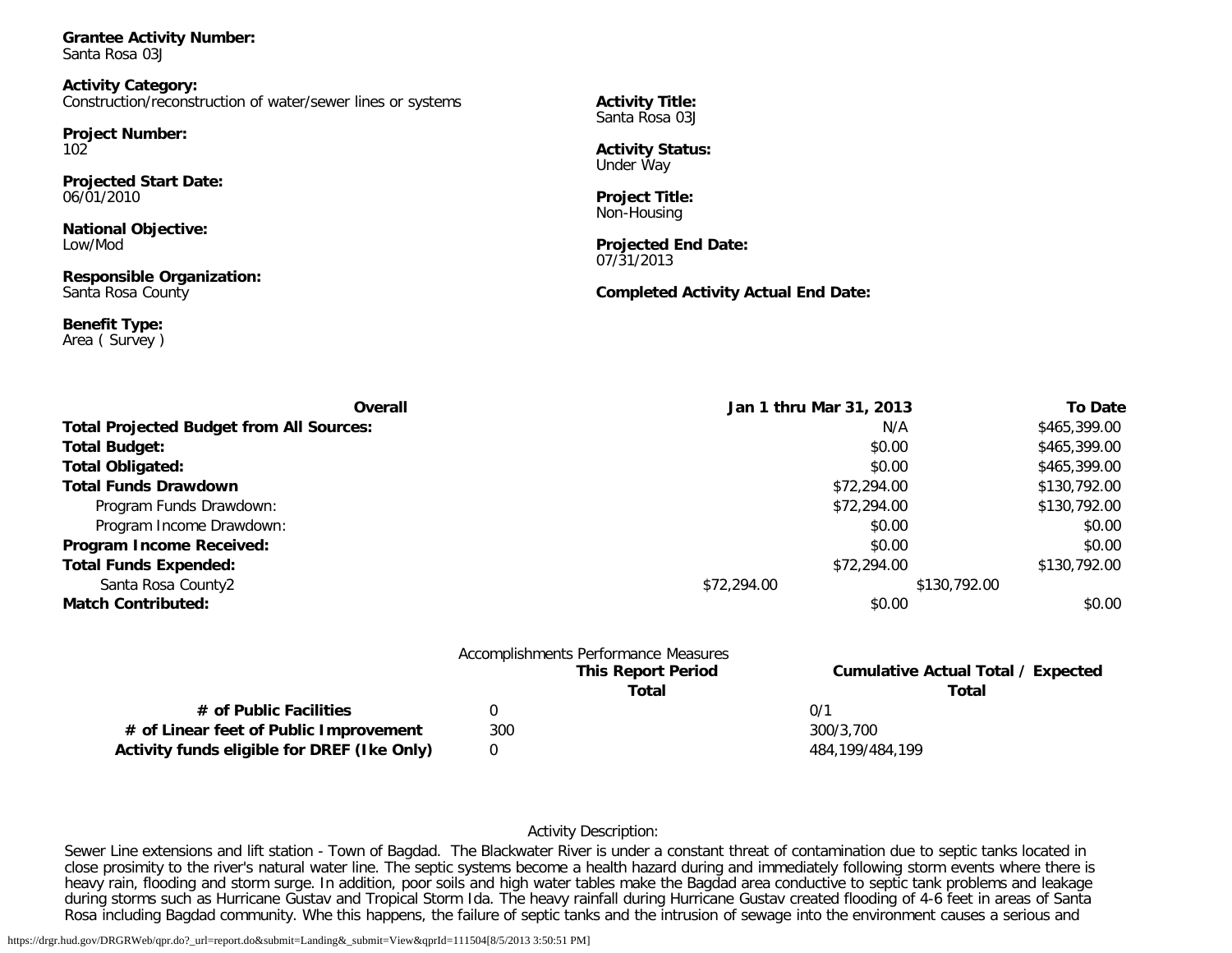immediate threat to the health and welfare of the community. These improvements will mitigate future damage and protect citizens from health and safety issues.

DREF- Activities are 100% residential. This activity is eligible under DREF category C, Individual Mitigation Measures.

Location Description: Santa Rosa County Activity Progress Narrative: Contracts signed and construction has begun. Construction approximately 40% complete. Construction anticipated end date: July, 2013. Activity Location: **Address City State Zip Status / Accept** Florida - Not Validated / N Other Funding Sources Budgeted - Detail **Match Sources Amount** No Other Match Funding Sources Found **Other Funding Sources Amount Amount Amount** No Other Funding Sources Found Activity Supporting Documents: **Activity Supporting Documents: Supporting Documents** None

**Grantee Activity Number:** Santa Rosa 14A

**Activity Category:** Construction/reconstruction of water/sewer lines or systems

**Project Number:** 102

**Projected Start Date:**

Santa Rosa 14A **Activity Status:**

Under Way

**Activity Title:**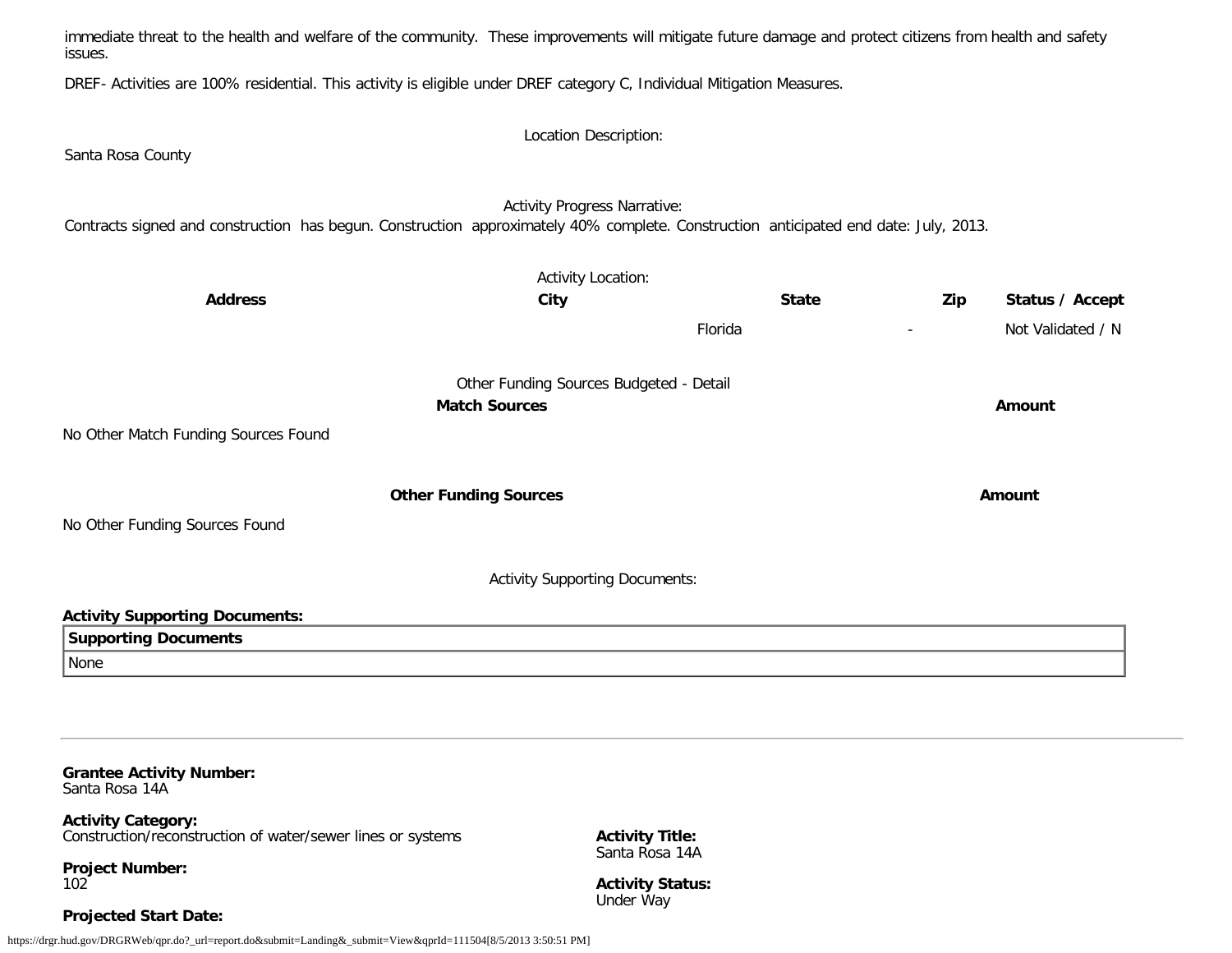#### 06/01/2010

**National Objective:** Low/Mod

**Responsible Organization:** Santa Rosa County

**Benefit Type:** Area ( Survey ) **Project Title:** Non-Housing

#### **Projected End Date:** 07/31/2013

## **Completed Activity Actual End Date:**

| Overall                                         | Jan 1 thru Mar 31, 2013 |            | <b>To Date</b> |
|-------------------------------------------------|-------------------------|------------|----------------|
| <b>Total Projected Budget from All Sources:</b> |                         | N/A        | \$100,000.00   |
| <b>Total Budget:</b>                            |                         | \$0.00     | \$100,000.00   |
| <b>Total Obligated:</b>                         |                         | \$0.00     | \$100,000.00   |
| <b>Total Funds Drawdown</b>                     |                         | \$0.00     | \$5,000.00     |
| Program Funds Drawdown:                         |                         | \$0.00     | \$5,000.00     |
| Program Income Drawdown:                        |                         | \$0.00     | \$0.00         |
| Program Income Received:                        |                         | \$0.00     | \$0.00         |
| <b>Total Funds Expended:</b>                    |                         | \$0.00     | \$5,000.00     |
| Santa Rosa County1                              | \$0.00                  | \$5,000.00 |                |
| <b>Match Contributed:</b>                       |                         | \$0.00     | \$0.00         |

Activity Description:

Water and Sewer upgrades for single-family homes (connections, etc.).

Location Description:

Santa Rosa County

Activity Progress Narrative:

Construction approximately 40% complete. Construction anticipated end date: July, 2013. Continuation of K Grant, funds drawn.

32 sewer hook-ups to benefit 61 of which 47 are LMI.

|                | <b>Activity Location:</b> |              |                          |                   |
|----------------|---------------------------|--------------|--------------------------|-------------------|
| <b>Address</b> | City                      | <b>State</b> | Zip                      | Status / Accept   |
|                |                           | Florida      | $\overline{\phantom{a}}$ | Not Validated / N |

Other Funding Sources Budgeted - Detail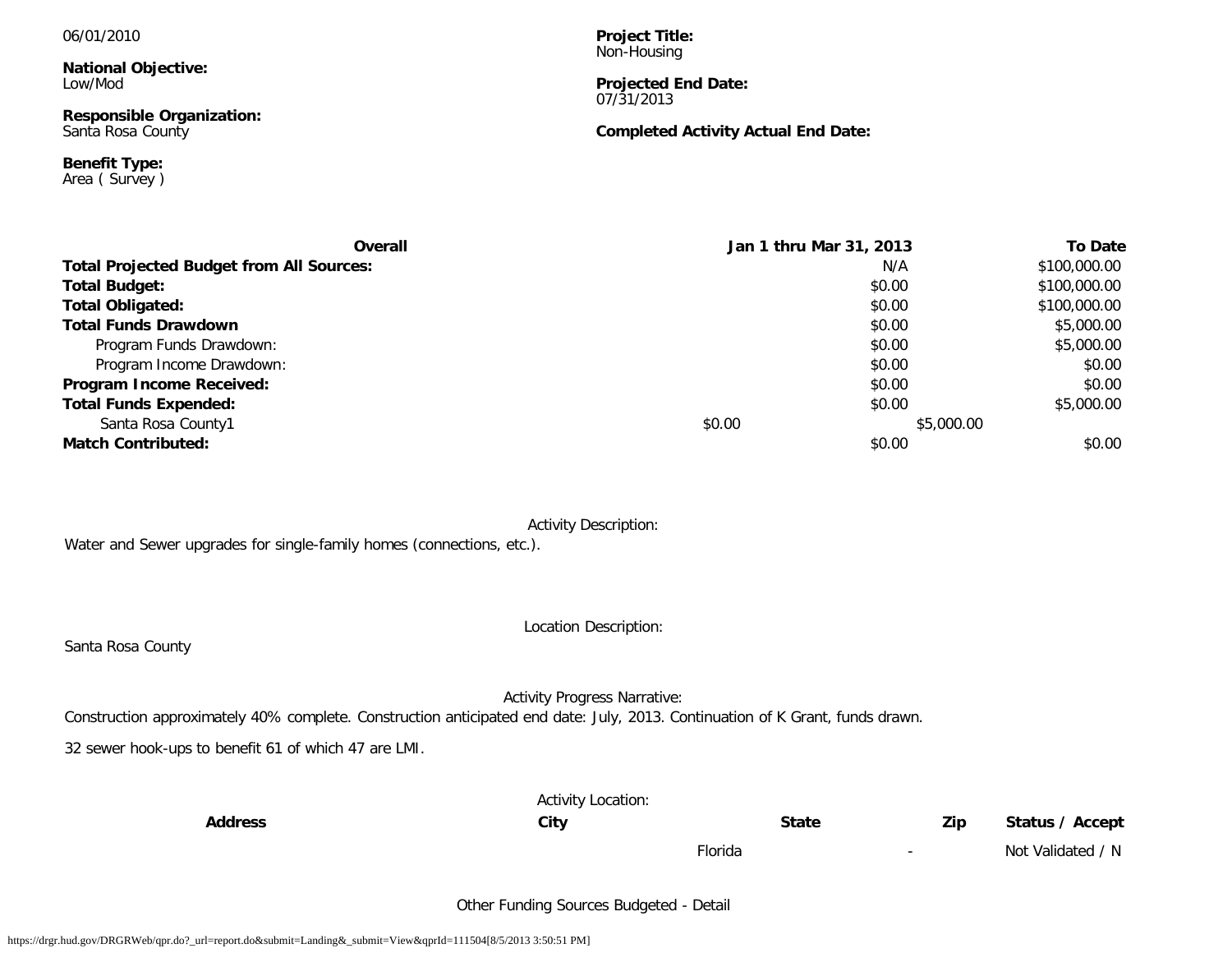**Other Funding Sources Amount Amount Amount** 

No Other Funding Sources Found

Activity Supporting Documents:

## **Activity Supporting Documents:**

**Supporting Documents**

None

**Grantee Activity Number:** Santa Rosa DREF 03J

**Activity Category:** Construction/reconstruction of water/sewer lines or systems

**Project Number:** 102

**Projected Start Date:** 02/17/2012

**National Objective:** Low/Mod

**Responsible Organization:** Santa Rosa County

**Benefit Type:** Area ( Survey ) **Activity Title:** Santa Rosa DREF 03J

**Activity Status:** Under Way

**Project Title:** Non-Housing

**Projected End Date:** 02/16/2014

**Completed Activity Actual End Date:**

| Overall                                         | Jan 1 thru Mar 31, 2013 | <b>To Date</b> |
|-------------------------------------------------|-------------------------|----------------|
| <b>Total Projected Budget from All Sources:</b> | N/A                     | \$200,293.55   |
| <b>Total Budget:</b>                            | \$0.00                  | \$200,293.55   |
| <b>Total Obligated:</b>                         | \$0.00                  | \$200,293.55   |
| <b>Total Funds Drawdown</b>                     | \$25,724.45             | \$46,367.19    |
| Program Funds Drawdown:                         | \$25,724.45             | \$46,367.19    |
| Program Income Drawdown:                        | \$0.00                  | \$0.00         |
| <b>Program Income Received:</b>                 | \$0.00                  | \$0.00         |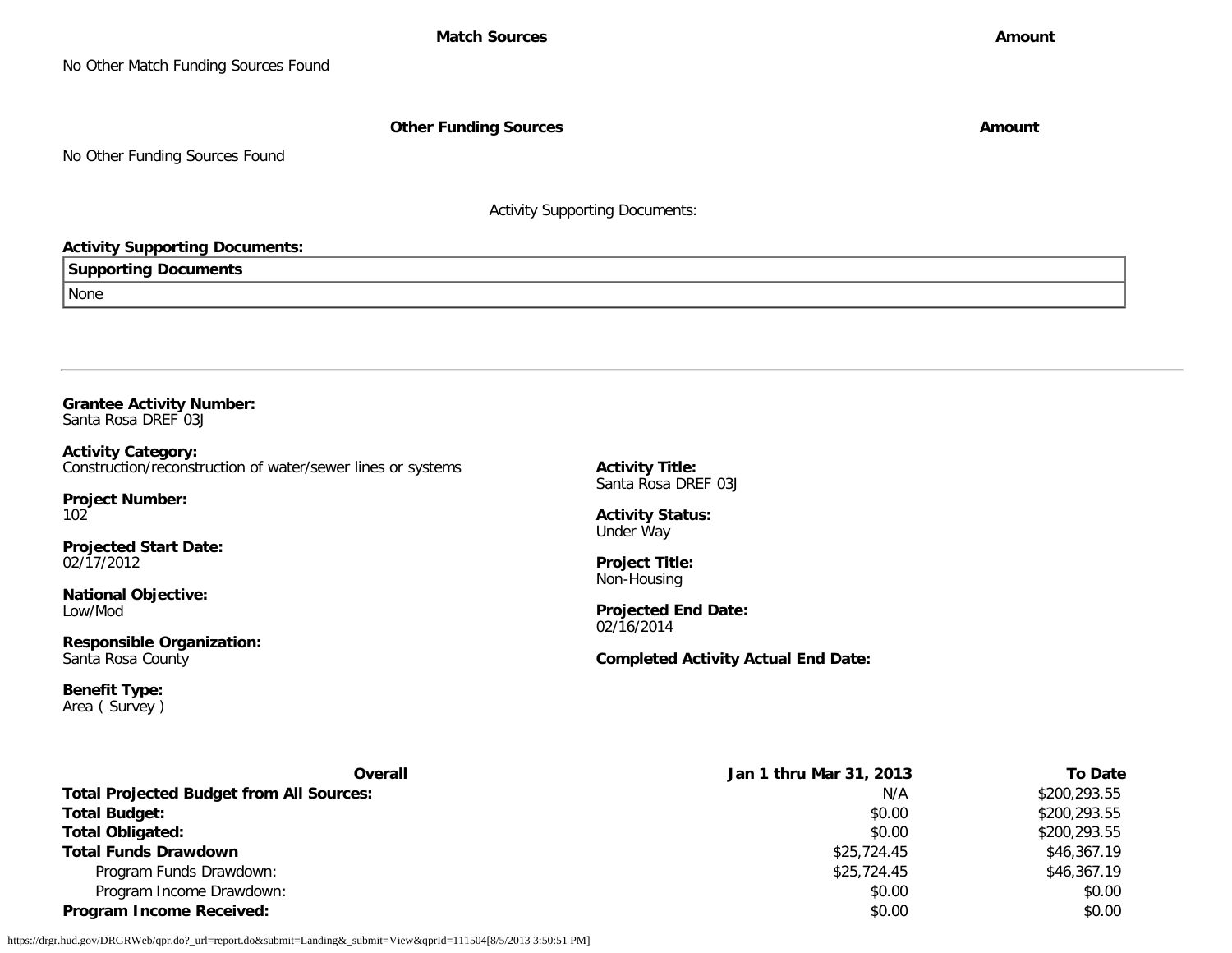| <b>Total Funds Expended:</b>                                                                                                                                                                                                                                                    |                              |                                           | \$25,724.45  | \$46,367.19                                               |
|---------------------------------------------------------------------------------------------------------------------------------------------------------------------------------------------------------------------------------------------------------------------------------|------------------------------|-------------------------------------------|--------------|-----------------------------------------------------------|
| Santa Rosa County2<br><b>Match Contributed:</b>                                                                                                                                                                                                                                 |                              | \$25,724.45                               | \$0.00       | \$46,367.19<br>\$0.00                                     |
|                                                                                                                                                                                                                                                                                 |                              |                                           |              |                                                           |
|                                                                                                                                                                                                                                                                                 |                              | Accomplishments Performance Measures      |              |                                                           |
|                                                                                                                                                                                                                                                                                 |                              | <b>This Report Period</b><br><b>Total</b> |              | <b>Cumulative Actual Total / Expected</b><br><b>Total</b> |
| # of Linear feet of Public Improvement                                                                                                                                                                                                                                          | 300                          |                                           | 300/3,700    |                                                           |
|                                                                                                                                                                                                                                                                                 |                              |                                           |              |                                                           |
|                                                                                                                                                                                                                                                                                 |                              | <b>Activity Description:</b>              |              |                                                           |
| Sewer line extensions and lift station.                                                                                                                                                                                                                                         |                              |                                           |              |                                                           |
| BUDGET INCLUDES ENGINEERING AND CONSTRUCTION.                                                                                                                                                                                                                                   |                              |                                           |              |                                                           |
|                                                                                                                                                                                                                                                                                 |                              |                                           |              |                                                           |
| Santa Rosa County                                                                                                                                                                                                                                                               |                              | Location Description:                     |              |                                                           |
|                                                                                                                                                                                                                                                                                 |                              |                                           |              |                                                           |
|                                                                                                                                                                                                                                                                                 |                              | <b>Activity Progress Narrative:</b>       |              |                                                           |
| Design complete. First bid in May. Bids rejected because of high prices. Bids received and recommend award to AERO Training and Rental. Contracts signed<br>and construction has begun. Construction approximately 40% complete. Construction anticipated end date: July, 2013. |                              |                                           |              |                                                           |
|                                                                                                                                                                                                                                                                                 |                              |                                           |              |                                                           |
|                                                                                                                                                                                                                                                                                 |                              | <b>Activity Location:</b>                 |              |                                                           |
| <b>Address</b>                                                                                                                                                                                                                                                                  | City                         |                                           | <b>State</b> | Status / Accept<br>Zip                                    |
| No Activity Locations Found                                                                                                                                                                                                                                                     |                              |                                           |              |                                                           |
|                                                                                                                                                                                                                                                                                 |                              | Other Funding Sources Budgeted - Detail   |              |                                                           |
|                                                                                                                                                                                                                                                                                 | <b>Match Sources</b>         |                                           |              | Amount                                                    |
| No Other Match Funding Sources Found                                                                                                                                                                                                                                            |                              |                                           |              |                                                           |
|                                                                                                                                                                                                                                                                                 |                              |                                           |              |                                                           |
|                                                                                                                                                                                                                                                                                 | <b>Other Funding Sources</b> |                                           |              | Amount                                                    |
| No Other Funding Sources Found                                                                                                                                                                                                                                                  |                              |                                           |              |                                                           |
|                                                                                                                                                                                                                                                                                 |                              |                                           |              |                                                           |
|                                                                                                                                                                                                                                                                                 |                              | <b>Activity Supporting Documents:</b>     |              |                                                           |
| <b>Activity Supporting Documents:</b>                                                                                                                                                                                                                                           |                              |                                           |              |                                                           |
| <b>Supporting Documents</b>                                                                                                                                                                                                                                                     |                              |                                           |              |                                                           |
| None                                                                                                                                                                                                                                                                            |                              |                                           |              |                                                           |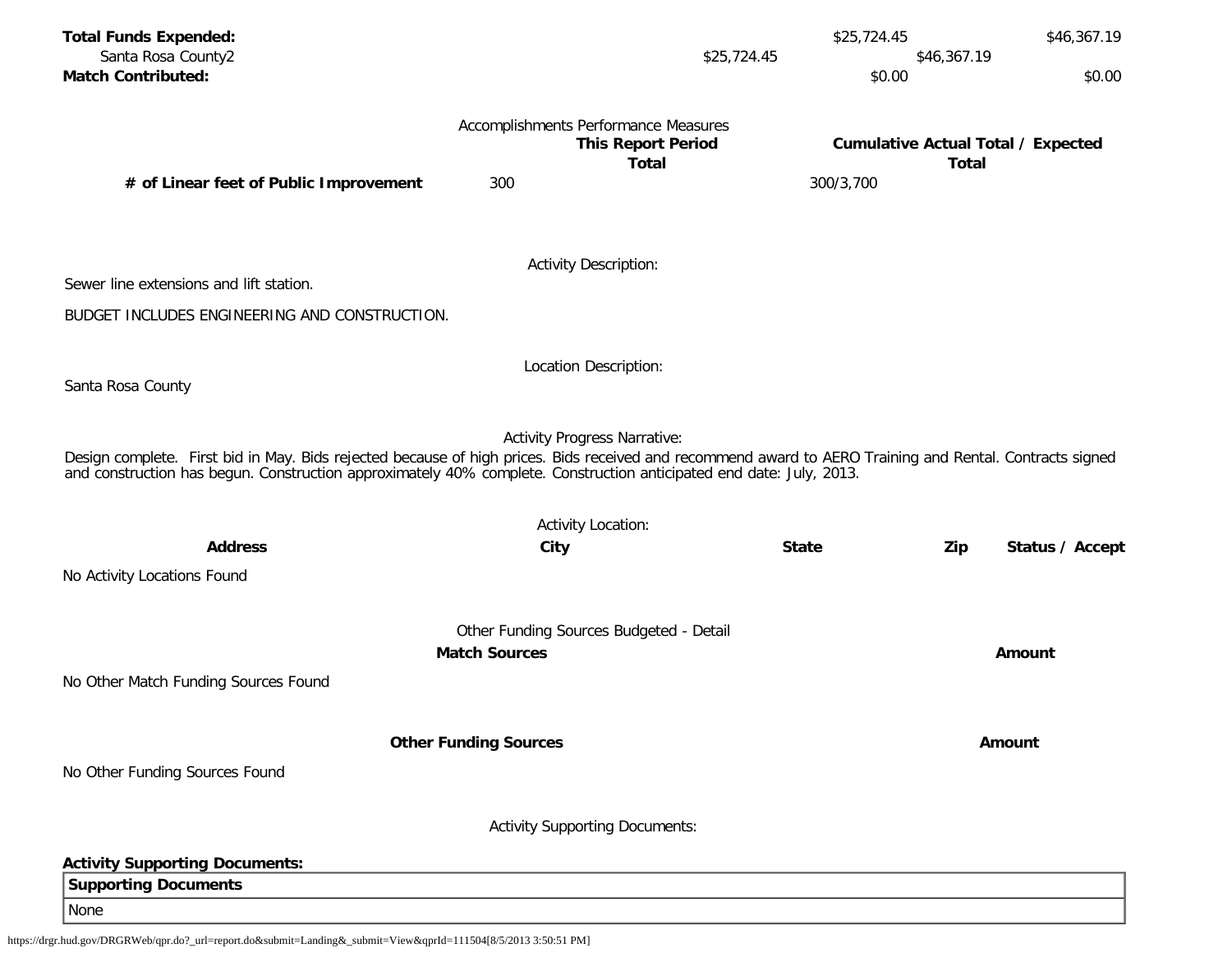**Grantee Activity Number:** Santa Rosa DREF 14A

**Activity Category:** Rehabilitation/reconstruction of residential structures

**Project Number:** 101

**Projected Start Date:** 02/17/2012

**National Objective:** Low/Mod

**Responsible Organization:** Santa Rosa County

**Benefit Type:** Direct (HouseHold) **Activity Title:** Santa Rosa DREF 14A

**Activity Status:** Under Way

**Project Title:** Housing

**Projected End Date:** 02/16/2014

**Completed Activity Actual End Date:**

| Overall                                         |        | Jan 1 thru Mar 31, 2013 | <b>To Date</b> |
|-------------------------------------------------|--------|-------------------------|----------------|
| <b>Total Projected Budget from All Sources:</b> |        | N/A                     | \$15,750.00    |
| <b>Total Budget:</b>                            |        | \$0.00                  | \$15,750.00    |
| <b>Total Obligated:</b>                         |        | \$0.00                  | \$15,750.00    |
| <b>Total Funds Drawdown</b>                     |        | \$0.00                  | \$787.26       |
| Program Funds Drawdown:                         |        | \$0.00                  | \$787.26       |
| Program Income Drawdown:                        |        | \$0.00                  | \$0.00         |
| Program Income Received:                        |        | \$0.00                  | \$0.00         |
| <b>Total Funds Expended:</b>                    |        | \$0.00                  | \$787.26       |
| Santa Rosa County2                              | \$0.00 | \$787.26                |                |
| <b>Match Contributed:</b>                       |        | \$0.00                  | \$0.00         |

Water Hookups

Activity Description:

Location Description:

Santa Rosa County

Activity Progress Narrative: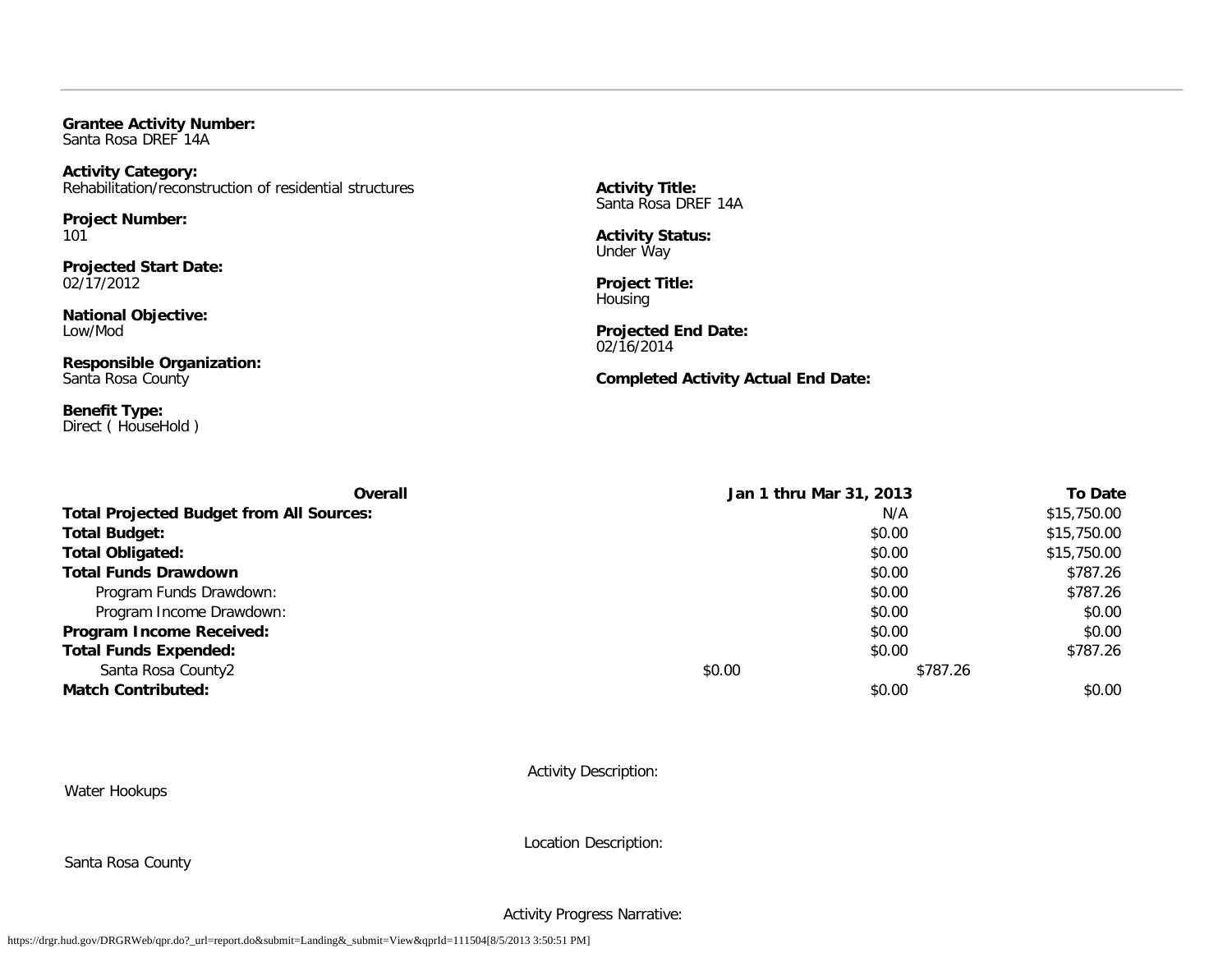Design complete. First bid in May. Bids rejected because of high prices. Bids received and recommend award to AERO Training and Rental. Contracts signed and construction has begun. Construction approximately 40% complete. Construction anticipated end date: July, 2013. Grant agreement is due to expire 2/16/14. Continuation of K grant.

| <b>Address</b>                                                                                                                                                                                            | <b>Activity Location:</b><br>City                                                             | <b>State</b> | Zip<br>Status / Accept |
|-----------------------------------------------------------------------------------------------------------------------------------------------------------------------------------------------------------|-----------------------------------------------------------------------------------------------|--------------|------------------------|
| No Activity Locations Found                                                                                                                                                                               |                                                                                               |              |                        |
| No Other Match Funding Sources Found                                                                                                                                                                      | Other Funding Sources Budgeted - Detail<br><b>Match Sources</b>                               |              | Amount                 |
|                                                                                                                                                                                                           | <b>Other Funding Sources</b>                                                                  |              | Amount                 |
| No Other Funding Sources Found                                                                                                                                                                            |                                                                                               |              |                        |
| <b>Activity Supporting Documents:</b><br><b>Supporting Documents</b><br>None                                                                                                                              | <b>Activity Supporting Documents:</b>                                                         |              |                        |
| <b>Grantee Activity Number:</b><br>Sarasota Co 031<br><b>Activity Category:</b><br>Rehabilitation/reconstruction of a public improvement<br><b>Project Number:</b><br>102<br><b>Projected Start Date:</b> | <b>Activity Title:</b><br>Sarasota Co 031<br><b>Activity Status:</b><br>Under Way<br>- - ---- |              |                        |

06/14/2010

**National Objective:** Low/Mod

**Responsible Organization:** Sarasota County

**Benefit Type:**

**Project Title:** Non-Housing

**Projected End Date:** 05/13/2013

**Completed Activity Actual End Date:**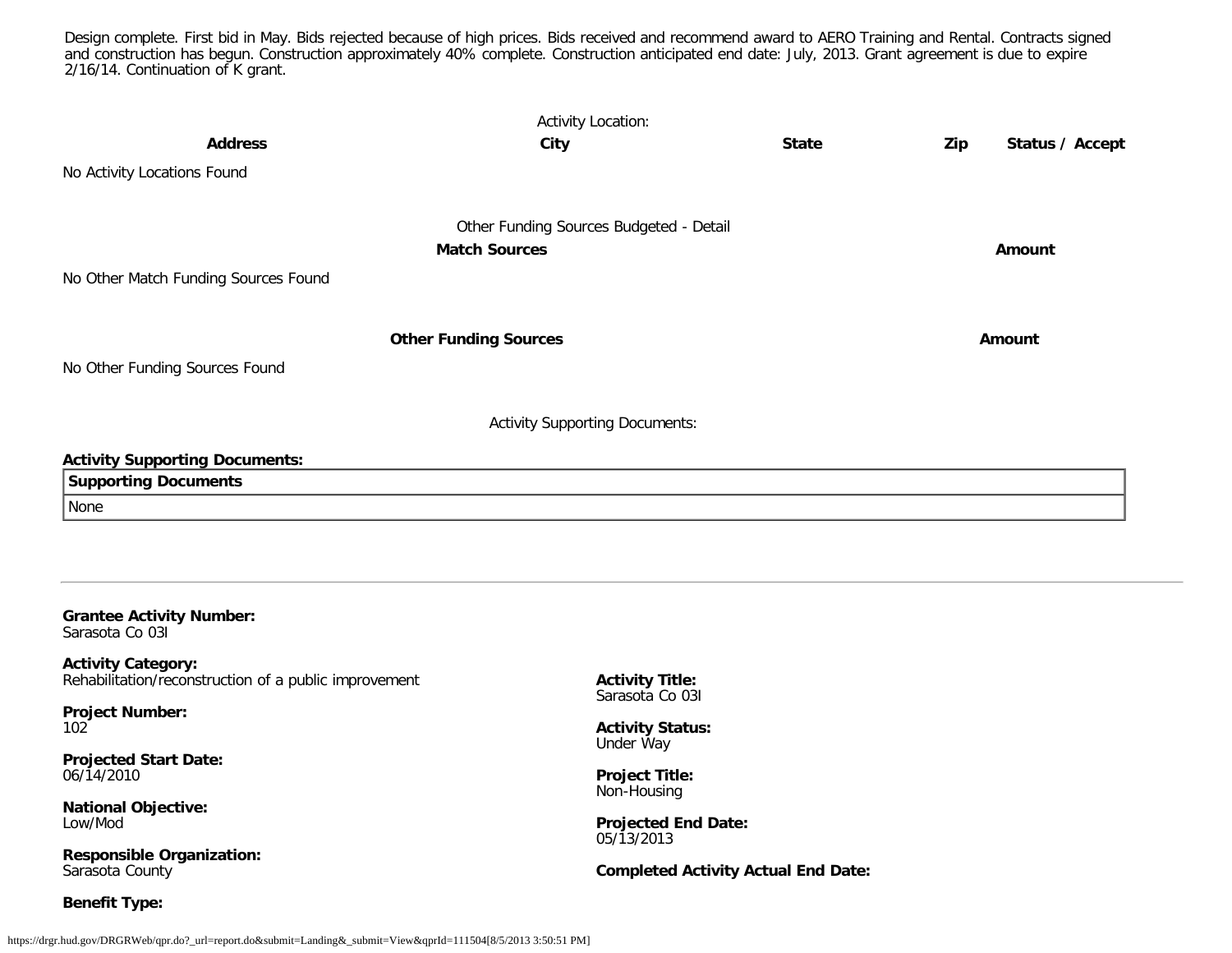| Overall                                         | Jan 1 thru Mar 31, 2013 | <b>To Date</b> |
|-------------------------------------------------|-------------------------|----------------|
| <b>Total Projected Budget from All Sources:</b> | N/A                     | \$1,554,738.00 |
| <b>Total Budget:</b>                            | \$13,944.00             | \$1,554,738.00 |
| <b>Total Obligated:</b>                         | \$13,944.00             | \$1,524,738.00 |
| <b>Total Funds Drawdown</b>                     | \$757,266.55            | \$1,077,493.07 |
| Program Funds Drawdown:                         | \$757,266.55            | \$1,077,493.07 |
| Program Income Drawdown:                        | \$0.00                  | \$0.00         |
| Program Income Received:                        | \$0.00                  | \$0.00         |
| <b>Total Funds Expended:</b>                    | \$757,266.55            | \$1,077,493.07 |
| Sarasota County                                 | \$757,266.55            | \$1,077,493.07 |
| <b>Match Contributed:</b>                       | \$0.00                  | \$0.00         |
|                                                 |                         |                |
| Accomplishments Derformance Messures            |                         |                |

|                                             | Accomplishments Performance Measures |                                           |
|---------------------------------------------|--------------------------------------|-------------------------------------------|
|                                             | <b>This Report Period</b>            | <b>Cumulative Actual Total / Expected</b> |
|                                             | Total                                | Total                                     |
| # of Linear feet of Public Improvement      | .938                                 | 1.938/4.160                               |
| Activity funds eligible for DREF (Ike Only) |                                      | 1,208,635/1,208,635                       |

Activity Description:

Flood and drainage projects in Venice and Orange Avenue area of Sarasota.

The residential area being addressed frequently floods due to inadequate storm drains. This project consists of upgrading current facilities or constructing new facilities to better handle storm water runoff.

DREF- Activities are 80% residential. This activity is eligible under DREF category C, Individual Mitigation Measures.

Location Description:

Sarasota County

Activity Progress Narrative:

Project A) Regarding the Venice Mobile Home Park flood mitigation project, an amendment to the original sub-recipient agreement extending the deadline was approved by the Sarasota County Board of CountyCommissioners on September 27, 2011 and was sent to Tallahassee for approval. The City of Venice has 100% of the design plans for the mitigation project complete, and staff received verbal approval from the State Dept of Econ Development rep for a sixmonth extension. The City of Venice received permission from DEO to award the construction contract to the lowest bidder. The City of Venice and Sarasota County have both approved a sub-recipient agreement. It was forwarded on to DEO for final execution. Project is complete. Site monitoring was scheduled prior to final pay-out from Sarasota County. Project B) Regarding the 17th St. and Orange Ave. drainage project, the City of Sarasota has scaled back its project to eliminate all acquisition needs. The City of Sarasota has begun work on the project and expects to be substantially complete by late March, 2013. Sarasota County has petitioned DEO to extend the grant agreement to May, 2013. Another extension of the sub-recipient agreement between the City of Sarasota and Sarasota County is scheduled to go to the Sarasota County Board of Commissioners March 5, 2013. Project is underway and is progressing quickly. A request for extra time has been made so as to complete punch list items and address a few wage rate issues. Staff is working with the contractor and in consultation with DEO regarding minor Davis Bacon compliance issues.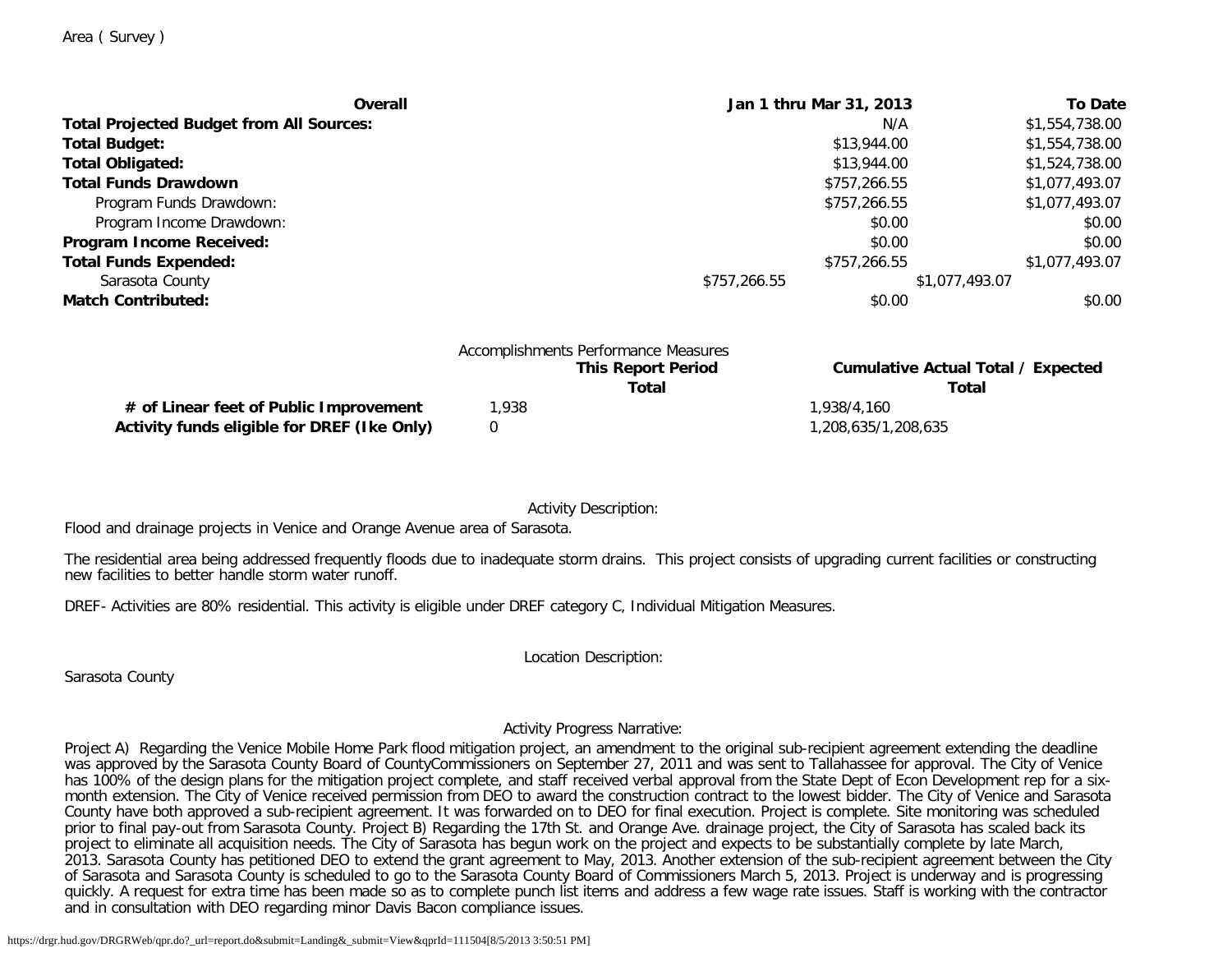|                                                    | <b>Activity Location:</b>               |              |     |                 |
|----------------------------------------------------|-----------------------------------------|--------------|-----|-----------------|
| <b>Address</b>                                     | City                                    | <b>State</b> | Zip | Status / Accept |
| No Activity Locations Found                        |                                         |              |     |                 |
|                                                    |                                         |              |     |                 |
|                                                    | Other Funding Sources Budgeted - Detail |              |     |                 |
|                                                    | <b>Match Sources</b>                    |              |     | <b>Amount</b>   |
| No Other Match Funding Sources Found               |                                         |              |     |                 |
|                                                    |                                         |              |     |                 |
|                                                    | <b>Other Funding Sources</b>            |              |     | Amount          |
| No Other Funding Sources Found                     |                                         |              |     |                 |
|                                                    |                                         |              |     |                 |
|                                                    | <b>Activity Supporting Documents:</b>   |              |     |                 |
|                                                    |                                         |              |     |                 |
| <b>Activity Supporting Documents:</b>              |                                         |              |     |                 |
| <b>Supporting Documents</b>                        |                                         |              |     |                 |
| None                                               |                                         |              |     |                 |
|                                                    |                                         |              |     |                 |
|                                                    |                                         |              |     |                 |
|                                                    |                                         |              |     |                 |
| <b>Grantee Activity Number:</b><br>Sarasota Co 03J |                                         |              |     |                 |

**Activity Category:** Construction/reconstruction of water lift stations

**Project Number:** 102

**Projected Start Date:** 06/14/2010

**National Objective:** Low/Mod

**Responsible Organization:** Sarasota County

**Benefit Type:** Area ( Survey ) **Activity Title:** Sarasota Co 03J

**Activity Status:** Under Way

**Project Title:** Non-Housing

**Projected End Date:** 05/13/2013

**Completed Activity Actual End Date:**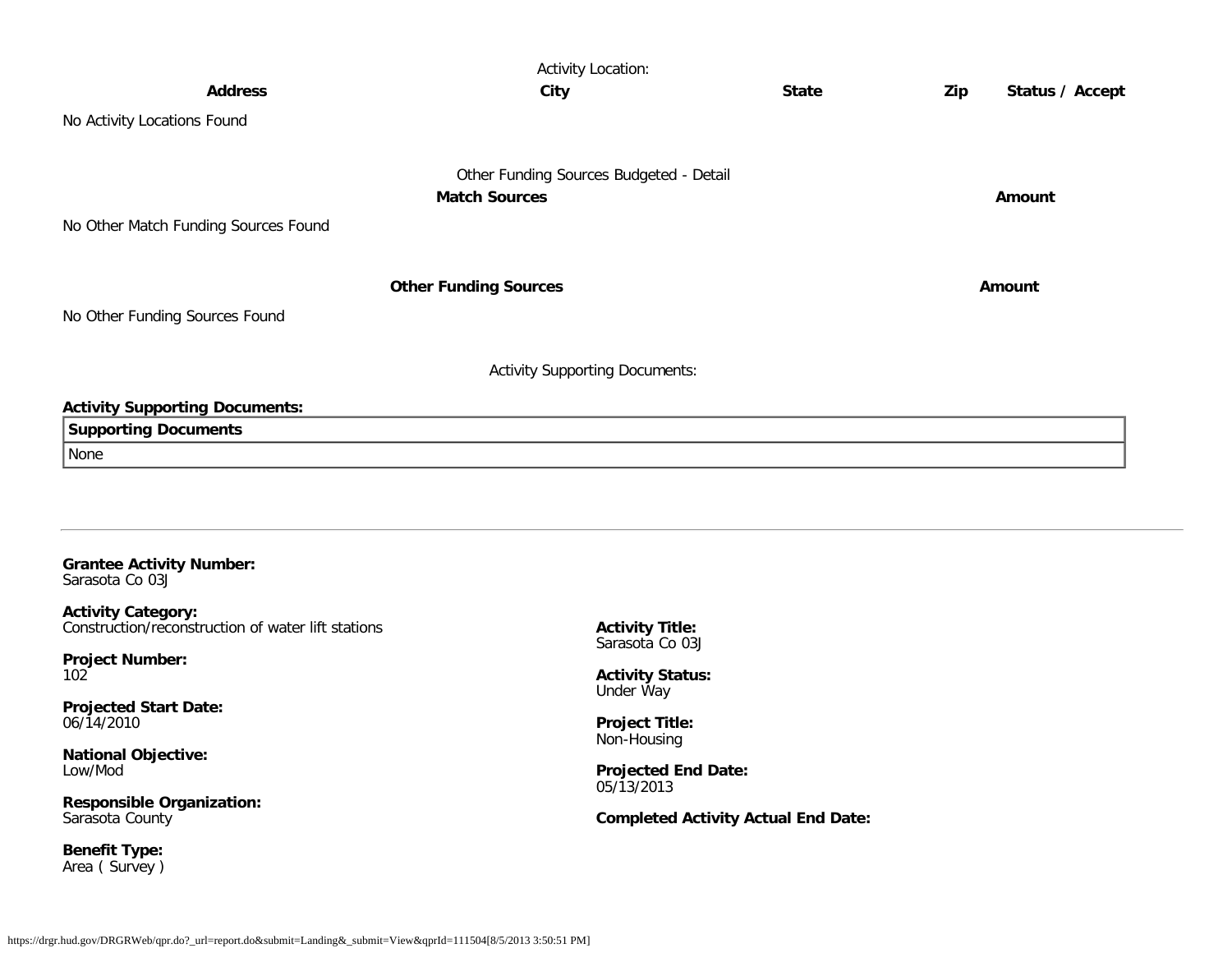| <b>Overall</b>                                  | Jan 1 thru Mar 31, 2013 | <b>To Date</b> |
|-------------------------------------------------|-------------------------|----------------|
| <b>Total Projected Budget from All Sources:</b> | N/A                     | \$401,855.00   |
| <b>Total Budget:</b>                            | (\$18,145.00)           | \$401,855.00   |
| <b>Total Obligated:</b>                         | (\$18,145.00)           | \$401,855.00   |
| <b>Total Funds Drawdown</b>                     | \$0.00                  | \$401,855.00   |
| Program Funds Drawdown:                         | \$0.00                  | \$401,855.00   |
| Program Income Drawdown:                        | \$0.00                  | \$0.00         |
| Program Income Received:                        | \$0.00                  | \$0.00         |
| <b>Total Funds Expended:</b>                    | \$0.00                  | \$401,855.00   |
| Sarasota County                                 | \$0.00                  | \$401,855.00   |
| <b>Match Contributed:</b>                       | \$0.00                  | \$0.00         |

|                                             | Accomplishments Performance Measures |       |                                    |
|---------------------------------------------|--------------------------------------|-------|------------------------------------|
|                                             | <b>This Report Period</b>            |       | Cumulative Actual Total / Expected |
|                                             | Total                                |       | Total                              |
| # of Public Facilities                      |                                      | 14/14 |                                    |
| Activity funds eligible for DREF (Ike Only) |                                      | 0/0   |                                    |

## Activity Description:

North Port lift station project. The City of North Point is requesting funding to install bypass pumps at the 14 lift stations to allow the sewer system to operate during periods of high rain. These projects are included in the Disaster Mitigation Plan since they will mitigate damage and health threats.

BUDGET INCLUDES ENGINEERING AND CONSTRUCTION.

DREF- Activities are 100% residential. This activity is eligible under DREF category C, Individual Mitigation Measures.

Location Description:

Sarasota County

#### Activity Progress Narrative:

DCA reviewed and approved North Port's specifications and bid documents for the lift station improvements. North Port awarded the bid to a constractor and 11 of the pumps were installed with the invoice processed by the Clerk of Sarasota County. A desk monitoring of the sites was conducted prior to the first invoice being turned in to Sarasota County for processing. A grant modification to request new locations for three remaining pumps was approved by the Sarasota County Commission and sent to the City of North Port commission for approval thereafter. Following the installation of the three remaining pumps, site monitoring was conducted September 27th and project is complete, the County having paid all invoices.

|                             | <b>Activity Location:</b> |              |     |                 |
|-----------------------------|---------------------------|--------------|-----|-----------------|
| <b>Address</b>              | City                      | <b>State</b> | Zip | Status / Accept |
| No Activity Locations Found |                           |              |     |                 |

Other Funding Sources Budgeted - Detail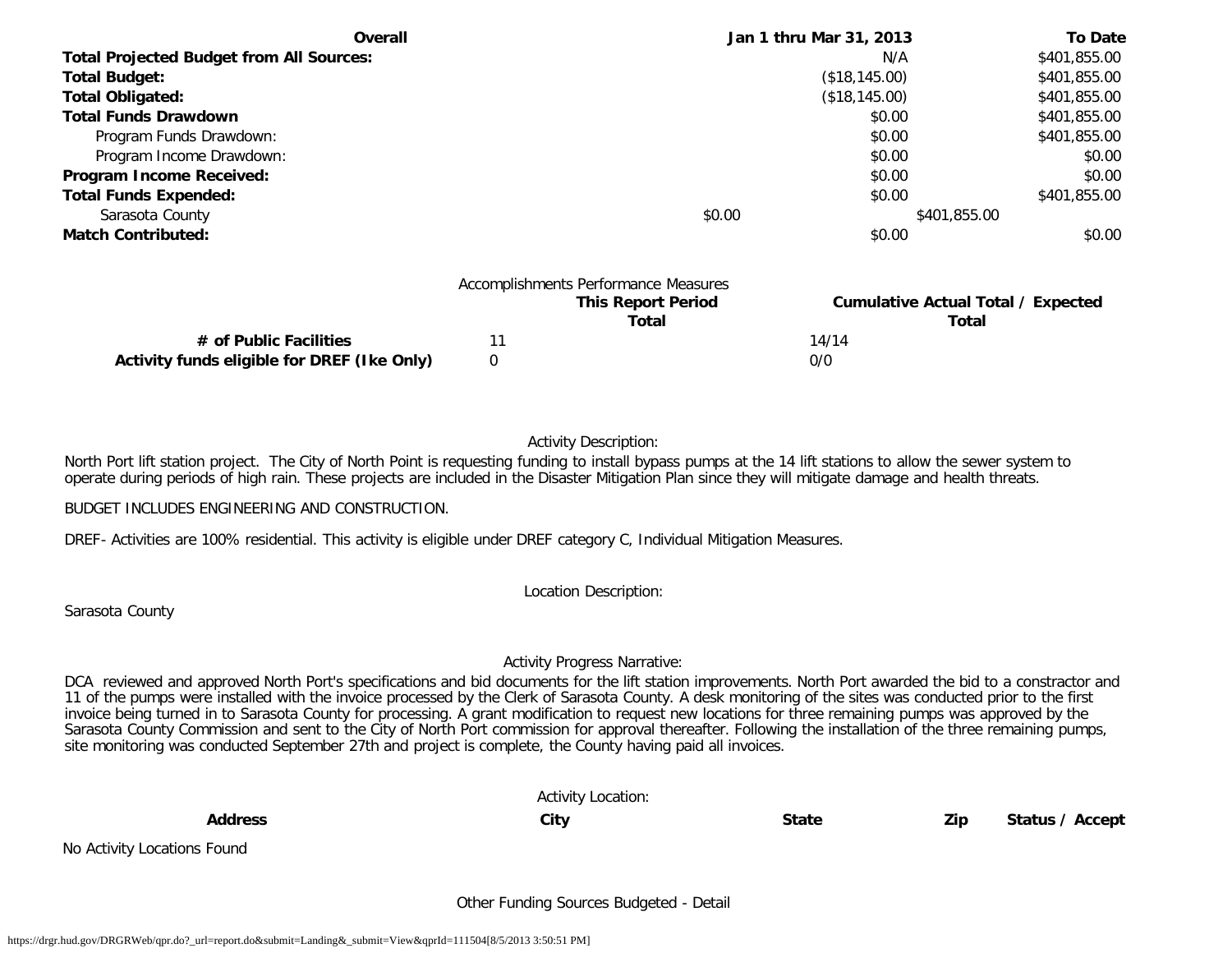**Other Funding Sources Amount Amount Amount** 

No Other Funding Sources Found

Activity Supporting Documents:

## **Activity Supporting Documents:**

**Supporting Documents**

None

**Grantee Activity Number:** Sarasota Co 14B/ARH

**Activity Category:** Affordable Rental Housing

**Project Number:** 103

**Projected Start Date:** 06/14/2010

**National Objective:** Low/Mod

**Responsible Organization:** Sarasota County

**Benefit Type:** Direct ( HouseHold ) **Activity Title:** Sarasota Co 14B/ARH

**Activity Status:** Under Way

**Project Title:** Affordable Rental Housing

**Projected End Date:** 05/13/2013

**Completed Activity Actual End Date:**

| Overall                                         | Jan 1 thru Mar 31, 2013 | <b>To Date</b> |
|-------------------------------------------------|-------------------------|----------------|
| <b>Total Projected Budget from All Sources:</b> | N/A                     | \$339,201.00   |
| <b>Total Budget:</b>                            | (\$25,799.00)           | \$339,201.00   |
| <b>Total Obligated:</b>                         | (\$25,799.00)           | \$339,201.00   |
| <b>Total Funds Drawdown</b>                     | \$3,021.03              | \$231,421.40   |
| Program Funds Drawdown:                         | \$3,021.03              | \$231,421.40   |
| Program Income Drawdown:                        | \$0.00                  | \$0.00         |
| <b>Program Income Received:</b>                 | \$0.00                  | \$0.00         |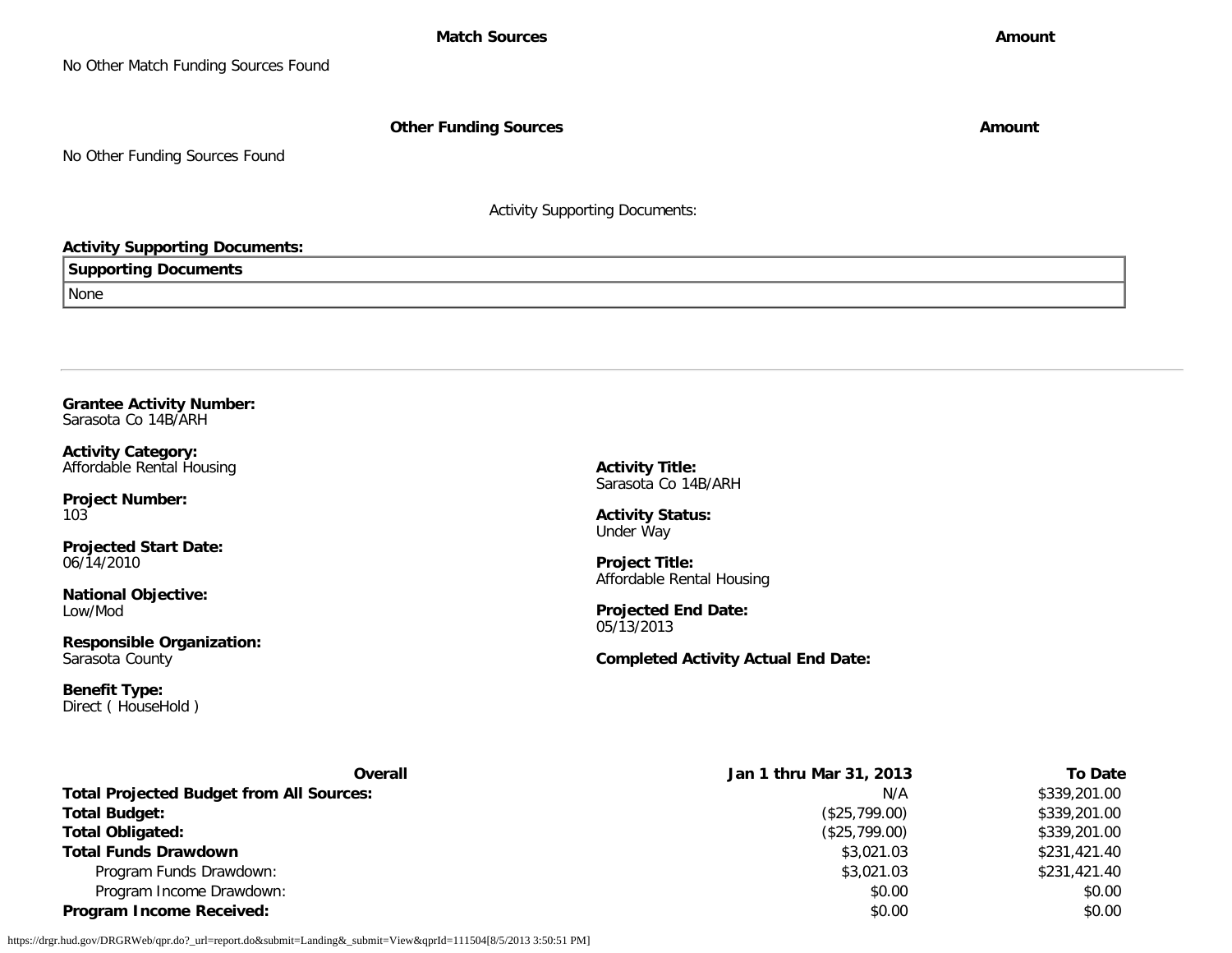| <b>Total Funds Expended:</b>                |                                      |                                    |       |       | \$3,021.03      |                                             | \$231,421.40 |
|---------------------------------------------|--------------------------------------|------------------------------------|-------|-------|-----------------|---------------------------------------------|--------------|
| Sarasota County                             |                                      | \$3,021.03<br>\$231,421.40         |       |       |                 |                                             |              |
| <b>Match Contributed:</b>                   |                                      |                                    |       |       | \$0.00          |                                             | \$0.00       |
|                                             | Accomplishments Performance Measures |                                    |       |       |                 |                                             |              |
|                                             |                                      | <b>This Report Period</b><br>Total |       |       |                 | Cumulative Actual Total / Expected<br>Total |              |
| Activity funds eligible for DREF (Ike Only) | 0                                    |                                    |       |       | 365,000/365,000 |                                             |              |
|                                             |                                      | <b>This Report Period</b>          |       |       |                 | <b>Cumulative Actual Total / Expected</b>   |              |
|                                             |                                      | Total                              |       |       |                 | Total                                       |              |
| # of Housing Units                          | 76                                   |                                    |       | 76/34 |                 |                                             |              |
|                                             |                                      | Beneficiaries Performance Measures |       |       |                 |                                             |              |
|                                             |                                      | <b>This Report Period</b>          |       |       |                 | <b>Cumulative Actual Total / Expected</b>   |              |
|                                             | Low                                  | Mod                                | Total | Low   | Mod             | Total                                       | Low/Mod%     |
| # of Households                             | 0                                    | 0                                  | 0     | 0/17  | 0/17            | 0/34                                        | $\mathbf 0$  |
| # Renter Households                         | 0                                    | $\mathbf 0$                        | 0     | 0/17  | 0/17            | 0/34                                        | 0            |

Activity Description:

Multifamily rehabilitation/hardening and mitigation project.

Repairs or reconstruction of residential housing units. Activities are being undertaken that will both repair and strengthen the units, so that there is less likelihood of future damages resulting from storms (i.e. storm shutters, strengthening of roof, window and door replacement with materials that hold up better during storms, etc.)

DREF- Activities are 100% residential. This activity is eligible under DREF category C, Individual Mitigation Measures.

Location Description:

Sarasota County

## Activity Progress Narrative:

A staff committee selected two recipients of grant funding for the \$365,000 of Disaster Grant money set aside for the purpose of multi-family unit rehabilitation. The Sarasota Housing Authority, one of the recipients of the grant funding, prepared their specifications and bid package for the Bertha Mitchell public housing complex, and the package was approved by DCA. Bid was submitted to DCA for approval. The first invoice for materials has been processed by Sarasota County, but the Sarasota Housing Authority is working out paint issues with the contractor. To date, no labor costs have been paid. HQS inspections were completed at the end of February. Final invoice is pending payment. Jefferson Center, the second recipient, also processed their specifications and these were approved by DEO. A contractor was chosen and work is complete. Invoices have been processed by Sarasota County. State Legislator Ray Pilon, County Commissioner Nora Patterson, City Mayor Suzanne Atwell were present for the celebration, and several residents expressed appreciation for the window and door installations.

## Activity Location: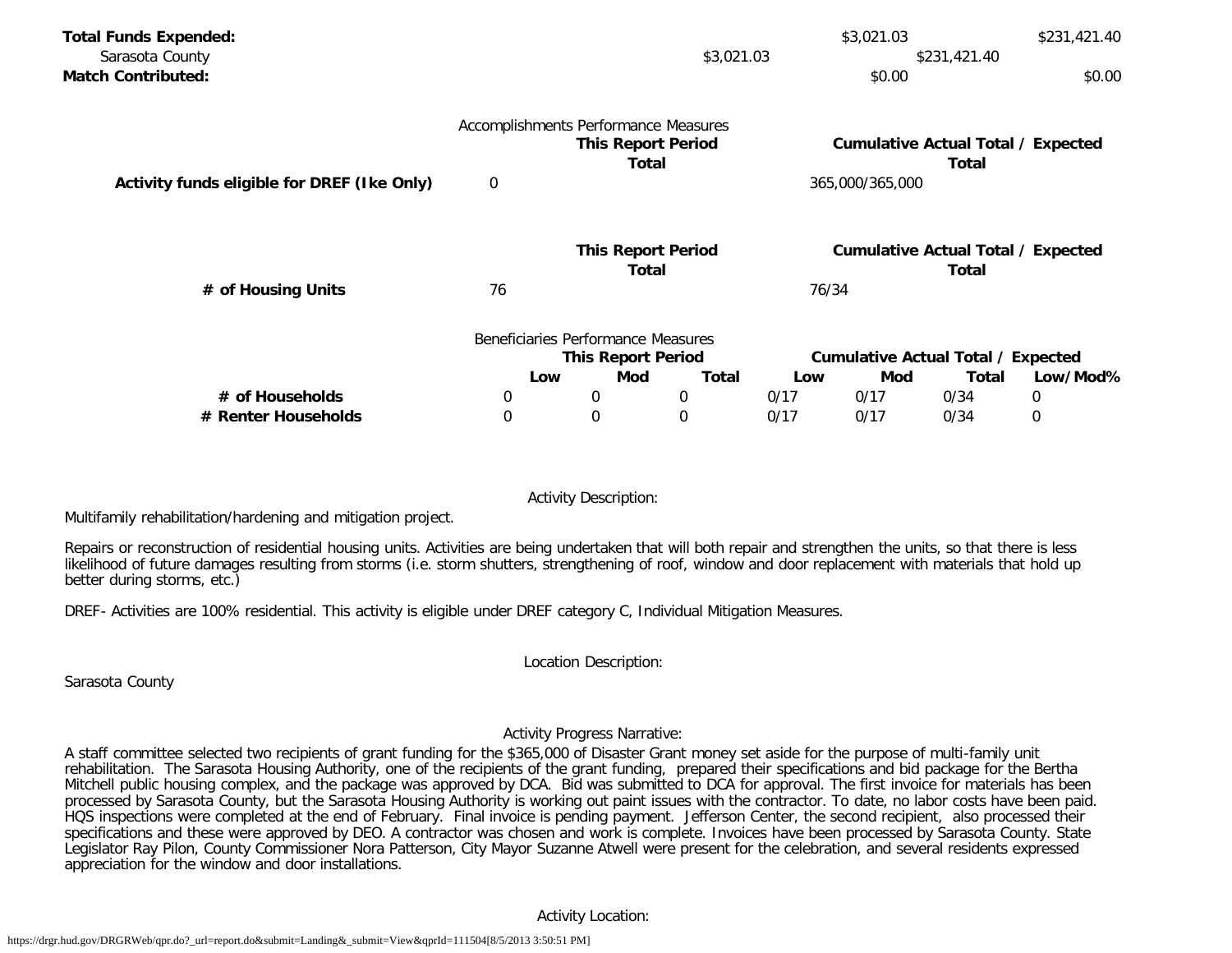| <b>Address</b>                                       | City                                                            | <b>State</b> | Zip | Status / Accept |
|------------------------------------------------------|-----------------------------------------------------------------|--------------|-----|-----------------|
| No Activity Locations Found                          |                                                                 |              |     |                 |
| No Other Match Funding Sources Found                 | Other Funding Sources Budgeted - Detail<br><b>Match Sources</b> |              |     | Amount          |
| No Other Funding Sources Found                       | <b>Other Funding Sources</b>                                    |              |     | Amount          |
|                                                      | <b>Activity Supporting Documents:</b>                           |              |     |                 |
| <b>Activity Supporting Documents:</b>                |                                                                 |              |     |                 |
| <b>Supporting Documents</b>                          |                                                                 |              |     |                 |
| None                                                 |                                                                 |              |     |                 |
|                                                      |                                                                 |              |     |                 |
| <b>Grantee Activity Number:</b><br>Sarasota DREF 031 |                                                                 |              |     |                 |

**Activity Category:** Construction/reconstruction of water/sewer lines or systems

**Project Number:** 102

**Projected Start Date:** 05/09/2012

**National Objective:** Low/Mod

**Responsible Organization:** Sarasota County

**Benefit Type:** Area ( Survey ) **Activity Title:** Sarasota DREF 03I

**Activity Status:** Under Way

**Project Title:** Non-Housing

**Projected End Date:** 05/08/2014

## **Completed Activity Actual End Date:**

Total Projected Budget from All Sources: **Now are absoluted by the Superior Section** S487,549.47

**Overall Jan 1 thru Mar 31, 2013 To Date**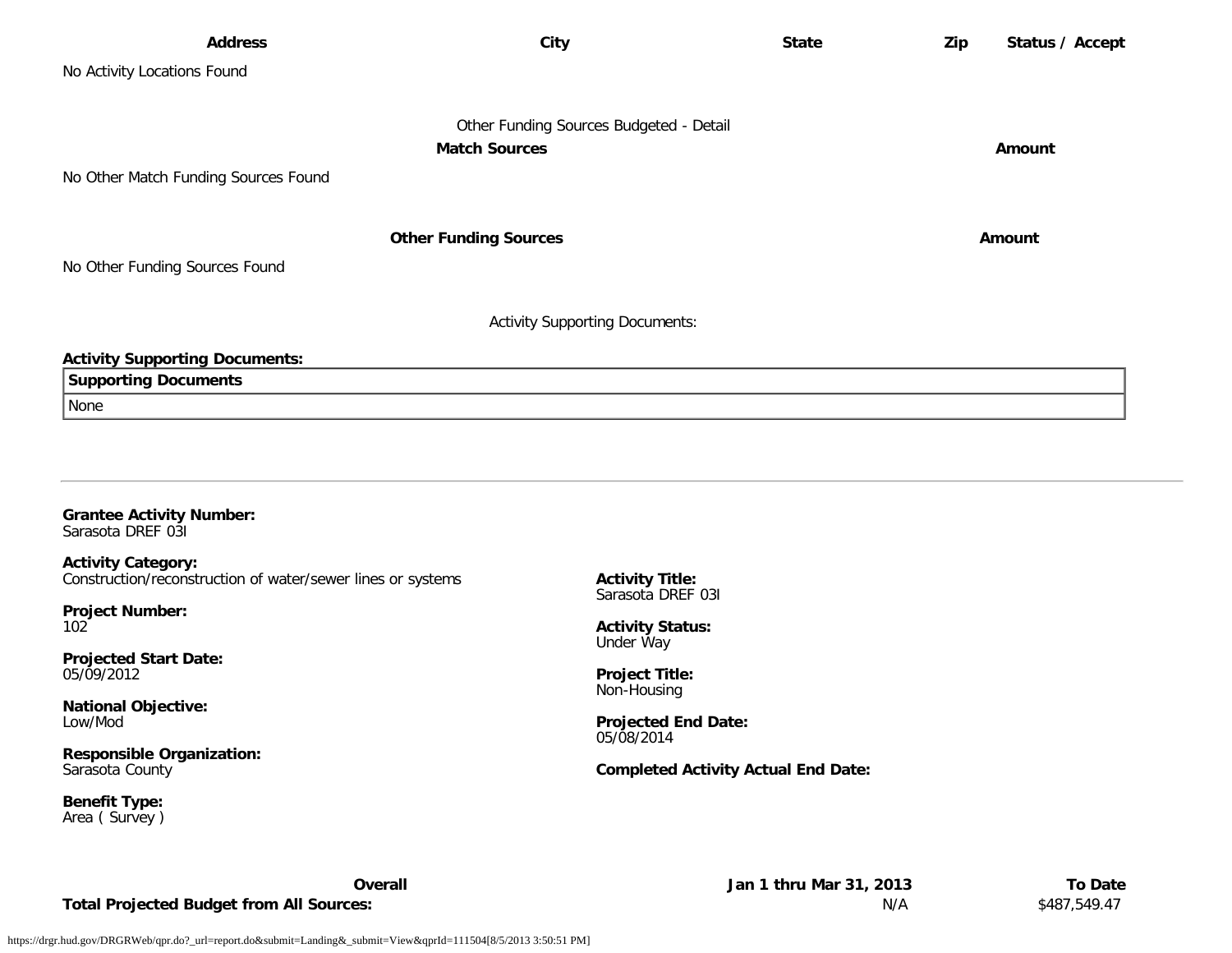| <b>Total Budget:</b>         |             | \$0.00      | \$487,549.47 |
|------------------------------|-------------|-------------|--------------|
| <b>Total Obligated:</b>      |             | \$0.00      | \$487,549.47 |
| <b>Total Funds Drawdown</b>  |             | \$91,794.72 | \$142,949.21 |
| Program Funds Drawdown:      |             | \$91,794.72 | \$142,949.21 |
| Program Income Drawdown:     |             | \$0.00      | \$0.00       |
| Program Income Received:     |             | \$0.00      | \$0.00       |
| <b>Total Funds Expended:</b> |             | \$91,794.72 | \$142,949.21 |
| Sarasota County              | \$91,794.72 |             | \$142,949.21 |
| <b>Match Contributed:</b>    |             | \$0.00      | \$0.00       |

Activity Description:

Sewer Lines

Location Description:

Sarasota County

#### Activity Progress Narrative:

Project A) Regarding the Venice Mobile Home Park flood mitigation project, an amendment to the original sub-recipient agreement extending the deadline was approved by the Sarasota County Board of CountyCommissioners on September 27, 2011 and was sent to Tallahassee for approval. The City of Venice has 100% of the design plans for the mitigation project complete, and staff received verbal approval from the State Dept of Econ Development rep for a sixmonth extension. The City of Venice received permission from DEO to award the construction contract to the lowest bidder. The City of Venice and Sarasota County have both approved a sub-recipient agreement. It was forwarded on to DEO for final execution. Project is complete. Site monitoring was scheduled prior to final pay-out from Sarasota County. Project B) Regarding the 17th St. and Orange Ave. drainage project, the City of Sarasota has scaled back its project to eliminate all acquisition needs. The City of Sarasota has begun work on the project and expects to be substantially complete by late March, 2013. Sarasota County has petitioned DEO to extend the grant agreement to May, 2013. Another extension of the sub-recipient agreement between the City of Sarasota and Sarasota County is scheduled to go to the Sarasota County Board of Commissioners March 5, 2013. Project is underway and is progressing quickly. A request for extra time has been made so as to complete punch list items and address a few wage rate issues. Staff is working with the contractor and in consultation with DEO regarding minor Davis Bacon compliance issues.

|                                      | <b>Activity Location:</b>                                       |              |                        |
|--------------------------------------|-----------------------------------------------------------------|--------------|------------------------|
| <b>Address</b>                       | City                                                            | <b>State</b> | Zip<br>Status / Accept |
| No Activity Locations Found          |                                                                 |              |                        |
|                                      | Other Funding Sources Budgeted - Detail<br><b>Match Sources</b> |              | Amount                 |
| No Other Match Funding Sources Found |                                                                 |              |                        |
|                                      | <b>Other Funding Sources</b>                                    |              | Amount                 |
| No Other Funding Sources Found       |                                                                 |              |                        |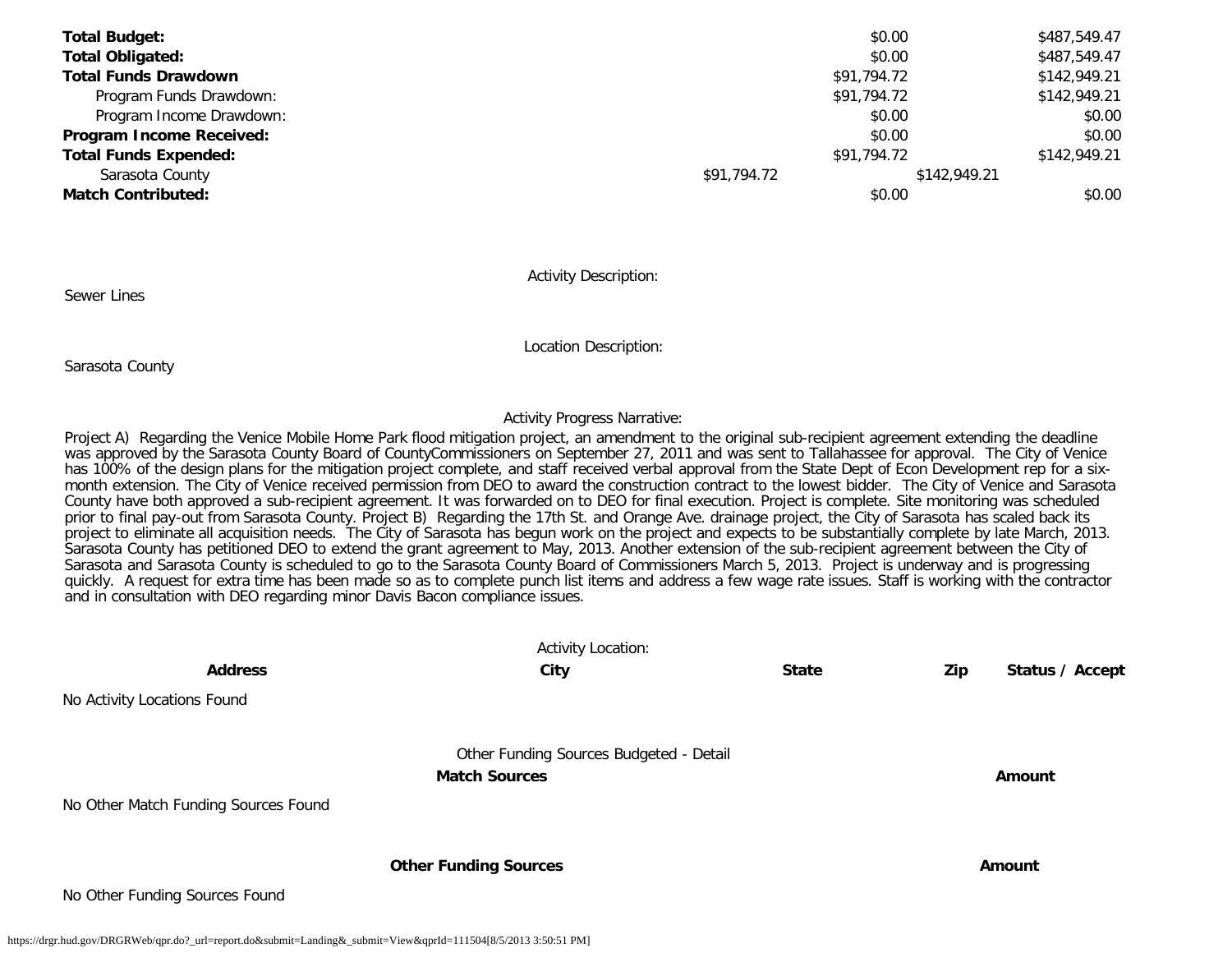## **Activity Supporting Documents:**

# **Supporting Documents** None

**Grantee Activity Number:** Sarasota DREF 14A

**Activity Category:** Rehabilitation/reconstruction of residential structures

**Project Number:** 101

**Projected Start Date:** 05/09/2012

**National Objective:** Low/Mod

**Responsible Organization:** Sarasota County

**Benefit Type:** Direct ( HouseHold ) **Activity Title:** Sarasota DREF 14A

**Activity Status:** Under Way

**Project Title:** Housing

**Projected End Date:** 05/08/2014

**Completed Activity Actual End Date:**

| Overall                                         |        | Jan 1 thru Mar 31, 2013 | <b>To Date</b> |
|-------------------------------------------------|--------|-------------------------|----------------|
| <b>Total Projected Budget from All Sources:</b> |        | N/A                     | \$177,390.00   |
| <b>Total Budget:</b>                            |        | \$0.00                  | \$177,390.00   |
| <b>Total Obligated:</b>                         |        | \$0.00                  | \$177,390.00   |
| <b>Total Funds Drawdown</b>                     |        | \$0.00                  | \$0.00         |
| Program Funds Drawdown:                         |        | \$0.00                  | \$0.00         |
| Program Income Drawdown:                        |        | \$0.00                  | \$0.00         |
| Program Income Received:                        |        | \$0.00                  | \$0.00         |
| <b>Total Funds Expended:</b>                    |        | \$0.00                  | \$0.00         |
| Sarasota County                                 | \$0.00 | \$0.00                  |                |
| <b>Match Contributed:</b>                       |        | \$0.00                  | \$0.00         |

# Accomplishments Performance Measures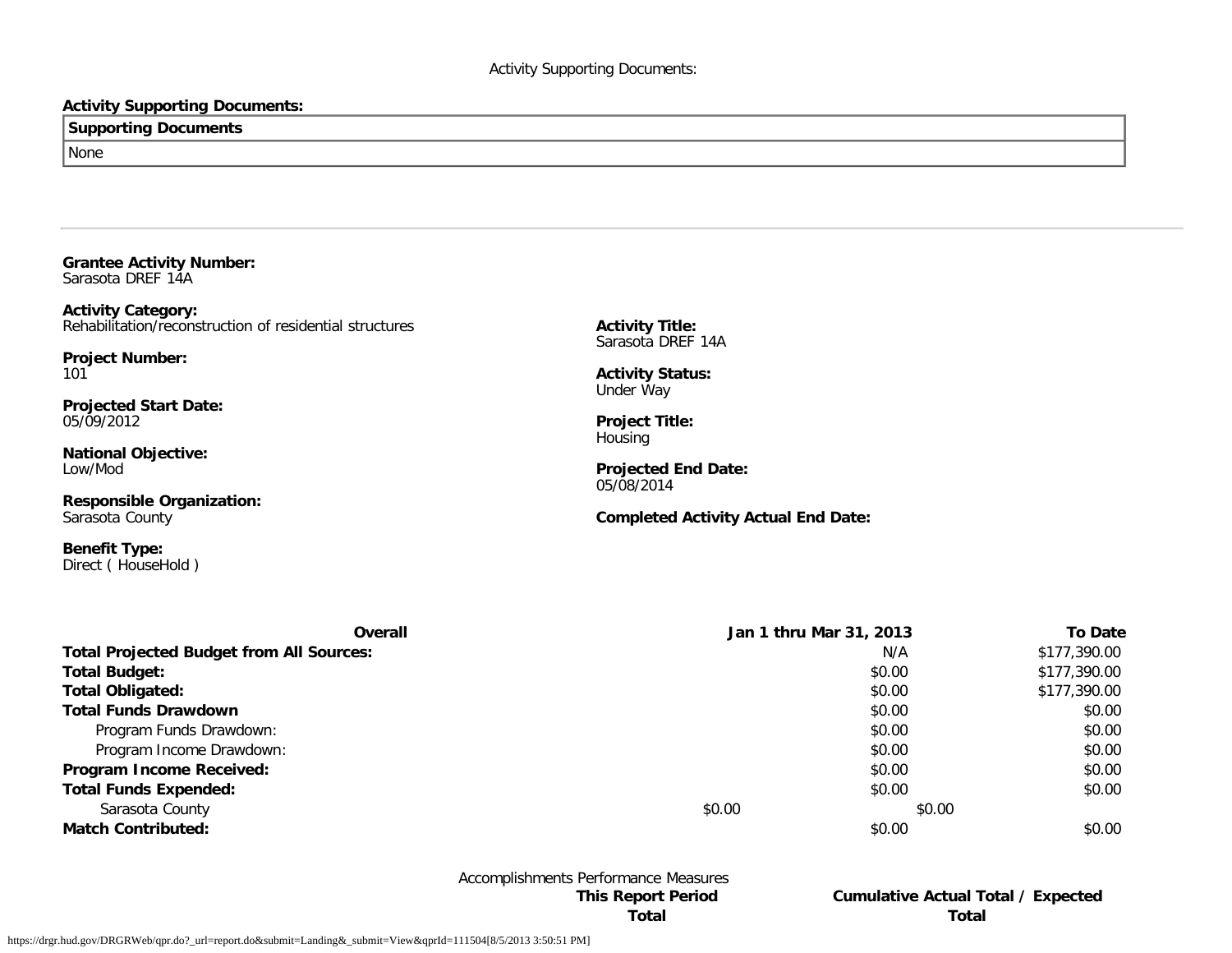| Single Family Rehabilitation for Mitigation                                                                                                                                                                                                                        | <b>Activity Description:</b>            |              |                        |  |  |
|--------------------------------------------------------------------------------------------------------------------------------------------------------------------------------------------------------------------------------------------------------------------|-----------------------------------------|--------------|------------------------|--|--|
| Sarasota County                                                                                                                                                                                                                                                    | Location Description:                   |              |                        |  |  |
| <b>Activity Progress Narrative:</b><br>Guidelines for the single family hurricane hardening program to be conducted in North Port, Florida assisting low-income senior citizens will be going to the<br>Sarasota County Board of Commissioners April or May, 2013. |                                         |              |                        |  |  |
|                                                                                                                                                                                                                                                                    | <b>Activity Location:</b>               |              |                        |  |  |
| <b>Address</b>                                                                                                                                                                                                                                                     | City                                    | <b>State</b> | Zip<br>Status / Accept |  |  |
| No Activity Locations Found                                                                                                                                                                                                                                        |                                         |              |                        |  |  |
|                                                                                                                                                                                                                                                                    | Other Funding Sources Budgeted - Detail |              |                        |  |  |
|                                                                                                                                                                                                                                                                    | <b>Match Sources</b>                    |              | Amount                 |  |  |
| No Other Match Funding Sources Found                                                                                                                                                                                                                               |                                         |              |                        |  |  |
|                                                                                                                                                                                                                                                                    | <b>Other Funding Sources</b>            |              | Amount                 |  |  |
| No Other Funding Sources Found                                                                                                                                                                                                                                     |                                         |              |                        |  |  |
|                                                                                                                                                                                                                                                                    | <b>Activity Supporting Documents:</b>   |              |                        |  |  |
| <b>Activity Supporting Documents:</b>                                                                                                                                                                                                                              |                                         |              |                        |  |  |
| <b>Supporting Documents</b>                                                                                                                                                                                                                                        |                                         |              |                        |  |  |
| None                                                                                                                                                                                                                                                               |                                         |              |                        |  |  |

**Grantee Activity Number:** Sarasota DREF 14B ARH

**Activity Category:** Affordable Rental Housing **Activity Title:** Affordable Rental Housing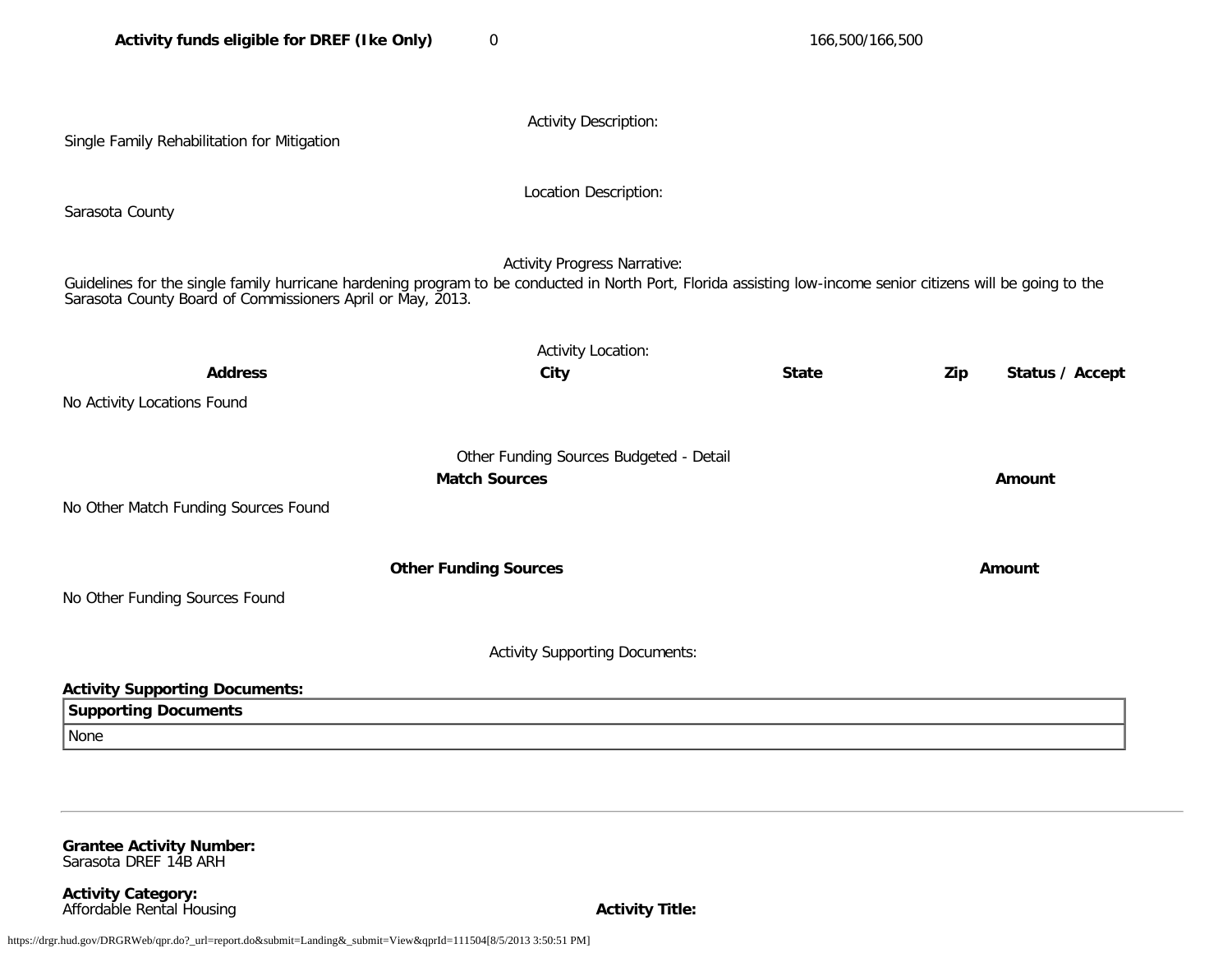**Project Number:** 103

**Projected Start Date:** 05/09/2012

**National Objective:** Low/Mod

**Responsible Organization:** Sarasota County

**Benefit Type:** Direct ( HouseHold ) Sarasota DREF 14B ARH

**Activity Status:** Under Way

**Project Title:** Affordable Rental Housing

**Projected End Date:** 05/08/2014

**Completed Activity Actual End Date:**

| Overall                                         | Jan 1 thru Mar 31, 2013 |        | <b>To Date</b> |
|-------------------------------------------------|-------------------------|--------|----------------|
| <b>Total Projected Budget from All Sources:</b> |                         | N/A    | \$125,000.00   |
| <b>Total Budget:</b>                            |                         | \$0.00 | \$125,000.00   |
| <b>Total Obligated:</b>                         |                         | \$0.00 | \$125,000.00   |
| <b>Total Funds Drawdown</b>                     |                         | \$0.00 | \$0.00         |
| Program Funds Drawdown:                         |                         | \$0.00 | \$0.00         |
| Program Income Drawdown:                        |                         | \$0.00 | \$0.00         |
| Program Income Received:                        |                         | \$0.00 | \$0.00         |
| <b>Total Funds Expended:</b>                    |                         | \$0.00 | \$0.00         |
| Sarasota County                                 | \$0.00                  | \$0.00 |                |
| <b>Match Contributed:</b>                       |                         | \$0.00 | \$0.00         |

Activity Description:

Mitigation rehabilitation activities for multi-family rental housing.

Sarasota County

Location Description:

Activity Progress Narrative:

A staff committee meeting will be advertised the first week of April to review all bids submitted. Pending committee approval, a project will be chosen. A sub-recipient agreement will then be prepared and hopefully taken to the Sarasota County Commissioners in May or June, 2013.

|                             | <b>Activity Location:</b> |       |     |                 |
|-----------------------------|---------------------------|-------|-----|-----------------|
| <b>Address</b>              | City                      | State | Zip | Status / Accept |
| No Activity Locations Found |                           |       |     |                 |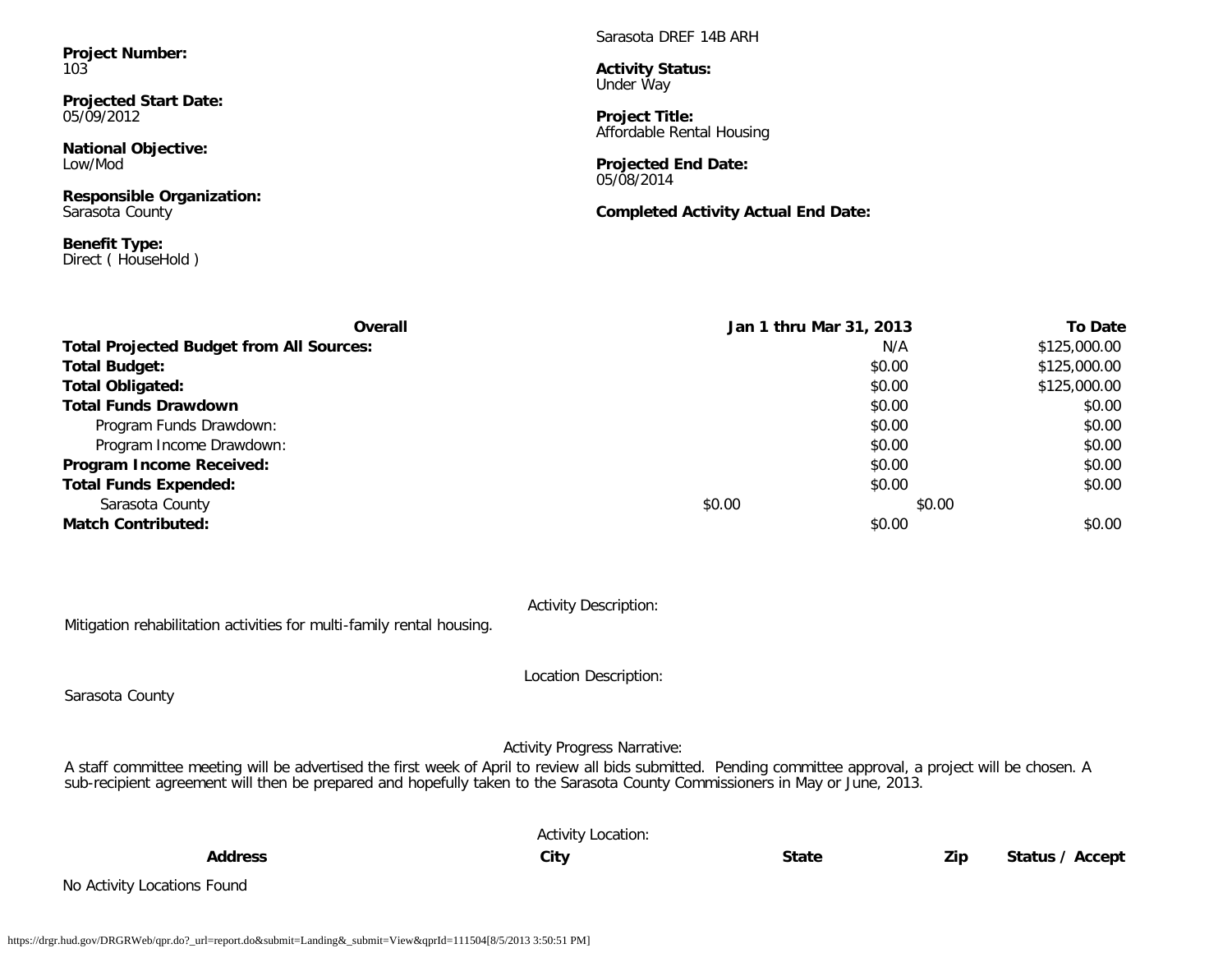No Other Match Funding Sources Found

**Other Funding Sources Amount Amount Amount** 

No Other Funding Sources Found

Activity Supporting Documents:

#### **Activity Supporting Documents:**

**Supporting Documents**

None

**Grantee Activity Number:** Seminole Co 03I

**Activity Category:** Rehabilitation/reconstruction of a public improvement

**Project Number:** 102

**Projected Start Date:** 06/14/2010

**National Objective:** Urgent Need

**Responsible Organization:** Seminole County

**Benefit Type:** Area ( Survey ) **Activity Title:** Seminole Co 03I

**Activity Status: Cancelled** 

**Project Title:** Non-Housing

**Projected End Date:** 05/25/2013

**Completed Activity Actual End Date:**

| Overall                                         | Jan 1 thru Mar 31, 2013 | To Date |
|-------------------------------------------------|-------------------------|---------|
| <b>Total Projected Budget from All Sources:</b> | N/A                     | \$0.00  |
| <b>Total Budget:</b>                            | (\$106, 235.20)         | \$0.00  |
| <b>Total Obligated:</b>                         | (\$106, 235.20)         | \$0.00  |
| <b>Total Funds Drawdown</b>                     | \$0.00                  | \$0.00  |
| Program Funds Drawdown:                         | \$0.00                  | \$0.00  |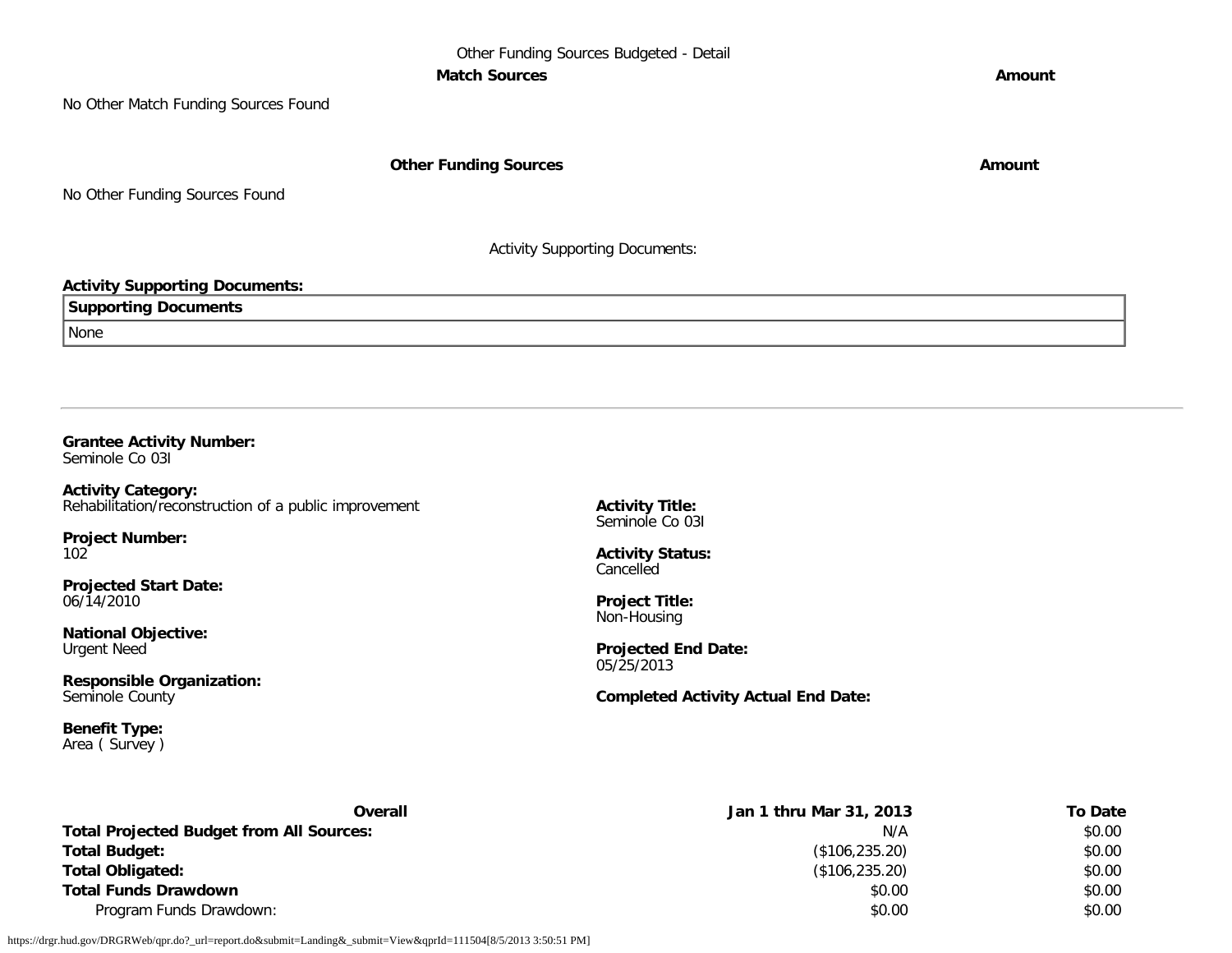| Program Income Drawdown:                                                                                                                                                                                            |                              |                                         | \$0.00       |              | \$0.00                                    |
|---------------------------------------------------------------------------------------------------------------------------------------------------------------------------------------------------------------------|------------------------------|-----------------------------------------|--------------|--------------|-------------------------------------------|
| Program Income Received:                                                                                                                                                                                            |                              |                                         | \$0.00       |              | \$0.00                                    |
| <b>Total Funds Expended:</b>                                                                                                                                                                                        |                              |                                         | \$0.00       |              | \$0.00                                    |
| Seminole County                                                                                                                                                                                                     |                              | \$0.00                                  |              | \$0.00       |                                           |
| <b>Match Contributed:</b>                                                                                                                                                                                           |                              |                                         | \$0.00       |              | \$0.00                                    |
|                                                                                                                                                                                                                     |                              |                                         |              |              |                                           |
|                                                                                                                                                                                                                     |                              | Accomplishments Performance Measures    |              |              |                                           |
|                                                                                                                                                                                                                     |                              | <b>This Report Period</b>               |              |              | <b>Cumulative Actual Total / Expected</b> |
| # of Linear feet of Public Improvement                                                                                                                                                                              | 0                            | <b>Total</b>                            | 0/400        | <b>Total</b> |                                           |
| Activity funds eligible for DREF (Ike Only)                                                                                                                                                                         | $\mathbf 0$                  |                                         | 0/106,235    |              |                                           |
|                                                                                                                                                                                                                     |                              |                                         |              |              |                                           |
|                                                                                                                                                                                                                     |                              |                                         |              |              |                                           |
|                                                                                                                                                                                                                     |                              |                                         |              |              |                                           |
|                                                                                                                                                                                                                     |                              | <b>Activity Description:</b>            |              |              |                                           |
| Lake Hodge Outfall Stormwater drainage project: installation of concrete pipe and drain inlets.                                                                                                                     |                              |                                         |              |              |                                           |
| The residential area being addressed frequently floods due to inadequate storm drains. This project consists of upgrading current facilities or constructing<br>new facilities to better handle storm water runoff. |                              |                                         |              |              |                                           |
| DREF- Activities are 40% residential. This activity is eligible under DREF category C, Individual Mitigation Measures.                                                                                              |                              |                                         |              |              |                                           |
|                                                                                                                                                                                                                     |                              |                                         |              |              |                                           |
|                                                                                                                                                                                                                     |                              | Location Description:                   |              |              |                                           |
| Seminole County                                                                                                                                                                                                     |                              |                                         |              |              |                                           |
|                                                                                                                                                                                                                     |                              |                                         |              |              |                                           |
|                                                                                                                                                                                                                     |                              | <b>Activity Progress Narrative:</b>     |              |              |                                           |
| Project has been cancelled.                                                                                                                                                                                         |                              |                                         |              |              |                                           |
|                                                                                                                                                                                                                     |                              |                                         |              |              |                                           |
|                                                                                                                                                                                                                     |                              | <b>Activity Location:</b>               |              |              |                                           |
| <b>Address</b>                                                                                                                                                                                                      |                              | City                                    | <b>State</b> | Zip          | Status / Accept                           |
| No Activity Locations Found                                                                                                                                                                                         |                              |                                         |              |              |                                           |
|                                                                                                                                                                                                                     |                              |                                         |              |              |                                           |
|                                                                                                                                                                                                                     |                              | Other Funding Sources Budgeted - Detail |              |              |                                           |
|                                                                                                                                                                                                                     | <b>Match Sources</b>         |                                         |              |              | <b>Amount</b>                             |
|                                                                                                                                                                                                                     |                              |                                         |              |              |                                           |
| No Other Match Funding Sources Found                                                                                                                                                                                |                              |                                         |              |              |                                           |
|                                                                                                                                                                                                                     |                              |                                         |              |              |                                           |
|                                                                                                                                                                                                                     | <b>Other Funding Sources</b> |                                         |              |              | Amount                                    |
| No Other Funding Sources Found                                                                                                                                                                                      |                              |                                         |              |              |                                           |
|                                                                                                                                                                                                                     |                              |                                         |              |              |                                           |
|                                                                                                                                                                                                                     |                              |                                         |              |              |                                           |

Activity Supporting Documents: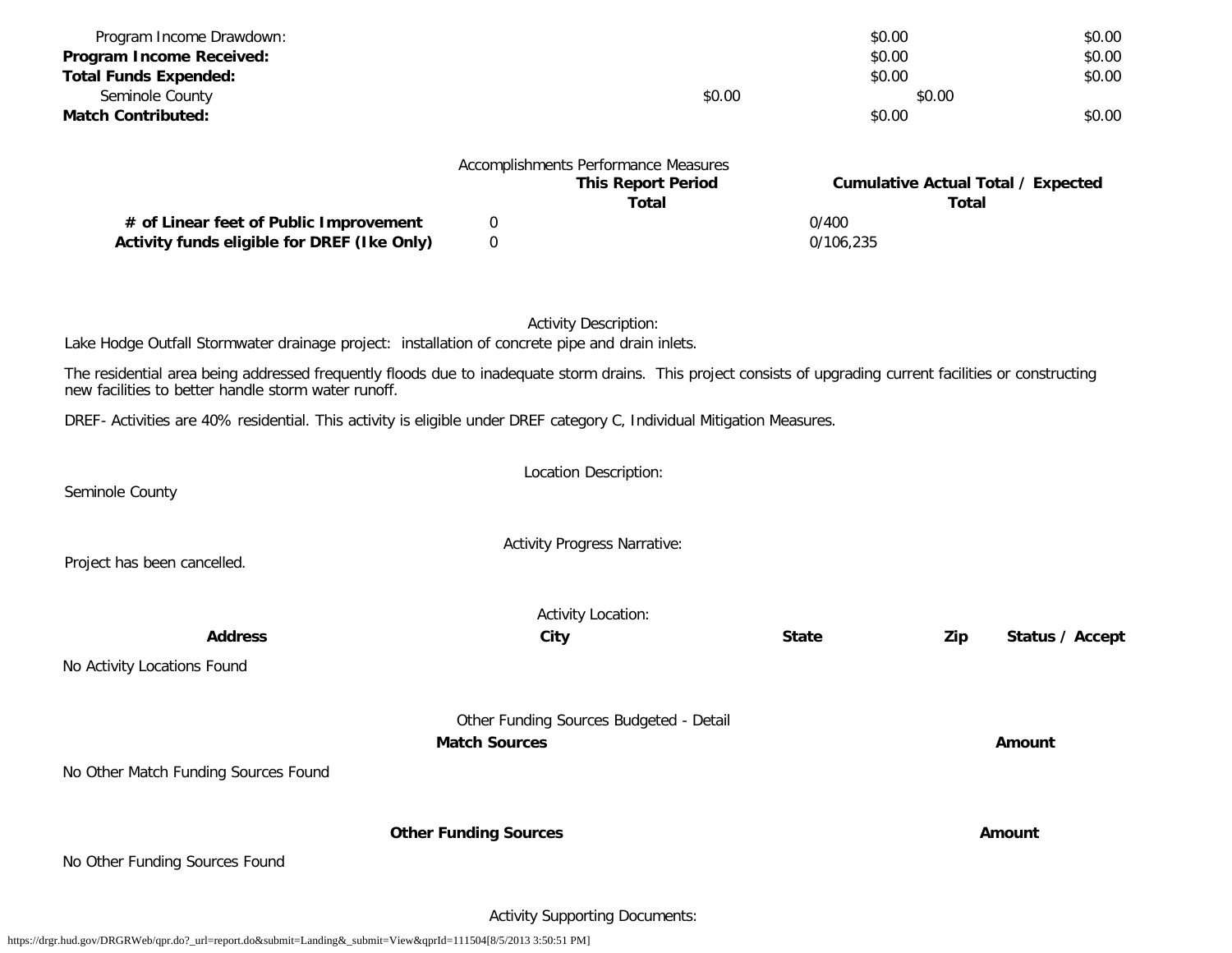## **Activity Supporting Documents:**

## **Supporting Documents**

None

**Grantee Activity Number:** Seminole Co 08

**Activity Category:** Relocation payments and assistance

**Project Number:** 101

**Projected Start Date:** 06/14/2010

**National Objective:** Low/Mod

**Responsible Organization:** Seminole County

**Benefit Type:** Direct ( HouseHold ) **Activity Title:** Seminole Co 08

**Activity Status:** Under Way

**Project Title: Housing** 

**Projected End Date:** 05/25/2013

**Completed Activity Actual End Date:**

| Overall                                         | Jan 1 thru Mar 31, 2013 | <b>To Date</b> |
|-------------------------------------------------|-------------------------|----------------|
| <b>Total Projected Budget from All Sources:</b> | N/A                     | \$14,100.00    |
| <b>Total Budget:</b>                            | \$14,100.00             | \$14,100.00    |
| Total Obligated:                                | \$14,100.00             | \$14,100.00    |
| <b>Total Funds Drawdown</b>                     | \$0.00                  | \$0.00         |
| Program Funds Drawdown:                         | \$0.00                  | \$0.00         |
| Program Income Drawdown:                        | \$0.00                  | \$0.00         |
| Program Income Received:                        | \$0.00                  | \$0.00         |
| <b>Total Funds Expended:</b>                    | \$0.00                  | \$0.00         |
| Seminole County                                 | \$0.00<br>\$0.00        |                |
| <b>Match Contributed:</b>                       | \$0.00                  | \$0.00         |

Activity Description:

Relocation expenses associated with housing rehab.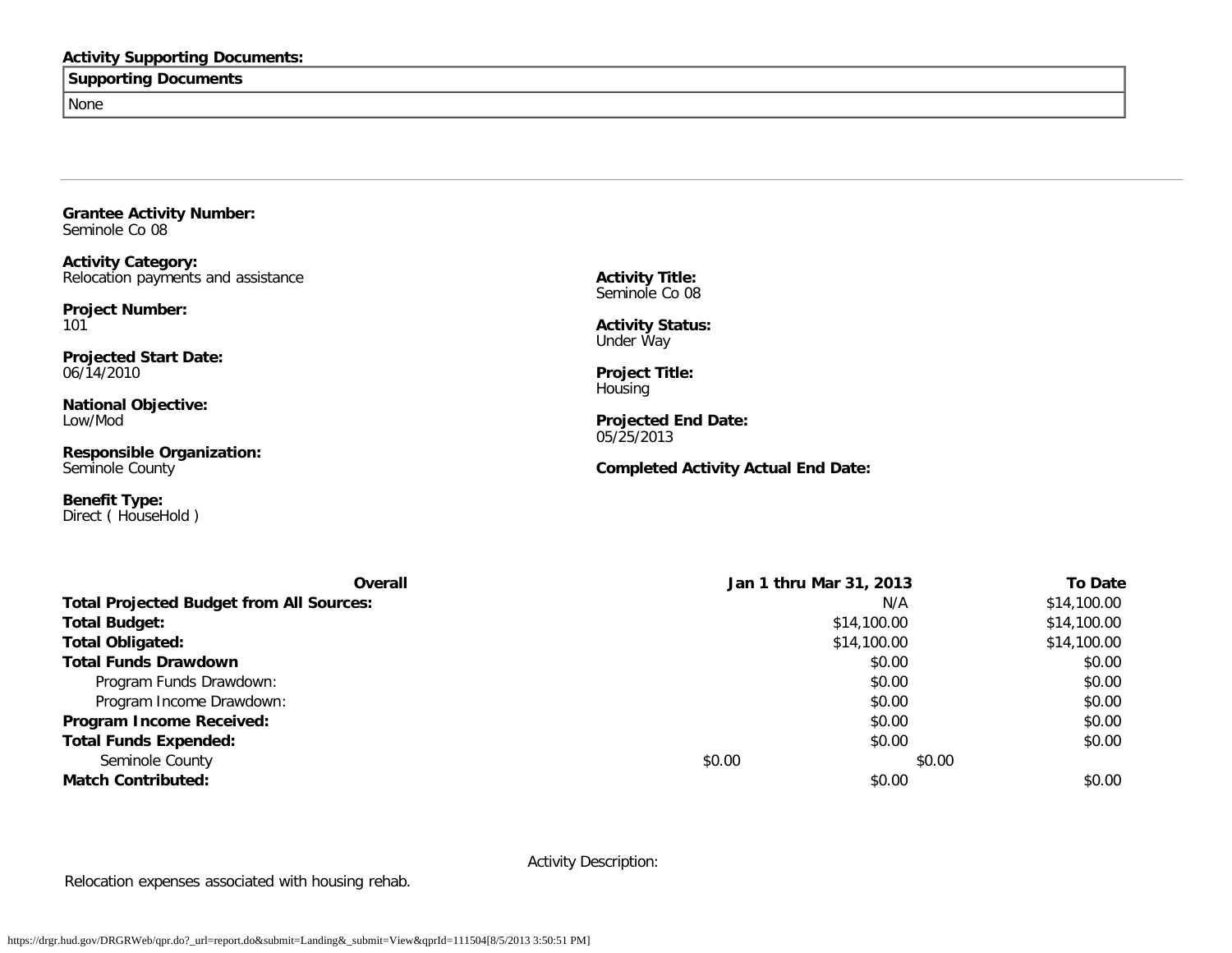| Seminole County                                                                                                                                                     | Location Description:                                           |              |                        |
|---------------------------------------------------------------------------------------------------------------------------------------------------------------------|-----------------------------------------------------------------|--------------|------------------------|
| Two families will be provided with Temporary Relocation upon approval of Notice To Proceed. NTP will be approved in April upon completion of Customer<br>Agreement. | <b>Activity Progress Narrative:</b>                             |              |                        |
|                                                                                                                                                                     | <b>Activity Location:</b>                                       |              |                        |
| <b>Address</b>                                                                                                                                                      | City                                                            | <b>State</b> | Status / Accept<br>Zip |
| No Activity Locations Found                                                                                                                                         |                                                                 |              |                        |
|                                                                                                                                                                     |                                                                 |              |                        |
|                                                                                                                                                                     | Other Funding Sources Budgeted - Detail<br><b>Match Sources</b> |              | Amount                 |
| No Other Match Funding Sources Found                                                                                                                                |                                                                 |              |                        |
|                                                                                                                                                                     | <b>Other Funding Sources</b>                                    |              | Amount                 |
| No Other Funding Sources Found                                                                                                                                      |                                                                 |              |                        |
|                                                                                                                                                                     | <b>Activity Supporting Documents:</b>                           |              |                        |
| <b>Activity Supporting Documents:</b>                                                                                                                               |                                                                 |              |                        |
| <b>Supporting Documents</b>                                                                                                                                         |                                                                 |              |                        |
| None                                                                                                                                                                |                                                                 |              |                        |
|                                                                                                                                                                     |                                                                 |              |                        |

**Grantee Activity Number:** Seminole Co 14A

**Activity Category:** Rehabilitation/reconstruction of residential structures

**Project Number:** 101

**Projected Start Date:** 06/14/2010

**National Objective:** Low/Mod

**Activity Title:** Seminole Co 14A

**Activity Status:** Under Way

**Project Title:** Housing

**Projected End Date:**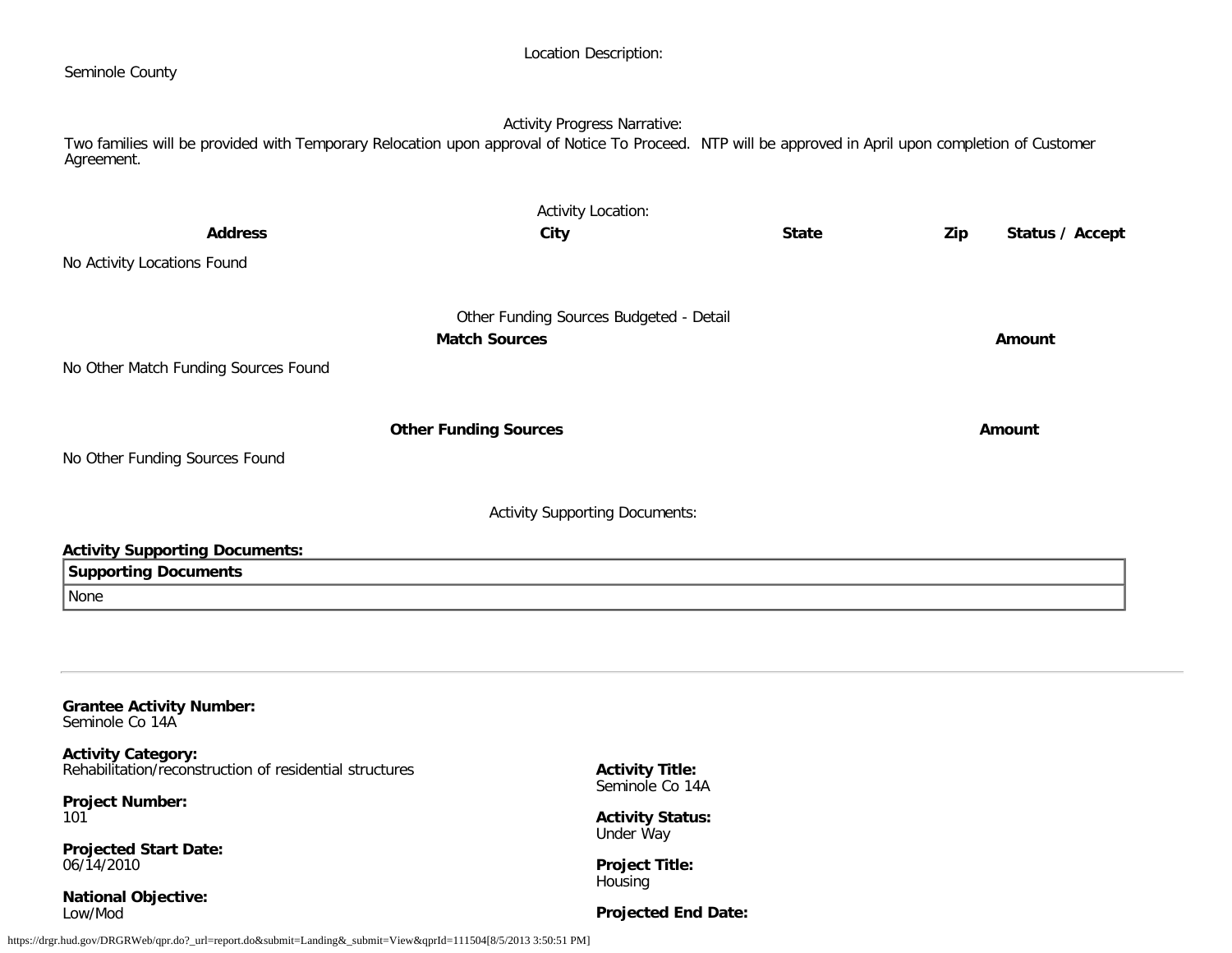#### 05/25/2013

**Completed Activity Actual End Date:**

#### **Responsible Organization:** Seminole County

#### **Benefit Type:** Direct ( HouseHold )

| Overall                                         |   |                                                                                   |              | Jan 1 thru Mar 31, 2013 |             |                                                           | <b>To Date</b> |
|-------------------------------------------------|---|-----------------------------------------------------------------------------------|--------------|-------------------------|-------------|-----------------------------------------------------------|----------------|
| <b>Total Projected Budget from All Sources:</b> |   |                                                                                   |              |                         | N/A         |                                                           | \$407,442.00   |
| <b>Total Budget:</b>                            |   |                                                                                   |              |                         | \$92,135.95 |                                                           | \$407,442.00   |
| <b>Total Obligated:</b>                         |   |                                                                                   |              |                         | \$92,135.95 |                                                           | \$407,442.00   |
| <b>Total Funds Drawdown</b>                     |   |                                                                                   |              |                         | \$0.00      |                                                           | \$177,949.63   |
| Program Funds Drawdown:                         |   |                                                                                   |              |                         | \$0.00      |                                                           | \$177,949.63   |
| Program Income Drawdown:                        |   |                                                                                   |              |                         | \$0.00      |                                                           | \$0.00         |
| Program Income Received:                        |   |                                                                                   |              |                         | \$0.00      |                                                           | \$0.00         |
| <b>Total Funds Expended:</b>                    |   |                                                                                   |              |                         | \$0.00      |                                                           | \$177,949.63   |
| Seminole County                                 |   |                                                                                   | \$0.00       |                         |             | \$177,949.63                                              |                |
| <b>Match Contributed:</b>                       |   |                                                                                   |              |                         | \$0.00      |                                                           | \$0.00         |
|                                                 |   | Accomplishments Performance Measures<br><b>This Report Period</b><br><b>Total</b> |              |                         |             | <b>Cumulative Actual Total / Expected</b><br><b>Total</b> |                |
| # of Properties                                 | 0 |                                                                                   |              | 0/0                     |             |                                                           |                |
|                                                 |   | <b>This Report Period</b>                                                         |              |                         |             | <b>Cumulative Actual Total / Expected</b>                 |                |
| # of Housing Units                              | 0 | <b>Total</b>                                                                      |              | 1/18                    |             | Total                                                     |                |
|                                                 |   | Beneficiaries Performance Measures                                                |              |                         |             |                                                           |                |
|                                                 |   | <b>This Report Period</b><br>Mod<br>Low                                           | <b>Total</b> | Low                     | Mod         | <b>Cumulative Actual Total / Expected</b><br><b>Total</b> | Low/Mod%       |
| # of Households                                 | 0 | $\boldsymbol{0}$                                                                  | 0            | 0/18                    | 0/0         | 0/18                                                      | $\mathbf 0$    |
|                                                 |   |                                                                                   |              |                         |             |                                                           |                |

Activity Description:

Rehabilitation and hardening of Single Family Housing damaged by 2008 storms.

Repairs or reconstruction of residential housing units. Activities are being undertaken that will both repair and strengthen the units, so that there is less likelihood of future damages resulting from storms (i.e. storm shutters, strengthening of roof, window and door replacement with materials that hold up better during storms, etc.)

DREF- Activities are 0% residential. This activity is eligible under DREF category C, Individual Mitigation Measures.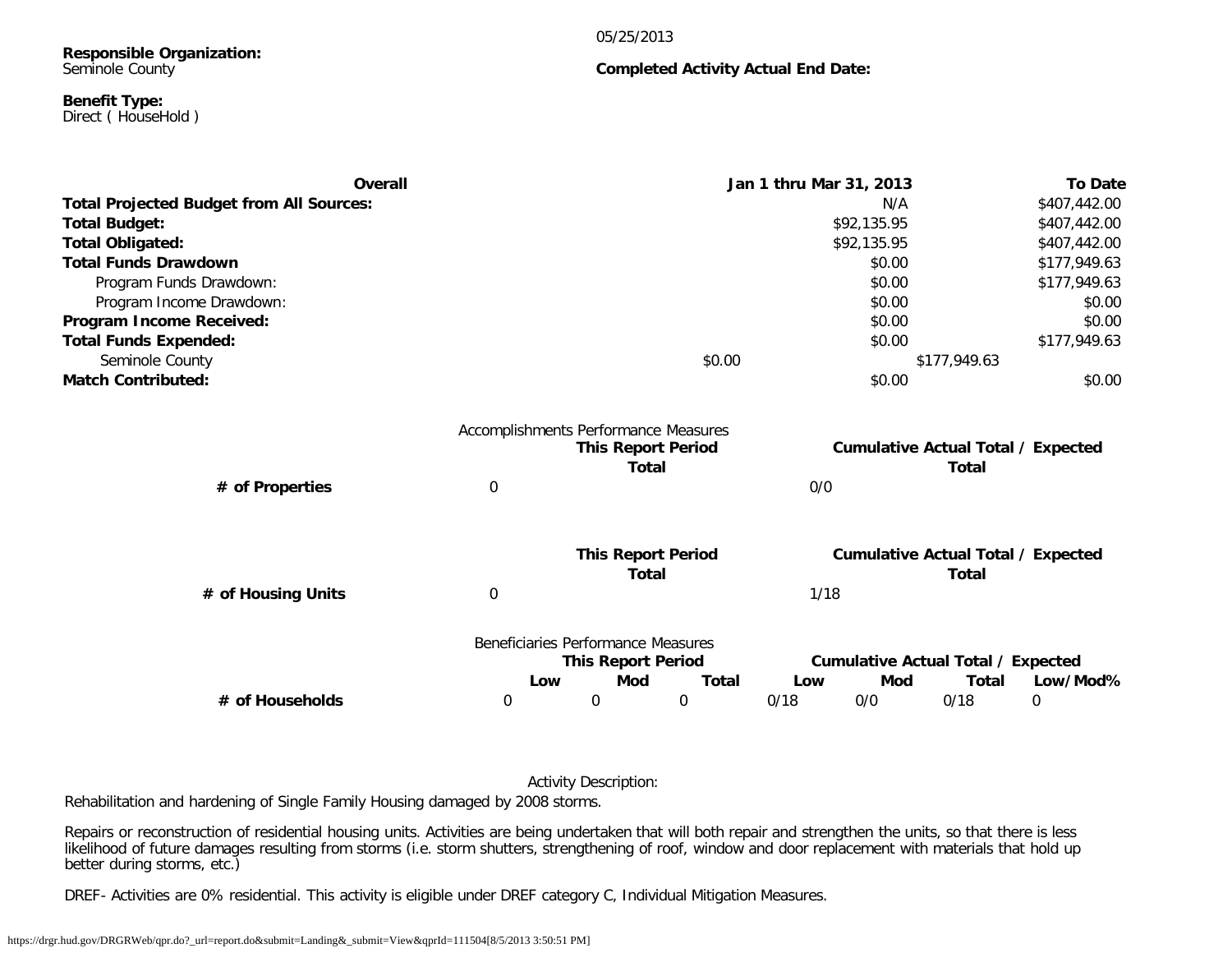| Seminole County                                                                                                               |                                         |              |                        |
|-------------------------------------------------------------------------------------------------------------------------------|-----------------------------------------|--------------|------------------------|
| Housing rehab project, 18 housing units projected. DEO granted the County an extension and modification on December 12, 2012. | <b>Activity Progress Narrative:</b>     |              |                        |
| <b>Address</b>                                                                                                                | <b>Activity Location:</b>               | <b>State</b> |                        |
| No Activity Locations Found                                                                                                   | City                                    |              | Zip<br>Status / Accept |
|                                                                                                                               | Other Funding Sources Budgeted - Detail |              |                        |
| No Other Match Funding Sources Found                                                                                          | <b>Match Sources</b>                    |              | Amount                 |
|                                                                                                                               | <b>Other Funding Sources</b>            |              | Amount                 |
| No Other Funding Sources Found                                                                                                |                                         |              |                        |
|                                                                                                                               | <b>Activity Supporting Documents:</b>   |              |                        |
| <b>Activity Supporting Documents:</b><br><b>Supporting Documents</b>                                                          |                                         |              |                        |
| None                                                                                                                          |                                         |              |                        |
|                                                                                                                               |                                         |              |                        |
| <b>Grantee Activity Number:</b><br>St Johns Co DREF 031                                                                       |                                         |              |                        |
| <b>Activity Category:</b>                                                                                                     |                                         |              |                        |

Location Description:

Rehabilitation/reconstruction of a public improvement

**Project Number:** 102

**Projected Start Date:** 02/10/2012

**National Objective:** Low/Mod

**Activity Title:** St Johns Co DREF 03I

**Activity Status:** Under Way

**Project Title:** Non-Housing

**Projected End Date:** 02/09/2014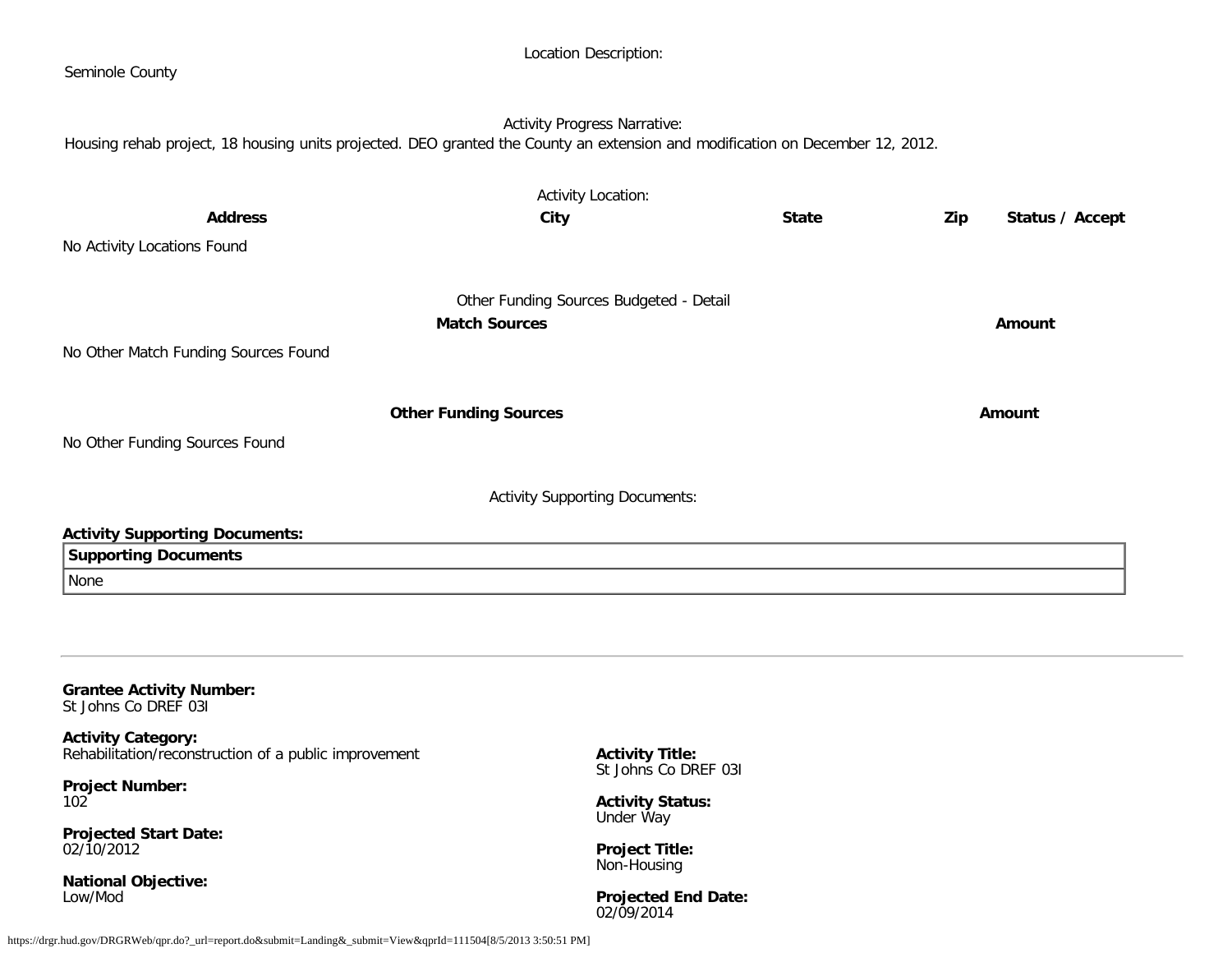**Responsible Organization:** St. Johns County

**Completed Activity Actual End Date:**

**Total Total**

#### **Benefit Type:** Area ( Survey )

**Overall Jan 1 thru Mar 31, 2013 To Date Total Projected Budget from All Sources:** N/A \$415,635.50 **Total Budget:** \$0.00 \$415,635.50 **Total Obligated:**  $$415,635.50$ **Total Funds Drawdown** \$0.00 \$127,916.10 Program Funds Drawdown: \$127,916.10 Program Income Drawdown: \$0.00 \$0.00 \$0.00 \$0.00 \$0.00 \$0.00 \$0.00 \$0.00 \$0.00 \$1.00 \$1.00 \$1.00 \$1.00 \$1.00 \$1.00 \$1.00 \$1.00 \$1.00 \$1.00 \$1.00 \$1.00 \$1.00 \$1.00 \$1.00 \$1.00 \$1.00 \$1.00 \$1.00 \$1.00 \$1.00 \$1.00 \$1.00 \$1.00 **Program Income Received:**  $$0.00$   $$0.00$ **Total Funds Expended:** \$127,916.10 St. Johns County1  $$0.00$   $$127,916.10$ **Match Contributed:**  $$0.00$   $$0.00$ Accomplishments Performance Measures **This Report Period Cumulative Actual Total / Expected**

**# of Linear feet of Public Improvement** 368 613/683

Flood and Drainage

Location Description:

Activity Description:

St. Johns County

Activity Progress Narrative:

Service Area 1 - Ravenswood Drainage Phase 2 - Drainage Basin improvement project - removal of the existing damged and undersized sotrm water pipes and installation of new sotrm water pipes. Phase 3 - removal of the exisitng damged and undersized culvert within the drainage canal . Phase 4 - removal of existing damged and undersized culvert within the drainage canal.

Service Area 2 - Town of Hastings - Eastin Latin Street Sewer Pipe Lining - lining approximately 390 lf of saniatry sewer lines along Eastin Latin Service Area 3 - Flagler Estates - Light Avenue & Vicki Street Drainage - removal of existing damaged corregated metal and plastic storm pipes and headwell.

Construction is complete

|                             | <b>Activity Location:</b> |              |     |                 |
|-----------------------------|---------------------------|--------------|-----|-----------------|
| <b>Address</b>              | City                      | <b>State</b> | Zip | Status / Accept |
| No Activity Locations Found |                           |              |     |                 |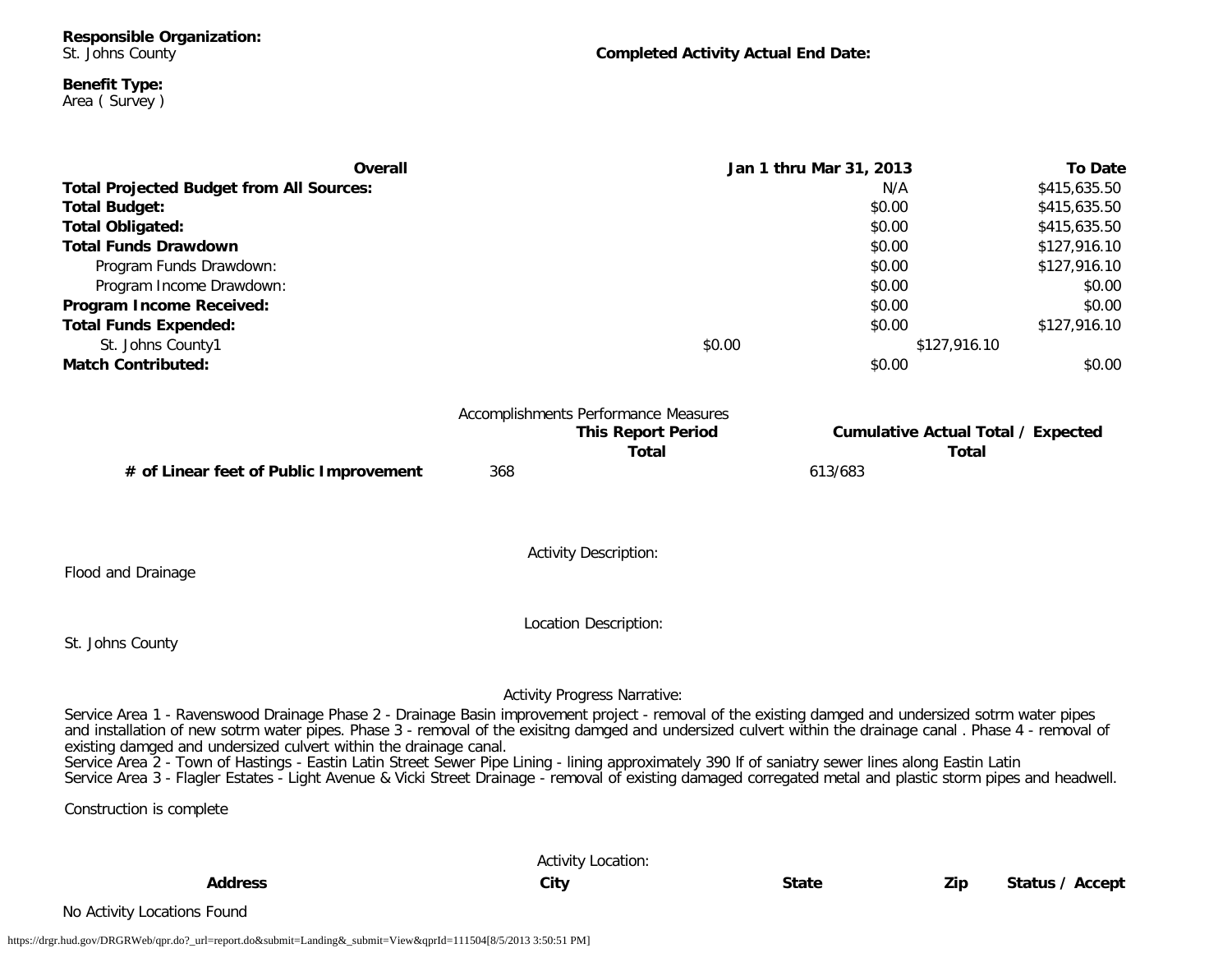## Other Funding Sources Budgeted - Detail **Match Sources Amount**

No Other Match Funding Sources Found

**Other Funding Sources Amount** 

No Other Funding Sources Found

Activity Supporting Documents:

## **Activity Supporting Documents:**

| Suppor<br>Documents<br>une<br>. |  |
|---------------------------------|--|
| None                            |  |

## **Grantee Activity Number:**

St Johns Co DREF 03J

**Activity Category:** Construction/reconstruction of water/sewer lines or systems

**Project Number:** 102

**Projected Start Date:** 02/10/2012

**National Objective:** Low/Mod

**Responsible Organization:** St. Johns County

**Benefit Type:** Area ( Survey ) **Activity Title:** St Johns Co DREF 03J

**Activity Status:** Under Way

**Project Title:** Non-Housing

**Projected End Date:** 02/09/2014

**Completed Activity Actual End Date:**

| Overall                                         | Jan 1 thru Mar 31, 2013 | To Date     |
|-------------------------------------------------|-------------------------|-------------|
| <b>Total Projected Budget from All Sources:</b> | N/A                     | \$45,000.00 |
| <b>Total Budget:</b>                            | \$0.00                  | \$45,000.00 |
| <b>Total Obligated:</b>                         | \$0.00                  | \$45,000.00 |
| <b>Total Funds Drawdown</b>                     | \$0.00                  | \$0.00      |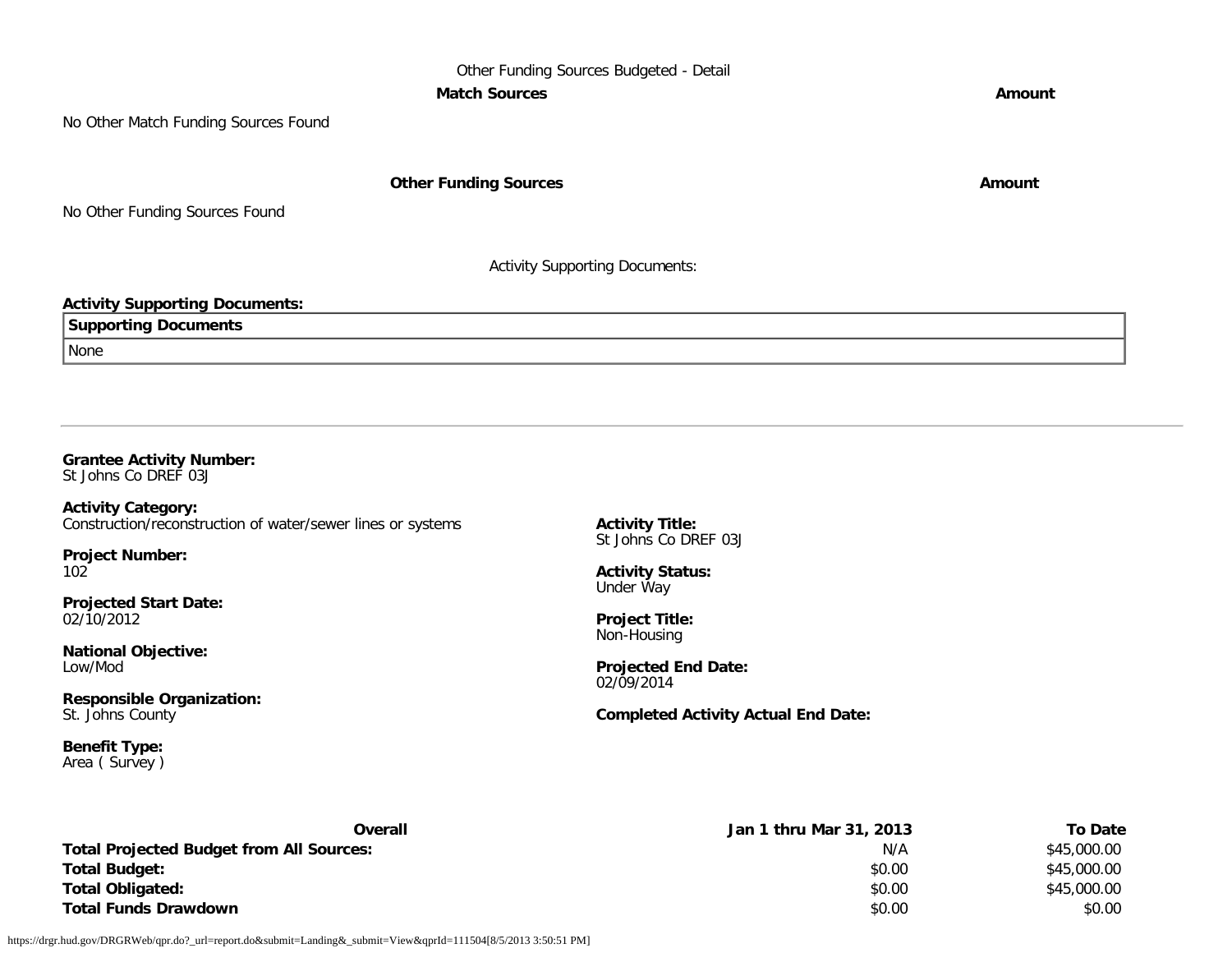| Program Funds Drawdown:                                                                                                        |                                         | \$0.00       |                        | \$0.00           |
|--------------------------------------------------------------------------------------------------------------------------------|-----------------------------------------|--------------|------------------------|------------------|
| Program Income Drawdown:                                                                                                       |                                         | \$0.00       |                        | \$0.00           |
| Program Income Received:<br><b>Total Funds Expended:</b>                                                                       |                                         |              | \$0.00<br>\$0.00       | \$0.00<br>\$0.00 |
| St. Johns County1                                                                                                              | \$0.00                                  |              | \$0.00                 |                  |
| <b>Match Contributed:</b>                                                                                                      |                                         | \$0.00       |                        | \$0.00           |
|                                                                                                                                |                                         |              |                        |                  |
| Sewer Lines (Hastings)                                                                                                         | <b>Activity Description:</b>            |              |                        |                  |
| St Johns County                                                                                                                | Location Description:                   |              |                        |                  |
| The County has received bids for the construction. The County is preparing the desktop procurement package for the contractor. | <b>Activity Progress Narrative:</b>     |              |                        |                  |
|                                                                                                                                | <b>Activity Location:</b>               |              |                        |                  |
| <b>Address</b>                                                                                                                 | City                                    | <b>State</b> | Zip<br>Status / Accept |                  |
| No Activity Locations Found                                                                                                    |                                         |              |                        |                  |
|                                                                                                                                | Other Funding Sources Budgeted - Detail |              |                        |                  |
|                                                                                                                                | <b>Match Sources</b>                    |              | Amount                 |                  |
| No Other Match Funding Sources Found                                                                                           |                                         |              |                        |                  |
|                                                                                                                                | <b>Other Funding Sources</b>            |              | Amount                 |                  |
| No Other Funding Sources Found                                                                                                 |                                         |              |                        |                  |
|                                                                                                                                | <b>Activity Supporting Documents:</b>   |              |                        |                  |
| <b>Activity Supporting Documents:</b>                                                                                          |                                         |              |                        |                  |
| <b>Supporting Documents</b>                                                                                                    |                                         |              |                        |                  |
| None                                                                                                                           |                                         |              |                        |                  |
|                                                                                                                                |                                         |              |                        |                  |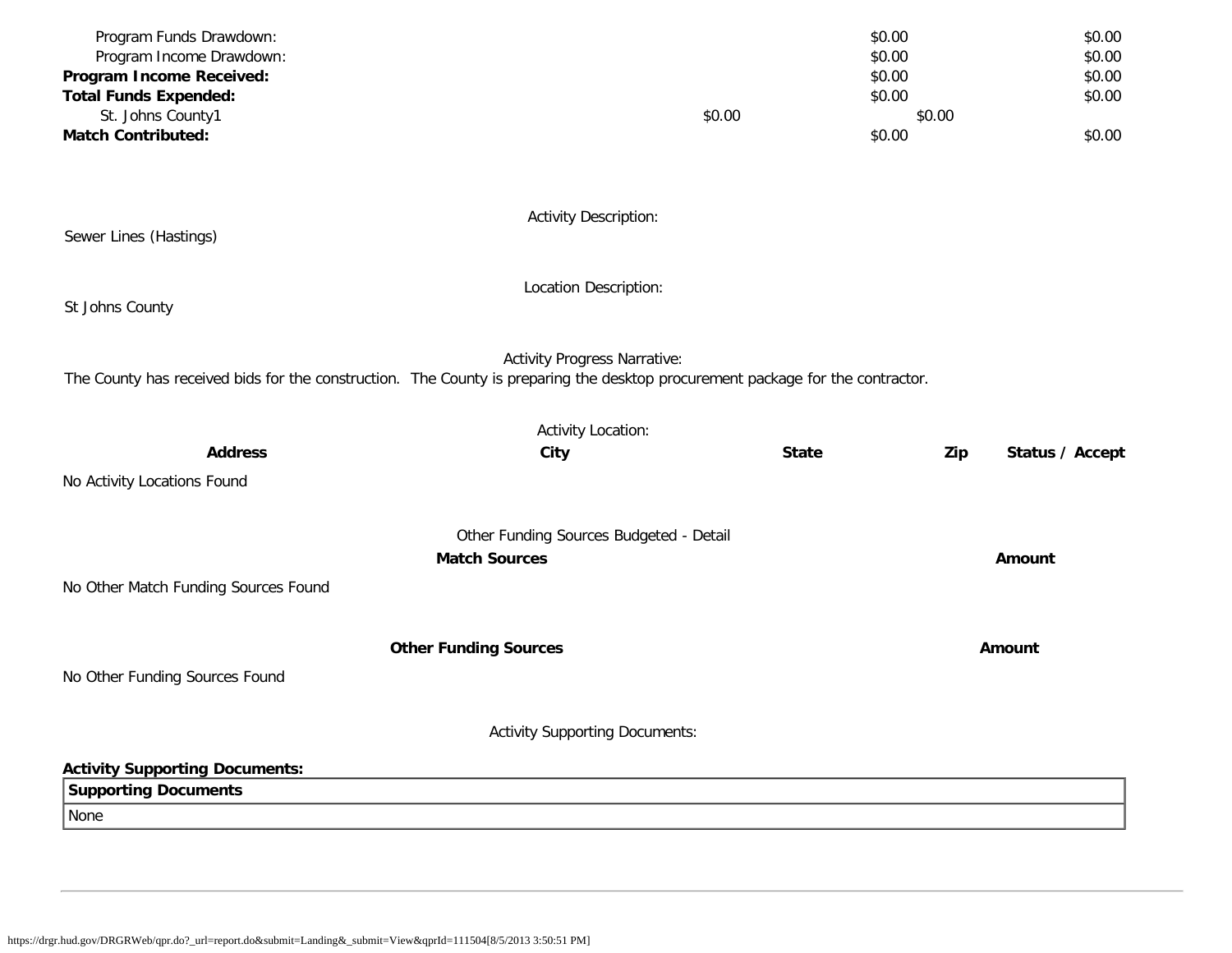**Grantee Activity Number:** St Lucie Co 08

**Activity Category:** Relocation payments and assistance

**Project Number:** 103

**Projected Start Date:** 05/27/2010

**National Objective:** Low/Mod

**Responsible Organization:** St. Lucie County

**Benefit Type:** Direct ( HouseHold ) **Activity Title:** St Lucie Co 08

**Activity Status:** Under Way

**Project Title:** Affordable Rental Housing

**Projected End Date:** 12/27/2013

**Completed Activity Actual End Date:**

| Overall<br><b>Total Projected Budget from All Sources:</b> |          |                                           | Jan 1 thru Mar 31, 2013                            |                                      |
|------------------------------------------------------------|----------|-------------------------------------------|----------------------------------------------------|--------------------------------------|
|                                                            |          |                                           | N/A                                                |                                      |
| <b>Total Budget:</b>                                       |          |                                           | \$0.00                                             | \$32,992.15                          |
| <b>Total Obligated:</b>                                    |          |                                           | \$0.00                                             | \$50,000.00                          |
| <b>Total Funds Drawdown</b>                                | \$204.00 |                                           |                                                    | \$32,702.15<br>\$32,702.15<br>\$0.00 |
| Program Funds Drawdown:                                    |          | \$204.00<br>\$0.00                        |                                                    |                                      |
| Program Income Drawdown:                                   |          |                                           |                                                    |                                      |
| Program Income Received:                                   |          |                                           | \$0.00                                             | \$0.00                               |
| <b>Total Funds Expended:</b>                               |          |                                           | \$203.99                                           | \$31,977.15                          |
| St. Lucie County1                                          |          | \$203.99                                  | \$31,977.15                                        |                                      |
| <b>Match Contributed:</b>                                  |          |                                           | \$0.00                                             | \$0.00                               |
|                                                            |          | Accomplishments Performance Measures      |                                                    |                                      |
|                                                            |          | <b>This Report Period</b><br><b>Total</b> | <b>Cumulative Actual Total / Expected</b><br>Total |                                      |
| # of Businesses                                            | 8        |                                           | 8/5                                                |                                      |
|                                                            |          |                                           |                                                    |                                      |
|                                                            |          |                                           |                                                    |                                      |
| Temporary Relocation activity                              |          | <b>Activity Description:</b>              |                                                    |                                      |
|                                                            |          |                                           |                                                    |                                      |
|                                                            |          | Location Description:                     |                                                    |                                      |
| St Lucie County                                            |          |                                           |                                                    |                                      |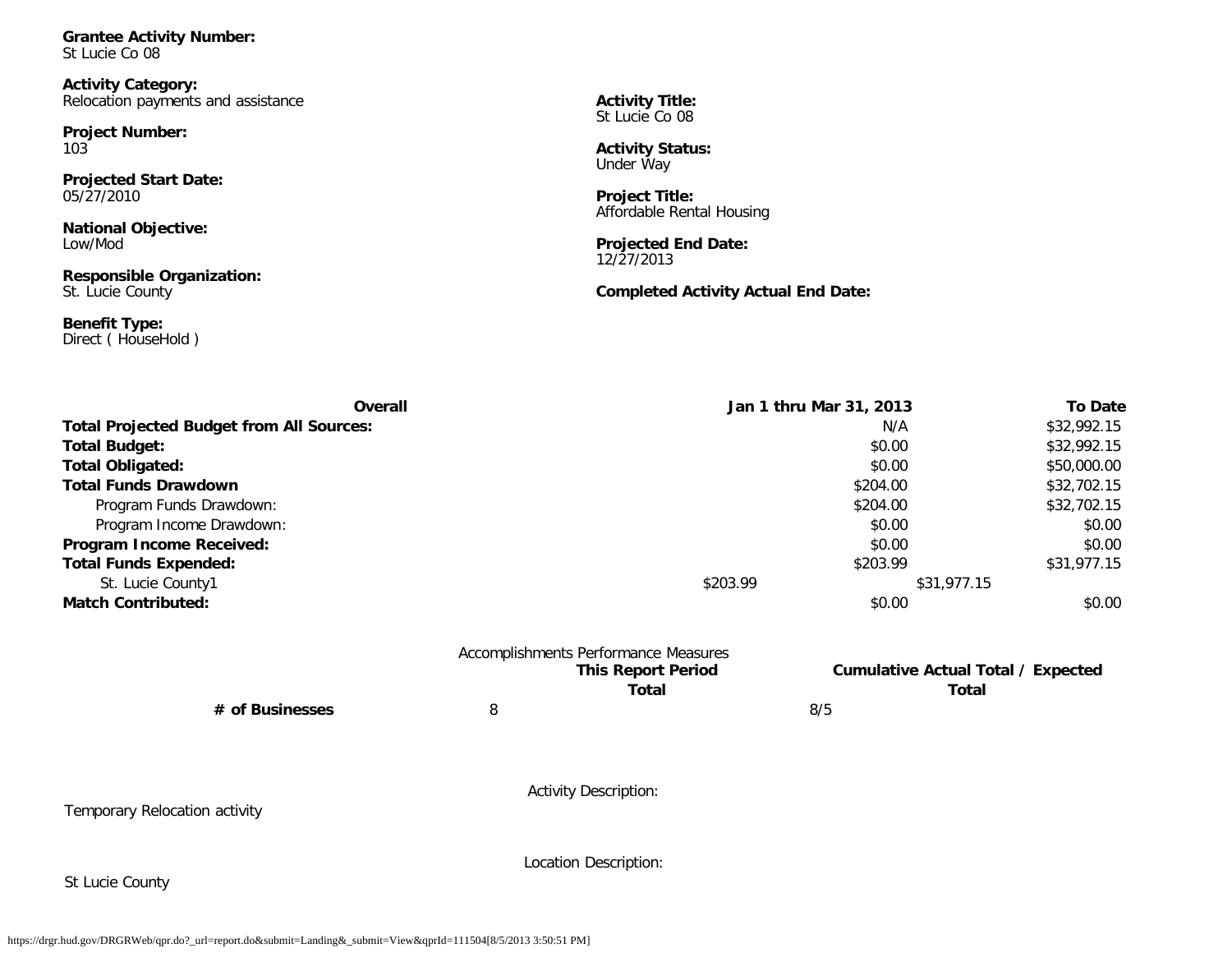Activity Progress Narrative:

As of this report all clients have moved into their homes 7 beneficiaries all of which are VLI. Project complete- funds match e-CDBG.

| <b>Activity Location:</b><br><b>Address</b><br><b>State</b><br>Zip<br>City<br>Status / Accept |                                                                 |                                            |  |               |  |  |
|-----------------------------------------------------------------------------------------------|-----------------------------------------------------------------|--------------------------------------------|--|---------------|--|--|
| No Activity Locations Found                                                                   |                                                                 |                                            |  |               |  |  |
| No Other Match Funding Sources Found                                                          | Other Funding Sources Budgeted - Detail<br><b>Match Sources</b> |                                            |  | Amount        |  |  |
| No Other Funding Sources Found                                                                | <b>Other Funding Sources</b>                                    |                                            |  | <b>Amount</b> |  |  |
| <b>Activity Supporting Documents:</b>                                                         |                                                                 |                                            |  |               |  |  |
| <b>Activity Supporting Documents:</b><br><b>Supporting Documents</b><br>None                  |                                                                 |                                            |  |               |  |  |
| <b>Grantee Activity Number:</b><br>St Lucie Co 08 DREF                                        |                                                                 |                                            |  |               |  |  |
| <b>Activity Category:</b><br>Relocation payments and assistance                               | <b>Activity Title:</b><br>St Lucie Co 08 DREF                   |                                            |  |               |  |  |
| <b>Project Number:</b><br>103                                                                 | <b>Activity Status:</b><br>Under Way                            |                                            |  |               |  |  |
| <b>Projected Start Date:</b><br>04/13/2012                                                    | <b>Project Title:</b><br>Affordable Rental Housing              |                                            |  |               |  |  |
| <b>National Objective:</b><br>Low/Mod                                                         | <b>Projected End Date:</b><br>04/12/2014                        |                                            |  |               |  |  |
| <b>Responsible Organization:</b><br>St. Lucie County                                          |                                                                 | <b>Completed Activity Actual End Date:</b> |  |               |  |  |

St. Lucie County

**Benefit Type:**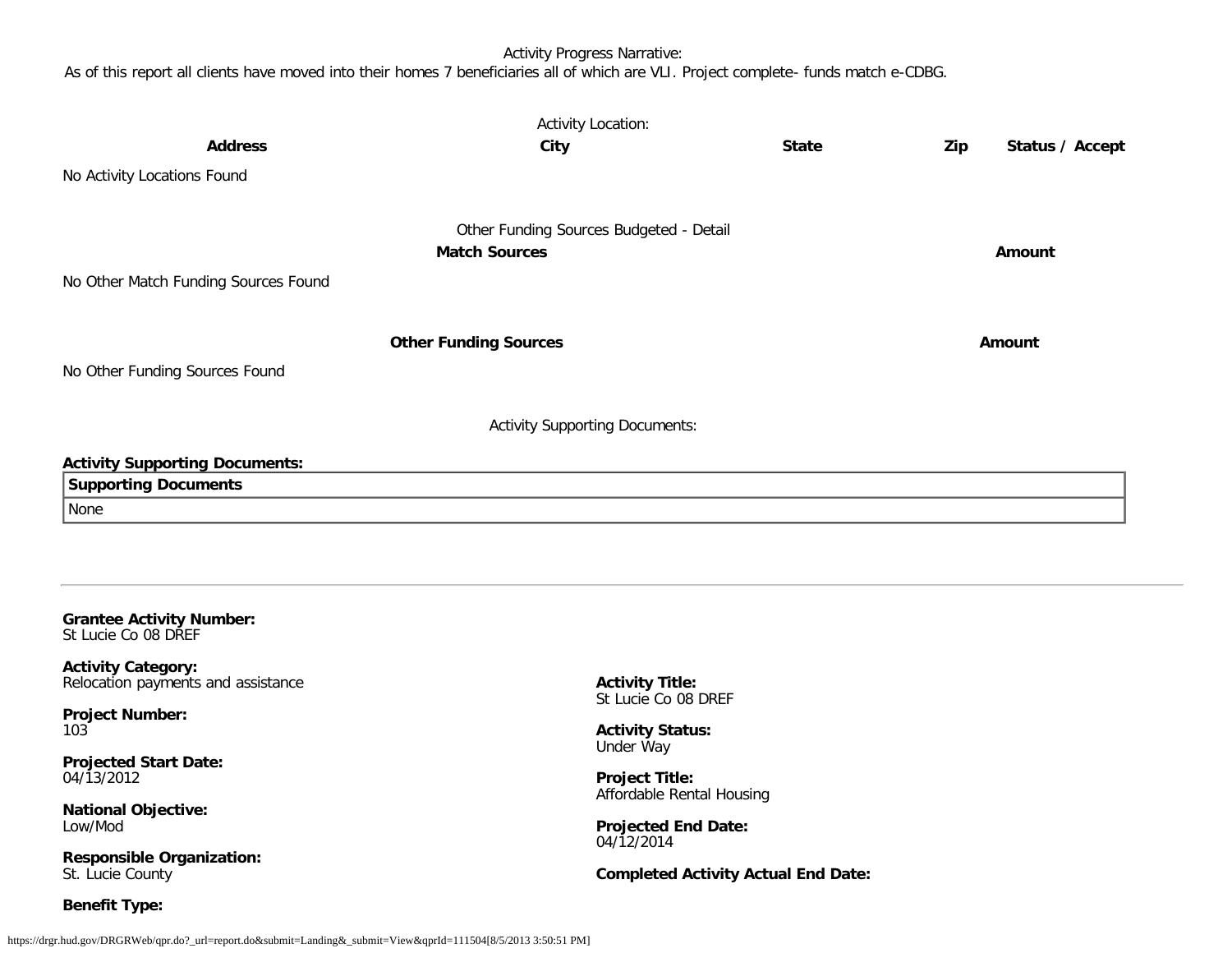| <b>Overall</b>                                                        |                                                                 |                                           | Jan 1 thru Mar 31, 2013 |              | <b>To Date</b>                            |
|-----------------------------------------------------------------------|-----------------------------------------------------------------|-------------------------------------------|-------------------------|--------------|-------------------------------------------|
| <b>Total Projected Budget from All Sources:</b>                       |                                                                 |                                           | N/A                     |              | \$15,000.00                               |
| <b>Total Budget:</b>                                                  |                                                                 |                                           | \$0.00                  |              | \$15,000.00                               |
| <b>Total Obligated:</b>                                               |                                                                 |                                           | \$0.00                  |              | \$0.00                                    |
| <b>Total Funds Drawdown</b>                                           |                                                                 |                                           | \$0.00                  |              | \$0.00                                    |
| Program Funds Drawdown:                                               |                                                                 |                                           | \$0.00                  |              | \$0.00                                    |
| Program Income Drawdown:                                              |                                                                 |                                           | \$0.00                  |              | \$0.00                                    |
| Program Income Received:                                              |                                                                 |                                           | \$0.00                  |              | \$0.00                                    |
| <b>Total Funds Expended:</b>                                          |                                                                 |                                           | \$0.00                  |              | \$0.00                                    |
| St. Lucie County1                                                     |                                                                 | \$0.00                                    |                         | \$0.00       |                                           |
| <b>Match Contributed:</b>                                             |                                                                 |                                           | \$0.00                  |              | \$0.00                                    |
|                                                                       | Accomplishments Performance Measures                            |                                           |                         |              |                                           |
|                                                                       |                                                                 | <b>This Report Period</b><br><b>Total</b> |                         |              | <b>Cumulative Actual Total / Expected</b> |
| Activity funds eligible for DREF (Ike Only)                           | 15,000                                                          |                                           | 15,000/15,000           | <b>Total</b> |                                           |
|                                                                       |                                                                 |                                           |                         |              |                                           |
| Housing-Temporary Relocation                                          | Activity Description:                                           |                                           |                         |              |                                           |
|                                                                       |                                                                 |                                           |                         |              |                                           |
|                                                                       | Location Description:                                           |                                           |                         |              |                                           |
| St. Lucie County                                                      |                                                                 |                                           |                         |              |                                           |
|                                                                       | <b>Activity Progress Narrative:</b>                             |                                           |                         |              |                                           |
| On standby in case Temporary Relocation is needed for rehab projects. |                                                                 |                                           |                         |              |                                           |
|                                                                       | <b>Activity Location:</b>                                       |                                           |                         |              |                                           |
| <b>Address</b>                                                        | City                                                            |                                           | <b>State</b>            | Zip          | Status / Accept                           |
| No Activity Locations Found                                           |                                                                 |                                           |                         |              |                                           |
|                                                                       |                                                                 |                                           |                         |              |                                           |
|                                                                       | Other Funding Sources Budgeted - Detail<br><b>Match Sources</b> |                                           |                         |              |                                           |
| No Other Match Funding Sources Found                                  |                                                                 |                                           |                         |              | Amount                                    |
|                                                                       |                                                                 |                                           |                         |              |                                           |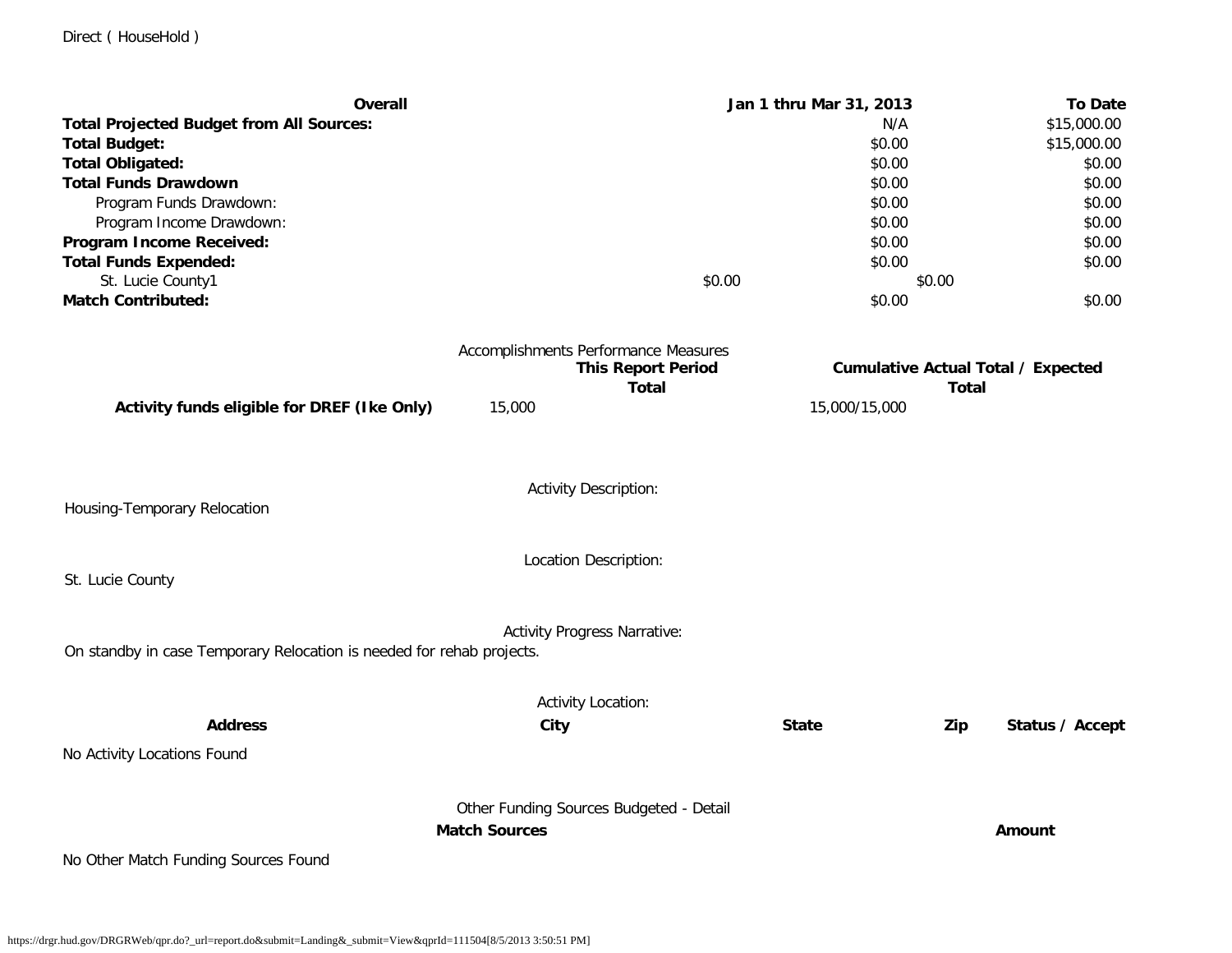Activity Supporting Documents:

### **Activity Supporting Documents:**

**Supporting Documents**

None

**Grantee Activity Number:** St Lucie Co DREF 03I

**Activity Category:** Construction/reconstruction of water/sewer lines or systems

**Project Number:** 102

**Projected Start Date:** 04/13/2012

**National Objective:** Low/Mod

**Responsible Organization:** St. Lucie County

**Benefit Type:** Area ( Survey ) **Activity Title:** St Lucie Co DREF 03I

**Activity Status:** Under Way

**Project Title:** Non-Housing

**Projected End Date:** 04/12/2014

**Completed Activity Actual End Date:**

| <b>Overall</b>                                  | Jan 1 thru Mar 31, 2013 |             | To Date        |
|-------------------------------------------------|-------------------------|-------------|----------------|
| <b>Total Projected Budget from All Sources:</b> |                         | N/A         | \$1,727,401.00 |
| <b>Total Budget:</b>                            |                         | \$0.00      | \$1,727,401.00 |
| Total Obligated:                                |                         | \$0.00      | \$1,877,555.62 |
| <b>Total Funds Drawdown</b>                     |                         | \$21,390.00 | \$42,780.00    |
| Program Funds Drawdown:                         |                         | \$21,390.00 | \$42,780.00    |
| Program Income Drawdown:                        |                         | \$0.00      | \$0.00         |
| Program Income Received:                        |                         | \$0.00      | \$0.00         |
| <b>Total Funds Expended:</b>                    |                         | \$21,390.00 | \$42,780.00    |
| St. Lucie County3                               | \$21,390.00             | \$42,780.00 |                |
| <b>Match Contributed:</b>                       |                         | \$0.00      | \$0.00         |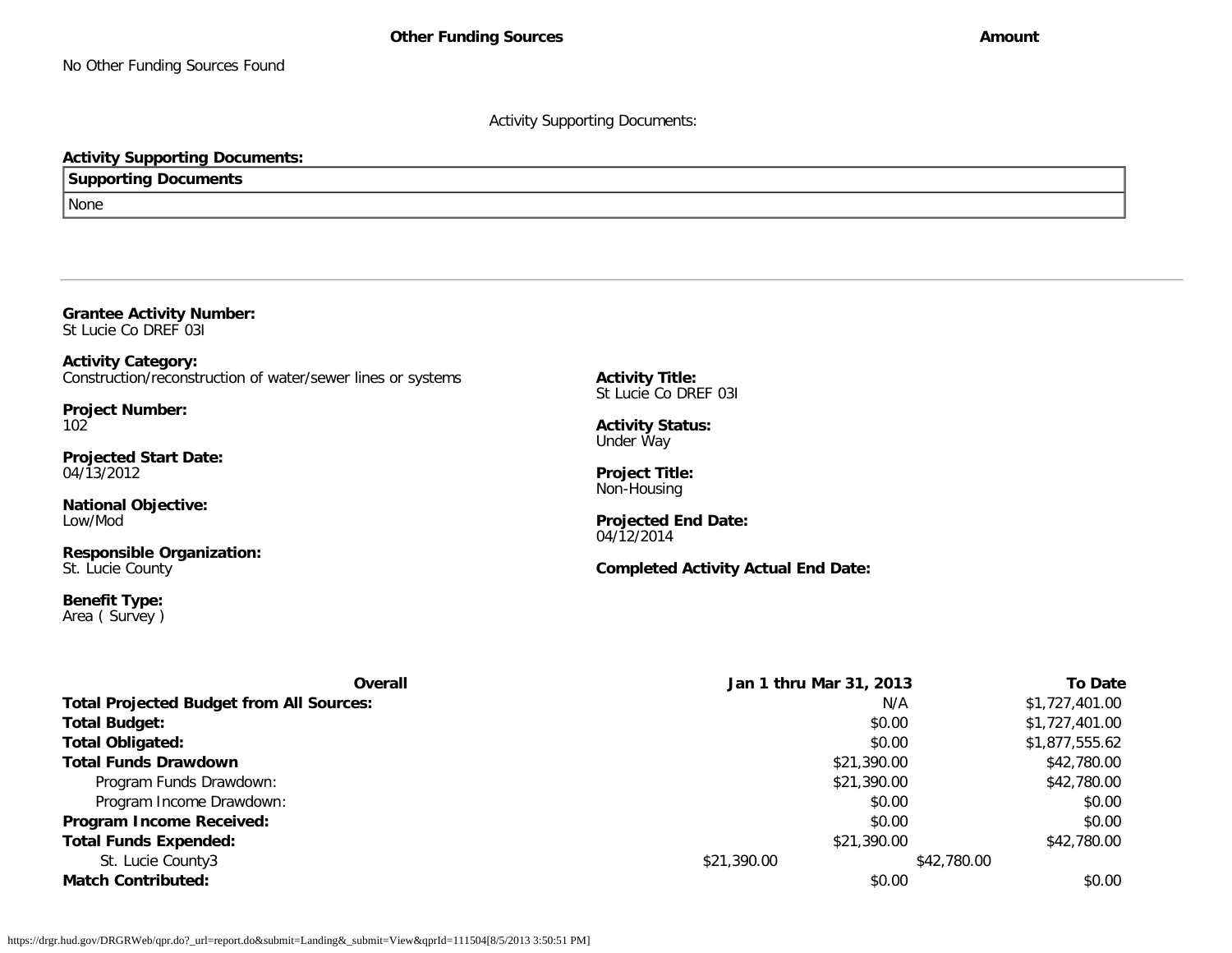| Flood and Drainage                                                                                                                                                                                                              | <b>Activity Description:</b>            |              |                        |
|---------------------------------------------------------------------------------------------------------------------------------------------------------------------------------------------------------------------------------|-----------------------------------------|--------------|------------------------|
| St. Lucie County                                                                                                                                                                                                                | Location Description:                   |              |                        |
|                                                                                                                                                                                                                                 | <b>Activity Progress Narrative:</b>     |              |                        |
| 5% Infrastructure Delivery Cost- Expended as contracted.<br>Flood and Drainage- Veterans- Contract negoiations for design are underway for Parks Edge and Eaast/West Dunbrooke projecs. 10th Street-substantially<br>completed. |                                         |              |                        |
|                                                                                                                                                                                                                                 | <b>Activity Location:</b>               |              |                        |
| <b>Address</b>                                                                                                                                                                                                                  | City                                    | <b>State</b> | Status / Accept<br>Zip |
| No Activity Locations Found                                                                                                                                                                                                     |                                         |              |                        |
|                                                                                                                                                                                                                                 | Other Funding Sources Budgeted - Detail |              |                        |
|                                                                                                                                                                                                                                 | <b>Match Sources</b>                    |              | Amount                 |
| No Other Match Funding Sources Found                                                                                                                                                                                            |                                         |              |                        |
|                                                                                                                                                                                                                                 | <b>Other Funding Sources</b>            |              | Amount                 |
| No Other Funding Sources Found                                                                                                                                                                                                  |                                         |              |                        |
|                                                                                                                                                                                                                                 | <b>Activity Supporting Documents:</b>   |              |                        |
| <b>Activity Supporting Documents:</b>                                                                                                                                                                                           |                                         |              |                        |
| <b>Supporting Documents</b>                                                                                                                                                                                                     |                                         |              |                        |
| None                                                                                                                                                                                                                            |                                         |              |                        |

**Grantee Activity Number:** St Lucie Co DREF 14A

**Activity Category:** Rehabilitation/reconstruction of residential structures **Activity Title:**

Activity Title:<br>St Lucie Co DREF 14A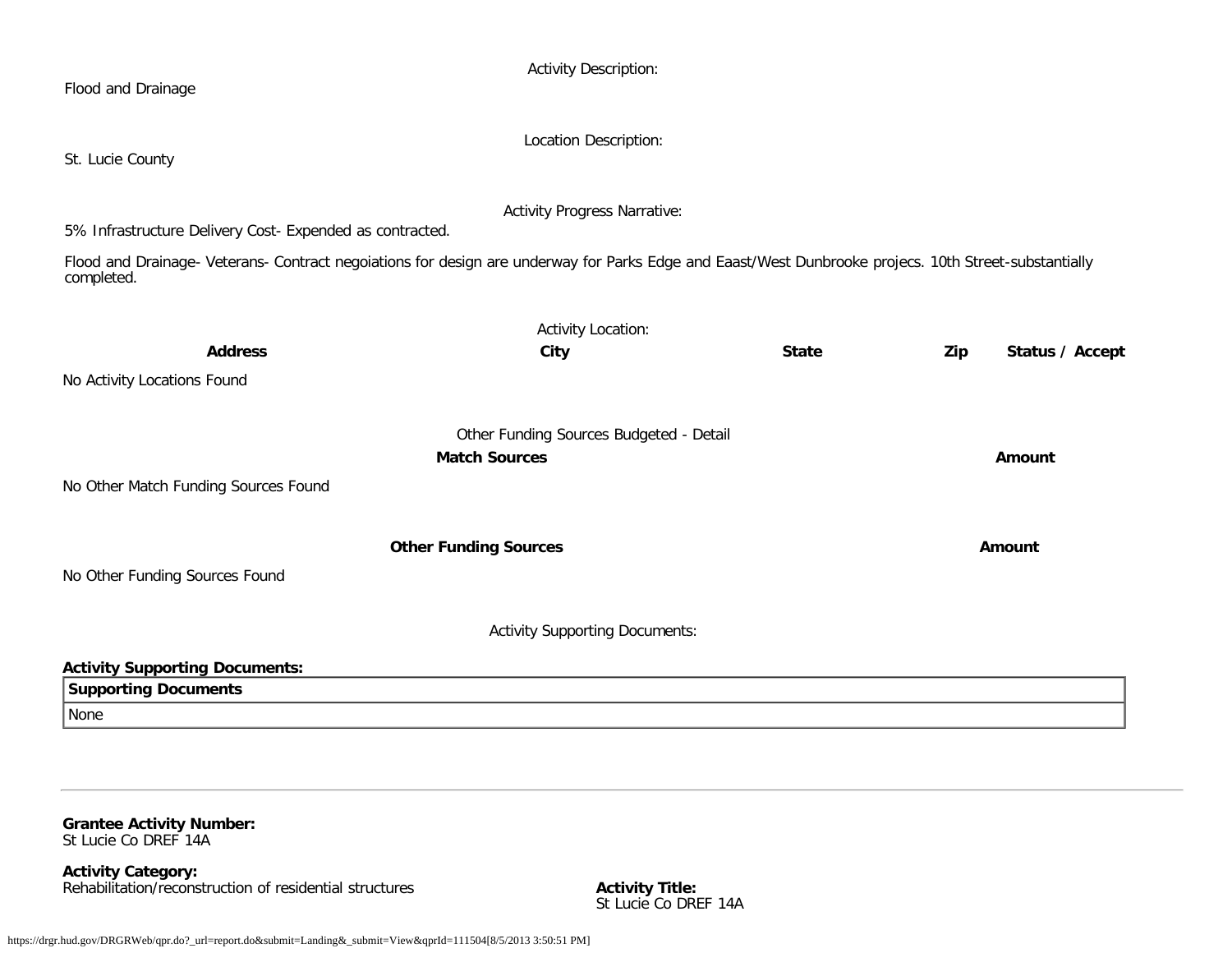**Project Number:** 101

**Projected Start Date:** 04/13/2012

**National Objective:** Low/Mod

**Responsible Organization:** St. Lucie County

**Benefit Type:** Direct ( HouseHold ) **Activity Status:** Under Way

**Project Title:** Housing

**Projected End Date:** 04/12/2014

**Completed Activity Actual End Date:**

| <b>Overall</b>                                  | Jan 1 thru Mar 31, 2013 |            | <b>To Date</b> |        |
|-------------------------------------------------|-------------------------|------------|----------------|--------|
| <b>Total Projected Budget from All Sources:</b> |                         | N/A        | \$422,709.39   |        |
| <b>Total Budget:</b>                            |                         | \$0.00     | \$422,709.39   |        |
| <b>Total Obligated:</b>                         |                         | \$0.00     | \$422,709.39   |        |
| <b>Total Funds Drawdown</b>                     | \$2,800.00              |            | \$2,800.00     |        |
| Program Funds Drawdown:                         |                         | \$2,800.00 | \$2,800.00     |        |
| Program Income Drawdown:                        |                         | \$0.00     |                | \$0.00 |
| Program Income Received:                        |                         | \$0.00     |                | \$0.00 |
| <b>Total Funds Expended:</b>                    |                         | \$2,800.00 | \$2,800.00     |        |
| St. Lucie County1                               | \$2,800.00              |            | \$2,800.00     |        |
| <b>Match Contributed:</b>                       |                         | \$0.00     |                | \$0.00 |
|                                                 |                         |            |                |        |
|                                                 |                         |            |                |        |

Activity Description:

Single Family Rehabilitation

St. Lucie County

Location Description:

Activity Progress Narrative:

One project underway. Still accepting applications. Ad was placed in local newspaper.

|                             | <b>Activity Location:</b> |              |     |                 |
|-----------------------------|---------------------------|--------------|-----|-----------------|
| <b>Address</b>              | City                      | <b>State</b> | Zip | Status / Accept |
| No Activity Locations Found |                           |              |     |                 |

Other Funding Sources Budgeted - Detail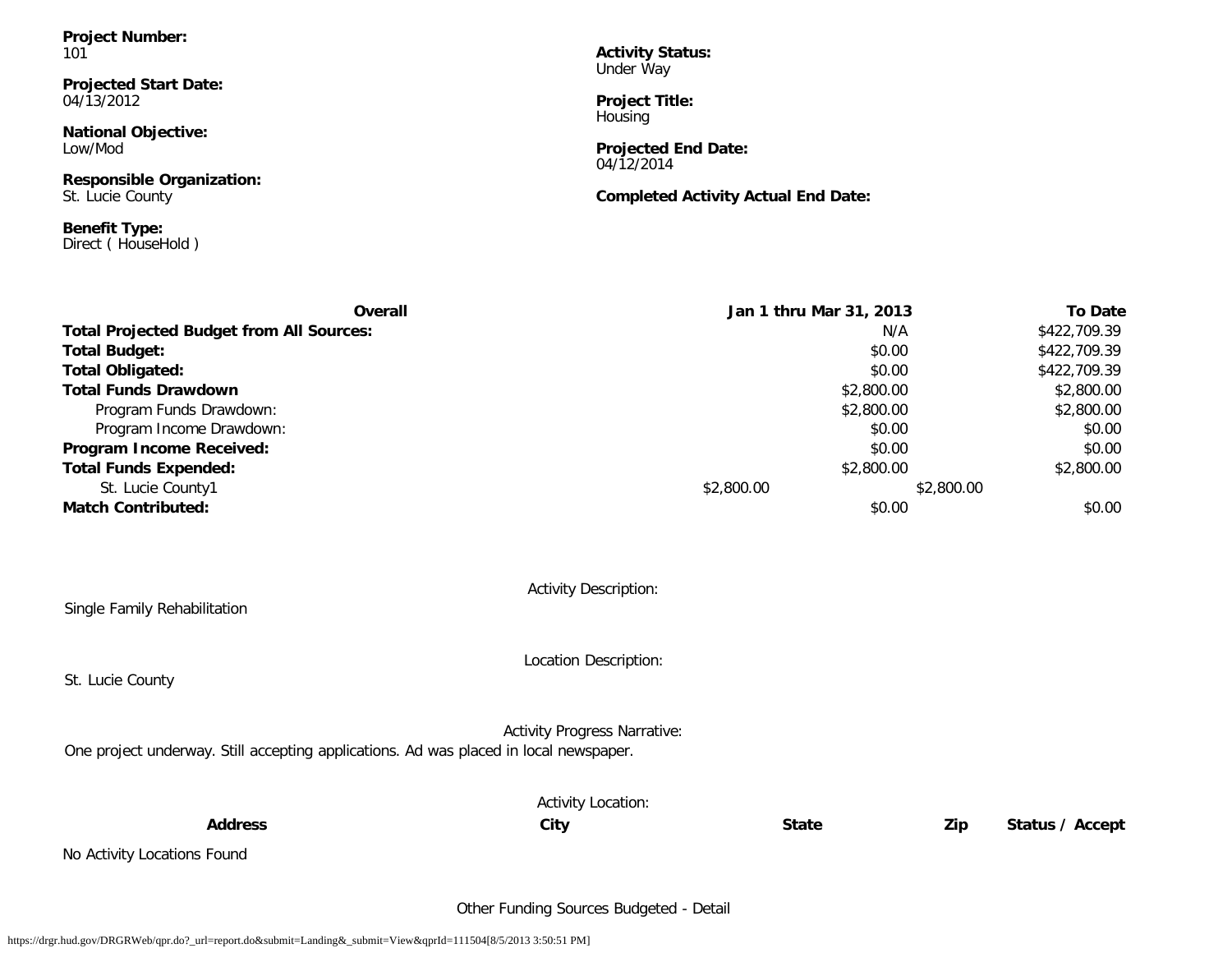**Other Funding Sources Amount Amount Amount** 

No Other Funding Sources Found

Activity Supporting Documents:

### **Activity Supporting Documents:**

**Supporting Documents**

None

**Grantee Activity Number:** St. Johns Co 03I

**Activity Category:** Rehabilitation/reconstruction of a public improvement

**Project Number:** 102

**Projected Start Date:** 06/08/2010

**National Objective:** Low/Mod

**Responsible Organization:** St. Johns County

**Benefit Type:** Area ( Survey ) **Activity Title:** St. Johns Co 03I

**Activity Status:** Completed

**Project Title:** Non-Housing

**Projected End Date:** 11/07/2012

**Completed Activity Actual End Date:**

| Overall                                         | Jan 1 thru Mar 31, 2013 | To Date        |
|-------------------------------------------------|-------------------------|----------------|
| <b>Total Projected Budget from All Sources:</b> | N/A                     | \$1,221,603.00 |
| <b>Total Budget:</b>                            | \$0.00                  | \$1,221,603.00 |
| <b>Total Obligated:</b>                         | \$0.00                  | \$1,221,603.00 |
| <b>Total Funds Drawdown</b>                     | \$0.00                  | \$1,074,441.60 |
| Program Funds Drawdown:                         | \$0.00                  | \$1,074,441.60 |
| Program Income Drawdown:                        | \$0.00                  | \$0.00         |
| <b>Program Income Received:</b>                 | \$0.00                  | \$0.00         |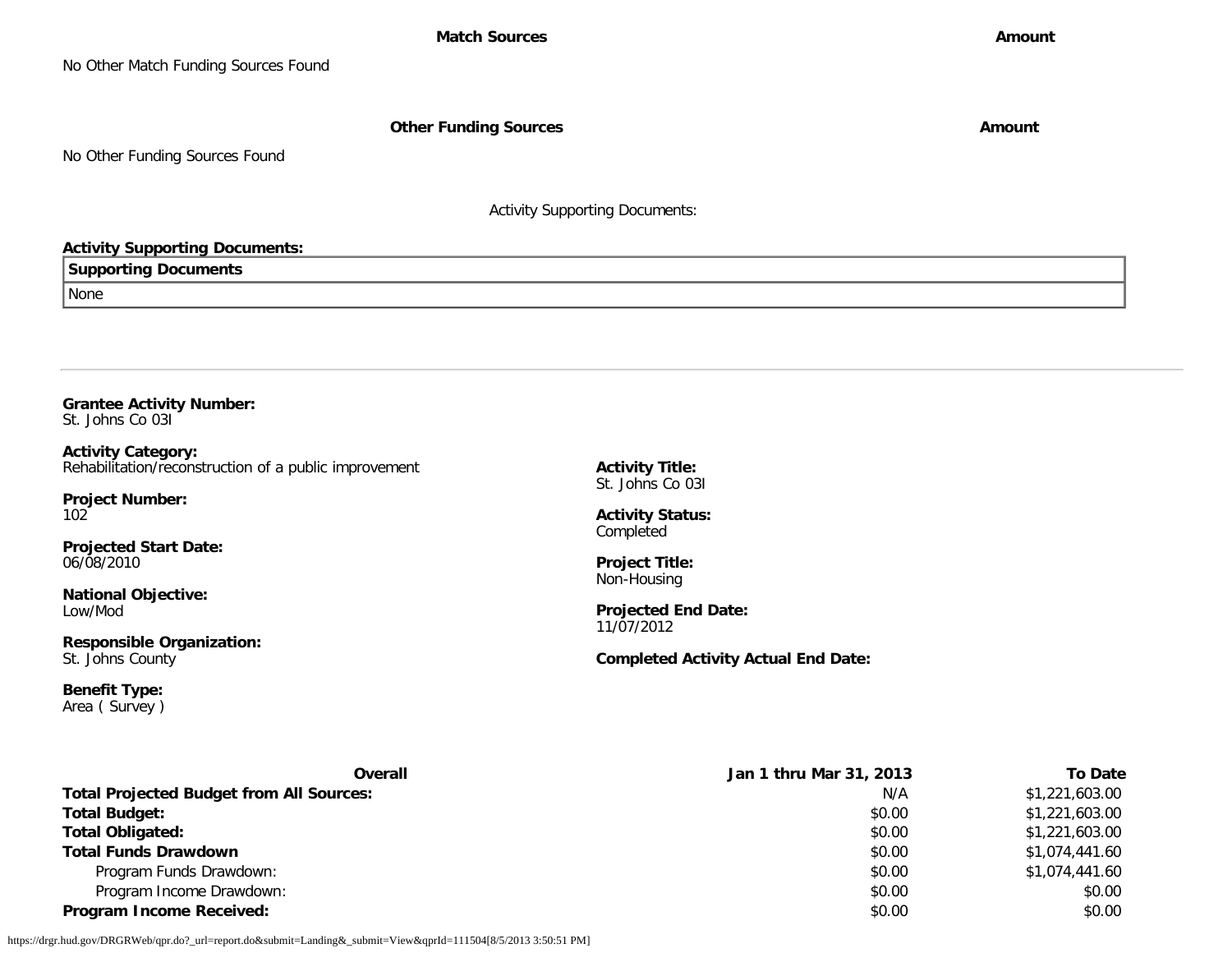| <b>Total Funds Expended:</b><br>St. Johns County2<br><b>Match Contributed:</b>                                                                                                                                      |                              | \$0.00                                                                            | \$0.00<br>\$0.00                       | \$1,074,441.60<br>\$1,074,441.60<br>\$0.00                |
|---------------------------------------------------------------------------------------------------------------------------------------------------------------------------------------------------------------------|------------------------------|-----------------------------------------------------------------------------------|----------------------------------------|-----------------------------------------------------------|
|                                                                                                                                                                                                                     |                              | Accomplishments Performance Measures<br><b>This Report Period</b><br><b>Total</b> |                                        | <b>Cumulative Actual Total / Expected</b><br><b>Total</b> |
| # of Linear feet of Public Improvement<br>Activity funds eligible for DREF (Ike Only)                                                                                                                               | 27<br>$\mathbf 0$            |                                                                                   | 1,343/1,343<br>1, 143, 263/1, 143, 263 |                                                           |
|                                                                                                                                                                                                                     |                              | <b>Activity Description:</b>                                                      |                                        |                                                           |
| Drainage project for Ravenswood area.                                                                                                                                                                               |                              |                                                                                   |                                        |                                                           |
| The residential area being addressed frequently floods due to inadequate storm drains. This project consists of upgrading current facilities or constructing<br>new facilities to better handle storm water runoff. |                              |                                                                                   |                                        |                                                           |
| DREF- Activities are 100% residential. This activity is eligible under DREF category C, Individual Mitigation Measures.                                                                                             |                              |                                                                                   |                                        |                                                           |
|                                                                                                                                                                                                                     |                              | Location Description:                                                             |                                        |                                                           |
| St. Johns County                                                                                                                                                                                                    |                              |                                                                                   |                                        |                                                           |
| Construction is complete. The County is finalizing the last request for funds and anticipates submitting the closeout.                                                                                              |                              | <b>Activity Progress Narrative:</b>                                               |                                        |                                                           |
|                                                                                                                                                                                                                     |                              | <b>Activity Location:</b>                                                         |                                        |                                                           |
| <b>Address</b>                                                                                                                                                                                                      |                              | City                                                                              | <b>State</b>                           | Zip<br>Status / Accept                                    |
| No Activity Locations Found                                                                                                                                                                                         |                              |                                                                                   |                                        |                                                           |
|                                                                                                                                                                                                                     |                              | Other Funding Sources Budgeted - Detail                                           |                                        |                                                           |
|                                                                                                                                                                                                                     | <b>Match Sources</b>         |                                                                                   |                                        | <b>Amount</b>                                             |
| No Other Match Funding Sources Found                                                                                                                                                                                |                              |                                                                                   |                                        |                                                           |
|                                                                                                                                                                                                                     |                              |                                                                                   |                                        |                                                           |
| No Other Funding Sources Found                                                                                                                                                                                      | <b>Other Funding Sources</b> |                                                                                   |                                        | Amount                                                    |
|                                                                                                                                                                                                                     |                              |                                                                                   |                                        |                                                           |
|                                                                                                                                                                                                                     |                              | <b>Activity Supporting Documents:</b>                                             |                                        |                                                           |
| <b>Activity Supporting Documents:</b>                                                                                                                                                                               |                              |                                                                                   |                                        |                                                           |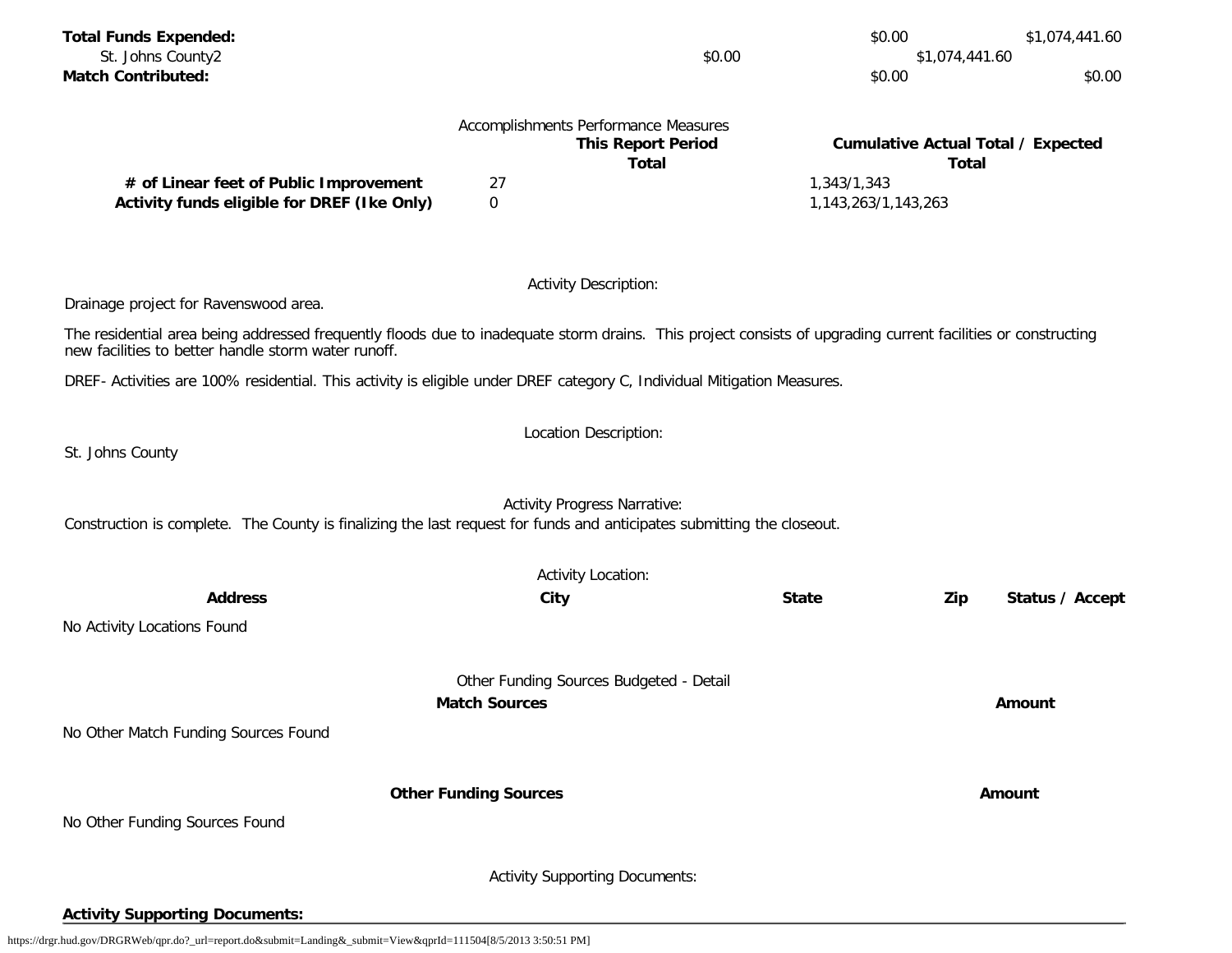None

**Grantee Activity Number:** St. Johns Co 03J

**Activity Category:** Construction/reconstruction of water/sewer lines or systems

**Project Number:** 102

**Projected Start Date:** 06/08/2010

**National Objective:** Low/Mod

**Responsible Organization:** St. Johns County

**Benefit Type:** Area ( Survey ) **Activity Title:** St. Johns Co 03J

**Activity Status:** Completed

**Project Title:** Non-Housing

**Projected End Date:** 11/07/2012

**Completed Activity Actual End Date:**

| Overall                                         | Jan 1 thru Mar 31, 2013 |             | <b>To Date</b> |
|-------------------------------------------------|-------------------------|-------------|----------------|
| <b>Total Projected Budget from All Sources:</b> |                         | N/A         | \$78,725.00    |
| <b>Total Budget:</b>                            |                         | \$0.00      | \$78,725.00    |
| <b>Total Obligated:</b>                         |                         | \$0.00      | \$78,725.00    |
| <b>Total Funds Drawdown</b>                     |                         | \$0.00      | \$68,152.50    |
| Program Funds Drawdown:                         |                         | \$0.00      | \$68,152.50    |
| Program Income Drawdown:                        |                         | \$0.00      | \$0.00         |
| Program Income Received:                        |                         | \$0.00      | \$0.00         |
| <b>Total Funds Expended:</b>                    |                         | \$0.00      | \$68,152.50    |
| St. Johns County2                               | \$0.00                  | \$68,152.50 |                |
| <b>Match Contributed:</b>                       |                         | \$0.00      | \$0.00         |

|                                             |    | Accomplishments Performance Measures |                                           |
|---------------------------------------------|----|--------------------------------------|-------------------------------------------|
|                                             |    | <b>This Report Period</b>            | <b>Cumulative Actual Total / Expected</b> |
|                                             |    | Total                                | Total                                     |
| # of Linear feet of Public Improvement      | 13 |                                      | 650/650                                   |
| Activity funds eligible for DREF (Ike Only) |    |                                      | 157,065/157,065                           |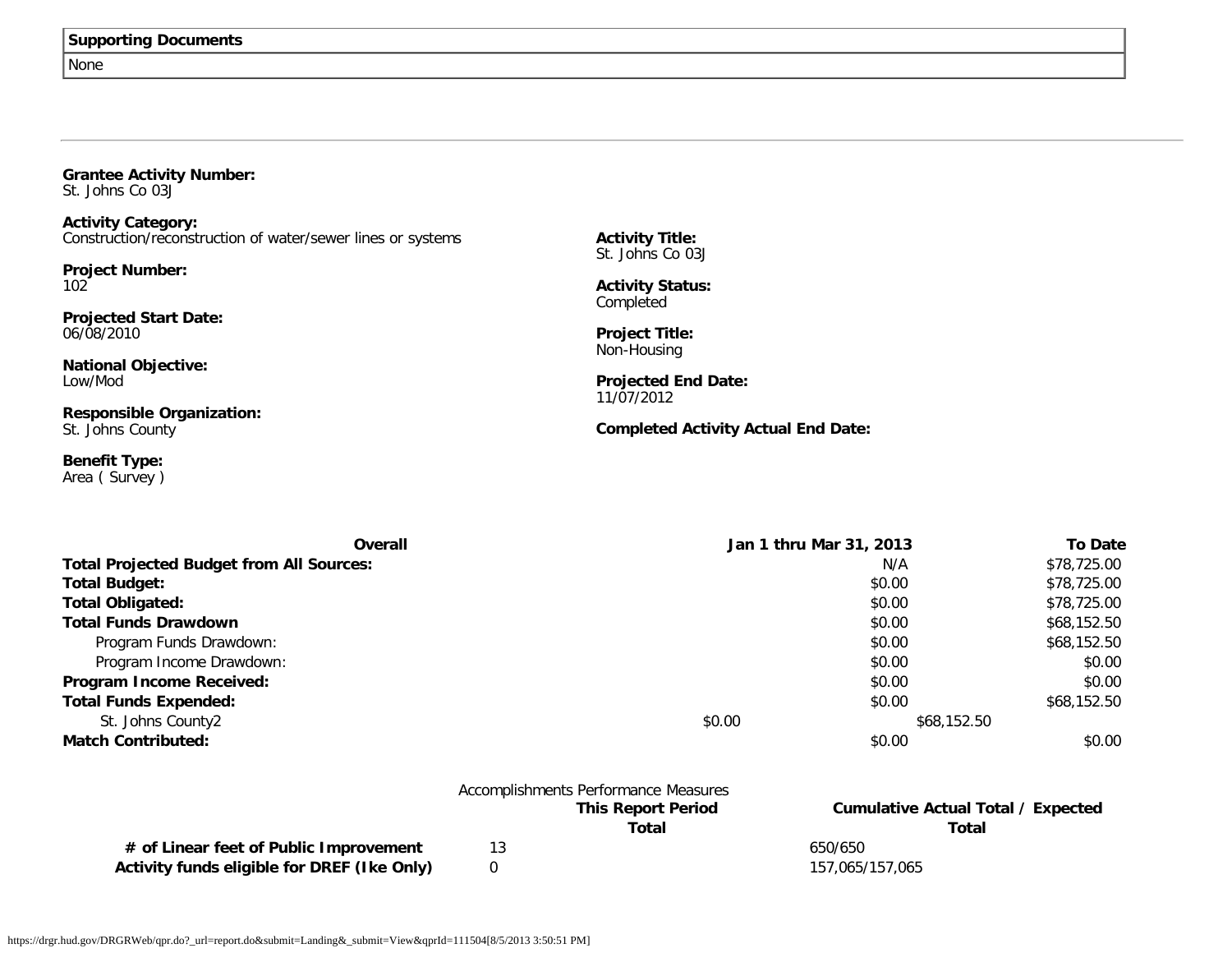Activity Description: Sewer Line replacement for Fox Street. Improvements will be made to sewer lines that will alleviate problems associated with flooding in the future. DREF- Activities are 100% residential. This activity is eligible under DREF category C, Individual Mitigation Measures. Location Description: St. Johns County Activity Progress Narrative: Construction is complete. The County is finalizing the last request for funds and anticipates submitting the closeout. Activity Location: **Address City State Zip Status / Accept** No Activity Locations Found Other Funding Sources Budgeted - Detail **Match Sources Amount** No Other Match Funding Sources Found **Other Funding Sources Amount Amount Amount** No Other Funding Sources Found Activity Supporting Documents: **Activity Supporting Documents: Supporting Documents** None

#### **Grantee Activity Number:** St. Lucie Co 03I

**Activity Category:** Rehabilitation/reconstruction of a public improvement

**Project Number:**

**Activity Title:** St. Lucie Co 031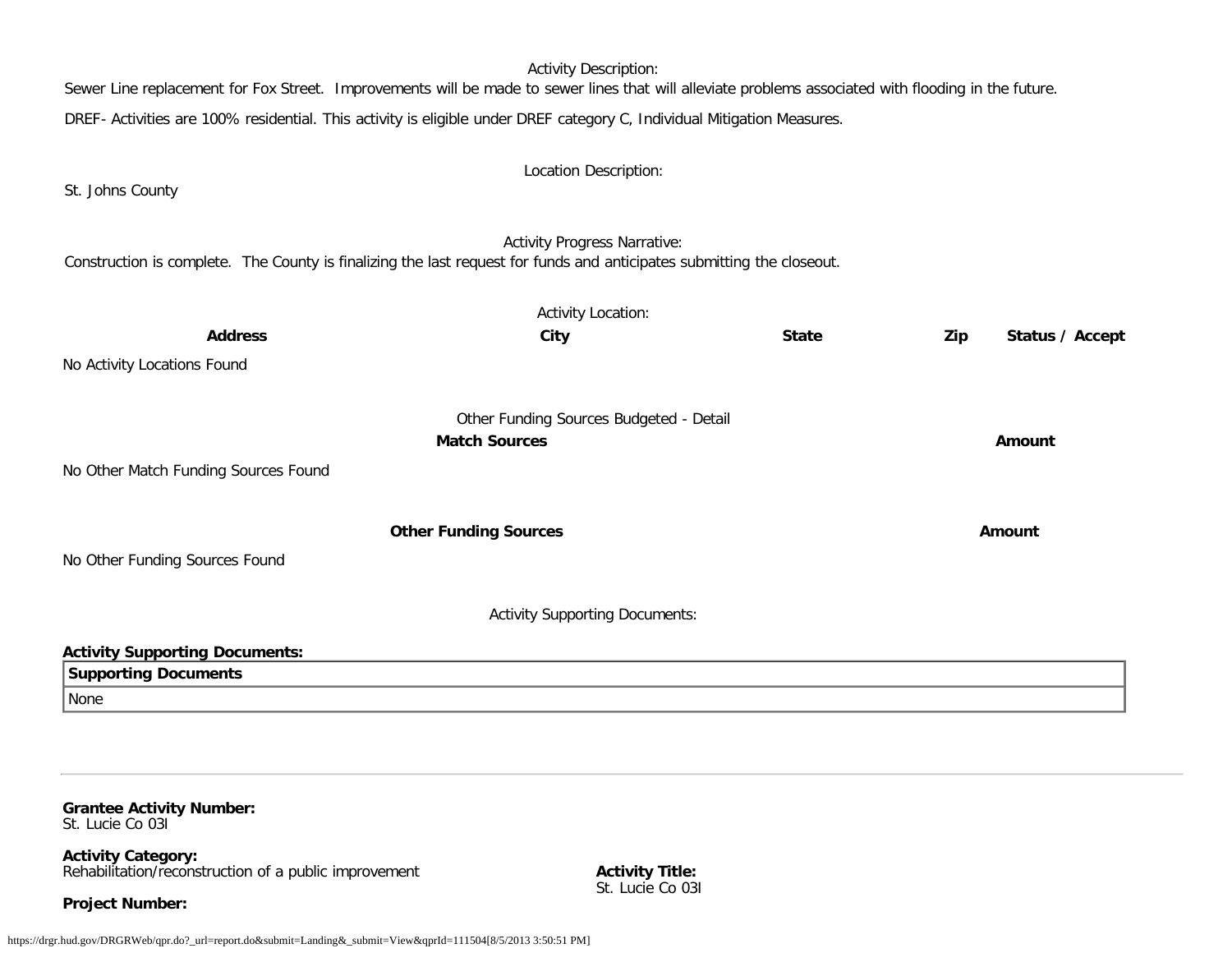**Projected Start Date:** 05/27/2010

**National Objective:** Urgent Need

**Responsible Organization:** St. Lucie County

**Benefit Type:** Area ( Survey ) **Activity Status:** Under Way

**Project Title:** Non-Housing

**Projected End Date:** 12/27/2013

**Completed Activity Actual End Date:**

| Overall                                         | Jan 1 thru Mar 31, 2013 | <b>To Date</b> |
|-------------------------------------------------|-------------------------|----------------|
| <b>Total Projected Budget from All Sources:</b> | N/A                     | \$6,082,621.43 |
| <b>Total Budget:</b>                            | \$0.00                  | \$6,082,621.43 |
| <b>Total Obligated:</b>                         | \$0.00                  | \$6,056,993.00 |
| <b>Total Funds Drawdown</b>                     | \$849,659.67            | \$4,186,466.69 |
| Program Funds Drawdown:                         | \$849,659.67            | \$4,186,466.69 |
| Program Income Drawdown:                        | \$0.00                  | \$0.00         |
| Program Income Received:                        | \$0.00                  | \$0.00         |
| <b>Total Funds Expended:</b>                    | \$849,659.67            | \$4,193,976.45 |
| St. Lucie County2                               | \$849,659.67            | \$4,193,976.45 |
| <b>Match Contributed:</b>                       | \$0.00                  | \$0.00         |
| Accomplishments Performance Measures            |                         |                |

| <b>This Report Period</b><br>Total | Cumulative Actual Total / Expected<br>Total |
|------------------------------------|---------------------------------------------|
|                                    | 10,495/19,885                               |
|                                    | 6,056,993/6,056,993                         |
|                                    |                                             |

Activity Description:

Flood and drainage projects in St. Lucie County.

The residential area being addressed frequently floods due to inadequate storm drains. This project consists of upgrading current facilities or constructing new facilities to better handle storm water runoff.

DREF- Activities are 95% residential. This activity is eligible under DREF category C, Individual Mitigation Measures.

Location Description:

St. Lucie County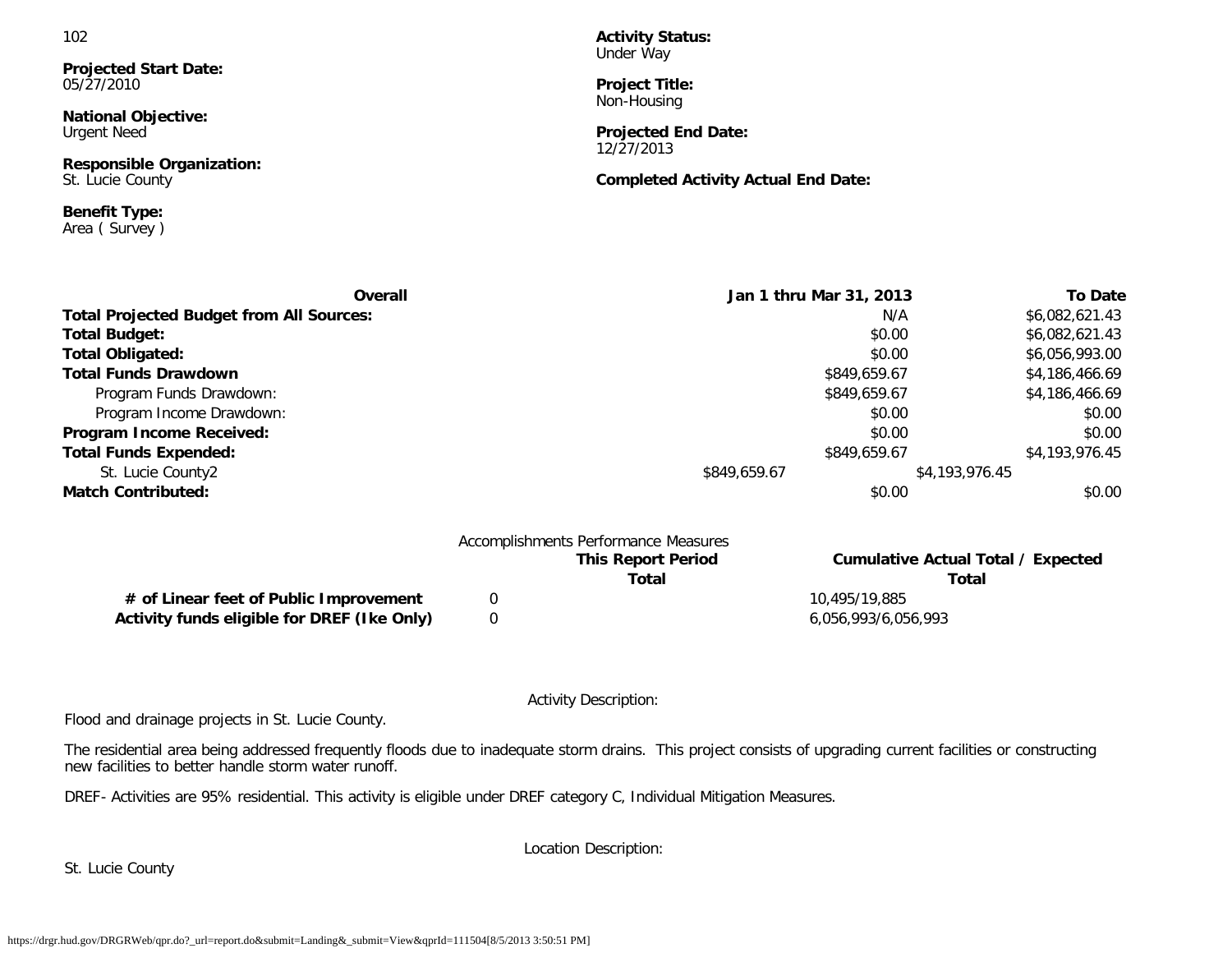Activity Progress Narrative:

Pinecrest project completed. 10th Street- The contractor is working on completing a punch list.

Hopen project completed. Final payment was negotiated and accepted by ATL. Rebids Bids received. Award to the project.

Harmony Heights- The contractor is working on completing a punch list.

|                                       | <b>Activity Location:</b>               |              |     |                 |
|---------------------------------------|-----------------------------------------|--------------|-----|-----------------|
| <b>Address</b>                        | City                                    | <b>State</b> | Zip | Status / Accept |
| No Activity Locations Found           |                                         |              |     |                 |
|                                       | Other Funding Sources Budgeted - Detail |              |     |                 |
|                                       | <b>Match Sources</b>                    |              |     | Amount          |
| No Other Match Funding Sources Found  |                                         |              |     |                 |
|                                       | <b>Other Funding Sources</b>            |              |     | Amount          |
| No Other Funding Sources Found        |                                         |              |     |                 |
|                                       | <b>Activity Supporting Documents:</b>   |              |     |                 |
| <b>Activity Supporting Documents:</b> |                                         |              |     |                 |
| <b>Supporting Documents</b>           |                                         |              |     |                 |
| None                                  |                                         |              |     |                 |
|                                       |                                         |              |     |                 |
|                                       |                                         |              |     |                 |
|                                       |                                         |              |     |                 |
|                                       |                                         |              |     |                 |

**Grantee Activity Number:** St. Lucie Co 14A/ARH

**Activity Category:** Affordable Rental Housing

**Project Number:** 103

**Projected Start Date:** 05/27/2010

**National Objective:** Low/Mod

### **Responsible Organization:**

**Activity Title:** St. Lucie Co 14A/ARH

**Activity Status:** Under Way

**Project Title:** Affordable Rental Housing

**Projected End Date:** 12/27/2013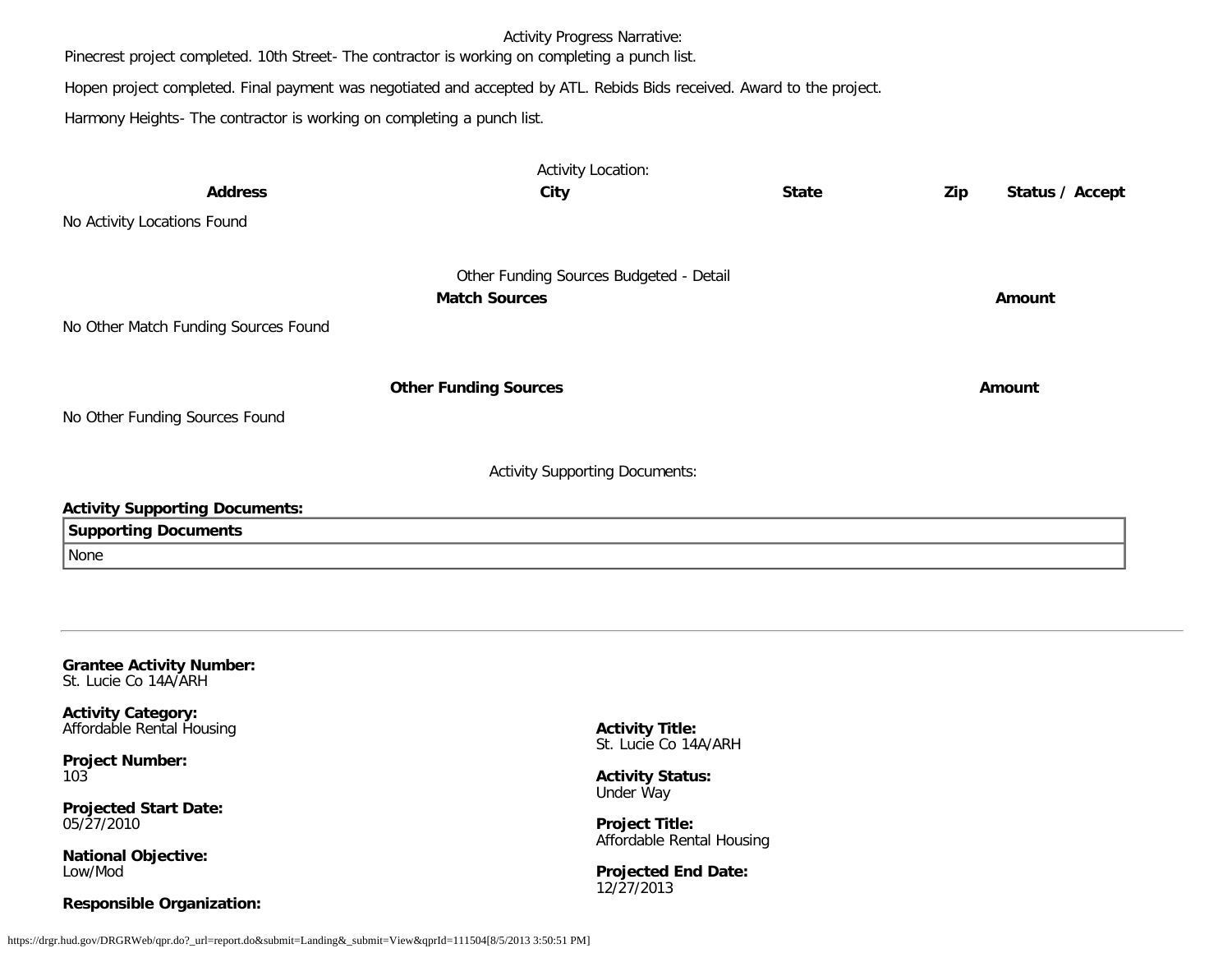St. Lucie County

### **Benefit Type:** Direct ( HouseHold )

| <b>Overall</b>                                  |                                      |                                    | Jan 1 thru Mar 31, 2013 |       |                 |                                           | <b>To Date</b> |  |
|-------------------------------------------------|--------------------------------------|------------------------------------|-------------------------|-------|-----------------|-------------------------------------------|----------------|--|
| <b>Total Projected Budget from All Sources:</b> |                                      |                                    |                         |       | N/A             |                                           | \$1,045,328.38 |  |
| <b>Total Budget:</b>                            |                                      |                                    |                         |       | \$0.00          |                                           | \$1,045,328.38 |  |
| <b>Total Obligated:</b>                         |                                      |                                    |                         |       | \$0.00          |                                           | \$1,050,000.00 |  |
| <b>Total Funds Drawdown</b>                     |                                      |                                    |                         |       | \$46,460.00     |                                           | \$1,042,838.38 |  |
| Program Funds Drawdown:                         |                                      |                                    |                         |       | \$46,460.00     |                                           | \$1,042,838.38 |  |
| Program Income Drawdown:                        |                                      |                                    |                         |       | \$0.00          |                                           | \$0.00         |  |
| Program Income Received:                        |                                      |                                    |                         |       | \$0.00          |                                           | \$0.00         |  |
| <b>Total Funds Expended:</b>                    |                                      |                                    |                         |       | \$46,460.00     |                                           | \$1,042,838.38 |  |
| St. Lucie County3                               |                                      |                                    | \$46,460.00             |       |                 | \$1,042,838.38                            |                |  |
| <b>Match Contributed:</b>                       |                                      |                                    |                         |       | \$0.00          |                                           | \$0.00         |  |
|                                                 | Accomplishments Performance Measures |                                    |                         |       |                 |                                           |                |  |
|                                                 |                                      | <b>This Report Period</b>          |                         |       |                 | <b>Cumulative Actual Total / Expected</b> |                |  |
|                                                 |                                      | <b>Total</b>                       |                         |       |                 | Total                                     |                |  |
| # of Properties                                 | 0                                    |                                    |                         | 0/0   |                 |                                           |                |  |
| Activity funds eligible for DREF (Ike Only)     | $\mathbf 0$                          |                                    |                         |       | 300,000/300,000 |                                           |                |  |
|                                                 |                                      |                                    |                         |       |                 |                                           |                |  |
|                                                 |                                      | <b>This Report Period</b>          |                         |       |                 | <b>Cumulative Actual Total / Expected</b> |                |  |
|                                                 |                                      | <b>Total</b>                       |                         |       |                 | Total                                     |                |  |
| # of Housing Units                              | $\mathbf 0$                          |                                    |                         | 37/42 |                 |                                           |                |  |
|                                                 |                                      | Beneficiaries Performance Measures |                         |       |                 |                                           |                |  |
|                                                 |                                      | <b>This Report Period</b>          |                         |       |                 | <b>Cumulative Actual Total / Expected</b> |                |  |
|                                                 | Low                                  | Mod                                | <b>Total</b>            | Low   | Mod             | Total                                     | Low/Mod%       |  |
|                                                 |                                      |                                    |                         |       |                 |                                           | 100            |  |
| # of Households                                 | 37                                   | 0                                  | 37                      | 37/42 | 0/0             | 37/42                                     |                |  |

### Cumulative Race Total

|                                                  | <b>This Report Period</b> |       |   |        | <b>Cumulative Actual Total</b> |  |                                                                                                                                     |  |        |    |                         |
|--------------------------------------------------|---------------------------|-------|---|--------|--------------------------------|--|-------------------------------------------------------------------------------------------------------------------------------------|--|--------|----|-------------------------|
|                                                  |                           | Owner |   | Renter | <b>Total Households</b>        |  | Owner                                                                                                                               |  | Renter |    | <b>Total Households</b> |
| <b>Direct</b><br><b>Benefit</b><br> (Households) |                           |       |   |        |                                |  | Total Hispanic/Latino Total Hispanic/Latino Total Hispanic/Latino Total Hispanic/Latino Total Hispanic/Latino Total Hispanic/Latino |  |        |    |                         |
| Unknown                                          |                           |       | ັ |        |                                |  |                                                                                                                                     |  |        | 37 |                         |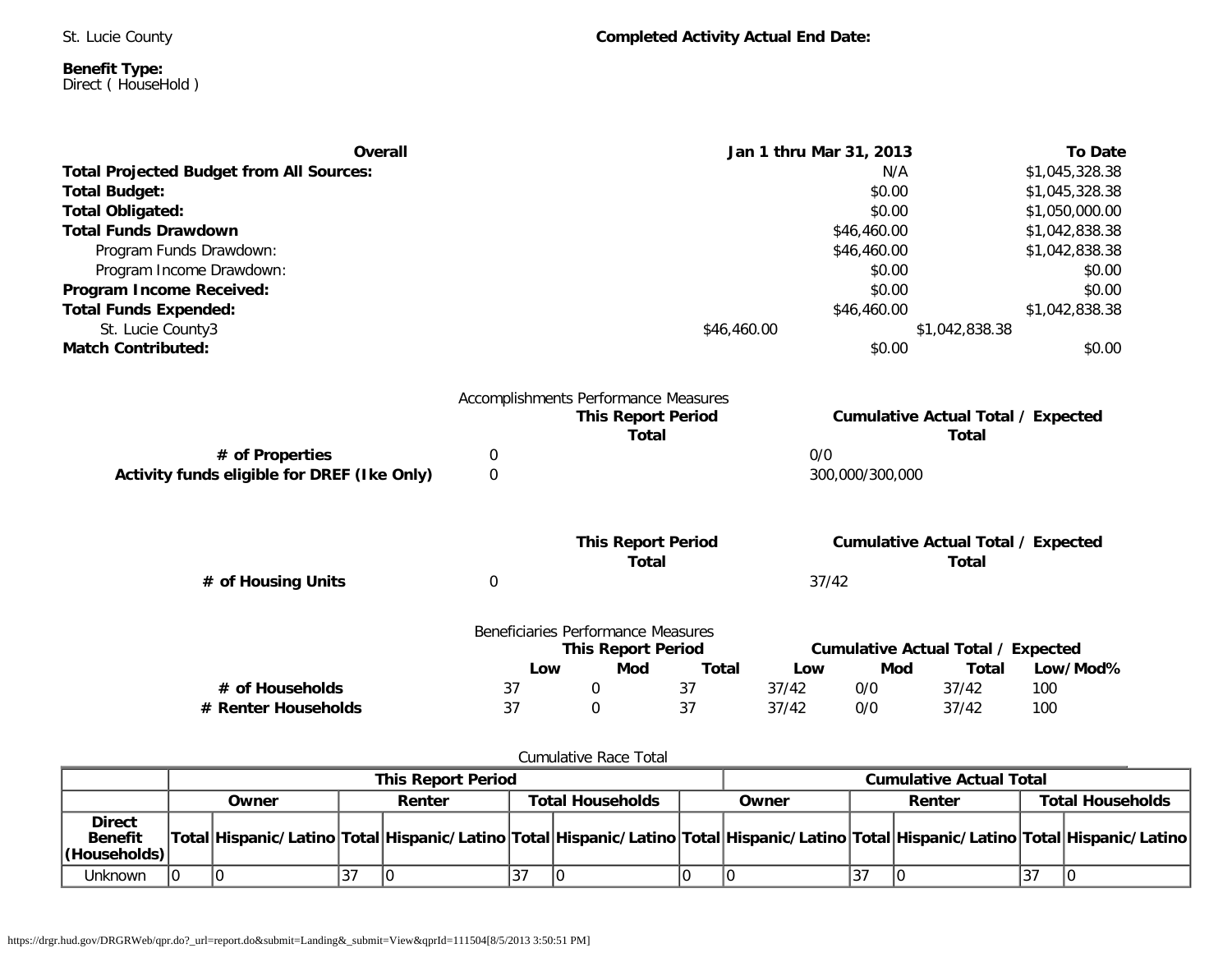Affordable rental housing rehabilitation and hardening for single family homes.

Repairs or reconstruction of residential housing units. Activities are being undertaken that will both repair and strengthen the units, so that there is less likelihood of future damages resulting from storms (i.e. storm shutters, strengthening of roof, window and door replacement with materials that hold up better during storms, etc.)

DREF- Activities are 75% residential. This activity is eligible under DREF category C, Individual Mitigation Measures.

| St. Lucie County                      | Location Description:                   |              |                        |
|---------------------------------------|-----------------------------------------|--------------|------------------------|
|                                       |                                         |              |                        |
| All projects are 100% completed       | <b>Activity Progress Narrative:</b>     |              |                        |
|                                       | Activity Location:                      |              |                        |
| <b>Address</b>                        | City                                    | <b>State</b> | Zip<br>Status / Accept |
| No Activity Locations Found           |                                         |              |                        |
|                                       | Other Funding Sources Budgeted - Detail |              |                        |
|                                       | <b>Match Sources</b>                    |              | Amount                 |
| No Other Match Funding Sources Found  |                                         |              |                        |
|                                       | <b>Other Funding Sources</b>            |              | Amount                 |
| No Other Funding Sources Found        |                                         |              |                        |
|                                       | <b>Activity Supporting Documents:</b>   |              |                        |
| <b>Activity Supporting Documents:</b> |                                         |              |                        |
| <b>Supporting Documents</b>           |                                         |              |                        |
| None                                  |                                         |              |                        |

**Grantee Activity Number:** St. Lucie Co 14B/ARH

**Activity Category:** Affordable Rental Housing **Activity Title:**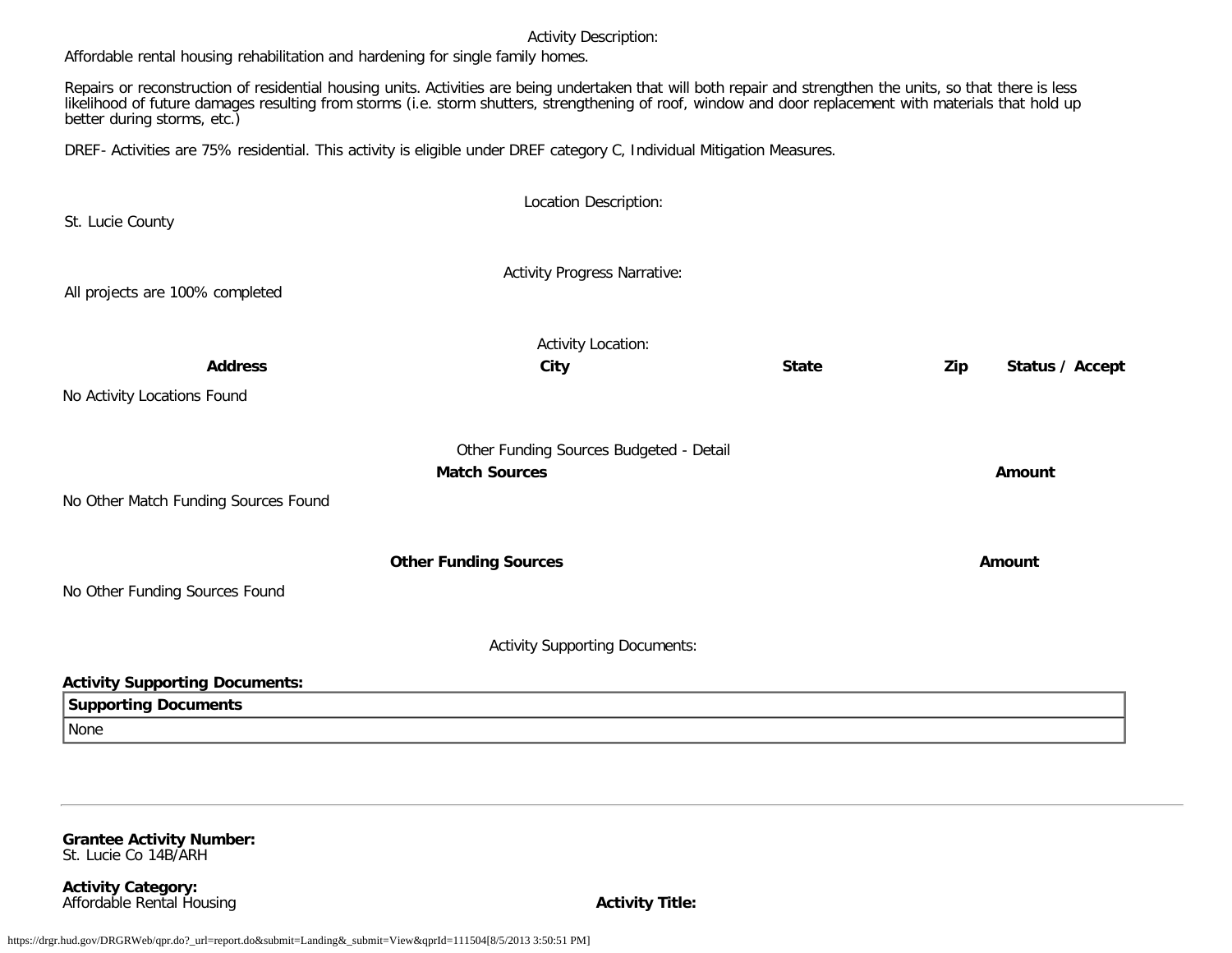**Project Number:** 103

**Projected Start Date:** 05/27/2010

**National Objective:** Low/Mod

**Responsible Organization:** St. Lucie County

**Benefit Type:** Direct ( HouseHold ) St. Lucie Co 14B/ARH

**Activity Status:** Under Way

**Project Title:** Affordable Rental Housing

**Projected End Date:** 12/27/2013

**Completed Activity Actual End Date:**

| Overall                                         |                  |                                                                   | Jan 1 thru Mar 31, 2013 |     |                 |                                                           | <b>To Date</b> |  |
|-------------------------------------------------|------------------|-------------------------------------------------------------------|-------------------------|-----|-----------------|-----------------------------------------------------------|----------------|--|
| <b>Total Projected Budget from All Sources:</b> |                  |                                                                   |                         |     | N/A             |                                                           | \$696,026.04   |  |
| <b>Total Budget:</b>                            |                  |                                                                   |                         |     | \$0.00          |                                                           | \$696,026.04   |  |
| <b>Total Obligated:</b>                         |                  |                                                                   |                         |     | \$0.00          |                                                           | \$699,975.00   |  |
| <b>Total Funds Drawdown</b>                     |                  |                                                                   |                         |     | \$0.00          |                                                           | \$696,026.04   |  |
| Program Funds Drawdown:                         |                  |                                                                   |                         |     | \$0.00          |                                                           | \$696,026.04   |  |
| Program Income Drawdown:                        |                  |                                                                   |                         |     | \$0.00          |                                                           | \$0.00         |  |
| Program Income Received:                        |                  |                                                                   |                         |     | \$0.00          |                                                           | \$0.00         |  |
| <b>Total Funds Expended:</b>                    |                  |                                                                   |                         |     | \$0.00          |                                                           | \$696,026.04   |  |
| St. Lucie County3                               |                  |                                                                   | \$0.00                  |     |                 | \$696,026.04                                              |                |  |
| <b>Match Contributed:</b>                       |                  |                                                                   |                         |     | \$0.00          |                                                           | \$0.00         |  |
|                                                 |                  | Accomplishments Performance Measures<br><b>This Report Period</b> |                         |     |                 | <b>Cumulative Actual Total / Expected</b>                 |                |  |
|                                                 |                  |                                                                   | <b>Total</b>            |     |                 | <b>Total</b>                                              |                |  |
| Activity funds eligible for DREF (Ike Only)     | $\mathbf 0$      |                                                                   |                         |     | 344,981/344,981 |                                                           |                |  |
|                                                 |                  | <b>This Report Period</b>                                         |                         |     |                 |                                                           |                |  |
|                                                 |                  |                                                                   | Total                   |     |                 | <b>Cumulative Actual Total / Expected</b><br><b>Total</b> |                |  |
| # of Housing Units                              | $\boldsymbol{0}$ |                                                                   |                         |     | 190/227         |                                                           |                |  |
| # of Multifamily Units                          | 190              |                                                                   |                         |     | 190/227         |                                                           |                |  |
|                                                 |                  | Beneficiaries Performance Measures                                |                         |     |                 |                                                           |                |  |
|                                                 |                  | <b>This Report Period</b>                                         |                         |     |                 | <b>Cumulative Actual Total / Expected</b>                 |                |  |
|                                                 |                  | Mod<br>Low                                                        | <b>Total</b>            | Low | Mod             | <b>Total</b>                                              | Low/Mod%       |  |
| # of Households                                 | 0                | $\boldsymbol{0}$                                                  | 0                       | 0/0 | 0/227           | 0/227                                                     | $\mathbf 0$    |  |
| # Renter Households                             | $\Omega$         | 0                                                                 | $\Omega$                | 0/0 | 0/227           | 0/227                                                     | $\mathbf 0$    |  |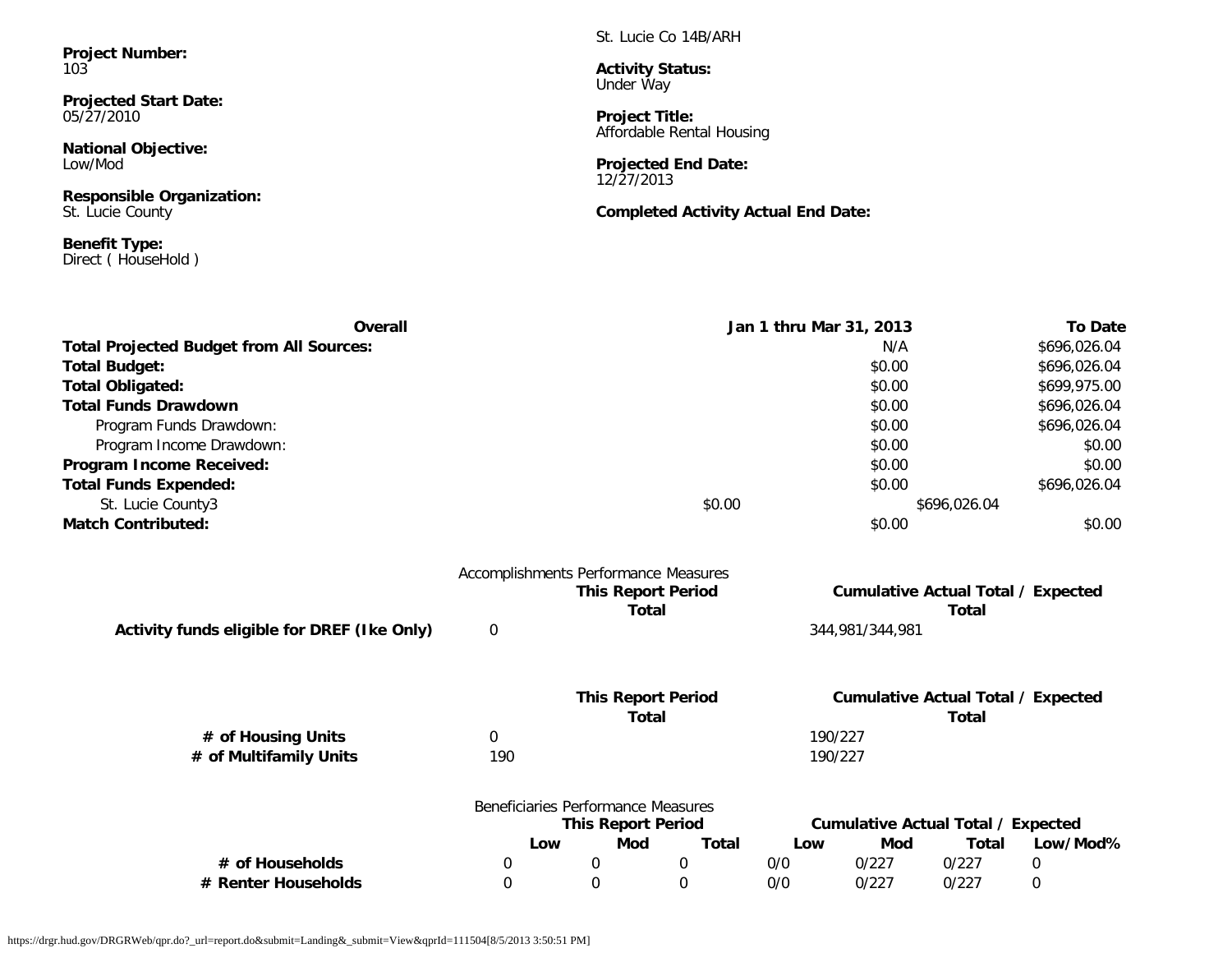Affordable Rental Housing unit rehabilitation and hardening of multi-family properties.

Repairs or reconstruction of residential housing units. Activities are being undertaken that will both repair and strengthen the units, so that there is less likelihood of future damages resulting from storms (i.e. storm shutters, strengthening of roof, window and door replacement with materials that hold up better during storms, etc.)

DREF- Activities are 75% residential. This activity is eligible under DREF category C, Individual Mitigation Measures.

|                                             | Location Description:                   |              |                        |
|---------------------------------------------|-----------------------------------------|--------------|------------------------|
| St. Lucie County                            |                                         |              |                        |
| Project completed. All units are completed. | <b>Activity Progress Narrative:</b>     |              |                        |
|                                             | Activity Location:                      |              |                        |
| <b>Address</b>                              | City                                    | <b>State</b> | Status / Accept<br>Zip |
| No Activity Locations Found                 |                                         |              |                        |
|                                             | Other Funding Sources Budgeted - Detail |              |                        |
|                                             | <b>Match Sources</b>                    |              | Amount                 |
| No Other Match Funding Sources Found        |                                         |              |                        |
|                                             | <b>Other Funding Sources</b>            |              | Amount                 |
| No Other Funding Sources Found              |                                         |              |                        |
|                                             | <b>Activity Supporting Documents:</b>   |              |                        |
| <b>Activity Supporting Documents:</b>       |                                         |              |                        |
| <b>Supporting Documents</b>                 |                                         |              |                        |
| None                                        |                                         |              |                        |
|                                             |                                         |              |                        |

**Grantee Activity Number:** State Admin 21A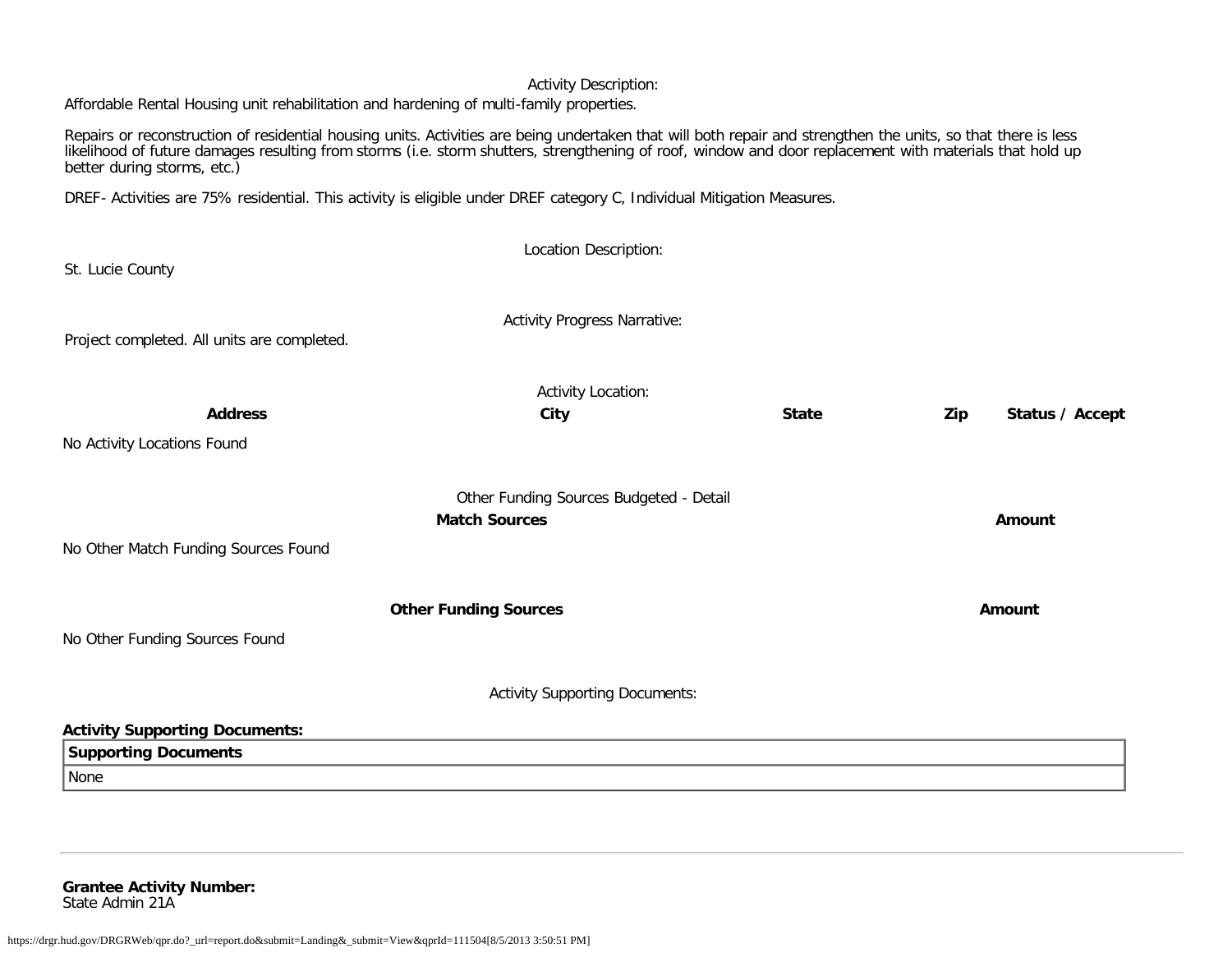| <b>Activity Category:</b><br>Administration<br><b>Project Number:</b><br>DRI $#1$                                                       | <b>Activity Title:</b><br>State Admin 21A<br><b>Activity Status:</b><br>Under Way                                                            |
|-----------------------------------------------------------------------------------------------------------------------------------------|----------------------------------------------------------------------------------------------------------------------------------------------|
| <b>Projected Start Date:</b><br>06/16/2010<br><b>National Objective:</b><br>N/A<br><b>Responsible Organization:</b><br>State of Florida | <b>Project Title:</b><br>State Administration/T&TA<br><b>Projected End Date:</b><br>06/16/2012<br><b>Completed Activity Actual End Date:</b> |
| <b>Benefit Type:</b>                                                                                                                    |                                                                                                                                              |

| <b>Overall</b>                                  | Jan 1 thru Mar 31, 2013 |             | <b>To Date</b> |
|-------------------------------------------------|-------------------------|-------------|----------------|
| <b>Total Projected Budget from All Sources:</b> |                         | N/A         | \$2,026,597.00 |
| <b>Total Budget:</b>                            |                         | \$0.00      | \$2,026,597.00 |
| <b>Total Obligated:</b>                         |                         | \$0.00      | \$2,026,597.00 |
| <b>Total Funds Drawdown</b>                     |                         | \$83,648.33 | \$334,853.35   |
| Program Funds Drawdown:                         |                         | \$83,648.33 | \$334,853.35   |
| Program Income Drawdown:                        |                         | \$0.00      | \$0.00         |
| Program Income Received:                        |                         | \$0.00      | \$0.00         |
| <b>Total Funds Expended:</b>                    |                         | \$83,648.33 | \$328,068.59   |
| State of Florida                                | \$83,648.33             |             | \$328,068.59   |
| <b>Match Contributed:</b>                       |                         | \$0.00      | \$0.00         |

State Administrative activities for Disaster Recovery of 2008 Storms

State of Florida

Location Description:

Activity Progress Narrative:

Administration, planning and management activities related to a disaster recovery grant are underway.

Activity Location: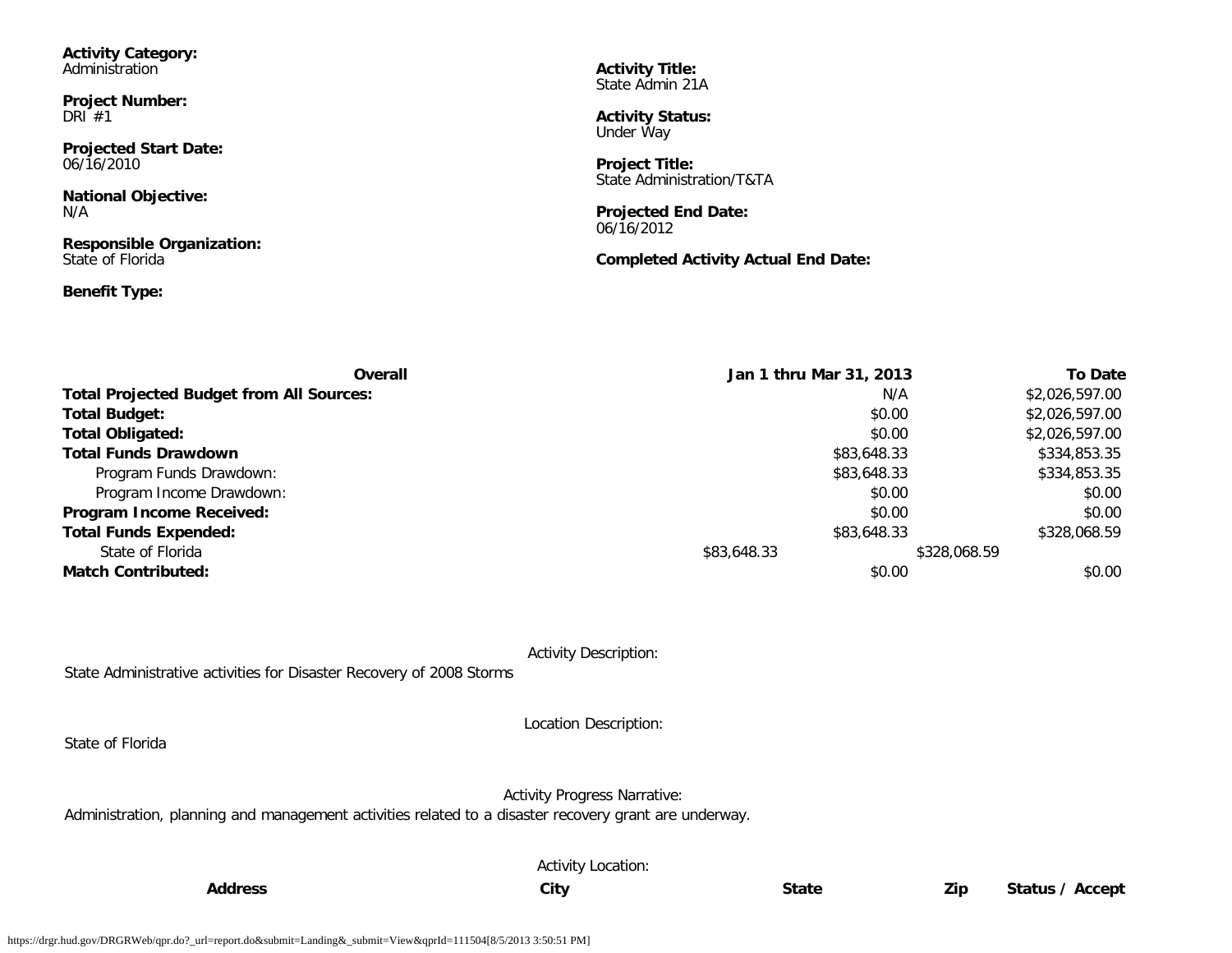## Other Funding Sources Budgeted - Detail **Match Sources Amount**

No Other Match Funding Sources Found

**Other Funding Sources Amount** 

No Other Funding Sources Found

Activity Supporting Documents:

### **Activity Supporting Documents:**

**Supporting Documents**

None

### **Grantee Activity Number:** Staurt DREF 03J

**Activity Category:** Rehabilitation/reconstruction of a public improvement

**Project Number:** 102

**Projected Start Date:** 12/16/2011

**National Objective:** Low/Mod

**Responsible Organization:** City of Stuart

**Benefit Type:** Direct ( Person ) **Activity Title:** Staurt DREF 03J

**Activity Status:** Under Way

**Project Title:** Non-Housing

**Projected End Date:** 12/15/2013

**Completed Activity Actual End Date:**

| Overall                                         | Jan 1 thru Mar 31, 2013 | <b>To Date</b> |
|-------------------------------------------------|-------------------------|----------------|
| <b>Total Projected Budget from All Sources:</b> | N/A                     | \$247.779.45   |
| <b>Total Budget:</b>                            | \$0.00                  | \$247,779.45   |
| <b>Total Obligated:</b>                         | \$0.00                  | \$247,779.45   |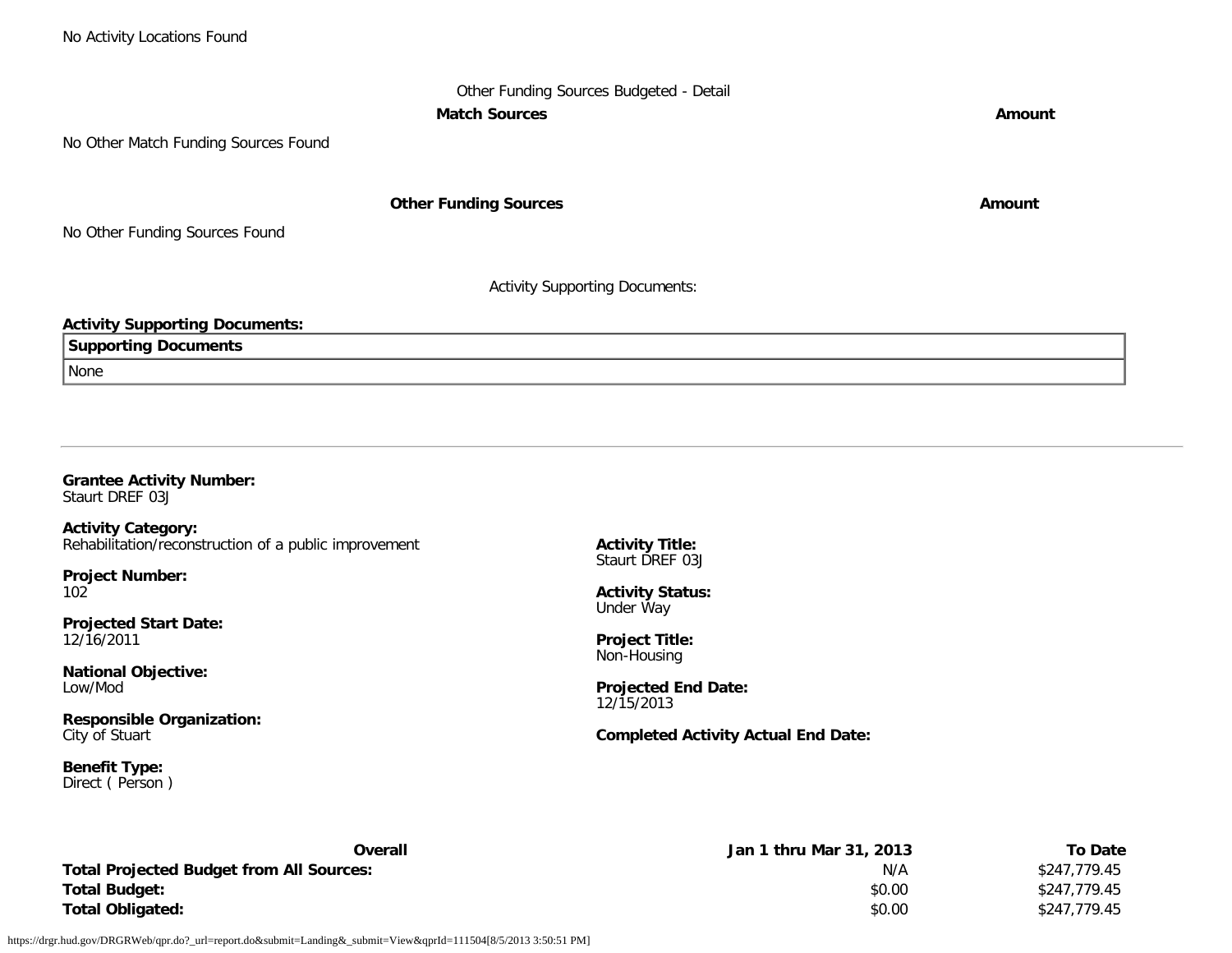| <b>Total Funds Drawdown</b><br>Program Funds Drawdown:                                                                                                                  |                              |                                         | \$36,947.61<br>\$36,947.61 |              | \$226,473.67<br>\$226,473.67              |
|-------------------------------------------------------------------------------------------------------------------------------------------------------------------------|------------------------------|-----------------------------------------|----------------------------|--------------|-------------------------------------------|
| Program Income Drawdown:                                                                                                                                                |                              |                                         | \$0.00                     |              | \$0.00                                    |
| Program Income Received:                                                                                                                                                |                              |                                         | \$0.00                     |              | \$0.00                                    |
| <b>Total Funds Expended:</b>                                                                                                                                            |                              |                                         | \$36,947.61                |              | \$226,473.67                              |
| City of Stuart                                                                                                                                                          |                              | \$36,947.61                             |                            | \$226,473.67 |                                           |
| <b>Match Contributed:</b>                                                                                                                                               |                              |                                         | \$0.00                     |              | \$0.00                                    |
|                                                                                                                                                                         |                              | Accomplishments Performance Measures    |                            |              |                                           |
|                                                                                                                                                                         |                              | <b>This Report Period</b>               |                            |              | <b>Cumulative Actual Total / Expected</b> |
|                                                                                                                                                                         |                              | <b>Total</b>                            |                            | <b>Total</b> |                                           |
| # of Linear feet of Public Improvement                                                                                                                                  | $\boldsymbol{0}$             |                                         | 1,937/3,045                |              |                                           |
|                                                                                                                                                                         |                              | <b>Activity Description:</b>            |                            |              |                                           |
| Water Line Replacements                                                                                                                                                 |                              |                                         |                            |              |                                           |
|                                                                                                                                                                         |                              | Location Description:                   |                            |              |                                           |
| City of Staurt-El Dorado Height                                                                                                                                         |                              |                                         |                            |              |                                           |
| Work is completed.                                                                                                                                                      |                              | <b>Activity Progress Narrative:</b>     |                            |              |                                           |
|                                                                                                                                                                         |                              |                                         |                            |              |                                           |
| Funds not used will be deoligated once the Department receives and approves an amended budget. Accomplishments and beneficiaries will be reported at<br>grant closeout. |                              |                                         |                            |              |                                           |
|                                                                                                                                                                         |                              | <b>Activity Location:</b>               |                            |              |                                           |
| <b>Address</b>                                                                                                                                                          | City                         |                                         | <b>State</b>               | Zip          | Status / Accept                           |
| No Activity Locations Found                                                                                                                                             |                              |                                         |                            |              |                                           |
|                                                                                                                                                                         |                              | Other Funding Sources Budgeted - Detail |                            |              |                                           |
|                                                                                                                                                                         | <b>Match Sources</b>         |                                         |                            |              | Amount                                    |
|                                                                                                                                                                         |                              |                                         |                            |              |                                           |
| No Other Match Funding Sources Found                                                                                                                                    |                              |                                         |                            |              |                                           |
|                                                                                                                                                                         | <b>Other Funding Sources</b> |                                         |                            |              | Amount                                    |
| No Other Funding Sources Found                                                                                                                                          |                              |                                         |                            |              |                                           |
|                                                                                                                                                                         |                              | <b>Activity Supporting Documents:</b>   |                            |              |                                           |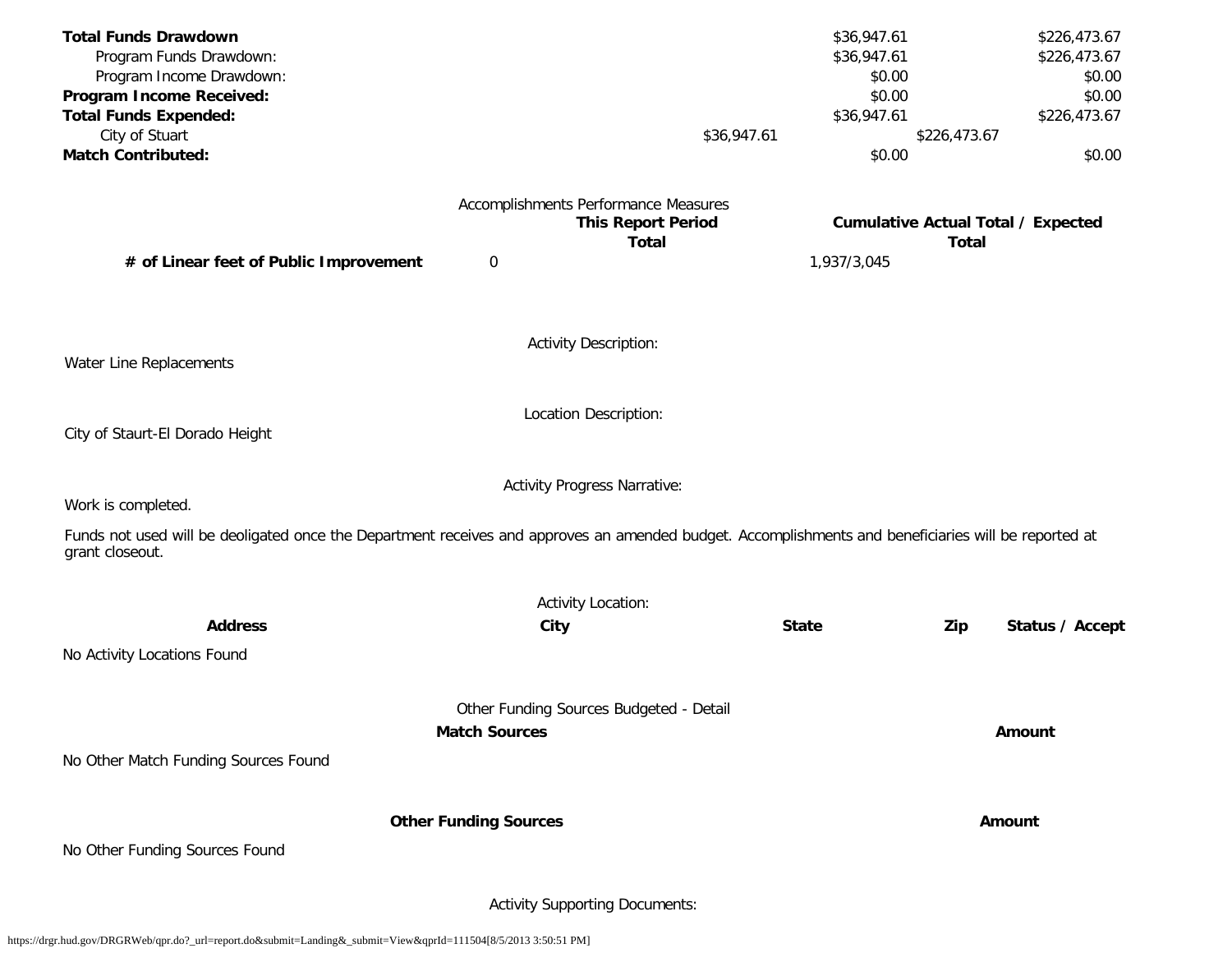### **Activity Supporting Documents:**

### **Supporting Documents**

None

**Grantee Activity Number:** Stuart 03I

**Activity Category:** Rehabilitation/reconstruction of a public improvement

**Project Number:** 102

**Projected Start Date:** 06/02/2010

**National Objective:** Low/Mod

**Responsible Organization:** City of Stuart

**Benefit Type:** Area ( Survey ) **Activity Title:** Stuart 03I

**Activity Status:** Under Way

**Project Title:** Non-Housing

**Projected End Date:** 12/03/2012

**Completed Activity Actual End Date:**

| Overall                                         | Jan 1 thru Mar 31, 2013 |              | <b>To Date</b> |
|-------------------------------------------------|-------------------------|--------------|----------------|
| <b>Total Projected Budget from All Sources:</b> |                         | N/A          | \$661,040.25   |
| <b>Total Budget:</b>                            |                         | \$0.00       | \$661,040.25   |
| <b>Total Obligated:</b>                         |                         | \$0.00       | \$661,040.25   |
| <b>Total Funds Drawdown</b>                     |                         | \$40,208.61  | \$520,855.33   |
| Program Funds Drawdown:                         |                         | \$40,208.61  | \$520,855.33   |
| Program Income Drawdown:                        |                         | \$0.00       | \$0.00         |
| Program Income Received:                        |                         | \$0.00       | \$0.00         |
| <b>Total Funds Expended:</b>                    |                         | \$40,208.61  | \$520,855.33   |
| City of Stuart                                  | \$40,208.61             | \$520,855.33 |                |
| <b>Match Contributed:</b>                       |                         | \$0.00       | \$0.00         |
|                                                 |                         |              |                |
|                                                 |                         |              |                |

|                                             | Accomplishments Performance Measures |                                    |
|---------------------------------------------|--------------------------------------|------------------------------------|
|                                             | <b>This Report Period</b>            | Cumulative Actual Total / Expected |
|                                             | Total                                | Total                              |
| # of Linear feet of Public Improvement      |                                      | 4.084/3.045                        |
| Activity funds eligible for DREF (Ike Only) |                                      | 661,040/661,040                    |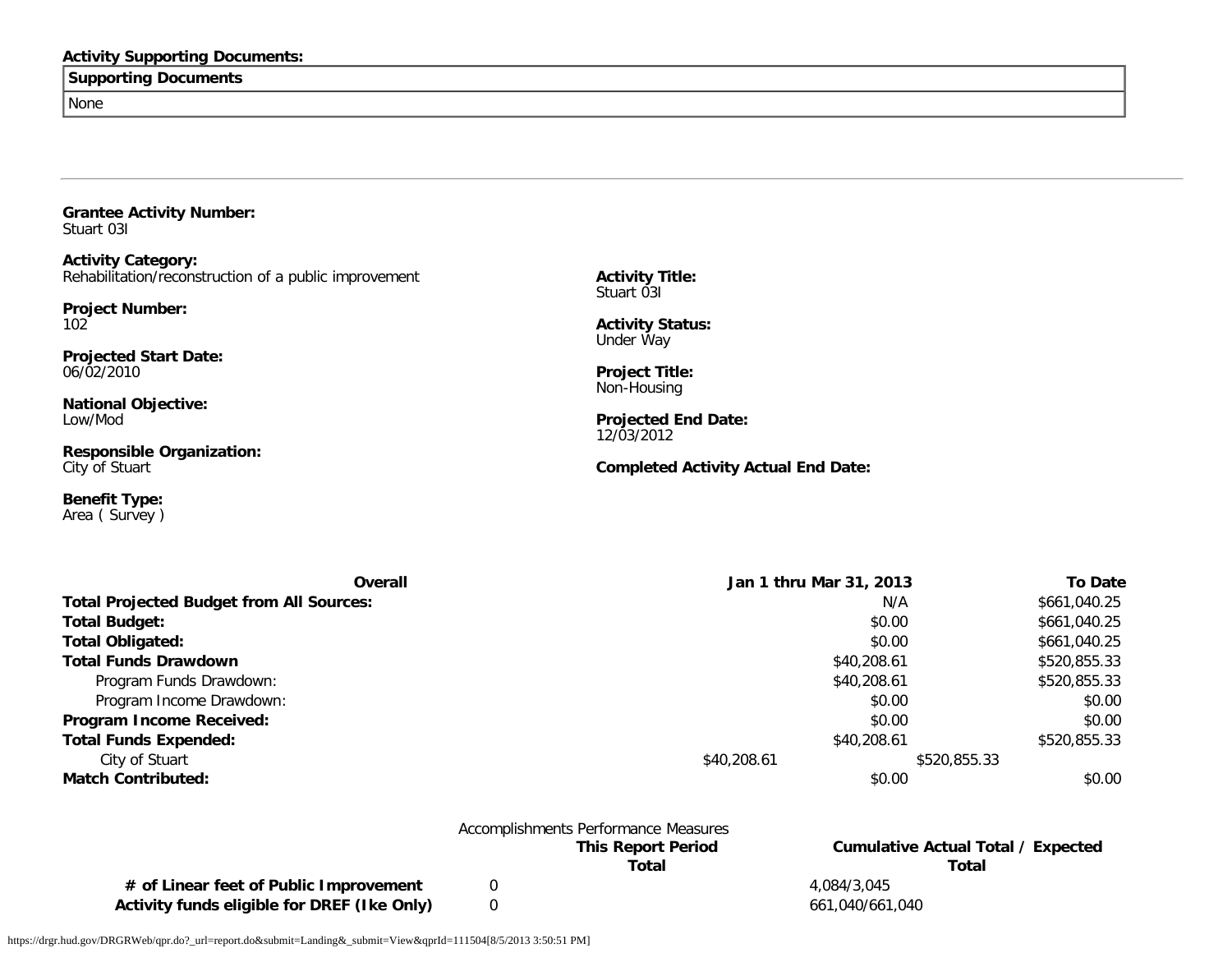The residential area being addressed frequently floods due to inadequate storm drains. This project consists of upgrading current facilities or constructing new facilities to better handle storm water runoff.

BUDGET INCLUDES FLOOD AND DRAINAGE AND WATER LINES.

DREF- Activities are 100% residential. This activity is eligible under DREF category C, Individual Mitigation Measures.

City of Stuart

### Location Description:

Activity Progress Narrative:

Project is 100% completed. City has decided not to pursue an amendment to add street lights to the service area. Remaining funds will be deobligated. Final construction check to be issued in October.

| <b>Address</b>                        | City                                    | <b>State</b> | Zip | Status / Accept |
|---------------------------------------|-----------------------------------------|--------------|-----|-----------------|
| No Activity Locations Found           |                                         |              |     |                 |
|                                       | Other Funding Sources Budgeted - Detail |              |     |                 |
|                                       | <b>Match Sources</b>                    |              |     | Amount          |
| No Other Match Funding Sources Found  |                                         |              |     |                 |
|                                       | <b>Other Funding Sources</b>            |              |     | Amount          |
| No Other Funding Sources Found        |                                         |              |     |                 |
|                                       | <b>Activity Supporting Documents:</b>   |              |     |                 |
| <b>Activity Supporting Documents:</b> |                                         |              |     |                 |
| <b>Supporting Documents</b>           |                                         |              |     |                 |
| None                                  |                                         |              |     |                 |
|                                       |                                         |              |     |                 |

**Grantee Activity Number:**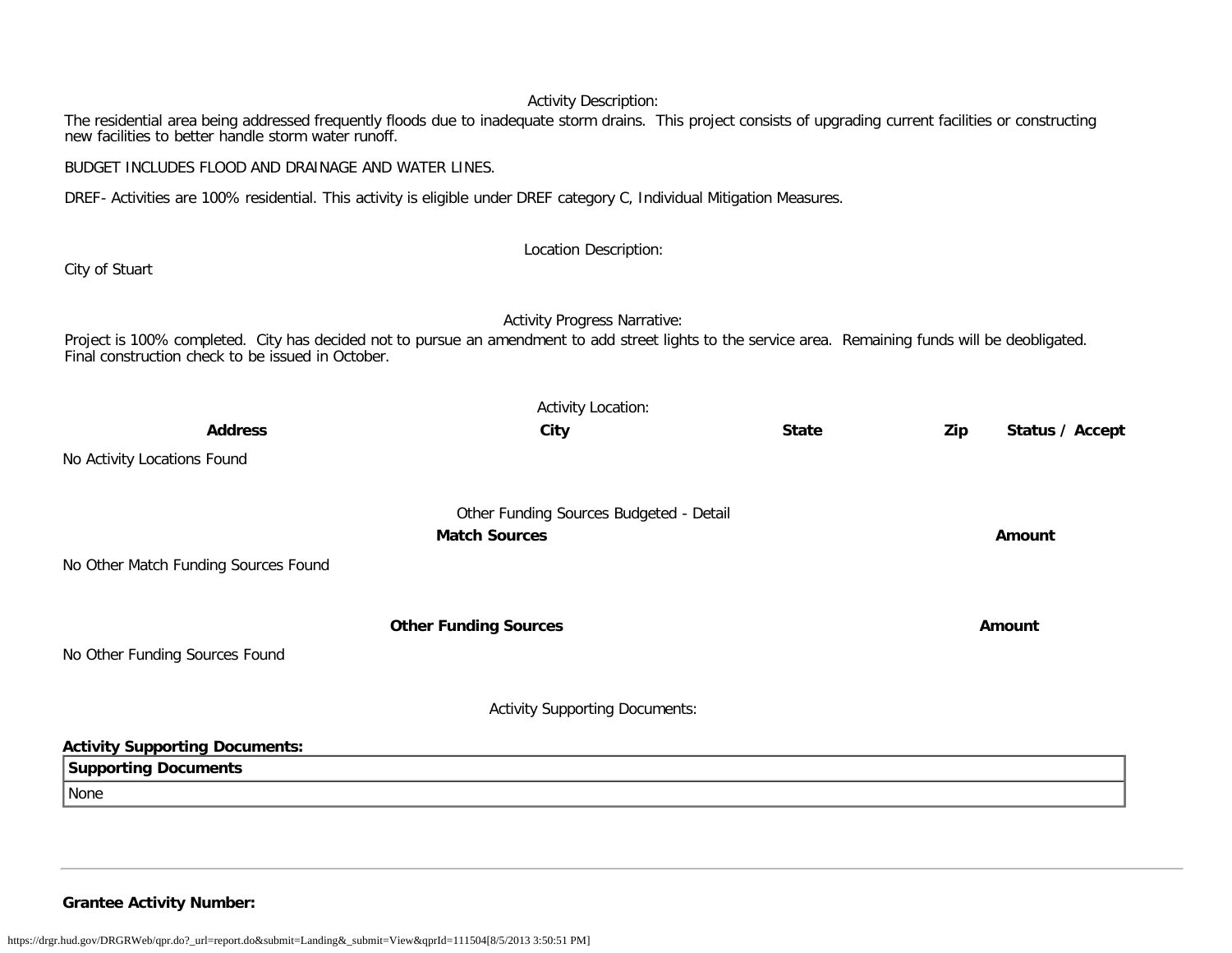Volusia Co 03I

**Activity Category:** Acquisition, construction,reconstruction of public facilities

**Project Number:** 102

**Projected Start Date:** 06/09/2010

**National Objective:** Urgent Need

**Responsible Organization:** Volusia County

**Benefit Type:** Area ( Survey ) **Activity Title:** Volusia Co 03I

**Activity Status:** Under Way

**Project Title:** Non-Housing

**Projected End Date:** 12/09/2013

**Completed Activity Actual End Date:**

| Overall                                         | Jan 1 thru Mar 31, 2013 | <b>To Date</b> |
|-------------------------------------------------|-------------------------|----------------|
| <b>Total Projected Budget from All Sources:</b> | N/A                     | \$3,535,491.00 |
| <b>Total Budget:</b>                            | \$0.00                  | \$3,535,491.00 |
| <b>Total Obligated:</b>                         | \$0.00                  | \$3,535,491.00 |
| <b>Total Funds Drawdown</b>                     | \$16,866.92             | \$1,663,324.13 |
| Program Funds Drawdown:                         | \$16,866.92             | \$1,663,324.13 |
| Program Income Drawdown:                        | \$0.00                  | \$0.00         |
| Program Income Received:                        | \$0.00                  | \$0.00         |
| <b>Total Funds Expended:</b>                    | \$16,866.92             | \$1,663,324.13 |
| Volusia County                                  | \$16,866.92             | \$1,663,324.13 |
| <b>Match Contributed:</b>                       | \$0.00                  | \$0.00         |

|                                             | Accomplishments Performance Measures |                                           |  |
|---------------------------------------------|--------------------------------------|-------------------------------------------|--|
|                                             | <b>This Report Period</b>            | <b>Cumulative Actual Total / Expected</b> |  |
|                                             | Total                                | Total                                     |  |
| # of Properties                             |                                      | 0/8                                       |  |
| # of Public Facilities                      |                                      | 0/3                                       |  |
| # of Linear feet of Public Improvement      |                                      | 0/63.000                                  |  |
| Activity funds eligible for DREF (Ike Only) |                                      | 2,099,394/2,099,394                       |  |

Activity Description:

Construction of three (3) pump stations: Lake Tivoli; Lake Piedmont; and Tivoli/Wheeling

The residential area being addressed frequently floods due to inadequate storm drains. This project consists of upgrading current facilities or constructing new facilities to better handle storm water runoff.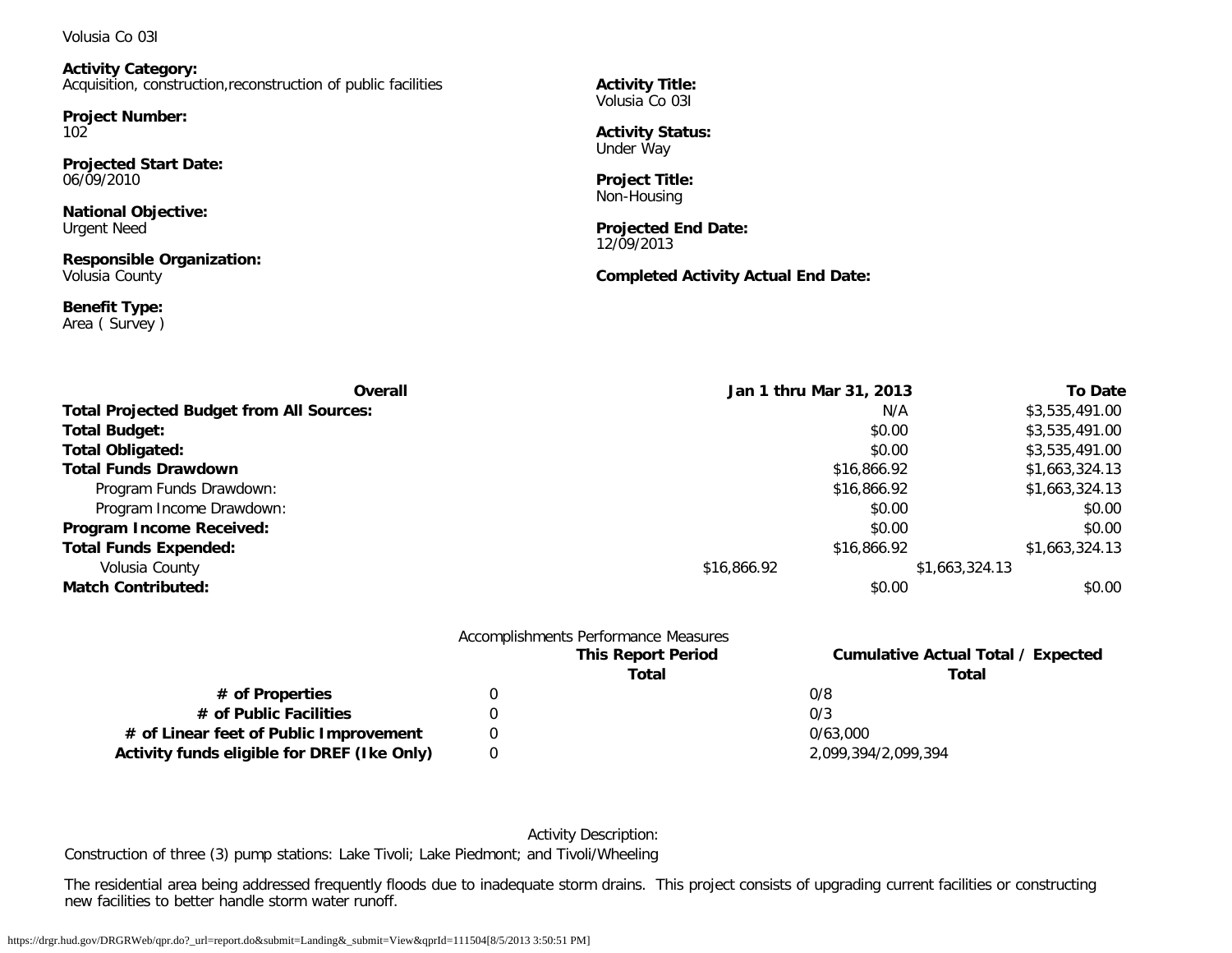DREF- Activities are 0% residential. This activity is eligible under DREF category C, Individual Mitigation Measures.

**STATUS UPDATE - As the Action Plan activity Description states, this project is for flood and drainage activities that include three (3) pump stations, storm drains and liner feet of flood and drainage facilities. The project involves several properties. When the activity was set up in DRGR, staff selected all possible activities to be reported on based on the information that was presented in the application.**

Location Description:

Volusia County

Activity Progress Narrative:

Construct storm pipe- Bid documents approved by DEO, bid process underway, advertised September 30th. Bid closed on November 15th, contract awarded to P & S Paving on January 24, pre construcion meeting held 3/21/13. Construction to begin 4/15/13 and notice to proceed issued.

Excavation within Miller Lake- Competitive bid process in progress, construction to begin upon award of contract.

Lake Tivoli Pump Station- Activity is 100% complete.

Lake Piedmont Pump Station- Activity is 100% complete, remaining funds to be transferred to Tivoli/Wheeling Pump Station activity.

Tivoli/Wheeling Pump Station-Award of contract to McMahan Construction approved by DEO, contract executed by City of Deltona. Mobilization and ordering of materials underway by contractor. Construction began in January 2013 and is underway

|                                       | <b>Activity Location:</b>               |              |     |                 |
|---------------------------------------|-----------------------------------------|--------------|-----|-----------------|
| <b>Address</b>                        | City                                    | <b>State</b> | Zip | Status / Accept |
| No Activity Locations Found           |                                         |              |     |                 |
|                                       | Other Funding Sources Budgeted - Detail |              |     |                 |
|                                       | <b>Match Sources</b>                    |              |     | Amount          |
| No Other Match Funding Sources Found  |                                         |              |     |                 |
|                                       | <b>Other Funding Sources</b>            |              |     | Amount          |
| No Other Funding Sources Found        |                                         |              |     |                 |
|                                       | <b>Activity Supporting Documents:</b>   |              |     |                 |
| <b>Activity Supporting Documents:</b> |                                         |              |     |                 |
| <b>Supporting Documents</b>           |                                         |              |     |                 |
| None                                  |                                         |              |     |                 |
|                                       |                                         |              |     |                 |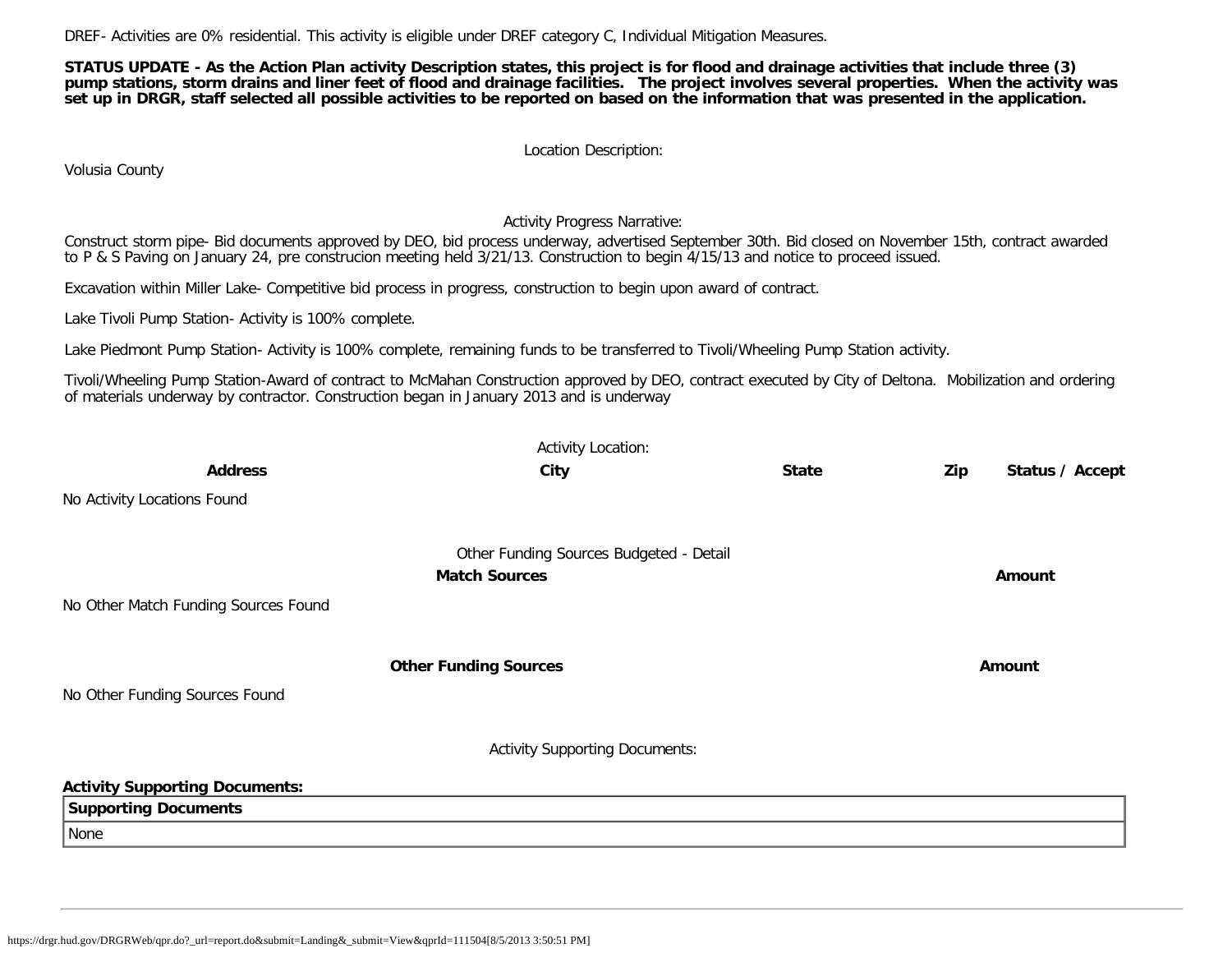**Grantee Activity Number:** Volusia Co 14B

**Activity Category:** Affordable Rental Housing

**Project Number:** 103

**Projected Start Date:** 06/09/2010

**National Objective:** Low/Mod

**Responsible Organization:** Volusia County

**Benefit Type:** Direct ( HouseHold ) **Activity Title:** Volusia Co 14B

**Activity Status:** Under Way

**Project Title:** Affordable Rental Housing

**Projected End Date:** 12/09/2013

**Completed Activity Actual End Date:**

| Overall                                         |                  |                                      | Jan 1 thru Mar 31, 2013 |                                           |
|-------------------------------------------------|------------------|--------------------------------------|-------------------------|-------------------------------------------|
| <b>Total Projected Budget from All Sources:</b> |                  |                                      | N/A                     | \$533,103.00                              |
| <b>Total Budget:</b>                            |                  |                                      | \$0.00                  | \$533,103.00                              |
| <b>Total Obligated:</b>                         |                  |                                      | \$0.00                  | \$533,103.00                              |
| <b>Total Funds Drawdown</b>                     |                  |                                      | \$530,922.00            | \$531,102.42                              |
| Program Funds Drawdown:                         |                  |                                      | \$530,922.00            | \$531,102.42                              |
| Program Income Drawdown:                        |                  |                                      | \$0.00                  | \$0.00                                    |
| Program Income Received:                        |                  |                                      | \$0.00                  | \$0.00                                    |
| <b>Total Funds Expended:</b>                    |                  |                                      | \$530,922.00            | \$531,102.42                              |
| Volusia County                                  |                  | \$530,922.00                         |                         | \$531,102.42                              |
| <b>Match Contributed:</b>                       |                  |                                      | \$0.00                  | \$0.00                                    |
|                                                 |                  | Accomplishments Performance Measures |                         |                                           |
|                                                 |                  | <b>This Report Period</b>            |                         | <b>Cumulative Actual Total / Expected</b> |
|                                                 |                  | Total                                |                         | <b>Total</b>                              |
| Activity funds eligible for DREF (Ike Only)     | $\mathbf 0$      |                                      | 0/427,202               |                                           |
|                                                 |                  | <b>This Report Period</b>            |                         | <b>Cumulative Actual Total / Expected</b> |
|                                                 |                  | Total                                |                         | <b>Total</b>                              |
| # of Housing Units                              | $\boldsymbol{0}$ |                                      | 0/100                   |                                           |
|                                                 |                  | Beneficiaries Performance Measures   |                         |                                           |
|                                                 |                  | <b>This Report Period</b>            |                         | Cumulative Actual Total / Expected        |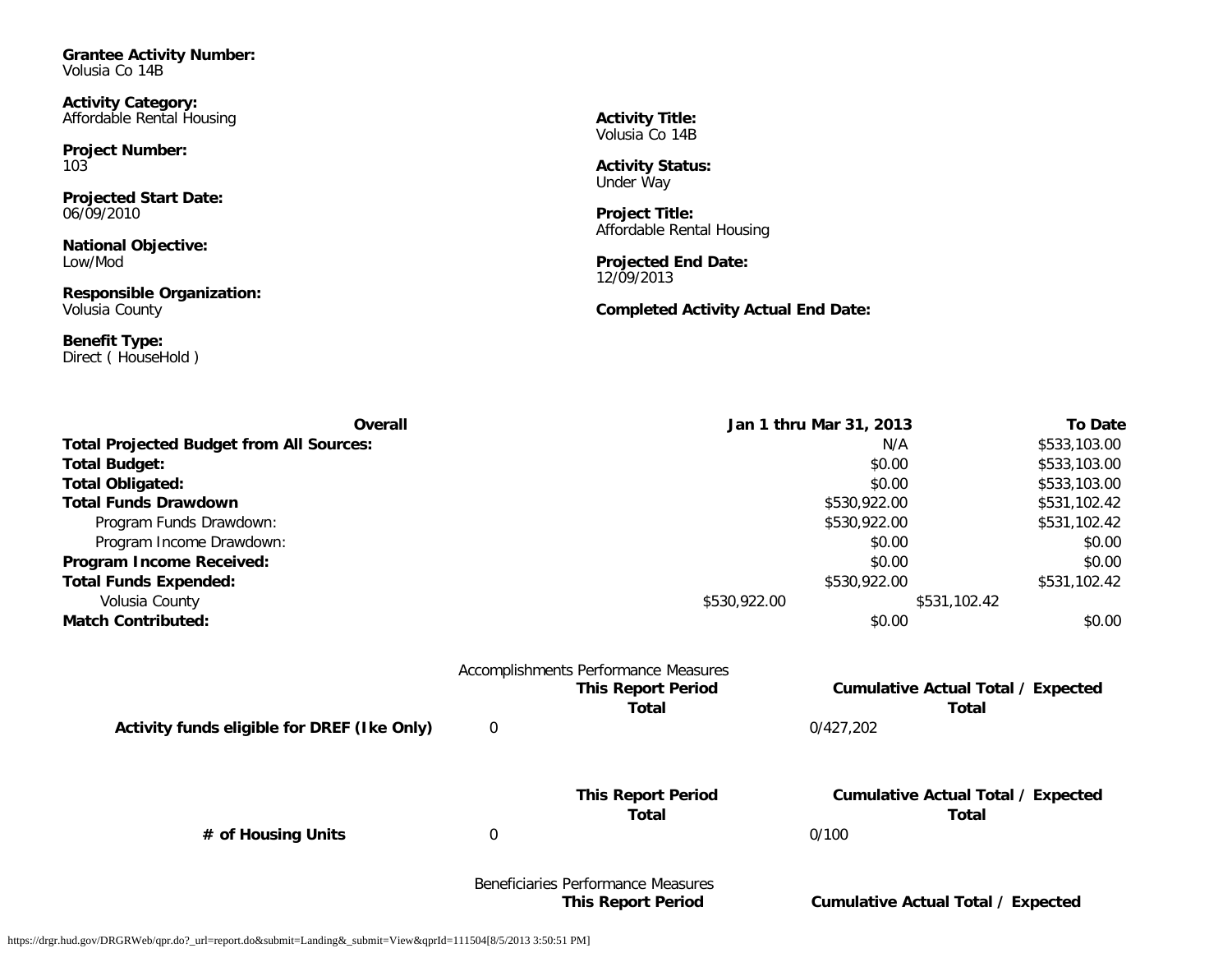|                     | _OW | Mod | Total | _OW  | Mod | Total | Low/Mod% |
|---------------------|-----|-----|-------|------|-----|-------|----------|
| # of Households     |     |     |       | 0/75 | 0/0 | 0/100 |          |
| # Renter Households |     |     |       | 0/75 | 0/C | 0/100 |          |

Affordable Rental Housing activities repairs/hardening, and mitigation.

Repairs or reconstruction of residential housing units. Activities are being undertaken that will both repair and strengthen the units, so that there is less likelihood of future damages resulting from storms (i.e. storm shutters, strengthening of roof, window and door replacement with materials that hold up better during storms, etc.)

DREF- Activities are 75% residential. This activity is eligible under DREF category C, Individual Mitigation Measures.

Activity Location: **Address City State Zip Status / Accept** No Activity Locations Found Other Funding Sources Budgeted - Detail **Match Sources Amount** No Other Match Funding Sources Found **Other Funding Sources Amount Amount Amount** No Other Funding Sources Found Activity Supporting Documents: **Activity Supporting Documents: Supporting Documents**

https://drgr.hud.gov/DRGRWeb/qpr.do?\_url=report.do&submit=Landing&\_submit=View&qprId=111504[8/5/2013 3:50:51 PM]

Volusia County

None

Location Description:

Activity Progress Narrative:

Award of contract to Mark Construction approved by DEO. Construction to began November 8th at all 3 sites. Engineering consultant providing project

management. Council approved final change order on 3/14/13. Project expected to be completed in May.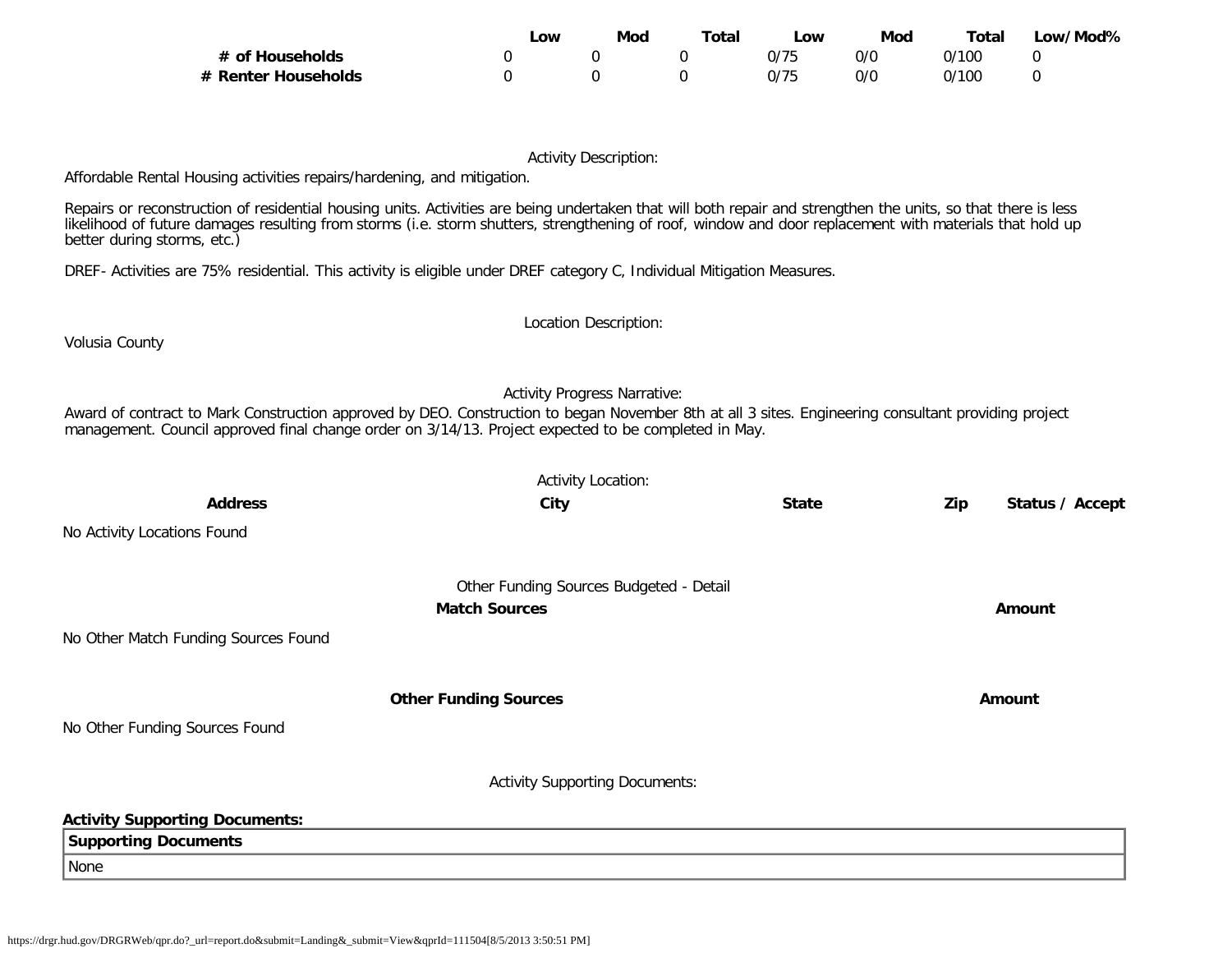**Grantee Activity Number:** Volusia Co DREF 14B

**Activity Category:** Affordable Rental Housing

**Project Number:** 103

**Projected Start Date:** 12/08/2011

**National Objective:** Low/Mod

**Responsible Organization:** Volusia County

**Benefit Type:** Direct ( HouseHold ) **Activity Title:** Volusia Co DREF 14B

**Activity Status:** Under Way

**Project Title:** Affordable Rental Housing

**Projected End Date:** 12/07/2013

**Completed Activity Actual End Date:**

| <b>Overall</b>                                  | Jan 1 thru Mar 31, 2013      |              | <b>To Date</b> |
|-------------------------------------------------|------------------------------|--------------|----------------|
| <b>Total Projected Budget from All Sources:</b> |                              | N/A          | \$191,461.00   |
| <b>Total Budget:</b>                            |                              | \$0.00       | \$191,461.00   |
| <b>Total Obligated:</b>                         |                              | \$0.00       | \$191,461.00   |
| <b>Total Funds Drawdown</b>                     | \$161,925.31<br>\$161,925.31 |              |                |
| Program Funds Drawdown:                         | \$161,925.31<br>\$161,925.31 |              |                |
| Program Income Drawdown:                        | \$0.00                       |              |                |
| Program Income Received:                        |                              | \$0.00       | \$0.00         |
| <b>Total Funds Expended:</b>                    |                              | \$161,925.31 | \$161,925.31   |
| Volusia County                                  | \$161,925.31                 | \$161,925.31 |                |
| <b>Match Contributed:</b>                       |                              | \$0.00       | \$0.00         |

Activity Description:

Multi family rehab for affordable rental housing (multiple locations)

Volusia County

Location Description:

Activity Progress Narrative:

Award of contract to Mark Construction approved by DEO. Construction to began November 8th at all 3 sites. Engineering consultant providing project management. Council approval for final change order to be requested on 3/14/13. Project expected to be completed in May.